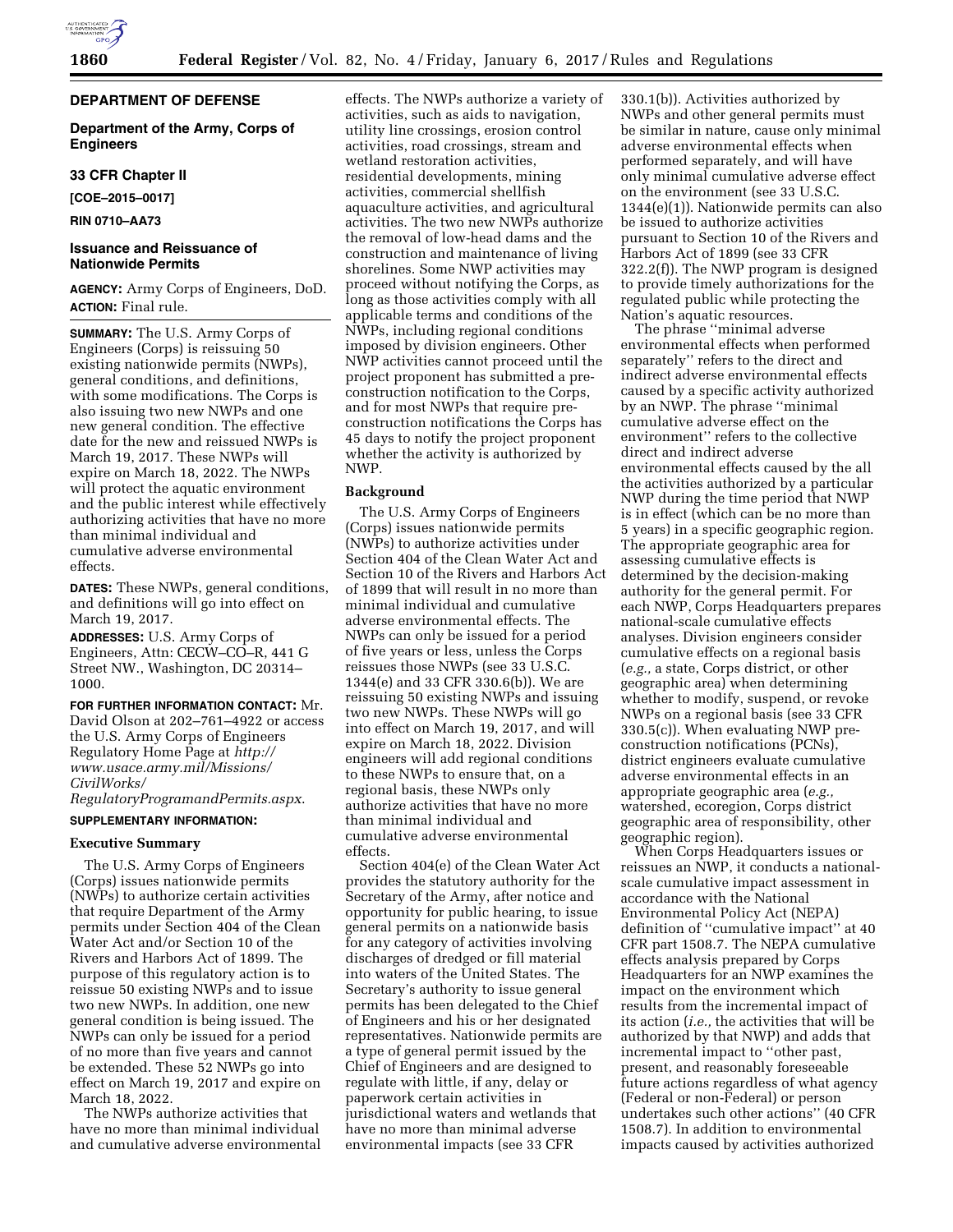by the NWP, other NWPs, and other types of DA permits, the Corps' NEPA cumulative effects analysis in each of its national decision documents discusses, in general terms, the environmental impacts caused by other past, present, and reasonably foreseeable future Federal, non-Federal, and private actions. For example, wetlands and other aquatic ecosystems are affected by a wide variety of Federal, non-Federal, and private actions that involve land use/land cover changes, pollution, resource extraction, species introductions and removals, and climate change (Millennium Ecosystem Assessment (MEA) 2005b).

Corps Headquarters fulfills the requirements of NEPA when it finalizes the environmental assessment in its national decision document for the issuance or reissuance of an NWP. An NWP verification issued by a district engineer does not require separate NEPA documentation. (See 53 FR 3126, the Corps' final rule for implementing the National Environmental Policy Act, which was published in the February 3, 1988, issue of the **Federal Register**.) When a district engineer issues an NWP verification, he or she is merely verifying that the activity is authorized by an NWP issued by Corps Headquarters. That verification is subject to any activity-specific conditions added to the NWP authorization by the district engineer. When reviewing a request for an NWP verification, the district engineer considers, among other factors, the ''cumulative adverse environmental effects resulting from activities occurring under the NWP'' (33 CFR 330.5(d)(1)). When documenting the decision to issue an NWP verification, the district engineer will explain that the NWP activity, plus any applicable regional conditions and any activityspecific conditions added by the district engineer (*e.g.,* mitigation requirements) will ensure that the adverse environmental effects caused by the NWP activity will only be minimal on an individual and cumulative basis.

If an NWP authorizes discharges of dredged or fill material into waters of the United States, the Corps also conducts a national-scale cumulative effects analysis in accordance with the Clean Water Act section 404(b)(1) Guidelines. The 404(b)(1) Guidelines approach to cumulative effects analysis for the issuance or reissuance of general permits is described at 40 CFR part 230.7(b).

For each NWP, Corps Headquarters issues a decision document, which includes a NEPA environmental assessment, a public interest review,

and if applicable, a 404(b)(1) Guidelines analysis. Each NWP is a stand-alone general permit.

When the Corps issues or reissues an NWP, Corps divisions are required to prepare supplemental decision documents to provide regional analyses of the environmental effects of that NWP. Those supplemental decision documents are not subject to a public notice and comment process. The supplemental decision documents also support the division engineer's decision to modify, suspend, or revoke the NWP in a particular region. An NWP is modified on a regional basis through the addition of regional conditions, which restricts the use of the NWP in the geographic area(s) where those regional conditions apply. The supplemental decision document includes a regional cumulative effects analysis, and if the NWP authorizes discharges of dredged or fill material into waters of the United States, a regional 404(b)(1) Guidelines cumulative effects analysis. The geographic region used for the cumulative effects analyses in a supplemental decision document is at the division engineer's discretion. In the supplemental decision document, the division engineer may evaluate cumulative effects of the NWP at the scale of a Corps district, state, or other geographic area, such as a watershed or ecoregion. If the division engineer is not suspending or revoking the NWP in a particular region, the supplemental decision document also includes a statement finding that the use of that NWP in the region will cause only minimal individual and cumulative adverse environmental effects.

For some NWPs, the project proponent may proceed with the NWP activity as long as he or she complies with all applicable terms and conditions, including applicable regional conditions. When required, Clean Water Act section 401 water quality certification and/or Coastal Zone Management Act consistency concurrence must be obtained or waived (see general conditions 25 and 26, respectively). Other NWPs require project proponents to notify Corps district engineers of their proposed activities prior to conducting regulated activities, so that the district engineers can make case-specific determinations of NWP eligibility. The notification takes the form of a pre-construction notification (PCN). The purpose of a PCN is to give the district engineer an opportunity to review a proposed NWP activity (generally 45 days after receipt of a complete PCN) to ensure that the proposed activity qualifies for NWP authorization. If it does not qualify for

NWP authorization, the district engineer will inform the applicant and advise him or her on the process for applying for another form of Department of the Army (DA) authorization. The PCN requirements for the NWPs are stated in the text of those NWPs, as well as a number of general conditions, especially general condition 32. Paragraph (b) of general condition 32 lists the information required for a complete PCN.

Twenty-one of the NWPs require PCNs for all activities, including the two new NWPs. Twelve of the proposed NWPs require PCNs for some authorized activities. Nineteen of the NWPs do not require PCNs, unless pre-construction notification is required to comply with certain general conditions or regional conditions imposed by division engineers. All NWPs require PCNs for any proposed NWP activity undertaken by a non-federal entity that might affect listed species or designated critical habitat under the Endangered Species Act (see general condition 18 and 33 CFR part 330.4(f)(2)). All NWPs require PCNs for any proposed NWP activity undertaken by a non-federal entity that may have the potential to cause effects to historic properties listed, or eligible for listing in, the National Register of Historic Places (see general condition 20 and 33 CFR part 330.4(g)(2)).

Except for NWPs 21, 49, and 50, and activities conducted by non-Federal permittees that require PCNs under paragraph (c) of general conditions 18 and 20, if the Corps district does not respond to the PCN within 45 days of a receipt of a complete PCN the activity is authorized by NWP (see 33 CFR 330.1(e)(1)). Regional conditions imposed by division engineers may also add PCN requirements to one or more NWPs.

When a Corps district receives a PCN, the district engineer reviews the PCN and determines whether the proposed activity will result in no more than minimal individual and cumulative adverse environmental effects. The district engineer applies the criteria in paragraph 2 of section D, ''District Engineer's Decision.'' If the district engineer reviews the PCN and determines that the proposed activity will result in more than minimal individual and cumulative adverse environmental effects, he or she will notify that applicant and offer the prospective permittee the opportunity to submit a mitigation proposal to reduce the adverse environmental effects so that they are no more than minimal (see 33 CFR 330.1(e)(3)).

Mitigation requirements for NWP activities can include permit conditions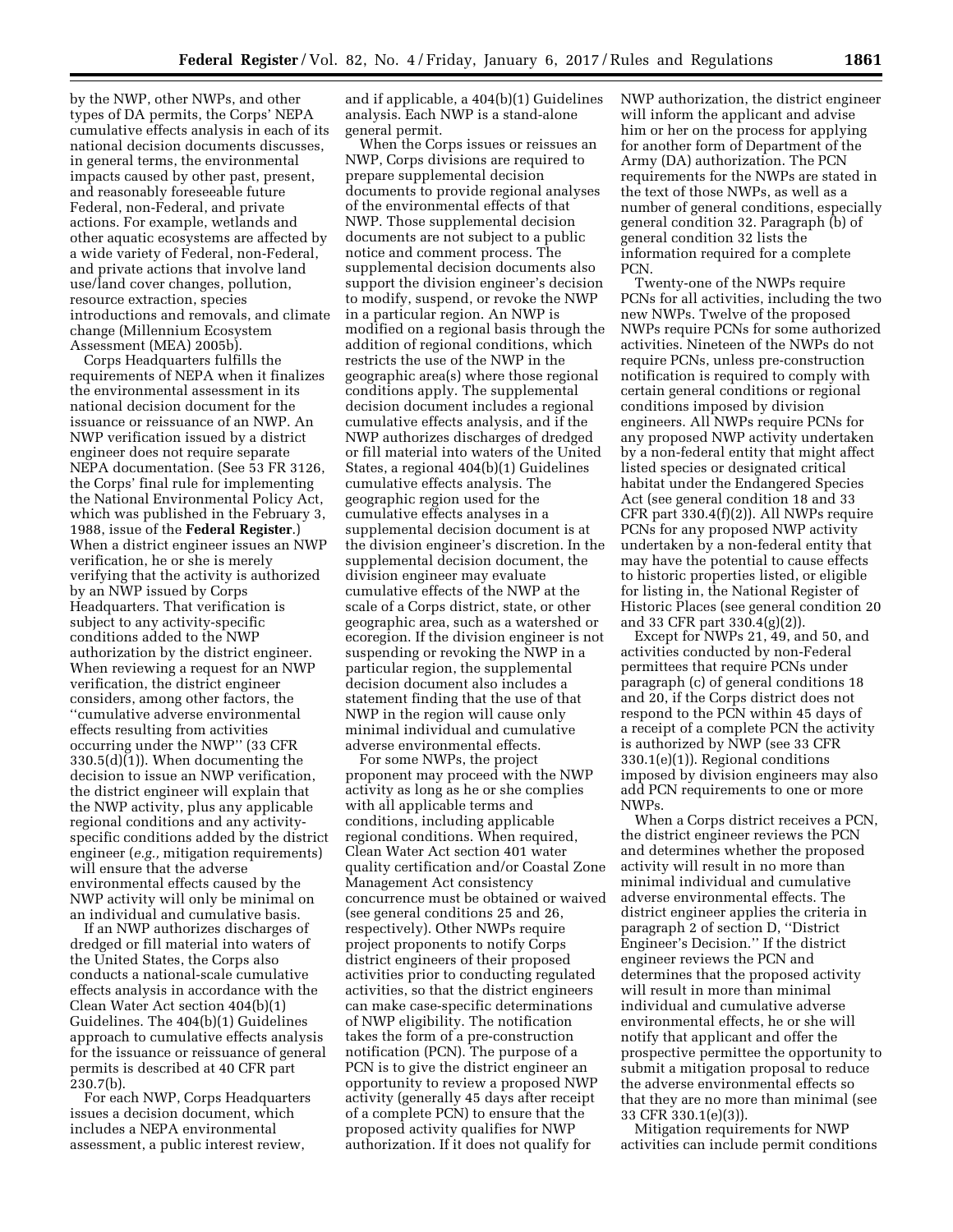(*e.g.,* time-of-year restrictions or use of best management practices) to avoid or minimize adverse effects on certain species or other resources. Mitigation requirements may also consist of compensatory mitigation requirements to offset authorized losses of jurisdictional waters and wetlands so that the net adverse environmental effects are no more than minimal. Any compensatory mitigation that the district engineer requires for an NWP activity must comply with the Corps' compensatory mitigation regulations at 33 CFR part 332.

At the conclusion of his or her review of the PCN, the district engineer prepares a decision document to explain his or her conclusions. The decision document explains the rationale for adding conditions to the NWP authorization, including mitigation requirements that the district engineer determines are necessary to ensure that the verified NWP activity results in no more than minimal individual and cumulative adverse environmental effects. The decision document includes the district engineer's consideration of cumulative adverse environmental effects resulting from the use of that NWP within a watershed, county, state, or a Corps district. If an NWP verification includes multiple authorizations using a single NWP (*e.g.,*  linear projects with crossings of separate and distant waters of the United States authorized by NWPs 12 or 14) or nonlinear projects authorized with two or more different NWPs (*e.g.,* an NWP 28 for reconfiguring an existing marina plus an NWP 19 for minor dredging within that marina), the district engineer will evaluate the cumulative effects of those NWPs within the appropriate geographic area. Mitigation required by the district engineer can help ensure that the NWP activity results only in minimal adverse environmental effects. The decision document is part of the administrative record for the NWP verification.

Because the required NEPA cumulative effects and 404(b)(1) Guidelines cumulative effects analyses are conducted by Corps Headquarters in its decision documents for the issuance or reissuance of the NWPs, district engineers do not need to do comprehensive cumulative effects analyses for each NWP verification. For an NWP verification, the district engineer only needs to evaluate the cumulative adverse environmental effects of the applicable NWP(s) at an appropriate geographic scale (*e.g.,* Corps district, watershed, ecoregion). In his or her decision document, the district engineer will include a statement

declaring whether the proposed NWP activity, plus any required mitigation, will or will not result in more than minimal individual and cumulative adverse environmental effects.

Some NWP activities that require PCNs also require agency coordination (see paragraph (d) of general condition 32). If, in the PCN, the applicant requests a waiver of an NWP limit that the terms of the NWP allow the district engineer to waive (*e.g.,* the 300 linear foot limit for the loss of intermittent and ephemeral stream bed authorized by NWP 29), and the district engineer determines, after coordinating the PCN with the resource agencies, that the proposed NWP activity will result in no more than minimal adverse environmental effects, the district engineer's decision document explains the basis his or her decision.

If the district engineer determines, after considering mitigation, that there will be more than minimal cumulative adverse environmental effects, he or she will exercise discretionary authority and require an individual permit for the proposed activity. That determination will be based on consideration of the information provided in the PCN and other available information. Discretionary authority may also be exercised in cases where the district engineer has sufficient concerns for any of the Corps public interest review factors (see 33 CFR 330.4(e)(2)).

Regional conditions may be imposed on the NWPs by division engineers to take into account regional differences in aquatic resource functions and services across the country and to restrict or prohibit the use of NWPs to protect those resources. Through regional conditions, a division engineer can modify an NWP to require submission of PCNs for certain activities. Regional conditions may also restrict or prohibit the use of an NWP in certain waters or geographic areas, if the use of that NWP in those waters or areas might result in more than minimal individual or cumulative adverse environmental effects. Regional conditions may not be less stringent than the NWPs.

A district engineer may impose activity-specific conditions on an NWP authorization to ensure that the NWP activity will result in no more than minimal individual and cumulative adverse effects on the environment and other public interest review factors. In addition, activity-specific conditions will often include mitigation requirements, including avoidance and minimization, and possibly compensatory mitigation, to reduce the adverse environmental effects of the proposed activity so that they are no

more than minimal. Compensatory mitigation requirements for NWP activities must comply with the applicable provisions of 33 CFR part 332. Compensatory mitigation may include the restoration, establishment, enhancement, and/or preservation of wetlands. Compensatory mitigation may also include the rehabilitation, enhancement, or preservation of streams, as well as the restoration, enhancement, and protection/ maintenance of riparian areas next to streams and other open waters. District engineers may also require compensatory mitigation for impacts to other types of aquatic resources, such as seagrass beds, shallow sandy bottom marine areas, and coral reefs.

Compensatory mitigation can be provided through mitigation banks, inlieu fee programs, and permitteeresponsible mitigation. If the required compensatory mitigation will be provided through mitigation bank or inlieu fee program credits, the conditions in the NWP verification must comply with the requirements at 33 CFR 332.3(k)(4), and specify the number and resource type of credits that need to be secured by the permittee. If the required compensatory mitigation will be provided through permittee-responsible mitigation, the conditions added to the NWP authorization must comply with 33 CFR 332.3(k)(3).

Today's final rule reissuing the 50 existing NWPs with some modifications and issuing two new NWPs reflects the Corps commitment to environmental protection. In response to the comments received on the June 1, 2016, proposed rule, we made changes to the text of the NWPs, general conditions, and definitions so that they are clearer and can be more easily understood by the regulated public, government personnel, and interested parties. The terms and conditions of these NWPs protect the aquatic environment and other public interest review factors. The changes to the NWPs, general conditions, definitions, and other provisions are discussed below.

Making the text of the NWPs clearer and easier to understand will also facilitate compliance with these permits, which will also benefit the aquatic environment. The NWP program allows the Corps to authorize activities with only minimal adverse environmental impacts in a timely manner. The NWP program also provides incentives to project proponents to design their activities to avoid and minimize adverse impacts to jurisdictional waters and wetlands to qualify for the streamlined NWP authorization. In FY 2016, the average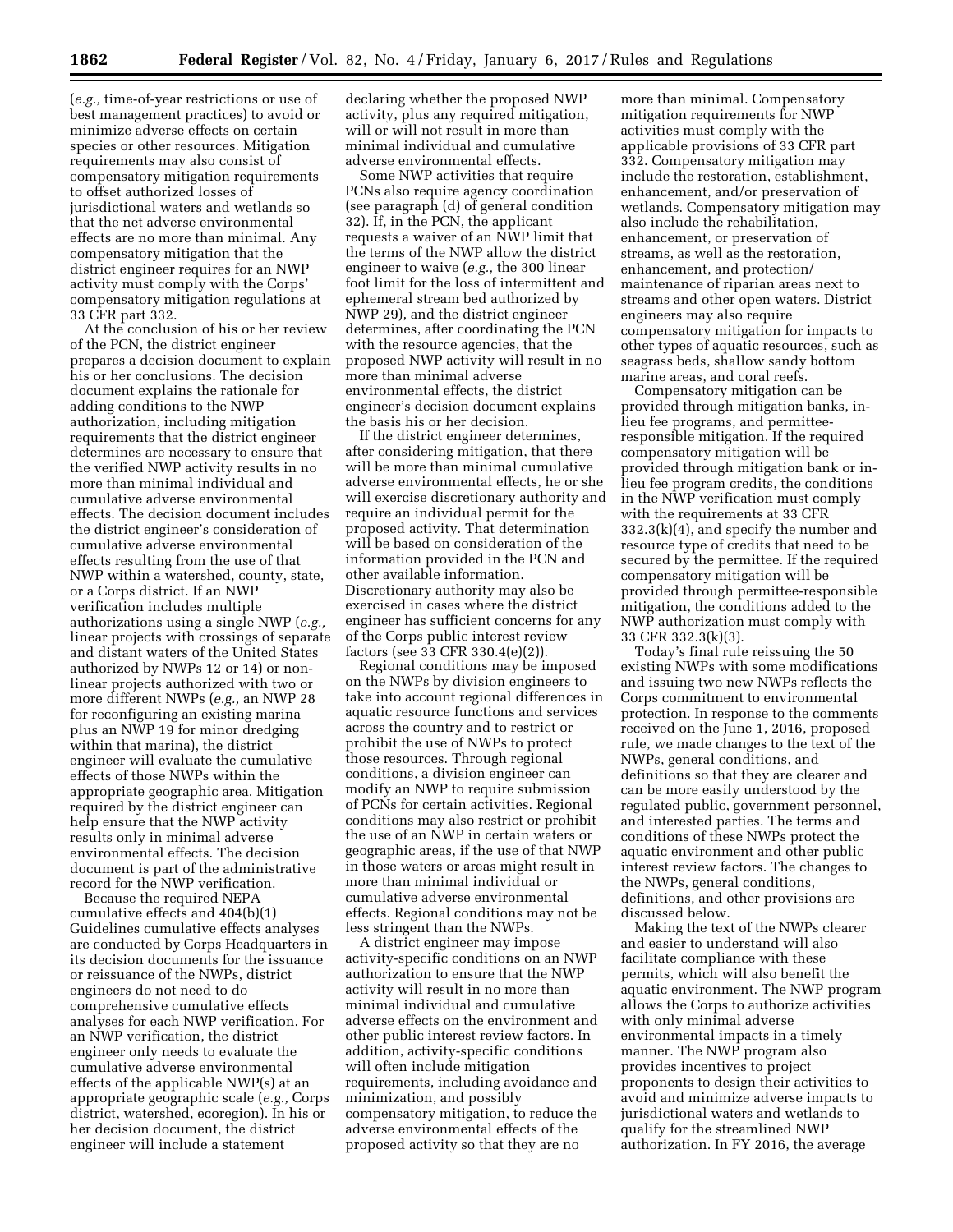evaluation time for a request for NWP authorization was 40 days, compared to the average evaluation time of 217 days for a standard individual permit application. Regional general permits issued by district engineers provide similar environmental protections and incentives to project proponents. In addition, the NWPs help the Corps better protect the aquatic environment by focusing its limited resources on those activities that have the potential to result in more severe adverse environmental effects.

### **Benefits and Costs of the NWPs**

The NWPs provide benefits by encouraging project proponents to minimize their proposed impacts to waters of the United States and design their projects within the scope of the NWPs, rather than applying for individual permits for activities that could result in greater adverse impacts to the aquatic environment. The NWPs also benefit the regulated public by providing convenience and time savings compared to standard individual permits. The minimization encouraged by terms and conditions of an NWP, as well as compensatory mitigation that may be required for specific activities authorized by an NWP, helps reduce adverse environmental effects to jurisdictional waters and wetlands, as well as resources protected under other laws, such as federally-listed endangered and threatened species and designated critical habitat, as well as historic properties. For an analysis of the monetized benefits of the NWPs, refer to the Regulatory Impact Analysis which is available at

*[www.regulations.gov](http://www.regulations.gov)*, docket number COE–2015–0017.

The costs of the NWPs relate to the paperwork burden associated with completing the PCNs. See the section on Paperwork Reduction Act for a response to comments and additional discussion of the paperwork burden.

# **Grandfather Provision for Expiring NWPs**

An activity completed under the authorization provided by a 2012 NWP continues to be authorized by that NWP (see 33 CFR part 330.6(b)). Activities authorized by the 2012 NWPs that have commenced or are under contract to commence by March 18, 2017, will have one year (*i.e.,* until March 18, 2018) to complete those activities under the terms and conditions of the 2012 NWPs (see 33 CFR 330.6(b)). Activities previously authorized by the 2012 NWPs that have not commenced or are not under contract to commence by March 18, 2017, will require

reauthorization under the 2017 NWPs, provided those activities still comply with the terms and conditions of qualify for authorization under the 2017 NWPs. If those activities no longer qualify for NWP authorization because they do not meet the terms and conditions of the 2017 NWPs (including any regional conditions imposed by division engineers), the project proponent will need to obtain an individual permit, or seek authorization under a regional general permit, if such a general permit is available in the applicable Corps district and can be used to authorize the proposed activity.

In response to the June 1, 2016, proposed rule, several commenters requested that the Corps provide a longer grandfathering period for activities authorized under the 2012 NWPs. A few commenters suggested changing the grandfather period to 2 years and some commenters recommended changing it to 3 years.

The one-year grandfathering period in 33 CFR 330.6(b) was established in the November 22, 1991, final rule amending 33 CFR part 330 (see 56 FR 59110). It would require a separate rulemaking to change section 330.6(b) to establish a longer grandfathering period for authorized NWP activities. We believe the one-year period is sufficient for project proponents to complete their NWP activities. If they determine more time is needed to complete the NWP activity, the one-year period gives them sufficient time to request verification under the reissued NWP(s). If a proposed activity was authorized by the 2012 NWPs, but is no longer authorized by these new or reissued NWPs, then the project proponent should apply for an individual permit during the grandfather period to try to obtain the individual permit before the one-year grandfather period expires.

# **Clean Water Act Section 401 Water Quality Certifications and Coastal Zone Management Act Consistency Determinations**

The NWPs issued today will become effective on March 19, 2017. This **Federal Register** notice begins the 60 day Clean Water Act Section 401 water quality certification (WQC) and the 90 day Coastal Zone Management Act (CZMA) consistency determination processes.

After the 60-day period, the latest version of any written position taken by a state, Indian Tribe, or U.S. EPA on its WQC for any of the NWPs will be accepted as the state's, Indian Tribe's, or EPA's final position on those NWPs. If the state, Indian Tribe, or EPA takes no

action by March 7, 2017, WQC will be considered waived for those NWPs.

After the 90-day period, the latest version of any written position taken by a state on its CZMA consistency determination for any of the NWPs will be accepted as the state's final position on those NWPs. If the state takes no action by April 6, 2017, CZMA consistency concurrence will be presumed for those NWPs.

# **Discussion of Public Comments Overview**

In response to the June 1, 2016, **Federal Register** notice, we received more than 54,000 comment letters, of which approximately 53,200 were form letters pertaining to NWP 12. In addition, we received over 700 form letters opposing the reissuance of NWP 21 and over 50 form letters opposing the issuance of proposed new NWP B. In addition to the various form letters, we received a several hundred individual comment letters. Those individual comment letters, as well as examples of the various form letters, are posted in the *[www.regulations.gov](http://www.regulations.gov)* docket (COE– 2015–0017) for this rulemaking action. We reviewed and fully considered all comments received in response to the proposed rule.

#### **Response to General Comments**

Many commenters expressed general support for the proposed rule, as well as the NWP program as a whole. Several commenters voiced their concerns about the proposed NWPs being able to be issued before the 2012 NWPs expire. One commenter said the NWPs are duplicative of state and local government permit programs. Another commenter requested that the final NWPs include a statement informing the public that many of the categories of activities authorized by NWP are also regulated by state or local government wetland regulatory programs. A commenter stated that Corps district engineers should not have the authority to add conditions to NWPs or be able to suspend NWP authorizations. One commenter expressed appreciation of the policy statements included in the NWPs, stating that such statements promote consistency in program implementation among Corps districts. One commenter requested that the Corps issue the NWPs for a period of ten years. One commenter stated that because of the effects of climate change, the predictability and confidence in the use of the NWPs are likely to decline, and recommend shortening the renewal cycle for certain NWPs, and require more frequent monitoring of specific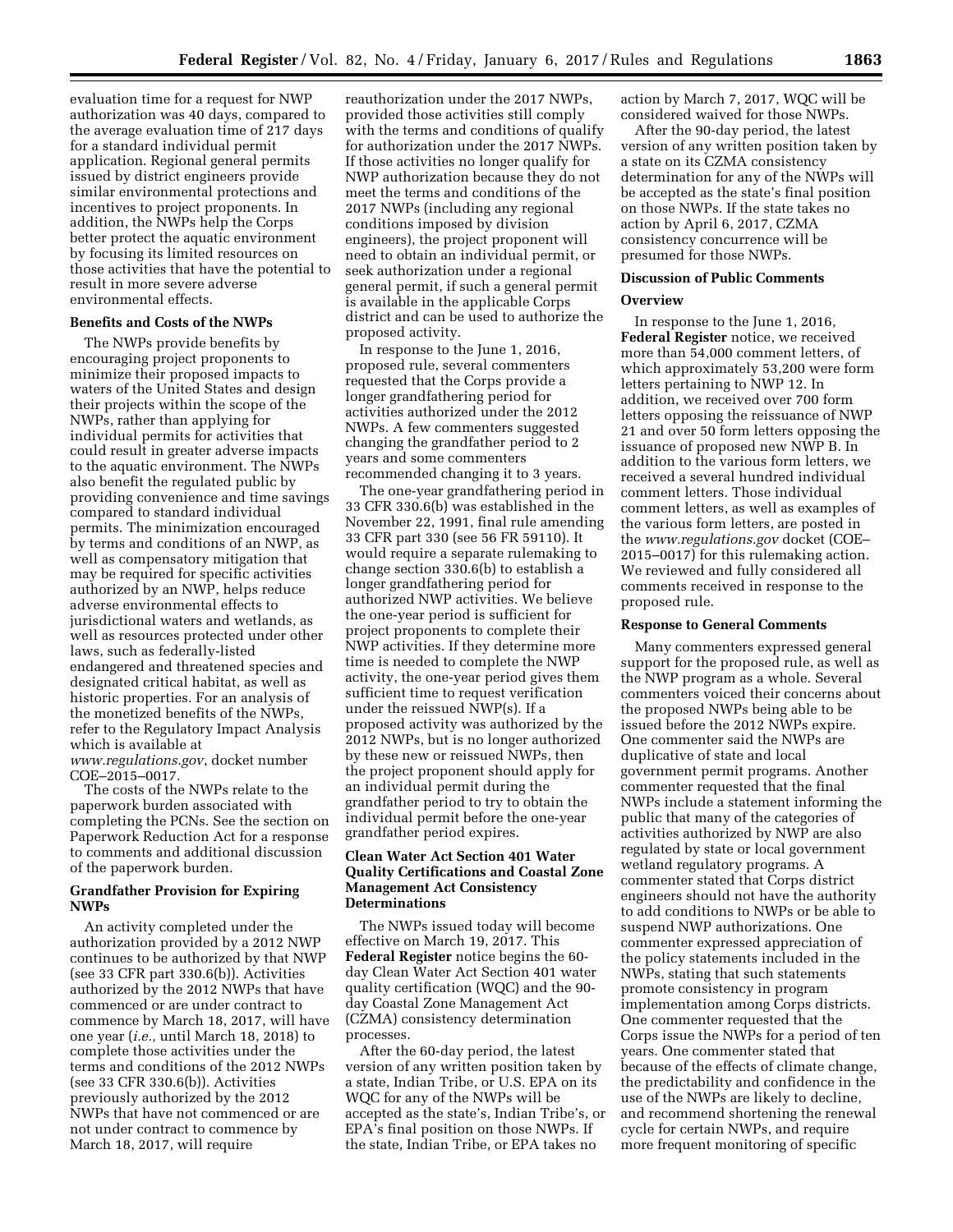projects that have been approved by NWPs.

We worked to develop and issue the final NWPs before the 2012 NWPs expire on March 18, 2017. While there are a number of states that have aquatic resource regulatory programs that are similar to the Corps regulatory program, there are often important differences between the Corps' regulatory program and those state regulatory programs. In states where there is close alignment between the Corps and state regulatory programs, programmatic general permits can be developed and issued by district engineers to reduce duplication and streamline the authorization process for the regulated public. In areas where local governments also have adopted regulatory programs to protect aquatic resources, there is likely to be variability from the Corps regulatory program. Despite the existence of state and local regulatory programs in some areas, the Corps still has the responsibility for implementing section 404 of the Clean Water Act, as well as section 10 of the Rivers and Harbors Act of 1899. For section 404 of the Clean Water Act, Michigan and New Jersey are exceptions where they have assumed the section 404 program. We appreciate the acknowledgment that policy statements made through the NWP program help improve Corps regulatory program consistency.

The ability for division and district engineers to modify, suspend, or revoke NWPs on a regional or case-by-case basis is a key tool for ensuring that the NWPs only authorize activities that cause no more than minimal individual and cumulative adverse environmental effects. There is substantial variation in aquatic resource types across the country, as well as a large amount of variability among geographic regions in the quantity of those resources. Those regional differences require division and district engineers to have the authority to tailor the NWPs to address regional and site-specific concerns. The NWPs can only be issued for a period of 5 years because of the statutory language in section 404(e) of the Clean Water Act, as well as the Corps' regulations at 33 CFR 330.6(b). Section 330.6(b) states that if ''an NWP is not modified or reissued within five years of its effective date it automatically expires and becomes null and void.'' Nationwide permits are an important tool for adapting to the effects of climate change, by authorizing a variety of activities such as utility line crossings, road crossings, bank stabilization activities, living shorelines, and aquatic habitat restoration and enhancement activities. The 5-year cycle for reissuing

the NWPs is sufficient time to make necessary changes to the NWPs to ensure the NWPs only authorize those activities that result in no more than minimal individual and cumulative adverse environmental effects.

Many commenters objected to the proposed NWPs, stating that they authorize activities that result in more than minimal individual and cumulative adverse environmental effects and that they do not authorize categories of activities that are similar in nature. A few commenters said that since the Corps does not require preconstruction notifications (PCNs) for all NWP activities, it could not ensure that NWP activities result in no more than minimal individual and cumulative adverse environmental effects. One commenter said that Corps districts should improve their tracking of cumulative impacts. A number of commenters opposed the NWPs, stating that they authorize activities associated with larger projects that have substantial environmental impacts. Several commenters said that the NWPs should either not authorize activities that impact streams and rivers occupied by anadromous salmon, or compensatory mitigation should always be required for those activities. One commenter stated that the NWPs should not be used in areas with substantial cumulative impacts, such as essential fish habitat and areas inhabited by ESA-listed species.

The NWP program provides a threetiered approach to ensure compliance with section 404(e) of the Clean Water Act. Those three tiers are: (1) The terms and conditions of the NWPs issued by Corps Headquarters; (2) the authority of division engineers to modify, suspend, or revoke NWPs on a regional basis; and (3) the authority of district engineers to modify, suspend, or revoke NWPs on a case-by-case basis. We interpret the requirement for general permits to authorize categories of activities that are similar in nature broadly, to provide program efficiency, to keep the number of NWPs manageable, and to facilitate implementation by the Corps and project proponents that need to obtain Department of the Army (DA) authorization for activities that have only minimal adverse environmental effects.

The NWP activities that do not require PCNs are those activities that have characteristics that do not result in more than minimal adverse environmental effects, such as small structures in navigable waters subject to section 10 of the Rivers and Harbors Act of 1899 or minor fills in waters of the United States associated with

maintenance activities or temporary impacts. While we recognize that many NWP activities are components of larger overall projects, the Corps' authorities under the NWP program are limited to discharges of dredged or fill material into waters of the United States that are regulated under Section 404 of the Clean Water Act, and structures and work in navigable waters that are regulated under Section 10 of the Rivers and Harbors Act of 1899. The Corps does not regulate other components of those larger overall projects, such as activities that occur in upland areas. In many cases, the NWPs are authorizing minor features that are part of those larger overall projects.

Division engineers can impose regional conditions on the NWPs to protect rivers and streams inhabited by anadromous fish, including salmon. For those salmonids that are listed as endangered or threatened under the Endangered Species Act (ESA), general condition 18 requires PCNs for all NWP activities that might affect those listed species or their designated critical habitat, or that occur in their designated critical habitat. District engineers have the discretion to require compensatory mitigation to offset stream losses caused by NWP activities. A division engineer also has the authority to modify, suspend, or revoke one or more NWPs in a geographic region if he or she determines the use of that NWP or NWPs will result in more than minimal cumulative adverse environmental effects. An area that has essential fish habitat or is inhabited by ESA-listed species is not necessarily experiencing more than minimal cumulative impacts due to activities authorized by NWPs. The physical, chemical, and biological characteristics of essential fish habitat may be altered by a variety of human activities other than the activities authorized by NWPs. Essential fish habitat may be altered by land use and land cover changes in the watershed, point source and non-point source pollution, excess nutrients, resource extraction activities, introductions and removals of species, and changing environmental conditions, including climate change. Species may be listed as endangered or threatened because of habitat destruction and modification, overexploitation, disease or predation, the inadequacy of existing regulatory mechanisms, and other man-made or natural factors affecting their continued existence (see section  $\widetilde{4}(a)(1)(A)$ –(E) of the Endangered Species Act).

One commenter said the NWPs should not authorize activities that result in adverse environmental impacts. A commenter asserted that the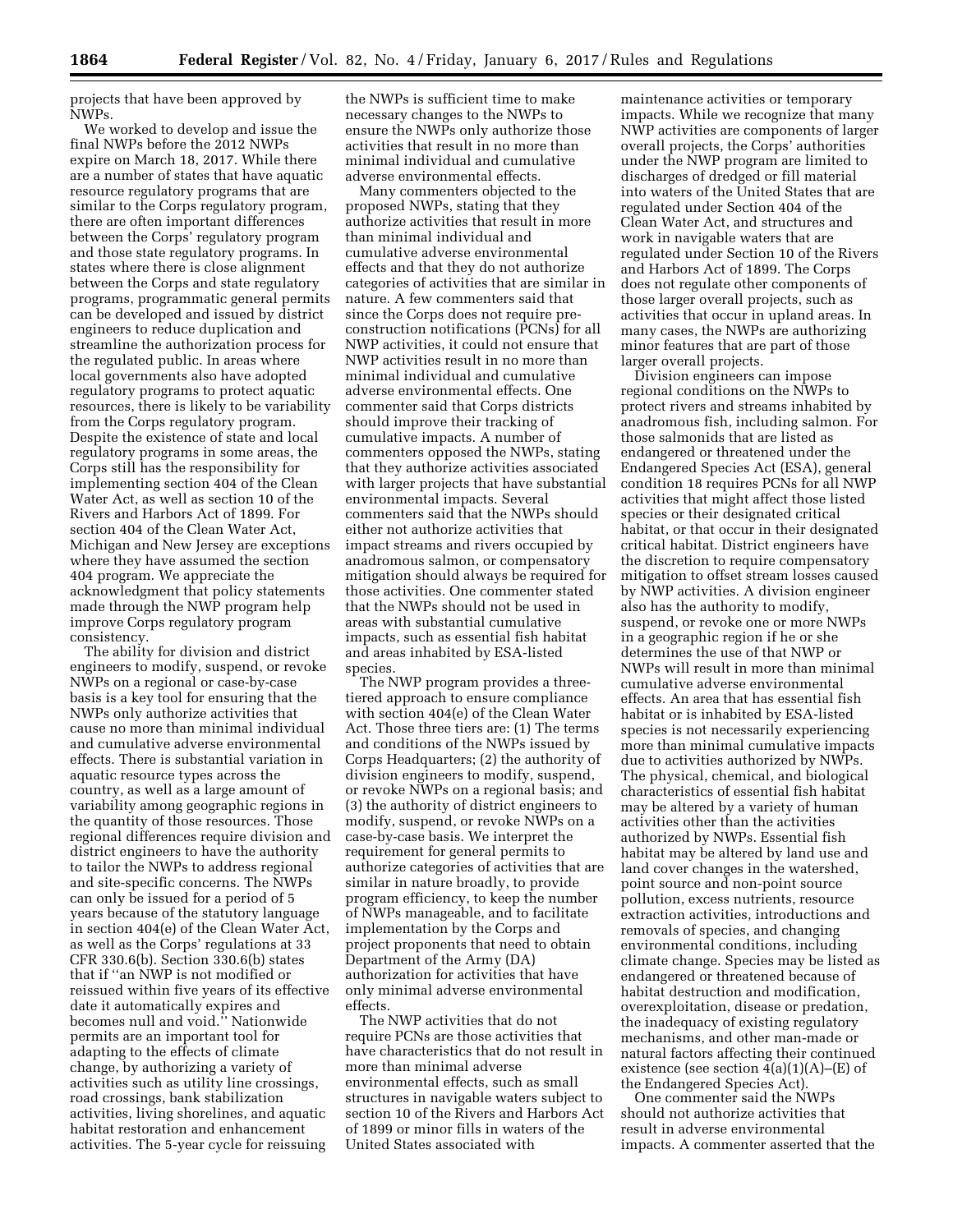NWPs should not authorize activities in marine or estuarine waters. One commenter stated that the terms and conditions of the NWPs should not be changed to be less protective of the environment. One commenter said that the NWPs should be subjected to a multi-agency peer review process. Several commenters said that public notices should be issued for NWP PCNs to disclose proposed NWP activities and increase public participation. A number of commenters suggested that NWPs should require no net loss of aquatic resources. A number of commenters asked why the proposed NWPs use the term ''no more than minimal adverse environmental effects'' instead of ''no more than minimal adverse effects on the aquatic environment.''

Section 404(e) of the Clean Water Act recognizes that activities authorized by general permits, including NWPs, will result in adverse environmental impacts, but limits those adverse impacts so that they can only be no more than minimal. Regulated activities that occur in marine and estuarine waters often result in no more than minimal adverse environmental effects, as long as they comply with the NWP terms and conditions that are imposed on such activities. We have adopted terms and conditions for the NWPs to be sufficiently protective of the aquatic environment while allowing activities that result in only minimal adverse environmental effects to be conducted. The NWPs are already subject to multiagency peer review process, through the rulemaking requirements of Executive Order 12866, Regulatory Planning and Review.

Requiring public notices for PCNs would be contrary to the purpose of the general permit program established through section 404(e) of the Clean Water Act, for a streamlined authorization process for activities that result in no more than minimal individual and cumulative adverse environmental effects. In addition, it is unlikely that there would be any meaningful public comment submitted to Corps districts in response to public notices for the minor activities authorized by these NWPs that would warrant the reduction in permitting efficiency providing such a comment period would cause. Compensatory mitigation can only be required by the district engineer after he or she reviews the PCN and determines that compensatory mitigation is necessary to comply with the ''no more than minimal adverse environmental effects'' requirement for NWPs (see 33 CFR 330.1(e)(3)). There is no federal statute or regulation that requires ''no net loss''

of aquatic resources. The ''no overall net loss'' goal for wetlands articulated in the 1990 U.S. EPA-Army Memorandum of Agreement for mitigation for Clean Water Act section 404 permits states that the section 404 permit program will contribute to that national goal. The 1990 Memorandum of Agreement only applies to standard individual permits.

The NWP program provides valuable protection to the Nation's aquatic resources by establishing incentives to avoid and minimize losses of jurisdictional waters and wetlands in order to qualify for the streamlined NWP authorizations. A large majority of authorized fills in jurisdictional waters and wetlands authorized by general permits and individual permits are less than 1/10-acre (Corps-EPA 2015, Figure 5). The 2017 NWPs use the term ''no more than minimal adverse environmental effects'' to be consistent with the text of section 404(e) of the Clean Water Act and 33 CFR 322.2(f)(1). When making no more than minimal adverse environmental effects determinations for proposed NWP activities, the district engineer considers the adverse effects to the aquatic environment and any other factor of the public interest (*e.g.,* 33 CFR 330.1(d)). The use of the term ''no more than minimal adverse environmental effects'' does not expand the Corps' scope of analysis. The Corps' control and responsibility remains limited to the activities it has the authority to regulate, and the effects to the environment caused by those activities.

One group of commenters requested a public hearing on the proposed NWPs because of their concerns about the permitting of oil and gas pipelines. Another organization requested a public hearing because of the proposal to reissue NWP 48. We denied the requests for a public hearing on the proposed 2017 NWPs because we determined that a public hearing is unlikely to provide information that was not already provided through the thousands of comments we received on the proposal to reissue NWP 12, and the many comments we received on the proposed NWP 48. See our responses to comments on NWP 12 and 48 below for more information.

One commenter said that Corps districts should not be allowed to suspend NWPs to use regional general permits (RGPs) instead of the NWPs if the overall project crosses state lines or international boundaries. Regional general permits are an acceptable permitting mechanism to authorize activities requiring Department of the Army (DA) authorization that are part of an overall larger project that crosses

state boundaries or international boundaries. The NWPs already provide an expedited review process for regulated activities that result in no more than minimal adverse environmental effects, although we recognize that it takes more time to issue NWP verifications that require compliance with other federal laws, such as section 7 of the Endangered Species Act and section 106 of the National Historic Preservation Act. For an NWP activity that requires Clean Water Act section 401 water quality certification and/or Coastal Zone Management Act (CZMA) consistency concurrence, the district engineer may issue a provisional NWP verification, but that activity is not authorized by NWP until the project proponent obtains the required water quality certification or waiver, and/or the required CZMA consistency concurrence or presumption of concurrence.

A few commenters suggested that the Corps develop procedures to expedite the review of proposed NWP activities and that additional mitigation should not be required in states that have regulatory programs similar to the Corps regulatory program. One commenter said that there should be waivers in NWPs for activities reviewed and permitted by states. When an NWP activity that also requires authorization under state law requires compensatory mitigation, the Corps district is encouraged to work with its state counterparts to develop compensatory mitigation requirements that satisfy both federal and state permit requirements. Waivers for NWP authorization or NWP limits cannot be issued solely on the basis that activities may be regulated by both the Corps and state regulatory agencies. The requirements in Section 404(e) of the Clean Water Act for general permits, including NWPs, may be different from the requirements for state-issued general permits. For categories of activities authorized by NWPs, those NWPs satisfy the permitting requirements of section 404 of the Clean Water Act and/or section 10 of the Rivers and Harbors Act of 1899.

One commenter said that the expiration dates of NWP verification letters issued by Corps districts do not correspond to the expiration date of the NWPs themselves. Another commenter stated that individual permits, rather than NWPs, should be required for all wetland fills. One commenter requested an expedited review process for emergency projects. One commenter requested information on how cumulative impacts are assessed by the Corps.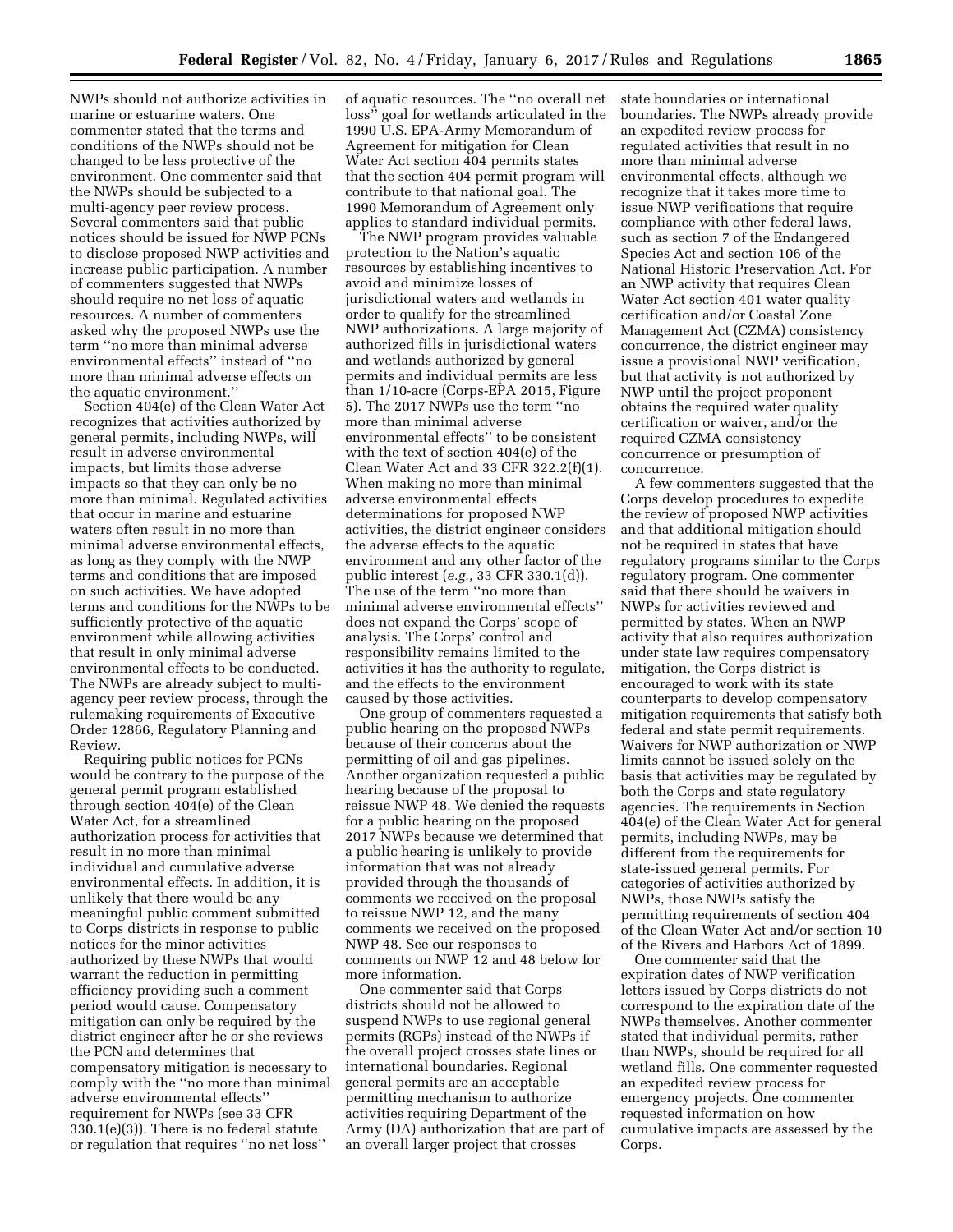On January 28, 2013 (78 FR 5733), we issued a final rule amending 33 CFR 330.6(a)(3)(ii) to allow district engineers to issue NWP verifications that expire on the same date the NWPs expire, unless the district engineer modifies, suspends, or revokes the NWP authorization. Not all wetland fills result in more than minimal adverse environmental effects, so authorization by NWP is appropriate when the wetland fill activity is authorized by an NWP and complies with all applicable terms and conditions, including any regional conditions imposed by the division engineer and any activityspecific conditions imposed by the district engineer. Those activity-specific conditions may cover wetland compensatory mitigation requirements. Emergency projects that are not covered by NWPs or regional general permits may be addressed under the Corps' emergency permitting procedures at 33 CFR 325.2(e)(4). Our general approach for evaluating cumulative effects in the NWP program is described above in this final rule.

# **National Environmental Policy Act Compliance**

We have prepared a decision document for each NWP. Each decision document contains an environmental assessment (EA) to fulfill the requirements of the National Environmental Policy Act (NEPA). The EA includes the public interest review described in 33 CFR part 320.4(b). The EA generally discusses the anticipated impacts the NWP will have on the human environment and the Corps' public interest review factors. If a proposed NWP authorizes discharges of dredged or fill material into waters of the United States, the decision document also includes an analysis conducted pursuant to the Clean Water Act section 404(b)(1), in particular 40 CFR part 230.7. These decision documents evaluate, from a national perspective, the environmental effects of each NWP.

The final decision document for each NWP is available on the internet at: *[www.regulations.gov](http://www.regulations.gov)* (docket ID number COE–2015–0017) as Supporting Documents for this final rule. Before the 2017 NWPs go into effect, division engineers will issue supplemental decision documents to evaluate environmental effects on a regional basis (*e.g.,* a state or Corps district) and to determine whether regional conditions are necessary to ensure that the NWPs will result in no more than minimal individual and cumulative adverse environmental effects on a regional basis. The supplemental

decision documents are prepared by Corps districts, but must be approved and issued by the appropriate division engineer, since the NWP regulations at 33 CFR 330.5(c) state that the division engineer has the authority to modify, suspend, or revoke NWP authorizations in a specific geographic area within his or her division. For some Corps districts, their geographic area of responsibility covers an entire state. For other Corps districts, their geographic area of responsibility may be based on watershed boundaries. For some states, there may be more than one Corps district responsible for implementing the Corps regulatory program, including the NWP program. In states with more than one Corps district, there is a lead Corps district responsible for preparing the supplemental decision documents for all of the NWPs. The supplemental decision documents will also discuss regional conditions imposed by division engineers to protect the aquatic environment and other public interest review factors and ensure that any adverse environmental effects resulting from NWP activities in that region will be no more than minimal, individually and cumulatively.

For the NWPs, the assessment of cumulative effects occurs at three levels: National, regional, and the activityspecific verification stage. Each national NWP decision document includes a national-scale NEPA cumulative effects analysis. Each supplemental decision document has a cumulative effects analysis conducted for the geographic region covered by the supplemental decision document, which is usually a state or Corps district. When a district engineer issues an NWP verification letter in response to a PCN or a voluntary request for a NWP verification, the district engineer prepares a brief decision document. That decision document explains the district engineer's determination whether the proposed NWP activity, after considering permit conditions which might include mitigation requirements, will result in no more than minimal individual and cumulative adverse environmental effects.

If the NWP is not suspended or revoked in a state or a Corps district, the supplemental decision document includes a certification that the use of the NWP in that district, with any applicable regional conditions, will result in no more than minimal cumulative adverse environmental effects. When a division engineer adds regional conditions to one or more NWPs, the district engineer announces

those regional conditions in a public notice.

After the NWPs are issued or reissued, district engineers will monitor the use of NWPs, and those evaluations may result the district engineer recommending that the division engineer modify, suspend, or revoke one or more NWPs in a particular geographic region or watershed. For such recommendations, the district engineer would present information indicating that the use of one or more NWPs in a particular geographic area may result in more than minimal individual or cumulative adverse environmental effects. In such cases, the division engineer will amend the applicable supplemental decision documents to account for the modification, suspension, or revocation of those NWPs, and issue a public notice announcing the new regional conditions or the suspension or revocation of the applicable NWP(s).

A few commenters said that the Corps' cumulative effects analyses were properly conducted, and a few commenters expressed opinions that those analyses were inadequate. One commenter said that cumulative effects analyses should not be limited to the NWP verification stage, but should also be conducted at national and regional scales to improve resource protection. One commenter stated that in its draft decision documents, the Corps failed to assess the cumulative impacts of the NWPs and did not take into account the full scope of adverse impacts to the nation's waters. Another commenter said that the Corps' cumulative effects analysis did not properly consider past actions and reasonably foreseeable future actions.

All of the national decision documents have a cumulative impact analysis conducted in accordance with the Council on Environmental Quality's NEPA regulations at 40 CFR 1508.7 (see section 4.3 of each national decision document). For those NWPs that authorize discharges of dredged or fill material into waters of the United States, each the national decision document includes a cumulative effects analysis conducted under 40 CFR 230.7(b)(3). Cumulative effects analyses are also conducted at regional scales, in the supplemental decision documents approved by division engineers. When issuing an NWP verification, the district engineer makes a determination confirming that the use of the NWP will result in no more than minimal cumulative adverse environmental effects. If the district engineer determines, after considering mitigation proposed by the applicant, that the use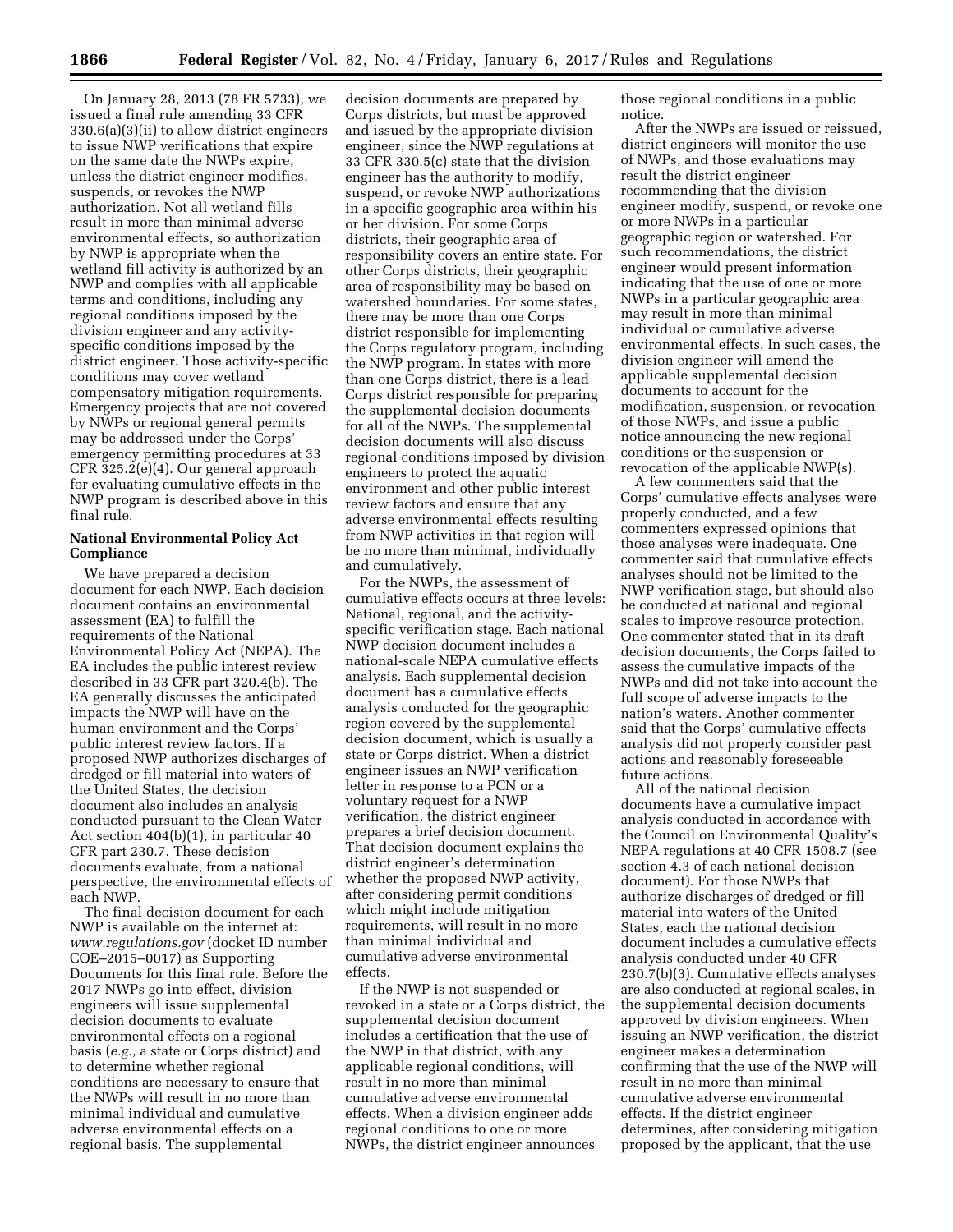of that NWP will result in more than minimal individual or cumulative adverse environmental effects, he or she will exercise discretionary authority and require an individual permit.

The cumulative impact analyses in the national decision documents, especially the NEPA cumulative effects analyses, examine the wide variety of activities that affect the structure, dynamics, and functions of the nation's waters and wetlands. The ecological functionality or ecological condition of those waters and wetlands are directly and indirectly affected by many types of human activities, not just discharges of dredged or fill material regulated under section 404 of the Clean Water Act or structures or work regulated under section 10 of the Rivers and Harbors Act of 1899. The Corps' NEPA cumulative effects analyses considers past actions in the aggregate, consistent with the Council on Environmental Quality's 2005 guidance entitled ''Guidance on the Consideration of Past Actions in Cumulative Effects Analyses.'' The aggregate effects of past actions includes the present effects of past actions that were authorized by earlier versions of the NWPs, as well as other DA permits. In the national decision documents, the Corps added more discussion of the contribution of reasonably foreseeable future actions to NEPA cumulative effects, based on general information on reasonably foreseeable future actions that can be discerned at a national scale for categories of activities associated with NWP activities. Many of the reasonably foreseeable future actions related to the operation of the facility, after the permitted activities were completed. The Corps does not have the authority to regulate the operation of facilities that may be been constructed under activities authorized by NWPs or other DA permits, unless those operation activities involve discharges of dredged or fill material into waters of the United States and/or structures or work in navigable waters of the United States.

One commenter declared that NWP verifications do not need to include NEPA analyses because compliance with NEPA is accomplished through the national decision documents issued by Corps Headquarters. Another commenter expressed the opinion that the national decision documents, the supplemental decision documents signed by division engineers, and NWP verifications issued by district engineers do not comply with NEPA. A number of commenters said that making the draft decision documents available for public review during the comment period for the proposed NWPs does not comply

with NEPA requirements. One commenter said that the comment period for the draft decision documents should be 90 days. A few commenters asserted that the draft decision documents prematurely made a ''finding of no significant impact.'' One commenter said the national decision documents support a ''finding of no significant impact'' under NEPA for each of the NWPs. Several commenters stated that each NWP requires an environmental impact statement.

When district engineers evaluate NWP PCNs, they are not required to conduct NEPA analyses because the Corps fulfills the requirements of NEPA through the environmental assessments in the combined decision documents prepared by Corps Headquarters when an NWP is issued, reissued, or modified. The NWP verification can be simply confirmation that a proposed NWP activity complies with the terms and conditions of applicable NWP(s), and will result in no more than minimal individual and cumulative adverse environmental effects. The administrative record for an NWP verification will include a brief document explaining the district engineer's determination regarding the NWP authorization for that activity, and whether the proposed activity will result in no more than minimal individual and cumulative adverse environmental effects. The requirements of NEPA are fulfilled by the national decision documents issued by Corps Headquarters. The supplemental decision documents signed by division engineers and the NWP verifications issued by district engineers are part of the tiered decision-making process to demonstrate compliance with the ''no more than minimal individual and cumulative adverse environmental effects'' requirements for general permits. This tiered process is consistent with the requirements under section 404(e) of the Clean Water Act and for NWPs issued under the authority of section 10 of the Rivers and Harbors Act of 1899, 33 CFR 322.2(f).

The Council on Environmental Quality's NEPA regulations require agencies to ''involve environmental agencies, applicants, and the public, to the extent practicable, in preparing assessments'' (40 CFR 1501.4(b)) but do not require that environmental assessments be made available in draft form for public comment. However, the Corps' NWP regulations require that the draft decision documents prepared by Corps Headquarters are made available for public comment (see 33 CFR 330.5(b)(3)). Thus we made them available for public review and

comment. We believe that 60 days is a sufficient comment period for the public to provide meaningful comments on the draft decision documents.

In its draft decision documents for these proposed NWPs, the Corps did not make a ''finding of no significant impact''; the draft decision documents had place-holders stating that those decisions could be made for the final NWPs. The Corps' ''finding of no significant impact" in each national decision document for an issued or reissued NWP marks the completion of the NEPA process. When the Corps issues an EA with a finding of no significant impact, the NEPA process is concluded and an environmental impact statement is not necessary. Because the NWPs only authorize activities that have no more than minimal adverse environmental effects, individually and cumulatively, the issuance or reissuance of an NWP does not result in significant impacts to quality of the human environment and does not trigger the requirement to prepare an environmental impact statement.

One commenter said that a purpose and need statement should be included in each national decision document. This commenter also stated that the Corps' alternatives analysis and its evaluation of direct, indirect, and cumulative impacts is inadequate. One commenter stated that the division engineer's supplemental decision documents and the imposition of regional conditions does not comply with NEPA and the Clean Water Act. Several commenters recommended that the final decision documents discuss impacts to climate change.

The NWPs authorize categories of activities that generally satisfy specific purposes (*e.g.,* residential development, maintenance, bank stabilization, aquatic habitat restoration). The national decision documents describe, in general, the purposes for which the NWP activity would be used, and the needs of citizens that would be fulfilled by the authorized activities. Therefore, a more specific purpose and need statement in the national decision documents is not necessary. Each of the national decision documents includes a NEPA alternatives analysis, as well as general evaluations of anticipated direct, indirect, and cumulative impacts. The NWPs are issued or reissued prior to site-specific activities being proposed or authorized, so it is not possible to provide more than general, prospective impact analyses. The supplemental decision documents issued by division engineers provide regional analyses to support the use of NWPs in those regions, and with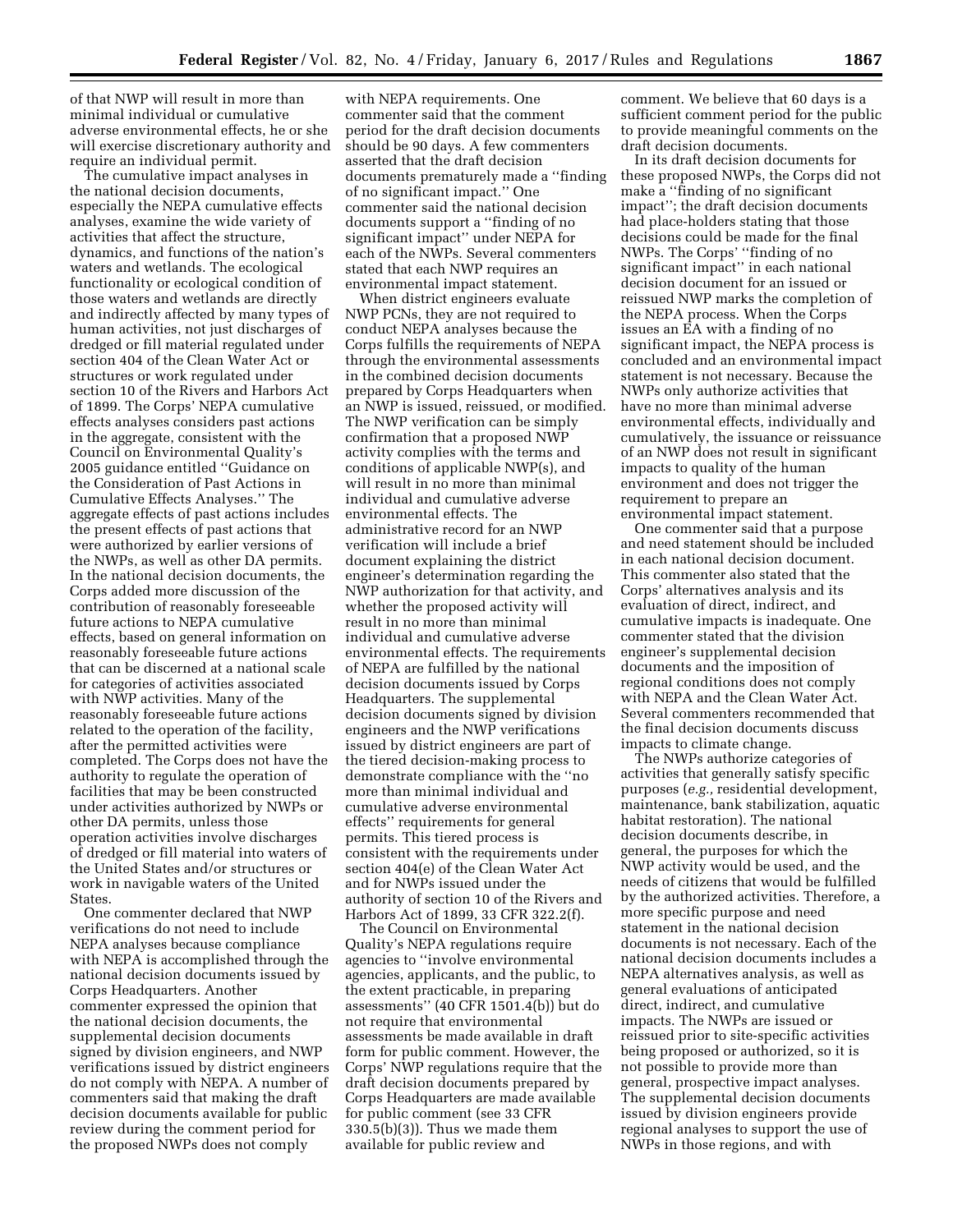regional conditions that are imposed by division engineers, help ensure compliance with section 404(e) of the Clean Water Act. As stated above, the Corps fulfills the requirements of NEPA when it issues the national decision document for the issuance, reissuance, or modification of an NWP. The national decision documents have been revised to discuss climate change.

### **Compliance With Section 404(e) of the Clean Water Act**

The NWPs are issued in accordance with Section 404(e) of the Clean Water Act and 33 CFR part 330. Section 404(e)(1) allows the Corps to issue nationwide permits for ''categories of activities that are similar in nature.'' We interpret the ''similar in nature'' requirement to be applied in a broad manner, as a general category, rather than as a requirement that NWP activities must be identical to each other. We believe that this approach is consistent with implementing this general permit program in a practical, efficient manner.

Nationwide permits, as well as other general permits, are intended to reduce administrative burdens on the Corps and the regulated public while maintaining environmental protection, by efficiently authorizing activities that have no more than minimal adverse environmental effects, consistent with Congressional intent in the 1977 amendments to the Federal Water Pollution Control Act. Keeping the number of NWPs manageable is a key component for making the NWPs protective of the environment and streamlining the authorization process for those general categories of activities that have no more than minimal individual and cumulative adverse environmental effects.

The various terms and conditions of these NWPs, including the NWP regulations at 33 CFR 330.1(d) and 33 CFR 330.4(e), allow district engineers to exercise discretionary authority to modify, suspend, or revoke NWP authorizations to ensure compliance with Section 404(e) of the Clean Water Act. District engineers also have the authority to exercise discretionary authority and require an individual permit for any proposed activity that will result in more than minimal individual and cumulative adverse environmental effects. For each NWP that may authorize discharges of dredged or fill material into waters of the United States, the national and supplemental decision documents include national and regional 404(b)(1) Guidelines analyses, respectively. The 404(b)(1) Guidelines analyses are

conducted in accordance with 40 CFR 230.7.

The 404(b)(1) Guidelines analyses in the national and supplemental decision documents also include cumulative effects analyses, in accordance with 40 CFR 230.7(b)(3). A 404(b)(1) Guidelines cumulative effects analysis is provided in addition to the NEPA cumulative effects analysis because the implementing regulations for NEPA and the 404(b)(1) Guidelines define ''cumulative impacts'' or ''cumulative effects'' differently.

Many commenters asserted that the proposed NWPs will authorize activities that will cause more than minimal adverse environmental effects. Several commenters stated that the proposed NWPs do not comply with the 404(b)(1) Guidelines. Several commenters said that the proposed NWPs authorize activities with only minimal adverse environmental effects. One commenter indicated that the proposed NWPs authorize categories of activities that are not similar in nature. Another commenter said eliminating the NWPs that authorize separate and distant crossings of waters of the United States by separate NWP authorization would violate the Clean Water Act. One commenter stated that activities authorized by NWPs have resulted in significant degradation of waters of the United States. One commenter suggested that NWP PCNs should include an alternatives analysis.

The terms and conditions of the NWPs, including the PCN requirements that are in many of the NWPs, are designed to ensure that the NWPs authorize only those categories of activities that have no more than minimal individual and cumulative adverse environmental effects. For those NWPs that authorize discharges of dredged or fill material into waters of the United States, each national decision document includes a 404(b)(1) Guidelines analysis. As stated above, we interpret the ''categories of activities that are similar in nature'' requirement broadly to keep the NWP program manageable in terms of the number of NWPs. With the NWPs issued today, for linear projects (*e.g.,* utility lines and roads) we are continuing our approach of authorizing separate and distant crossings of waters of the United States through separate NWP authorizations, consistent with 33 CFR 330.2(i). As demonstrated by our 404(b)(1) Guidelines analyses provided in the national decision documents, we have determined that the activities authorized by the NWPs do not result in significant degradation. Alternatives analyses are not required for specific

activities authorized by NWPs (see 40 CFR 230.7(b)(1)). Paragraph (a) of general condition 23 requires that project proponents avoid and minimize adverse effects to waters of the United States to the maximum extent practicable on the project site, but an analysis of off-site alternatives is not required.

# **2015 Revisions to the Definition of**  ''**Waters of the United States**''

In the June 1, 2016, proposed rule, we solicited comments from NWP users and other interested parties on how the revisions to the definition of ''waters of the United States'' published in the June 29, 2015, edition of the **Federal Register**  (80 FR 37054) might affect the applicability and efficiency of the proposed NWPs. We also requested comments on changes to the NWPs, general conditions, and definitions that would help ensure that activities that result in no more than minimal individual and cumulative adverse environmental effects can continue to be authorized by the NWPs. On October 9, 2015, the United States Court of Appeals for the Sixth Circuit issued a stay of the June 29, 2015, final rule pending further order of that court.

Many commenters recommended writing the final NWPs so that they are neutral with respect to any particular regulation defining ''waters of the United States'' pending the outcome of the litigation that is occurring for the June 29, 2015, final rule. These commenters suggested that the final NWPs should use general terms relating to jurisdiction that would be applied using whichever regulation is in effect at the time a PCN or voluntary request for NWP verification is being processed and evaluated by the district engineer. Many commenters stated that the Corps should not implement the 2015 final rule until the litigation is completed. Several commenters expressed support for implementing the 2015 final rule. Several commenters said that the Corps should delay issuing the final NWPs until after the litigation on the 2015 final rule has concluded.

We have changed the text of some NWPs, general conditions, and definitions so that they do not cite specific provisions of 33 CFR part 328, unless those provisions were not addressed in the 2015 final rule. We continue to rely on general terms relating to jurisdiction, such as ''adjacent'' and ''ordinary high water mark,'' which have been used in the Corps regulatory program and the NWP program for many years. When a Corps district receives a PCN or a voluntary request for NWP verification, the district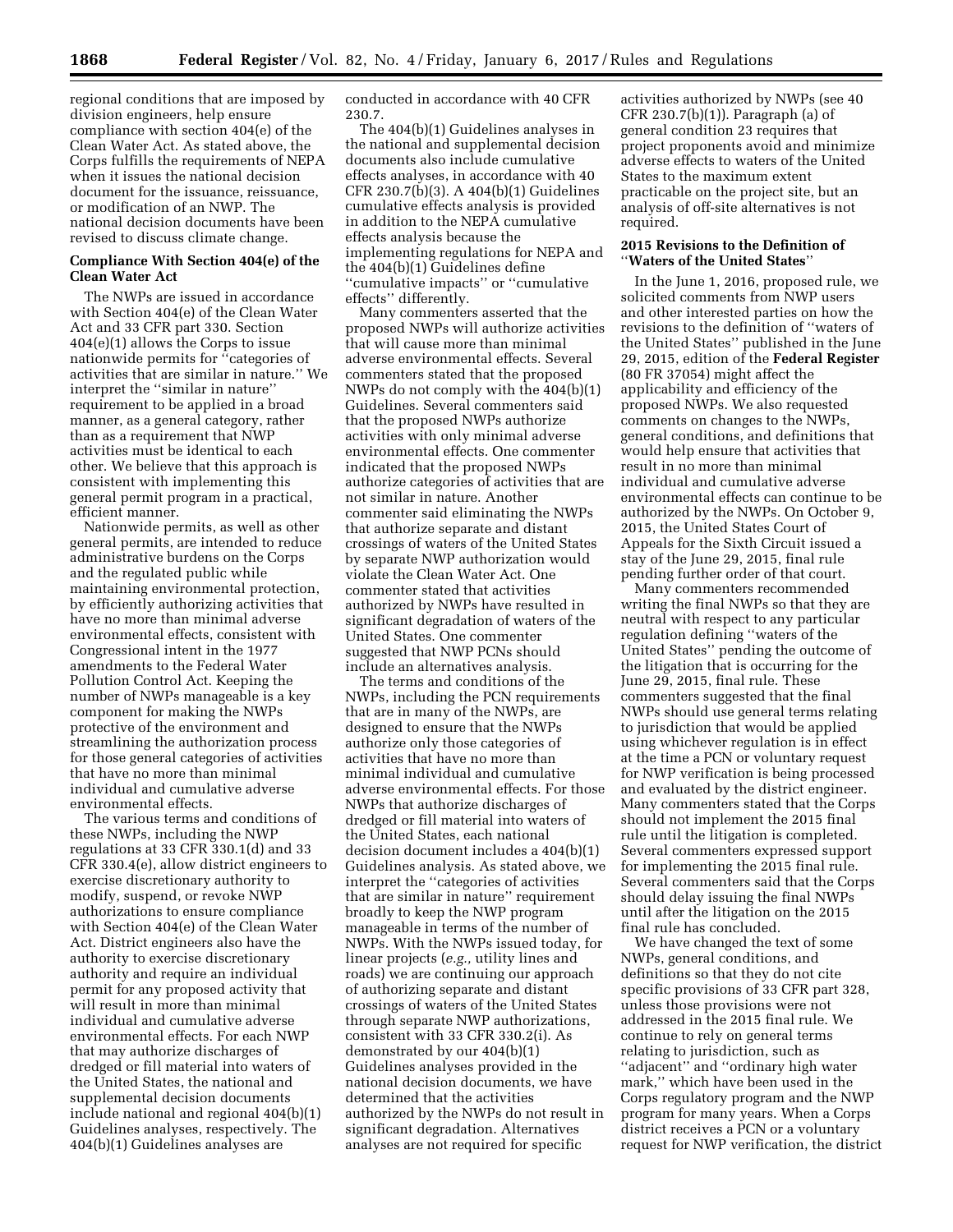will process that PCN or request in accordance with the current regulations and guidance for identifying waters of the United States. If the stay issued by the Sixth Circuit is still in effect, the current regulations and guidance will be the definition of ''waters of the United States'' published in the November 13, 1986, issue of the **Federal Register** (51 FR 41206) plus the January 2003 clarifying guidance regarding the U.S. Supreme Court's decision in *Solid Waste Agency of Northern Cook County*  v. *United States Army Corps of Engineers,* 531 U.S. 159 (2001) (see 68 FR 1995) and the December 2008 guidance entitled ''Clean Water Act Jurisdiction Following the U.S. Supreme Court's Decision in *Rapanos* v. *United States & Carabell* v. *United States.*'' Our districts will not implement the 2015 final rule defining ''waters of the United States'' unless the stay is lifted and that rule goes back into effect. The 2012 NWPs expire on March 18, 2017, and they cannot be extended. Section 404(e) of the Clean Water Act imposes a 5-year limit for general permits, including the NWPs. Therefore, we have to reissue the NWPs before the litigation on the 2015 final rule is completed.

Many commenters suggested that the Corps conduct additional rulemaking to modify the NWPs if the stay of the 2015 final rule is lifted. Many commenters recommended increasing the acreage limits and PCN thresholds for the NWPs in case the 2015 final rule goes back into effect. Several commenters said the Corps should retain the current acreage limits, PCN thresholds, and general conditions until the litigation concerning the 2015 final rule is concluded. Several commenters requested that the Corps withdraw the proposed NWP rule until the litigation on the definition of ''waters of the United States'' is resolved. Several commenters said that it was inappropriate for the Corps to seek comment on the effects of the 2015 final rule on the NWPs because the 2015 final rule was only in effect for several weeks before the stay was issued by the Sixth Circuit. They said that there was not sufficient time to collect data and examples of the effects of the 2015 final rule on the utility of the NWPs, and to provide meaningful comment to the Corps.

If the Corps determines that the NWPs issued today need to be modified to address changes in the geographic scope of Clean Water Act jurisdiction or other regulation changes, the Corps will conduct rulemaking in accordance with the Administrative Procedure Act prior to making those changes. We are retaining the proposed acreage limits

and PCN thresholds for these NWPs. It would not be prudent to withdraw the proposed NWPs pending the outcome of the litigation on the 2015 final rule because the 2012 NWPs expire on March 18, 2017, and cannot be extended. We appreciate the challenges with providing data on the effects of the 2015 final rule on the proposed NWPs, but we believe it was necessary to ask those questions because of concerns that were expressed by multiple stakeholders since the 2015 final rule was issued.

Many commenters requested that the Corps clarify the definitions of ''adjacent'' and ''waterbody'' regardless of whichever regulatory definition of ''waters of the United States'' is in effect. One commenter asked that the Corps define what constitutes a valid waste treatment system. One commenter stated that if the 2015 final rule goes back into effect, more activities will be regulated and thus may require NWP authorization, which will increase financial burdens on the regulated public. Another commenter said that under an increased number of waters and wetlands subject to Clean Water Act jurisdiction, the NWPs would no longer be consistent with Congressional intent for a streamlined permitting process for activities resulting in no more than minimal individual and cumulative adverse environmental effects. One commenter said that any substantial changes to the final NWPs that are made in response to comments must comply with the notice and comment requirements of the Administrative Procedure Act.

We do not believe it would be appropriate to clarify the definition of ''adjacent'' in these NWPs. When evaluating a PCN or voluntary request for NWP verification, Corps districts will apply the definition of ''adjacent'' that is in effect at the time the PCN or NWP verification request is received. We have modified the definition of ''waterbody'' to remove references to specific regulations. Wetlands adjacent to a waterbody will be identified through the regulations and guidance in effect when the PCN or NWP verification is being reviewed by the district engineer. Waste treatment systems will be identified on a case-bycase basis by district engineers to determine when the waste treatment exclusion applies under the Clean Water Act. Notwithstanding which regulations defining ''waters of the United States'' are in effect at a particular time, the NWPs continue to provide a streamlined authorization process for categories of regulated activities that result in no more than minimal adverse

environmental effects. We believe that the changes made for the final NWPs are a logical outgrowth of the proposed rule and are reasoned responses to comments received on the June 1, 2016, proposed rule.

#### **Acreage Limits and Pre-Construction Notification Thresholds**

In the June 1, 2016, proposed rule we requested comment on whether to retain the 1⁄2-acre limit that has been imposed on a number of NWPs (*i.e.,* NWPs 12, 14, 21, 29, 39, 42, 43, 44, 50, 51, and 52), or to impose different acreage limits on those NWPs. We sought comment on the acreage limits to help determine whether there are alternative acreage limits that would be more effective at ensuring that the NWPs continue to meet their intended purpose of providing a streamlined authorization process for activities that result in no more than minimal individual and cumulative adverse environmental effects. In the proposed rule we said that comments suggesting changes to the acreage limits should include relevant data and other information that explain why the acreage limits should be changed. Different acreage limits can be suggested for NWPs that authorize different categories of activities.

The proportion of commenters stating that the acreage limits for the NWPs should be unchanged was roughly the same as the proportion of commenters recommending increases in acreage limits. Many of the commenters favoring increases in acreage limits did so because of their concerns regarding the effect of the 2015 final rule defining ''waters of the United States'' on the NWPs if the stay issued by the Sixth Circuit is lifted. Several commenters said the 1/2-acre limit should be increased to one or two acres. A few commenters recommended decreasing the acreage limits. One commenter suggested lowering the 1⁄2-acre limit to 5,000 square feet. Some commenters said that acreage and linear foot limits should be imposed on all NWPs. One commenter recommended establishing acreage limits that are based on a sliding scale that is proportional to the project size in acres.

We are retaining the current acreage limits for those NWPs that have acreage limits. Comments suggesting changes to the acreage limits of a specific NWP are summarized in the section of the preamble that discusses the comments received on that NWP. We believe the current acreage limits, along with the current PCN thresholds, provide effective environmental protection while allowing district engineers flexibility to take into account site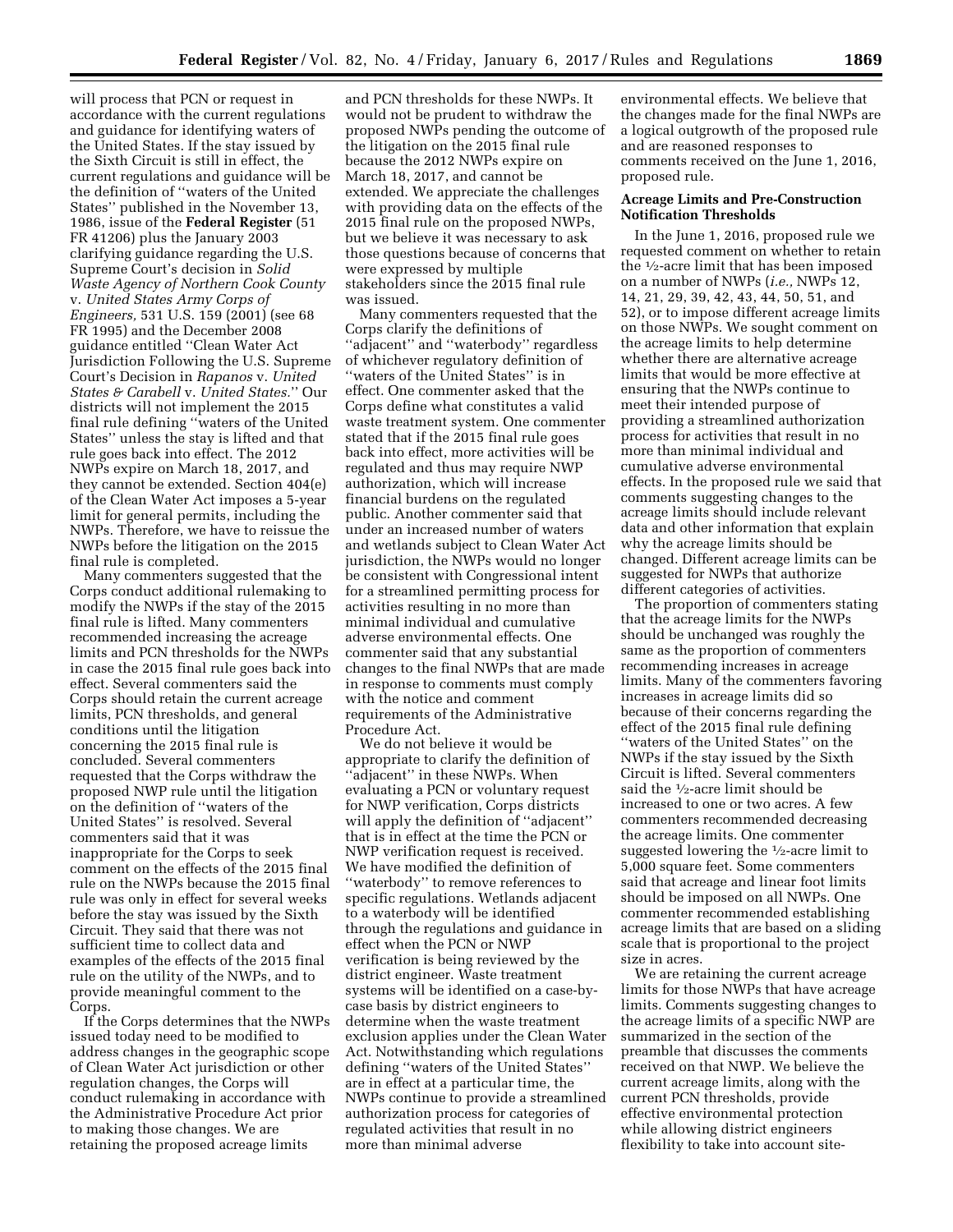specific characteristics of the affected aquatic resources. In addition, division engineers have the authority to modify NWPs on a regional basis to reduce acreage limits through regional conditions. In areas of the United States where higher acreage limits (*e.g.,* one or two acres) would be appropriate for general permit authorizations, district engineers have the authority to issue regional general permits. A number of NWPs are self-limiting, in that the category of activities authorized by that NWP acts as a limit (*e.g.,* NWP 10, which authorizes a single, noncommercial mooring buoy). For those self-limiting NWPs, acreage and linear foot limits are not necessary to control the adverse environmental effects of those activities. Imposing acreage limits by using a sliding scale related to overall project size would not ensure compliance with the ''no more than minimal adverse environmental effects'' requirement for the NWPs because projects larger in size (and general environmental impact) would have higher acreage limits and thus larger impacts to jurisdictional waters and wetlands. That suggested approach would add complexity to the NWP program and involve challenges in determining what the project size is for a particular proposal.

Two commenters stated that the limits of the NWPs should be based on the quality of the aquatic resources that would be impacted by the NWP activities. Another commenter said there should be no acreage limits on the NWPs. Several commenters said that the acreage limits should not include temporary impacts. Two commenters recommended increasing the acreage limit for NWPs that authorize activities associated with renewable energy generation and transmission projects. One commenter said the 1⁄2-acre limit is arbitrary. Another commenter asserted that the NWP acreage limits are too high and reduce the number of activities subject to public review.

Basing the limits of NWPs on the quality of aquatic resources that would be impacted by a proposed NWP activity is not practical because the rapid ecological assessment methods that would be needed to implement such an approach are not uniformly available across the country for all types of jurisdictional waters and wetlands. Acreage limits are necessary for some NWPs because the type of activity authorized by NWPs with acreage limits are not self-limiting due to the nature of the category of the activity authorized by the NWP. For example, NWP 29, which authorizes discharges of dredged of fill material into waters of the United

States to construct residential developments, requires an acreage limit to satisfy the ''no more than minimal adverse environmental effects'' requirement because residential developments can vary substantially in size and in the amount of losses of jurisdictional waters and wetlands they can cause. Under the NWP definition of ''loss of waters of the United States'' temporary impacts are not applied to the acreage limit; only permanent adverse effects are applied. We are retaining the 1⁄2-acre limit for renewable energy generation and transmission projects. The 1⁄2-acre limit found in several NWPs was adopted in 2000 when many of those NWPs were issued for the first time. The current acreage limits are based, in part, on past experience in soliciting public comment on proposed activities that require DA authorization, and those acreage limits relate to regulated activities that generated little or no public comment.

Section 404(e) of the Clean Water Act states that NWPs and other general permits may only authorize activities that ''will cause only minimal adverse environmental effects when performed separately, and will have only minimal cumulative adverse effect on the environment.'' 33 U.S.C. 1433(e). Section 404(e) does not define the term ''minimal,'' so we consider common definitions of ''minimal,'' experience, and sound judgement when addressing compliance with section 404(e) through the establishment of acreage and other limits for the NWPs.

For a program that is national in scope, such as the NWP program, defining ''minimal'' is extremely challenging because of the substantial variation in the structure, functions, and dynamics exhibited by the various types of aquatic resources found across the country subject to regulation under the Corps' permitting authorities. The value that society places on those aquatic resources also varies substantially across the country, and from person to person. In paragraph 2 of Section D, District Engineer's Decision, we have identified a number of factors for district engineers to consider when making their ''no more than minimal adverse environmental effects'' determinations for proposed NWP activities. All the factors listed above result in a degree of complexity that makes it infeasible to use a quantitative scientific approach to define an acreage limit that will be applied across the country and will ensure that NWP activities will have no more than minimal individual and cumulative adverse environmental effects. Since a quantitative scientific approach is not

feasible, we have to rely on other approaches for establishing acreage and other limits and ensuring compliance with section 404(e) of the Clean Water Act.

The <sup>1</sup>/<sub>2</sub>-acre limit found in many of these NWPs, as well as other quantitative limits in the NWPs, is in effect a policy decision that is made through the rulemaking process. The rulemaking process includes solicitation of public comment on what various interested parties think the acreage and other numeric limits should be. The Corps also uses its experience on soliciting public comment on specific activities, and the number and quality of comments it receives in response to a public notice for a proposed activity. For proposed activities that will result in small amounts of losses of jurisdictional waters and wetlands, those public notices rarely result in substantive comments that will affect the permit decision. In addition to the acreage and other numeric limits, the PCN process is a valuable tool for satisfying the ''no more than minimal adverse environmental effects'' requirement for the NWPs. The combination of acreage and other numeric limits, with the PCN requirements, provides district engineers with the opportunity and the responsibility to make site-specific decisions on whether the ''no more than minimal adverse environmental effects'' requirement has been satisfied. In addition, division engineers have the authority to modify, suspend, or revoke one or more NWPs to reduce the national limits on a regional basis. For those activities that do not qualify for NWP authorization because they exceed the acreage or other limits, the project proponent must obtain DA authorization through other types of permits, such as individual permits or regional general permits.

The regional conditioning process provides division engineers with the opportunity to lower acreage limits on a regional basis to take into account local variations in aquatic resource type, functions, and services. In addition, the PCN requirements allow district engineers evaluate proposed activities on a case-by-case basis and impose conditions to ensure that those activities cause no more than minimal adverse environmental effects. In response to a PCN, a district engineer can also exercise discretionary authority to require an individual permit if mitigation cannot be done to satisfy the ''no more than minimal adverse environmental effects'' requirement for NWPs.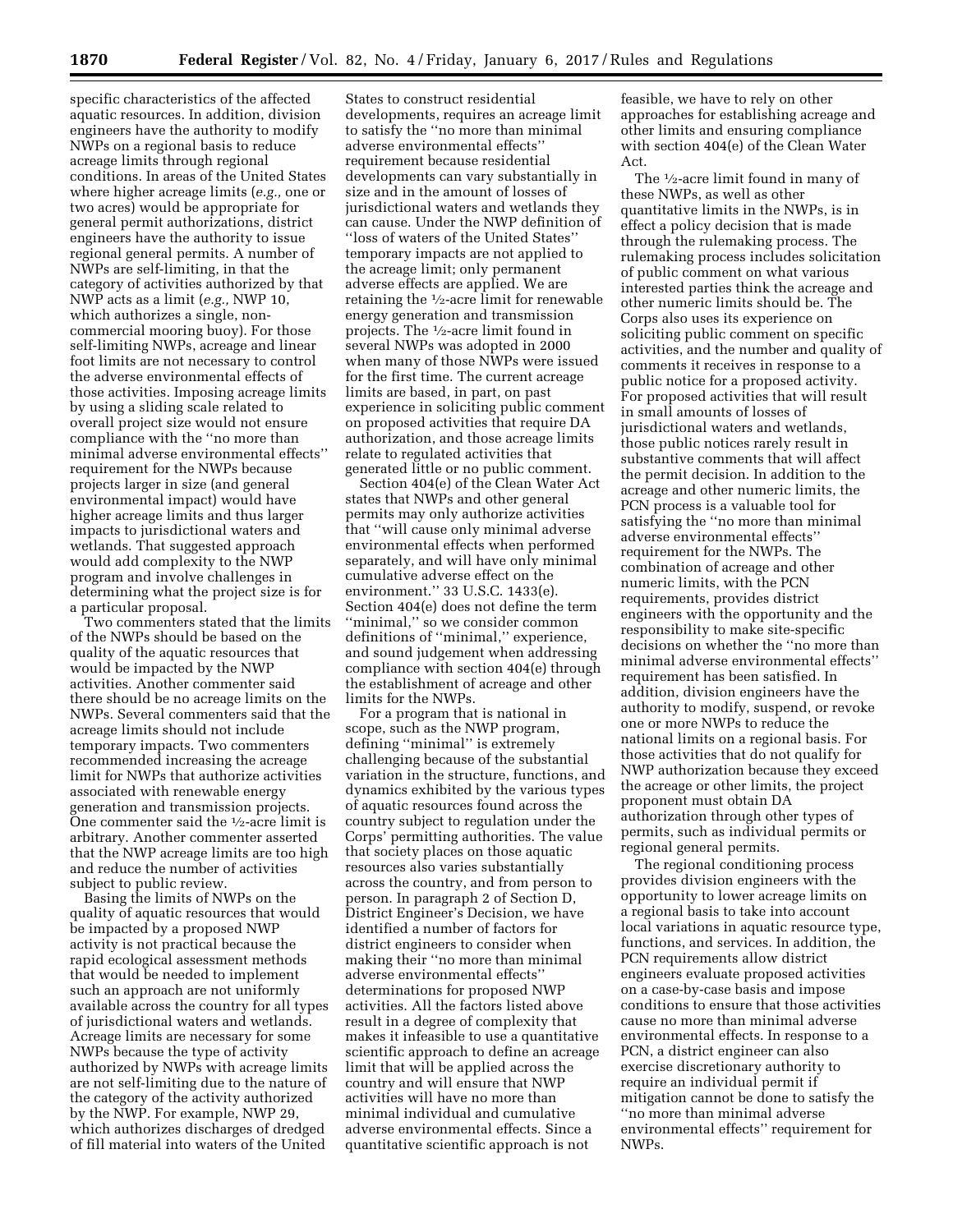Several commenters expressed support for retaining the 300 linear foot limit for losses of stream bed that is in a number of NWPs. A few commenters suggested increasing the 300 linear foot limit, and one commenter said that limit should be 500 linear feet. Several other commenters recommended removing the 300 linear foot limit for stream losses and relying solely on the 1⁄2-acre limit. Several commenters expressed support for limiting losses of intermittent and ephemeral stream bed to 1⁄2-acre when district engineers waive the 300 linear foot limit for such losses. One commenter said that limits for stream bed impacts should quantified as linear feet instead of acres. A few commenters said the 300 linear foot limit should not apply to ephemeral streams. A few commenters suggested that the limits for stream impacts should be based on stream order and stream type.

We have retained the 300 linear foot limit for losses of stream bed in those NWPs that have that limit. The 300 linear foot limit is used in conjunction with the <sup>1</sup>/<sub>2</sub>-acre limit to further restrict losses of stream bed, although district engineers have the authority to waive the 300 linear foot limit in a case-bycase basis if they determine that the loss of intermittent or ephemeral stream bed (up to 1⁄2-acre) would result in no more than minimal adverse environmental effects, individually and cumulatively. Under no circumstances may the loss of stream bed exceed 1⁄2-acre under those NWPs that have both a 1⁄2-acre limit for losses of waters of the United States and a 300 linear foot limit for losses of stream bed.

Because the physical, chemical, and biological processes in streams occur within the area occupied by the stream channel (with contributions of areas outside the stream channel, such as floodplains, riparian areas, and hyporheic zones), acres are appropriate for quantifying stream impacts. The use of acres to quantify losses of stream bed is discussed in more detail in the ''Definitions'' section preamble for the definition of ''loss of waters of the United States.'' Regulated activities that result in the loss of ephemeral streams that are determined to be waters of the United States are subject to the terms and conditions of the NWPs, including any applicable acreage or linear foot limits. Limiting stream impacts using a classification system based on stream order or stream type would requiring choosing a classification system that would be applied across the country for the NWP program. We believe that is not a practical option for complying with the ''no more than minimal

adverse environmental effects'' requirement because of challenges in relating stream order to the degree of adverse environmental effects. When evaluating PCNs, district engineers can take into account the stream type and the location of the stream in the watershed when determining whether a proposed activity is authorized by NWP. They can also use appropriate stream assessment tools, if such tools are available.

We also solicited comments on changing the PCN thresholds for those NWPs that require pre-construction notification. Many commenters said the current PCN thresholds should remain unchanged. Several commenters expressed support for the use of PCNs to provide flexibility and help ensure that NWPs authorize only those activities that result in no more than minimal individual and cumulative adverse environmental effects. Two commenters stated that PCNs are an important tool in helping to assess the cumulative impacts of NWP activities. Several commenters recommended that PCNs be required for all NWP activities so that the impacts of the NWP program can be fully evaluated. One commenter said that PCNs should be made available to the public.

In this final rule, we have retained the PCN thresholds that were in the proposal rule. We acknowledge that PCNs are an important mechanism to ensure that the NWPs only authorize those activities that have no more than minimal individual and cumulative adverse environmental effects. Preconstruction notifications allow district engineers to evaluate the activity- and site-specific circumstances of proposed NWP activities to decide whether those activities are eligible for NWP authorization or require individual permits. In addition, PCNs provide district engineers with the opportunity to impose activity-specific conditions on the NWPs, including mitigation requirements, to comply with the general permit requirements. Preconstruction notifications also facilitate compliance with section 7 of the Endangered Species Act and section 106 of the National Historic Preservation Act. In our automated information system, we record all NWP PCNs and voluntary requests for NWP verification, which assists in our monitoring of cumulative impacts that result from activities authorized by NWPs. For those NWPs that do not require PCNs or are not voluntarily reported to the Corps, we estimate their contribution to cumulative impacts.

A number of categories of NWP activities do not require PCNs because

they are unlikely to cause more than minimal cumulative adverse environmental effects. However, division engineers may modify these NWPs on a regional basis to require PCNs if they have concerns about the potential for more than minimal cumulative adverse environmental effects occurring as a result of those NWP activities. Requiring PCNs for all NWP activities is not practical and would be contrary to the streamlined authorization process envisioned by section 404(e) of the Clean Water Act. Specific activities authorized by NWPs do not require public notices and making those PCNs available to the public would add no value to the verification process. The public notice and comment process for the NWPs takes place at the appropriate phase: The rulemaking process for the issuance or reissuance of an NWP. If the Corps were to accept public comment on PCNs, it would turn the general permit process into an individual permit process.

Several commenters recommended increasing the PCN thresholds for a number of NWPs. Some commenters suggested increasing the PCN threshold for all NWPs. A few commenters said that PCN thresholds should be raised only if the Sixth Circuit lifts its stay on the 2015 final rule defining ''waters of the United States.'' One commenter stated that PCNs should not be required for NWP activities that only result in temporary impacts. One commenter objected to the use of PCNs, stating that PCNs reduce the efficiency of the NWPs. One commenter said that reliance on the PCN process to determine whether a proposed NWP activity results in no more than minimal adverse environmental effects violates section 404(e) of the Clean Water Act.

Recommendations for changing PCN thresholds for specific NWPs are discussed below, in the preamble discussion for each NWP. Most of the PCN thresholds apply to ''losses of waters of the United States'' which are based on permanent losses, not temporary impacts that are restored after completion of the authorized work. We believe the PCN process increases the efficiency of the NWP program, by allowing district engineers to determine whether activities will have no more than minimal adverse environmental effects. If the NWP PCN process were not available, the acreage and other limits of the NWPs would probably have to be decreased to ensure compliance with section 404(e) of the Clean Water Act. That would result in more activities requiring individual permits. Section 404(e) of the Clean Water Act is silent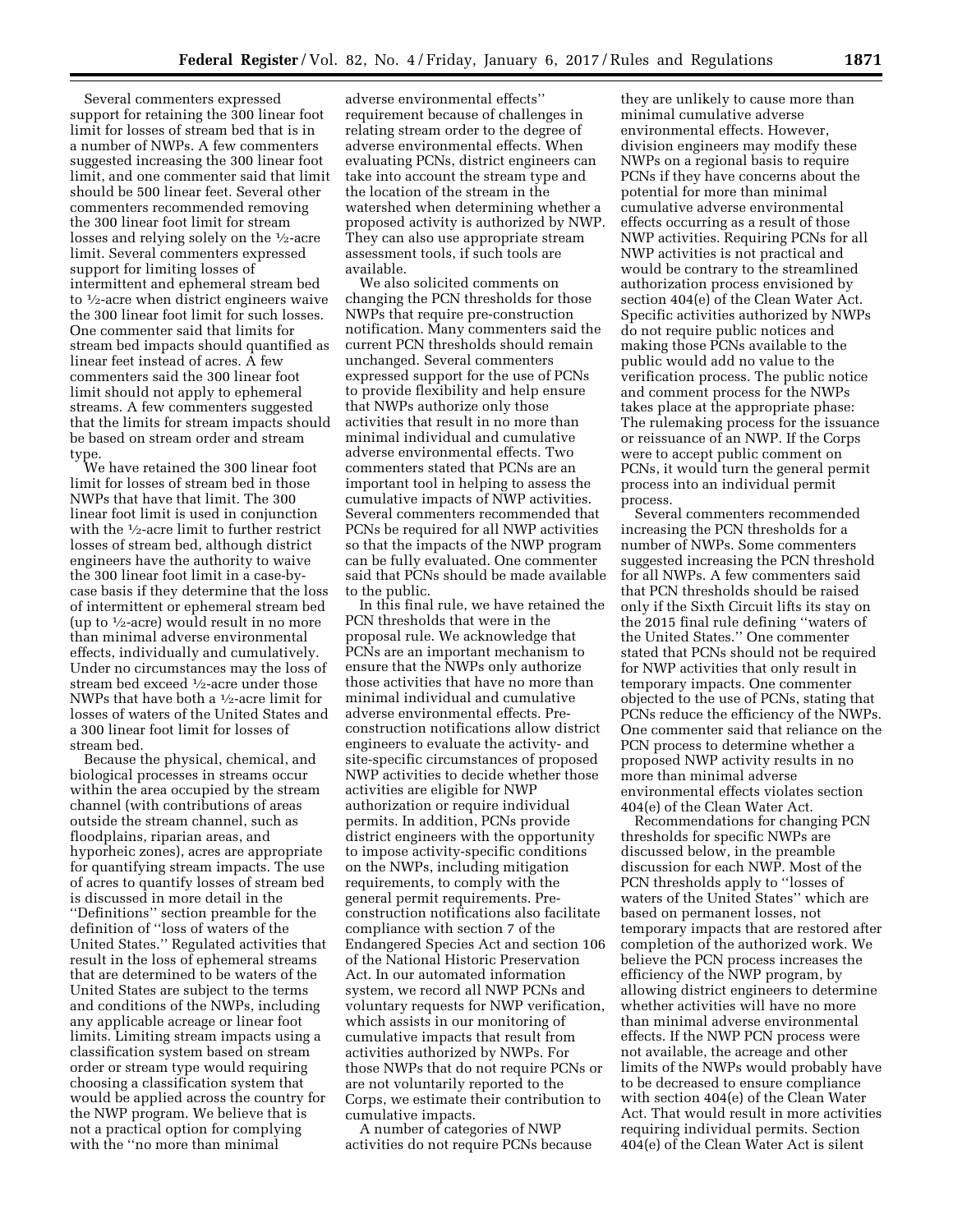on whether general permit can use a PCN process to comply with the statutory requirements for general permits. We believe that NWP PCNs are consistent with Congressional intent as it pertains to section 404(e), because if PCNs were not an available tool we would have to decrease the limits of the NWPs and require individual permits for those activities that do not satisfy the lower limits that allow activities to proceed under NWP authorization without PCNs.

# **Waivers of Certain Nationwide Permit Limits**

In the June 1, 2016, proposal to reissue the NWPs, we announced our commitment to improve our tracking of waivers issued by district engineers, by adding a field to our automated information system to indicate whether a waiver was issued for an NWP verification. We also requested comments on five aspects of the use of waivers in the NWPs. This tool allows district engineers to waive certain NWP limits when they find that proposed activities, after agency coordination, will result in no more than minimal adverse environmental effects.

We solicited comments on these five topics relating to waivers: (1) Changing the numeric limits that can be waived; (2) whether to retain the authority of district engineers to issue activityspecific waivers of certain NWP limits; (3) whether to impose a linear foot cap on waivers to the 500 linear foot limit for NWPs 13 and NWP 54 or the 20 foot limit in NWP 36; (4) whether to impose a linear foot cap on losses of intermittent and ephemeral stream bed potentially eligible for waivers of the 300 linear foot limit for losses of stream bed; and (5) whether to require compensatory mitigation to offset all losses of stream bed authorized by waivers of the 300 linear foot limit for the loss of stream bed in NWPs 21, 29, 39, 40, 42, 43, 44, 50, 51, and 52. We also requested that commenters provide data and other information supporting their views on these questions.

Many commenters expressed support for the current waivers and the processes for evaluating waiver requests. A few commenters said there should not be any changes to the existing waivable limits of the NWPs. Many commenters opposed the use of waivers. Several commenters expressed support for the Corps' commitment to modify its automated information system to explicitly track the use of waivers, beginning with the 2017 NWPs. Several commenters stated that the Corps should issue annual reports on the approval of waivers in NWP

verifications. A few commenters said that agency coordination should be required for all PCNs requesting waivers of certain NWP limits. A few commenters stated that public notices should be issued for waiver requests.

We are retaining the waiver provisions in the 2017 NWPs as they were proposed in the June 1, 2016, **Federal Register** notice. Waivers are an important tool to provide flexibility in the NWP program to authorize activities that are determined by district engineers to have no more than minimal adverse environmental effects after coordinating certain waiver requests with other government resources agencies. A waiver can only occur after the district engineer makes a written determination that a waiver is appropriate and that the proposed activity will result in no more than minimal individual and cumulative adverse environmental effects. If the district engineer does not respond to a complete PCN within 45 days of receipt of that PCN, the waiver is not authorized through a default authorization.

In response to several commenters and in keeping with our overall commitment toward increasing transparency of regulatory decisions, we will develop quarterly reports that show overall summary statistics pertaining to the use of each NWP, aggregated per Corps District, and display it on our Web site. Some statistics that may be reported regarding the NWPs may include number of verifications provided per quarter, acres of waters of the United States permanently lost, as well as including summary information on the use of waivers during the previous quarter. All data provided will be aggregated by NWP and all information on waivers will pertain only to those NWPs that include a waiver provision. With the exception of NWP 36 (boat ramps), all PCNs requesting waivers of specific limits must be coordinated with the resource agencies in accordance with paragraph (d) of general condition 32. We do not believe agency coordination is necessary for requested waivers under NWP 36 because the width of a boat ramp or the amount of fill used to construct a boat ramp will not be much larger than the 20 foot width limit or the 50 cubic yard limit. Requiring public notices for waiver requests would be inconsistent with the general principles of general permits. We believe that agency coordination is sufficient to obtain additional information to assist in the district engineer's decision on activityspecific waiver requests.

Many commenters said that there should be no caps on waivers, but

several commenters suggested that there should be waiver caps on all NWPs. One commenter stated that the limits under which a waiver can occur should be increased if the Sixth Circuit's stay of the 2015 rule defining ''waters of the United States'' is lifted and that rule goes back into effect. One commenter stated that all NWPs should have waivable limits. Several commenters indicated that some of the acreage limits of the NWPs should be able to be waived by district engineers. A few of those commenters recommended allowing district engineers to waive the  $\frac{1}{2}$ -acre limit, and allow up to 5 acres of losses of waters of the United States under a waiver issued by the district engineer.

We have not added any additional caps to waivers, because the PCN process, the agency coordination process, and the requirement for district engineers to make written determinations in response to waiver requests are sufficient to ensure that NWPs that include waiver provisions continue to comply with section 404(e) of the Clean Water Act. Many of the NWPs that have waiver provisions have a 1⁄2-acre limit that cannot be waived. We do not agree that all limits for the NWPs should be waivable. Hard limits or caps, especially for the acreage limits (*e.g.,* the 1⁄2-acre limit in NWPs 12, 21, 29, 39, 40, 42, 43, 44, 50, 51, and 52), are critical tools for ensuring the NWPs only authorize those activities that will result in no more than minimal adverse environmental effects, individually and cumulatively. In areas of the country where categories of activities that result in the loss of greater than 1⁄2-acre of waters of the United States (or other limits for other NWPs) generally result in no more than minimal adverse environmental effects, district engineers can issue regional general permit to authorize those activities.

Several commenters said that compensatory mitigation should not be required for all waivers, and should only be required on a case-by-case basis. A few commenters recommended requiring compensatory mitigation for waivers for losses of stream bed. One commenter supported the use of alternative approaches for providing compensatory mitigation for waivers.

District engineers will continue to make case-by-case determinations on whether compensatory mitigation is necessary to offset losses of waters of the United States authorized by NWPs, including losses authorized by waivers of certain NWP limits. Those decisions will be made in accordance with 33 CFR 330.1(e)(3) and general condition 23, mitigation. Regional conditions added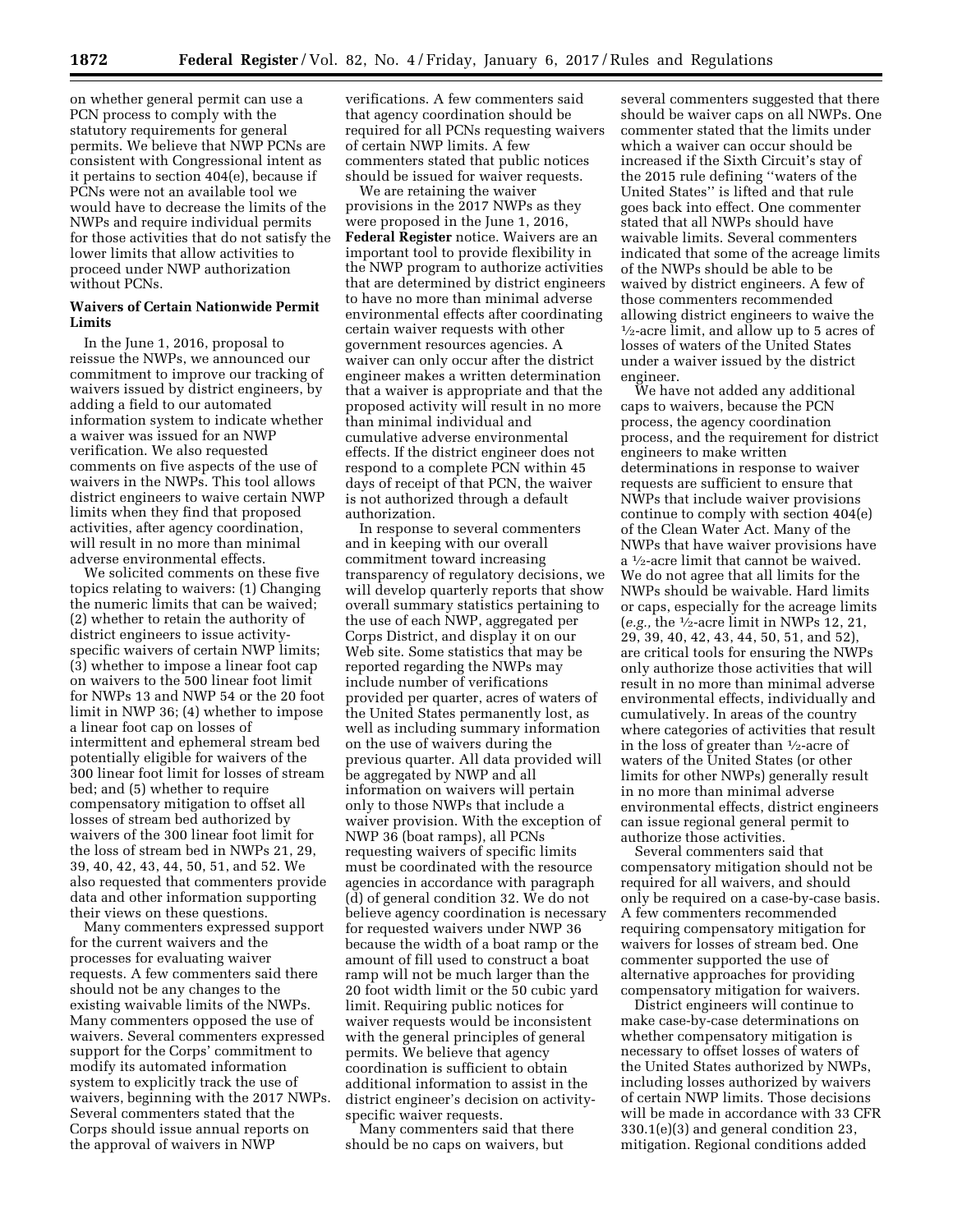by division engineers may also specify additional compensatory mitigation requirements for one or more NWPs. Compensatory mitigation for losses of stream bed is determined by district engineers on a case-by-case basis. When district engineers require stream compensatory mitigation for NWP activities, that compensatory mitigation may consist of stream rehabilitation, enhancement, or preservation in accordance with paragraph (d) of general condition 23 and 33 CFR 332.3(e)(3). Mitigation may also be provided for stream impacts authorized by NWP through the restoration, enhancement, or protection/ maintenance of riparian areas next to streams (see paragraph (e) of general condition 23).

# **Compliance With the Endangered Species Act**

In the June 1, 2016, proposed rule (see 81 FR 35192–35195), the Corps explained that the NWP regulations at 33 CFR 330.4(f) and NWP general condition 18, endangered species, ensure that all activities authorized by NWPs comply with section 7 of the Endangered Species Act (ESA). Section 330.4(f)(2) and paragraph (c) of general condition 18 require non-federal permittees to submit PCNs ''if any listed species or designated critical habitat might be affected or is in the vicinity of the activity, or if the activity is located in designated critical habitat.'' Federal permittees should follow their procedures for ESA section 7 compliance (see 33 CFR 330.4(f)(1)). The Corps evaluates the non-federal permittee's PCN and makes an effect determination for the proposed NWP activity for the purposes of ESA section 7. The Corps established the ''might affect'' threshold in 33 CFR 330.4(f)(2) and paragraph (c) of general condition 18 because it is more stringent than the ''may affect'' threshold for section 7 consultation in the U.S. Fish and Wildlife Service's (FWS) and National Marine Fisheries Service's (NMFS) ESA Section 7 consultation regulations at 50 CFR part 402. The word ''might'' is defined as having ''less probability or possibility'' than the word ''may'' (Merriam-Webster's Collegiate Dictionary, 10th edition).

Paragraph (b)(7) of general condition 32 requires the project proponent to identify, in the PCN, the listed species that might be affected by the proposed NWP activity or utilizes the designated critical habitat in which the NWP activity is proposed to occur. If the project proponent is required to submit a PCN because the proposed activity might affect listed species or critical

habitat, the activity is not authorized by NWP until either the Corps district makes a ''no effect'' determination or makes a ''may affect'' determination and completes formal or informal ESA section 7 consultation.

When evaluating a PCN, the Corps either will make a ''no effect'' determination or a ''may affect'' determination. If the Corps makes a ''may affect'' determination, the district will notify the non-federal applicant and the activity is not authorized by NWP until ESA Section 7 consultation has been completed. If the non-federal project proponent does not comply with 33 CFR 330.4(f)(2) and general condition 18, and does not submit the required PCN, then the activity is not authorized by NWP. In such situations, it is an unauthorized activity and the Corps district will determine an appropriate course of action to respond to the unauthorized activity.

Federal agencies, including state agencies (*e.g.,* certain state Departments of Transportation) to which the Federal Highway Administration has assigned its responsibilities pursuant to 23 U.S.C. 327, are required to follow their own procedures for complying with Section 7 of the ESA (see 33 CFR 330.4(f)(1) and paragraph (b) of general condition 18). This includes circumstances when an NWP activity is part of a larger overall federal project or action. The federal agency's ESA section 7 compliance covers the NWP activity because it is undertaking the NWP activity and possibly other related activities that are part of a larger overall federal project or action.

On October 15, 2012, the Chief Counsel for the Corps issued a letter to the FWS and NMFS (the Services) clarifying the Corps' legal position regarding compliance with the ESA for the February 13, 2012, reissuance of 48 NWPs and the issuance of two new NWPs. That letter explained that the issuance or reissuance of the NWPs, as governed by NWP general condition 18 (which applies to every NWP and which relates to endangered and threatened species), and 33 CFR part 330.4(f), results in ''no effect'' to listed species or critical habitat, and therefore the reissuance/issuance action itself does not require ESA section 7 consultation. Although the reissuance/issuance of the NWPs has no effect on listed species or their critical habitat and thus requires no ESA section 7 consultation, the terms and conditions of the NWPs, including general condition 18, and 33 CFR 330.4(f) ensure that ESA consultation will take place on an activity-specific basis wherever appropriate at the field level of the Corps, FWS, and NMFS. The principles discussed in the Corps' October 15, 2012, letter apply to the 2017 NWPs as well.

Division engineers can add regional conditions to the NWPs to protect listed species and critical habitat, and to facilitate compliance with general condition 18. For the 2017 NWPs, Corps districts coordinated with regional or local offices of the FWS and NMFS to identify regional conditions for these NWPs. Regional conditions can add PCN requirements to one or more NWPs in areas inhabited by listed species or where designated critical habitat occurs. Regional conditions can also be used to establish time-of-year restrictions when no NWP activity can take place to ensure that individuals of listed species are not adversely affected by such activities. Corps districts will continue to consider through regional consultations, local initiatives, or other cooperative efforts additional information and measures to ensure protection of listed species and critical habitat, the requirements established by general condition 18 (which apply to all uses of all NWPs), and other provisions of the Corps regulations ensure full compliance with ESA section 7.

In the Corps regulatory program's automated information system (ORM2), the Corps collects data on all individual permit applications, all NWP PCNs, all voluntary requests for NWP verifications where the NWP or general conditions do not require PCNs, and all verifications of activities authorized by regional general permits. For all written authorizations issued by the Corps, the collected data include authorized impacts and required compensatory mitigation, as well as information on all consultations conducted under section 7 of the ESA. Every year, the Corps districts evaluate over 30,000 NWP PCNs and requests for NWP verifications when PCNs are not required, and provides written verifications for those activities when district engineers determine those activities result in no more than minimal adverse environmental effects. During the evaluation process, district engineers assess potential impacts to listed species and critical habitat and conduct ESA section 7 consultations whenever they determine proposed NWP activities may affect listed species or designated critical habitat. District engineers will exercise discretionary authority and require individual permits when proposed NWP activities will result in more than minimal adverse environmental effects.

Each year, the Corps conducts thousands of ESA section 7 consultations with the FWS and NMFS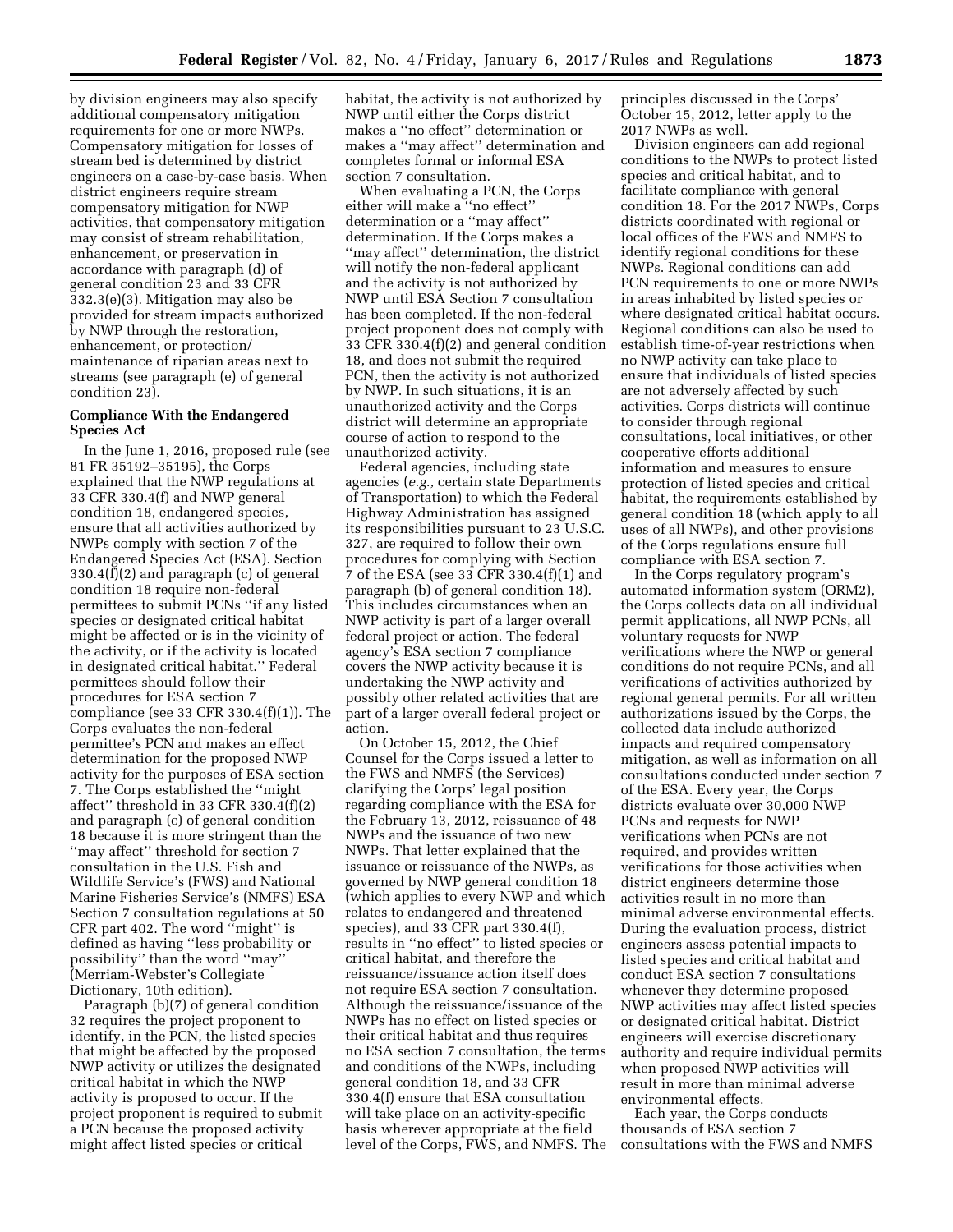for activities authorized by NWPs. These section 7 consultations are tracked in ORM2. During the period of March 19, 2012, to September 30, 2016, Corps districts conducted 1,402 formal consultations and 9,302 informal consultations for NWP activities under ESA section 7. During that time period, the Corps also used regional programmatic consultations for 9,829 NWP verifications to comply with ESA section 7. Therefore, each year NWP activities are covered by an average of more than 4,500 formal, informal, and programmatic ESA section 7 consultations with the FWS and/or NMFS.

In response to the June 1, 2016, proposed rule many commenters expressed their support for the Corps' ''no effect'' determination for the issuance or reissuance of the NWPs for the purposes of ESA section 7. Several commenters recommended that, for the 2017 NWPs, the Corps conduct national programmatic ESA section 7 consultations with the FWS and NMFS. A few commenters said ESA section 7 consultation is required for the issuance or reissuance of the NWPs. Several commenters stated their agreement with the Corps' determination that the issuance or reissuance of NWPs does not trigger a need to consult under ESA section 7. One commenter said that the Corps should not conduct a voluntary national programmatic ESA section 7 consultation for the NWPs. One commenter asked why the Corps uses the term ''might affect'' instead of ''may affect'' in its regulations at 33 CFR 330.4(f)(2) and in general condition 18.

The Corps has not changed its position, as articulated in the June 1, 2016, proposed rule, that the issuance or reissuance of the NWPs by Corps Headquarters has ''no effect'' on listed species or critical habitat. Therefore, ESA section 7 consultation is not required whenever Corps Headquarters issues or reissues NWPs. As discussed above and in the June 1, 2016, proposed rule, when district engineers evaluate PCNs or voluntary requests for NWP verification, they will determine whether the proposed activities ''may affect'' listed species or designated critical habitat, and will conduct ESA section 7 consultation for any proposed NWP activity that ''may affect'' listed species or designated critical habitat. Project proponents that want to use NWPs for activities that require DA authorization are required to submit PCNs whenever their proposed activities might affect listed species or designated critical habitat, or if listed species or designated critical habitat are in the vicinity of the proposed activity,

so that district engineers can determine whether those proposed activities will have ''no effect'' on listed species or critical habitat, or whether they ''may affect'' listed species or critical habitat and thus require either informal or formal ESA section 7 consultation. The requirements of ESA section 7 may also be fulfilled through programmatic section 7 consultations. As discussed above, the term ''might affect'' is a lower threshold than ''may affect.''

One commenter asked whether activities authorized by the 2012 NWPs, for which ESA section 7 consultation was conducted, would be grandfathered under the 2017 NWPs. One commenter said that the Corps should allow state agencies, who can act as federal sponsors, to make their own effects determinations for listed species and critical habitat. A few commenters requested that activity-specific ESA section 7 consultations be completed within 30 to 60 days.

Activities authorized under the 2017 NWPs must comply with general condition 18. If ESA section 7 consultation was conducted for an activity authorized under one of the 2012 NWPs and the project proponent needs more time to complete the authorized activity, there is a possibility that the previous section 7 consultation could continue to apply to the 2017 NWP authorization. The project proponent should discuss that situation with the district engineer to determine whether the previous section 7 consultation applies or whether a new ESA section 7 consultation is needed. Unless a state agency is a department of transportation which the Federal Highway Administration has assigned its responsibilities pursuant to 23 U.S.C. 327, it remains the Corps' responsibility to make ESA section 7 effect determinations for activities authorized by the NWPs that will be conducted by non-federal permittees. The timeframes for formal ESA section 7 consultation are established by the statute, as well as the FWS's and NMFS's interagency consultation regulations at 50 CFR part 402. The Corps cannot change those timeframes. For informal ESA section 7 consultations, there are no timeframes in law or regulation. Under informal section 7 consultation, the Corps must obtain written concurrence from the FWS and/or NMFS for the informal consultation process to be completed.

# **Compliance With the Essential Fish Habitat Provisions of the Magnuson-Stevens Fishery Conservation and Management Act**

The NWP program's compliance with the essential fish habitat (EFH)

consultation requirements of the Magnuson-Stevens Fishery Conservation and Management Act is achieved through EFH consultations between Corps districts and NMFS regional offices. This approach continues the EFH Conservation Recommendations provided by NMFS Headquarters to Corps Headquarters in 1999 for the NWP program. Corps districts that have EFH designated within their geographic areas of responsibility coordinate with NMFS regional offices, to the extent necessary, to develop NWP regional conditions that conserve EFH and are consistent the NMFS regional EFH Conservation Recommendations. For NWP activities, Corps districts will conduct consultations in accordance with the EFH consultation regulations at 50 CFR 600.920. Division engineers may add regional conditions to the NWPs to address the requirements of the Magnuson-Stevens Act.

## **Compliance With Section 106 of the National Historic Preservation Act**

The Corps has determined that the NWP regulations at 33 CFR 330.4(g) and NWP general condition 20, historic properties, ensure that all activities authorized by NWPs comply with section 106 of the NHPA. General condition 20 requires non-federal permittees to submit PCNs for any activity that might have the potential to cause effects to any historic properties listed on, determined to be eligible for listing on, or potentially eligible for listing on the National Register of Historic Places, including previously unidentified properties. The Corps then evaluates the PCN and makes an effect determination for the proposed NWP activity for the purposes of NHPA section 106. We established the ''might have the potential to cause effects'' threshold in paragraph (c) of general condition 20 to require PCNs for those activities so that the district engineer can evaluate the proposed NWP activity and determine whether it has no potential to cause effects to historic properties or whether it has potential to cause effects to historic properties and thus require section 106 consultation.

If the project proponent is required to submit a PCN and the proposed activity might have the potential to cause effects to historic properties, the activity is not authorized by NWP until either the Corps district makes a ''no potential to cause effects'' determination or completes NHPA section 106 consultation.

When evaluating a PCN, the Corps will either make a ''no potential to cause effects'' determination or a ''no historic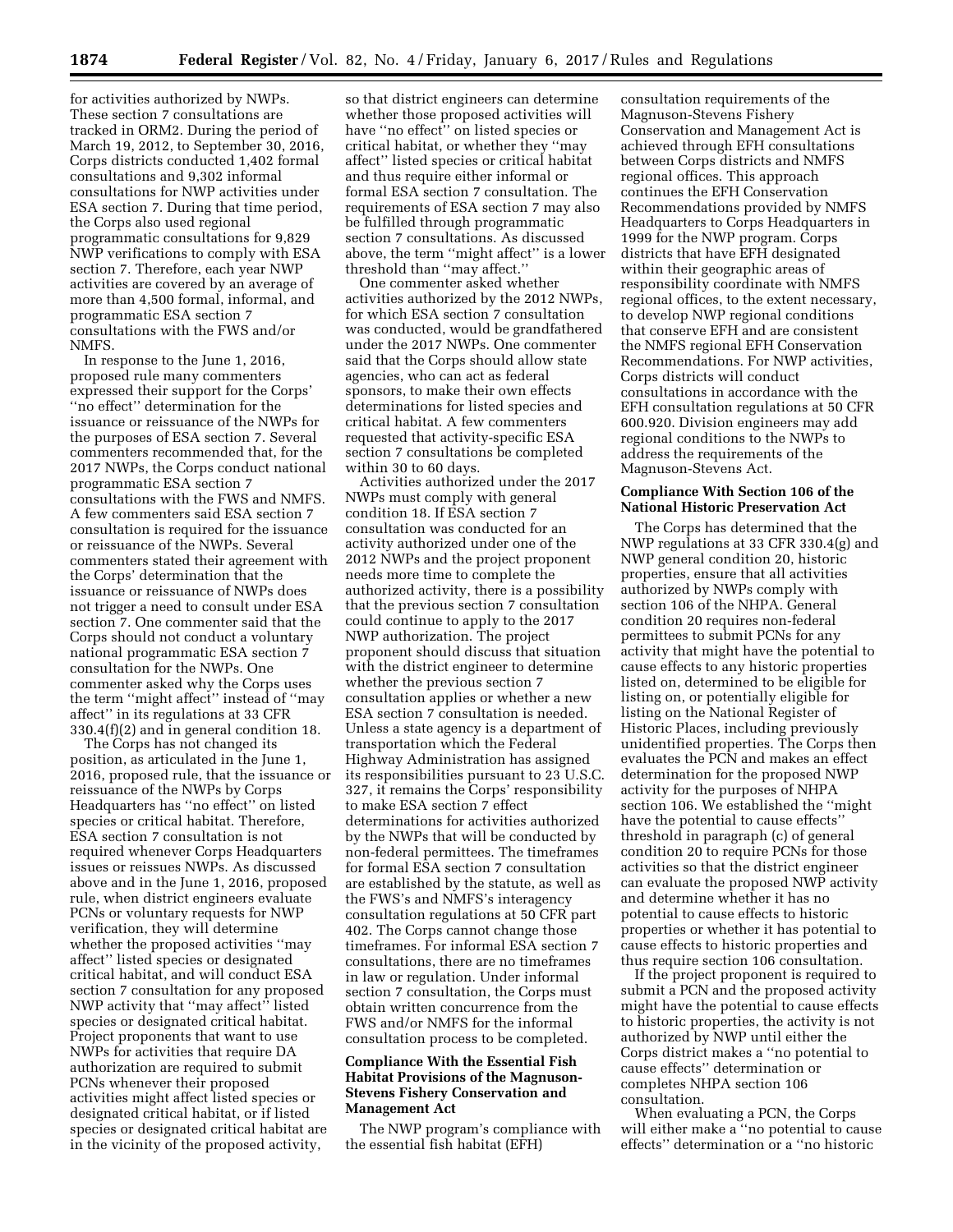properties affected,'' ''no adverse effect,'' or ''adverse effect'' determination. If the Corps makes a ''no historic properties affected,'' ''no adverse effect,'' or ''adverse effect'' determination, it will notify the nonfederal applicant and the activity is not authorized by NWP until NHPA Section 106 consultation has been completed. If the non-federal project proponent does not comply with general condition 20, and does not submit the required PCN, then the activity is not authorized by NWP. In such situations, it is an unauthorized activity and the Corps district will determine an appropriate course of action to respond to the unauthorized activity.

The only activities that are immediately authorized by NWPs are ''no potential to cause effect'' activities under section 106 of the NHPA, its implementing regulations at 36 CFR part 800, and the Corps' ''Revised Interim Guidance for Implementing Appendix C of 33 CFR part 325 with the Revised Advisory Council on Historic Preservation Regulations at 36 CFR part 800,'' dated April 25, 2005, and amended on January 31, 2007. Therefore, the issuance or reissuance of NWPs does not require NHPA section 106 consultation because no activities that might have the potential to cause effects to historic properties can be authorized by NWP without first completing activity-specific NHPA Section 106 consultations, as required by general condition 20. Programmatic agreements (see 36 CFR 800.14(b)) may also be used to satisfy the requirements of the NWPs in general condition 20 if a proposed NWP activity is covered by that programmatic agreement.

NHPA section 106 requires a federal agency that has authority to license or permit any undertaking, to take into account the effect of the undertaking on any district, site, building, structure, or object that is included in or eligible for inclusion in the National Register, prior to issuing a license or permit. The head of any such Federal agency shall afford the Advisory Council on Historic Preservation a reasonable opportunity to comment on the undertaking. Thus, in assessing application of NHPA section 106 to NWPs issued or reissued by the Corps, the proper focus is on the nature and extent of the specific activities ''authorized'' by the NWPs and the timing of that authorization.

The issuance or reissuance of the NWPs by the Chief of Engineers imposes express limitations on activities authorized by those NWPs. These limitations are imposed by the NWP terms and conditions, including the general conditions that apply to all

NWPs regardless of whether preconstruction notification is required. With respect to historic properties, general condition 20 expressly prohibits any activity that ''may have the potential to cause effects to properties listed, or eligible for listing, in the National Register of Historic Places,'' until the requirements of section 106 of the NHPA have been satisfied. General condition 20 also states that if an activity ''might have the potential to cause effects'' to any historic properties, a non-federal applicant must submit a PCN and ''shall not begin the activity until notified by the district engineer either that the activity has no potential to cause effects to historic properties or that consultation under Section 106 of the NHPA has been completed.'' Permit applicants that are Federal agencies should follow their own requirements for complying with section 106 of the NHPA (see 33 CFR 330.4(g)(1) and paragraph (b) of general condition 20), and if a PCN is required the district engineer will review the federal agency's NHPA section 106 compliance documentation and determine whether it is sufficient to address NHPA section 106 compliance for the NWP activity.

Thus, because no NWP can or does authorize an activity that may have the potential to cause effects to historic properties, and because any activity that may have the potential to cause effects to historic properties must undergo an activity-specific consultation before the district engineer can verify that the activity is authorized by NWP, the issuance or reissuance of NWPs has ''no effect'' on historic properties. Accordingly, the action being ''authorized'' by the Corps (*i.e.,* the issuance or re-issuance of the NWPs themselves) has no effect on historic properties.

To help ensure protection of historic properties, general condition 20 establishes a higher threshold than the threshold set forth in the Advisory Council's NHPA section 106 regulations for initiation of section 106 consultation. Specifically, while section 106 consultation must be initiated for any activity that ''has the potential to cause effects to'' historic properties, for non-federal permittees general condition 20 requires submission of a PCN to the Corps if ''the NWP activity might have the potential to cause effects to any historic properties listed on, determined to be eligible for listing on, or potentially eligible for listing on the National Register of Historic Places, including previously unidentified properties.'' General condition 20 also prohibits the proponent from conducting the NWP activity ''until

notified by the district engineer either that the activity has no potential to cause effects to historic properties or that consultation under Section 106 of the NHPA has been completed.'' (See paragraph (c) of general condition 20.) The PCN must ''state which historic property might have the potential to be affected by the proposed activity or include a vicinity map indicating the location of the historic property." (See paragraph (b)(8) of general condition 32.)

During the process for developing regional conditions, Corps districts can coordinate or consult with State Historic Preservation Officers, Tribal Historic Preservation Officers, and tribes to identify regional conditions that can provide additional assurance of compliance with general condition 20 and 33 CFR 330.4(g)(2). Such regional conditions can add PCN requirements to one or more NWPs where historic properties occur. Corps districts will continue to consider through regional consultations, local initiatives, or other cooperative efforts and additional information and measures to ensure protection of historic properties, the requirements established by general condition 20 (which apply to all uses of all NWPs), and other provisions of the Corps regulations and guidance ensure full compliance with NHPA section 106.

Based on the fact that NWP issuance or reissuance has no potential to cause effects on historic properties and that any activity that ''has the potential to cause effects'' to historic properties will undergo activity-specific NHPA section 106 consultation, there is no requirement that the Corps undertake programmatic consultation for the NWP program. Regional programmatic agreements can be established by Corps districts and State Historic Preservation Officers and/or Tribal Historic Preservation Officers to comply with the requirements of section 106 of the NHPA.

#### **Tribal Rights**

We received a number of comments from tribes regarding NWP general condition 17, which addresses tribal rights. One commenter said that general condition 17 does not adequately reflect the Corps' responsibility to uphold tribal treaty rights. Another commenter said that general condition 17 should be modified to ensure that all reserved tribal treaty rights are not impaired, not just reserved water rights and treaty fishing and hunting rights. The general condition should be expanded to address all tribal rights provided under federal law, either through statute or by common law. For example, general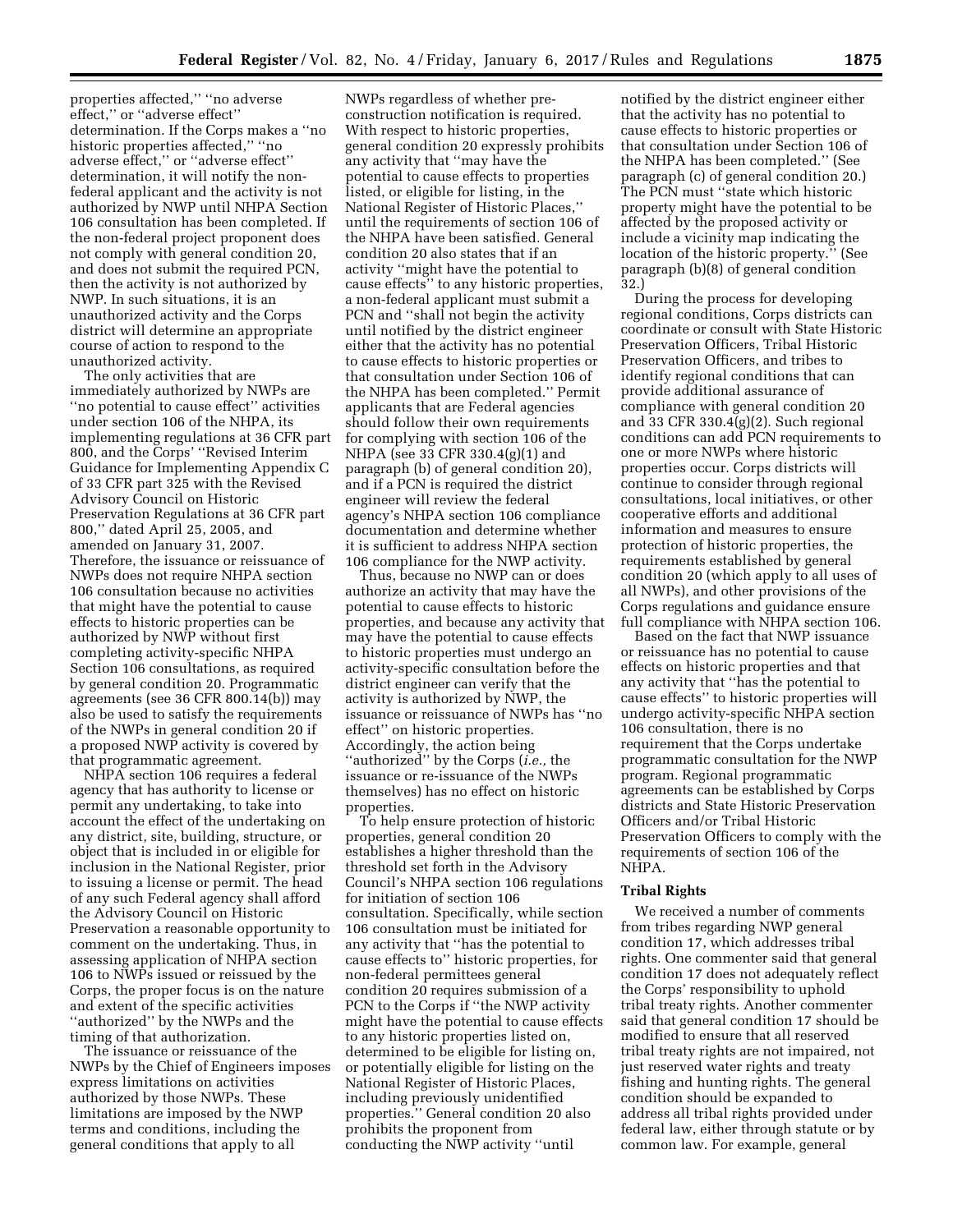condition 17 should cover rights regarding tribal lands. One commenter said that the NWPs should provide opportunities to consult on specific NWP activities that may impact tribal treaty resources or access to usual and accustomed hunting and fishing grounds. A few commenters stated that general condition 17 should require PCNs for all NWP activities to ensure they do not impair treaty rights. Another commenter stated that NWPs should not authorize activities that have more than a *de minimis* impact on treaty rights. One commenter cited the 1998 Department of Defense (DoD) American Indian and Alaska Native Policy to demonstrate the need to change general condition 17 to be consistent with that policy and ensure that the Corps conducts meaningful consultations with tribes to ensure that NWP activities will not impair treaty rights.

In response to these comments, and to address the full suite of tribal rights, we have made changes to general condition 17 to make this general condition consistent with the 1998 Department of Defense American Indian and Alaska Native Policy (1998 DoD Policy) and therefore cover all tribal rights, including protected tribal resources and tribal lands. We have revised general condition 17 as follows: ''No NWP activity may cause more than minimal adverse effects on tribal rights (including treaty rights), protected tribal resources, or tribal lands.'' The 1998 DoD Policy is available at: *[http://](http://www.usace.army.mil/Portals/2/docs/civilworks/regulatory/techbio/DoDPolicy.pdf) [www.usace.army.mil/Portals/2/docs/](http://www.usace.army.mil/Portals/2/docs/civilworks/regulatory/techbio/DoDPolicy.pdf) [civilworks/regulatory/techbio/](http://www.usace.army.mil/Portals/2/docs/civilworks/regulatory/techbio/DoDPolicy.pdf) [DoDPolicy.pdf](http://www.usace.army.mil/Portals/2/docs/civilworks/regulatory/techbio/DoDPolicy.pdf)* .

To assist users of the NWPs in complying with general condition 17, we have added definitions for the following terms to Section F, Definitions: protected tribal resources, tribal rights, and tribal lands. These definitions were taken from the 1998 DoD Policy.

We believe that the revised general condition will not change the number of activities that qualify for NWP authorization. Compared to prior versions of this general condition, the revised general condition more clearly identifies the tribal rights that must be considered by district engineers. The proposed general condition 17 applied to all tribal rights, and provided some examples of those tribal rights: "... including, but not limited to, reserved water rights and treaty fishing and hunting rights.'' In other words, the proposed general condition 17 and the general condition that was in prior sets of NWPs was not limited to those examples of tribal rights. In general condition 17 for the 2017 NWPs, we

have replaced those examples to more explicitly cover the suite of tribal rights, including treaty rights, protected tribal resources, and tribal lands. We also believe that replacing the word ''impair'' with ''no more than minimal adverse effects on'' will provide more clarity and consistency in application, because it is congruous with the threshold for general permit authorization, that is, an NWP activity can cause no more than minimal individual and cumulative adverse environmental effects.

The threshold for consultation with tribes established by the 1998 DoD Policy is actions that ''may have the potential to significantly affect'' protected tribal resources, tribal rights, and tribal lands. The 1998 DoD Policy uses the word ''significantly'' as a synonym for ''material'' or ''important.'' For the modification of general condition 17, we have replaced the word ''impair'' with the phrase ''cause more than minimal adverse effects'' to be consistent with the threshold for general permits established by section 404(e) of the Clean Water Act. In other words, under general condition 17 no ''NWP activity may cause more than minimal adverse effects on tribal rights (including treaty rights), protected tribal resources, or tribal lands.'' If the district engineer reviews an NWP PCN or a voluntary request for an NWP verification, and determines that the proposed NWP activity will cause more than minimal adverse effects to tribal rights (including treaty rights), protected tribal resources, or tribal lands, and the applicant's mitigation proposal cannot reduce the adverse effects to that they are no more than minimal, he or she will exercise discretionary authority and require an individual permit for the proposed activity.

# **Regional Conditioning of Nationwide Permits**

Under section 404(e) of the Clean Water Act, NWPs can only be issued for those activities that result in no more than minimal individual and cumulative adverse environmental effects. For activities that require authorization under Section 10 of the Rivers and Harbors Act of 1899 (33 U.S.C. 403), the Corps' regulations at 33 CFR 322.2(f) have a similar requirement. An important mechanism for ensuring compliance with these requirements is regional conditions imposed by division engineers to address local environmental concerns. Coordination with federal and state agencies and Tribes, and the solicitation of public comments, assist division and district engineers in identifying and developing

appropriate regional conditions for the NWPs. Effective regional conditions protect local aquatic ecosystems and other resources and helps ensure that the NWPs authorize only those activities that result in no more than minimal individual and cumulative adverse effects on the aquatic environment, and are not contrary to the public interest.

There are two types of regional conditions: (1) Corps regional conditions and (2) water quality certification/Coastal Zone Management Act consistency determination regional conditions.

Corps regional conditions may be added to NWPs by division engineers after a public notice and comment process and coordination with appropriate federal, state, and local agencies, as well as Tribes. The process for adding Corps regional conditions to the NWPs is described at 33 CFR 330.5(c).

Corps regional conditions approved by division engineers cannot remove or reduce any of the terms and conditions of the NWPs, including general conditions. Corps regional conditions cannot decrease PCN requirements. In other words, Corps regional conditions can only be more restrictive than the NWP terms and conditions established by Corps Headquarters when it issues or reissues an NWP.

Water quality certification (WQC) regional conditions are added to the NWPs as a result of water quality certifications issued by states, Tribes, or the U.S. EPA. Regional conditions are also added to the NWPs through the state Coastal Zone Management Act consistency review process. These WQC/CZMA regional conditions are reviewed by Corps division engineers to determine whether they are consistent with the Corps regulations for permit conditions at 33 CFR 325.4. Regulatory Guidance Letter 92–4, issued on September 14, 1992, provides additional guidance and information on WQC and CZMA conditions for the NWPs.

For the 2017 NWPs, the division engineer will issue supplemental decision documents for each NWP in a specific region (*e.g.,* a state or Corps district). Each supplemental decision document will evaluate the NWP on a regional basis (*e.g.,* by Corps district geographic area of responsibility or by state) and discuss the need for NWP regional conditions for that NWP. Each supplemental decision document will also include a statement by the division engineer, which will certify that the NWP, with approved regional conditions, will authorize only those activities that will have no more than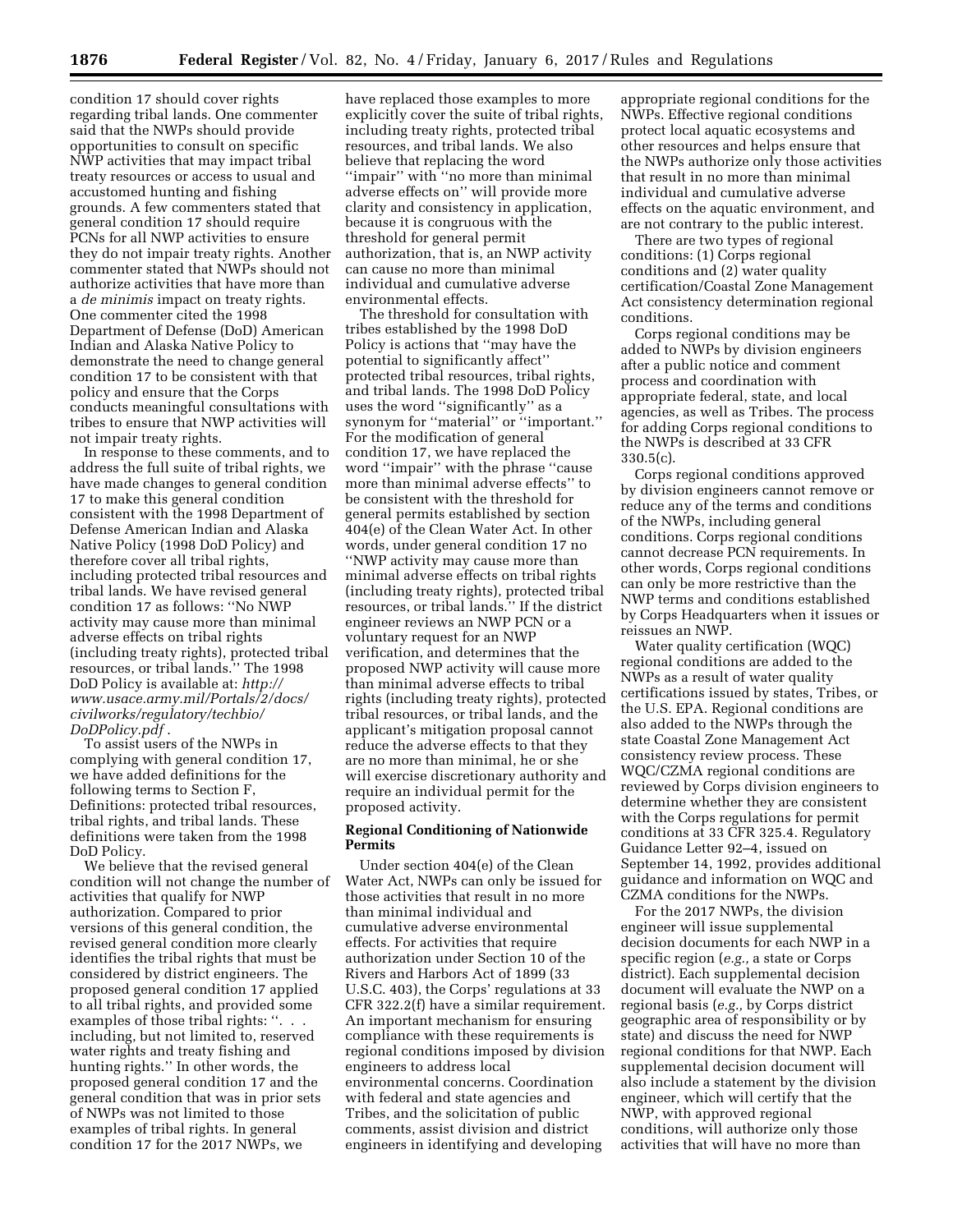minimal individual and cumulative adverse environmental effects.

After the division engineer approves the Corps regional conditions, each Corps district will issue a final public notice for the NWPs. The final public notice will announce both the final Corps regional conditions and any final WQC/CZMA regional conditions. The final public notices will also announce the final status of water quality certifications and CZMA consistency determinations for the NWPs. Corps districts may adopt additional regional conditions after following public notice and comment procedures, if they identify a need to add or modify regional conditions, and the division engineer approves those regional conditions. Information on regional conditions and the suspension or revocation of one or more NWPs in a particular geographic area can be obtained from the appropriate district engineer.

In cases where a Corps district has issued a regional general permit that authorizes similar activities as one or more NWPs, during the regional conditioning process the district will clarify the use of the regional general permit versus the NWP(s). For example, the division engineer may revoke the NWP(s) that authorize the same categories of activities as the regional general permit so that only the regional general permit is available for use to authorize those activities.

Two commenters supported the use of regional conditions for the NWPs. Three commenters said that there is inconsistency in regional conditions and that those inconsistencies add delays and costs in obtaining NWP verifications. A few commenters said that Corps Headquarters should review and approve regional conditions, as well as other requirements districts impose on NWP activities. One commenter requested that the Corps compile all regional conditions into one document to assist users of the NWPs that do work in more than one Corps district. One commenter stated that districts should not propose regional conditions until after the final NWPs are issued because there are changes made to the NWPs in response to public comments.

There is substantial variation in aquatic resources across the country, the ecological functions and services those aquatic resources provide, and the values local people place on those aquatic resources. Because of that regional variability, there will be differences in regional conditions among Corps divisions and districts. Regional conditions that may be appropriate in one Corps district might

not be appropriate in another Corps district, even if that Corps district is located in the same Corps division. Regional conditions are critical for ensuring that the NWPs authorize only those activities that result in no more than minimal individual and cumulative adverse environmental effects. Corps divisions and districts have the best understanding of aquatic resources in their geographic areas of responsibility, so Corps Headquarters review and approval of regional conditions is not necessary for the regional conditioning process. After the regional conditions are approved by the division engineer, the Corps district should post those regional conditions on its Web site.

There are not sufficient resources available for Corps Headquarters to compile and maintain a single document with all the NWP regional conditions, including Corps regional conditions and WQC/CZMA regional conditions, and revising that document whenever regional conditions are changed. Proposing regional conditions at nearly the same time as the proposed NWPs are published in the **Federal Register** for public comment provides efficiency and allows time for discussions among interested parties to develop regional conditions that will protect local resources. There is not sufficient time between the date the final NWPs are issued and their effective date for districts to seek comment on proposed regional conditions, submit their supplemental decision documents to the division engineer, and get the regional conditions approved by the division engineer before the 2017 NWPs go into effect.

#### **Section 401 of the Clean Water Act**

One commenter said that reissuance of the NWPs in a timely manner is critical for state water quality certification programs. Regardless of when the final NWPs are issued, states will have 60 days to make their water quality certification decisions for the 2017 NWPs. If there are less than 60 days between the date the final NWPs are issued and March 19, 2017 (*i.e.,* the effective date of these NWPs), if a project proponent wants to use an NWP that requires water quality certification before the end of the 60-day period, he or she must obtain an individual water quality certification or waiver from the state if that state has not yet made its water quality certification decision for the NWP. General condition 25, water quality, requires each project proponent to obtain an individual water quality certification or waiver for discharges

authorized by the NWP if the state or authorized tribe has not previously certified compliance of the NWP with CWA section 401 (see 33 CFR 330.4(c)).

# **Section 307 of the Coastal Zone Management Act (CZMA)**

One commenter inquired about the CZMA consistency determination process for lands held in trust by the United States for tribes, and whether the state has a role in making a consistency determination for those lands. One commenter asked if a tribe has adopted coastal zone management regulations under the tribal government's inherent authority, would the Corps seek a consistency concurrence from that tribe? Or would the Corps defer to the tribal permitting process to protect coastal resources?

For lands held in trust by the federal government for a tribe, NWP activities occurring on those lands that directly affect the coastal zone must be consistent, to the maximum extent practicable, with the approved state coastal zone management program (see 33 CFR 320.4(h)). Under the Coastal Zone Management Act, only states have the authority to develop coastal zone management programs and make determinations regarding consistency with those state coastal zone management programs. If a tribe has developed its own coastal management regulations, the Corps will not seek consistency concurrence from that tribe because the Coastal Zone Management Act only gives states the authority to develop coastal zone management programs and make consistency determinations. Tribal permit requirements are an alternative means of protecting coastal resources on tribal lands.

### **Nationwide Permit Verifications**

Certain NWPs require the permittee to submit a PCN, and thus request confirmation from the district engineer prior to commencing the proposed NWP activity, to ensure that the NWP activity complies with the terms and conditions of the NWP. The requirement to submit a PCN is identified in the NWP text, as well as certain general conditions. General condition 18 requires nonfederal permittees to submit PCNs for any proposed activity that might affect ESA-listed species or designated critical habitat, if listed species or designated critical habitat are in the vicinity of the proposed activity, or if the proposed activity is located in critical habitat. General condition 20 requires nonfederal permittees to submit PCNs for any proposed activity that may have the potential to cause effects to any historic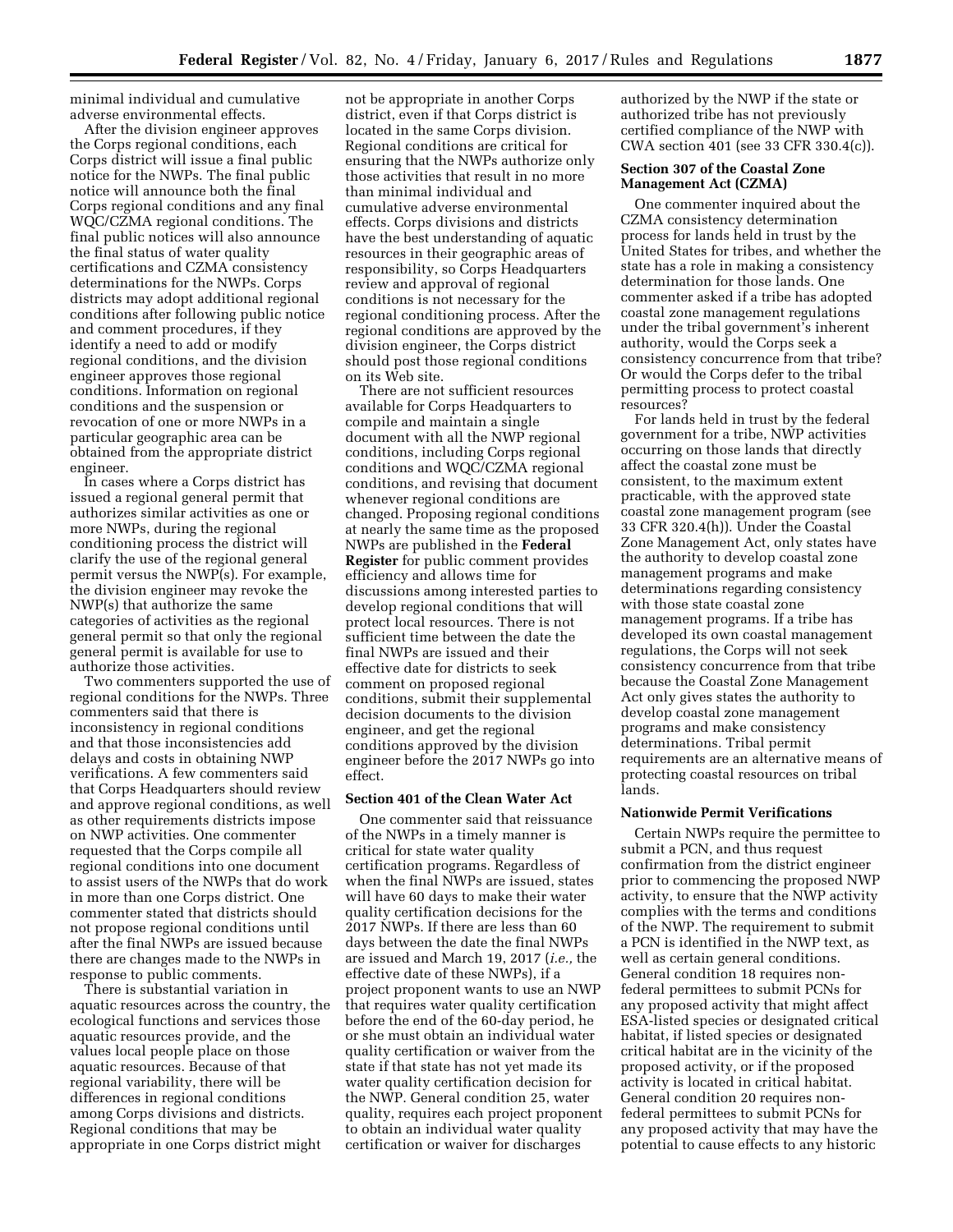properties listed in, determined to be eligible for listing in, or potentially eligible for listing in, the National Register of Historic Places.

In the PCN, the project proponent must specify which NWP or NWPs he or she wants to use to provide the required Department of Army authorization under Section 404 of the Clean Water Act and/or Section 10 of the Rivers and Harbors Act of 1899. For voluntary NWP verification requests (where a PCN is not required), the request should also identify the NWP(s) the project proponent wants to use. The district engineer should verify the activity under those NWP(s), as long as the proposed activity complies with all applicable terms and conditions, including any applicable regional conditions imposed by the division engineer. All NWPs have the same general requirements: that the authorized activities can only cause no more than minimal individual and cumulative adverse environmental effects. Therefore, if the proposed activity complies with the terms and all applicable conditions of the NWP the applicant wants to use, then the district engineer should issue the NWP verification unless he or she exercises discretionary authority and requires an individual permit. If the proposed activity does not meet the terms and conditions of the NWP identified by the applicant in his or her PCN, and that activity meets the terms and conditions of another NWP identified by the district engineer, the district engineer will process the PCN under the NWP identified by the district engineer. If the district engineer exercises discretionary authority, he or she should explain to the applicant why the proposed activity is not authorized by NWP.

Pre-construction notification requirements may be added to NWPs by division engineers through regional conditions to require PCNs for additional activities. For an activity where a PCN is not required, a project proponent may submit a PCN voluntarily, if he or she wants written confirmation that the activity is authorized by NWP. Some project proponents submit permit applications without specifying the type of authorization they are seeking. In such cases, district engineer will review those applications and determine if the proposed activity qualifies for NWP authorization or another form of DA authorization, such as a regional general permit (see 33 CFR 330.1(f)).

In response to a PCN or a voluntary NWP verification request, the district engineer reviews the information submitted by the prospective permittee.

If the district engineer determines that the activity complies with the terms and conditions of the NWP, he or she will notify the permittee. Activity-specific conditions, such as compensatory mitigation requirements, may be added to an NWP authorization to ensure that the NWP activity results in only minimal individual and cumulative adverse environmental effects. The activity-specific conditions are incorporated into the NWP verification, along with the NWP text and the NWP general conditions. In general, NWP verification letters will expire on the date the NWP expires (see 33 CFR 330.6(a)(3)(ii)), although district engineers have the authority to issue NWP verification letters that will expire before the NWP expires, if it is in the public interest to do so.

If the district engineer reviews the PCN or voluntary NWP verification request and determines that the proposed activity does not comply with the terms and conditions of an NWP, he or she will notify the project proponent and provide instructions for applying for authorization under a regional general permit or an individual permit. District engineers will respond to NWP verification requests, submitted voluntarily or as required through PCNs, within 45 days of receiving a complete PCN. Except for NWPs 21, 49, and 50, and for proposed NWP activities that require Endangered Species Act section 7 consultation and/or National Historic Preservation Act section 106 consultation, if the project proponent has not received a reply from the Corps within 45 days, he or she may assume that the project is authorized, consistent with the information provided in the PCN. For NWPs 21, 49, and 50, and for proposed NWP activities that require ESA Section 7 consultation and/or NHPA Section 106 consultation, the project proponent may not begin work before receiving a written NWP verification. If the project proponent requested a waiver of a limit in an NWP, the waiver is not granted unless the district engineer makes a written determination that the proposed activity will result in no more than minimal individual and cumulative adverse environmental effects, and issues an NWP verification.

## **Climate Change**

Climate change represents one of the greatest challenges our country faces with profound and wide-ranging implications for the health and welfare of Americans, economic growth, the environment, and international security. Evidence of the warming of climate system is unequivocal and the emission

of greenhouse gases from human activities is the primary driver of these changes (IPCC 2014). Already, the United States is experiencing the impacts of climate change and these impacts will continue to intensify as warming intensifies. It will have farreaching impacts on natural ecosystems and human communities. These effects include sea level rise, ocean warming, increases in precipitation in some areas and decreases in precipitation in other areas, decreases in sea ice, more extreme weather and climate events including more floods and droughts, increasing land surface temperatures, increasing ocean temperatures, and changes in plant and animal communities (IPCC 2014). Climate change also affects human health in some geographic area by increasing exposure to ground-level ozone and/or particulate matter air pollution (Luber et al. 2014). Climate change also increases the frequency of extreme heat events that threaten public health and increases risk of exposure to vector-borne diseases (Luber et al. 2014). Climate impacts affect the health, economic well-being, and welfare of Americans across the country, and especially children, the elderly, and others who are particularly vulnerable to specific impacts. Climate change can affect ecosystems and species through a number of mechanisms, such as direct effects on species, populations, and ecosystems; compounding the effects of other stressors; and the direct and indirect effects of climate change mitigation or adaptation actions (Staudt et al. 2013). Other stressors include land use and land cover changes, natural resource extraction (including water withdrawals), pollution, species introductions, and removals of species (Staudt et al. 2013, Bodkin 2012, MEA 2005d) and changes in nutrient cycling (Julius et al. 2013).

Mitigation and adaptation can reduce the risk of impacts caused climate change (IPCC 2014). Mitigation actions reduce emissions of greenhouse gases and help avert the most damaging impacts of climate change. Activities authorized by NWPs, such as the construction of land-based renewable energy generation facilities authorized by NWP 51 and the construction and maintenance of utility lines authorized by NWP 12 to transport and transmit natural gas and electricity will support activities that help mitigate the impacts of climate change by supporting reductions in greenhouse gas emissions.

Adaptation can reduce risks associated with climate change and help protect communities and ecosystems. Adaptation occurs at various levels, including individuals, local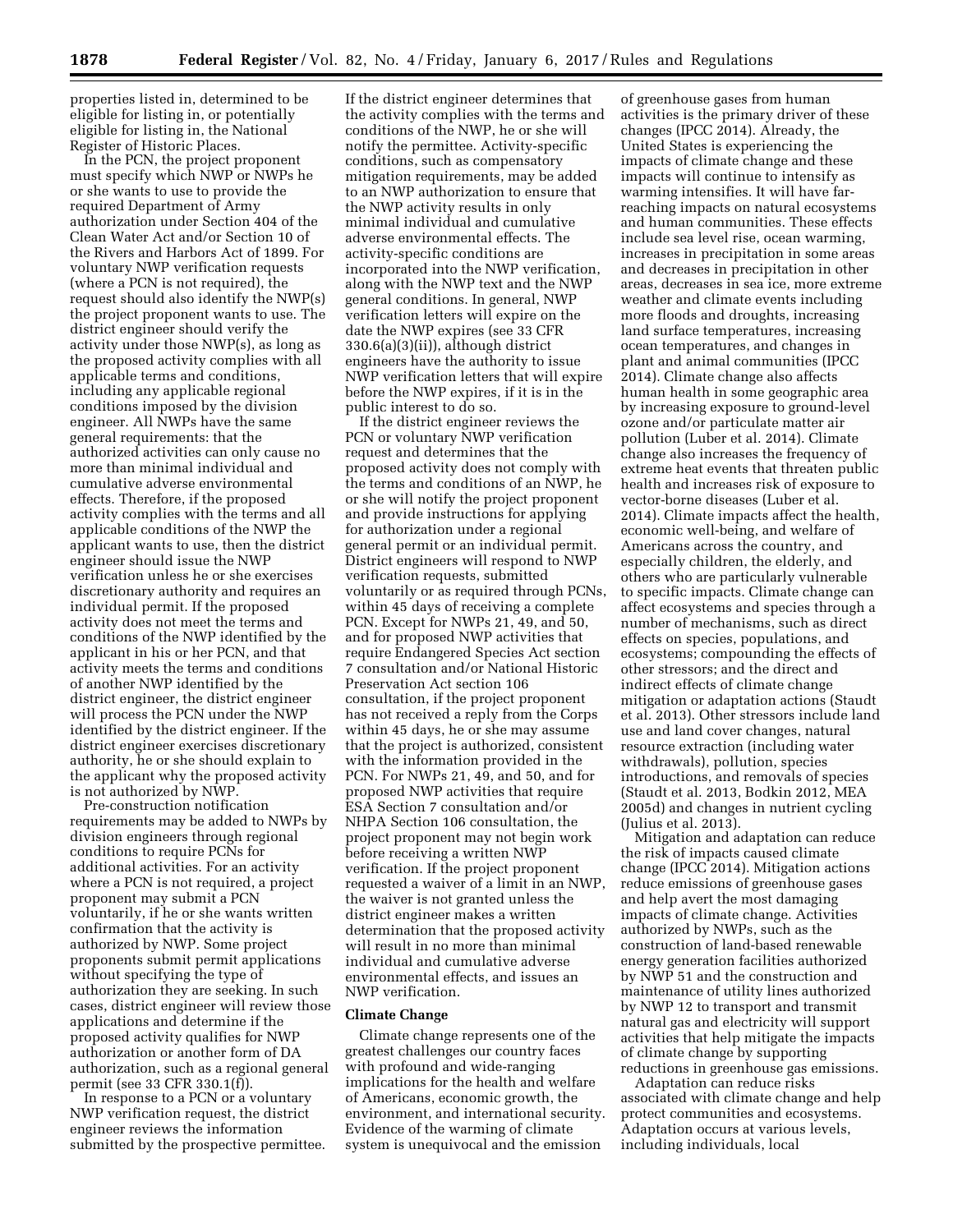governments, state governments, and the federal government (NRC 2010). Adaptation involves decision-making to deal with climate change to avoid or minimize disruptions to American society, its economy, and the environment (NRC 2010). Examples of adaptation to respond to climate change include improving water consumption, implementing sustainable forestry and agricultural practices, and restoring and protecting ecosystems that provide carbon storage and other ecosystem services including by serving as a natural buffer against extreme weather impacts (IPCC 2014). Adaptation to sea level rise and lake level changes can involve retrofitting and protecting public infrastructure such as stormwater management facilities, wastewater systems, roads, bridges, and ports. The improvement of stormwater management facilities and other infrastructure can be a response to changes in precipitation patterns. Impacts to water supplies and the distribution of water can result in the need for adaptation measures such as repairing and improving utility lines such as water supply lines. The production and distribution of energy also involves climate change adaptation measures, including switching to renewable energy generation facilities such as solar, wind, and water energy, and improving the utility lines that transmit the energy generated by those facilities. Adaptation for coastal communities and residents will involve approaches to respond to erosion and flooding, as well as sea level rise. Adaptation requires regional approaches, because there is increasing scientific uncertainty regarding climate risks and vulnerabilities as the geographic scale of scope of impact analysis increases, as well as the various stressors that interact with climate change to affect communities and ecosystems (NRC 2010).

The adaptation actions described above comprise only a partial list taken from a report on climate change adaptation (NRC 2010). Those actions were selected from the report because some of those actions may be authorized by one or more NWP(s), if those actions involve discharges of dredged or fill material into waters of the United States and/or structures or work in navigable waters of the United States. The NWPs are, and will be, and important tool for climate change adaptation, to fulfill the needs of society and communities, and to avoid and minimize adverse effects to jurisdictional waters and wetlands that help provide resilience to changing environmental conditions.

Response to Comments on Specific Nationwide Permits

NWP 1. *Aids to Navigation.* We did not propose any changes to this NWP and did not receive any comments on this NWP. This NWP is reissued without change.

NWP 2. *Structures in Artificial Canals.* We did not propose any changes to this NWP and did not receive any comments on this NWP. This NWP is reissued without change.

NWP 3. *Maintenance.* We proposed to modify this NWP to state that it also authorizes regulated activities associated with the removal of previously authorized structures or fills. We also proposed to modify paragraph (c) of this NWP to clarify that the use of temporary mats in jurisdictional waters and wetlands is also authorized by this NWP, if those mats are used to minimize impacts during regulated maintenance activities.

Many commenters supported all proposed modifications of NWP 3. Several commenters objected to the reissuance of this NWP, and some stated that it does not authorize a category of activities that is similar in nature. Two commenters opposed the reissuance of NWP 3, stating that it allows for piecemealing of maintenance activities and does not require evaluation of practicable alternatives. A few commenters said that maintenance activities should require individual permits.

This NWP only authorizes maintenance activities, a general category of activities that is similar in nature. General condition 15 requires each NWP activity to be a single and complete project, and states that the same NWP cannot be used more than once for the same single and complete project. Other than on-site avoidance and minimization measures, NWPs do not require the evaluation of practicable alternatives (see paragraph (a) of general condition 23, mitigation, and 40 CFR 230.7(b)(1)). Maintenance activities involving discharges of dredged or fill material into waters of the United States and/or structures or work in navigable waters of the United States usually have no more than minimal adverse environmental effects, individually and cumulatively, so authorization by NWP is appropriate. District engineers have the authority to exercise discretionary authority and require individual permits for any maintenance activities they determine will result in more than minimal adverse environmental effects.

Two commenters requested clarification regarding the use of the phrase ''previously authorized'' under

paragraph (a), and whether it is necessary to supply the district engineer with documentation of the previous authorization. One commenter questioned whether a grandfathering provision is required for any currently serviceable structure or fill authorized by 33 CFR 330.3. Several commenters objected to the proposal to modify paragraph (a) of this NWP to authorize the removal of previously authorized structures or fills, and several commenters expressed their support for that proposed modification. Several commenters requested further clarification of the meaning of ''minimum necessary'' in paragraph (a), while one commenter said that there is no need to clarify this term. Two commenters asked for an explanation of the circumstances under which an activity would be considered a maintenance activity authorized by this NWP.

The term ''previously authorized'' means the structure or fill was authorized by an individual permit or a general permit, or the structure or fill was authorized under the provisions of 33 CFR 330.3. To qualify for NWP 3 authorization, it is not necessary for the project proponent to produce a copy of the prior authorization. In many cases it might not be possible to produce a copy of a written authorization because the discharge, structure, or work may have been authorized by a general permit that does not require reporting, or it was authorized by regulation without a reporting requirement. Once a structure or fill is authorized, it remains authorized unless the district engineer suspends or revokes the authorization (see 33 CFR 325.6). The district engineer has the discretion to determine what constitutes the minimum necessary for the purposes of this NWP. In general terms, in the context of this NWP maintenance consists of repairing, rehabilitating, or replacing previously authorized structures or fills.

One commenter suggested adding a 200-foot limit to paragraph (a) of this NWP. Three commenters suggested adding ''stabilization'' after the phrase ''repair, rehabilitation, or replacement'' to clarify that stabilization activities are authorized by paragraph (a) of this NWP. One commenter recommended authorizing wetland dike maintenance under paragraph (a). One commenter said that there should be a limit on the size of structures or fills that can be removed under paragraph (a). Two commenters requested clarification regarding whether NWP 3 requires the removal of structures. Two commenters stated that in site-specific cases it may be environmentally preferable to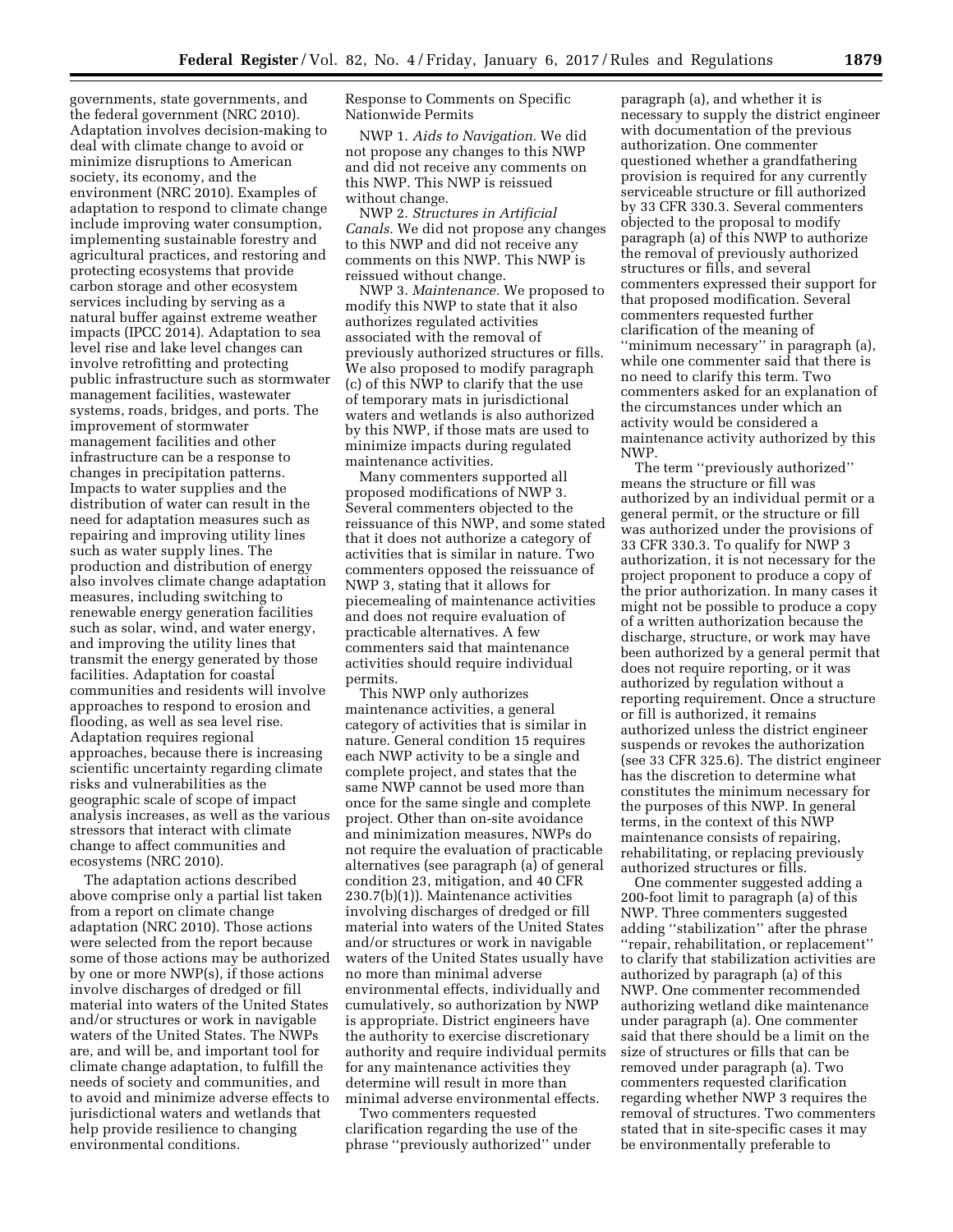abandon a structure or pipeline and keep it in place. A few commenters stated that maintenance activities often go beyond the intent of this NWP and, occasionally in emergency situations, are more extensive than necessary to respond to the emergency. They said those activities should require PCNs after the emergency response is completed if additional work is required.

Since this NWP authorizes maintenance activities and only allows minor deviations, we do not believe it would be appropriate to impose a quantitative limit on this NWP other than the 200-foot limit in paragraph (b). Stabilization activities can be authorized by NWP 13 or other NWPs. Wetland dikes that were previously authorized and are currently serviceable can be maintained under the authorization provided by this NWP. The intent of the proposed modification of this NWP with respect to authorizing the removal of structures or fills is to provide Department of the Army authorization when the landowner or other appropriate entity wants to remove a structure or fill from jurisdictional waters and wetlands, in case the prior authorization does not cover the removal of the structure or fill. This NWP does not require the removal of structures or fills. If it would be environmentally preferable to keep the structure or fill in place, then the structure or fill can remain in place unless the district engineer takes action under his or her authority to require the responsible party to remove the structure or fill. For example, under paragraph (c) of general condition 1, navigation, the district engineer can require a permittee to remove structures or works from navigable waters of the United States. If a district engineer determines that an activity, including an activity conducted to respond to an emergency, did not comply with the terms and conditions of NWP 3, and an excessive amount of work was done, he or she can take action to address the alleged non-compliance. One potential approach might be to require an individual permit for that activity.

For paragraph (b) of NWP 3, one commenter recommended removing the 200-foot limit. Two commenters suggested increasing that limit to 300 feet. One commenter said that any new riprap should be limited to being placed in the original project footprint. One commenter asked whether new or additional riprap to protect a structure or fill could be authorized by this NWP. Two commenters said the use of riprap should be discouraged, and other means of controlling erosion should be used. A

number of commenters said that the use of riprap in paragraph (b) should not require a PCN. One commenter said that in some cases, it is not possible to restore the waterway in the vicinity of the existing structure to the approximate dimensions that existed when the structure was built, because of changes to the stream channel that naturally occurred over time since the structure was originally constructed. One commenter stated support for the language requiring restoration of the waterway to those approximate dimensions.

We are retaining the 200-foot limit in paragraph (b) because we believe it is an appropriate limit, along with the PCN requirement, for ensuring that authorized activities result in no more than minimal adverse environmental effects. We have removed the last two sentences of this paragraph. The use of riprap or other erosion control measures such as bioengineering to protect the structure or fill from erosion may be authorized by other NWPs, such as NWP 13. The use of the word ''approximate'' in that sentence in paragraph (b) allows for the restoration of the waterway even though changes to the watershed and other alterations may have caused stream dimensions to change over time. Because all activities authorized by paragraph (b) require PCNs, district engineers will have the opportunity to consider the changes that have occurred to the stream over time, and determine whether the proposed activity is authorized by NWP 3 despite those changes.

Several commenters supported the addition of timber mats to the temporary activities authorized by this NWP. One commenter said that the use of timber mats in waters of the United States always requires Department of the Army authorization. One commenter requested clarification of the circumstances under which the use of timber mats in waters of the United States is a regulated activity. One commenter questioned whether the use of wetland mats requires a PCN. One commenter recommended limiting the use of temporary mats so that impacts do not exceed 300 linear feet of stream bed and/or 1/2-acre of waters of the United States. One commenter recommended adding the word ''promptly'' prior to ''removed'' so that the fourth sentence of paragraph (c) would read: ''After conducting the maintenance activity, temporary fills must be promptly removed in their entirety and the affected areas returned to preconstruction elevations.''

We have retained the use of timber mats in paragraph (c) of this NWP.

District engineers will determine on a case-by-case basis whether using timber mats to conduct NWP activities requires Department of the Army authorization. For this NWP, only activities authorized by paragraph (b) require PCNs, unless an NWP general condition triggers a PCN requirement (*e.g.,* paragraph (c) of general condition 18, endangered species or paragraph (c) of general condition 20, historic properties) or a regional condition. Since temporary mats authorized by paragraph (c) are temporary features, it is not necessary to impose quantitative limits on their use. We do not agree that the ''promptly'' should be added to the fourth sentence of paragraph (c) because there will be circumstances where temporary fills need to remain in place for a longer time period. An example would be to allow the affected areas to stabilize before removing temporary fills.

A few commenters said that PCNs should be required for all activities authorized by this NWP. One commenter said that proposed removals of previously authorized structures or fills should require PCNs. Some commenters said that tribes should be notified of proposed NWP 3 activities because of potential impacts to tribal trust resources. Two commenters stated that PCNs should be required for any proposed activity under paragraph (a) that would result in more than a minor deviation from the structure's configuration or the filled area.

Because this NWP only authorizes maintenance activities, we do not believe that PCNs should be required for all activities. Division engineers have discretion to impose regional conditions on this NWP to require PCNs for some or all activities, including removal activities, if they believe additional PCNs are necessary to ensure that activities authorized in a region result in no more than minimal adverse environmental effects. For the 2017 NWPs, Corps districts have been consulting with tribes to identify regional conditions that protect tribal trust resources. Corps districts may also establish coordination procedures with tribes to ensure that NWP 3 activities do not cause more than minimal adverse effects on tribal rights, protected tribal resources, or tribal lands. Maintenance activities that result in more than minor deviations in the structure's configuration or filled area are not authorized under paragraph (a), unless it is a structure or fill that was destroyed or damaged by a storm, flood, fire, or other discrete event, and the structure or fill needs to be reconstructed. For repair, rehabilitation, or replacement activities conducted after storms or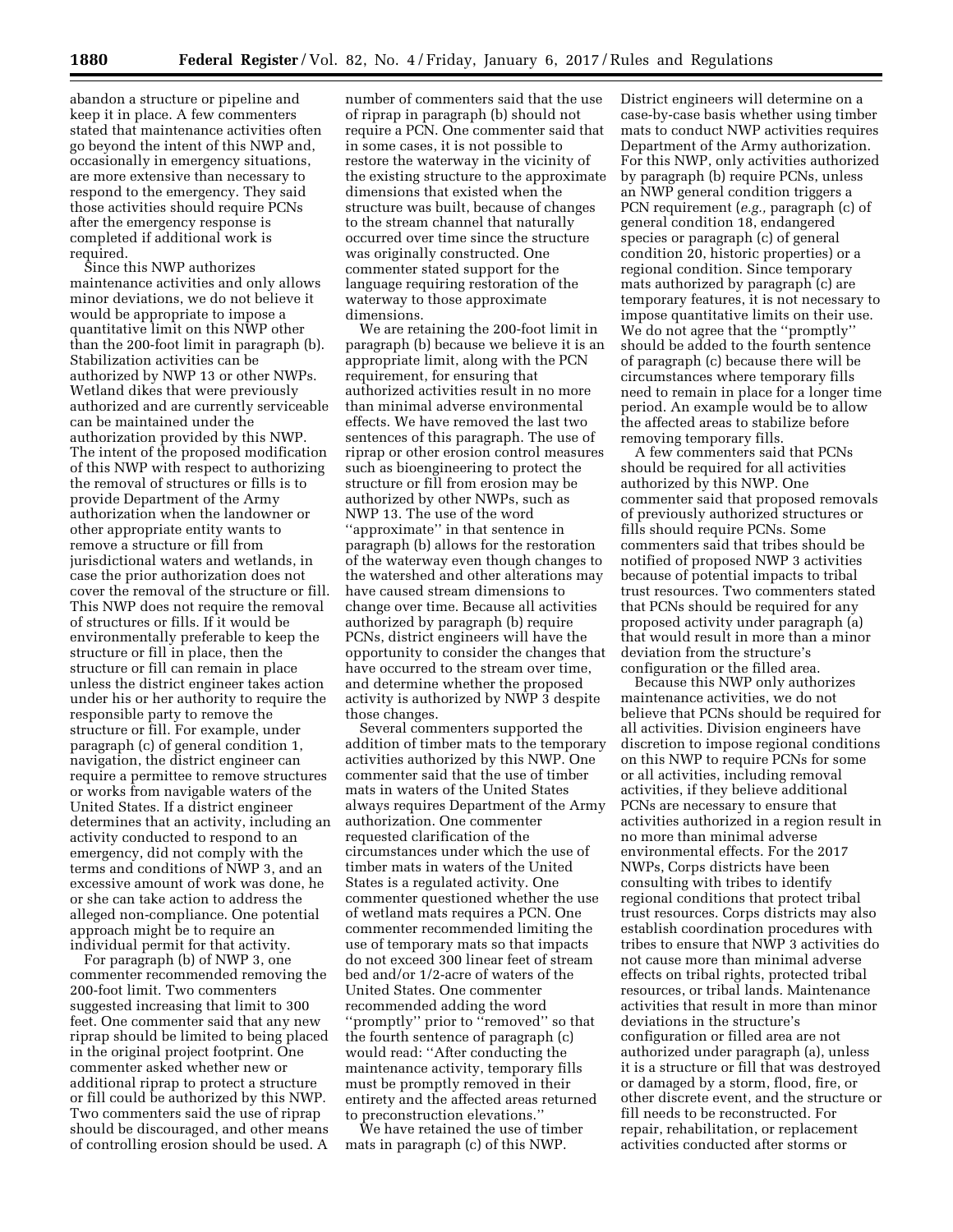other discrete events, the structure or fill should be similar to what was damaged or destroyed, and constructed in the same general footprint as the original structure or fill.

One commenter said that a PCN should be required for any placement of new or additional riprap under paragraph (b). One commenter stated that the placement of riprap to protect an existing structure should not require a PCN. Several commenters recommended removing the PCN requirement for activities authorized by paragraph (b), because they believe that the removal of accumulated sediment results in only minimal adverse environmental effects. Three commenters suggested not requiring PCNs for removal of accumulated sediments within an existing structure, such as a culvert. One commenter asked whether the PCN requirement for activities authorized by paragraph (b) only applies to activities in section 10 waters.

All activities authorized by paragraph (b) of this NWP require PCNs. As discussed above, we have removed the last two sentences of this paragraph. The project proponent has the option of using NWP 13 or another NWP to authorize the placement of riprap to protect the existing structure, which in some circumstances does not require a PCN. The removal of accumulated sediment within an area extending 200 feet from a structure or fill has the potential to result in more than minimal adverse environmental effects, so we believe requiring a PCN for those sediment removal activities is appropriate. We have modified paragraph (a) to clarify that it authorizes the removal of accumulated sediment and debris within, and in the immediate vicinity of, the structure or fill. Therefore, the removal of accumulated sediment and debris in those areas does not require a PCN unless a general condition or regional condition triggers a PCN requirement for those activities. The removal of accumulated sediment and debris outside of the immediate vicinity of the structure or fill, and up to 200 feet from that structure or fill, could be authorized by paragraph (b) and would therefore require a PCN. The PCN requirement for activities authorized under paragraph (b) of this NWP applies to activities that require section 10 and/or section 404 authorization.

One commenter expressed concern regarding impacts to endangered or threatened species caused by activities authorized by this NWP. One commenter recommended a cumulative impact analysis for NWP 3. One

commenter said that compensatory mitigation should be required for all NWP 3 activities. Several commenters stated that this NWP should require use of best management practices to avoid sediment inputs to downstream waters. One commenter said that NWP 3 activities must comply with state or local floodplain management requirements.

Any proposed NWP 3 activity conducted by a non-federal permittee that might affect an ESA-listed species or designated critical habitat requires a PCN because of the requirements of general condition 18. Cumulative effects analyses under the National Environmental Policy Act and Clean Water Act section 404(b)(1) guidelines have been conducted for the 2017 NWP 3. Those cumulative effects analyses are presented in the national decision document for this NWP. We do not agree that compensatory mitigation should be required for all activities authorized by this NWP, because maintenance activities generally cause no more than minimal adverse environmental effects. For those NWP 3 activities that require PCNs, district engineers will determine whether compensatory mitigation or another form of mitigation is necessary to ensure the proposed activities will result in no more than minimal adverse environmental effects, in accordance with 33 CFR 330.1(e)(3). General condition 12, soil erosion and sediment controls, requires the use of appropriate soil erosion and sediment controls for NWP activities. General condition 10, fills in 100-year floodplains, requires fills in those floodplains to comply with applicable Federal Emergency Management Agency (FEMA)-approved state or local floodplain management requirements.

One commenter stated that maintenance of any structure should not create or maintain a fish passage barrier. Another commenter recommended adding terms to this NWP requiring authorized activities to improve aquatic life movements. One commenter recommended that this NWP authorize stream channelization to improve aquatic life movements. One commenter stated that maintenance of any structure should not create or maintain a channel restriction. One commenter stated that treated wood should not be used for maintenance activities to protect water quality.

General condition 2, aquatic life movements, requires NWP activities to be constructed so that they do not substantially disrupt the life cycle movements of indigenous aquatic species, unless the activity's primary

purpose is to impound water. We can only condition the NWP to minimize adverse effects on aquatic life movements so that those adverse effects are no more than minimal, but actions the permittee takes to improve aquatic life movements in a waterbody may be considered as mitigation that would be considered in the district engineer's verification decision. While stream channelization may benefit some species, other species are likely to be adverse affected by those activities because they alter their habitat. General condition 9, management of water flows, requires that NWP activities maintain water flows to the maximum extent practicable, and that the capacity of open waters should be maintained. Treated wood may be considered a suitable material for maintenance activities, as long as the district engineer determines that its use complies with general condition 6, suitable material.

One commenter recommended adding terms to this NWP to provide specific requirements regarding slope stability. One commenter asked whether it is more appropriate to conduct pipeline maintenance under NWP 3 or NWP 12. One commenter said that NWP 3 should authorize up to 200 linear feet of stream realignment.

The appropriate slope for maintenance activities should be determined on a case-by-case basis, after considering site- and activity-specific factors. Either NWP 3 or NWP 12 may be used to authorize pipeline maintenance activities that require DA authorization because they involve discharges of dredged or fill material into waters of the United States and/or structures or work in navigable waters of the United States. Stream realignment is not a maintenance activity and may be authorized by another NWP, a regional general permit, or an individual permit.

This NWP is reissued with the modifications discussed above.

NWP 4. *Fish and Wildlife Harvesting, Enhancement, and Attraction Devices and Activities.* We did not propose any changes to this NWP and we did not receive any comments on this NWP. This NWP is reissued without change.

NWP 5. *Scientific Measurement Devices.* We did not propose any changes to this NWP and we did not receive any comments on this NWP. This NWP is reissued without change.

NWP 6. *Survey Activities.* We did not propose any changes to this NWP. One commenter objected to the proposed reissuance of this NWP, stating that individual permits should be required for these survey activities. Several commenters requested a definition of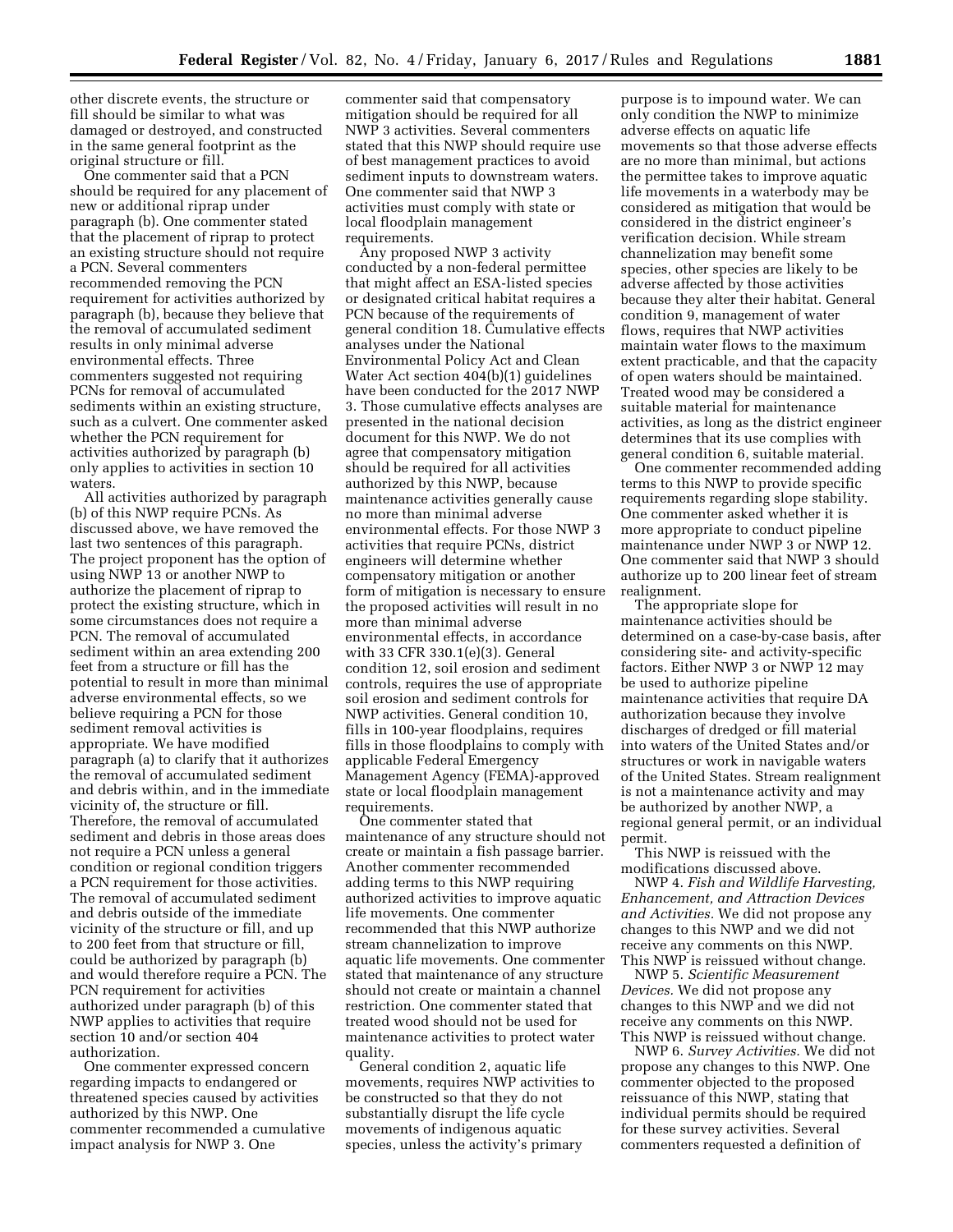''temporary pads'' and asked for clarification whether the use of timber mats would be considered as fill for access roads. Several commenters suggested expanding this NWP to include temporary access to survey locations. One commenter said that tribes should be provided with advance notice of proposed NWP 6 activities. Another commenter stated that wetland areas should be protected to the extent possible using best management practices.

The activities authorized by this NWP generally result in no more than minimal adverse environmental effects so authorization by general permit is appropriate. In regions where there are concerns that the activities authorized by this NWP might result in more than minimal individual and cumulative adverse environmental effects, division engineers have the authority to modify, suspend, or revoke this NWP. We do not think it is necessary to define the term ''temporary pad.'' Timber mats may be used for temporary access to survey sites to minimize adverse environmental effects. District engineers will determine on a case-by-case basis whether the use of timber mats requires DA authorization as a discharge of fill material into waters of the United States. Temporary access activities requiring DA authorization may be authorized by NWP 33. For the 2017 NWPs, Corps districts have been consulting with tribes to identify regional conditions that protect tribal trust resources. Corps districts may also establish coordination procedures with tribes to ensure that NWP 6 activities do not cause more than minimal adverse effects on tribal rights, protected tribal resources, or tribal lands. Paragraph (a) of general condition 23, mitigation, requires adverse effects to jurisdictional wetlands and other waters of the United States to be minimized to the maximum extent practicable on the project site.

One commenter requested that limits be placed on exploratory trenching. Another commenter recommended limiting discharges of fill material to 25 cubic yards. This commenter also suggested that project proponents wanting to construct numerous small pads with a total fill volume exceeding 25 cubic yards should be required to obtain individual permits.

The requirements in NWP 6 for exploratory trenching ensure that impacts from those activities are temporary and therefore a limit is unnecessary. Likewise, because of the nature of the activities authorized by this NWP and the small volumes of dredged or fill material involved in those activities, it is not necessary to

add a 25 cubic yard limit. If there are regional concerns about the volumes of dredged or fill material being discharged under this NWP, the division engineer can modify this NWP and impose a volume limit on regulated discharges. Each temporary pad that is a single and complete project is subject to the 1/10 acre limit.

This NWP is reissued without change. NWP 7. *Outfall Structures and Associated Intake Structures.* In the June 1, 2016, proposed rule, we did not propose any changes to this NWP. Several commenters said they support the reissuance of this NWP. One commenter recommended limiting bank stabilization for outfall structures to 25 feet along the bank. One commenter said that outfall structures should be installed in a manner that avoids permanent impacts to streams, and that velocity dissipation devices should be required to ensure that discharges from outfalls do not cause erosion. One commenter stated that outfall structures should not be located immediately adjacent to oyster or clam beds so that those clams and oysters can continue to be fit for human consumption. One commenter said that outfall structures should not be located in areas used by fish for foraging or spawning, or in areas inhabited by marine vegetation. Another commenter said that advance notice of proposed NWP 7 activities should be provided to tribes to avoid unresolved tribal treaty issues.

The stabilization of banks next to outfall structures may be authorized by NWP 13, and such activities would be subject to the terms and conditions of that NWP. A requirement to install velocity dissipation devices is more appropriately identified on a case-bycase basis by district engineers when they evaluate PCNs for activities authorized by this NWP. General condition 5, shellfish beds, protects areas of concentrated shellfish populations. Important fish spawning areas are protected through the requirements of general condition 3, spawning areas. Division and district engineers may modify, suspend, or revoke this NWP if there are regional or site-specific concerns about the effects of outfall structures on shellfish, spawning areas, or marine vegetation. For the 2017 NWPs, Corps districts have been consulting with tribes to identify regional conditions that protect tribal trust resources. Corps districts may also establish coordination procedures with tribes to ensure that NWP 7 activities do not cause more than minimal adverse effects on tribal rights, protected tribal resources, or tribal lands.

This NWP is reissued without change.

NWP 8. *Oil and Gas Structures on the Outer Continental Shelf.* We did not propose any changes to this NWP. One commenter objected to the proposed reissuance of this NWP and said that individual permits should be required for these activities. Another commenter stated that these activities should require environmental impact statements and consultation with the National Marine Fisheries Service to address potential impacts to marine mammals.

For oil and gas structures on the outer continental shelf, and for the purposes of this NWP, the Corps' authority is limited to evaluating effects on navigation and national security. Because of their location on the outer continental shelf, these activities are unlikely to have more than minimal adverse effects on navigation and national security, but the PCN review process will ensure compliance with general permit requirements. A proposed oil and gas structure on the outer continental shelf that may result in ''take'' of marine mammals requires separate authorization under the Marine Mammal Protection Act. Requests for Marine Mammal Protection Act incidental harassment or take authorizations are obtained through a separate process administered by the National Oceans and Atmospheric Administration.

This NWP is reissued without change. NWP 9. *Structures in Fleeting and Anchorage Areas.* We did not propose any changes to this NWP. One commenter said that the U.S. Coast Guard does not establish anchorage or fleeting areas and requested that this language be removed from the NWP. According to the U.S. Coast Guard's regulations at 33 CFR 101.105, a barge fleeting facility means ''a commercial area, subject to permitting by the Army Corps of Engineers, as provided in 33 CFR part 322, part 330, or pursuant to a regional general permit the purpose of which is for the making up, breaking down, or staging of barge tows.'' The barge fleeting activity would have to be authorized by the Corps under section 10 of the Rivers and Harbors Act of 1899, rather than being designated by the U.S. Coast Guard.

We have modified this NWP by removing the phrase ''the U.S. Coast Guard has established'' and adding the phrase ''have been established'' after the word ''areas.'' This modification will provide authorization under section 10 of the Rivers and Harbors Act of 1899 for barge fleeting activities that have not been covered because of the wording of NWP 9 that has been in place since 1982.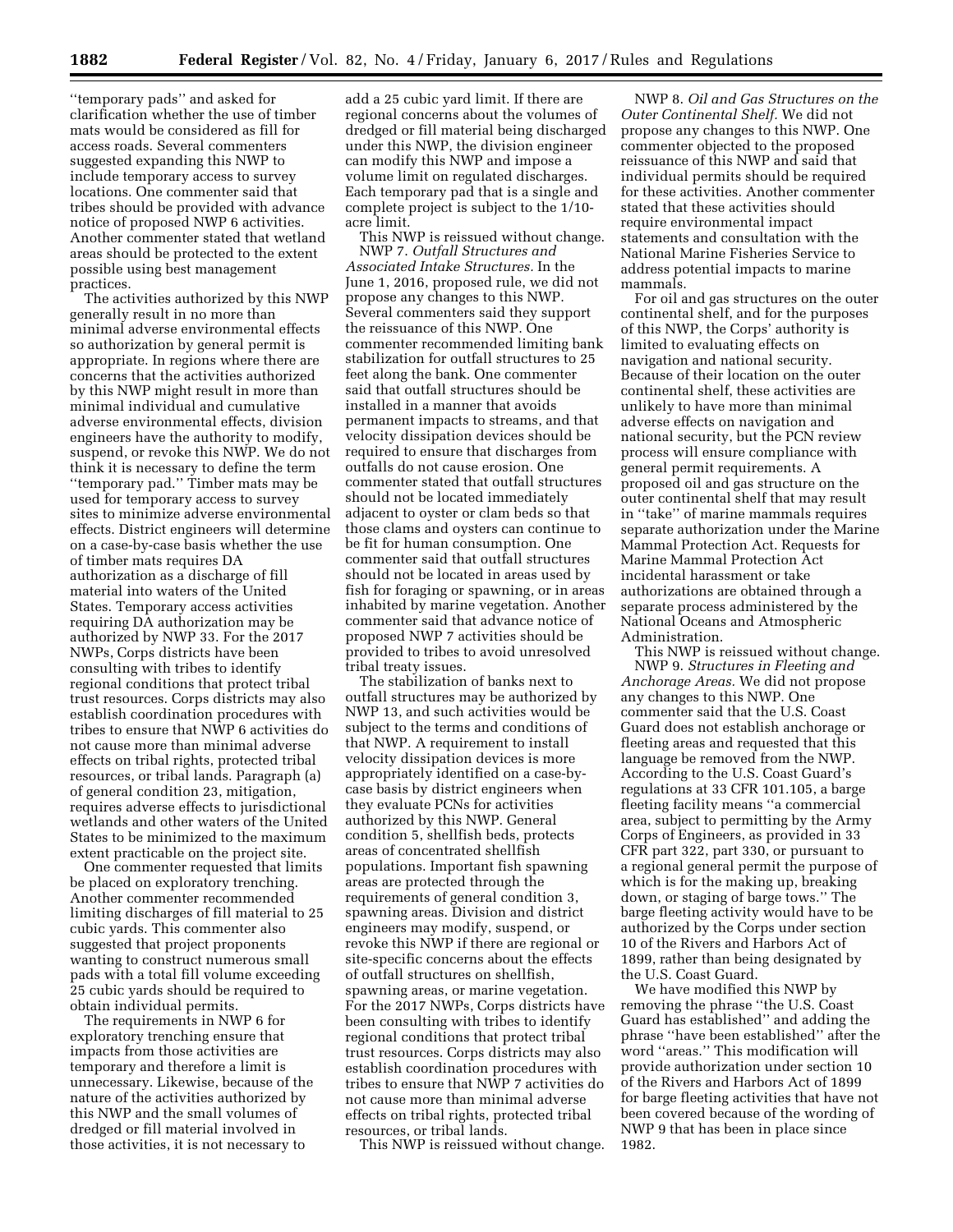This NWP is reissued with the modification discussed above.

NWP 10. *Mooring buoys.* We did not propose any changes to this NWP. One commenter said that compensatory mitigation should be required for all NWP 10 activities. Several commenters requested that the Corps provide tribes with advance notice of proposed NWP 10 activities and consult on those activities. One commenter stated that the Corps should conduct a study of the entire shoreline of Puget Sound to assess the impact of NWP 10 activities. One commenter recommended prohibiting the use of NWP 10 in any waterbody where downgrades or closures of shellfish beds occur because of the number of vessels in the waterway. Several commenters suggested limiting the density of mooring buoys to one per acre. Several commenters recommended require PCNs for all NWP 10 activities.

Activities authorized by this NWP do not result in losses of aquatic resources and, as a general rule, do not require compensatory mitigation. Mooring buoys are located in open waters and float on those waters. The anchor used to secure the mooring buoy occupies little of the bottom of the waterbody. In addition, mooring buoys can help reduce the adverse effects the use of vessels can have on bottom habitat of navigable waters, by reducing the use of anchors that disturbs that bottom habitat each time an anchor is used. For example, mooring buoys can be a mitigation measure to reduce adverse effects to corals.

For the 2017 NWPs, Corps districts have been consulting with tribes to identify regional conditions that protect tribal trust resources. Corps districts may also establish coordination procedures with tribes to ensure that NWP 10 activities do not cause more than minimal adverse effects on tribal rights, protected tribal resources, or tribal lands. Regional concerns about the mooring buoys authorized by this NWP are more appropriately addressed by division and district engineers, who have the authority to modify, suspend, or revoke NWP authorizations on a regional or activity-specific basis. The Corps does not regulate the discharge of pollutants from boats, discharges of stormwater, or non-point source pollutants that cause restrictions or closures of shellfish beds.

We do not agree that there should be a national limit of one mooring buoy per acre. Mooring buoys are small structures that cause no more than minimal individual and cumulative environmental effects, but in areas where there is potential for these

activities to result in more than minimal adverse environmental effects, division and district engineers will use their authorities to modify, suspend, or revoke NWP 10 authorizations as appropriate. Division engineers can modify this NWP to require PCNs in certain waterbodies.

This NWP is reissued without change. NWP 11. *Temporary Recreational Structures.* We did not propose any changes to this NWP and did not receive any comments on this NWP. This NWP is reissued without change.

NWP 12. *Utility Line Activities.* In the June 1, 2016, proposed rule we proposed to make several changes to this NWP. We proposed to clarify that this NWP authorizes discharges of dredged or fill material into waters of the United States and structures or work in navigable waters of the United States for crossings of those waters associated with the construction, maintenance, repair, and removal of utility lines. In addition, we proposed to modify the definition of ''utility line'' to make it clear that utility lines can also include optic cables and other lines that communicate through the internet. We also proposed to add a paragraph to this NWP to authorize, to the extent that DA authorization is required, discharges of dredged or fill material into waters subject to section 404 of the Clean Water Act and structures and work in waters subject to section 10 of the Rivers and Harbors Act of 1899, necessary to remediate inadvertent returns of drilling fluids that can occur during horizontal directional drilling operations to install utility lines under jurisdictional waters and wetlands. Other proposed changes to NWP 12 are discussed in more detail in the preamble to the June 1, 2016, proposal (see 81 FR 35198–35199).

Several commenters expressed their support for the proposed modifications to NWP 12. Some of these commenters agreed with the clarification that, for utility lines authorized by NWP 12, the Corps is only authorizing regulated activities to cross waters of the United States, including navigable waters. Several commenters said that utility lines crossing multiple waterbodies should require individual permits, instead of authorizing each separate and distant crossing by NWP. In contrast, several commenters said they support the use of NWP 12 to authorize separate and distant crossings of waters of the United States. One commenter suggested clarifying that ''crossing'' only refers to regulated activities, and not to activities such as horizontal directional drilling and aerial crossing of jurisdictional waters. Several commenters said this NWP does not

authorize activities that are similar in nature. A couple of these commenters asserted that this NWP does not authorize activities that are similar in nature because pipelines can carry a variety of types of fluids, some of which are harmful and some of which are benign. Other commenters made the "not similar in nature" objection, stating that pipelines that carry fluids such as oil are different than pipelines that carry water or sewage, which are different than utility lines that carry electricity.

We are retaining the long-standing practice articulated in the NWP regulations at 33 CFR 330.2(i), in which each separate and distant crossing of waters of the United States is authorized by NWP. The utility line activities authorized by NWP 12 are similar in nature because they involve linear pipes, cables, or wires to transport physical substances or electromagnetic energy from a point of origin to a terminal point. For the purposes of this NWP, the term ''crossing'' refers to regulated activities. However, it should be noted that installing utility lines under a navigable water of the United States subject to section 10 of the Rivers and Harbors Act of 1899 via horizontal directional drilling, as well as aerial crossings of those navigable waters, require authorization under section 10 of the Rivers and Harbors Act of 1899. The substations, tower foundations, roads, and temporary fills that are also authorized by NWP 12 (when those activities require Department of the Army (DA) authorization) are integral to the fulfilling the purpose of utility lines, and thus fall within the ''categories of activities that are similar in nature'' requirement for general permits stated in section 404(e) of the Clean Water Act.

Many commenters objected to the reissuance of NWP 12, stating that it authorizes oil and gas pipelines that should be subject to the individual permit process instead. Many commenters said that these activities should be subject to a public review process. Many of these commenters cited the risk of oil spills as a reason why oil pipelines should be evaluated under the Corps' individual permit process. Many commenters based their concerns on their views that the Corps is the only federal agency that regulates oil pipelines.

The Corps does not regulate oil and gas pipelines, or other types of pipelines, per se. For utility lines, including oil and gas pipelines, our legal authority is limited to regulating discharges of dredged or fill material into waters of the United States and structures or work in navigable waters of the United States, under section 404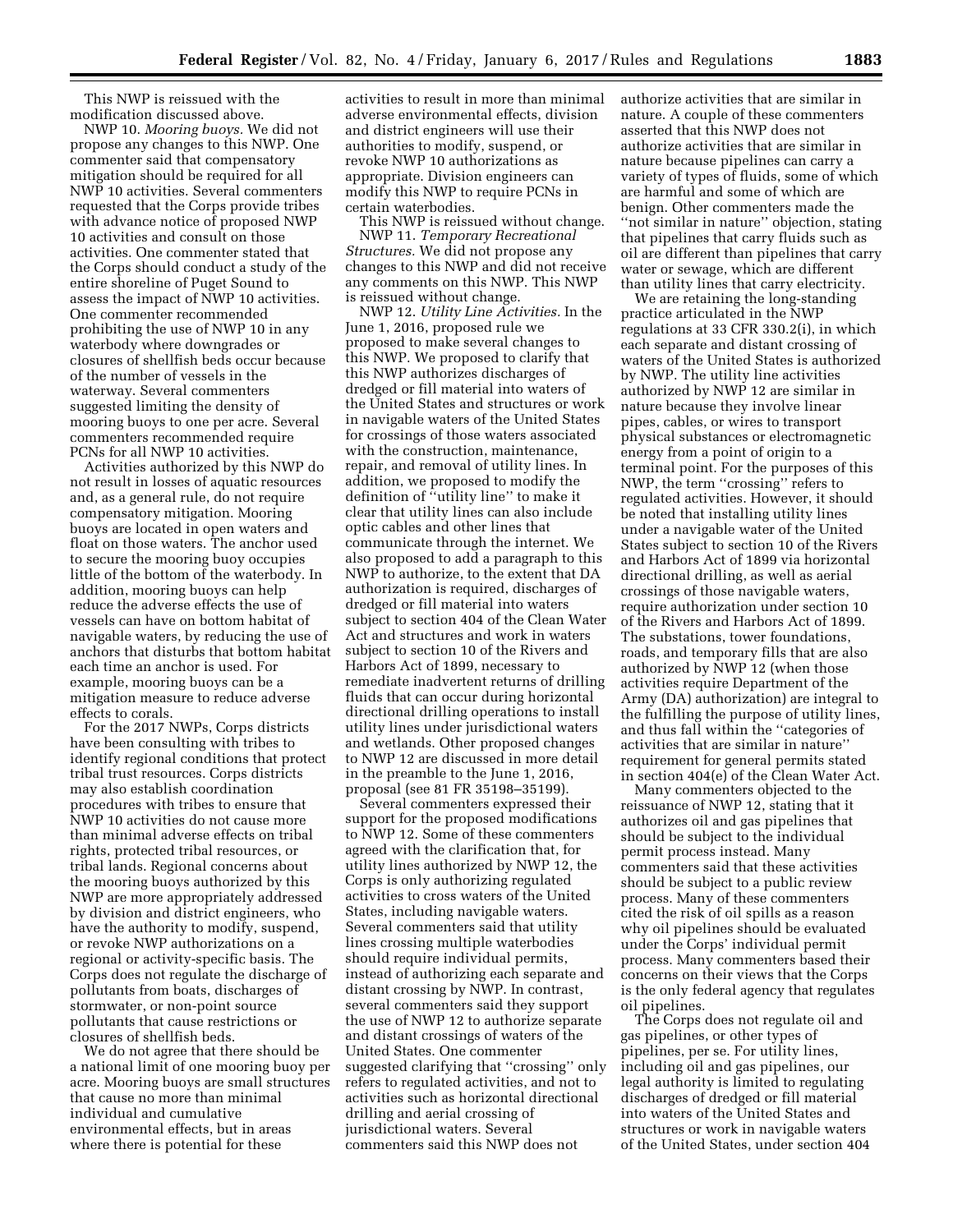of the Clean Water Act and section 10 of the Rivers and Harbors Act of 1899, respectively. We do not have the authority to regulate the operation of oil and gas pipelines, and we do not have the authority to address spills or leaks from oil and gas pipelines. General condition 14, proper maintenance, requires that NWP activities, including NWP 12 activities, be properly maintained to ensure public safety. The proper maintenance required by general condition 14 also ensures compliance with the other NWP general conditions, many of which are designed to protect the environment, as well as any regional conditions imposed by the division engineer and activity-specific conditions imposed by the district engineer. In addition, we do not have the legal authority to regulate the construction, maintenance, or repair of upland segments of pipelines or other types of utility lines. For example, for a recent oil pipeline (*e.g.,* the Flanagan South pipeline), the segments of the oil pipeline that were subject to the Corps' jurisdiction (*i.e.,* the crossings of waters of the United States, including navigable waters of the United States, that were authorized by the 2012 NWP 12) was only 2.3% of the total length of the pipeline; the remaining 97.7% of the oil pipeline was constructed in upland areas outside of the Corps' jurisdiction. Interstate natural gas pipelines are regulated by the Federal Energy Regulatory Commission. The Federal Energy Regulatory Commission also regulates some electric transmission projects.

There are other federal laws that address the operation of pipelines and spills and leaks of substances from pipelines. Those laws are administered by other federal agencies. Under the Natural Gas Pipeline Safety Act of 1968, the Department of Transportation (DOT) regulates pipeline transportation of natural gas and other gases. The DOT also regulates the transportation and storage of liquefied natural gas. Under the Hazardous Liquid Pipeline Safety Act, the DOT regulates pipeline transportation of hazardous liquids including crude oil, petroleum products, anhydrous ammonia, and carbon dioxide. The DOT administers its pipeline regulations through the Office of Pipeline Safety (OPS), which is in its Pipelines and Hazardous Materials Safety Administration (PHMSA). Specific to oil pipelines, the PHMSA is responsible for reviewing oil spill response plans for onshore oil pipelines.

Oil spills are also addressed through the Oil Pollution Act of 1990, which is administered by the U.S. Environmental Protection Agency and the U.S. Coast

Guard. Under the Oil Pollution Act of 1990, EPA is responsible for addressing oil spills occurring in inland waters and the U.S. Coast Guard is responsible for addressing oil spills in coastal waters and deepwater ports. The U.S. EPA has issued regulations governing its oil spill prevention program, and requires oil spill prevention, control, and countermeasures, and facility response plans (see 40 CFR part 300 and 40 CFR part 112). Oil spill prevention, control, and countermeasures are intended to ensure that oil facilities prevent discharges of oil into navigable waters or adjoining shorelines. Their facility response plan regulations require certain facilities to submit response plans to address worst case oil discharges or threats of a discharge. The U.S. Coast Guard has the authority to ensure the effective cleanup of oil spills in coastal waters and require actions that prevent further discharges of oil from the source of the oil spill. Activities regulated under section 404 of the Clean Water Act and/or section 10 of the Rivers and Harbors Act that are determined by the U.S. EPA or U.S. Coast Guard to be necessary to respond to discharges or releases of oil or hazardous substances may be authorized by NWP 20.

Many commenters based their objections to the reissuance of NWP 12 on the inability for public involvement to occur during the Corps' NWP verification process for specific pipelines. Many commenters said the Corps' authorization process should be modified to prevent the segmentation of pipelines and that the Corps should fully evaluate the environmental impacts of individual fossil fuel pipelines, including the burning of those fossil fuels. Many commenters cited climate change as a reason why oil and gas pipelines should be evaluated under the individual permit process instead of the Corps using NWP to authorize crossings of waters of the United States.

The purpose of the NWPs, as well as regional general permits, is to provide a streamlined authorization process for activities that result in no more than minimal individual and cumulative adverse environmental effects. When section 404(e) of the Clean Water Act became law in 1977, lawmakers endorsed the general permit concept that was developed by the Corps in its 1975 and 1977 regulations (see 40 FR 31335 and 42 FR 37140, 37145 respectively). For the issuance or reissuance of NWPs and other general permits, the public involvement process occurs during the development of the general permit. If public notices were

required to authorize specific activities after the NWP or other general permit was issued, it would not provide the streamlined process intended by Congress. Individual pipelines may be able to operate independently to transport substances from a point of origin to a terminal point, even though they may be part of a larger network of pipelines. The Corps may authorize these independent pipelines, if all crossings of waters of the United States involving regulated activities qualify for NWP authorization.

The Corps does not have the legal authority to regulate the burning of fossil fuels that are transported by pipelines where the Corps authorized crossings of waters of the United States by NWP 12, other general permits, or individual permits. Therefore, in its environmental documentation the Corps is not required to fully evaluate the burning of fossil fuels, except to respond to specific comments submitted in response to a proposed rule (in the case of these NWPs) or comments submitted in response to a public notice for an individual permit application.

Activities authorized by NWP 12 are currently playing, and will continue to play, and important role in helping the nation achieve goals regarding the increased reliance on clean energy projects to meet the energy needs of its populace, to help reduce emissions of greenhouse gases that contribute to climate change. Clean energy projects include the construction, operation, and maintenance of more efficient and cleaner fossil-fuel energy generation facilities, nuclear power plants, and renewable energy generation projects that use solar and wind energy. Natural gas and electricity transmission and distribution systems will also need to be constructed or upgraded to bring clean energy to consumers.

The utility line activities authorized by NWP 12 will continue to be needed by society, including the goods and services transported by those utility lines. In areas of increasing temperatures, there will be increased demand for air conditioning and the energy needed to run air conditioners. Some areas of the country will receive less precipitation, and their water needs may need to be fulfilled through the construction and operation of utility lines that carry water to those areas that need additional water.

One commenter said that for any oil pipeline that affects aboriginal, historic treaty or reservation lands of an Indian tribe, the terms of NWP 12 should require consultation with all affected tribes and that any permit decision protect the full range of tribal rights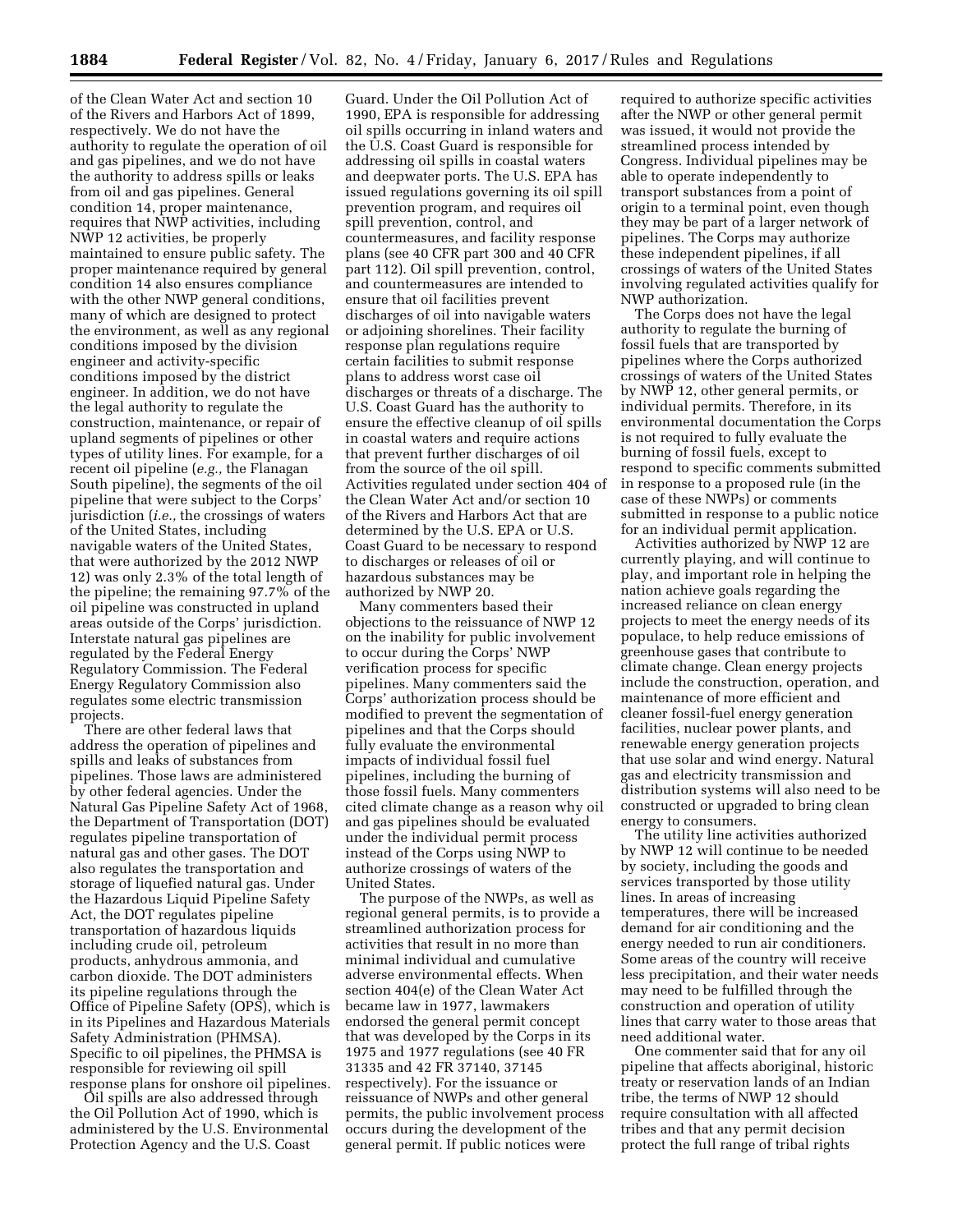under federal law. Two commenters stated that all NWP 12 activities should require pre-construction notification to ensure that consultation occurs with tribes on any utility line that may affect protected tribal resources, tribal rights, or Indian lands. One of these commenters said that general condition 17 in effect delegates the Corps' tribal trust responsibility to project proponents, and that the vast majority of impacts to waters of the United States can occur without notification to the Corps.

Activities authorized by NWP 12 must comply with general condition 17, tribal rights, and general condition 20, historic properties. We have modified general condition 17 to more effectively address the Corps' responsibilities regarding tribal rights (including treaty rights), protected tribal resources, and tribal lands. For the 2017 NWPs, district engineers have been consulting with tribes to identify regional conditions that will facilitate compliance with general conditions 17 and 20. As a result of this consultation, district engineers can establish coordination procedures to identify utility line activities that require government-togovernment consultation to protect tribal trust resources and tribal treaty rights. These consultations will be done in accordance with the Corps' tribal policy principles. Further information on the Corps' tribal policy principles is available at: *[http://](http://www.usace.army.mil/Missions/Civil-Works/Tribal-Nations/)*

*[www.usace.army.mil/Missions/Civil-](http://www.usace.army.mil/Missions/Civil-Works/Tribal-Nations/)[Works/Tribal-Nations/.](http://www.usace.army.mil/Missions/Civil-Works/Tribal-Nations/)* In fulfilling its trust responsibilities to tribes, the Corps follows the Department of Defense American Indian and Alaska Native Policy. The Corps' tribal trust responsibilities apply to the activities regulated by the Corps, and do not extend to associated activities that the Corps does not have the authority to regulate, such as activities in upland areas outside of the Corps' legal control and responsibility.

The consultation between Corps districts and tribes that has been conducted for these NWPs can result in additional procedures or regional conditions to protect tribal trust resources. District engineers will work to establish procedures with interested tribes to coordinate on specific NWP 12 activities to assist the Corps in executing its tribal trust responsibilities, or add mitigation requirements that the district engineer determines are necessary to ensure that the verified NWP activity results in no more than minimal individual and cumulative adverse environmental effects. Division engineers will, as necessary, impose regional conditions on this NWP,

including requiring more activities to require pre-construction notification, to ensure that these activities do not cause more than minimal adverse effects on tribal rights, protected tribal resources, or tribal lands. When a Corps district receives a pre-construction notification that triggers a need to consult with one or more tribes, that consultation will be completed before the district engineer makes his or her decision on whether to issue the NWP verification. Regional conditions and coordination procedures can help ensure compliance with general condition 17. The Corps does not, and cannot, delegate its tribal trust responsibilities to permit applicants.

One commenter said that NWP 12 should prohibit construction in waters of the United States until all other federal and state permits are issued for pipelines. One commenter suggested adding language that allows temporary impacts for repair of a utility line parallel a bank, which is not a ''crossing.'' Several commenters stated that this NWP should not authorize activities in regions in Appalachia because it is not possible to mitigate impacts in those mountainous areas. Two commenters said this NWP should require the use of best management practices to control release of sediments during construction.

Paragraph 2 of Section E, ''Further Information,'' states that the NWPs do not remove the need to obtain other required federal, state, or local authorizations as required by law. The NWPs have a 45-day review period (with some exceptions), so district engineers cannot wait for all other federal, state, or local authorizations to be issued. Otherwise, the proposed NWP activity would be authorized after the 45-day period passed with no response from the Corps. The default NWP authorization would not have any activity-specific conditions, such as mitigation requirements, to ensure that the adverse environmental effects are no more than minimal. This NWP authorizes temporary fills to construct a utility line. Concerns about the use of this NWP in Appalachia are more appropriately addressed by the appropriate division engineer, who has the authority to modify, suspend, or revoke the NWP in a specific region. General condition 12 requires the use of soil and erosion controls to ensure that sediments associated with an NWP activity are not released downstream.

Several commenters suggested changing the acreage limit from 1⁄2-acre to 1 acre. Some commenters said the 1⁄2 acre limit is too high, and some commenters stated that the 1⁄2-acre limit is appropriate. A number of commenters recommended imposing an acreage limit that would place a cap on losses of waters of the United States for the entire utility line. A few commenters recommended reducing the 1⁄2-acre limit to  $\frac{1}{4}$ -acre. One commenter said the  $\frac{1}{2}$ acre limit should apply to the entire utility line, not to each separate and distant crossing. One commenter recommended establishing an acreage limit based on a county or state. Another commenter suggested applying the acreage limit to a waterbody. One commenter stated that this NWP should not authorize waivers of the 1/2-acre limit. Two commenters said that stream impacts should be limited to 300 linear feet, especially in headwater streams.

We are retaining the <sup>1</sup>/2-acre limit for this NWP because we believe it is an appropriate limit for authorizing most utility line activities that have no more than minimal individual and cumulative adverse environmental effects. Division engineers can modify this NWP on a regional level to reduce the acreage limit if necessary to ensure that no more than minimal adverse environmental effects occur in that region. We do not agree that the acreage limit should apply to the entire utility line because the separate and distant crossings of waters of the United States are usually at separate waterbodies scattered along the length of the utility line, and are often in different watersheds especially for utility lines that run through multiple counties, states, or Corps districts. For utility lines that cross the same waterbody (*e.g.,* a river or stream) at separate and distant locations, the distance between those crossings will usually dissipate the direct and indirect adverse environmental effects so that the cumulative adverse environmental effects are no more than minimal. If the district engineer determines after reviewing the PCN that the cumulative adverse environmental effects are more than minimal, after considering a mitigation proposal provided by the project proponent, he or she will exercise discretionary authority and require an individual permit.

The 1⁄2-acre limit cannot be waived. We do not believe it is necessary to impose a 300 linear foot limit for the loss of stream bed because most utility line crossings are constructed perpendicular, or nearly perpendicular, to the stream. In addition, most utility line crossings consist of temporary impacts. This NWP requires PCNs for proposed utility lines constructed parallel to, or along, a stream bed, and the district engineer will evaluate the adverse environmental effects and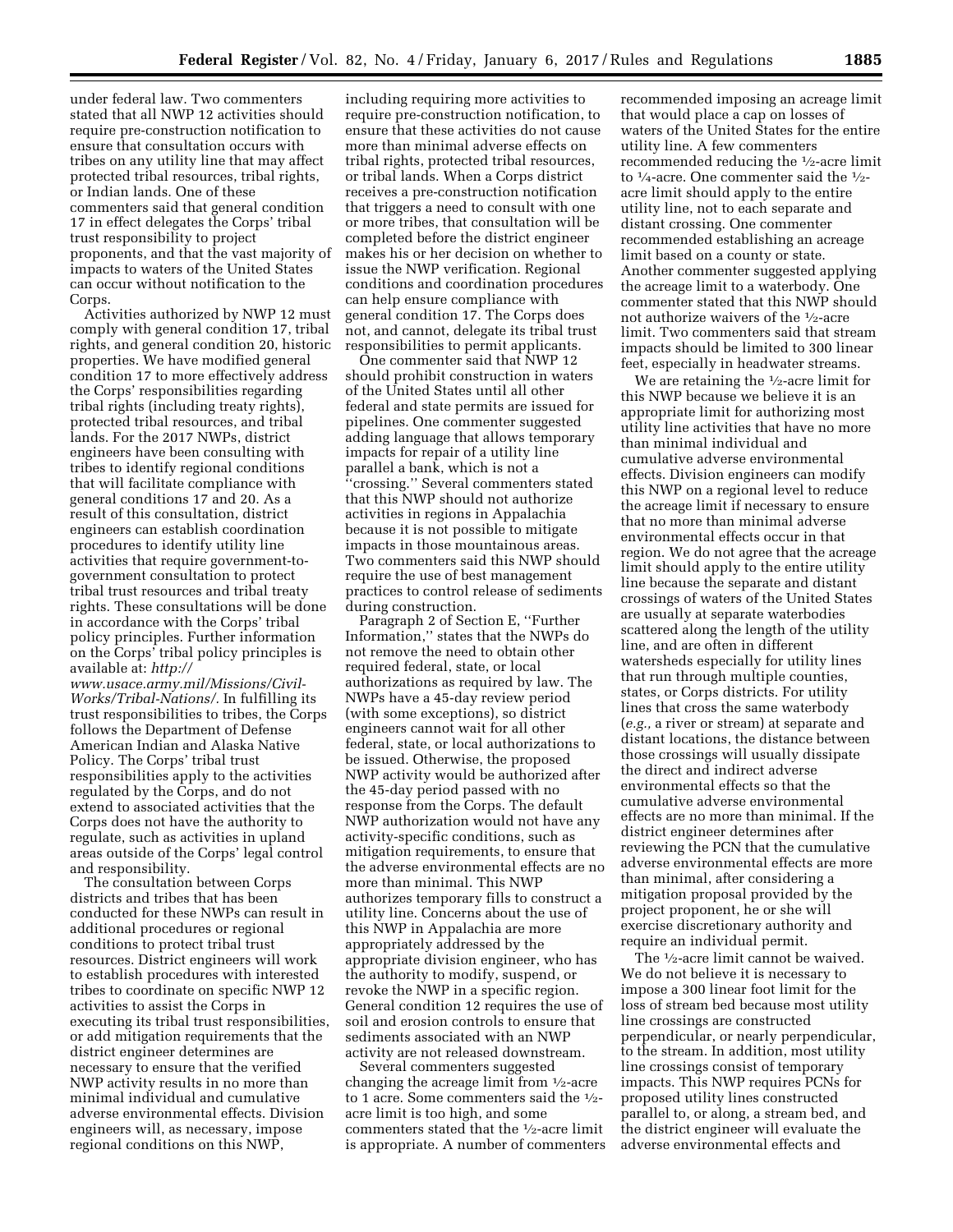determine whether NWP authorization is appropriate.

Several commenters said this NWP does not authorize oil pipelines. One commenter said that the requirement that utility lines result in ''no change in pre-construction contours'' will not prevent changes in habitats or physical features in some streams, and utility lines may become exposed over time. One commenter objected to the requirement that there must be no change in pre-construction contours, because it is a new requirement and would require the permittee to complete a pre- and post- construction survey. One commenter said this NWP should not authorize mechanized landclearing in forested wetlands or scrub-shrub wetlands. Two commenters supported the addition of ''internet'' to the list of examples of utility lines. One commenter recommended removal of the reference to ''telegraph lines'' from the list of types of utility lines covered by this NWP.

This NWP authorizes crossings of waters of the United States that are part of utility lines used to transport any ''gaseous, liquid, liquescent, or slurry substance'' which includes oil. We acknowledge that the construction and maintenance of utility lines in jurisdictional waters and wetlands will result in some changes to the structure of waters and wetlands and to the ecological functions and services provided by those waters and wetlands. There is often conversion of wetland types within utility line rights-of-way and those conversions often need to be permanently maintained while the utility line is operational. Periodic maintenance may be necessary to respond to erosion exposing utility lines that were buried when they were constructed. The requirement to ensure that there are no changes in preconstruction contours of waters of the United States does not mandate pre- and post-construction surveys. Compliance with this requirement can usually be accomplished by examining the nearby landscape to determine if there has been a change in pre-construction contours. The NWP requires PCNs for mechanized landclearing in the utility line right-ofway so that district engineers can evaluate those proposed activities and determine whether they qualify for NWP authorization and whether compensatory mitigation is necessary to ensure no more than minimal adverse environmental effects in accordance with general condition 23, mitigation. We have retained the internet as a form of communication that may be transmitted by utility lines. We do not see the need to remove ''telegraph

messages'' from the type of communications that may be conveyed by utility lines because there may be some use of telegraph messages by historic societies or other entities. Some of the existing utility lines that previously conveyed telegraph messages may now carry other forms of communication.

One commenter recommended modifying NWP 12 to authorize activities associated with wireless communication facilities, because these facilities could be considered substations. Two commenters said that NWP 12 should not authorize the construction or expansion of utility line substations because these facilities should not be located in waters of the United States. Several commenters said that utility line substations and access roads should not be limited to non-tidal waters of the United States to allow them to be constructed in all waters of the United States.

The substations authorized by this NWP must be associated with utility lines. With wireless telecommunication facilities, there are no utility lines connecting the various facilities because they transmit their information via electromagnetic waves traveling through the atmosphere. The construction of wireless communication facilities that involves discharges of dredged or fill material into waters of the United States may be authorized by NWP 39 or other NWPs. For some utility lines, it may not be practicable or feasible to locate a substation outside of waters of the United States. As long as the construction or expansion of the proposed utility line substation results in no more than minimal adverse environmental effects, it can be authorized by this NWP. We believe that it is necessary to limit the construction of utility line substations and access roads to non-tidal wetlands (except for non-tidal wetlands adjacent to tidal waters) to ensure that NWP 12 only authorizes activities that result in no more than minimal adverse environmental effects. Conducting those activities in tidal waters and wetlands, and in non-tidal wetlands adjacent to tidal waters is more likely to result in more than minimal adverse environmental effects.

One commenter expressed opposition to moving the provisions authorizing access roads to NWPs 14 and 33. One commenter said that this NWP should not authorize access roads, because those roads can cause fragmentation of the landscape.

We did not propose to move the provisions authorizing the construction of utility line access roads to NWPs 14

and 33. We have retained the access road provision in this NWP. The Corps only regulates those portions of access roads that require DA authorization because they involve regulated activities in jurisdictional waters and wetlands. The Corps does not regulate access roads constructed in upland areas that, in many areas of the country, are more likely to result in substantial habitat fragmentation. In those areas of the country where much of the landscape is comprised of wetlands, utility line access roads are more likely to exceed the 1⁄2-acre limit and thus require individual permits. District engineers will review PCNs with proposed access roads and determine whether the proposed activities will have more than minimal adverse environmental effects on wetland functions, including habitat connectivity.

In the June 1, 2016, proposed rule, we proposed to add a paragraph to NWP 12 to authorize, to the extent that DA authorization is required, discharges of dredged or fill material into waters of the United States, and structures and work in navigable waters, necessary to remediate inadvertent returns of drilling fluids that can occur during horizontal directional drilling operations to install utility lines below jurisdictional waters and wetlands. An inadvertent return occurs when drilling fluids are released through fractures in the bedrock and flow to the surface, and possibly into a river, stream, wetland, or other type of waterbody. For NWP 12 activities where there is the possibility of such inadvertent returns, district engineers may add conditions to the NWP 12 verification requiring activity-specific remediation plans to address these situations, should they occur during the installation or maintenance of the utility line.

The fluids used for directional drilling operations consist of a waterbentonite slurry and is not a material that can be considered ''fill material'' under 33 CFR 323.2(e). This waterbentonite mixture is not a toxic or hazardous substance, but it can adversely affect aquatic organisms if released into bodies of water. Because these drilling fluids are not fill material, inadvertent returns of these drilling fluids are not regulated under section 404 of the Clean Water Act. However, activities necessary to contain and clean up these drilling fluids may require DA authorization (*e.g.,* temporary fills in waters of the United States, or fills to repair a fracture in a stream bed).

Several commenters expressed support for adding the paragraph on remediation of inadvertent returns of drilling fluids from directional drilling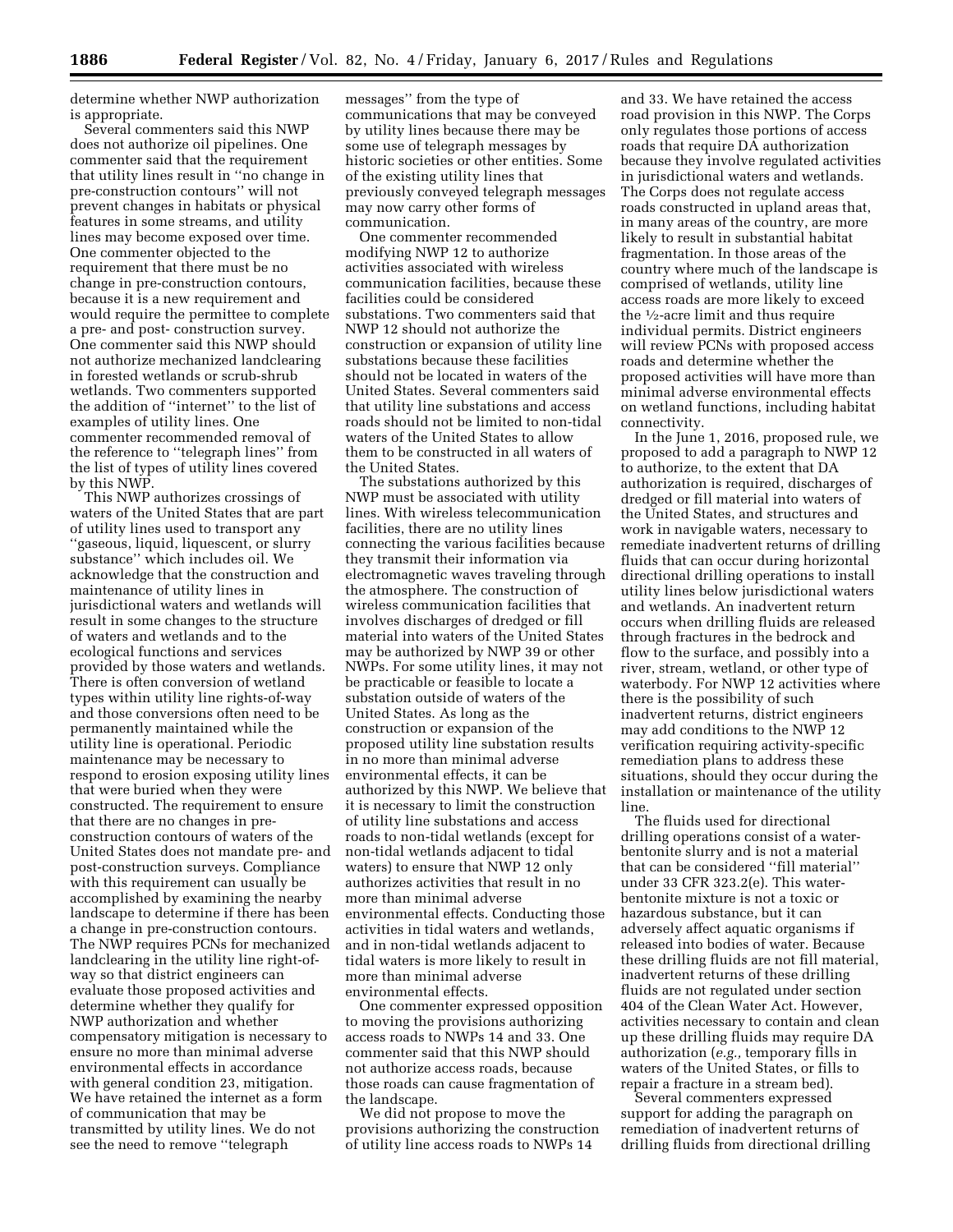activities. A few commenters said that the term ''frac-out'' should not be used when referring to inadvertent returns of drilling fluids during horizontal directional drilling operations. A commenter recommended replacing the term ''sub-soil'' with ''subsurface.'' One commenter objected to the proposed addition, stating that these inadvertent returns of drilling fluids occur too frequently. One commenter asked for a definition of ''inadvertent return'' and said the NWP should explain that inadvertent returns of drilling fluids during horizontal directional drilling activities may require a Clean Water Act section 402 permit. One commenter requested clarification that activities which remediate inadvertent returns of drilling fluids minimize environmental impacts. One commenter agreed that inadvertent returns of drilling fluids that occur during horizontal directional drilling activities are not discharges of dredged or fill material into waters of the United States. One commenter said that for horizontal directional drilling activities, the NWP should require entry and exit 50 feet from the stream bank, and sufficient depths prevent inadvertent returns of drilling fluids. One commenter said that the NWP should require upland containment of drilling fluids. One commenter requested that this paragraph distinguish between horizontal directional drilling for the purposes of utility line installation or replacement, and directional drilling for oil and gas extraction.

Horizontal directional drilling for utility line installation and replacement is an important technique for avoiding and minimizing adverse effects to jurisdictional waters and wetlands during the construction of utility lines. We believe that modifying NWP 12 to authorize remediation activities that involve discharges of dredged or fill material into waters of the United States and/or structures or work in navigable waters of the United States and are necessary to address these inadvertent returns to protect the aquatic environment is a prudent course of action. We have removed the term ''fracout'' from the text of this NWP, and replaced the term ''mud'' with ''fluid.'' We have also replaced the term ''subsoil'' with ''subsurface'' because horizontal directional drilling activities usually occur well below the soil. District engineers may add conditions to NWP verifications to require activityspecific remediation plans to address potential inadvertent returns that might occur during the construction of the utility line.

If the horizontal directional drilling activities require DA authorization, the district engineer may add conditions to the NWP authorization to specify entry and exit points for the drilling equipment. If the drilling fluids return to the surface and are not considered to be discharges of dredged or fill material regulated under section 404 of the Clean Water Act, then the Corps cannot require those drilling fluids to be contained in an upland area. The text of this paragraph of NWP 12 specifically refers to horizontal directional drilling for utility line installation or replacement, but we have revised the text of this paragraph to specify that these activities are being ''conducted for the purpose of installing or replacing utility lines.''

Several commenters said that for utility lines involving horizontal directional drilling, the PCN should require drilling plans and site-specific spill detection and remediation measures. One commenter stated that mitigation should be required for the remediation of inadvertent returns of drilling fluids. Two commenters recommended adding a requirement that remediation of inadvertent returns of drilling fluids must be based on contingency plans submitted in advance of conducting horizontal directional drilling. One commenter said that PCNs should be required for these remediation activities and agency coordination should be conducted. Another commenter said that water quality certification agencies should be involved in the review and approval of these remediation plans.

If the horizontal directional drilling involves activities that require authorization under section 404 of the Clean Water Act and/or section 10 of the Rivers and Harbors Act, the PCN should describe those activities and their environmental effects. The PCN should also describe mitigation measures that will be used to ensure compliance with the terms and conditions of the NWP. We believe that remediating the inadvertent returns of drilling fluids and restoring, to the maximum extent practicable, the affected jurisdictional waters and wetlands is sufficient mitigation. District engineers can add conditions to the NWP authorization to require contingency plans for utility line activities that require DA authorization. We do not agree that it is necessary to require PCNs for inadvertent returns of drilling fluids or to conduct agency coordination. Through this provision of NWP 12, we are trying to encourage timely remediation of these inadvertent returns of drilling fluids to protect the aquatic environment. States can

determine whether water quality certification is required for activities conducted to remediate inadvertent returns of drilling fluids. States can require water quality certification for any discharge into jurisdictional waters and wetlands, not just discharges of dredged or fill material.

Several commenters said they support the addition of temporary mats to minimize impacts of utility line activities. Two commenters requested clarification that not all uses of temporary mats in jurisdictional waters and wetlands results in a regulated activity. One commenter recommended adding language to this paragraph to include other measures that distribute the weight of construction equipment to minimize soil disturbance. Another commenter stated that this paragraph should require best management practices, such as low pressure equipment, wide tires, and varying travel paths, to minimize the adverse environmental effects of NWP 12 activities. One commenter suggested inserting the word ''promptly'' between the words ''be removed'' to require the prompt removal of all temporary fills.

District engineers will determine on a case-by-case basis whether the use of timber mats in jurisdictional waters and wetlands requires DA authorization. We believe that the proposed language in this paragraph allows for a variety of temporary structures, fills, and work necessary to construct, maintain, or repair a utility line, substation, foundation for overhead utility lines, or access road. We do not believe it is necessary to provide, for NWP 12 activities, a comprehensive list of techniques to minimize soil disturbance and minimize the impacts of construction equipment. We also do not agree with the proposed addition of ''promptly'' because it may be more protective of the environment to keep temporary fills in place until postconstruction restoration activities or permanent fills have had time to stabilize.

One commenter stated that the PCN thresholds for NWP 12 should not be changed. One commenter said that PCNs should be required for all NWP 12 activities. Several commenters suggested increasing the  $\frac{1}{10}$ -acre PCN threshold (item 5 in the ''Notification'' paragraph) to 1⁄2-acre. One commenter asked the Corps to remove the PCN requirement for the maintenance of aerial crossings of section 10 waters that do not include installation of new structures. One commenter opposed replacing the current PCN thresholds with a single  $\frac{1}{10}$ -acre PCN threshold. One commenter requested clarification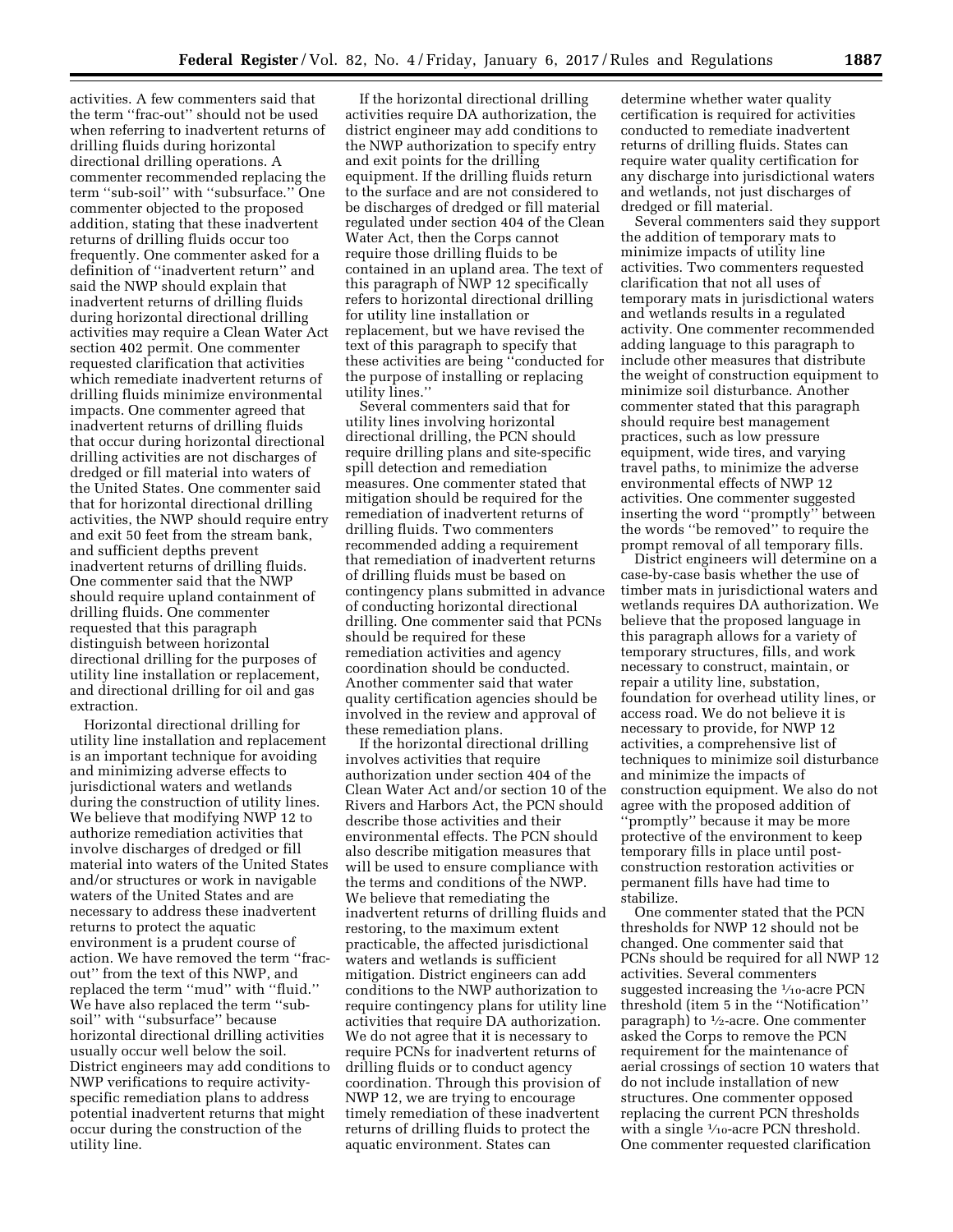of the PCN threshold for proposed NWP 12 activities that run parallel to a stream bed (item 4 in the ''Notification'' paragraph). One commenter said that PCNs should be required for utility line crossings of streams inhabited by species listed under the Endangered Species Act.

We have not made any changes to the PCN thresholds for this NWP. We do not agree that PCNs should be required for all activities authorized by this NWP because the current PCN thresholds have been effective in identifying proposed NWP 12 activities that should be reviewed by district engineers on a case-by-case basis to ensure that they result in only minimal individual and cumulative adverse environmental effects. In addition, paragraph (b)(4) of general condition 32 requires that NWP 12 PCNs (and PCNs for other NWPs) also include information on other crossings of waters of the United States for the linear project that will use NWP 12 authorizations but do not require PCNs. This requirement is also explained in Note 8 of NWP 12.

All NWP 12 activities that require authorization under section 10 of the Rivers and Harbors Act of 1899 require PCNs to ensure that these utility lines will have no more than minimal adverse effects on navigation. This includes the maintenance of aerial crossings of navigable waters. We agree that the current PCN thresholds should be maintained instead of simplifying the PCN thresholds to a single PCN threshold for the loss of greater than 1⁄10-acre of waters of the United States. Item 4 of the ''Notification'' paragraph requires pre-construction notification for utility lines placed in jurisdictional waters and wetlands if the proposed utility line runs parallel to, or along, a stream bed. These activities require PCNs to allow district engineers to evaluate potential impacts to the stream. General condition 18, endangered species, requires PCNs for all NWP activities to be conducted by nonfederal permittees that might affect listed species or critical habitat (see paragraph (c) of general condition 18).

Several commenters expressed agreement with adding the proposed Note 2, and some of those commenters requested clarification of the use of the term ''independent utility'' in the proposed note. Several commenters objected to the proposed Note 2, stating that only the crossings of waters of the United States that do not qualify for NWP authorization should be evaluated through the individual permit process, allowing the remaining crossings to be authorized by NWP 12. Several commenters said that the second

sentence of Note 2 should be removed. Several commenters requested clarification that the phrase "independent utility" in 33 CFR 330.6(d) does not affect the current practice for linear projects found in 33 CFR 330.2(i) and in the NWP definition of ''single and complete linear project'' in which separate and distant crossings of waters of the United States can qualify for separate NWP authorization. Several commenters asked for thresholds for determining when utility line crossings are ''separate and distant.''

Note 2 is based on the NWP regulations that were published in the **Federal Register** on November 22, 1991 (56 FR 59110), and represent longstanding practices in the NWP program. Those regulations include the definition of ''single and complete project'' at 33 CFR 330.2(i) and the provision on combining NWPs with individual permits at 33 CFR 330.6(d). We have removed the phrase ''with independent utility'' from the second sentence of Note 2. We believe that the second sentence, with this modification, needs to be retained to remind users of NWP 12 of the requirements in the regulations at 33 CFR 330.6(d). This will help ensure that the project proponent submits the appropriate request for authorization, specifically an individual permit application or NWP PCN.

If one or more crossings of waters of the United States for a proposed utility line do not qualify for authorization by NWP, then the utility line would require an individual permit because of 33 CFR 330.6(d). An exception would be if a regional general permit is available to authorize the crossing or crossings that do not qualify for NWP authorization. In these circumstances, the project proponent also has the option of relocating or redesigning the crossings of waters of the United States that does not qualify for NWP authorization so that all of the utility line crossings could qualify for NWP authorization.

There is no conflict between 33 CFR 330.6(d) and 33 CFR 330.2(i). In addition, these regulations do not conflict with the NWP definition of ''single and complete linear project'' in Section F of these NWPs. It should be noted that both 33 CFR 330.2(i) and the NWP definition of ''single and complete linear project'' do not discuss the concept of ''independent utility.'' We cannot establish national thresholds for determining when crossings of waters of the United States are ''separate and distant'' because a variety of factors should be considered by district engineers when making those decisions, such as topography, geology, hydrology,

soils, and the characteristics of wetlands, streams, and other aquatic resources. Corps districts may establish local guidelines for identifying ''separate and distant'' crossings.

One commenter said that Note 2 uses the phrase ''utility lines with independent utility'' and observes that the definition of ''independent utility'' in the ''Definitions'' section of the NWPs states that independent utility is a test for ''a single and complete nonlinear project.'' This commenter said that this inconsistent wording causes confusion. One commenter stated that the difference between ''stand-alone'' activities and ''segments'' is unclear. One commenter recommended removing the second sentence of Note 2. One commenter requested a definition of ''stand-alone linear project.''

As stated above, we have removed the phrase ''with independent utility'' from the second sentence of Note 2. District engineers will apply the concept of independent utility in 33 CFR 330.6(d) to determine when NWP authorizations can be combined with individual permit authorizations, or whether an individual permit is required for the regulated activities. Therefore, there is no need to further explain the concept of ''standalone'' activities or ''stand-alone linear project.'' Note 2 covers linear projects, not single and complete non-linear projects, so Note 2 should not be applied to non-linear projects. There are separate definitions of ''single and complete linear project'' and ''single and complete non-linear project'' in the Definitions section of these NWPs because these are different concepts for the NWP program.

Several commenters opposed Note 2, stating that it would allow utility line proponents to break up large utility lines into separate projects and prevent them from being evaluated under the individual permit process. One commenter requested clarification whether the permittee can identify to the district engineer the origin and terminal point for each utility line that has independent utility (*i.e.,* each standalone utility line).

The purpose of Note 2 is to prevent the situations the commenters opposing the proposed note are concerned about, to ensure that utility lines with one or more crossings that do not qualify for NWP authorization are evaluated under the individual permit process. To assist district engineers in applying 33 CFR 330.6(d), in an individual permit application or a PCN, the project proponent can identify the point of origin and terminal point of the utility line that could function independently of a larger overall utility line project.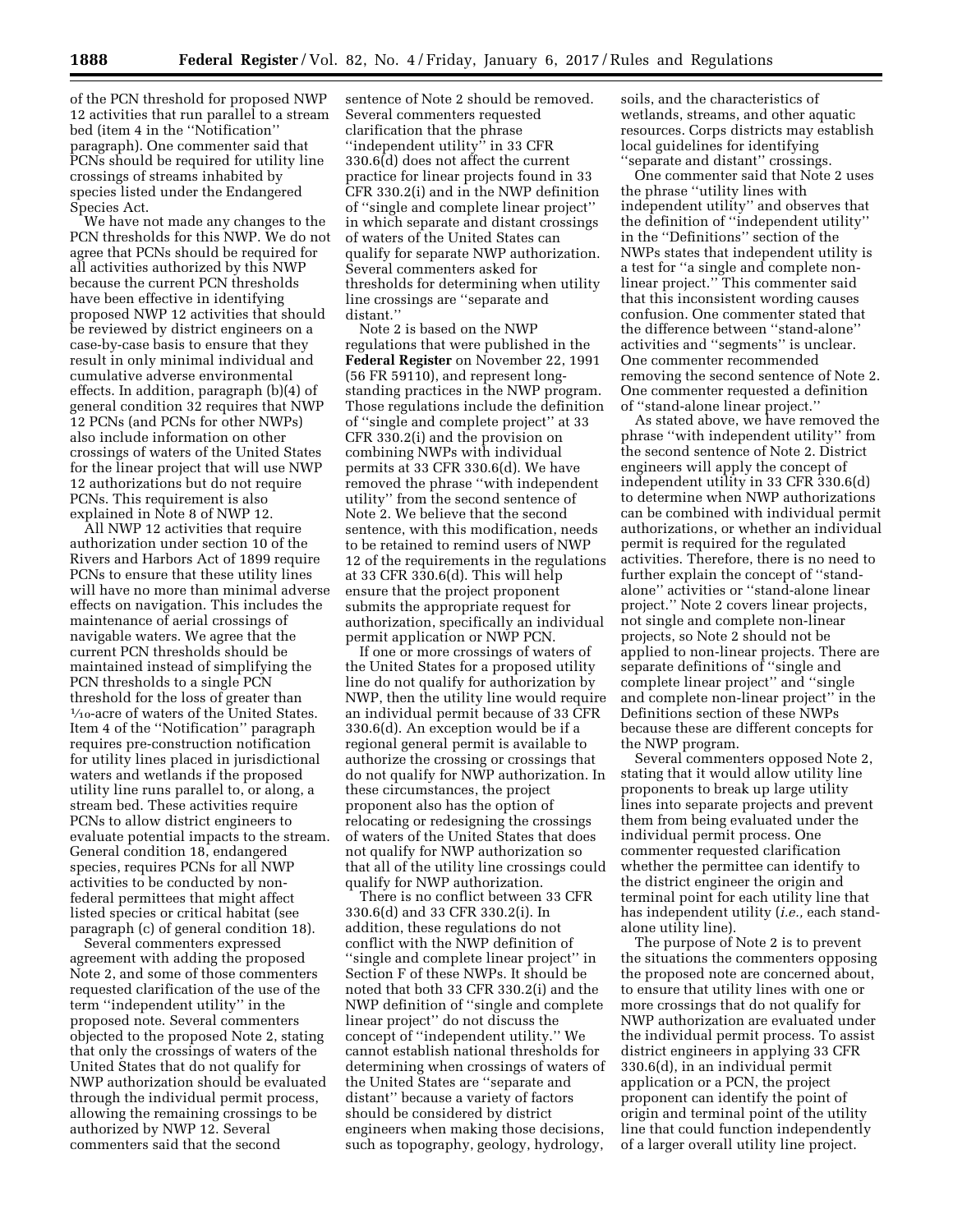The objective of Note 2 is to improve consistency in implementation of the NWP program, especially the application of 33 CFR 330.6(d). Project proponents usually design their utility lines to reduce their impacts to waters of the United States to qualify for NWP authorization. That avoidance and minimization is a benefit of the NWP program. In addition, most of the crossings of waters of the United States for utility lines result in temporary impacts to those jurisdictional waters and wetlands. The use of the term ''separate and distant'' in Note 2 is the same as its use in 33 CFR 330.2(i) and the definition of ''single and complete linear project'' in the ''Definitions'' section of the NWPs (Section F).

A few commenters asserted that proposed Note 2 does not comply with NEPA or the National Historic Preservation Act (NHPA) because the Corps should view an entire oil pipeline as a single and complete project. These commenters objected to the Corps' practice of authorizing each separate and distant crossing by NWP.

The Advisory Council on Historic Preservation's regulations for implementing NHPA section 106 define the term ''undertaking'' as: ''a project, activity, or program funded in whole or in part under the direct or indirect jurisdiction of a Federal agency, including those carried out by or on behalf of a Federal agency; those carried out with Federal financial assistance; and those requiring a Federal permit, license or approval." (See 36 CFR  $800.16(y)$ .) It should be noted that the Advisory Council's definition of ''undertaking'' refers not only to projects, but also to activities. Their definition of ''undertaking'' recognizes that federal agencies may not regulate or permit entire projects, and that a federal agency might only have the authority to authorize an activity or a number of activities that is a component or are components of a larger overall project.

For oil pipelines and other utility lines, the activities that are subject to the Corps' regulatory authorities and require DA authorization are crossings of jurisdictional waters and wetlands, as well as utility line substations, foundations for overhead utility lines, and access roads, that involve discharges of dredged or fill material into waters of the United States or structures or work in navigable waters of the United States. Segments of an oil pipeline or other utility line in upland areas outside of the Corps' jurisdiction, or attendant features constructed in upland areas, do not require DA authorization and therefore are not, for the purposes of the Corps' compliance

with section 106 of the NHPA, ''undertakings.'' The Corps does not have direct or indirect jurisdiction over pipeline segments in upland areas. The Corps does not regulate oil pipelines, or other utility lines per se; we only regulate those components of oil pipelines or other utility lines, that involve activities regulated under our authorities (*i.e.,* section 404 of the Clean Water Act and section 10 of the Rivers and Harbors Act of 1899).

The activities regulated by the Corps, as well as the Corps' analysis of direct and indirect effects caused by those regulated activities, are the same regardless of whether the Corps processes an individual permit application or uses NWPs or other general permits to authorize the regulated activities. Likewise, for the consideration of cumulative effects, the incremental contribution of regulated activities to cumulative effects is the same regardless of the type of DA authorization. That incremental contribution consists of the direct and indirect effects of the activities that require DA authorization.

One commenter supported the addition of Note 3. One commenter requested that this Note clarify that the term ''navigable waters of the United States'' refers to the waters defined at 33 CFR part 329. We have added a reference to 33 CFR part 329 to Note 3.

One commenter agreed with the proposed addition of Note 6. Several commenters said the word ''that'' should be added before the phrase ''do not qualify.'' One commenter stated that the phrase ''or another applicable 404(f) exemption'' should be added to Note 6 because a project proponent may use other Clean Water Act section 404(f) exemptions, such as the exemptions for ditch maintenance and the construction of temporary sedimentation basins. One commenter requested confirmation that the Clean Water Act section 404(f) exemptions that are applicable to currently serviceable structures used for transportation have not been changed. Another commenter requested examples of activities that do not qualify for the Clean Water Act section 404(f) exemptions, such as mechanized landclearing outside previously authorized right-of-ways.

We have added the word ''that'' after ''activities'' to correct the error in the proposed Note 6. Note 6 does not preclude project proponents from utilizing other Clean Water Act section 404(f) exemptions that are applicable to activities that may be related to utility lines. Note 6 refers to the maintenance exemption because NWP 12 explicitly refers to maintenance activities, which

may require Clean Water Act section 404 authorization if the maintenance activity does not qualify for the section 404(f) maintenance exemption. Note 6 does not affect the application of the maintenance exemption to fill structures used for transportation. It is beyond the scope of Note 6 to discuss activities related to utility lines that do not qualify for any of the Clean Water Act section 404(f) exemptions.

One commenter pointed out that Note 8 was not discussed in the preamble of the June 1, 2016, proposed rule. One commenter asked the Corps to explain why it proposed to add Note 8. Another commenter requested clarification of whether Note 8 would affect utility lines that have stormwater outfalls.

The lack of discussion of Note 8 in the preamble to the proposed rule was an error. As stated on page 35197 of the proposed rule, we solicited comments on all of the NWPs, general conditions, definitions, and all NWP application procedures presented in the proposed rule. The purpose of Note 8 is to remind users of the NWPs that if a utility line includes crossings of waters of the United States that are authorized by NWP but do not require PCNs, and one or more crossings of waters of the United States requires pre-construction notification, then the PCN must include those non-PCN crossings, in accordance with the requirements of paragraph (b)(4) of general condition 32 . The requirements in Note 8 may apply to outfalls for utility lines and outfalls for stormwater management facilities, depending on the case-specific characteristics of the utility line, outfall, and stormwater management facility.

Several commenters said that Corps districts should be prohibited from suspending or revoking NWP 12 and using RGPs for utility lines that cross state or district boundaries. One commenter recommended that NWP 12 include prescriptive national standard best management practices (BMPs) and provide notifications to stakeholders when pipelines, cables, and utility lines are proposed to be constructed in marine transportation routes. These notifications would also be provided to the U.S. Coast Guard and the National Marine Fisheries Service. A few commenters said that the mitigation process for NWP 12 is not in compliance with the National Environmental Policy Act (NEPA) because the public is not provided with an opportunity to comment on requests for NWP verifications. A few commenters also stated that reliance on a district engineer's compensatory mitigation requirement for an NWP 12 verification is inadequate to support a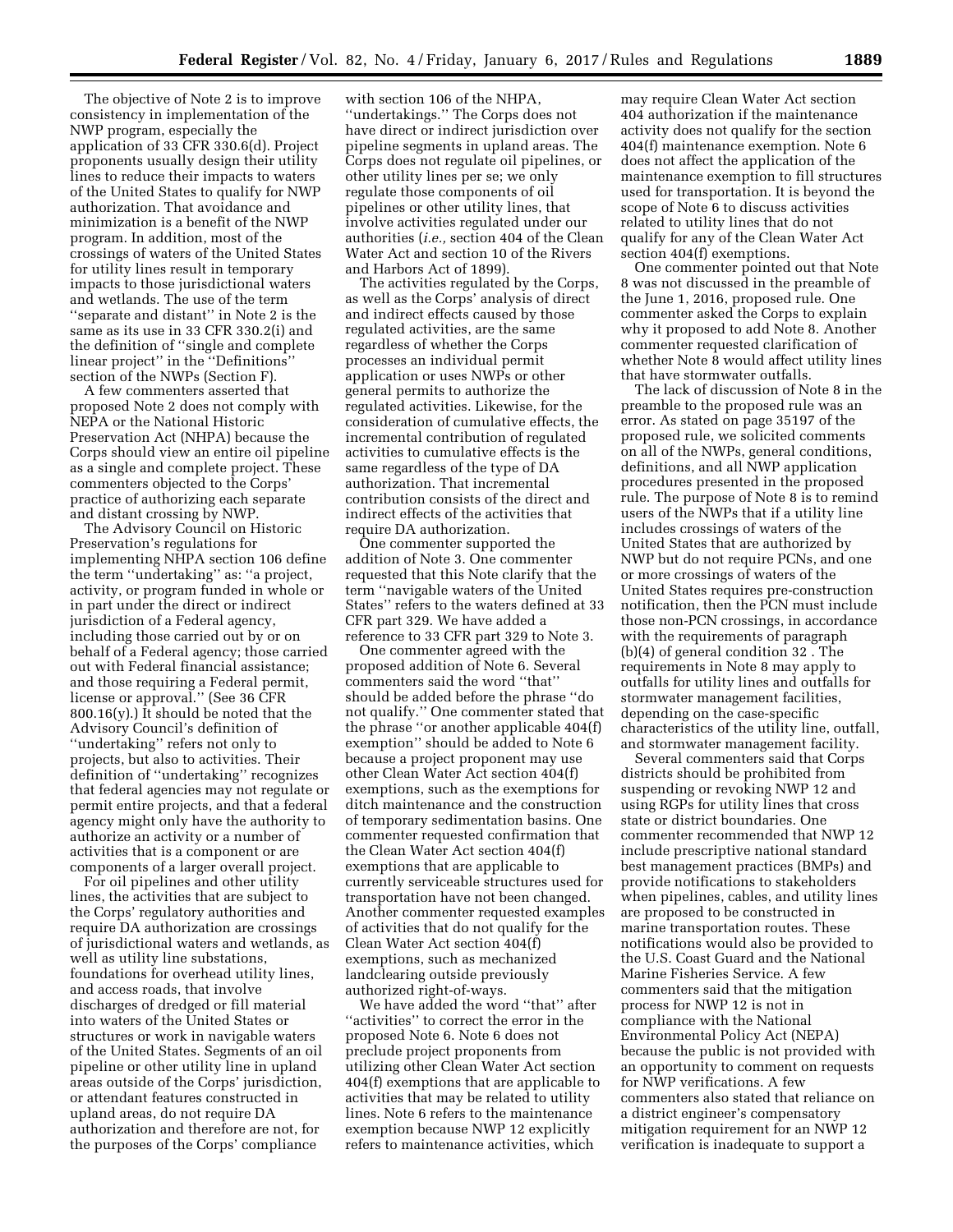finding of no significant impact under an environmental assessment prepared to satisfy NEPA requirements.

For utility lines that cross Corps district boundaries, each Corps district may process the NWP 12 PCNs for crossings located in its district, or the Corps districts may designate a lead district to provide a single response to the NWP 12 PCNs. If a Corps district has had NWP 12 suspended or revoked by the division engineer to use a regional general permit or state programmatic general permit instead of NWP 12, it can use that regional or programmatic general permit to authorize utility line activities. We believe that it would be more appropriate to have district engineers determine which BMPs should be applied to the construction, maintenance, or repair of utility lines in their geographic areas of responsibility, as those BMPs may vary by region and utility sector. If the U.S. Coast Guard has a role in regulating utility lines in marine transportation routes, the U.S. Coast Guard can take its own actions under its authorities to ensure compliance with its requirements. We will continue to provide NWP verifications to the National Ocean Service for the charting of utility lines in navigable waters of the United States.

The decision document for this NWP includes an environmental assessment with a mitigated finding of no significant impact. Mitigation measures are discussed throughout the combined decision document, which includes the environmental assessment, public interest review, and 404(b)(1) Guidelines analysis. Other mitigation measures may be required by district engineers through conditions added to activity-specific NWP verifications. The mitigation measures discussed in the national decision documents include the NWP general conditions, which help ensure that NWP activities result in no more than minimal adverse environmental effects.

The draft decision document for NWP 12 was made available for public review and comment concurrent with the proposed rule that was published in the **Federal Register** on June 1, 2016. The decision document describes, in general terms, mitigation that helps ensure that NWP 12 activities result in no more than minimal adverse environmental effects. Mitigation requirements, including compensatory mitigation requirements, will be determined by district engineers for activity-specific NWP verifications. Compliance with NEPA is accomplished when the NWP is issued by Corps Headquarters, with its decision document. Individual NWP 12 verifications do not require NEPA

documentation, nor do they require an opportunity for public comment. The public comment process occurs during the rulemaking procedures to issue or reissue an NWP. A public notice and comment process for NWP verifications would not be consistent with the Congressional intent of section 404(e) of the Clean Water Act, which envisions a streamlined authorization process for activities that result in no more than minimal individual and cumulative adverse environmental effects.

One commenter said that utility lines constructed parallel to the stream gradient should have the minimum number of crossings, and those crossings should intersect the stream as close to 90 degrees to the stream centerline as possible. That commenter also stated that trench plugs should be no more than 200 feet apart, and plugs must be used on either side of the stream crossing. One commenter recommended adding a permit condition to prevent utility lines from creating new drainage paths away from a waterbody.

Paragraph (a) of general condition 23, mitigation, requires permittees to avoid and minimize adverse effects to waters of the United States to the maximum extent practicable on the project site. For the purposes of NWP 12, this means that the project proponent should design the utility line to minimize the number of crossings of waters of the United States. The use of trench plugs will be determined on a case-by-case basis by district engineers when processing NWP 12 PCNs or voluntary requests for NWP verification. District engineers may also impose activityspecific conditions on NWP 12 authorizations to minimize draining of waters of the United States.

One commenter said that compensatory mitigation should be required for the permanent conversion of forested wetlands to scrub-shrub wetlands for utility line rights-of-way. Two commenters stated that this NWP should not authorize sidecasting of excavated material into waters of the United States because the sidecast material will be dispersed by currents or rainfall. One commenter requested clarification of a statement made in the preamble to the proposed rule that some excavation activities do not require Clean Water Act section 404 authorization. Two commenters said that if Corps districts consider separate and distant crossings of waters of the United States to qualify for separate NWP authorization, how are cumulative impacts considered in accordance with Section D, District Engineer's Decision?

District engineers have the discretion to require compensatory mitigation for the permanent conversion of forested wetlands to scrub-shrub wetlands, if that permanent conversion is conducted as a result of activities that require DA authorization (see paragraph (i) of general condition 23, mitigation). General condition 12, soil erosion and sediment controls, requires permittees to stabilize exposed soils and fills at the earliest practicable date, to minimize dispersion by currents, rainfall, or other erosive forces. Excavation activities require Clean Water Act section 404 authorization if they result in regulated discharges of dredged or fill material into waters of the United States (see the definitions at 33 CFR 323.2).

Paragraph 1 of Section D, District Engineer's Decision, requires district engineers to consider the cumulative effects of all crossings of waters of the United States for a single and complete linear project that is authorized by NWP, including those crossings that require DA authorization but do not otherwise require pre-construction notification. A complete PCN requires the project proponent to identify, in addition to the NWP 12 activities that require PCNs, the NWP 12 activities that do not require PCNs (see paragraph (b)(4) of general condition 32 and Note 8). The information regarding the cumulative effects of all of the utility line activities authorized by NWP 12 will be considered by the district engineer in his or her decision-making process for an NWP 12 verification.

A number of commenters asserted that the issuance of NWP 12 requires an environmental impact statement. A few commenters stated that the cumulative effects analysis for NWP 12 in the draft decision document was insufficient. A few commenters said that the cumulative effects analysis for NWP 12 in the draft decision document was properly done. One commenter indicated that the Corps improperly deferred the requirement to do a NEPA cumulative effects analysis to the district engineer's NWP verification decision. One commenter opined that the Corps defers its NEPA review for later stages in the permitting process and that NWP 12 provides no guarantee that the Corps district will conduct a NEPA analysis for the NWP verification. One commenter said that Corps districts should prepare supplemental environmental impact statements for NWP 12 verifications. One commenter stated that the decision document should discuss NWP 12 activities and their effects on climate change. Many commenters remarked that the Corps should not issue permits for pipelines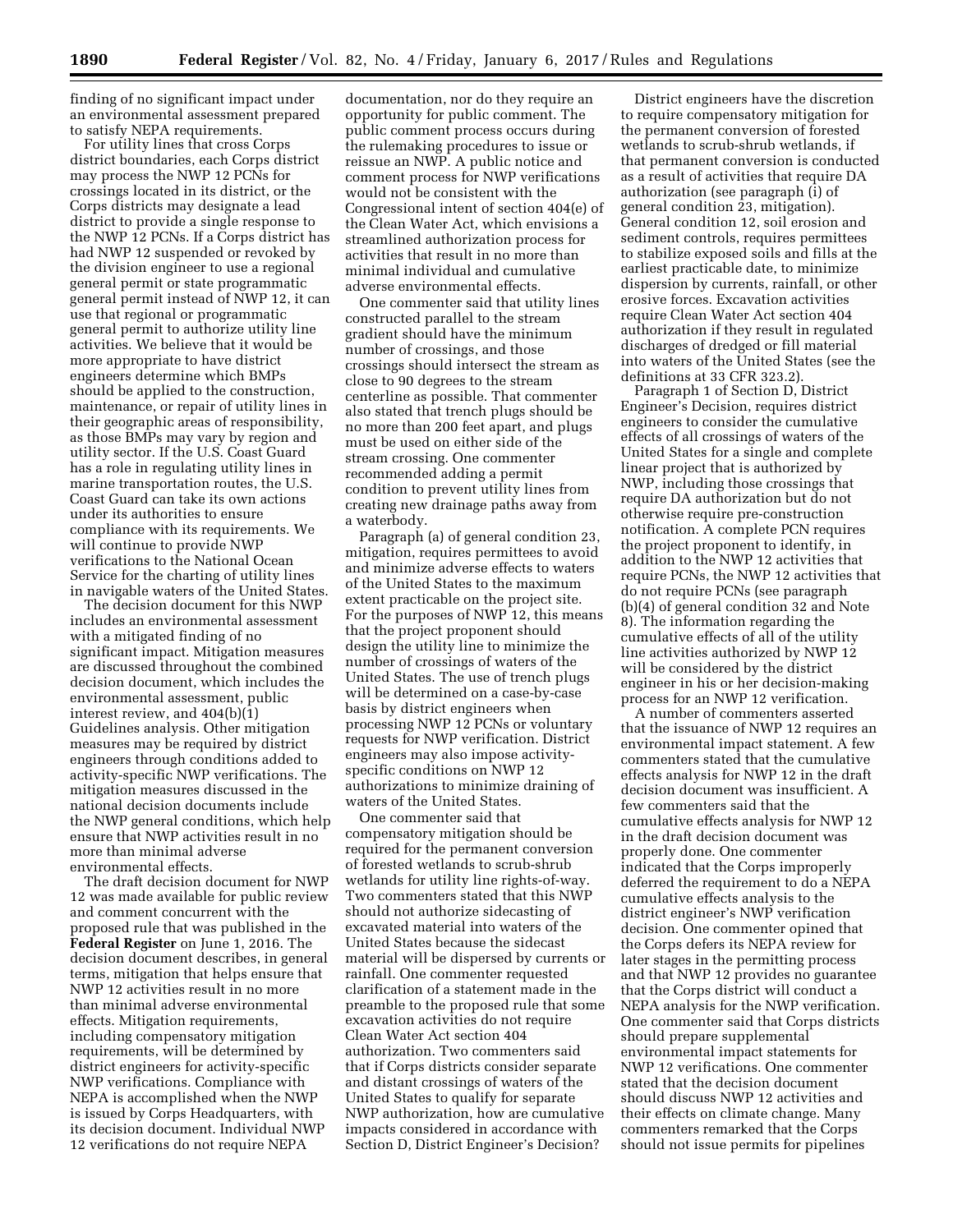because the burning of fossil fuels contributes greenhouse gases that cause climate change.

For the issuance or reissuance of an NWP, including NWP 12, the Corps complies with NEPA when Corps Headquarters issues or reissues the NWP with its decision document. The decision document issued by Corps Headquarters includes an environmental assessment and a finding of no significant impact, which concludes the NEPA process. The finding of no significant impact is reached because of the terms and conditions of the NWP and the mitigation measures (*e.g.,* general conditions and other mitigation measures) for NWP 12 activities that are discussed throughout the decision document. Therefore, an environmental impact statement is not required for the issuance or reissuance of NWP 12. When a district engineer issues an NWP 12 verification, he or she is confirming that the proposed NWP 12 activity complies with the terms and conditions of the NWP, including any regional and activity-specific conditions, and will result in no more than minimal individual and cumulative adverse environmental effects. If the district engineer requires activity-specific mitigation measures, he or she will require those mitigation measures through conditions added to the NWP authorization.

To issue an NWP verification the district engineer does not need to prepare a NEPA document because the requirements for NEPA were fulfilled when Corps Headquarters issued the national decision document for the NWP. Since NEPA compliance is achieved by Corps Headquarters through the preparation of a combined decision document that includes an environmental assessment and finding of no significant impact, Corps districts do not need to prepare supplemental environmental impact statements for NWP verifications. If a proposed NWP activity will result in more than minimal individual and cumulative adverse environmental effects after considering the mitigation proposal submitted by the prospective permittee, the district engineer will assert discretionary authority and require an individual permit if the adverse environmental effects will be more than minimal. During the individual permit process, the district engineer will prepare the appropriate NEPA documentation.

The NEPA cumulative effects analysis in the NWP 12 decision document was prepared in accordance with the Council of Environmental Quality's

definition of ''cumulative impact'' at 40 CFR 1508.7, and utilizes concepts presented in CEQ's 1997 and 2005 guidance on conducting cumulative impact analyses. The NEPA cumulative effects analysis examines cumulative effects on various resources of concern, including wetlands, rivers and streams, coastal areas, and endangered and threatened species. Our NEPA cumulative effects analysis examines past, present, and reasonably foreseeable future actions that affect those resources of concern, including federal, non-federal, and private actions. Because the decision document is national in scope it is a general cumulative effects analysis.

We also conducted a cumulative effects analysis in accordance with the 404(b)(1) Guidelines because this NWP authorizes discharges of dredged or fill material into waters of the United States. The Corps does not defer the NEPA cumulative effects analysis to the NWP verification stage of the authorization process. Corps Headquarters conducts the required NEPA analyses when it issues or reissues the NWP. The final national decision document includes a discussion of NWP 12 activities and climate change. Activities authorized by NWP will result in small incremental contributions to greenhouse gas emissions during construction periods, if the equipment used to construct the crossings of waters of the United States, utility line substations, footings for overhead utility lines, or access roads in waters of the United States consumes fossil fuels. The Corps does not have the authority to regulate the burning of fossil fuels that may be transported by utility lines. The Corps does not have the legal authority to regulate emissions of greenhouse gases during the operation and maintenance of the utility line activities, if those operations and maintenance activities do not involve activities that require DA authorization.

A number of commenters said the draft decision document for NWP 12 is inadequate, especially in its evaluation of the risks and impacts of oil spills, gas pipeline leaks, and inadvertent returns of drilling fluids from horizontal directional drilling activities. One commenter stated that with respect to the discussion of Subpart G (Evaluation and Testing) in the draft decision document, that voluntary compliance is rarely as effective as monitored compliance. Another commenter objected to the statement that ''this NWP will encourage applicants to design their projects within the scope of the NWP'' because the commenter believes that the NWP encourages

massive cross-country pipeline projects. One commenter said the decision document must address impacts to forested wetlands caused by NWP 12 activities.

The decision document for NWP 12 treats oil spills and gas pipeline leaks as reasonably foreseeable future actions in the NEPA cumulative impact analysis section. The decision document also discusses the potential for inadvertent returns of drilling fluids to occur during horizontal directional drilling activities used to install or replace utility lines. As discussed above, the Corps does not regulate the operation of oil or gas pipelines, or leaks that might occur. In addition, the Corps does not regulate inadvertent returns of drilling fluids that might occur as a result of subsurface fractures during horizontal directional drilling activities. Oil spills and gas leaks are addressed by other federal agencies under other federal laws.

As discussed in the proposed rule, it is our position that inadvertent returns of drilling fluids from horizontal directional drilling are not discharges regulated under section 404 of the Clean Water Act, under the current definitions of ''discharge of dredged material'' and ''discharge of fill material'' at 33 CFR 323.2. We have added provisions to NWP 12 to authorize discharges of dredged or fill material into waters of the United States and/or structure or work in navigable waters of the United States to remediate inadvertent returns of drilling fluids if they occur, to minimize the adverse environmental effects of those inadvertent returns of drilling fluids.

For those NWP 12 activities that do not require PCNs, voluntary compliance is an appropriate means of compliance. District engineers will take appropriate action if they discover cases of noncompliance with the terms and conditions of NWP 12. For utility lines, this NWP only authorizes crossings of waters of the United States that involve activities regulated under the Corps' authorities. It does not authorize segments of utility lines constructed in uplands because those segments do not require DA authorization. It does not authorize the entire utility line unless the entire utility line is constructed in jurisdictional waters and wetlands and involves activities that require DA authorization. For the crossings of waters of the United States authorized by NWP 12, the terms and conditions of this NWP encourage the project proponent to minimize adverse effects to jurisdictional waters and wetlands to qualify for NWP authorization, instead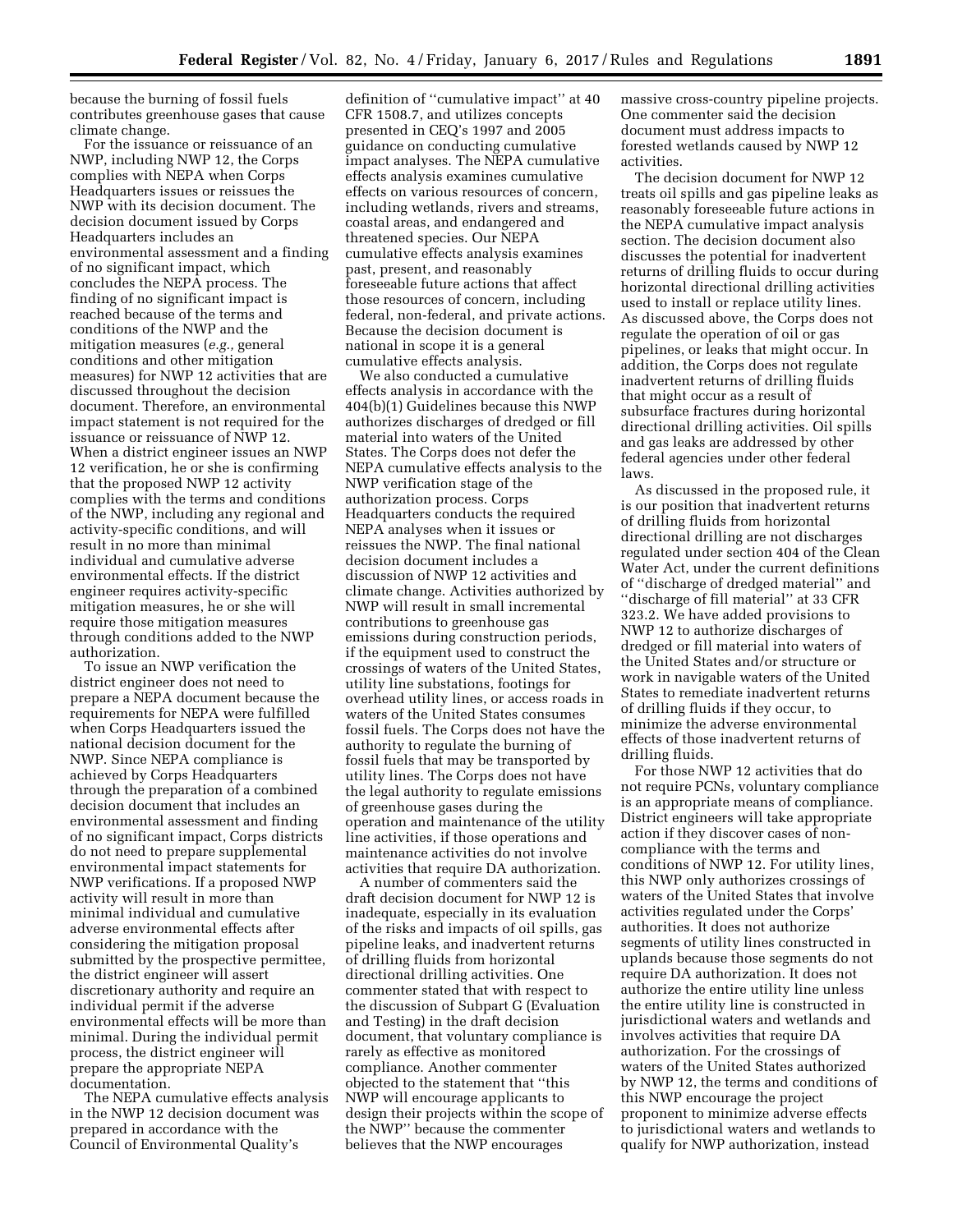of having to apply for an individual permit.

For utility lines that cross state and/ or Corps district boundaries, district engineers will consider the cumulative impacts of those NWP 12 activities when determining whether to issue NWP 12 verifications. The national decision document for NWP 12 discusses, in general terms, the impacts that NWP 12 activities have on wetlands of all types, including forested wetlands. For some utility lines, forested wetlands may be permanently converted to scrub-shrub or emergent wetlands to construct a right-of-way.

A few commenters said this NWP should not authorize utility lines in drinking water source areas. One commenter stated that this NWP should not authorize pipelines under rivers or near the ocean because those pipelines could leak and threaten water supplies. Many commenters said that the Corps should consider the environmental effects of the entire pipeline, including potential impacts to water supplies, to not just the specific activities authorized by NWP 12 or other DA permits.

General condition 7, water supply intakes, prohibits NWP activities in proximity of public water supply intakes except under specific circumstances. General condition 14, proper maintenance, requires NWP activities to be maintained to ensure public safety. For NWP 12 activities, this includes maintaining the utility line so that it does not leak. The Corps does not regulate the operation and maintenance of pipelines, if those activities do not include activities that require DA authorization. As discussed above, there are other federal agencies that have legal responsibility for addressing the operation of pipelines and responding to leaks or spills that may occur. Concerns regarding pipeline leaks or spills should be brought to the attention of those federal agencies.

One commenter expressed concern regarding the effects of dispersants on public health and the environment. One commenter said that in the draft decision document the projected amount of compensatory mitigation required for NWP 12 activities is far less than the projected authorized impacts, and that difference results in inadequate mitigation. One commenter said that the draft NWP 12 decision document fails to acknowledge that water quality standards will be violated in some cases.

The Corps does not have the legal authority to regulate the use of dispersants. Other federal or state agencies may have that responsibility. Many of the activities authorized by

NWP 12 result in temporary impacts to jurisdictional waters and wetlands, and often district engineers do not require compensatory mitigation to offset those temporary impacts because those waters and wetlands continue to provide ecological functions and services. The estimated impacts in the draft decision document include both permanent and temporary impacts to jurisdictional waters and wetlands. For discharges into waters of the United States, general condition 25 requires certification that an NWP activity complies with applicable water quality standards unless a waiver of the Clean Water Act section 401 water quality certification requirement occurs. The district engineer has discretion to take action to ensure compliance with the water quality certification issued by the state, tribe, or U.S. EPA. The section 401 certifying authority also has the authority to enforce the terms and conditions of its water quality certification.

This NWP is reissued with the modifications discussed above.

NWP 13. *Bank Stabilization.* We proposed to modify the first paragraph of this NWP to clarify that it authorizes a wide variety of bank stabilization measures. In addition, we proposed to modify paragraph (c) to clarify that the quantity of the dredged or fill material discharged into waters of the United States must not exceed one cubic yard per running foot below the plane of the ordinary high water mark or the high tide line, as measured along the bank.

Many commenters supported the reissuance of this NWP, including many of the proposed changes. Many commenters objected to the reissuance of this NWP. Several commenters said that all bank stabilization activities should require individual permits. One commenter asserted that this NWP should not authorize new bank stabilization activities. One commenter stated that NWP 13 should not be used to create more land. One commenter opined that the use of NWP 13 is contrary to the public interest because the only positive value of a bulkhead is limited to the landowner, and bulkheads have adverse impacts that affect society as a whole. One commenter said that this NWP should not be reissued because it does not comply with the requirements of section 404 of the Clean Water Act.

We are reissuing this NWP, with some changes made in response to comments that are discussed below. Many bank stabilization activities have no more than minimal individual and cumulative adverse environmental effects and are appropriate for NWP

authorization. The Corps' regulations recognize that landowners have the general right to protect their property from erosion (33 CFR 320.4(g)(2)). The terms and conditions of this NWP provide a means of implementing this provision of the Corps' regulations by authorizing bank stabilization activities that can be conducted with minimal amounts of dredged or fill material being discharged into waters of the United States.

We acknowledge that bank stabilization will have indirect adverse effects on streams, rivers, lakes, estuaries, and oceans. In coastal waters, bank stabilization structures change natural shoreline processes and alter habitats (Nordstrom 2014). Bank stabilization structures in coastal waters create barriers to animal movements between habitats, cause the loss of some habitat, reduce or eliminate intertidal habitats, and alter species richness and abundance (Nordstrom 2014). Gittman et al. (2016) concluded after conducting a meta-analysis of coastal shore protection measures that a 23 percent decline in biodiversity and a 45 percent decline in organism abundance occurred near bulkheads and seawalls. Stone revetments, sills, and breakwaters exhibited little or no difference in biodiversity and organism abundance compared to natural shorelines (Gittman et al. 2016). In rivers and streams, bank stabilization measures such as riprap affect riverine processes including sediment transport, hydrodynamics, water levels, sediment input, sediment characteristics of the river or stream bed, and wood input (Reid and Church 2015). Riprap to stabilize river and stream banks also alters habitat quality and vertebrate and invertebrate populations (Reid and Church 2015).

We believe that in most cases, the indirect adverse environmental effects caused by bank stabilization authorized by NWP 13 are no more than minimal. While bank stabilization may result in some losses of waters of the United States along the stream or river bank or along the shore, the waterbody itself is not lost and that waterbody continues to provide ecological functions and services. For those activities that require PCNs, district engineers will review those activities and their direct and indirect adverse environmental effects. If a proposed bank stabilization activity will result in more than minimal individual and cumulative adverse environmental effects after the district engineer considers the applicant's mitigation proposal, he or she will exercise discretionary authority and require an individual permit. This NWP authorizes new bank stabilization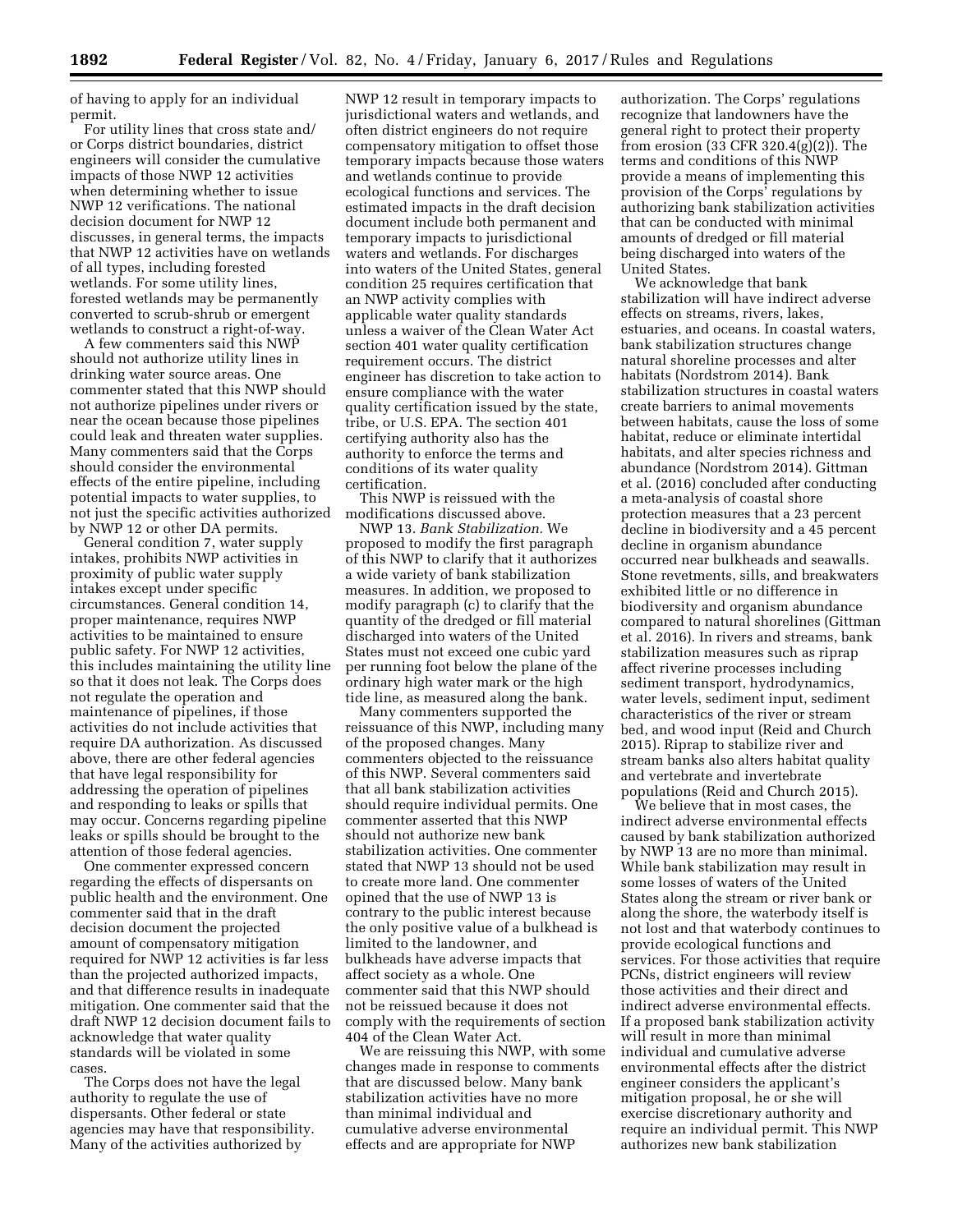activities and the modification, repair, or replacement of existing bank stabilization activities as long as those activities comply with the terms and conditions of the NWP.

Paragraph (a) of this NWP requires that the amount of material placed in jurisdictional waters and wetlands for the bank stabilization activity must be the minimum necessary for erosion protection. Therefore, this NWP does not authorize activities that create more land for property owner or the reclamation of previously lost lands. Bank stabilization activities authorized by this NWP, including bulkheads, revetments, and other erosion control approaches, are conducted not only for private property, but for public property as well. Therefore, it cannot be stated that NWP 13 activities only benefit private landowners; the NWP can also benefit larger communities especially at waterfront parks and other public spaces along shorelines that are eroding. In the national decision document, we have completed a 404(b)(1) Guidelines analysis and determined that the reissuance of this NWP complies with the Guidelines.

Many commenters stated that the construction of bulkheads, seawalls, revetments, and other shoreline hardening structures should not be authorized by this NWP, and they should require individual permits. One commenter said that gabion baskets, sills, and stream barbs should not be authorized by NWP 13. Two commenters suggested replacing the words ''such as'' with ''including, but not limited to'' to the list of examples of activities authorized by this NWP to clarify that the list is not an all-inclusive list. Several commenters expressed their support of including hybrid bank stabilization activities that combine vegetated slope protection and riprap protection.

In the June 1, 2016, proposed rule, we proposed to modify the text of this NWP to make it clear that NWP 13 authorizes a variety of bank stabilization activities, not just the construction and maintenance of bulkheads, seawalls, revetments, gabion baskets, and other shoreline hardening structures. The construction and maintenance of bulkheads, seawalls, revetments, gabion baskets, etc. has, especially in waterbodies in urban areas, no more than minimal adverse environmental effects. This NWP can be used to authorize vegetative stabilization and bioengineering to reduce erosion, as well as other bank stabilization techniques. Stream barbs can be effective at reducing bank erosion and can have fewer adverse effects to

streams and their banks than armoring the stream bank. Sills have been authorized by NWP 13 in the past and help protect existing fringe marshes from erosion. The use of the phrase ''such as'' in the first paragraph of NWP 13 makes it clear that the list of bank stabilization activities is not an exhaustive list. Other types of bank stabilization activities can be authorized by NWP 13 as long as those activities comply with the terms and conditions of this NWP.

One commenter stated that NWP 13 should be modified to prohibit hard bank stabilization structures landward of, or directly adjacent to, tidal marshes, mangroves, or submerged aquatic vegetation. One commenter stated that this NWP should not authorize bank stabilization activities in coastal estuaries. One commenter suggested adding a provision to NWP 13 to encourage the use of living shorelines as bank stabilization and erosion prevention methods. Several commenters voiced their support that NWP 13 not specify a preference for one bank stabilization approach over another approach.

This NWP requires PCNs for any proposed activities that involve discharges of dredged or fill material into special aquatic sites, including wetlands and vegetated shallows. Constructing bank stabilization activities, including bulkheads and revetments, landward of tidal marshes, mangroves, or submerged aquatic vegetation is a means of complying with paragraph (a) of general condition 23, mitigation, by minimizing adverse effects to those special aquatic sites. If the bank stabilization activity is constructed landward of the high tide line and there are no jurisdictional wetlands or waters at the proposed site for the bank stabilization activity, then DA authorization is not required. Many areas of coastal estuaries are subject to strong wave energies and other erosive forces (*e.g.,* large vessel wakes) where the construction of seawalls, bulkheads, or revetments is the only effective and sustainable bank stabilization technique.

We are issuing a separate NWP to authorize discharges of dredged or fill material into waters of the United States and structure or work in navigable waters of the United States for the construction and maintenance of living shorelines. That new NWP gives coastal landowners another option to protect their property from erosion. We agree that the NWPs should not establish a preference for one approach to bank stabilization over other approaches. The science surrounding living shorelines is

relatively new and their long-term effectiveness compared to other bank stabilization methods has not been well studied (Saleh and Weinstein 2016). Therefore, at this time it would be premature to establish a regulatory preference for living shorelines.

Landowners can seek advice from consultants regarding which bank stabilization approach will be suitable and sustainable under the conditions at a particular site. District engineers will evaluate NWP PCNs and voluntary requests for NWP verification to determine whether the proposed bank stabilization activity qualifies for NWP authorization. Corps district staff cannot design bank stabilization activities for landowners because it would create liability for the federal government. Some general advice can be offered to landowners, but it is up to the landowner to decide how he or she wants to protect his or her property from erosion. Corps district staff can only evaluate the applicant's proposal and determine whether it qualifies for NWP or regional general permit authorization or requires an individual permit.

Several commenters stated that NWP 13 should not be reissued because too much shoreline has been armored by bank stabilization activities. These commenters cited a study that determined that 14 percent of the coastal shorelines along the Atlantic and Pacific Oceans and the Gulf of Mexico have been altered by the construction of bulkheads, seawalls, jetties, and groins (Gittman et al. 2015). One commenter said stated that NWP 13 should not authorize hard bank stabilization structures on public beaches. Another commenter expressed the opinion that hardened bank stabilization projects should only be authorized in cases where public safety is at risk. One commenter said bank stabilization fills or structures that prevent the establishment of rooted vegetation should only be authorized in limited circumstances, specifically in areas with excessive and active shoreline erosion, areas with highly erodible soils, and shorelines exposed to frequent flux and wave action. This commenter also stated that hard bank stabilization structures should be limited to areas with critical public infrastructure where other bank stabilization approaches could not be done.

According to the National Oceanic and Atmospheric Administration's report entitled: ''National Coastal Population Report: Population Trends from 1970 to 2020,'' 39 percent of the population of the United States (123.3 million people) lives in coastal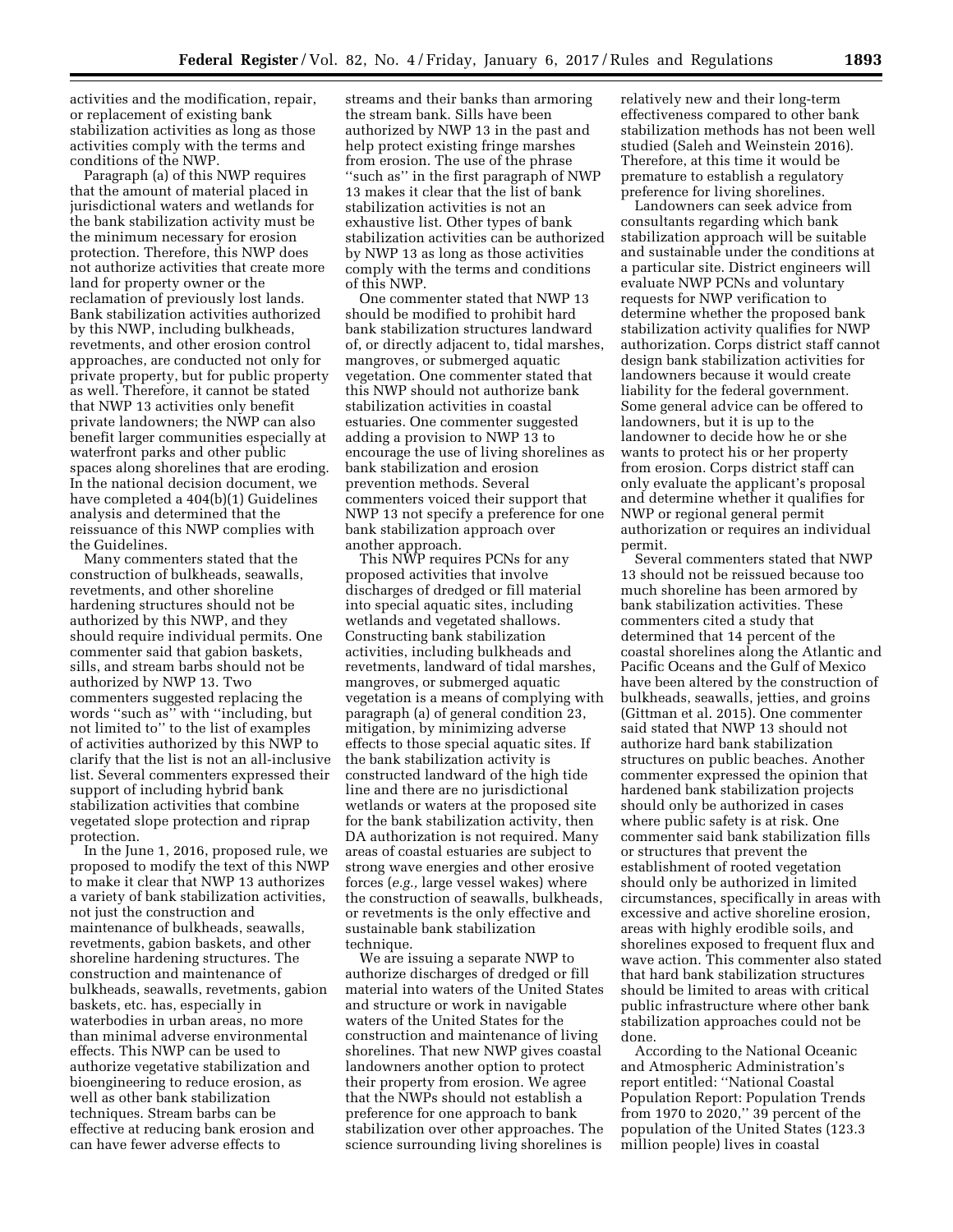shoreline counties. Approximately 52 percent of the nation's population lives in coastal watersheds (NOAA and U.S. Census Bureau 2013). That report defines ''coastal shoreline counties'' as counties that are ''directly adjacent to the open ocean, major estuaries, and the Great Lakes.'' These coastal shoreline counties experience most of the direct effects of coastal hazards, and therefore people living in these areas need bank stabilization activities to protect their property and infrastructure. As long as the entities responsible for land use planning and zoning (primarily local and state governments) continue to allow development in coastal areas, there will be a need for bank stabilization activities as people living in areas determine a need to take action to protect their property.

Although according to the study mentioned above (Gittman et al. 2015), an estimated 14 percent of coastal shoreline in the United States estimated has been altered by hard bank stabilization such as bulkheads, seawalls, jetties, and groins, it is important to consider how much of that hardened shoreline is located in coastal environments subject to higher energy erosive forces where bulkheads, seawalls, jetties, breakwaters, or revetments are necessary to control erosion and protect existing buildings and infrastructure. The percentage of shore estimated to be hardened by bank stabilization structures should also be considered in the overall context of the large number of people that live in coastal areas of the United States and the extensive proportion of land area in coastal zones that people have altered for their use. The 52 percent of the nation's population that lives in coastal watersheds has a large impact on the ecological condition of coastal waters because of the cumulative effects of human activities in those coastal zones. Those cumulative impacts to coastal ecosystems are caused by: Pollution from land, rivers, and oceans; overharvesting fishery resources; habitat loss; species introductions; nutrient inputs; activities that reduce sediment inputs necessary to maintain coastal ecosystems; land use changes that convert coastal habitats such as forests, wetlands to urban, industrial, and recreational developments; the construction and operation of ports and other facilities; transportation projects; dredging; aquaculture activities; and shore protection structures (MEA 2005a). In summary, there are many other categories of activities in coastal areas besides bank stabilization activities that adversely affect coastal

waters and their associated ecosystems and eliminate or diminish the ecological functions and services those waters and ecosystems provide.

Humans have long had substantial impacts on ecosystems and the ecological functions and services they provide (Ellis et al. 2010). Over 75 percent of the ice-free land on Earth has been altered by human occupation and use (Ellis and Ramankutty 2008). Approximately 33 percent of the Earth's ice-free land consists of lands heavily used by people: Urban areas, villages, lands used to produce crops, and occupied rangelands (Ellis and Ramankutty 2008). Human population density is a good indicator of the relative effect that people have had on local ecosystems, with lower population densities causing smaller impacts to ecosystems and higher population densities having larger impacts on ecosystems (Ellis and Ramankutty 2008). According to NOAA and the U.S. Census Bureau (2013), in 2010 U.S. coastal shoreline counties had an average density of 446 people per square mile and U.S. coastal watershed counties had an average density of 319 people per square mile. Both of these densities are considered high population densities under the classification system used by Ellis and Ramankutty 2008). Human activities such as urbanization, agriculture, and forestry alter ecosystem structure and function by changing their interactions with other ecosystems, their biogeochemical cycles, and their species composition (Vitousek et al. 1997).

Given the relatively high percentage of the United States population that lives in coastal shoreline counties, and the fact that many coastal shoreline counties have been long been significantly altered by human activities, the estimated percentage of hardened shoreline should be considered in the context of the cumulative impacts that have occurred in coastal shoreline counties or coastal watersheds. As explained above, there is a wide variety of activities that contribute to cumulative effects to coastal waters (also see MEA 2005b). Bank stabilization activities are a small subset of human activities that adversely affect coastal waters and wetlands.

It is also important to consider that a large number of waterfront property owners will want to protect their property with bank stabilization structures, such as bulkheads, seawalls, and revetments. Some waterfront property owners have taken different approaches (*e.g.,* vegetative stabilization, bioengineering, living

shorelines) to control erosion of their lands. Those landowners that perceive that erosion is not a problem will choose not to install any erosion control measures. Landowners will choose erosion control methods they believe will protect their property over a long term. They may have property fronted by tidal fringe wetlands that already protects their property. Gittman et al. (2015) estimated that only 1 percent of the United States coastline with tidal marsh has been armored by seawalls, bulkheads, revetments, or other hard structures, and those erosion control structures were often constructed landward of the tidal marsh. Gittman et al. (2015) does not indicate what proportion of those erosion control structures were constructed outside of the Corps' jurisdiction (*e.g.,* landward of the high tide line and jurisdictional wetlands) and which proportion were authorized by DA permits, including NWPs. Areas defined by Gittman et al. (2015) as ''sheltered shorelines'' (*i.e.,*  shorelines located in bays, sounds, lagoons, or tidally influenced rivers) may not have site characteristics where living shorelines or vegetative stabilization might be appropriate and effective in controlling erosion. Some of these sheltered shorelines have larger fetches and be regularly exposed to higher energy waves and therefore require hard bank stabilization approaches to effectively protect coastal property and infrastructure. In general, living shorelines are limited to shores with gentle slopes and small fetches that are subject to low- to mid-energy waves.

The entity responsible for managing a public beach is responsible for proposing an appropriate bank stabilization activity and the Corps will evaluate the proposal if it requires DA authorization. Bank stabilization measures are being used by people that want to protect their property, and by federal, tribal, state, and local governments as well as private entities that want to protect their infrastructure and other facilities. Vegetative stabilization is only effective in certain coastal areas where erosive forces (*e.g.,*  waves, currents, boat wakes) are low or moderate. The need to implement erosion control measures is a reaction to a perceived erosion problem that occurs after waterfront property has been developed. The responsibility for land use planning and zoning, including land use in coastal zones, generally falls on state and local governments.

We recognize that in coastal waters bulkheads, seawalls, and revetments have adverse effects on the structure, function, and dynamics of coastal ecosystems (*e.g.,* Nordstrom et al. 2014;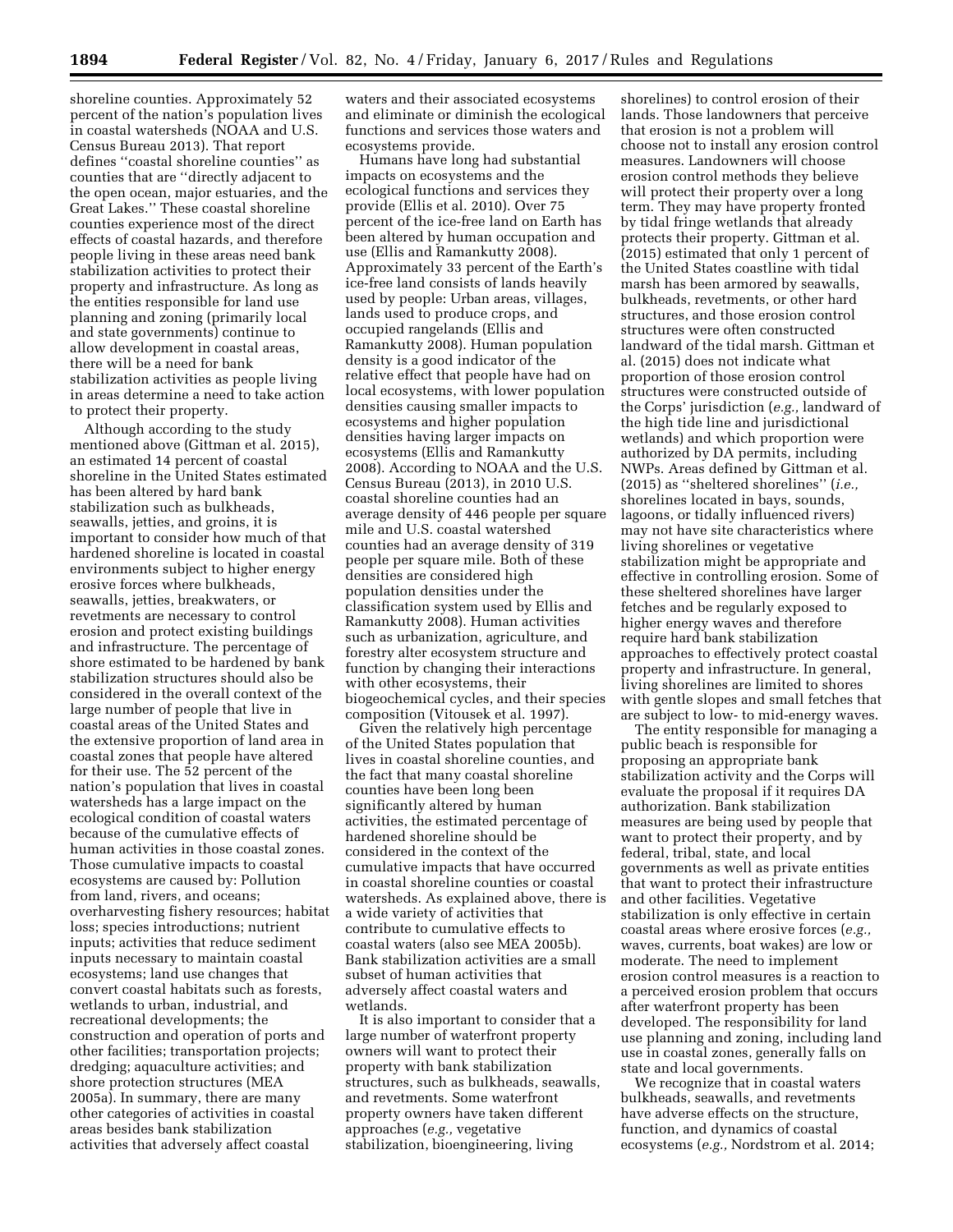Gittman et al. 2016). We also recognize that other approaches to bank stabilization, such as living shorelines, also have some adverse effects on coastal ecosystems, such as habitat conversions (*e.g.,* Bilkovic et al. 2016; Sutton-Grier et al. 2015). As discussed above, bank stabilization activities are not the only activities in coastal areas that adversely affect the structure, function, and dynamics of coastal waters and wetlands. The cumulative effects of large number of people living in these coastal areas over the centuries has altered the structure, function, and dynamics of coastal ecosystems.

Three commenters said this NWP should be modified to increase its limits to encourage vegetative stabilization or bioengineering. Two commenters stated that they support the Corps' encouragement of bioengineering, but that there should be a limitation as to how much fill is authorized within a floodplain for bioengineered projects. Two commenters requested that NWP 13 clearly state that vegetative bank stabilization will not be required by the Corps at any particular site.

The NWP currently provides sufficient flexibility to landowners, public works agencies, and other entities to use a wide range of options to stabilize banks. The Corps does not regulate fills in floodplains unless there are discharges of dredged or fill material into waters of the United States. The Corps regulatory program does not regulate activities in floodplains per se; we only regulate activities in floodplains that require authorization under section 404 of the Clean Water Act and/or section 10 of the Rivers and Harbors Act of 1899. Corps districts cannot mandate the use of a particular bank stabilization approach, such as vegetative stabilization, because district engineers can only provide advice on a landowner's proposed bank stabilization activity (see 33 CFR 320.4(g)(2)). The district engineer will evaluate the proposed activity, and if he or she determines the proposed activity will result in more than minimal adverse environmental effects, he or she will exercise discretionary authority and require an individual permit.

One commenter said that proposed paragraph (a) allows cumulative impacts to fish. Cumulative impacts to fish are caused not only by the placement of material into jurisdictional waters and wetlands to stabilize banks, but also by a wide variety of other activities that the Corps does not have the legal authority to regulate. Examples of other contributors to cumulative impacts to fish include: Point source discharges of pollutants authorized by Clean Water

Act section 402 permits, non-point sources of pollution, habitat loss and alterations that do not involve activities regulated by the Corps under its authorities, overharvesting of fish, climate change, land use/land cover changes in the watershed draining to the waterbodies inhabited by those fish, and resource extraction activities, such as water withdrawals.

Two commenters stated that the 500 linear foot limit is too high, and two commenters said the 500 linear foot limit should be removed because it is arbitrary. Another commenter said that the 500 linear foot limit encourages bank armoring. One commenter stated that the linear foot limit for bank stabilization by hard armoring should be 300 linear feet. Three commenters expressed concern that there is no linear foot limit for non-bioengineered bank stabilization projects and they recommend a limit of 500 linear feet for those projects. Two commenters recommended increasing the linear foot limit to 1,000 feet. One commenter stated that 500 linear foot bank stabilization activities should only be authorized by NWP on large rivers. One commenter said that a 500-foot bulkhead cannot have more than minimal adverse environmental effects. Another commenter remarked that NWP 13 activities should be limited to 300 linear feet in non-tidal waters inhabited by state or federally listed threatened or endangered freshwater mussel species. One commenter suggested changing the linear foot limits for stream bank stabilization authorized by NWP 13 to 500 linear feet for hard armoring and 200 linear feet for scour protection.

The 500 linear foot limit was established to help ensure that NWP 13 activities result in no more than minimal individual and cumulative adverse environmental effects. Division engineers can modify this NWP through regional conditions to reduce the 500 linear foot limit if there are regional concerns regarding the potential for more than minimal adverse environmental effects to occur. The district engineer can waive the 500 linear foot limit on a case-by-case basis if he or she makes a written determination, after conducting agency coordination that the proposed activity will result in only minimal individual and cumulative adverse environmental effects. However, to address concerns about the adverse effects of bulkheads on coastal ecosystems, we have imposed a 1,000 linear foot limit on waivers for bulkheads. For proposed bulkheads that are 501 to 1,000 feet in length, district engineers can waive the 500 linear foot limit if they make written

determinations after agency coordination that the proposed bulkheads will result in no more than minimal adverse environmental effects.

We are only applying the 1,000 linear foot cap to bulkheads because bulkheads have the potential, in some circumstances, to cause more severe adverse environmental effects than other bank stabilization techniques, such as bioengineering, vegetative stabilization, sills, rip rap, revetment, and stream barbs. Bulkheads constructed in estuaries cause losses of intertidal habitat through erosion caused by reflection of wave energy, changes in sediment transport, and inhibiting migration of the shoreline in response to sea level change (Dugan et al. 2011; Bilkovic and Mitchell 2013). In a recent meta-analysis, Gittman et al. (2016) found that species diversity and abundance near bulkheads are substantially lower compared to natural shorelines, and in general species diversity and abundance near shorelines protected by riprap or revetments do not differ from natural shorelines. Our decision to cap bulkheads at 1,000 linear feet is based on our experience and judgment to provide additional assurance that NWP 13 only authorizes those bank stabilization activities that have no more than minimal individual and cumulative adverse environmental effects. Project proponents that want to construct bulkheads longer than 1,000 linear feet along the shore can seek Department of the Army authorization by applying for an individual permit. Other bank stabilization techniques (*e.g.,* bioengineering, vegetative stabilization, riprap) are not subject to this 1,000 linear foot cap, but for those proposed activities that exceed 500 linear feet in length along the shore, to be authorized by NWP 13 the district engineer must issue a written waiver of the 500 linear foot limit. That waiver must be based on a written determination made by the district engineer that the proposed activity results in only minimal adverse environmental effects.

The flexibility provided in the waiver process precludes the need to consider higher linear foot limits for this NWP. The 500 linear foot limit does not drive the decision whether the proposed bank stabilization activity should be a bulkhead or other hard structure; that is the decision of the landowner, public works department, or other responsible entity. The selected bank stabilization approach is mostly dependent on site conditions, and the likely effectiveness of that approach in controlling erosion. Any NWP 13 activity proposed by a non-federal permittee that might affect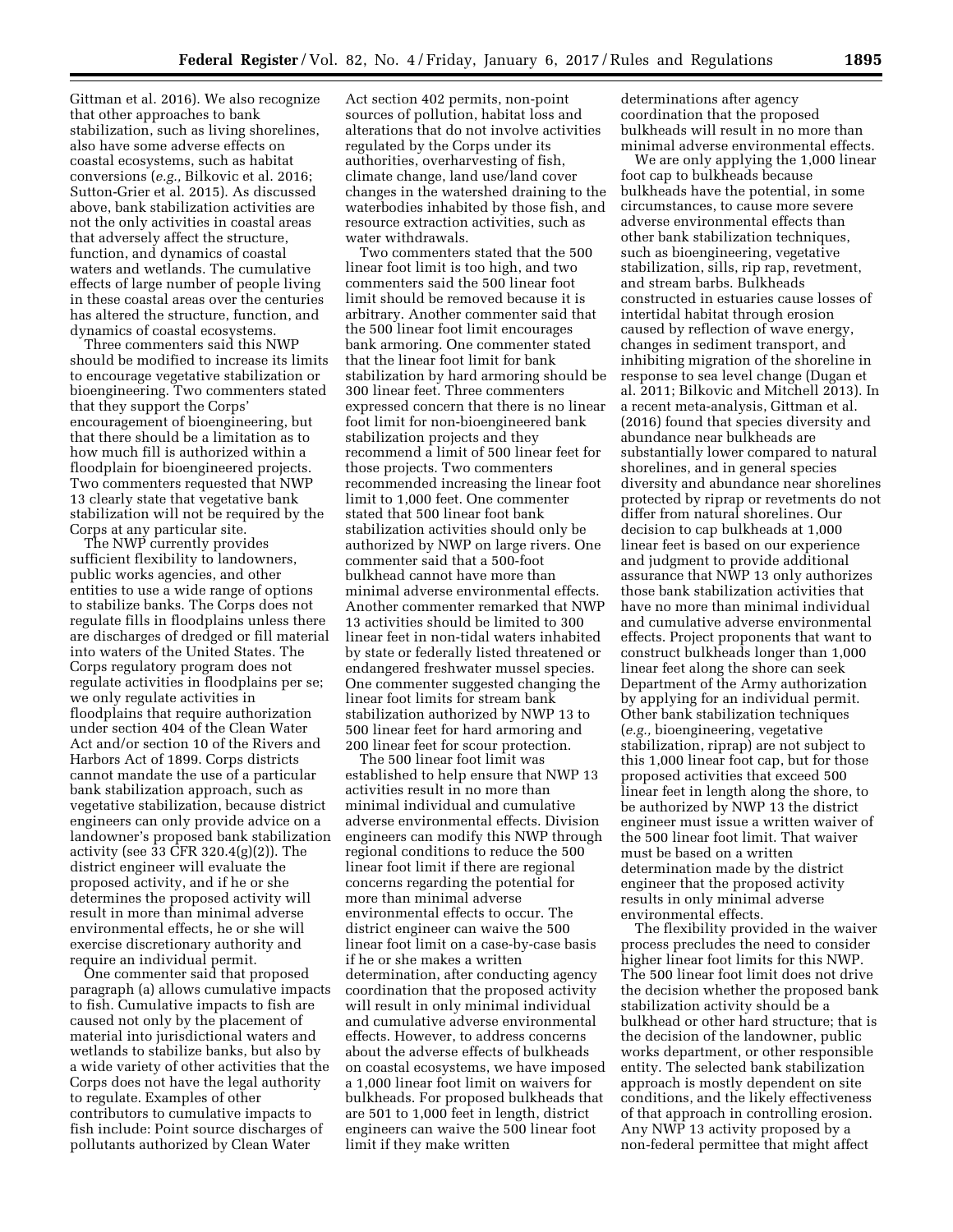federally-listed endangered or threatened species or designated critical habitat, is in the vicinity of those listed species or critical habitat, or is located in critical habitat, requires a PCN (see paragraph (c) of general condition 18, endangered species). For proposed NWP 13 activities that the district engineer determines ''may affect'' listed species or critical habitat, he or she will conduct formal or informal ESA section 7 consultation. Impacts to state-listed species are more appropriately addressed by state laws and regulations. The 500 linear foot limit should be the same for hardened stream bank stabilization and scour protection because they are both bank stabilization approaches.

Two commenters supported the proposed modification of paragraph (c) of this NWP, and recommended adding ''or as needed for a stable maintainable side slope.'' Two commenters stated that NWP 13 should not authorize stabilization or fill placement below the ordinary high water mark or mean high water line. One commenter said that the one cubic yard per running foot limit is arbitrary and should be removed. Another commenter remarked that allowing discharges of one cubic yard per running foot for bulkheads below the ordinary high water mark or mean high water line frequently leads to scouring of the shore in front of the bulkhead. One commenter stated that this NWP should clarify that buried bank stabilization measures are not included in the quantity or length limits. One commenter suggested replacing the terms ''high tide line'' and ''ordinary high water mark'' in paragraph (c) with ''high astronomical tide,'' except for the Great Lakes where ''ordinary high water mark'' would continue to be used.

We believe that the proposed text of paragraph (c) is sufficient to ensure that these activities result in no more than minimal adverse environmental effects. We do not believe it is necessary to add a requirement to establish a ''stable maintainable side slope.'' If more than one cubic yard per running foot in waters of the United States is needed to make a suitable side slope, then the project proponent can request a waiver from the district engineer. Prohibiting discharges of dredged or fill material into waters of the United States below the ordinary high water mark or mean high water line would result in most bank stabilization activities requiring individual permits, even though they would have no more than minimal adverse environmental effects. If the bank stabilization activity is not properly integrated into the bottom of

the waterbody, the bank stabilization activity is likely to collapse as erosion undercuts the bank stabilization measure.

The one cubic yard per running foot limit is intended to limit fills to ensure that NWP 13 activities result in only minimal adverse environmental effects. District engineers can issue written waivers of this one cubic yard per running foot limit, if they determine after conducting agency coordination that the proposed activity will result in no more than minimal individual and cumulative adverse environmental effects. In some situations, the placement of riprap at the bottom of the bulkhead is necessary to prevent scouring and undercutting of the bulkhead. Any discharges of dredged or fill material below the plane of the ordinary high water mark or high tide line are counted towards the one cubic yard per running foot limit, even if those fills are keyed into the bottom of the waterbody to reduce the potential for undercutting of the bank stabilization activity. The term ''high tide line'' is provided in the ''Definitions'' section of these NWPs (Section F), and is to be used for these NWPs, is identical to the definition at 33 CFR 328.3(d) that was published in the Corps' final rule issued on November 13, 1986 (51 FR 41251).

Two commenters said the placement of fill within special aquatic sites for bank stabilization should be prohibited. The placement of fill in special aquatic sites for the purposes of bank stabilization can have no more than minimal adverse environmental effects. A proposed discharge of dredged or fill material into a special aquatic site requires the submission of a PCN to the district engineer and a request for a waiver of that prohibition. The district engineer will coordinate the PCN with the other agencies, in accordance with paragraph (d) of general condition 32. To waive that prohibition, the district engineer must issue a written waiver with a finding of no more than minimal adverse environmental effects. A waiver might require mitigation to ensure that the authorized activity results in no more than minimal adverse environmental effects.

One commenter supported the proposed modification stating that NWP 13 authorizes the maintenance and repair of existing bank stabilization features. A few commenters said this paragraph should be changed to limit maintenance and repair activities to previously authorized bank stabilization activities. One commenter objected to proposed paragraph (h), stating that it requires maintenance of a bank

stabilization project in perpetuity. This commenter said the NWP should specify a period of time for the bank stabilization activity to become established.

We have concluded that it is not necessary to limit this provision to the maintenance and repair of previously authorized bank stabilization activities. Such a requirement would discourage the maintenance and repair of bank stabilization activities that have deteriorated over time and may be allowing sediments and other materials to enter the waterbody, adversely affecting water quality. In addition, there may be older bank stabilization activities that did not require DA authorization at the time they were constructed but changing environmental conditions makes their maintenance and repair subject to DA permit requirements. Paragraph (h) does not require a landowner or other entity to maintain a bank stabilization activity in perpetuity. The landowner or other entity also has the option of removing that bank stabilization activity and restoring the affected area to the extent practical. We do not believe it would be appropriate or practical to establish a period of time for a bank stabilization activity to become established because bioengineering or vegetative stabilization activities generally require more time than bulkheads or revetments. There are also a variety of other factors that affect the functional lifespan of a bank stabilization activity.

One commenter suggested adding timber mats to the paragraph authorizing temporary structures and fills, to minimize construction impacts. One commenter suggested that the word ''promptly'' be inserted before "removed" in the fourth sentence of this paragraph so that the temporary structures or fills are quickly removed after the work is completed.

We have added temporary mats, including timber mats, to this paragraph, consistent with the corresponding paragraphs proposed in NWPs 3 and 12. We do not agree that the word ''promptly'' should be added to that sentence because it may be necessary and environmentally beneficial to allow temporary fills to remain in place while the permanent fills settle and stabilize.

One commenter suggested allowing the use of non-native plants for bioengineering or vegetative bank stabilization in situations when native species are not as well-suited for a given project. Another commenter recommended adding ''where practicable'' to this provision to allow for flexibility.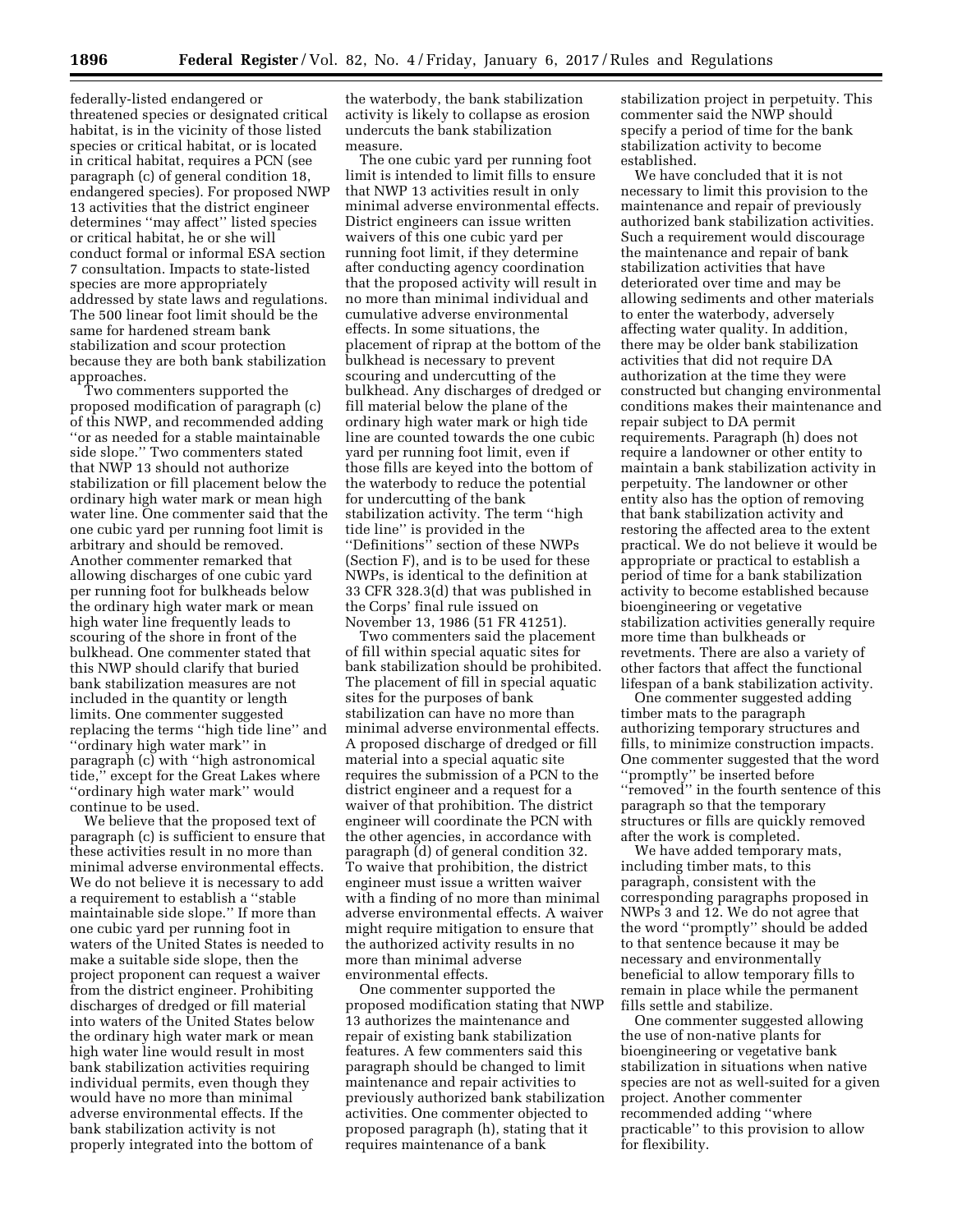To make the requirement to use native plants more visible in the text of this NWP, we have moved it to a new paragraph (g). If native plants cannot be used for a bioengineering or vegetative bank stabilization activity, perhaps bioengineering or vegetative stabilization is not an appropriate option. There should be native plant species available for those activities. Contractors that rely on non-native plant species for their bioengineering or vegetative stabilization projects should seek sources of native plants that can serve those purposes.

Many commenters said that all NWP 13 activities should require PCNs. One commenter asserted that no NWP 13 activities should require PCNs. Some commenters stated that PCNs should be required for all NWP 13 activities involving bank or shoreline hardening. One commenter asserted that the terms and conditions of this NWP could not be enforced if PCNs are not required for all activities. Several commenters stated that the Corps could not track cumulative impacts unless PCNs are required for all activities. Some commenters remarked that the Corps could not ensure compliance with the Endangered Species Act or National Historic Preservation Act if PCNs are not required for all activities. Many commenters stated that if all proposed NWP B activities require PCNs, then all NWP 13 activities should require PCNs to provide more equivalency to those NWPs. Some of these commenters said that if not all NWP 13 activities require PCNs, then the NWP program would continue to have a bias towards bank stabilization activities that harden shorelines.

We do not believe that all NWP 13 activities, including all hard structures such as seawalls, bulkheads, revetments, and riprap, should require PCNs because they can often be constructed with only relatively small amounts of fill in jurisdictional waters. In shorelines or banks where there are strong erosive forces, hard bank stabilization structures are likely to be the only feasible options to protect property and infrastructure, and they will result in only minimal adverse environmental effects. The current PCN thresholds and the PCN requirements of certain general conditions (*e.g.,* general condition 18, endangered species, and general condition 20, historic properties) are sufficient to ensure that NWP 13 activities result in no more than minimal individual and cumulative adverse environmental effects. Division engineers may modify this NWP to impose regional conditions that require PCNs for more activities

authorized by this NWP. In our automated information system, we track NWP 13 activities that require PCNs as well as those NWP 13 activities where project proponents request NWP verifications even though they are not required to submit PCNs. Those reported activities, as well as estimates of NWP 13 activities that occurred without the requirement to submit PCNs, are considered in the Corps' cumulative effects analyses presented in the national decision document.

General condition 18, endangered species, requires non-federal permittees to submit PCNs for any proposed NWP activity that might affect ESA-listed species or designated critical habitat, is in the vicinity of listed species or designated critical habitat, or is in designated critical habitat. A similar requirement applies to general condition 20, historic properties. General condition 20 requires nonfederal permittees to submit PCNs for any proposed NWP activity that may have the potential to cause effects to historic properties. If a non-federal project proponent does not comply with general conditions 18 and 20 and does not submit the required PCNs under the circumstances identified in paragraph (c) of those general conditions, the activity is not authorized by NWP and is an unauthorized activity.

The PCN thresholds for NWPs 13 and the new NWP 54 (proposed NWP B) differ because the living shorelines authorized by NWP 54 typically involve greater amounts of fill into jurisdictional waters and wetlands, as well as fills and structures that typically extend a distance into subtidal or shallow waters. In other words, NWP 13 activities and NWP 54 activities, as a general rule, are not equivalent in terms of the amounts of fill that are typically discharged into jurisdictional waters and wetlands to conduct those activities, and the amount of encroachment into the waterbody. Nationwide permit 54 does not have a cubic yard limit on the amount of fill that can be discharged below the plane of the high tide line or ordinary high water mark. Bank stabilization activities authorized by NWP 13 often have small footprints in jurisdictional waters and wetlands and small encroachments into waterbodies because of the characteristics of the authorized activities. For example, seawalls and bulkheads that may be authorized by NWP 13 consist of vertical walls, perhaps with some backfilling behind the wall structure. Riprap, stone revetments, and gabions can be constructed close to the existing bank, with minor amounts of encroachment into the waterbody. Vegetative

stabilization and bioengineering can also be constructed close to the existing bank with minimal encroachment into the waterbody. General condition 23, mitigation, requires the adverse effects of NWP activities to be avoided and minimized to the maximum extent practicable on the project site.

This NWP requires a PCN for any proposed activity that involves a discharge of dredged or fill material that exceeds an average of one cubic yard per running foot as measured along the length of the treated bank. The district engineer can waive this one cubic yard per running foot limit after conducting agency coordination under paragraph (d) of general condition 32 and making a written determination that the proposed activity will result in no more than minimal adverse environmental effects.

As discussed above, the activities authorized by new NWP 54 usually involve larger fills distributed over broader areas of waters to achieve the necessary marsh establishment area and/or molluscan reef structures to control erosion. If, instead of issuing a new NWP to authorize the construction and maintenance of living shorelines, we proposed to modify NWP 13 to authorize these activities, the vast majority of living shorelines would require PCNs and waivers of the one cubic yard per running foot limit. In addition, activities authorized by NWP 54 are more likely to encroach into state-owned lands in navigable waters that are held in trust for the benefit of the public. Because of those likely encroachments into navigable waters, NWP 54 construction activities will be reviewed on a case-by-case basis to ensure that those activities have no more than minimal adverse effects on navigation. Therefore, the activities typically authorized by NWPs 13 and 54 have some fundamental differences in fill quantities and encroachment into waters, and potential impacts to navigation and trust resources that warrant different PCN thresholds.

Many commenters said the 500 linear foot PCN threshold is too high, and the linear foot threshold should be reduced so that the Corps would be required to review more NWP 13 activities to make sure they result in no more than minimal adverse environmental effects. One commenter recommended requiring PCNs for any bank stabilization activity that requires mechanical equipment to be used in aquatic resources to construct that bank stabilization activity.

We believe the 500 linear foot PCN threshold, as well as the other PCN thresholds, is sufficient to require PCNs for any proposed NWP 13 activity that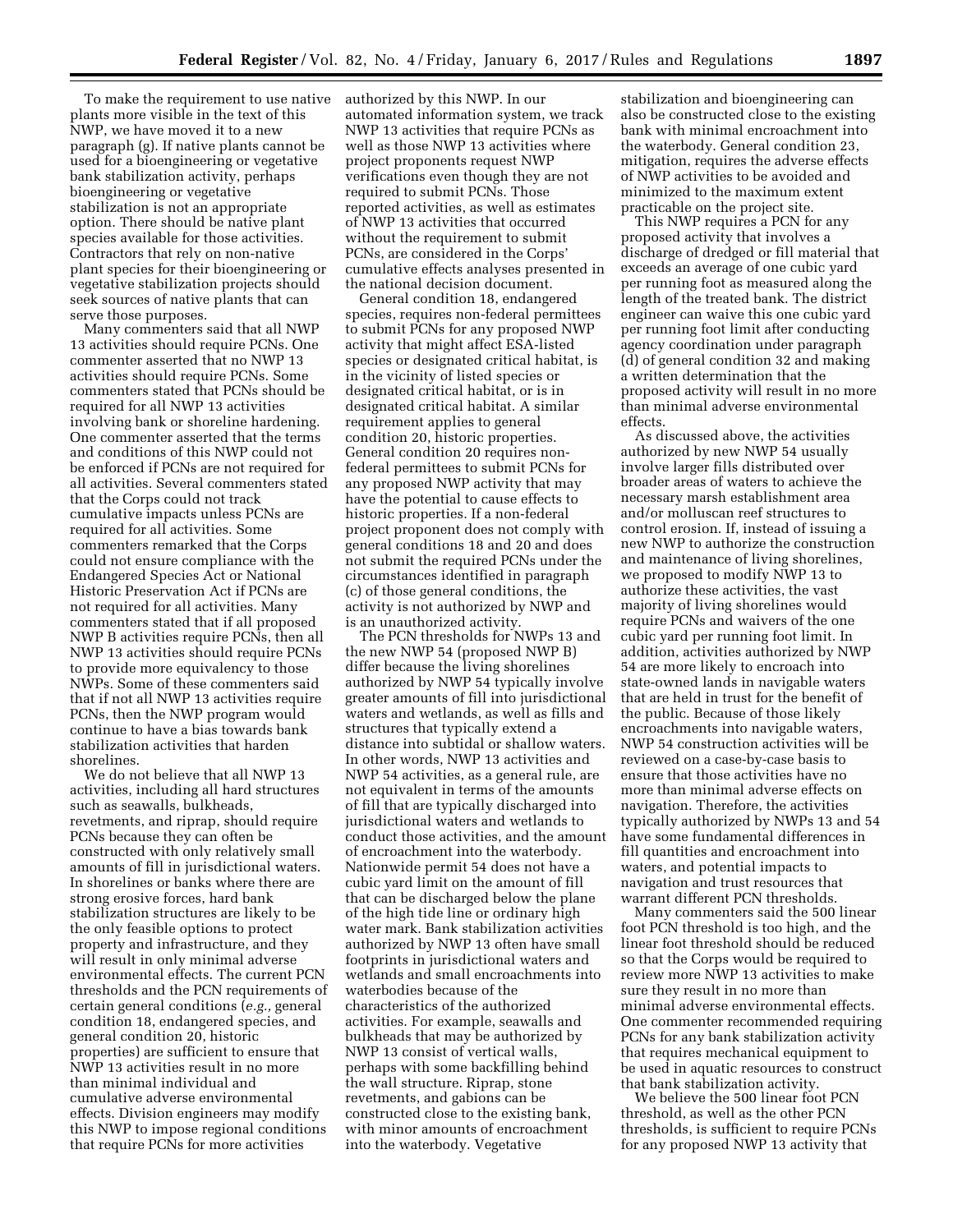might have the potential to result in more than minimal adverse environmental effects. Division engineers can modify this NWP on a regional basis to lower that PCN threshold by imposing regional conditions. By requiring more PCNs for NWP 13 activities, and thus more activity- and site-specific evaluations, division engineers can provide greater assurance that on a regional basis those activities will result in no more than minimal individual and cumulative adverse environmental effects.

In many circumstances, mechanical equipment used to construct or maintain bank stabilization activities authorized by NWP 13 can be operated from uplands or from barges or types of other work vessels to minimize their impacts on the aquatic environment. Division engineers can regionally condition this NWP to require PCNs for the use of mechanical equipment, if they have identified specific regional concerns regarding their use and its effect on aquatic resources. The current PCN thresholds, along with the additional PCNs required through regional conditions, are sufficient to ensure that NWP 13 activities result in no more than minimal individual and cumulative adverse environmental effects.

Several comments regarding the proposed PCN form were received, some of which addressed the proposed questions described in the June 1, 2016, proposed rule. One commenter suggested that questions relating to bank stabilization for the proposed PCN form should be addressed instead through general condition 32, pre-construction notification. Two commenters said that asking if there are qualified professionals in the area that construct living shorelines would discourage the use of living shorelines. One of these commenters suggested changing the question to directly ask whether a living shoreline can be used instead of a hardened bank stabilization activity. These two commenters also said that the term ''qualified'' needs to be defined and suggested that the question distinguish between the concepts of design and construction because one person might be qualified to construct a living shoreline but not to design it. One commenter said that it should not be necessary that the qualified consultant or engineer be a local person. One commenter stated that the Corps should provide information on methods for protecting and conserving shorelines, instead of asking the applicants through the PCN form.

The purpose of the information requirements in general condition 32 is

to provide the district engineer with information on a specific proposed NWP activity, to help the district engineer determine whether the proposed activity qualifies for NWP authorization. The intent of the questions on the proposed PCN form is to gather information to inform future rulemaking efforts, not to evaluate specific NWP activities or potential alternatives. Comments on the proposed questions on the PCN form will be responded to in the documentation for the PCN form, if the form is approved. Alternatives analyses are not required for NWP PCNs. The suite of appropriate options for bank stabilization approach is highly site-specific. In addition, there are different approaches for living shorelines, so asking whether a living shoreline ''could'' be used will not provide much useful information. District engineers can only provide general information to landowners regarding bank stabilization options. District engineers cannot design a landowner's bank stabilization activity. They can only evaluate the landowner's proposal to determine whether it qualifies for general permit authorization or whether an individual permit is required.

Two commenters stated that PCNs for NWP 13 should discuss whether the project site is in an area designated as suitable for living shoreline approaches based on a regional or state-level living shoreline analysis. They said that the Corps should consider the state's determination and apply it to the NWP verification decision. Another commenter said that NWP 13 PCNs should include a statement whether the proposed activity is consistent with regional policy and standards. Several commenters said that NWP 13 PCNs should include a statement explaining why a living shoreline is not appropriate for the project site, if a living shoreline is not being proposed.

If regional or state living shoreline analyses have been done, and those analyses are available to the public, then landowners can use those analyses to help evaluate bank stabilization options to protect their property. Because we are not establishing a preference for a particular approach to bank stabilization or erosion control, we do not believe that PCNs should require information on regional or state living shoreline analyses. If the state regulates shore erosion control activities, the state's regulations or permit decisions will influence or dictate the shore erosion approach proposed by the landowner. If that shore erosion activity requires DA authorization, then the state's regulations or permit decision will

influence the landowner's permit application or PCN (if a PCN is required for an NWP activity). Living shorelines are feasible and effective in limited circumstances in coastal waters, so we do not agree that a statement regarding the appropriateness of living shorelines should be required as a standard statement in NWP 13 PCNs.

One commenter stated that, for proposed maintenance activities, the NWP 13 PCN should include evidence that the bank stabilization structure had been previously authorized. Several commenters said that project proponents submitting NWP 13 PCNs should clearly demonstrate that there are erosion risks, to justify the proposed bank stabilization activities. One commenter requested that NWP 13 PCNs include detailed information on the shoreline type and the status of adjacent properties, the water quality status of adjacent waters, a description of site conditions that demonstrate that it is necessary to do a bank stabilization activity rather than taking no action or constructing a living shoreline, and a written justification for proposing a hardened bank stabilization activity. Two commenters recommended using a public database for the collection of NWP 13 PCN information.

We do not believe it is necessary to demonstrate that the bank stabilization activity was previously authorized. It may have been authorized by a nonreporting NWP or other general permit and there might not be a written verification that shows what was previously authorized. It is also possible it did not require DA authorization at the time it was constructed. Erosion is a natural process. Therefore, wherever land and flowing water interact with each other, there will be erosion. Requiring permit applicants to demonstrate that erosion is occurring would not add value to the PCN process. In general, a landowner is not going to expend the time and expense to submit a PCN or hire a consultant or contractor to prepare a PCN and construct the bank stabilization activity if there is not an erosion problem at his or her property. Most landowners will only incur the expenses to construct bank stabilization activities if they believe that there is an erosion problem that needs to be addressed.

Landowners or their consultants, when preparing PCNs for NWP 13 activities, may include information beyond the requirements of paragraph (b) of general condition 32, to assist the district engineer in his or her decisionmaking process. Such information can include the shoreline type and the types of bank stabilization (if any) already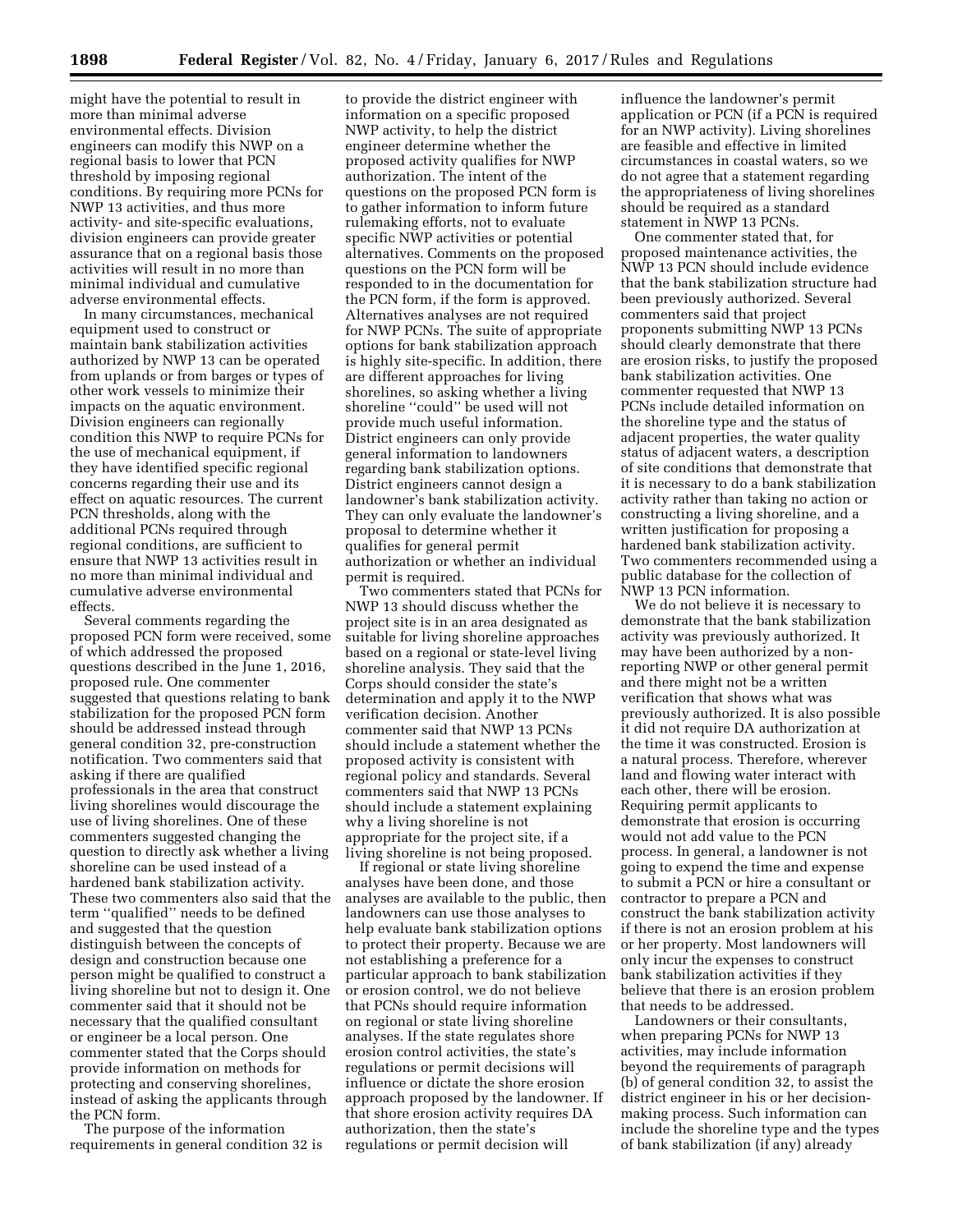present at adjacent properties. The applicant may also describe site conditions to support his or her desired approach to bank stabilization (*e.g.,*  revetment, vegetative stabilization). The applicant does not need to demonstrate that a living shoreline is not practical or feasible at the site of the proposed NWP 13 activity, or provide a written justification for a hard bank stabilization approach. All NWP 13 verifications are tracked in our automated information system (ORM2), but that information is not publicly available on a Web site. As discussed above, we will develop quarterly reports that show overall summary statistics pertaining to the use of each NWP, aggregated per Corps District, and display it on our Web site. Some statistics that may be reported regarding the NWPs may include number of verifications provided per quarter, acres of waters of the United States permanently lost, as well as including summary information on the use of waivers during the previous quarter. All data provided will be aggregated by NWP and all information on waivers will pertain only to those NWPs that include a waiver provision.

Several commenters stated that no waivers should be granted for NWP 13 activities. A number of commenters supported the waiver provisions for NWP 13. One commenter said that the use of waivers violates the Clean Water Act, and another commenter asserted that waivers allow more than minimal impacts to occur. One commenter stated that waivers should not be issued for bulkheads, revetments, and other bank hardening projects. A few commenters said there should be no caps on waivers.

We are retaining the proposed waiver provisions for NWP 13. Waivers are an important tool for providing flexibility in the NWP program, and for authorizing activities that have only minimal adverse environmental effects. Waivers also allow the Corps to focus its limited resources on proposed activities that require DA authorization and have substantial impacts on the aquatic environment. The use of waivers in the NWP program is not contrary to the Clean Water Act because all waivers require a written determination by the district engineer that the authorized NWP activity will have no more than minimal individual and cumulative adverse environmental effects, consistent with the requirements of section 404(e) of the Clean Water Act. No waiver of an NWP limit can occur without a written determination by the district engineer, and the issuance of an NWP verification letter by that district engineer. Waivers can be issued for bulkheads, revetments, and other hard

bank stabilization activities that the district engineer determines will result in only minimal adverse environmental effects. All requests for waivers under NWP 13 will be coordinated with the appropriate resource agencies, in accordance with paragraph (d) of general condition 32, to assist with the district engineer's evaluation. We agree that there does not need to be caps on waivers because all waivers must be granted in writing by district engineers, after making a finding of ''no more than minimal adverse environmental effects.''

One commenter stated that no waivers should be granted to exceed the 500-foot limit. Another commenter said that waivers should not be granted for discharges of dredged or fill material into special aquatic sites. One commenter stated that there should be no limit to waivers because most bank stabilization projects are beneficial to streams. One commenter recommended allowing waivers for fills in perennial streams. One commenter said that if an NWP 13 activity exceeds a limit, the applicant should be required to develop a restoration plan to address the causes of the erosion problem. A commenter stated that mitigation should be required for all waivers of the linear foot limit.

All requests for waivers of the 500 linear foot limit or the prohibition against discharges of dredged or fill material into special aquatic sites require site-specific evaluations by district engineers as well as agency coordination. The district engineer will evaluate the information in the PCN and comments received from the resource agencies before making his or her decision whether to grant the waiver. The waiver requires a written determination that the proposed activity will result in no more than minimal individual and cumulative adverse environmental effects. We agree that waivers may be appropriate to manage erosion in streams where streams may be impaired by excessive erosion, and the bank stabilization activity will result in no more than minimal adverse environmental effects. For NWP 13, waivers can be issued for bank stabilization activities in perennial streams. We do not agree that restoration (or any other form of compensatory mitigation) should be required for all NWP 13 activities requiring waivers. The district engineer will determine when compensatory mitigation should be required for a specific NWP activity, in accordance with 33 CFR 330.1 $(e)(3)$ , to ensure that the authorized impacts are no more than minimal.

Several commenters suggested adding a provision to NWP 13 that requires a determination that the proposed bank stabilization activity is the least environmentally damaging practicable alternative because a living shoreline is not practicable because of site conditions such as excessive erosion, high energy conditions, excessive water depths, or navigation concerns. Many commenters expressed their position that NWP 13 must not be reissued because it violates the Clean Water Act. They said that proposed NWP B should be used in place of NWP 13. They assert that activities authorized by NWP 13 result in more than minimal individual and cumulative adverse environmental effects because hardened shorelines provide less habitat than natural shorelines. Two commenters stated that applicants requesting NWP 13 authorization for bulkheads need to demonstrate that a living shoreline is not feasible. One commenter suggested modifying NWP 13 to authorize living shorelines instead of proposed NWP B.

Activities authorized by NWP do not require a 404(b)(1) Guidelines alternatives analysis, including the identification of the least environmentally damaging practicable alternative (see 40 CFR 230.7(b)(1)). As discussed in its decision document, especially the 404(b)(1) Guidelines analysis, the reissuance of NWP 13 fully complies with the Clean Water Act. A decrease in the amount or quality of habitat along a shoreline does not necessarily mean that the adverse environmental effects are more than minimal, individual or cumulatively. Discharges of dredged or fill material into waters of the United States, and structures or work in navigable waters of the United States, for activities authorized by NWP 13 and NWP 54 will have no more than minimal adverse environmental effects as long as the project proponent complies with all applicable terms and conditions of these NWPs, including the PCN requirements. All forms of bank stabilization, including living shorelines, have some adverse environmental effects because they directly and indirectly alter nearshore aquatic habitats, including animal and plant communities. As long as those adverse environmental effects are no more than minimal, they can be authorized by NWP. We do not agree that NWP 13 should include a requirement for the permittee to demonstrate that living shorelines are not feasible. Living shorelines are limited to coastal waters, including the Great Lakes, while NWP 13 activities can be conducted in a wide range of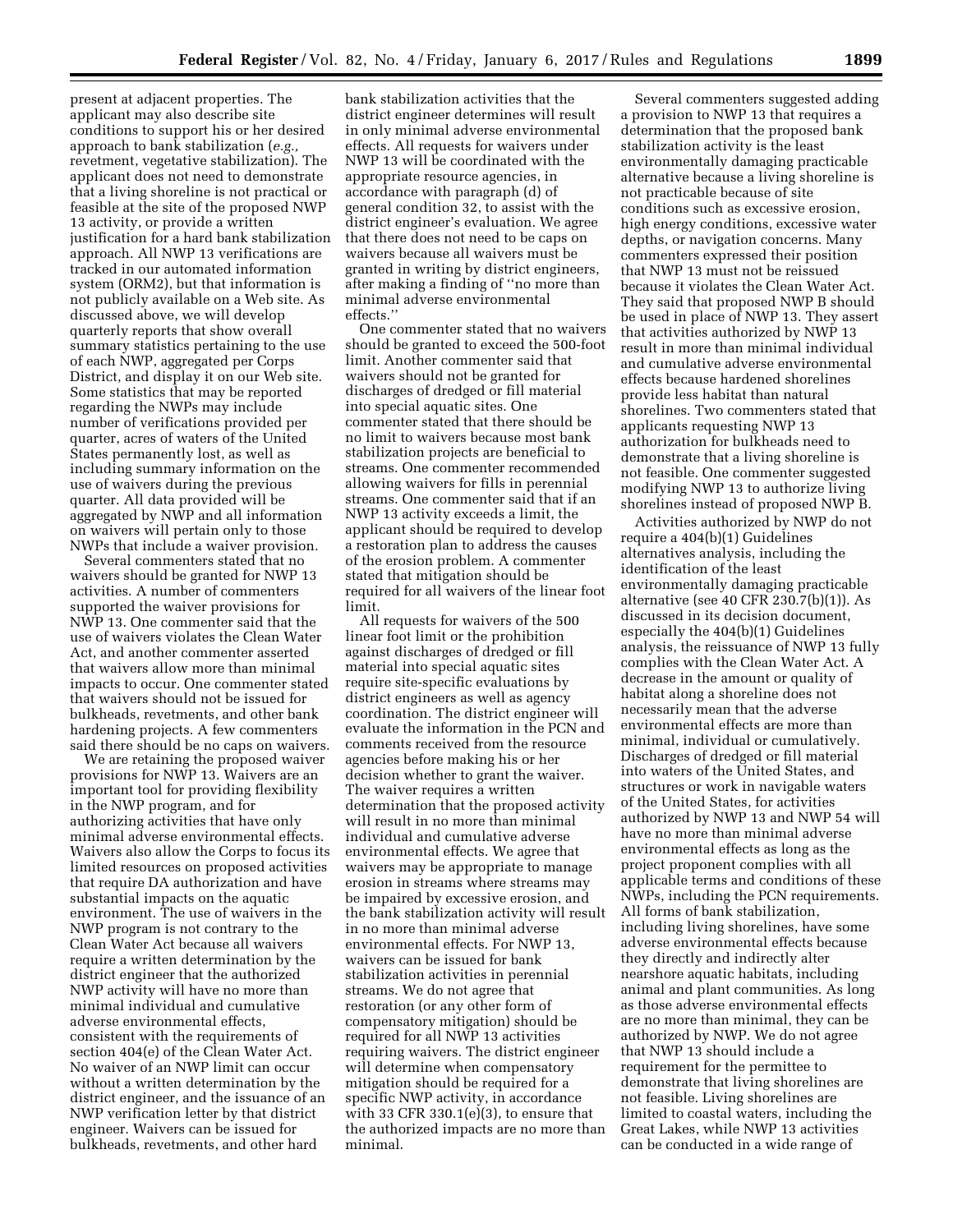waters, from small streams to ocean waters. We believe that a separate NWP should be issued to authorize living shorelines, because of the limited circumstances in which living shorelines are an effective means of erosion control and the limited waters in which they can be used (*i.e.,*  shorelines in coastal waters with gentle slopes, low fetch, and low- to midenergy waves).

One commenter stated that living shorelines are a practicable alternative to shoreline armoring because they are less expensive to construct and maintain. A number of commenters expressed the view that NWP 13 should establish a hierarchy for evaluating erosion control options to authorize the alternative that would result in the least environmentally damaging practicable alternative. Many commenters said that landowners should be allowed to select the bank stabilization technique used to protect their property from erosion, and that the final NWPs should not establish a preference for living shorelines over the bank stabilization techniques authorized by NWP 13. These commenters emphasized that landowners should be allowed to propose their preferred bank stabilization technique from a suite of available techniques.

We agree that, in certain circumstances, living shorelines are a feasible alternative to bulkheads, seawalls, and revetments. We also agree that landowners should be able to propose their preferred approach to bank stabilization, which may be based on guidance provided by any contractors or consultants they hire. Corps districts will evaluate the PCNs for proposed bank stabilization activities and determine whether they qualify for NWP authorization. We believe that it is not appropriate to establish a preference hierarchy for bank stabilization techniques because the appropriate bank stabilization approach for a particular site is highly dependent on site characteristics and the types of aquatic resources (*e.g.,* streams, rivers, lakes, estuaries, oceans) in which the bank stabilization techniques will occur. In addition, there are regional differences among bank stabilization practices that cannot be addressed through a national rule such as the NWPs.

One commenter said that the requirements of general condition 3, spawning areas, when applied to NWP 13 activities would place an increased burden on road stabilization activities near tidal waters and may make those activities economically infeasible. Two commenters stated that bank armoring

activities should require mitigation. One commenter said that undeveloped ocean shorelines should not be altered except when bank stabilization is justified to prevent or reduce threats to adjacent developed areas.

General condition 3 requires that NWP activities in spawning areas during spawning seasons must be avoided to the maximum extent practicable. The qualifier ''to the maximum extent practicable'' gives some flexibility to NWP 13 activities for roads near tidal waters that may need to be stabilized quickly to prevent them from eroding away. While there may be circumstances in which bank armoring activities warrant mitigation to ensure that the adverse environmental effects are no more than minimal, such decisions are made by the district engineer after evaluating a PCN. We do not agree that mitigation should be required for all bank armoring activities authorized by NWP 13. If a parcel of land with an ocean shoreline is undeveloped, but one or both adjacent properties are developed (and may be protected by bank stabilization structures), the owner of the undeveloped parcel should be allowed to protect that bank if the bank will erode and the erosion is likely to encroach into the adjacent properties.

One commenter objected to the statement in the preamble to the proposed rule that said there are different PCN thresholds for NWPs 13 and 54 because living shorelines require substantial amounts of fill material. This commenter's objection was based on the assertion that living shorelines control erosion by planting vegetation or using a combination of vegetation and technical structures, not by the introduction of fill material.

For most living shorelines, it is necessary to discharge fill along the shoreline to achieve the proper grade for dissipating wave energy and protecting the bank from erosion and undercutting. These fills are planted with vegetation to hold the fill in place, and the plant stems also help dissipate wave energy. Sills, breakwaters, and other structures may also be necessary to reduce the energy of water reaching the shore to reduce erosion and protect fringe wetlands. If we had proposed to modify NWP 13 to authorize the construction and maintenance of living shorelines instead of proposing a new NWP, a large majority of proposed living shorelines would require PCNs. This is because they would exceed the cubic yard limit in paragraph (c) and require a written waiver from the district engineer because of the amount of fill required to provide the proper grade for wave

energy dissipation and vegetation plantings, and stone sills or breakwaters or other fill structures. Under NWP 54, waivers are not required unless the proposed living shoreline impacts exceed the waivable limits in that NWP. One of the waivable limits in NWP 54 is for structures and fills encroaching into waters up to 30 feet from the mean low water line is not included in NWP 13 because of the differences between living shorelines and the forms of bank stabilization authorized by NWP 13.

The construction of living shorelines does have some adverse effects on the waters and special aquatic sites affected by these projects, including the organisms that inhabit those areas. Living shorelines do not produce the same degree of ecological functions and services as natural shorelines (Pilkey et al. 2012). With living shorelines, there are trade-offs in ecological functions and services as fills convert subtidal waters to intertidal waters. Under the 404(b)(1) Guidelines, discharges of dredged or fill material into waters of the United States are to be avoided and minimized to the maximum extent practicable (see also paragraph (a) of general condition 23, mitigation).

One commenter stated that this NWP should have conditions requiring final bank elevations to be no higher than the bank that existed prior to the bank stabilization activity. This commenter said that a floodway analysis should be conducted to demonstrate that there would be no increase in flood elevation as a result of the bank stabilization activity. Two commenters recommended adding provisions to this NWP that require the use of best management practices to minimize downstream impacts, such as instream sediment booms and oil booms. One commenter stated that there should be restrictions imposed on bank stabilization activities to protect forage fish spawning areas and critical habitat, channel migration zones, and habitat for ESA-listed species.

District engineers, when evaluating PCNs, can impose activity-specific conditions regarding final bank elevations to be established at the site after the NWP 13 activity is completed. The requirement to conduct a floodway analysis is more appropriately addressed through state and local floodplain management authorities. Activities authorized by NWP 13 and other NWPs must comply with general condition 10, fills within 100-year floodplains. The use of best management practices to minimize downstream impacts is more appropriately addressed by district engineers through activity-specific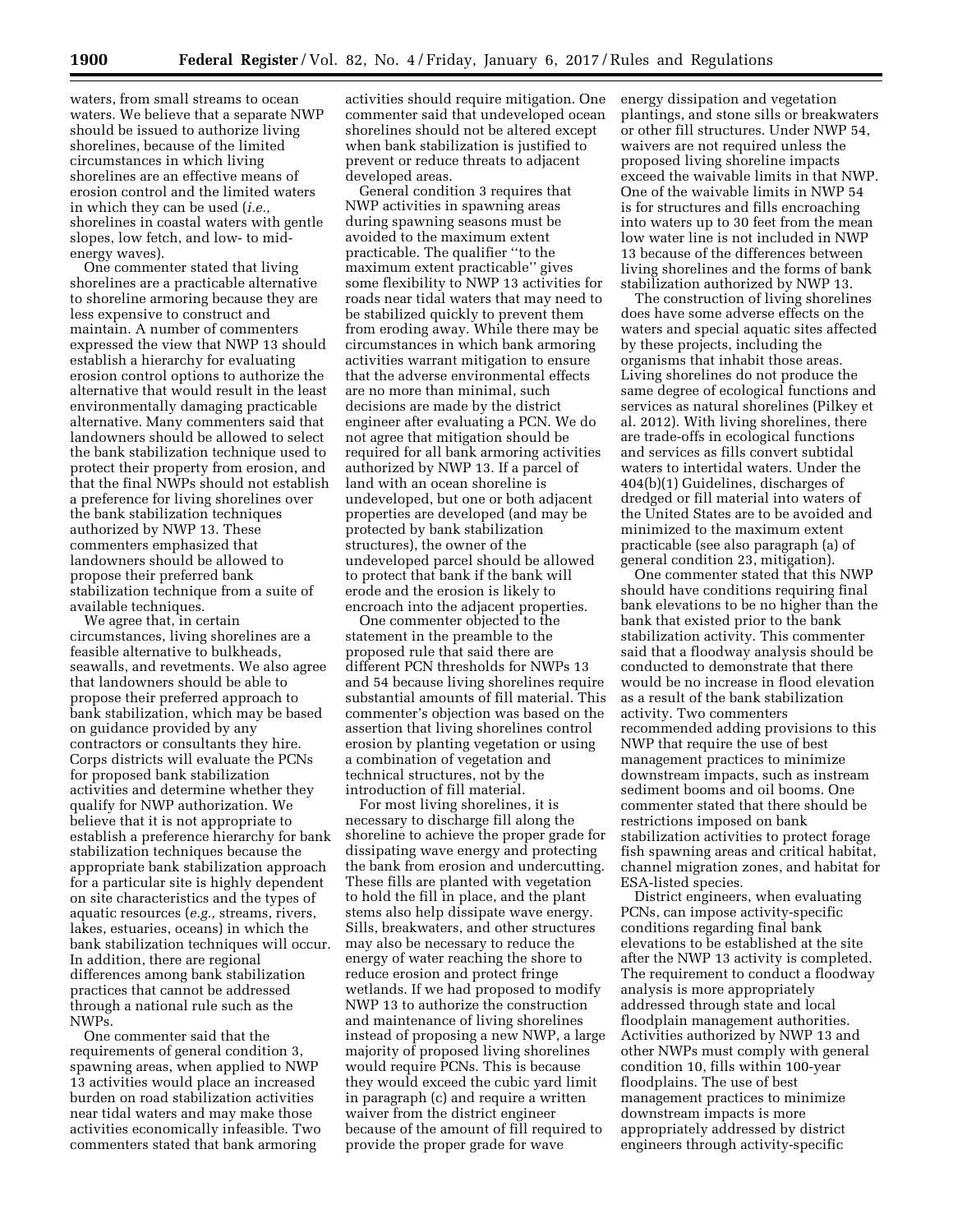conditions imposed on NWP authorizations, taking into account the site-specific characteristics of the proposed activity. General condition 3 requires measures to minimize adverse effects to fish spawning areas during spawning seasons. General condition 18, endangered species, establishes procedures for complying with the requirements of section 7 of the Endangered Species Act (ESA). District engineers will conduct ESA section 7 consultations for any proposed NWP 13 activities that they determine, after reviewing PCNs, may affect listed species or designated critical habitat.

Several commenters objected to the following sentence, which appeared in the preamble to the proposed rule (81 FR 35200): ''Many landowners prefer bulkheads and revetments because wellconstructed bulkheads last approximately 20 years and revetments can last up to 50 years (NRC 2007).'' These commenters said this statement was not a conclusion of the committee that wrote the 2007 NRC report entitled ''Mitigating Shore Erosion along Sheltered Coasts.'' These commenters asserted that the 2007 NRC report concluded that prior regulatory practices and local marine contractors are the main reason why landowners choose bulkheads and revetments. They said that in many cases landowners are not informed that there are other alternatives to erosion control. These commenters also expressed the opinion that the decisions of landowners are not driven by the lifespans of bulkheads and revetments. They said that it is a lack of understanding of alternative approaches to shore protection and institutional bias that causes the continued use of seawalls, bulkheads, and revetments.

The sentence on page 35,200 of the proposed rule should have been written as follows, to avoid misrepresenting the 2007 NRC report: ''Well-constructed bulkheads last approximately 20 years and revetments can last up to 50 years (NRC 2007). Many landowners may prefer bulkheads and revetments because of the longevity of those structural measures to control erosion and protect their properties.''

The section of the 2007 NRC report (pages 73–76) that discusses landowner options for addressing bank erosion presents a number of hypothetical scenarios to illustrate those options. If the life expectancies of bulkheads or stone revetments are irrelevant to the landowner's decision-making process, why were those life expectancies discussed in the bulkhead or stone revetment options? That section of the 2007 NRC report provides no information on how long marsh

plantings or marsh plantings combined with stone sills will effectively control erosion, other than to say that a planted marsh fringe will require on-going maintenance and some maintenance will likely be required for the stone sill and marsh plantings after they are exposed to storm events. The landowner is a critical part of the decision-making process, because his or her property is at risk. Some landowners prefer bulkheads and revetments because they make them feel more secure (Popkin 2015). It should be noted that in response to the proposal to issue a new NWP to authorize the construction and maintenance of living shorelines, we received many comments opposing the issuance of the new NWP 54. Many of those commenters expressed concern that they would be required to use living shorelines, instead of being able to use other approaches to erosion control.

In many coastal areas, hard bank stabilization measures are the only effective option in coastal environments where high energy erosive forces are present. A landowner may prefer a bank stabilization approach that he or she views as being more durable and requires less maintenance. Current regulatory frameworks and contractor preferences are only part of the decision-making process. The landowner makes the final decision unless the regulatory agency (federal, state, or local) decides to deny the landowner's permit application. Since the options ( $\overline{\#}2a$  and  $\overline{\#}2b$ ) in that section of the 2007 NRC report include two living shoreline options, the report's discussion of the various options could be interpreted as including consideration of the expected longevities of those shore erosion control options, as well as their maintenance requirements. Living shorelines are relatively new, and there is much to be learned about their effectiveness over the long term, and in different areas of the country. As discussed above, many commenters stated that landowners and other entities should be allowed to choose how they protect their waterfront properties and their infrastructure. Those comments indicate that landowners are informed about various erosion control approaches and are not passively deferring to the contractors and consultants they hire to provide advice, design, and planning services, and to construct the authorized activities.

One commenter said that due to the increasing risks and costs of protecting ocean shorelines, applicants should be required to share substantially in the

costs and responsibilities of implementing shoreline stabilization projects authorized by NWP 13. One commenter stated that the Corps needs to provide advance and meaningful notice to tribes to avoid unresolved impacts to tribal treaty natural resources and cultural resources. A couple of commenters asked how the Corps will enforce the terms and conditions of NWP 13 for bank stabilization activities. One commenter stated that the proposed changes to NWP 13 will cause an unfair burden to local agencies when they try to determine whether bank stabilization projects are authorized and whether preconstruction notification is required.

Landowners pay for the bank stabilization activities authorized by NWP 13 that they construct to protect their property. For the 2017 NWPs, the Corps districts consulted with interested tribes to identify regional conditions to protect tribal resources, including natural and cultural resources retained by, or reserved by or for, tribes through treaties. District engineers can also establish coordination procedures with interested tribes to coordinate proposed NWP 13 activities to help ensure that these activities do not cause more than minimal adverse effects on tribal rights (including treaty rights), protected tribal resources, or tribal lands. Corps districts will enforce NWP 13 activities in the same manner as they enforce all individual permits and general permit authorizations, which is through the procedures described in the Corps' regulations at 33 CFR part 326 and relevant guidance and policy documents. Local agencies that are unsure whether their proposed bank stabilization activities qualify for NWP 13 authorization are encouraged to contact the appropriate Corps district to seek their advice on whether the proposed activity might qualify for NWP 13 or a different general permit or whether an individual permit would be needed.

One commenter requested that the Corps evaluate regional impacts to local governments caused by division engineers adding regional conditions to this NWP and lengthening the time it takes to receive NWP verifications. Two commenters stated that NWP 13 activities should require a professional engineer's certification that the proposed bank stabilization activity will not exacerbate any upstream or downstream flooding problems.

Division engineers impose regional conditions on the NWPs to ensure that those NWPs comply with section 404(e) of the Clean Water Act and that authorized activities result in no more than minimal individual and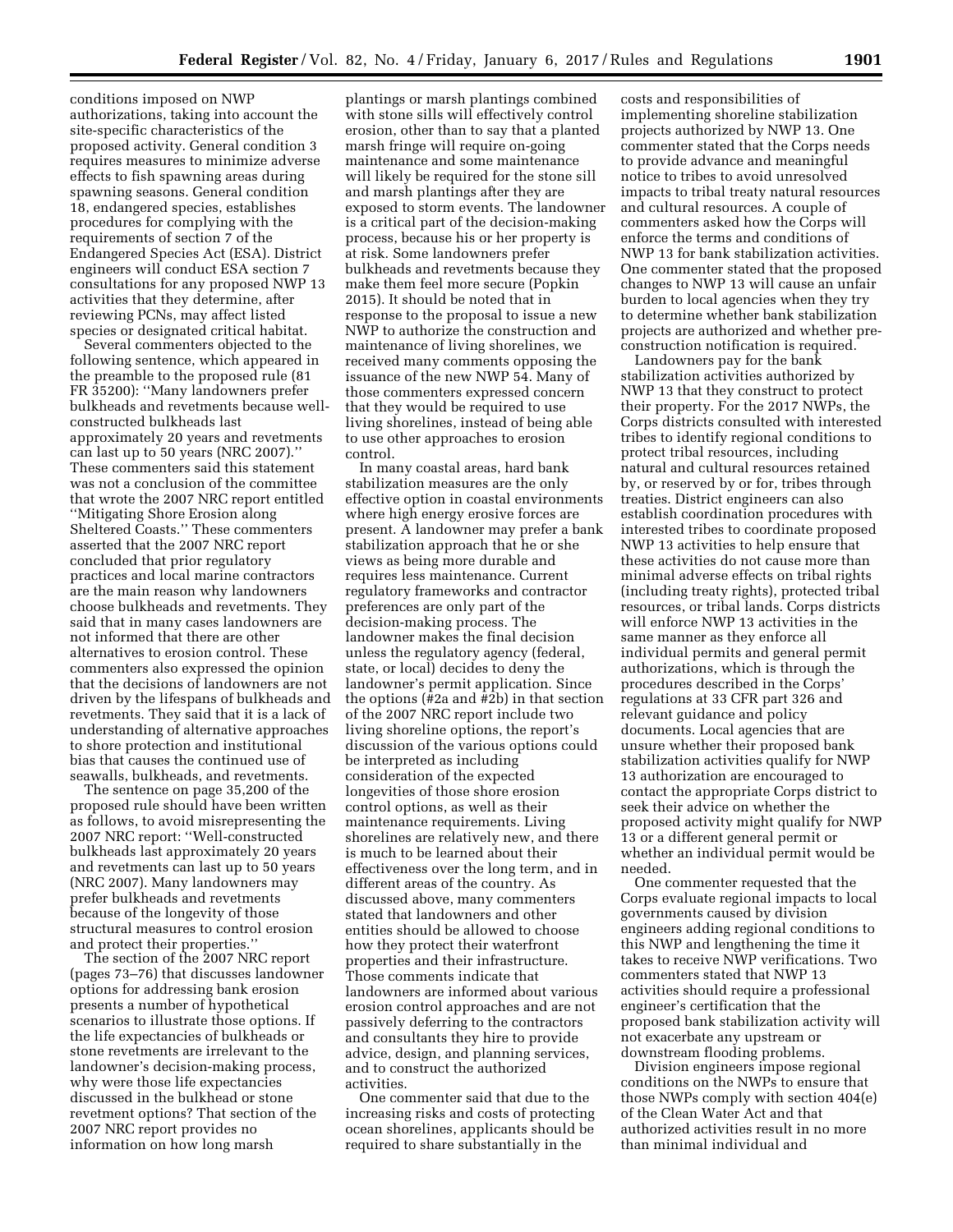cumulative adverse environmental effects. The regional conditioning process is a key tool for addressing regional differences in aquatic resources, as well as the ecological functions and services they provide. Regional conditions also facilitate compliance with other federal laws, such as section 7 of the Endangered Species Act and section 106 of the National Historic Preservation Act, as well as the Corps' tribal trust responsibilities. District engineers are required to respond to NWP PCNs within 45 days of receipt of a complete PCN, regardless of whether division engineers have imposed regional conditions on the NWPs. There are some exceptions to the 45-day response requirement, such as PCNs that require ESA section 7 and/or NHPA section 106 consultations and PCNs for activities authorized by NWPs 21, 49, and 50. Establishing requirements for a professional engineer's certification of bank stabilization activities and effects on upstream and downstream flooding are more appropriately addressed by state and local governments that have the authority to manage flooding risks. The Corps Regulatory Program does not have this authority.

Two commenters said that an environmental impact statement must be prepared for the reissuance of NWP 13. One commenter said that the reissuance of NWP 13 requires an environmental impact statement because of impacts to ESA-listed species. One commenter stated that the draft decision document failed to take into account the direct, indirect, and cumulative effects of NWP 13 activities. A few commenters asserted that the reissuance of NWP 13 requires ESA section 7 consultation.

For the reissuance of this NWP, Corps Headquarters complied with the requirements of the National Environmental Policy Act (NEPA) by preparing an environmental assessment with a finding of no significant impact. The environmental assessment describes, in general terms, the mitigation measures (including the requirements of NWP general conditions) that ensure that activities authorized by NWP result in no more than minimal individual and cumulative adverse environmental effects. Certain NWP 13 activities require pre-construction notification, another mechanism that helps ensure that NWP activities cause no more than minimal adverse environmental effects. The national decision document also generally describes compensatory mitigation practices that may be required by district engineers for

specific NWP activities to ensure that those activities have no more than minimal adverse environmental effects. Compliance with the requirements in 33 CFR part 332, and activity-specific compensatory mitigation requirements, will help ensure that compensatory mitigation required by district engineers will offset the authorized impacts to jurisdictional waters and wetlands.

The decision document prepared for this NWP describes, in general, the direct, indirect, and cumulative impacts of these activities. The direct and indirect effects caused by NWP 13 activities are described throughout the decision document. These direct and indirect effects are described in general terms because the decision to reissue this NWP is made prior to the NWP going into effect and authorizing specific activities at specific project sites. We prepared a NEPA cumulative effects analysis based on the Council on Environmental Quality's definition of ''cumulative impact'' at 40 CFR 1508.7, as well as a 404(b)(1) Guidelines cumulative effects analysis based on the requirements of 40 CFR 230.7(b)(3).

The decision document issued by Corps Headquarters discusses compliance with section 7 of the ESA, including the ''no effect'' determination Corps Headquarters made for the reissuance of this NWP. Our ''no effect'' determination is also presented in this final rule. The decision document discusses the processes and tools that the Corps uses to comply with ESA section 7, to ensure that this NWP is not likely to jeopardize the continued existence of listed species, or adversely modify or destroy critical habitat that has been designated for those listed species. The reissuance of NWP 13 has "no effect" on listed species or critical habitat because of the requirements of general condition 18, endangered species, and 33 CFR 330.4(f). For any proposed NWP activity that might affect listed species or designated critical habitat, is in the vicinity of listed species or designated critical habitat, or is located in designated critical habitat, the project proponent must submit a PCN, and the district engineer will evaluate that PCN to determine whether ESA section 7 consultation is required. If the district engineer makes a ''may affect'' determination for a proposed NWP activity, that activity is not authorized by NWP until after ESA section 7 consultation is completed.

The Corps has determined that the reissuance of this NWP does not result in a significant impact on the human environment that warrants the preparation of an environmental impact statement. This is because of the various

protections in the NWP program that are applied to ESA-listed species and designated critical habitat and the fact that an NWP can only authorize activities that have no more than minimal adverse environmental effects.

A few commenters said that the proposed reissuance of NWP 13 is contrary to Executive Order 13653, Preparing the United States for the Impacts of Climate Change, which requires federal agencies to consider the challenges that climate change add to their programs, policies, rules, and operations, to ensure that those items continue to be effective as the climate changes. These commenters also stated that the Corps failed to consider the October 7, 2015, Presidential Memorandum entitled ''Incorporating Natural Infrastructure and Ecosystem Services in Federal Decision-Making.'' These commenters indicated that the proposed rule also did not consider current Corps policies concerning climate change and sea level rise.

The activities authorized by NWP 13 are an important tool for landowners and communities to adapt to the effects caused by climate change, especially sea level rise and increases in the frequency of severe storm events. As sea level changes at a particular site, the landowner may need to conduct new or modified bank stabilization activities to protect his or her property. Naturebased infrastructure approaches such as living shorelines may not be feasible or effective in higher energy coastlines subject to sea level rise. Existing buildings and other infrastructure may prevent inland migration of wetlands (Enwright et al. 2016). Public works agencies and utility companies may need to use NWP 13 activities to protect roads and utility lines from damage caused by erosion. In sum, NWP 13 activities will help landowners, public agencies, and other respond to sea level rise and other effects of climate change. This NWP authorizes bank stabilization activities undertaken by private landowners, who are not subject to the policies the Corps developed for the federal water resource projects it designs and implements.

Several commenters said that the Corps, in its draft decision document, did not demonstrate that NWP 13 will result in no more than minimal impacts, because that draft decision document only provides an estimate of impacts that will be authorized over a 5-year period. They also stated that the draft decision document ignores cumulative impacts, fails to account for climate change, and fails to assess impacts on ESA-listed species. One commenter said that the cumulative impact analysis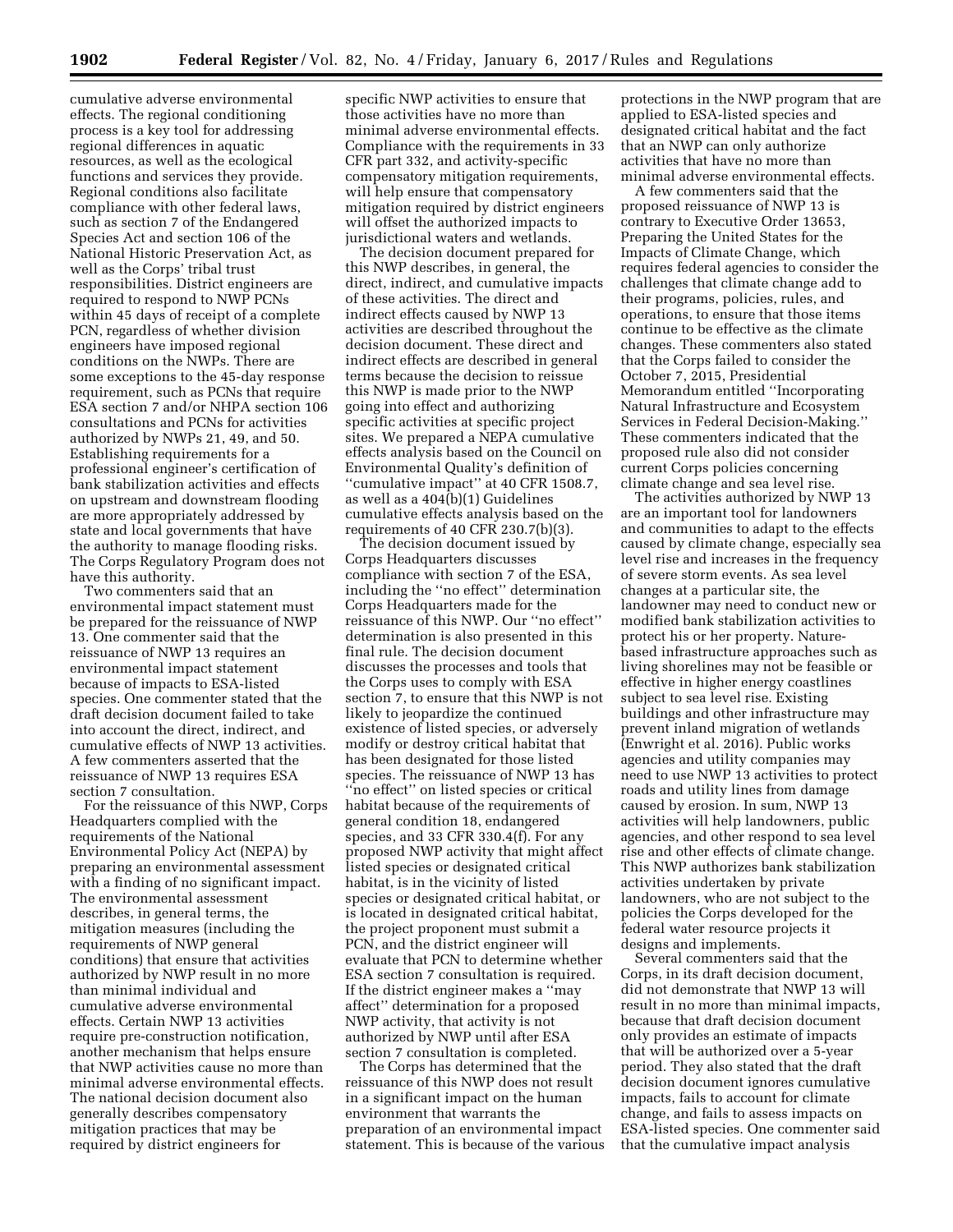within the draft decision document is impermissibly narrow and improperly delegates the cumulative impact analysis to specific projects. This commenter stated that if the Corps cannot conduct an adequate cumulative impact at the national level, it should not reissue NWP 13. One commenter asserted that the draft decision document did not evaluate the secondary impacts of bulkheads, because secondary effects are not discussed anywhere in that document. One commenter stated that NWP 13 violates the 404(b)(1) Guidelines because it causes significant degradation of waters of the United States.

Because the NWPs are issued before they go into effect and will be used over the next five years (unless they are modified, suspended, or revoked before the expiration date) to authorize specific activities being conducted by project proponents, the estimate of permitted impacts is a forward-looking estimate. In addition, the approach used in the decision document is fully consistent with the requirements of the 404(b)(1) Guidelines at 40 CFR 230.7(b)(3). The decision document includes two cumulative effects analyses: One to satisfy the requirements of NEPA, using the definition of ''cumulative impact'' at 40 CFR 1508.7. The other cumulative effects analysis satisfies the requirements of the 404(b)(1) Guidelines at 40 CFR 230.7(b)(3). The final decision document has been revised to discuss climate change. The decision document also discusses compliance with the Endangered Species Act, as well as cumulative effects to ESA-listed species (see the NEPA cumulative effects analysis, which includes ESA-listed species as a one of the ''resources of concern'' discussed in that analysis).

The cumulative effects analyses in the decision document prepared by Corps Headquarters satisfies the requirements of NEPA and the 404(b)(1) Guidelines and does not defer the cumulative impact analyses to district engineers who evaluate PCNs for specific activities. When evaluating an NWP PCN or a voluntary request for NWP verification, the district engineer will consider cumulative impacts when determining whether the proposed NWP activity will result in no more than minimal individual and cumulative adverse environmental effects. The district engineer's consideration of cumulative impacts does not need to be an extensive analysis because he or she is simply verifying whether NWP authorization is appropriate. The district engineer is not considering whether the issuance of the NWP is appropriate, that is the decision that is

being made by Corps Headquarters when it issues this rule, along with the more extensive cumulative effects analysis.

The draft decision document, as well as the final decision document, discusses in general terms the direct and indirect effects of NWP 13 activities on the environment. Secondary effects are analogous to indirect effects, and therefore do not warrant separate consideration in the decision document. The final decision document also concluded that the reissuance of this NWP complies with the 404(b)(1) Guidelines. Section 7.1.3 of the decision document discusses our determination that the reissuance of this NWP will not cause significant degradation of waters of the United States.

Three commenters expressed concern with the apparent overlap of authorization of bank stabilization projects using NWPs 13 and 27, and the proposed NWP B. These commenters pointed out that there are different limits for these NWPs and believe those differences encourage applicants to request authorization under the NWP that has the least restrictions or requirements. These commenters recommended clarifying the purposes of each of these NWPs so that project proponents apply for authorization under the most appropriate NWP. One commenter recommended that the NWPs provide incentives for landowners to retrofit existing seawalls with bioengineered methods. This commenter said that a streamlined process for retrofitting bank stabilization projects will encourage property owners to do these types of projects, instead of replacing an old seawall with a new seawall.

We have made changes to NWP 27 to limit it to aquatic habitat restoration, enhancement, and establishment activities so that it should no longer be used to authorize bank stabilization activities. We have also modified the definition of ''living shoreline'' in new NWP 54 to clarify that living shorelines are limited to coastal waters. We have also added a Note to NWP 54 to point prospective permittees to NWP 13 if they want to use an NWP to authorize vegetative stabilization activities or bioengineering activities in inland waters, such lakes other than the Great Lakes, and inland rivers and streams.

We cannot require landowners to retrofit existing seawalls with bioengineering, but landowners may propose to do those types of retrofits. Since we have clarified that NWP 13 authorizes bioengineering approaches to bank stabilization, in addition to seawalls, bulkheads, and revetments,

project proponents may seek authorization for such retrofits through this NWP, if those retrofits require DA authorization.

Several commenters objected to the proposal to reissue NWP 13, stating that armoring shorelines with bulkheads and revetment prevent wetlands from migrating inland in response to sea level rise or land subsidence.

There are a number of reasons why coastal wetlands might not be able to migrate inland as sea level rises. Wetland migration may be impeded by natural and man-made impediments. Natural impediments include topography, such as steep coastal bluffs (Enwright et al. 2016). Man-made impediments include coastal urbanization and levees constructed to protect developed and agricultural areas (Enwright et al. 2016). Inland migration of wetlands is usually limited to undeveloped coasts and protected areas (*e.g.,* wildlife refuges) with low, gentle slopes (Enwright et al. 2016). Other factors that affect inland wetland migration are: Erosion, subsidence, sedimentation, hydrologic alterations, water management. Inland migration in abandoned urban areas is likely to be limited to areas that have soil instead of asphalt or other hardened surfaces (Enwright et al. 2016). It should be noted that tidal wetlands have demonstrated strong resilience by being able to adjust to sea level rise by migrating vertically through accelerated soil buildup (Kirwan et al. 2016).

This NWP is reissued with the modifications discussed above.

NWP 14. *Linear Transportation Projects.* We proposed to add a note to this NWP similar to proposed Note 2 in NWP 12 to explain that separate and distant crossings of waters of the United States for linear projects may qualify for separate authorization by NWP.

Several commenters objected to the proposed reissuance of this NWP and several commenters supported reissuing this NWP. One commenter said that this NWP does not authorize activities that are similar in nature. Another commenter stated that individual permits should be required for these linear transportation projects. One commenter said that this NWP should authorize parking lots.

The category of activities authorized by this NWP, that is activities necessary for the construction, expansion, modification, or improvement of linear transportation projects, is a category of activities that are similar in nature because they are limited for use in transportation. The activities in jurisdictional waters and wetlands authorized by this NWP typically result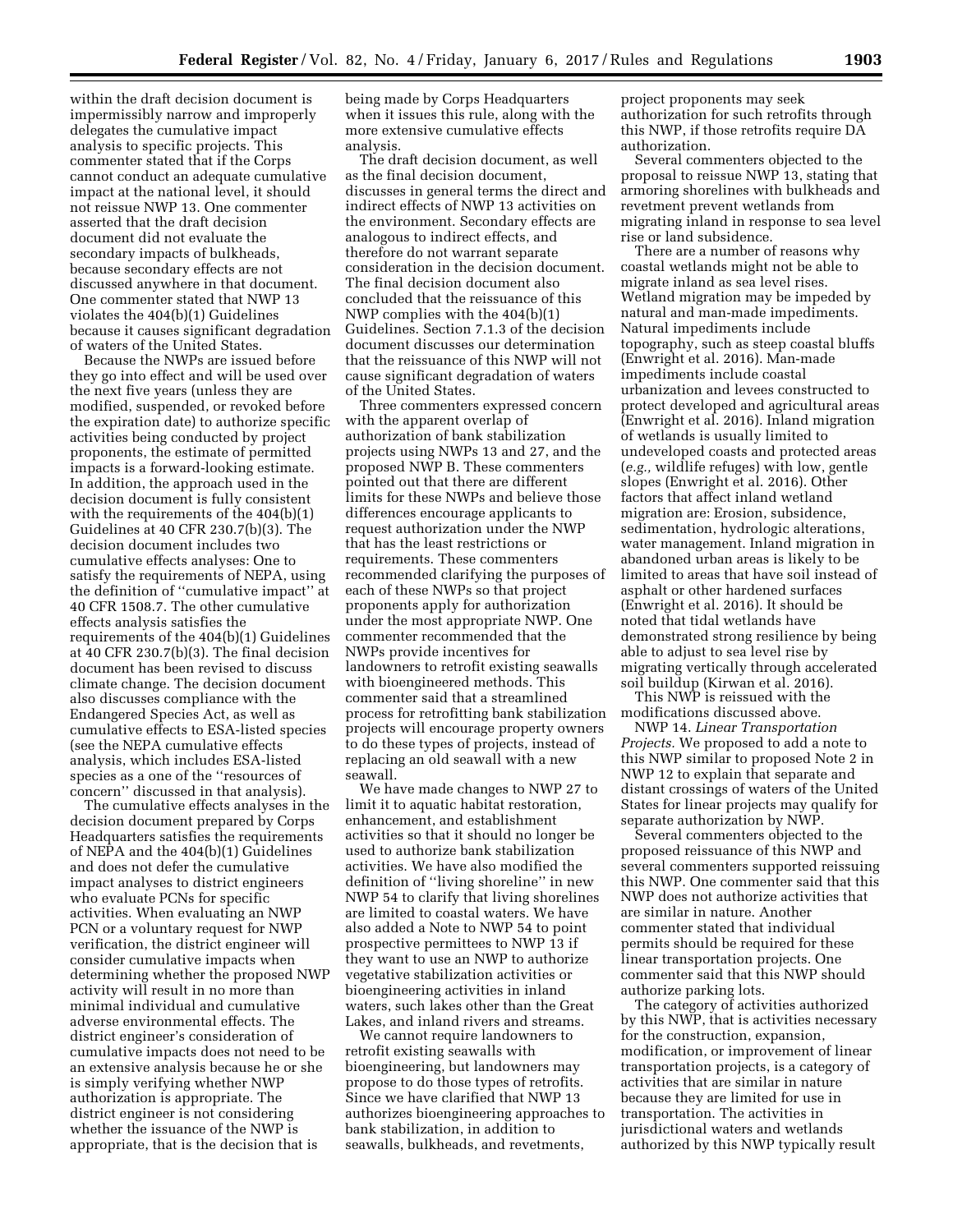in no more than minimal adverse environmental effects and would generate little or no public comment if they were evaluated through the individual permit process. This NWP requires PCNs for activities that have the potential to result in more than minimal adverse environmental effects, so that district engineers can review those activities on a case-by-case basis and, after considering any mitigation proposed by applicants, assert discretionary authority for those activities determined to result in more than minimal adverse environmental effects.

The paragraph preceding the ''Notification'' paragraph states that NWP 14 does not authorize parking lots. In the preamble to the final 2012 NWPs, which was published in the February 21, 2012, issue of the **Federal Register**, we stated that NWP 14 authorized parking lots (see 77 FR 10200). That statement was an error. The construction of parking lots that involve discharges of dredged or fill material into waters of the United States may be authorized by other NWPs, if it meets the terms and conditions of an applicable NWP.

Several commenters stated that the acreage limits for this NWP should not be changed. Several commenters suggested increasing the acreage limits of this NWP, and a few of these commenters recommended a one-acre limit for individual crossings of waters of the United States. One commenter said the acreage limit for losses of nontidal waters should be increased to 3 acres. One commenter stated that the acreage limit should be decreased to 1⁄4 acre for both non-tidal waters and tidal waters, and another commenter said that the acreage limit should be  $\frac{1}{10}$ -acre for losses of non-tidal and tidal waters. A number of commenters requested clarification in how the acreage limit is applied to each crossing of waters of the United States. One commenter recommended a stream impact limit of 1⁄10-acre. One commenter stated that the scientific rationale in the draft decision document is insufficient to justify the  $\frac{1}{2}$ - and  $\frac{1}{3}$ -acre limits.

In this NWP, we are retaining the  $\frac{1}{2}$ acre limit for losses of non-tidal waters of the United States and the 1⁄3-acre limit for losses of tidal waters of the United States. We believe these acreage limits, with the PCN requirements, are appropriate for ensuring that this NWP only authorizes activities that result in no more than minimal individual and cumulative adverse environmental effects. For those activities that require PCNs, district engineers will review those activities, and may impose

conditions such as mitigation requirements, to provide assurance that the authorized activities will have no more than minimal individual and cumulative adverse environmental effects. In addition, division engineers have the authority to modify this NWP to reduce the acreage limits, if there are regional concerns for the environment that warrant changing the acreage limits. The acreage limit is applied to each single and complete crossing of waters of the United States (see the definition of ''single and complete linear project'' in the Definitions section of these NWPs). The acreage limits for this NWP and other NWPs are determined by our experience and judgment regarding regulated activities that typically result in no more than minimal individual and cumulative adverse environmental effects.

One commenter stated that use of this NWP for the expansion, modification, or improvement of previously authorized projects could result in cumulative impacts that exceed these acreage limits and that the impacts of previously authorized projects should count towards the acreage limit.

Division and district engineers will monitor the use of this NWP and if they determine that the activities authorized by this NWP may be resulting in more than minimal cumulative adverse environmental effects, they will modify, suspend, or revoke this NWP. In cases where the expansion, modification, or improvement of an existing NWP 14 activity will result in additional losses of waters of the United States, the district engineers will determine whether the expansion, modification, or improvement is part of the original single and complete project. If it is, then the district engineer will combine the original loss with the proposed loss to determine if the acreage limit has been exceeded.

A number of commenters stated that this NWP should not authorize discharges into wetlands or other special aquatic sites. Two commenters suggested adding a linear foot limit to this NWP to ensure that it only authorizes activities with minimal adverse effects on the aquatic environment. One commenter recommended adding a 200 linear foot limit either for individual or cumulative impacts. Three commenters recommended a stream impact limit of 300 linear feet.

This NWP requires PCNs for all discharges into wetlands and other special aquatic sites. The PCN review process is an important tool for ensuring that NWP 14 only authorize activities with no more than minimal adverse

environmental effects to special aquatic sites. We do not agree that a 200 or 300 linear foot limit is necessary for this NWP, because most linear transportation projects cross jurisdictional streams either perpendicular, or nearly perpendicular to the centerline of the stream. The 1⁄2 acre and 1⁄3-acre limits, plus the PCN requirements, are sufficient to ensure that this NWP only authorizes activities that have no more than minimal individual and cumulative adverse environmental effects.

One commenter objected to allowing the district engineer to waive any of the limits of this NWP. One commenter recommended modifying this NWP to allow district engineers to waive certain limits. One commenter said that district engineers should be able to waive the limits of this NWP if the proposed activity would take place in low quality waters or wetlands.

This NWP does not include any provisions that allow district engineers to waive the acreage limits of this NWP. None of the NWPs allow waivers of acreage limits. This NWP does not have a 300 linear foot limit for losses of stream bed that is similar to the waivable 300 linear foot limit in NWPs 29 and 39 and a number of other NWPs.

Two commenters recommended that the paragraph authorizing temporary structures and fills include the language regarding the use of temporary mats similar to the proposed changes for NWPs 3 and 12. We have added temporary mats to this paragraph of NWP 14 to be consistent with NWPs 3, 12, and 13.

Several commenters said that PCNs should be required for all activities authorized by this NWP. A number of commenters stated that the PCN thresholds should not be changed for this NWP. A few commenters suggested increasing the PCN threshold to 1⁄2-acre if the acreage limit is increased to one acre. One commenter said that PCNs should not be required for all discharges into wetlands; instead the PCN threshold for losses of wetlands should be 1⁄10-acre. Another commenter asserted that the second PCN threshold should be eliminated and that PCNs should only be required for discharges resulting in the loss of greater than  $\frac{1}{10}$ acre of special aquatic sites.

We are retaining the current PCN thresholds for this NWP. We believe these PCN thresholds are necessary for providing opportunities for district engineers to review proposed NWP 14 activities that have potential for resulting in more than minimal adverse environmental effects. In response to a PCN, the district engineer can issue an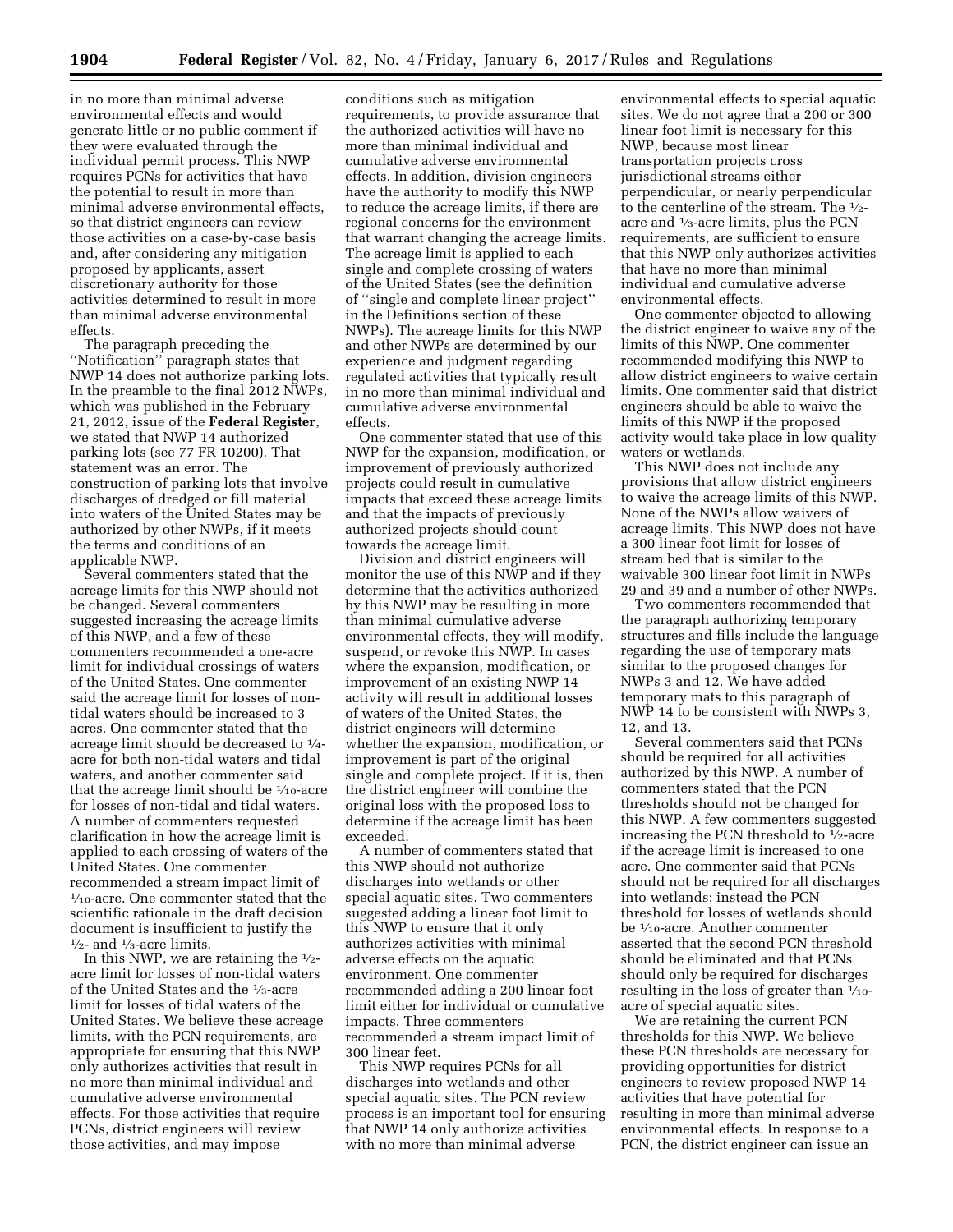NWP verification, with or without permit conditions. The district engineer can also exercise discretionary authority to require an individual permit, if after considering the applicant's mitigation proposal, he or she determines that more than minimal adverse environmental effects will occur.

Several commenters supported the addition of Note 1 to explain that separate and distant crossings of waters of the United States for linear projects may qualify for separate authorization under NWP 14. Two commenters said that linear transportation projects should be reviewed in their entirety and not just at individual crossings. One commenter recommended deleting Note 1. One commenter objected to the addition of Note 1 because it could require more individual permits for railways. One commenter stated that the text of Note 1 does not clearly define when it is appropriate to combine this NWP with an individual permit. One commenter stated that an individual permit for the entire project is appropriate when the entire linear transportation project impacts more than 1⁄2-acre of jurisdictional waters and wetlands. Two commenters stated that an individual permit for the entire project is appropriate when one crossing does not qualify for authorization under NWP 14. One commenter said that the use of NWP 14 in combination with an individual permit should be at the discretion of the district engineer.

Consistent with Note 2 of NWP 12 and for the same reasons, we have modified Note 1 for NWP 14 by deleting the phrase ''with independent utility'' from the second sentence. The objective of the second sentence of this note is to serve as a reminder of 33 CFR 330.6(d), which addresses the combining of NWP authorizations with individual permit authorizations. Section 330.6(d) has been in effect since 1991, so the adoption of Note 1 should not result more individual permits for railways. District engineers will determine on a case-by-case basis when it is appropriate to combine for linear transportation projects NWP authorizations with individual permits, or whether all of the proposed activities require individual permit authorization.

Two commenters requested clarification regarding the difference between ''stand-alone'' projects and ''segments'' as described in the preamble to the June 1, 2016, proposed rule. Two commenters asked for a definition of independent utility and noted that the definition of ''single and complete linear project'' does not explicitly include the term ''independent utility.''

When evaluating individual permit applications and NWP PCNs, district engineers will use their judgment in applying 33 CFR 330.6(d) to determine when linear transportation projects can be authorized by combinations of NWPs and individual permits, or whether individual permits is required for all regulated activities for linear transportation projects that require DA authorization. The term ''independent utility'' is defined in the Definitions section of these NWPs (Section F). The definition of ''single and complete linear project'' does not include the term ''independent utility'' because each crossing of waters of the United States is needed for the single and complete linear project to fulfill its purpose of transporting people, goods, and services from the point of origin to the terminal point.

One commenter remarked that Note 3 is not a substantive change. Two commenters expressed concern that the requirements in Note 3 would result in district engineers requiring compensatory mitigation for cumulative impacts. One commenter supported the addition of Note 3 to explain that the district engineer may require mitigation to ensure the authorized activity causes no more than minimal individual and cumulative adverse environmental effects. One commenter stated that mitigation always should be required because the district engineer has too much discretion. One commenter asked if Note 3 is for multiple crossings that do not have independent utility. Two commenters said that the impacts of separate and distant crossings of waterbodies should be considered separately when determining mitigation requirements, instead of combining the impacts of separate and distant crossings.

Note 3 is not a substantive change from prior NWPs, but it is a clarification. The addition of Note 3 does not impose any new compensatory mitigation requirements on this NWP. The purpose of Note 3 is to remind users of the NWPs that if a linear transportation project includes crossings of waters of the United States that are authorized by NWP but do not require PCNs, and one or more crossings of waters of the United States requires preconstruction notification, then the PCN must include those non-PCN crossings, in accordance with the requirements of paragraph (b)(4) of general condition 32. The district engineer requires information on those non-PCN NWP 14 activities to make his or her determination whether the proposed activity will result in no more than minimal cumulative adverse

environmental effects. Under 33 CFR 330.1(e)(3), which was promulgated in 1991, the district engineer has had the authority to require compensatory mitigation to ensure that the cumulative adverse environmental effects caused by NWP activities are no more than minimal.

When it is feasible, project proponents usually design their NWP activities so that they do not trigger compensatory mitigation requirements. According to the Corps' NWP regulations at 33 CFR 330.1(e)(3), compensatory mitigation is only required if district engineer first determines that the proposed NWP activity would result in more than minimal individual and cumulative adverse environmental effects, and then offers the applicant the opportunity to propose mitigation, including compensatory mitigation, to reduce the adverse environmental effects so that they are no more than minimal. If the adverse environmental effects cannot be reduced so that they are no more than minimal, the district engineer will exercise discretionary authority and require an individual permit for the proposed activity.

Note 3 does not address whether individual crossings of waters of the United States authorized by NWP have independent utility. That question is more appropriately addressed through implementation of 33 CFR 330.6(d), and case-by-case decisions made by district engineers. When determining compensatory mitigation requirements for linear projects authorized by NWPs, district engineers have the discretion to require compensatory mitigation at a single site (*e.g.,* an approved mitigation bank or a permittee-responsible mitigation project), or at multiple sites (*e.g.,* mitigation bank credits from different mitigation banks whose service areas are crossed by the linear project).

One commenter recommended adding a condition to NWP 14 that prohibits its use when linear transportation projects are likely to result in land use changes that will negatively impact the environment. Two commenters requested clarification of the phrase ''minimum necessary'' which is used in the last sentence of the first paragraph of this NWP, for stream channel modifications. One commenter stated that the ''minimum necessary'' phrase is ambiguous and should be quantified. Another commenter expressed support for the use of that phrase in the NWP.

Land use decisions are made primarily by state, tribal, and local governments, through their zoning programs and their other land use authorities (see 33 CFR 320.4(j)(2)). The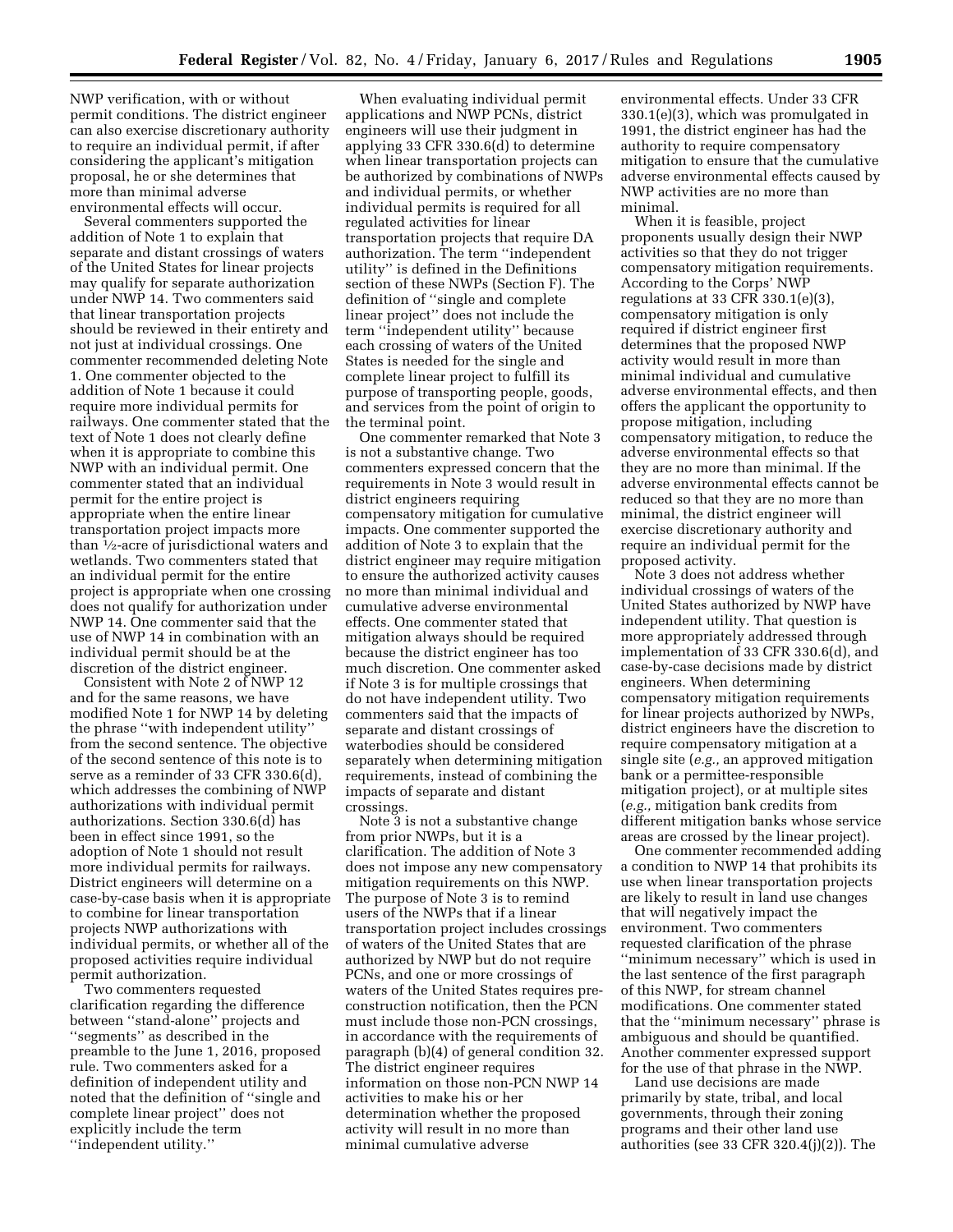Corps does not have the authority to control land use changes that do not involve activities that require DA authorization. Application of the term ''minimum necessary'' is subject to the district engineer's discretion, and is highly dependent on site-specific and activity-specific circumstances. It is not possible to develop a quantifiable, defensible definition of the term ''minimum necessary.'' It is a judgment call that must be made by the district engineer when evaluating a PCN and the proposed activity's compliance with the terms and conditions of this NWP.

One commenter asked for clarification regarding whether a linear transportation project with multiple separate and distant crossings of waters of the United States that require preconstruction notification can be provided to the Corps district in one PCN, or if individual PCNs are required for each crossing that requires notification. Several commenters requested that the Corps define what a separate and distant location is. A couple of these commenters asked whether there is a minimum distance for two crossings of waterbodies to be considered separate and distant. One commenter said that the text of NWP 14 uses the terms ''separate and distinct'' and ''separate and distant.''

A permit application or PCN for a linear transportation projects should include all crossings of waters of the United States that require DA authorization. Whether proposed crossings of waters of the United States are to be considered together or as separate and distant is to be determined by district engineers on a case-by-case basis, after evaluating site and regional characteristics (*e.g.,* topography, geology, hydrology, climate). It is not possible to establish a specific distance that could be effectively applied across the country. Nowhere in the June 1, 2016, proposed rule is the term ''separate and distinct'' used. ''Distant'' is the key word in the phrase ''separate and distant'' because it is the distance between crossings of waters of the United States at reduces the potential for synergistic interactions among regulated activities and their impacts to occur. The greater the distance between crossings that are authorized by NWP 14, the more attenuated the adverse environmental effects of those crossings becomes, so that there is less likelihood of more than minimal adverse cumulative impacts occurring.

Three commenters recommended that the use of best management practices should be a specific requirement to minimize sediment loading and wetland disturbance. One commenter said that

this NWP should require that riprap placed in the stream should be installed at grade with the existing stream substrate and mimic the existing contours of the stream channel. One commenter said that this NWP should prohibit the use of grout. One commenter stated that culvert bottoms should be installed in a manner to allow natural substrate to become reestablished. One commenter said that culvert installation should not result in over-widening of the stream channel.

Several NWP general conditions require practices to minimize adverse effects to jurisdictional waters and wetlands. For example, general condition 12, soil erosion and sediment controls, requires appropriate measures to minimize sediment inputs to waters and wetlands. General condition 13, removal of temporary fills, requires the permittee to remove temporary fills and restore affected areas, which may include wetlands. We do not agree that riprap should be required in all cases to be placed at grade of a stream. The use of grout is more appropriately determined on a case-by-case basis, if the use of grout is a component of a regulated activity. The appropriate approach for culvert installation is also a case-by-case determination and highly dependent on the characteristics of the stream, including its geomorphology. The effects of culvert installation on stream widening are also most appropriately evaluated on a case-bycase basis by district engineers.

One commenter stated that NWP 14 should authorize the removal of road crossings and require the affected areas to be restored using natural channel design principles. One commenter said that this NWP should require the evaluation of practicable alternatives. One commenter expressed concern that NWP 14 activities could result in indirect adverse environmental effects in areas distant from linear transportation projects. One commenter stated that this NWP should not authorize energy projects.

We do not believe it is necessary to modify NWP 14 to authorize the removal of road crossings. If the road crossing is temporary, the NWP 14 authorization should include conditions that apply to the removal of the temporary road crossing after it has fulfilled its intended purpose. If the road crossing is permanent, the removal of the road may be authorized by NWP 3 if the removal activity requires DA authorization. We do not think it is appropriate to prescribe, at a national level, a particular approach to restoring streams that were adversely affected by NWP activities. There are a number of

different techniques that can be used to restore streams, and the appropriate approach is dependent on the objectives of the restoration activity, the site characteristics, and numerous other factors. Activities authorized by NWP 14 can have indirect adverse environmental effects, and when PCNs are required for those activities, district engineers will evaluate both the direct and indirect adverse environmental effects when determining if NWP authorization is appropriate. This NWP does not authorize energy projects per se, but it may authorize road crossings and other linear transportation projects associated with an energy facility, including renewable energy generation facilities.

One commenter stated that federal and state natural resource agency coordination should be required for any stream losses that exceed 300 linear feet or 1⁄2-acre. One commenter said that this NWP should not authorize activities that jeopardize ESA-listed species. One commenter suggested modifying this NWP by adding a limit for cumulative effects to protect endangered species in estuaries. One commenter said that this NWP should require linear transportation projects to be designed to maintain aquatic organism passage. One commenter stated that this NWP should require advanced notice to tribes to avoid impacts on tribal treaty natural resources and cultural resources.

This NWP does not have a 300 linear foot limit for losses of stream beds. The 1⁄2-acre limit for losses of non-tidal waters cannot be waived or exceeded. The NWPs cannot be used to authorize activities that jeopardize the continued existence of ESA-listed species or adversely modify or destroy critical habitat of those species (see paragraph (a) of general condition 18, endangered species, and 33 CFR 330.4(f)). Division engineers can modify, suspend, or revoke this NWP on a regional basis to protect ESA-listed species in specific regions or waterbodies. General condition 2, aquatic life movements, requires NWP activities to be designed and constructed so that they do not substantially disrupt the necessary life cycle movements of indigenous aquatic species, unless the primary purpose of the NWP activity is to impound water. For the 2017 NWPs, Corps districts initiated consultation with tribes to determine whether to develop regional conditions or coordination procedures to protect tribal trust resources, including natural and cultural resources. District engineers can establish procedures to coordinate with tribes to help ensure compliance with general condition 17, so that no NWP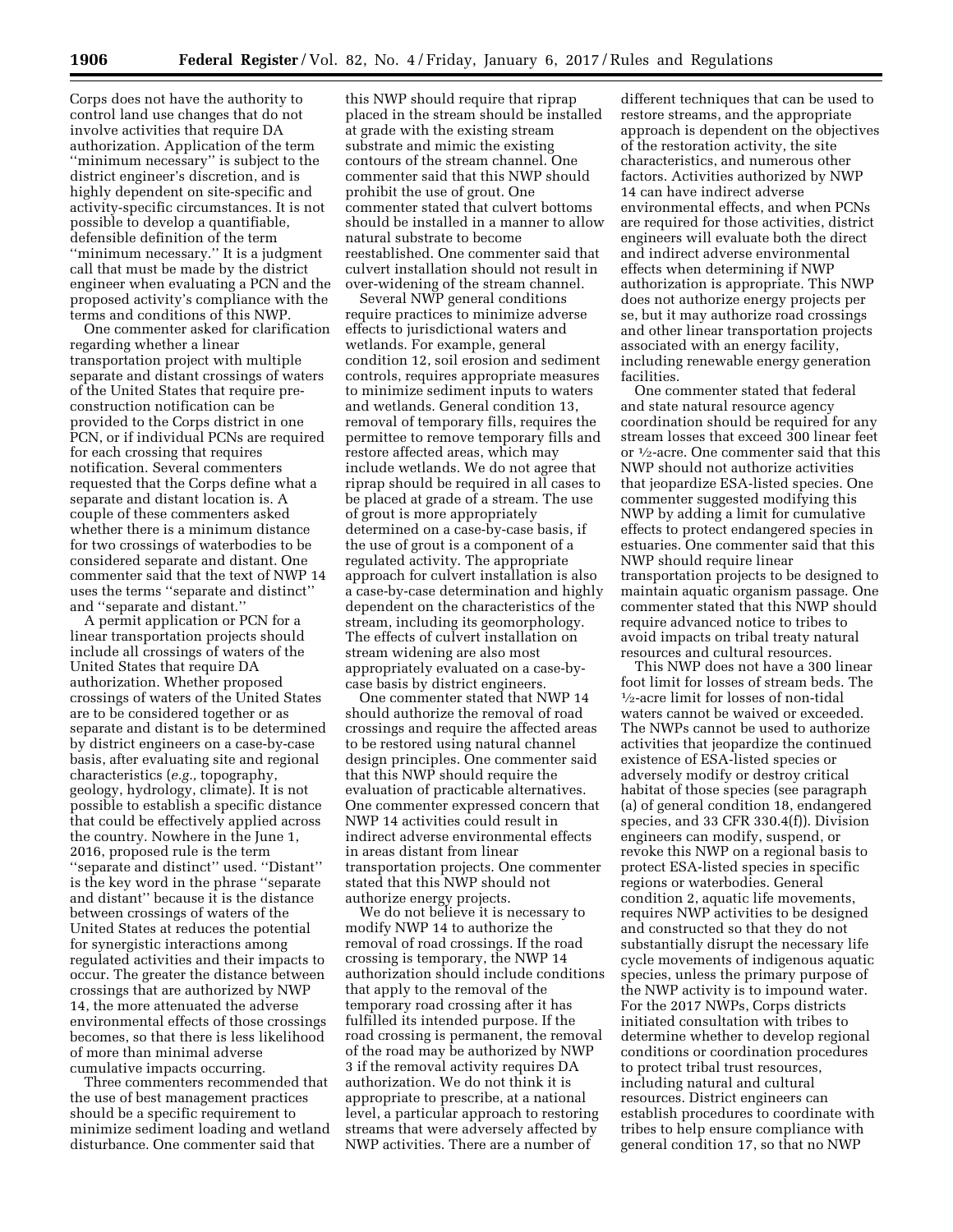activity will cause more than minimal adverse effects on reserved tribal rights, protected tribal resources, or tribal lands.

One commenter said that NWP 14 activities have the potential to cause significant direct and cumulative adverse environmental effects and that the reissuance of this NWP requires an environmental impact statement. Two commenters asked how the cumulative effect analysis for this NWP accounts for activities that do not require preconstruction notification.

The Corps complied with the requirements of NEPA by preparing an environmental assessment with a finding of no significant impact. The environmental assessment and finding of no significant impact are in the national decision document prepared for this NWP. Since NEPA compliance was accomplished through the preparation of an environmental assessment with a finding of no significant impact, an environmental impact statement is not required.

The decision document for this NWP that was prepared by Corps Headquarters analyzes, at a national level, the direct, indirect, and cumulative impacts caused by activities authorized by this NWP. The decision document includes a cumulative impact analysis prepared in accordance with the Council on Environmental Quality's NEPA definition of ''cumulative impact'' at 40 CFR 1508.7. We also prepared a cumulative effects assessment for the 404(b)(1) Guidelines compliance determination, as required by 40 CFR 230.7(b)(3). The cumulative effects analysis conducted for the 404(b)(1) Guidelines includes estimates of the number of non-PCN activities likely to occur during the five year period this NWP is in effect, as well as the estimated impacts of these non-PCN activities to jurisdictional waters and wetlands. Those estimated impacts include both temporary and permanent impacts.

This NWP is reissued, with the changes discussed above.

NWP 15. *U.S. Coast Guard Approved Bridges.* We did not propose any changes to this NWP and we did not receive any comments on this NWP. This NWP is reissued without change.

NWP 16. *Return Water From Upland Contained Disposal Areas.* We did not propose any changes to this NWP. One commenter stated that the proposed NWP did not include enough information for the state to make a decision on its Clean Water Act Section 401 water quality certification decision.

This NWP authorizes activities that will occur during the five year period

the NWP is in effect. The issuance of this NWP is not associated with any specific dredging project or disposal site. States can choose to issue water quality certification for the NWP, or require individual water quality certifications for case-specific NWP 16 authorizations. For those states that choose to require individual water quality certifications for activities authorized by this NWP, they can require additional information from the project proponent to determine whether a proposed discharge from an upland contained dredged material disposal area complies with state water quality standards. This NWP is reissued without change.

NWP 17. *Hydropower Projects.* We did not propose any changes to this NWP. One commenter objected to the proposed reissuance of this NWP, stating that these activities should require individual permits. One commenter recommended increasing the generating capacity limit in item (a) of the NWP to 10,000 kilowatts.

The hydropower projects authorized by this NWP are subject to either licensing requirements or licensing exemptions from the Federal Energy Regulatory Commission (FERC), and the FERC's oversight of those projects warrants use of this NWP to avoid duplicative federal review that would occur during the Corps' evaluation of a standard individual permit application. We believe that the current generating capacity limit of 5,000 kilowatts is appropriate to ensure that associated discharges of dredged or fill material into waters of the United States authorized by this NWP are relatively small and result in no more than minimal adverse environmental effects.

This NWP is reissued without change. NWP 18. *Minor Discharges.* We did not propose any changes to this NWP. Two commenters said these activities should require individual permits, instead of being authorized by NWP. Several commenters stated that this NWP should include a requirement for permittees to explicitly describe their avoidance and minimization efforts. One commenter remarked that this NWP should distinguish between dredging in open waters and excavation activities that occur in wetlands.

The activities authorized by this NWP involve only small discharges of dredged or fill material into jurisdictional waters and wetlands, and the PCN thresholds provide district engineers with opportunities to review proposed activities that have the potential to result in more than minimal adverse environmental effects. In response to a PCN, a district engineer

may require mitigation to ensure the no more than minimal adverse environmental effects requirement for NWPs is satisfied. If mitigation cannot be used to ensure the adverse environmental effects are only minimal, the district engineer will exercise discretionary authority and require an individual permit (see 33 CFR 330.1(e)(3)). For those activities that require PCNs, the project proponent may describe minimization measures in the PCN (see paragraph (b)(4) of general condition 32) to assist the district engineer in his or her decision-making process. Paragraph (b) of the NWP applies to excavation activities in open waters and paragraph (c) applies to discharges of dredged or fill material in wetlands or waters that results in a loss of those wetlands or waters. Not all wetland excavation activities result in regulated discharges of dredged material (see 33 CFR 323.2(d)).

Several commenters said this NWP should limit its use to once per verification, instead of authorizing recurring maintenance activities. One commenter recommended increasing the 25 cubic yard limit for discharges that only take place in wetlands. Another commenter suggested increasing the cubic yard limit to 50 cubic yards. One commenter asked the Corps to increase the first PCN threshold to 25 cubic yards in ephemeral streams because these streams do not have flowing water on a regular basis, and they have no permanent fish populations.

If a district engineer determines that this NWP is being used too frequently for maintenance activities in the same location, he or she may talk with the project proponent to determine if measures can be taken to address the cause for the recurring maintenance. The  $\frac{1}{10}$ -acre limit applies to losses of jurisdictional wetlands located above the plane of the ordinary high water mark or high tide line. The 25 cubic yard limit applies to discharges located below the plane of the ordinary high water mark or high tide line. We believe 25 cubic yards is the appropriate limit for ensuring that the activities authorized by this NWP result in only minimal individual and cumulative adverse environmental effects. In areas of the country where 50 cubic yards is an appropriate limit for general permit authorization of minor discharges, district engineers can issue regional general permits. We do not agree that there should be no PCNs for NWP 18 activities in ephemeral streams. Discharges of more than 10 cubic yards of dredged or fill material into ephemeral streams might result in more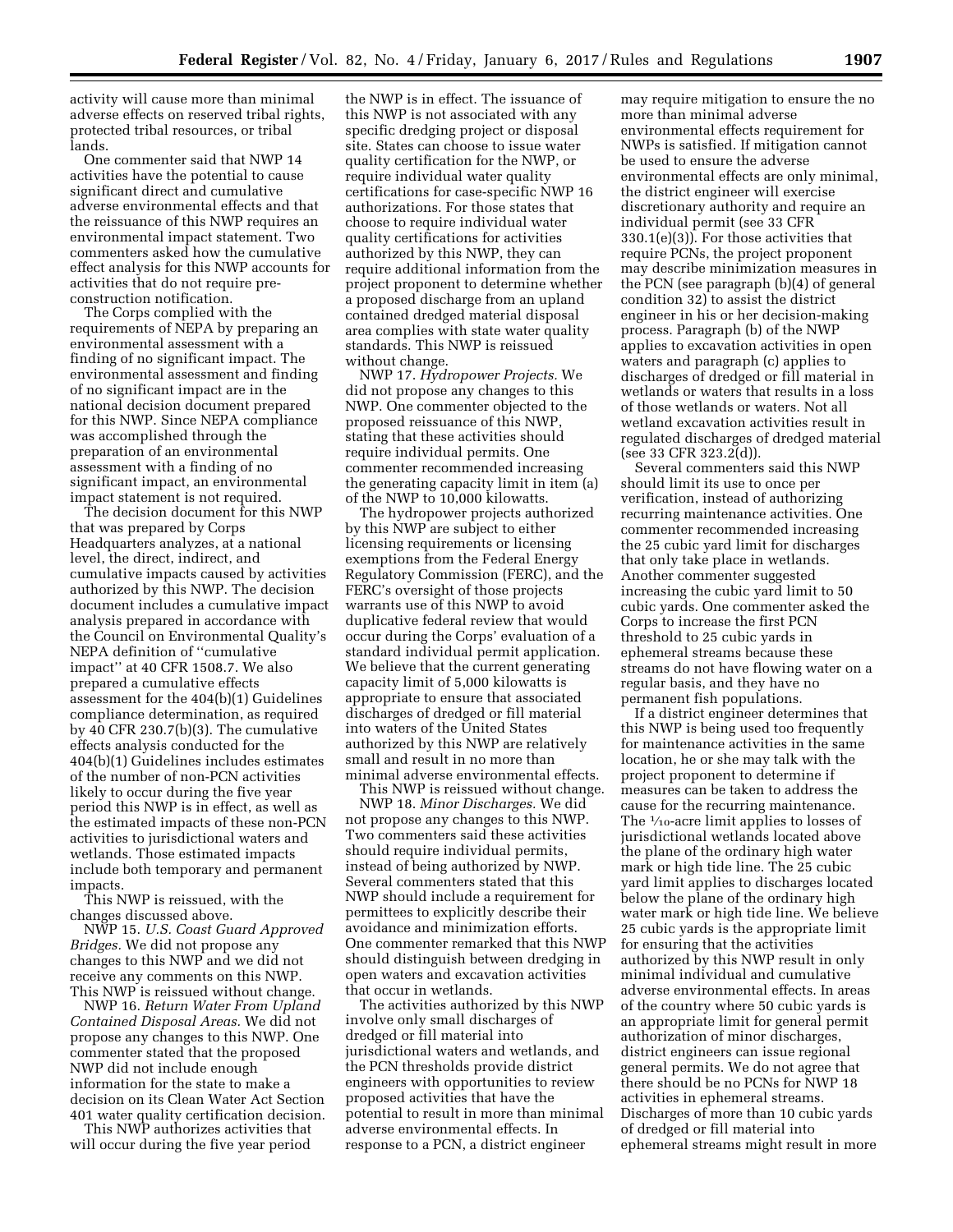than minimal adverse environmental effects in some cases. Therefore, PCNs should continue to be required for those activities. Increasing the PCN threshold to 25 cubic yards would eliminate that PCN threshold since this NWP has a limit of 25 cubic yards.

This NWP is reissued without change.

NWP 19. *Minor Dredging.* We proposed to add a sentence requiring the dredged material to be deposited and retained at an area that has no waters of the United States, unless the district engineer specifically authorizes the placement of that dredged material into jurisdictional waters and wetlands through a separate authorization.

Several commenters expressed their support for the proposed change to this NWP. Several commenters recommended modifying this NWP to authorize the placement of the dredged material into coastal waters below the mean high tide line to nourish the beach. One commenter said that requiring a separate authorization for placing the dredged material into jurisdictional waters and wetlands is redundant and counter to the purpose of a streamlined NWP program. Another commenter noted that NWP 18, another NWP, or a regional general permit could be used to authorize the placement of the dredged material into jurisdictional waters and wetlands. One commenter objected to the proposed reissuance of this NWP, and said these activities should require individual permits. One commenter said that clamshell bucket dredging does not result in only minimal adverse environmental effects.

If the project proponent wants to use the dredged material for beach nourishment, and the dredged material is to be placed in navigable waters of the United States (*i.e.,* RHA section 10 waters) or waters of the United States (*e.g.,* channelward of the high tide line), DA authorization is required. Depending on the quantity of dredged material and the amount of area to be filled by the dredged material that authorization may be provided through NWP 18, another NWP, a regional general permit, or an individual permit. The small amounts of dredging authorized by this NWP will result in no more than minimal individual and cumulative adverse environmental effects. However, division engineers can modify, suspend, or revoke this NWP if they are concerned that more than minimal adverse environmental effects will occur in a region. In addition, if a proposed NWP 19 activity requires preconstruction notification, the district engineer can assert discretionary and require an individual permit if he or she determines the proposed activity will,

after considering mitigation, result in more than minimal adverse environmental effects. This NWP authorizes minor dredging regardless of the equipment used. Clamshell bucket dredging conducted in accordance with the terms and conditions of this NWP typically causes no more than minimal adverse environmental effects.

Several commenters stated there should be designation of strategic areas for the placement of dredged material to ensure that it is available for natural geomorphic processes to move that material to eroding shorelines or to ensure that it is available for other beneficial uses. One commenter suggested adding a requirement for agency coordination when the proposed dredging activity would occur in nontidal waters where special status species are known to occur. Another commenter stated that this NWP should not be used in non-tidal waters inhabited by special status species. One commenter said that tribes should be provided with advance notice of these activities. Another commenter expressed concern that the dredged material may have sediments that are contaminated and harmful to aquatic organisms.

The designation of strategic areas of the placement of dredged material is beyond the scope of the NWP program. Those designations are more appropriately made by district engineers or addressed through other federal, tribal, state, and local programs. The requirements of general condition 18, endangered species, apply to this NWP and will address special status species that are listed as endangered or threatened under the federal Endangered Species Act, or proposed for listing under the ESA. Division engineers can impose regional conditions on this NWP to require coordination for proposed NWP 19 activities that may affect other types of special status species, or to prohibit its use in certain waters. For the 2017 NWPs, Corps districts have been consulting with tribes to identify regional conditions that protect tribal trust resources. Corps districts may also establish coordination procedures with tribes to ensure that NWP 19 activities do not cause more than minimal adverse effects on tribal rights, protected tribal resources, or tribal lands.

This NWP is reissued as proposed. NWP 20. *Response Operations for Oil or Hazardous Substances.* We did not propose any changes to this NWP, other than to change its title. We did not receive any comments on this NWP. This NWP is reissued without change.

NWP 21. *Surface Coal Mining Activities.* We proposed to remove

paragraph (a) that was in the 2012 NWP 21. Many commenters objected to the proposed reissuance of this NWP. Several commenters stated that these activities should require individual permits because they result in more than minimal individual and cumulative adverse environmental effects. One commenter said that paragraph (a) should be deleted from this NWP. Several commenters stated that the Corps should be able to evaluate and make decisions on NWP 21 PCNs prior to the issuance of the Surface Mining Control and Reclamation Act (SMCRA) permit, regardless of whether the Office of Surface Mining or the state agency has an integrated permit processing procedure.

We removed paragraph (a) of the 2012 NWP 21 from this NWP. Surface coal mining activities that were authorized under paragraph (a) of the 2012 NWP 21, where the regulated activities in waters of the United States have not yet been completed will require individual permits if operators need more time to complete those regulated activities. Activities that were authorized under paragraph (a) of the 2012 NWP 21 may qualify for the one-year grandfather provision at 33 CFR 330.6(b) if the operator has commenced the authorized work or is under contract to do the authorized work before the 2012 NWP 21 expires on March 18, 2017.

All activities authorized by this NWP are subject to the 1⁄2-acre limit and all other terms and conditions of this NWP. The 1⁄2-acre and the 300 linear foot limits, as well as the PCN review process, will ensure that activities authorized by this NWP will result in no more than minimal individual and cumulative adverse environmental effects. Division engineers may modify, suspend, or revoke this NWP on a regional basis. Division engineers may also impose regional conditions to ensure that authorized activities result in no more than minimal adverse environmental effects.

Corps districts can review NWP 21 PCNs concurrent with the Office of Surface Mining's or the state's SMCRA review process. Since the Office of Surface Mining or the state has authority over the entire coal mining activity, and the Corps has jurisdiction only over activities that involve discharges of dredged or fill material into waters of the United States and/or structures or work in navigable waters, the project proponent cannot proceed with the surface coal mining activity until he or she has secured his or her SMCRA authorization. Therefore, the Corps' completion of its review of the NWP 21 PCN prior to the SMCRA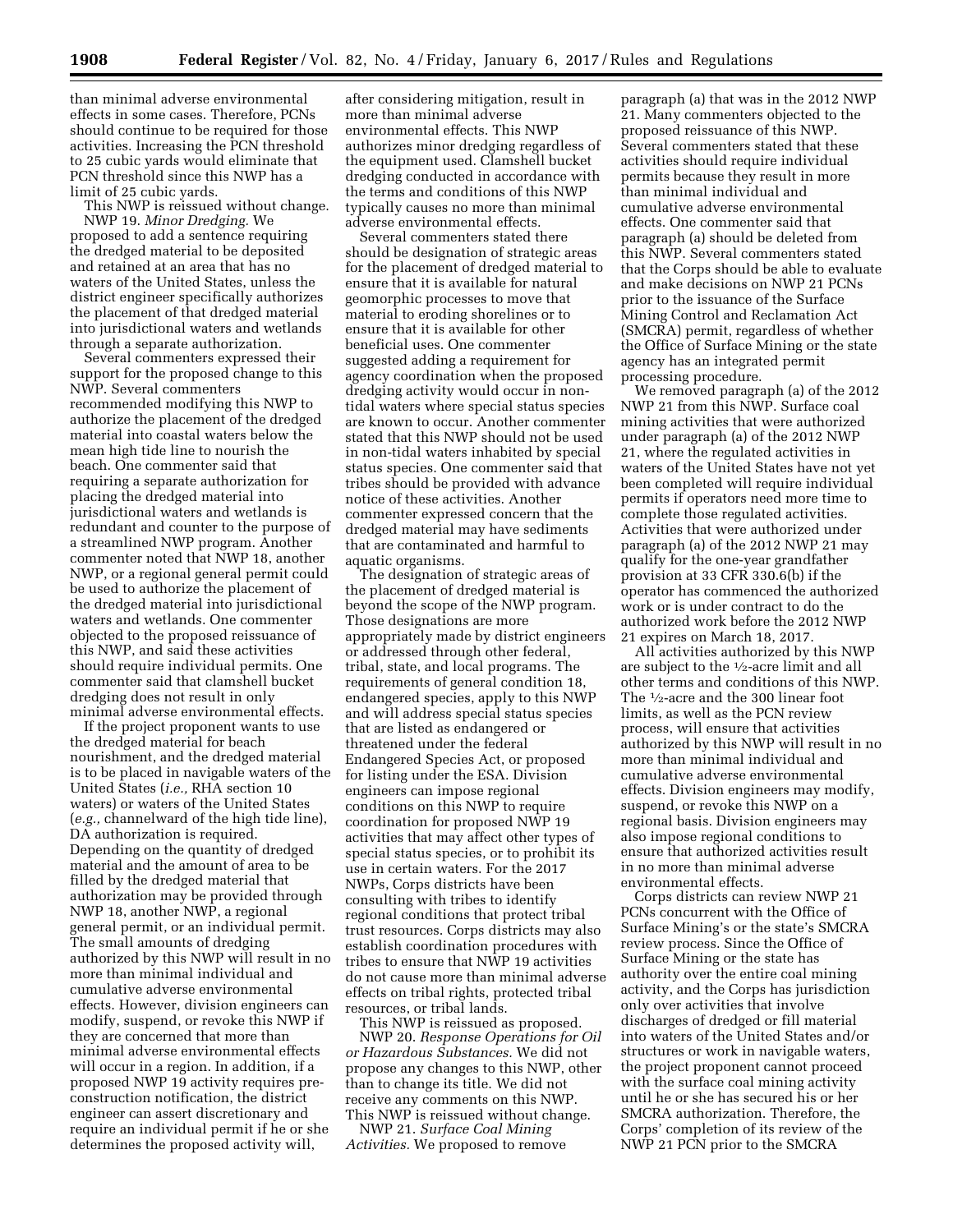authorization decision would not benefit the project proponent. We have not made any changes to that provision.

One commenter said that the 1/2-acre limit should be used for all NWP 21 activities. One commenter stated that district engineers should not be able to waive the 1⁄2-acre limit. Several commenters requested removal of the provision that allows district engineers to waive the 300 linear foot limit for losses of intermittent and ephemeral stream beds. Many commenters said that the 300 linear foot limit should be decreased. Most of these commenters stated that if the waiver provision is retained, there should be a maximum waiver limit of 500 linear feet and compensatory mitigation should be required for losses of greater than 300 linear feet of intermittent and ephemeral stream bed. Many commenters supported the provision that does not authorize discharges of dredged or fill material into waters of the United States to construct valley fills.

For this NWP rulemaking effort, we believe that both the 1⁄2-acre and 300 linear foot limits are necessary to ensure that the activities authorized by this NWP cause no more than minimal individual and cumulative adverse environmental effects. This decision is independent of prior rulemakings for NWP 21. The waiver provision for the loss of intermittent and ephemeral stream bed gives district engineers flexibility to authorize, using NWP 21, surface coal mining activities that have no more than minimal adverse environmental effects. Each waiver request requires a written determination by the district engineer, as well as coordination with the resource agencies. During agency coordination, the resource agencies can provide their views on whether the proposed activity will or will not result in no more than minimal individual and cumulative adverse environmental effects. The district engineer will fully consider all agency comments when making his or her decision whether to issue the written waiver and issue an NWP verification letter to the applicant.

One commenter suggested requiring agency coordination for all NWP 21 PCNs for proposed activities that would impact pitcher plant bog wetlands or bald cypress/tupelo swamps. One commenter recommended increasing the limits for NWP 21 and creating a self-verification process to streamline the verification process.

Division engineers can modify this NWP to add regional conditions to protect specific types of wetlands, such as pitcher plant bogs or bald cypress/ tupelo wetlands. They can restrict or

prohibit the use of this NWP in certain types of wetlands. A regional condition may also require agency coordination for certain NWP 21 activities. The project proponent can provide additional information in the PCN to assist the district engineer in his or her decision-making process. A selfverification process will not make the district engineer's verification process more streamlined. The PCN process is necessary for all activities authorized by this NWP because of the potential for more than minimal adverse environmental effects to occur. The PCN process requires the district engineer to make an independent determination on whether the proposed activity will result in no more than minimal adverse environmental effects and whether NWP 21 authorization is appropriate.

This NWP is reissued as proposed. NWP 22. *Removal of Vessels.* We proposed to modify Note 2 to refer to the possibility of shipwrecks being historic properties. We did not receive any comments on this NWP. This NWP is reissued without change.

NWP 23. *Approved Categorical Exclusions.* We proposed to modify this NWP by clarifying that environmental documentation may consist of either an environmental impact statement or an environmental assessment. Several commenters objected to the proposed reissuance of this NWP, stating that it does not authorize categories of activities that are similar in nature. Some of these commenters also said the NWP authorizes some activities with no limits on impacts to jurisdictional waters and wetlands. Several commenters requested that the Corps revise Regulatory Guidance Letter 05–07 to reflect the changes the Federal Highway Administration's list of approved categorical exclusions. One commenter said that tribes should receive advance notice of activities to be conducted under the authorization provided by this NWP.

This NWP authorizes categories of activities that are similar nature, in that those categories relate to the types of activities identified in the approved categorical exclusions. The authorized activities that have the potential to result in more than minimal individual and cumulative adverse environmental effects require PCNs. District engineers will review those PCNs and issue NWP verifications only for those activities they determine will cause no more than minimal adverse environmental effects.

The revision of RGL 05–07 to address the Federal Highway Administration's current categorical exclusions will be a separate future effort. We will publish a notice in the **Federal Register** to solicit

comment on which of their revised categorical exclusions that involve activities regulated under section 404 of the Clean Water Act and/or section 10 of the Rivers and Harbors Act of 1899 should be authorized by this NWP. As a result of the Corps districts' consultations with tribes on the 2017 NWPs, Corps districts may establish procedures to coordinating NWP 23 PCNs with interested tribes to ensure that the activities authorized by this NWP do not cause more than minimal adverse effects on tribal rights, protected tribal resources, or tribal lands.

This NWP is reissued without change. NWP 24. *Indian Tribe or State Administered Section 404 Programs.* We did not propose any changes to this NWP and did not receive any comments. This NWP is reissued without change.

NWP 25. *Structural Discharges.* We did not propose any changes to this NWP. One commenter said that this NWP should require concrete to be cured for seven days before coming into contact with water. Requirements for curing of concrete used for structural discharges authorized by this NWP are more appropriately addressed through regional conditions imposed by division engineers or activity-specific conditions added to NWP verifications by district engineers. This NWP is reissued without change.

NWP 27. *Aquatic Habitat Restoration, Enhancement, and Establishment Activities.* In the June 1, 2016, proposed rule we did not propose any changes to this NWP. One commenter objected to the reissuance of this NWP, stating that the authorized activities do not produce benefits. Many commenters supported the reissuance of this NWP.

One of the basic requirements of this NWP is that the aquatic habitat restoration, enhancement, or establishment activity must result in a net gain in aquatic resource functions and services. It will take time for these increases in aquatic resource functions and services to occur, as the treated area undergoes ecosystem development processes after the restoration, enhancement, or establishment activity takes place.

A number of commenters said that there have been activities, such as bank stabilization activities and wetland or stream conversion activities that are not aquatic habitat restoration, enhancement, or establishment activities but that have been verified as being authorized by NWP 27. These commenters suggested modifying this NWP to make it clear that project proponents should seek DA authorization for those activities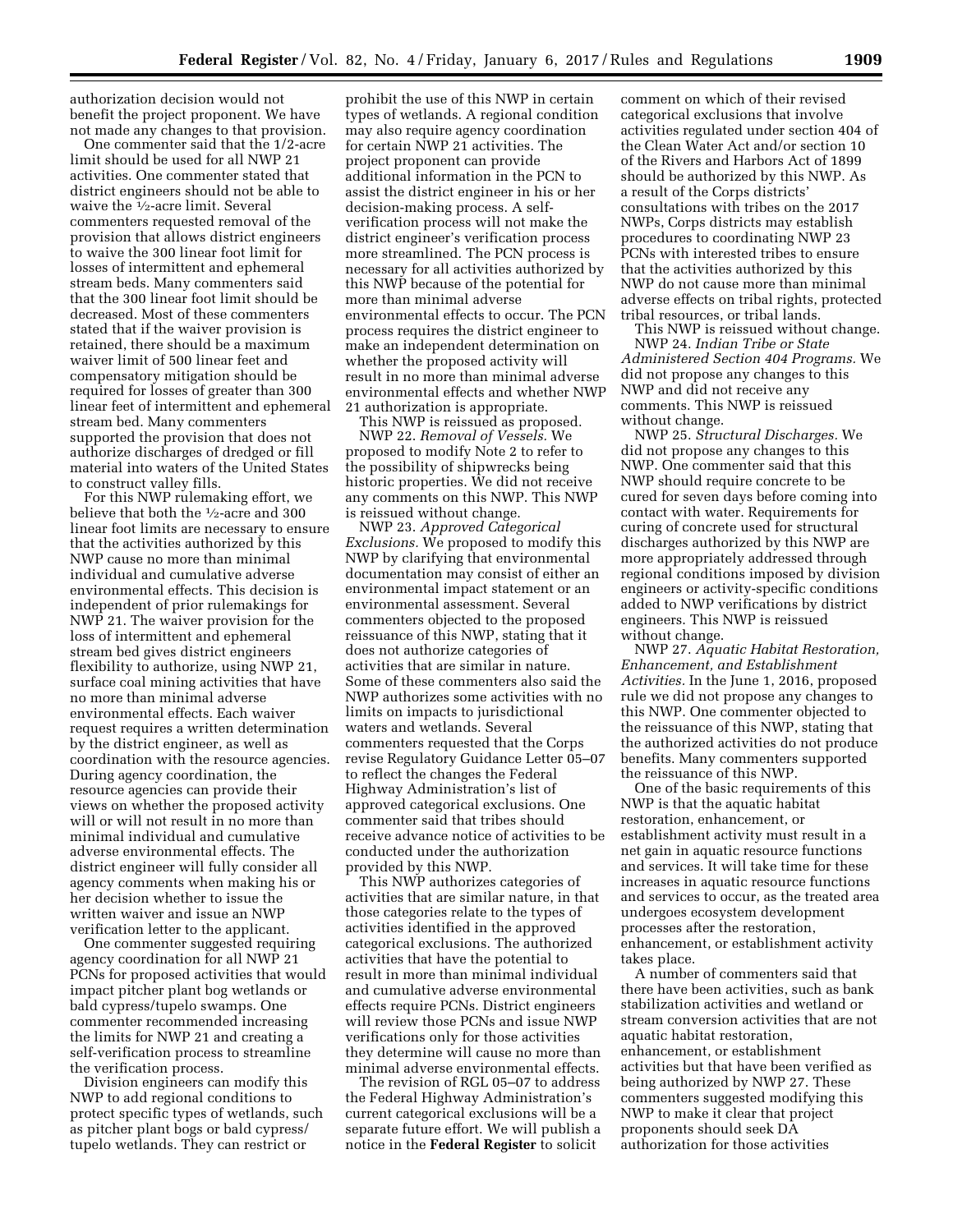through other NWPs, regional general permits, or individual permits instead of NWP 27. A few commenters said that this NWP should not authorize the conversion of wetlands, streams, or other aquatic resources to other aquatic resource types (*e.g.,* installing water control structures in headwater streams to construct wetland impoundments) to reduce sediments, nutrients, and other pollutants subject to Total Daily Maximum Loads (TMDLs) established under section 303(d) of the Clean Water Act. One commenter said that NWP 27 should not be used to authorize activities that are more appropriately authorized by NWPs 13 (bank stabilization) or 43 (stormwater management facilities).

To address those concerns, we have added a paragraph to NWP 27 to state that aquatic habitat restoration, enhancement, and establishment activities authorized by this NWP must be based on ecological references. This change makes it clear that NWP 27 does not authorize bank stabilization activities (including living shorelines to control erosion), stormwater management activities, and pollutantreduction best management practice facilities constructed to meet TMDLs established under section 303(d) of the Clean Water Act. In coastal waters, living shorelines can be authorized by the new NWP 54. Living shorelines that use stone sills, breakwaters, or other types of structures do not resemble natural shorelines (Pilkey et al. 2012). In inland waters, vegetative or bioengineering bank stabilization activities may be authorized by NWP 13. We are modifying NWP 43 to authorize discharges of dredged or fill material into waters of the United States to construct and/or maintain pollutant reduction best management practice facilities that reduce inputs of pollutants to waterbodies to meet the TMDLs established for those waterbodies.

Ecological references are often used for aquatic habitat and riparian area restoration, enhancement, or establishment activities because they can provide templates for planning and designing those activities to resemble natural aquatic habitats or riparian areas (Smith et al. 2013, Society for Ecological Restoration (SER) 2004). Ecological references can help assess the naturalness of aquatic habitats and riparian areas and can take into account the direct and indirect effects of human disturbances and other activities on ecosystem structure, dynamics, and functions (Stoddard et al. 2006). There are a variety of approaches for using ecological references for planning,

designing, and implementing ecological restoration activities (Clewell and Aronson 2013, chapter 7), including aquatic habitat restoration, enhancement, and establishment activities, as well as riparian area restoration and enhancement activities. Ecological references should take into account the range of variation exhibited by the target ecosystem type in the region (SER 2004).

For the purposes of this particular modification of NWP 27, we suggest a couple of approaches for using ecological references. Project proponents can use either of the suggested approaches or other ecological reference approaches. One suggested approach is to identify and use ecological references based on the structure, functions, and dynamics of aquatic habitats and riparian areas that currently exist in the region where the NWP 27 activity is proposed. The appropriate region can be determined through discussions with the district engineer. The ecological reference should be the same type (*e.g.,* forested wetland, emergent tidal wetland, forested riparian area) as the aquatic habitat or riparian area that is the outcome target of the proposed NWP 27 activity.

Another suggested approach is to construct an ecological reference based on a conceptual model for the aquatic habitat type or riparian area type to be restored, enhanced, or established as a result of the NWP 27 activity. The conceptual model can be simple, and consist of a mental picture of the structure, functions, and dynamics of the desired type of aquatic habitat or riparian area (Clewell and Aronson 2013). That mental picture can be based on various information sources (Clewell and Aronson 2013) and take into account the historic range of variation for the target habitat type (SER 2004). In other words, the conceptual model used as an ecological reference would be based on knowledge of the natural aquatic habitats or riparian areas of the same type that are, or were, found in the region.

One commenter requested that we modify NWP 27 to authorize certain activities identified in watershed implementation plans to meet TMDL requirements, such as activities to reduce sediment and nutrient inputs to waters. This commenter said that modifying NWP 27 to authorize these activities without an acreage limit would provide a streamlined authorization process for these TMDLrelated restoration activities. This commenter asked that the Corps modify NWP 27 to allow conversions of one

aquatic habitat type to another (*e.g.,*  forested wetland to emergent wetland) as long as there will be a net increase in aquatic resource functions and services. This commenter pointed to the change in NWP 27 that was made in 2012 to allow changes in plant communities resulting from restoring wetland hydrology. This commenter also said that NWP 27 should authorize stream restoration activities that will reduce sediment and nutrient inputs to waters to meet TMDL requirements.

Aquatic habitat restoration, enhancement, and establishment activities can help reduce inputs of sediment, nutrients, and other pollutants to waterbodies, but they are only authorized by NWP 27 if they will result in net increases in aquatic resource functions and services, do not involve prohibited conversions, and resemble ecological references. For example, the re-establishment of upland or wetland riparian areas next to a stream can reduce inputs of sediment and nutrients to the stream by physical and biogeochemical processes, and can be authorized by NWP 27 if those activities involve discharges of dredged or fill material into jurisdictional waters and wetlands. In contrast, the constructing a dam or other structure across a headwater stream to establish a wetland that will trap sediments and transform nutrients is conversion of aquatic habitat type that is not authorized by NWP 27. The latter activity might be authorized by the reissuance and modified NWP 43.

There is likely to be differences in opinion in whether conversions of forested wetlands to emergent wetlands, other types of aquatic habitat conversions, or aquatic habitat enhancement activities will result in net increases in aquatic resource functions and services. The full suite of aquatic habitat functions and services must be considered when determining whether the net gains in aquatic resource functions and services required by this NWP will occur. When conducting these evaluations to determine NWP 27 eligibility, there should not be a focus on a specific aquatic resource function, or the ecological service(s) produced from that aquatic resource function. To assist district engineers in making these determinations, prospective permittees considering such activities should provide supporting information in their NWP 27 PCNs or reports to demonstrate net increases in aquatic resource functions and services.

The provision in the fourth paragraph of this NWP that states that changes in plant communities resulting from restoring wetland hydrology are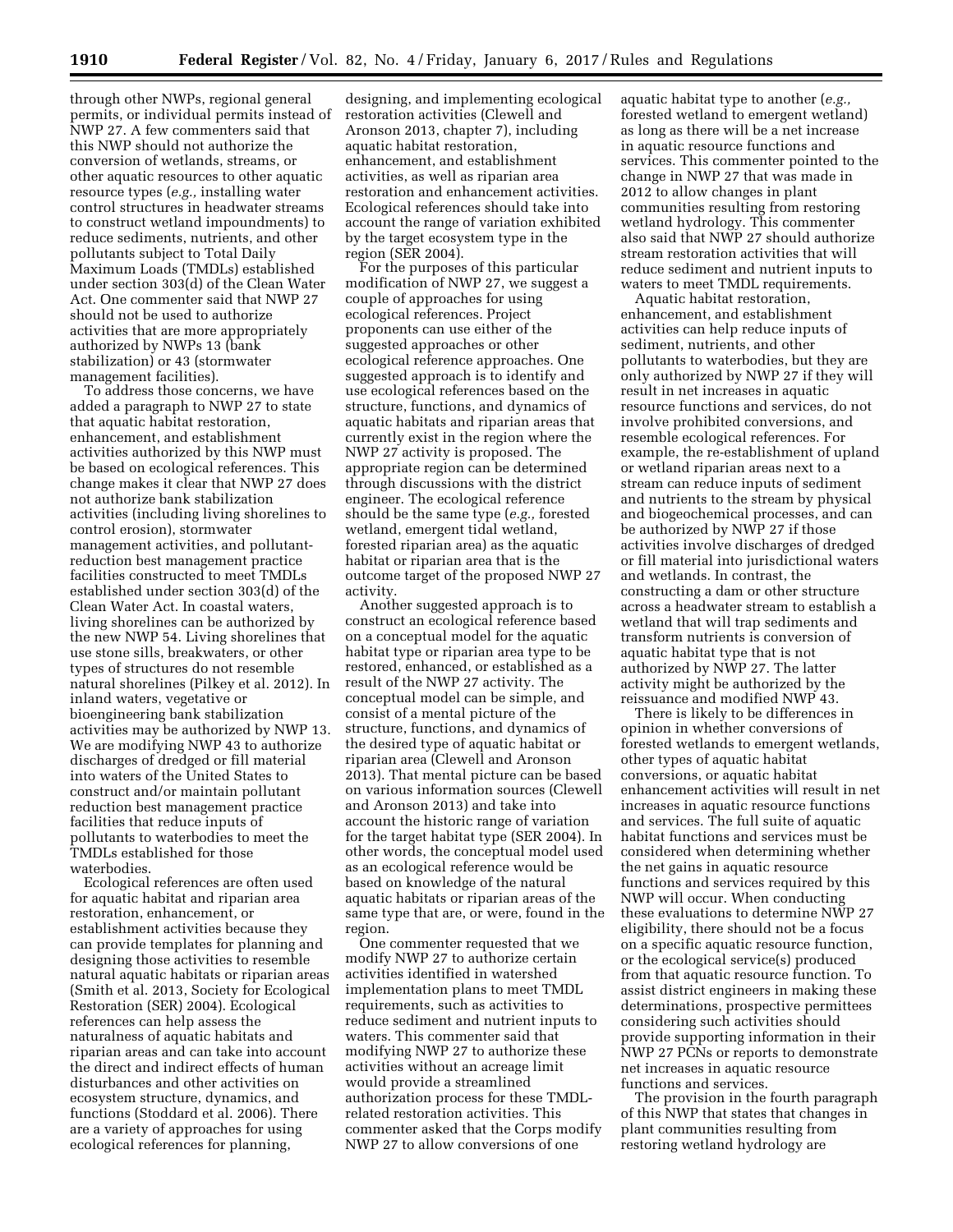acceptable under this NWP was added to take into account the fact that restoring wetland hydrology has a high likelihood of changing the plant community, and such changes are usually an objective of those wetland restoration activities. A stream restoration activity that also helps reduce sediment, nutrient, and pollutant inputs to downstream waters and helps meet established TMDLs can be authorized by this NWP, as long as the restored stream will resemble an ecological reference for that stream type in the region.

Activities intended to address TMDLs for nutrients, sediment, and other pollutants that are not aquatic habitat or riparian restoration, enhancement, or establishment activities based on ecological references may be authorized by NWP 43, which has a  $\frac{1}{2}$ -acre limit for losses of non-tidal waters of the United States. Activities in tidal waters and wetlands intended to address TMDLs that are not authorized by NWP 27 may be authorized by other NWPs, regional general permits, or individual permits.

One commenter asked for more specific examples of the types of projects that can be authorized by NWP 27. One commenter stated that this NWP should authorize the conversion of one wetland type to another type to support enhancement of a specific function. One commenter said that this NWP should be modified to allow sidecasting of material removed from a wetland into adjacent wetlands, if the affected area would still be a wetland. One commenter suggested adding low head dam removal to the types of activities authorized by this NWP. One commenter said this NWP should authorize the installation of riprap or other energy dissipation measures immediately adjacent to dikes, berms, and water control structures. One commenter requested that the Corps add ''the removal of stream barriers, such as undersized culverts, fords, and grade control structures'' to the list of examples of activities authorized by NWP 27.

This NWP already has a comprehensive list of examples of aquatic habitat restoration, enhancement, and establishment activities that can be authorized by this NWP. This NWP only authorizes the relocation of non-tidal waters, including non-tidal wetlands, on the project site. The enhancement of a specific wetland function may cause the loss of, or reduce, other wetland functions; to be authorized by this NWP an aquatic habitat enhancement activity must result in a net gain in aquatic resource

functions and services. If the restoration of wetland hydrology results in a change in wetland plant community that resembles reference wetlands in the region that have that hydrologic regime, we do not consider that activity to be a conversion of wetland type. The sidecasting of excavated material into jurisdictional waters and wetlands as part of the wetland restoration, enhancement, or establishment activity is authorized by this NWP as long as the activity will result in a net increase in wetland functions and services.

The removal of low-head dams is authorized by NWP 53 (see below). The removal of small water control structures, dikes, and berms is still authorized by NWP 27, and these small structures will typically be found in headwater streams. The removal of lowhead dams authorized by NWP 53 is not limited to headwater streams. This NWP can be used to authorize the placement of riprap in jurisdictional waters and wetlands as long as it is part of an aquatic habitat restoration, enhancement, or establishment activity that will result in net increases in aquatic resource functions and services. We have added ''the removal of stream barriers, such as undersized culverts, fords, and grade control structures'' to the list of examples of activities authorized by this NWP.

One commenter said this NWP should limit the linear feet of riprap placed for bank stabilization projects that also have a restoration purpose. If bank stabilization is the primary purpose of the proposed activity, then that activity should be considered for authorization by NWPs 13 or 54. Aquatic habitat restoration, enhancement, or establishment activities may require the placement of some riprap as part of the overall activity to increase aquatic resource functions and services. For NWP 27 activities, we do not believe that it is necessary to place a limit on the length of riprap placed in jurisdictional waters and wetlands. The appropriate amount will depend on the specific activity authorized by NWP 27.

One commenter said that all NWP 27 activities convert one wetland to another, and suggested revising this NWP by removing the language regarding aquatic habitat conversions and simply require a net increase in aquatic resource function and services, regardless of the impacts. Several commenters stated that this NWP should authorize conversions of streams to wetlands that diversify wetland habitats, with an acreage limit on those conversions. One commenter said this NWP should be modified to allow the conversion of forested wetlands to

emergent wetlands. One commenter requested examples of when is it appropriate to use NWP 27 to authorizes the relocation of non-tidal waters.

Wetland restoration activities can involve conversions in wetland type, and those conversions are authorized by this NWP if they result from removing one or more impairments that are preventing the former wetland or degraded or disturbed wetland from returning to its pre-impairment structure, functions, and dynamics. Ecological restoration activities should result in a damaged or degraded wetland, stream, or riparian area resuming its historic ecological development trajectory under contemporary environmental conditions (SER 2004). The prohibition against conversions in the fourth paragraph of this NWP focuses on conversions of wetlands to streams or the conversions of natural wetlands to other aquatic habitat types. The prohibition against conversions of natural wetlands, and the general requirement that NWP 27 activities result in net increase in aquatic resource functions and services are intended to prohibit wetland enhancement activities that would improve one or two wetland functions but cause substantial declines in other wetland functions.

Streams perform a number of important ecological functions and services (*e.g.,* Fischenich 2006) and modifying this NWP to authorize the conversion of streams to wetlands would result in losses of those stream functions and services. Forested wetlands also perform a number of functions and services that differ substantially from those performed by emergent wetlands. Project proponents that believe that the ecological trade-offs that would occur as a result of converting streams to wetlands, or converting forested wetlands to emergent wetlands are desirable can seek DA authorization for those activities under another NWP, a regional general permit, or an individual permit. A project proponent who is uncertain whether proposed relocations of nontidal wetlands on a site would qualify for NWP 27 authorization should contact the appropriate Corps district to schedule a pre-application consultation.

One commenter said that NWP 27 should not allow the reversion of enhanced wetlands if the wetland enhancement was done to fulfill compensatory mitigation requirements. This commenter also said that activities completed under this NWP should not be allowed to be filled at a later date. One commenter expressed concern about the that he reversion provision,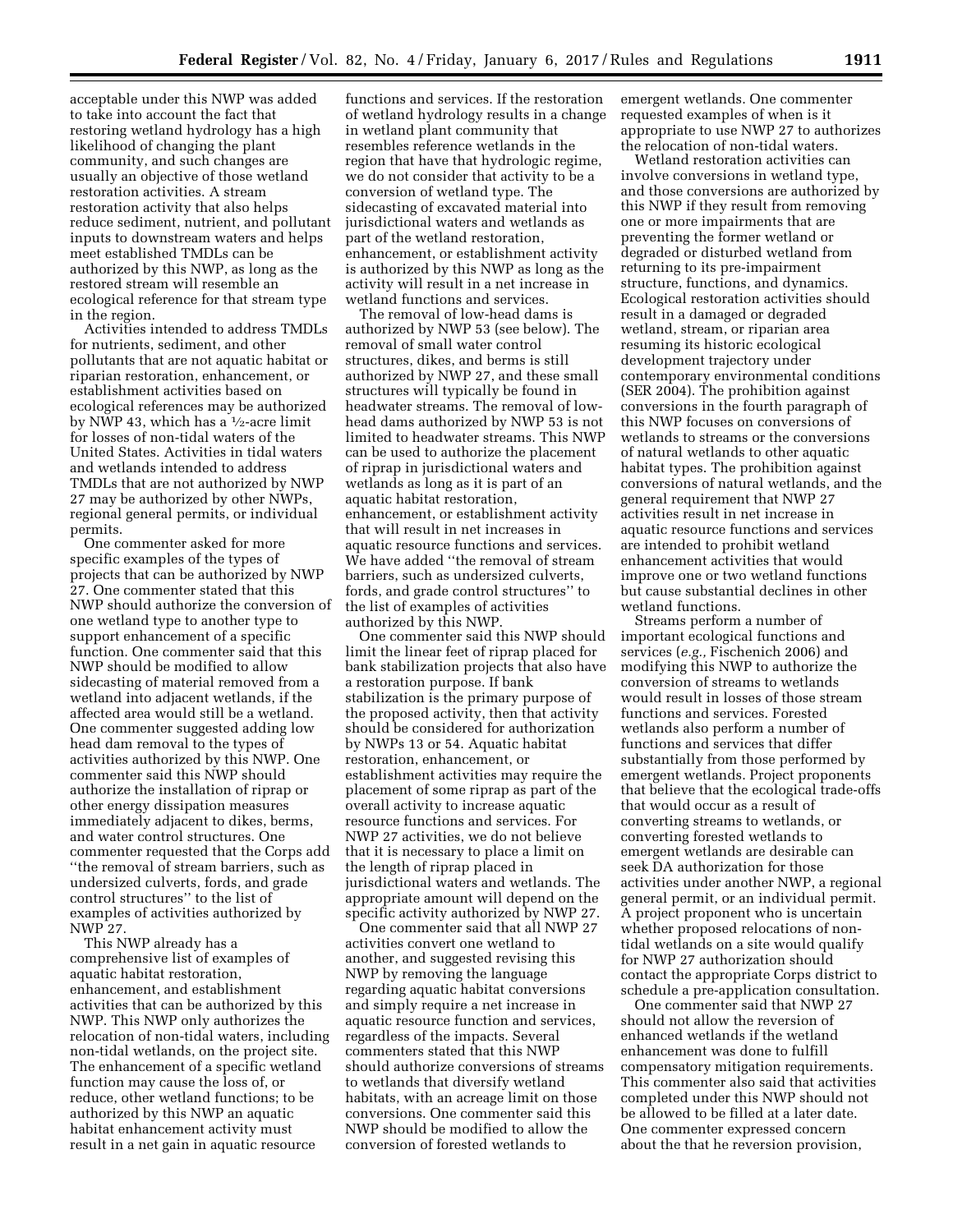stating that it gives landowners a loophole to convert wetlands to other uses.

The reversion provision in this NWP only applies to the specific categories of agreements or activities listed in that paragraph. Those agreements or activities do not include compensatory mitigation projects required as conditions of DA permits. If there are jurisdictional waters and wetlands on the site after the authorized reversion is completed, then a separate DA authorization would be required if the project proponent wants to do activities that require authorization under section 404 of the Clean Water Act and/or section 10 of the Rivers and Harbors Act of 1899. The reversion provision is not a loophole because it is intended to allow the affected land to revert to its prior condition when appropriate. Aquatic habitat restoration, enhancement, and establishment activities that are intended to be implemented only for a limited period of time still provide important ecosystem functions and services while they are in place.

Many commenters said there should be no changes to the PCN thresholds for this NWP. One commenter stated that the activities that require reporting should require PCNs instead. Two commenters recommended eliminating the PCN requirement for activities conducted on non-federal public and private lands in accordance with the terms and conditions of a binding restoration agreement between the U.S. Fish and Wildlife Service, Natural Resources Conservation Service, Farm Service Agency, National Marine Fisheries Service, National Ocean Service, U.S. Forest Service, or state agencies. One commenter said that if the PCN does not clearly state the purpose of the restoration project, the Corps should require a detailed explanation of the increases in aquatic resource functions and services that will be provided, and seek input from the public and interest groups.

We are not making any changes to the PCN thresholds or reporting requirements for this NWP. We believe the current PCN thresholds and reporting requirements are sufficient to provide assurance that proposed activities will comply with the terms and conditions of this NWP. The PCN and reporting requirements provide an important mechanism for ensuring that NWP 27 activities are aquatic habitat restoration, establishment, and enhancement activities that result in net increases in aquatic resource functions and services. As stated above, we received a number of comments

expressing concern about the use of NWP 27 for activities that are not aquatic resource restoration, enhancement, or establishment activities but serve other intended purposes. Those concerns validate the need to continue the current PCN and reporting requirements. When a Corps district reviews a PCN or a report for a proposed NWP 27 activity, if the information in the PCN or report does not clearly show that the proposed activity will result in net increases in aquatic resource functions and services, the district can request additional information from the project proponent. For specific activities authorized by NWP 27 or any other NWP, the Corps does not issue public notices to solicit public comment. Public comment is sought during the rulemaking process to issue, reissue, or modify NWPs.

One commenter said that this NWP should require best management practices to avoid sediment loading and introduction of excess sediment into jurisdictional waters and wetlands. One commenter stated that this NWP should require an analysis of impacts to downstream communities, especially communities inhabited by threatened and endangered species. One commenter recommended adding a provision prohibiting activities that impact federally listed plant species.

Activities authorized by this NWP must comply with general condition 12, soil erosion and sediment controls, to ensure that there are not excessive amounts of sediment being released to jurisdictional waters and wetlands as a result of these activities. Any nonfederal permittee proposing an NWP 27 activity that might affect ESA-listed species or designated critical habitat, is in the vicinity of listed species or designated critical habitat, or is in designated critical habitat must submit a PCN instead of a report. The ''might affect'' threshold in paragraph (c) of general condition 18, endangered species, includes direct and indirect effects anticipated to be caused by the NWP activity, including downstream indirect effects caused by the NWP activity. The requirements of general condition 18 apply to federally listed plant species under the ESA.

One asked why the Corps oversees NWP 27 activities because many other state agencies have stream restoration programs. One commenter asserted that NWP 27 should not be used to authorize mitigation banks. One commenter stated that requiring monitoring plans for NWP 27 activities places an undue burden on the applicant, especially if the intent was to restore a wetland. One commenter recommended adding to the

text of this NWP an explanation of which aquatic habitat restoration, enhancement, or establishment activities may be eligible for Clean Water Act section 404(f) exemptions. One commenter asked if this NWP authorizes the removal of bulkheads, derelict structures, and piles.

We require PCNs or reporting for all NWP 27 activities to ensure the proposed activities comply with the terms and conditions of this permit, especially the requirement that authorized activities result in net increases in aquatic resource functions and services. While there are a number of states that implement stream restoration programs, there is still much debate over the most appropriate methods to use to restore streams. Therefore, the Corps' review is necessary to ensure that proposed stream restoration activities in jurisdictional waters and wetlands are authorized by this NWP. We will continue to use of NWP 27 to authorize regulated activities associated with the construction and management of approved mitigation banks. Nationwide permit 27 may also be used to authorize aquatic habitat restoration, enhancement, and establishment activities for in-lieu fee projects. Under the requirements of 33 CFR 332.8(d), all proposed mitigation banks and in-lieu fee programs must go through a public notice and comment process, as well as interagency review.

If NWP 27 is used to authorize discharges of dredged or fill material into waters of the United States and/or structures or work in navigable waters of the United States to conduct a compensatory mitigation project required as conditions of a DA permit, monitoring will be required (see 33 CFR 332.6). If an NWP 27 activity is not being conducted as compensatory mitigation to fulfill the requirements for a DA permit, then monitoring may or may not be required, depending on the activity-specific circumstances. Monitoring of NWP 27 activities can provide information useful to other practitioners of aquatic habitat restoration, enhancement, or establishment activities, but it is optional unless the district engineer imposes conditions in the NWP verification to require monitoring.

In general, the Clean Water Act section 404(f) exemptions do not have much applicability to NWP 27 activities, with the possible exception of maintenance activities. Therefore, we do not believe that there needs to be text added to this NWP to explain when the Clean Water Act section 404(f) exemptions might apply to aquatic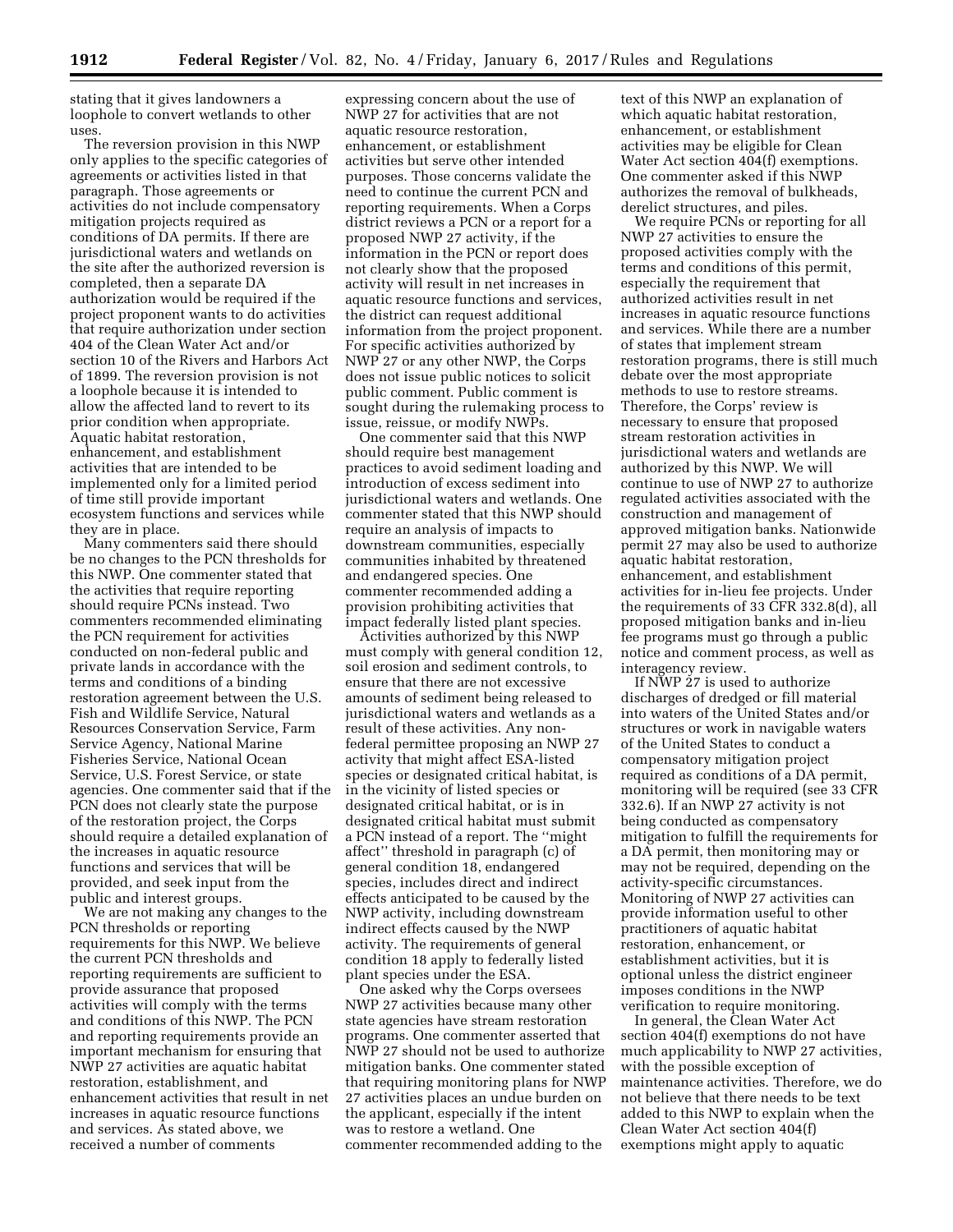habitat restoration, enhancement, and establishment activities. The removal of bulkheads, derelict structures, and piles could be authorized by this NWP if that removal is a component of the aquatic habitat restoration or enhancement activity, such as a wetland restoration activity in estuarine waters. The removal of those structures may also be authorized by NWP 3.

This NWP is reissued with the modifications discussed above.

NWP 28. *Modifications of Existing Marinas.* We did not propose any changes to this NWP. One commenter asked whether modifications of existing marinas should not include overwater coverage, increases in slip size, or additional vessel moorage.

This NWP authorizes modifications of existing marinas, including changes to the arrangement of structures within the previously authorized marina boundaries. This NWP does not authorize structures in navigable waters outside of the boundaries of the authorized marina. The area occupied by the authorized marina cannot change but within that occupied area the permittee can increase slip size or decrease slip size. If slip size is increased to accommodate larger vessels, there will be fewer slips within the marina. If slip size is decreased to provide slips for smaller vessels, there will be more slips in the marina for those smaller vessels to use. This NWP is reissued without change.

NWP 29. *Residential Developments.*  We proposed to modify the terms of this NWP to clarify that any loss of stream bed applies towards the 1/2-acre limit, and that 1/2-acre limit for all losses cannot be exceeded.

Several commenters objected to the proposed reissuance of this NWP, and some said that the activities authorized by this NWP result in more than minimal adverse environmental effects. One commenter said this NWP should not authorize residential developments in channel migration zones and floodplains where direct and indirect impacts to special status species could occur. Several commenters stated that NWP 29 should be limited to residential developments that use low-impact development construction practices, demonstrate avoidance and minimization of impacts, and do not involve channelization or relocation of perennial and intermittent streams. One commenter recommended limiting this NWP to single family homes.

The <sup>1</sup>/<sub>2</sub>-acre limit, the requirement that all activities authorized by this NWP require PCNs, the general conditions that apply to these activities including mitigation requirements in

those general conditions, and the district engineers' review of PCNs ensures that the activities authorized by this NWP will result in no more than minimal individual and cumulative adverse effects. Division engineers can modify, suspend, or revoke this NWP in geographic areas where there is potential for more than minimal individual and cumulative adverse environmental impacts to occur. Regional conditions can be added by division engineers to protect important regional resources by restricting or prohibiting impacts to those resources caused by discharges of dredged or fill material into jurisdictional waters and wetlands. Impacts to 100-year floodplains are minimized through the requirements general condition 10, fills in 100-year floodplains, which states that all NWP activities must comply with applicable FEMA-approved state or local floodplain management requirements. The protection of federally-listed threatened and endangered species is addressed through general condition 18, endangered species. District engineers will review PCNs and conduct ESA section 7 consultation for any proposed activity that may affect listed species or designated critical habitat. Other categories of special status species can be protected through regional conditions imposed by division engineers, or activity-specific conditions added to NWP authorizations by district engineers.

It is not necessary to limit NWP 29 to low-impact development activities because other types of residential development activities may also result in no more than minimal adverse environmental effects and thus qualify for NWP authorization. Paragraph (a) of general condition 23, mitigation, requires permittees to avoid and minimize adverse effects to waters of the United States to the maximum extent practicable on the project site. If the project proponent is proposing to channelize or relocate perennial or intermittent streams, the district engineer will evaluate the PCN and determine whether the proposed activity will result in only minimal adverse environmental effects. The district engineer may add conditions to the NWP authorization to require mitigation to reduce the adverse environmental effects so that they are no more than minimal. This NWP does not need to be limited to single family residences because the terms and conditions of the NWP, including the ''subdivisions'' paragraph, will ensure that multiple unit residential

developments will result in no more than minimal individual and cumulative adverse environmental effects.

One commenter said the 1⁄2-acre limit should apply cumulatively to the original construction and to all subsequent phases of the residential development. One commenter recommended reducing the acreage limit to 1⁄10-acre. Another commenter stated that the acreage and linear foot limits of this NWP are too high and compensatory mitigation should be required for all impacts to wetlands and streams. One commenter said stream impacts authorized by this NWP should be limited to ephemeral streams.

The subdivision provision of this NWP, the requirements of general condition 15 (single and complete project), and the application of the definition of ''single and complete nonlinear project'' will limit the environmental impacts of the phases of multi-unit residential developments so that they are no more than minimal. The 1⁄2-acre limit, plus the requirement that all activities require PCNs and thus get case-by-case review by district engineers, are sufficient to ensure that the NWP authorizes only those activities with no more than minimal adverse environmental effects, instead of reducing the acreage limit to  $\frac{1}{10}$ -acre.

Compensatory mitigation requirements for activities authorized by this NWP are determined on a case-bycase basis by district engineers when they review PCNs, in accordance with 33 CFR 330.1(e)(3) and general condition 23. Compensatory mitigation is only required when the district engineer determines the proposed impacts are more than minimal and the project proponent submits a compensatory mitigation plan that the district engineer determines will ensure that the authorized activity will result in no more than minimal adverse environmental effects. When district engineers evaluate PCNs, they will evaluate any proposed impacts to perennial and intermittent streams, so we do not think it is necessary to limit this NWP to ephemeral streams. Division engineers can modify this NWP by adding regional conditions to restrict or prohibit its use in certain types of waters, such as perennial and intermittent streams.

Several commenters said that district engineers should not be allowed to waive the 300 linear foot limit for losses of stream bed. One commenter stated that resource agencies should review requests for waivers of the 300 linear foot limit.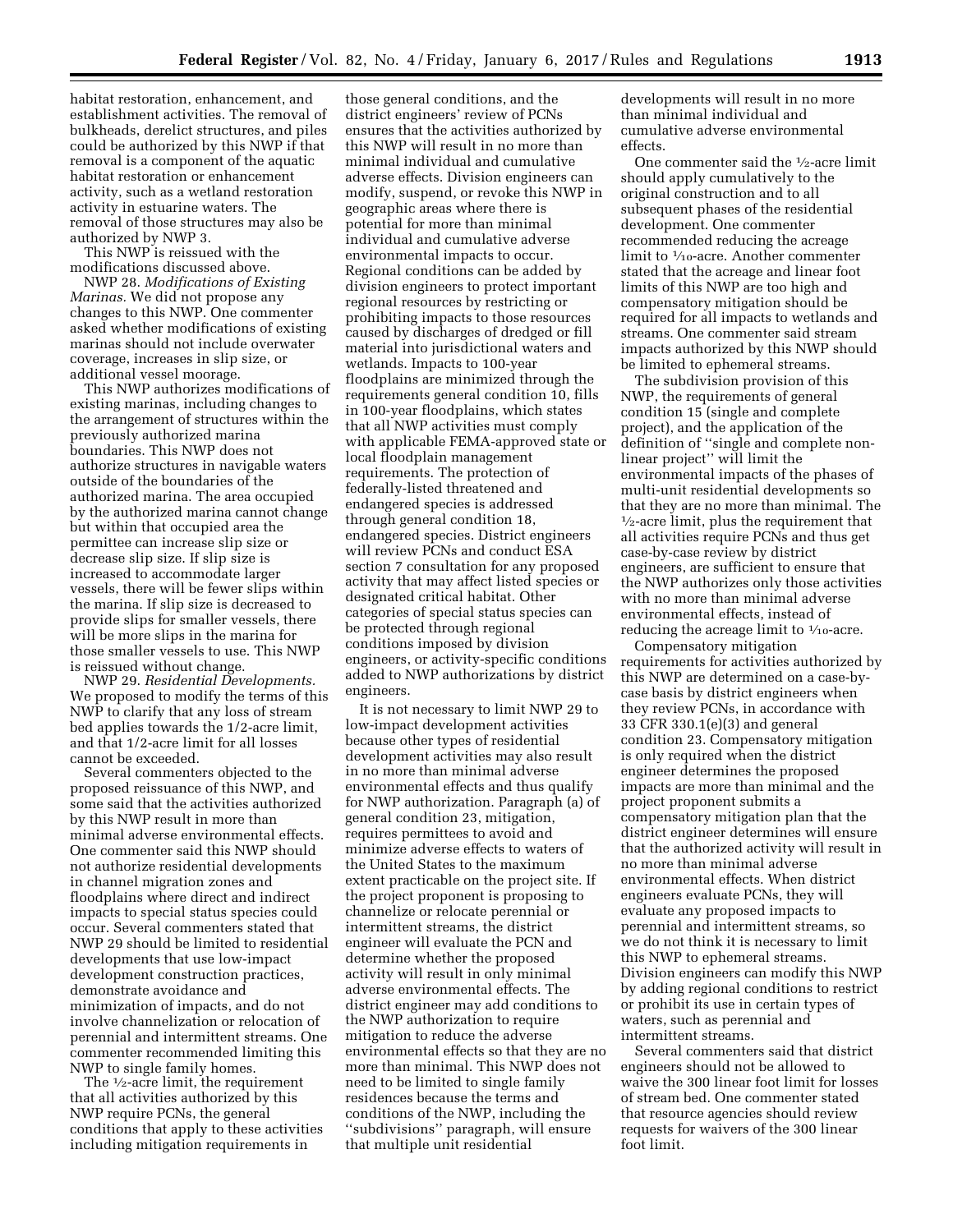All requests for waivers of the 300 linear foot require PCNs and those PCNs will be coordinated with the resource agencies in accordance with paragraph (d) of general condition 32. The district engineer will fully consider agency comments when making his or her decision whether to provide a written waiver of the 300 linear foot limit and issue the NWP verification. The district engineer's review process, including the agency coordination for waiver requests, will ensure that losses of stream bed authorized by this NWP will result in no more than minimal adverse environmental effects, individually and cumulatively.

This NWP is reissued as proposed. NWP 30. *Moist Soil Management for Wildlife.* We did not propose any changes to this NWP. Several commenters requested clarification of the activities authorized by this NWP. Several commenters suggested imposing limits on this NWP. Several commenters said that PCNs should be required for NWP 30 activities.

This NWP authorizes discharges of dredged or fill material into non-tidal waters of the United States to manipulate wetland soils so that habitat and feeding areas can continue to support target wildlife populations. This NWP does not authorize the construction of new features on these wildlife management areas, and it does not authorize the conversion of wetlands to uplands or open waters. Because this NWP only authorizes ongoing soil management activities and does not authorize any losses of jurisdictional wetlands, we do not think an acreage limit or a PCN requirement is necessary. Moist soil management activities conducted by non-federal permittees that might affect species listed under the Endangered Species Act, are in the vicinity of listed species or designated critical habitat, or are in designated critical habitat, require PCNs under general condition 18, endangered species.

This NWP is reissued without change. NWP 31. *Maintenance of Existing Flood Control Facilities.* We did not propose any changes to this NWP. Several commenters objected to the proposed reissuance of this NWP. Several commenters recommended changing the definition of ''abandoned'' at the end of the second paragraph of this NWP. They said that the definition of ''abandoned'' should not include facilities where the owner or responsible party is making a good faith effort to secure the required approvals for maintenance activities. One commenter stated that the provisions regarding abandoned facilities should be removed. One commenter said that PCNs should be required for all NWP 31 activities.

We have added a sentence to the end of the second paragraph of this NWP to state that the Corps will not consider the flood control facility to be abandoned if the applicant is trying to obtain other authorizations or approvals that are required by other agencies to conduct the maintenance activities. We understand that there may be delays in obtaining authorizations or approvals from other government agencies. There may also be delays caused by the time it takes to complete Endangered Species Act section 7 consultations for the activities authorized by this NWP. Such delays should not cause these facilities to be considered ''abandoned'' as long as the entity responsible for these flood control facilities is making a good faith effort to obtain all required approvals and authorizations. We believe the abandonment provision should be retained because this NWP only authorizes maintenance activities, not the reconstruction of flood control facilities that have been abandoned long enough to require rebuilding those facilities. All activities authorized by this NWP already require PCNs, and the PCN may cover maintenance activities anticipated to take place during the 5 year period this NWP is in effect.

One commenter recommended modifying the last sentence of the first paragraph of this NWP to state that all dredged material must be placed outside of waters of the United States and the 100-year floodplain, and require the use of proper siltation controls. Several commenters suggested adding requirements for establishing the maintenance baseline, such as specifically identifying the responsible party, the completion deadline, and the approval authority. These commenters also said that the maintenance baseline should be reviewed and updated at prescribed intervals.

We have modified the last sentence of the first paragraph of this NWP to make it consistent with similar provisions in NWPs 19 and 35, and to make a separate sentence to address the need for sediment controls. In the final NWP, the second to the last sentence of the first paragraph reads as follows: ''All dredged and excavated material must be deposited and retained in an area that has no waters of the United States unless otherwise specifically approved by the district engineer under separate authorization.'' We have added ''and excavated'' after ''dredged'' to make it clear that the requirement in this sentence includes material removed by excavation activities that require Clean

Water Act section 404 authorization. We have changed the word ''siltation'' to ''sediment'' so that the new last sentence of this paragraph is consistent with the terminology used in general condition 12, soil erosion and sediment controls, and to acknowledge that sediment is not limited to silt, but ranges in size from clay particles to boulders.

The Corps does not regulate activities in 100-year floodplains, unless they consist of discharges of dredged or fill material into waters of the United States and/or structures or work in navigable waters of the United States. Therefore, we cannot require that materials dredged or excavated for flood control facility maintenance be placed outside of 100-year floodplains because in many areas of the country 100-year floodplains consist of large areas of uplands. We do not believe that the identification of the maintenance baseline requires identification of the responsible party, the completion deadline, or the approval authority. As already stated in the NWP, revocation or modification of the final determination of the maintenance baseline can only be done by following the procedures in 33 CFR 330.5. Since this NWP only authorizes maintenance activities relative to a prior constructed or approved capacity, maintenance baselines should not require periodic reviews or updates.

One commenter requested removal of the requirement for mitigation. A commenter said that recurring maintenance activities should not require mitigation, and that facilities constructed before the enactment of the Clean Water Act should not require mitigation. Several commenters recommended requiring mitigation for recurring maintenance activities. Another commenter stated that this NWP should require mitigation for habitat losses, impacts to anadromous fish, and impacts to special status species.

We are retaining the provisions that allow district engineers to impose onetime compensatory mitigation requirements after the maintenance baseline is established. We are providing additional guidance on applying the term ''one-time.'' We have added a Note to this NWP to clarify that the one-time compensatory mitigation requirement applies only once since NWP 31 was first issued in 1996 (61 FR 65873). Each subsequent reissuance of NWP 31 did not create an opportunity for district engineers to impose a new one-time compensatory mitigation requirement on activities authorized by previous versions of NWP 31, because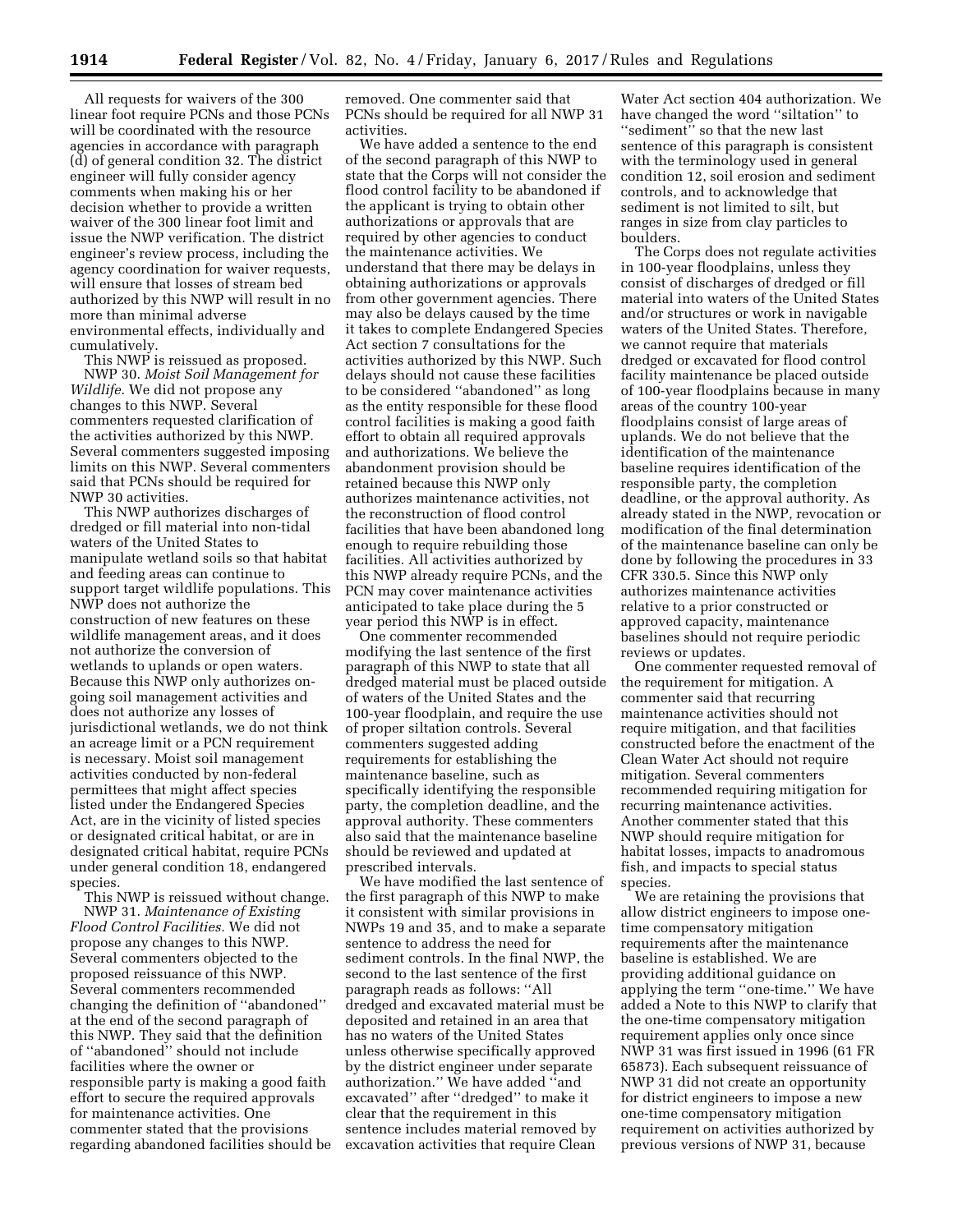the activities authorized by NWP 31 are limited to maintenance activities. For example, if an entity responsible for an existing flood control facility established a maintenance baseline and received an NWP verification under the NWP 31 issued in 1996, and did onetime compensatory mitigation under that 1996 authorization, then that entity does not have to do compensatory mitigation for each subsequent reissuance of NWP 31 that authorizes maintenance back to the maintenance baseline established under the 1996 NWP 31 authorization.

We do not believe that compensatory mitigation under section 404 of the Clean Water Act and/or section 10 of the Rivers and Harbors Act of 1899 should be required for recurring maintenance activities. For example, if the maintenance activities authorized by NWP 31 are determined by the district engineer to ''may affect'' listed species or critical habitat, ESA section 7 consultation is required (see general condition 18). There may be flood control maintenance activities where ESA section 7 compliance is accomplished through informal consultation and written concurrence from the U.S. Fish and Wildlife Service and/or National Marine Fisheries Services, with mitigation in the form of avoidance and minimization so that the flood control maintenance activity will have no adverse effects on listed species or critical habitat and will not result in incidental take of listed species. If formal ESA section 7 consultation is required for the NWP 31 activity, the biological opinion may include terms and conditions, including mitigation measures in the form of minimization, to minimize incidental take of listed species. Mitigation measures conducted for the purposes of ESA section 7 are not counted toward the one-time mitigation provision in the ''mitigation'' paragraph of this NWP.

This NWP is reissued with the modifications discussed above.

NWP 32. *Completed Enforcement Actions.* We proposed to modify paragraph (i)(a) of this NWP to clarify that the 5 acre and 1 acre limits apply to the areas adversely affected by the activities that remain after resolution has been achieved. Several commenters expressed their support for the proposed modification of this NWP. Several commenters recommended deleting paragraphs (a) and (b) of this NWP, saying there should be no acreage limits for this NWP or a requirement to provide environmental benefits.

We have adopted the proposed modification of this NWP. The acreage limits in paragraph (a)(i) of this NWP, as

well as the requirement for net environmental benefits, are necessary to ensure that authorized activities result in no more than minimal individual and cumulative adverse environmental effects.

One commenter said that NWP 32 should be limited to formal enforcement actions for intentional and willing violations that warrant penalties, instead of after-the-fact authorizations. This commenter also stated that use of NWP 32 should not preclude a state's ability to pursue enforcement actions under applicable state laws and regulations. One commenter suggested deleting the second to last sentence of this NWP, which states that the NWP ''does not apply to any activities occurring after the date of the decision, decree, or agreement that are not for the purpose of mitigation, restoration, or environmental benefit.'' One commenter stated that the Corps should consult with affected tribes before administering any enforcement action. Another commenter said that NWP 32 should be modified to allow additional enforcement actions, such as assessment of civil penalties, if the permittee does not comply with the NWP 32 authorization.

We believe that this NWP should be available to authorize activities regulated by the Corps to complete the types of enforcement actions listed in the text of the NWP. The use of NWP 32 to complete enforcement actions only provides DA authorization for applicable activities. It does not affect a state's authority to conduct its own enforcement actions under applicable state laws and regulations. The second to last sentence of this NWP is an important limitation and we will not delete it. For the 2017 NWPs, Corps districts are consulting with tribes to identify regional conditions to protect tribal trust resources. Additionally, Corps districts can develop procedures to consult with tribes prior to conducting enforcement actions. We have modified the first sentence of the last paragraph of this NWP to state that non-compliance with the terms and conditions of an NWP 32 authorization may result in an additional enforcement action, such as a Class I civil administrative penalty under 33 CFR 326.6.

This NWP is reissued as proposed. NWP 33. *Temporary Construction, Access, and Dewatering.* We proposed to modify this NWP to change the PCN threshold to require notification only for temporary construction, access, and dewatering activities in navigable waters of the United States (*i.e.,* waters subject to Section 10 of the Rivers and

Harbors Act of 1899). Several commenters supported the proposed change to this NWP and several commenters opposed the proposed change. We have changed the ''Notification'' requirement to only require PCNs for activities in waters subject to section 10 of the Rivers and Harbors Act of 1899.

One commenter stated that this NWP should clarify that impact thresholds only apply to permanent, not temporary, losses of waters of the United States. One commenter recommended defining ''temporary.'' One commenter expressed support for reissuing this NWP, as long as it does not authorize permanent impacts. One commenter said that temporary fills should be authorized for a period of up to two years because temporary causeways and work pads are occasionally needed for projects that take multiple years to construct. One commenter recommended adding a 1⁄2 acre limit for losses of waters of the United States and a 300 linear foot limit for losses of stream bed.

This NWP only authorizes temporary impacts to jurisdictional waters and wetlands. Permanent impacts to jurisdictional waters and wetlands are not authorized by this NWP, and this NWP requires restoration of affected areas after completion of construction. Permanent impacts to jurisdictional waters and wetlands can be authorized by another NWP, a regional general permit, or an individual permit. Determining when activities regulated under the Corps' authorities result in temporary impacts to jurisdictional waters and wetlands versus permanent impacts to those waters and wetlands is at the discretion of the district engineer. Because this NWP only authorizes temporary impacts to jurisdictional waters and wetlands that must be restored upon completion of the work, we believe that it is not necessary to impose acreage or linear foot limits. For the NWPs, the acreage limits only apply to permanent adverse effects to waters of the United States (see the definition of ''loss of waters of the United States'' in Section F. The linear foot limits apply to losses of stream bed caused by filling or excavation.

One commenter said that NWP 33 should be revised to avoid conflicts with excavation activities that do not require Clean Water Act section 404 authorization, such as removal of accumulated sediment from a dry stream channel. In addition, this commenter stated that this NWP should not require the removed material be returned to its original location or that the excavated area be returned to preconstruction elevations. One commenter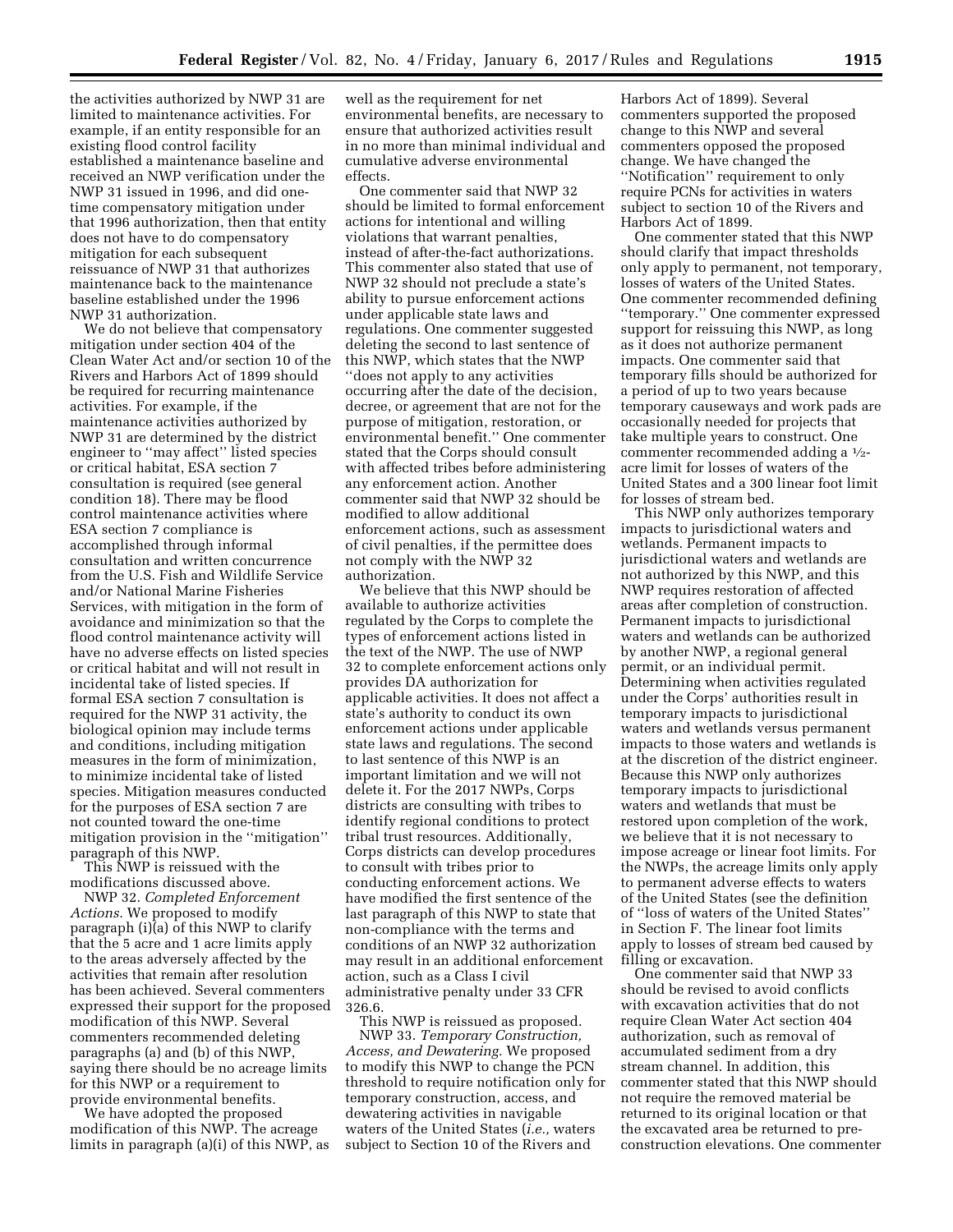suggested requiring PCNs and coordination with federal and state natural resource agencies when proposed activities occur in non-tidal waters in which federally- and/or statelisted endangered and threatened mussels are known to occur.

This NWP only authorizes temporary construction, access, and dewatering activities that require DA authorization. If an excavation activity does not involve regulated discharges of dredged or fill material into waters of the United States, then there is no conflict with the activities that require DA authorization and are covered by this NWP. This NWP requires waters of the United States that are temporarily filled as a result of regulated activities to be restored to preconstruction elevations. If a proposed activity might affect ESA-listed endangered or threatened species or designated critical habitat, such species are in the vicinity of the proposed activity, or if the proposed activity is in designated critical habitat, general condition 18 requires non-federal permittees to submit PCNs. The district engineer will review those PCNs and determine if ESA section 7 consultation is required because the proposed activity may affect listed species or designated critical habitat. If ESA section 7 consultation it is required, the district engineer will conduct formal or informal consultation with the U.S. Fish and Wildlife Service and/or the National Marine Fisheries Service, as appropriate. Effects to state-listed endangered or threatened species are more appropriately addressed through state regulatory and non-regulatory programs.

Several commenters said that this NWP should require PCNs for all activities involving discharges of dredged or fill material into special aquatic sites. Two commenters stated that not requiring PCNs for all activities authorized by this NWP provides no assurance that the adverse environmental effects will be no more than minimal. One commenter asserted that PCNs are necessary to ensure that pre-construction contours and hydrology are restored and that affected areas are revegetated without invasive species. One commenter said that PCNs should be required for activities in nontidal waters that are important tribal resources, so that tribes will have the opportunity to review and comment on those activities. One commenter stated that the proposed change to require PCNs only for activities in section 10 waters would result in degradation of the affected waterbodies, and dewatering activities are problematic in areas with methane.

We are retaining the proposed change to this NWP, which is to only require PCNs for activities in navigable waters subject to section 10 of the Rivers and Harbors Act of 1899. In waters subject only to section 404 of the Clean Water Act, PCNs will be required for any NWP 33 activity that triggers a PCN requirement under general condition 18, endangered species, and/or general condition 20, historic properties. For activities in designated critical resource waters and their adjacent wetlands, PCNs are required by general condition 22, designated critical resource waters. Division engineers can modify this NWP by adding regional conditions to require PCNs in waters subject only to Clean Water Act jurisdiction. The terms and conditions of this NWP, including regional conditions imposed by division engineers, will ensure that NWP 33 activities that do not require PCNs will result in no more than minimal adverse environmental effects, and that preconstruction contours and hydrology are restored after the temporary fills are removed. The terms of the NWP also require that affected areas are revegetated as appropriate. For the 2017 NWPs, Corps districts are consulting with tribes to identify regional conditions to protect tribal trust resources. Those regional conditions can require PCNs for those NWP 33 activities that have the potential to affect tribal trust resources, and district engineers can coordinate those PCNs with interested tribes. The terms and conditions of this NWP, plus the requirements of water quality certifications issued by states, tribes, or the U.S. EPA, will ensure that NWP 33 activities will have only minimal adverse effects on water quality. Concerns regarding methane emissions are more appropriately addressed by agencies that have regulatory authority over such emissions.

This NWP is reissued as proposed. NWP 34. *Cranberry Production Activities.* We did not propose any changes to this NWP. One commenter objected to the reissuance of this NWP and said that these activities should require individual permits.

This NWP requires pre-construction notification for all activities, so that the district engineer can determine whether a specific cranberry production activity will result in no more than minimal adverse environmental effects. The district engineer will exercise discretionary authority and require an individual permit for a cranberry production activity that requires authorization under section 404 of the Clean Water Act and is determined, after considering the applicant's

mitigation proposal, to result in more than minimal adverse environmental effects. Corps districts, through their division commanders, may also revoke this NWP and develop regional general permits with different terms and conditions to authorize these activities. This NWP is reissued as proposed.

NWP 35. *Maintenance Dredging of Existing Basins.* We proposed to modify this NWP to state that all dredged material must be placed in an area that has no waters of the United States, unless placement of the dredged material into waters of the United States is authorized by a separate DA authorization.

One commenter expressed support for the proposed modification. Another commenter objected to the proposed modification, stating that the NWP should authorize the placement of dredged material into jurisdictional waters. Another commenter objected to the reissuance of this NWP, saying that clamshell bucket dredging causes more than minimal adverse environmental effects.

The placement of the dredged material into jurisdictional waters and wetlands can be authorized by other NWPs, regional general permits, or individual permits. We have revised that sentence so that it is consistent with the text of NWP 19. Clamshell bucket dredging within existing basins will not cause more than minimal adverse environmental effects. Those existing basins are currently being used by vessels and the additional adverse effects resulting from dredging these disturbed basins will be no more than minimal. Also, the incidental soil movement that occurs during clamshell dredging for normal navigational dredging activities is not a regulated discharge under section 404 of the Clean Water Act (see 33 CFR 323.2(d)(3)(ii)).

One commenter remarked that beneficial use of dredged material may be a better alternative that disposal in upland areas, because beneficial use can improve aquatic habitat. One commenter suggested authorizing beneficial uses of dredged material after conducting coordination with federal and state natural resource agencies. One commenter said that this NWP should have a limit to the volume of material excavated from existing basins. Another commenter stated that this NWP should not authorize activities in waters with known or suspected sediment contamination at levels that would be harmful to aquatic organisms.

If the project proponent or other entity identifies beneficial uses for the material dredged from the basin, then he or she can seek DA authorization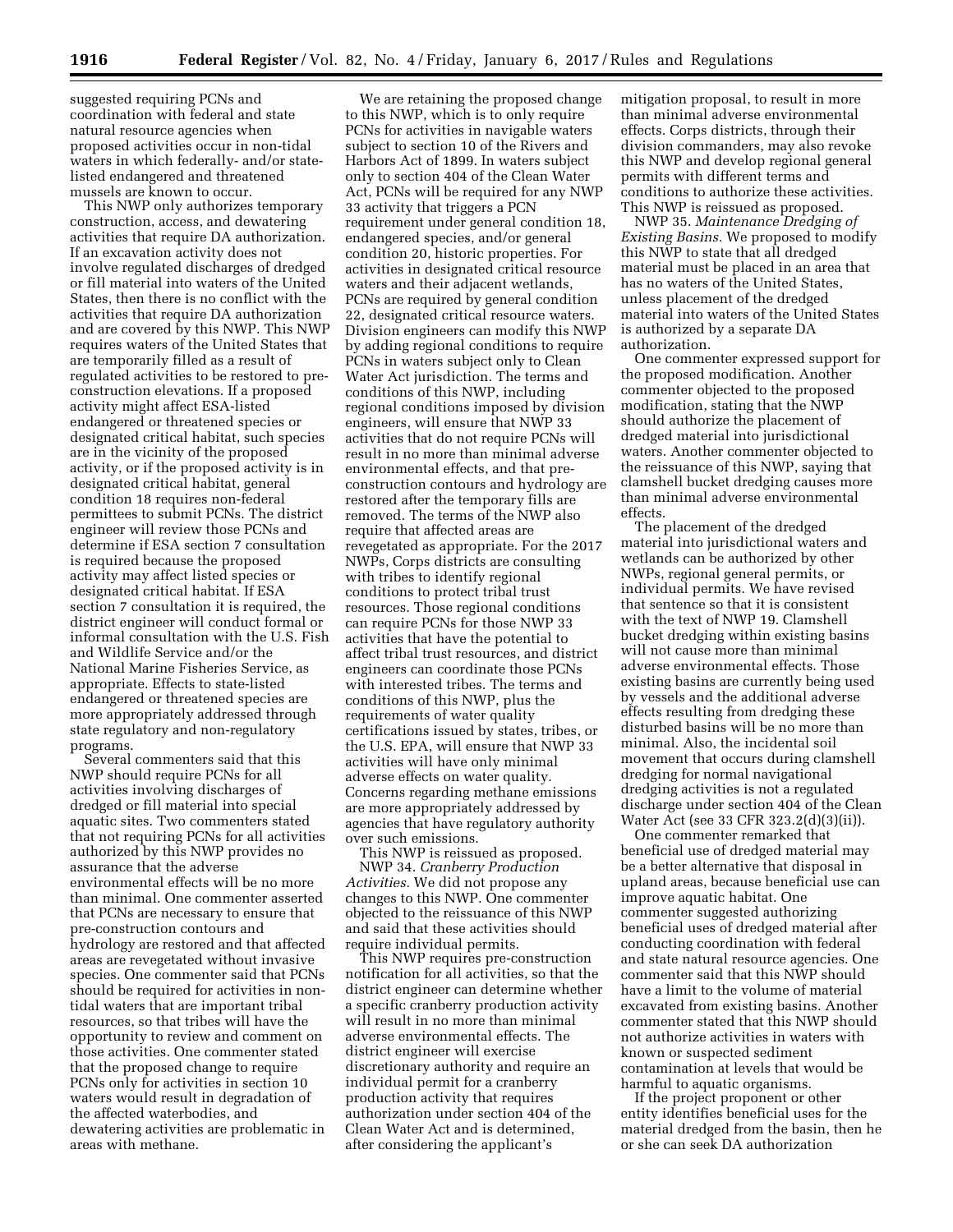through another NWP, a regional general permit, or an individual permit. If the proposed beneficial use is authorized by a general permit, then the project proponent may or may not have to submit a PCN to the district engineer, depending on the terms and conditions of the applicable general permit. If authorized by general permit, there may or may not be agency coordination depending on the procedures associated with that general permit. Beneficial uses of dredged material that require individual permits will public notices and coordination with federal and state natural resource agencies. Maintenance dredging activities in areas with known or suspected sediment contaminants can use best management practices and other techniques to minimize the adverse environmental effects that might be caused by exposure of those contaminants during dredging. Concerns regarding contaminants in existing basins will be considered by district engineers for those NWP 35 activities that require PCNs.

This NWP is reissued with the modifications discussed above.

NWP 36. *Boat Ramps.* We did not propose any changes to this NWP. One commenter objected to the proposed reissuance of this NWP and said that individual permits should be required for these activities. Several commenters recommended limiting fills in jurisdictional waters and wetlands to 25 cubic yards. One commenter suggested increasing the width limit from 20 to 30 feet and increasing the discharge limit to 100 cubic yards. Several commenters said that district engineers should not be authorized to issue waivers to allow permittees to exceed the cubic yard and width limits for this NWP.

Most boat ramps are constructed within the limits of this NWP and result in no more than minimal individual and cumulative adverse environmental effects. For those activities that have the potential to result in more than minimal adverse environmental effects, this NWP requires PCNs so that district engineers can evaluate those proposed activities to ensure that they result in no more than minimal adverse environmental effects. If the proposed boat ramp will result in more than minimal adverse environmental effects, the district engineer will ask the prospective permittee to submit a mitigation proposal. If the mitigation proposal will ensure the proposed boat ramp will result in no more than minimal adverse environmental effects, the district engineer will issue the NWP verification with conditions requiring the implementation of the mitigation. If the mitigation proposal is not sufficient to

ensure no more than minimal adverse environmental effects, the district engineer will exercise discretionary authority and require an individual permit. These procedures also apply to PCNs requesting waivers of the 50 cubic yard limit and/or the 20-foot width limit.

We are retaining the 50 cubic yard limit and the width limit of 20 feet, as well as the waiver provisions for these limits. This is to provide flexibility so that district engineers can use NWP 36 to authorize those activities that they determine, after reviewing the PCNs, to result in no more than minimal individual and cumulative adverse environmental effects.

This NWP is reissued without change. NWP 37. *Emergency Watershed Protection and Rehabilitation.* We did not propose any changes to this NWP and did not receive any comments. This NWP is reissued without change.

NWP 38. *Cleanup of Hazardous and Toxic Waste.* We did not propose any changes to this NWP, and no comments were received. This NWP is reissued without change.

NWP 39. *Commercial and Institutional Developments.* We proposed to modify this NWP to clarify that it authorizes discharges of dredged or fill material into waters of the United States to construct wastewater treatment facilities. We also proposed to modify the terms of this NWP to clarify that any loss of stream bed applies towards the  $\frac{1}{2}$ -acre limit, and that  $\frac{1}{2}$ -acre limit cannot be exceeded.

Several commenters objected to the proposed reissuance of this NWP, stating that commercial and institutional developments should be authorized by individual permits instead of NWPs because they result in more than minimal adverse environmental effects. Several commenters supported the proposed addition of wastewater treatment facilities to the list of examples of attendant features that may be authorized by this NWP. One commenter said that this NWP should not authorize oil and gas wells and their attendant infrastructure. This commenter also stated that NWP 39 should not authorize commercial and institutional developments in channel migration zones or floodplains critical to salmon populations.

The terms and conditions of this NWP, including the acreage and linear foot limits and the reviews of PCNs by district engineers, will ensure that the activities authorized by this NWP will result in no more than minimal individual and cumulative adverse environmental effects. All activities

authorized by this NWP require PCNs. The district engineer will exercise discretionary authority and require an individual permit for any proposed NWP 39 activity that he or she determines will result in more than minimal adverse environmental effects, after considering the mitigation proposal provided by the applicant. We have added wastewater treatment facilities as an example of attendant features authorized by this NWP. The construction of oils and gas wells that involves discharges of dredged or fill material into waters of the United States can be authorized by this NWP as long as the proposed activity complies with the terms and conditions of this NWP and the district engineer determines the proposed activity will result in only minimal adverse environmental effects.

The construction of commercial and institutional developments in jurisdictional waters and wetlands within floodplains must comply with general condition 10, fills in 100-year floodplains. All activities authorized by this NWP require PCNs and the district engineer will review the PCN to determine if the proposed activity may affect any ESA-listed endangered or threatened species, or their designated critical habitat. If the district engineer determines the proposed activity may affect listed species or designated critical habitat and the prospective permittee is a non-federal permittee, the district engineer will conduct formal or informal ESA section 7 consultation with the U.S. Fish and Wildlife Service and/or the National Marine Fisheries Service. If the project proponent is a non-federal permittee, the activity is not authorized by NWP until section 7 consultation is completed and the district engineer issues the NWP verification. Division engineers can add regional conditions to this NWP to restrict or prohibit its use in waters of the United States in channel migration zones. District engineers can add activity-specific conditions to NWP verifications to restrict its use in waters of the United States in channel migration zones.

One commenter recommended increasing the acreage limit to 1 acre, and the linear foot limit for losses of stream bed to 1,000 feet. Another commenter said that this NWP should have flexibility in authorizing losses of stream bed, and stated that there should not be a hard limit for losses of stream bed. One commenter said that there should only be limits for losses of ephemeral streams. One commenter suggested decreasing the acreage limit to 1⁄10-acre. One commenter stated that the limits in this NWP are too high and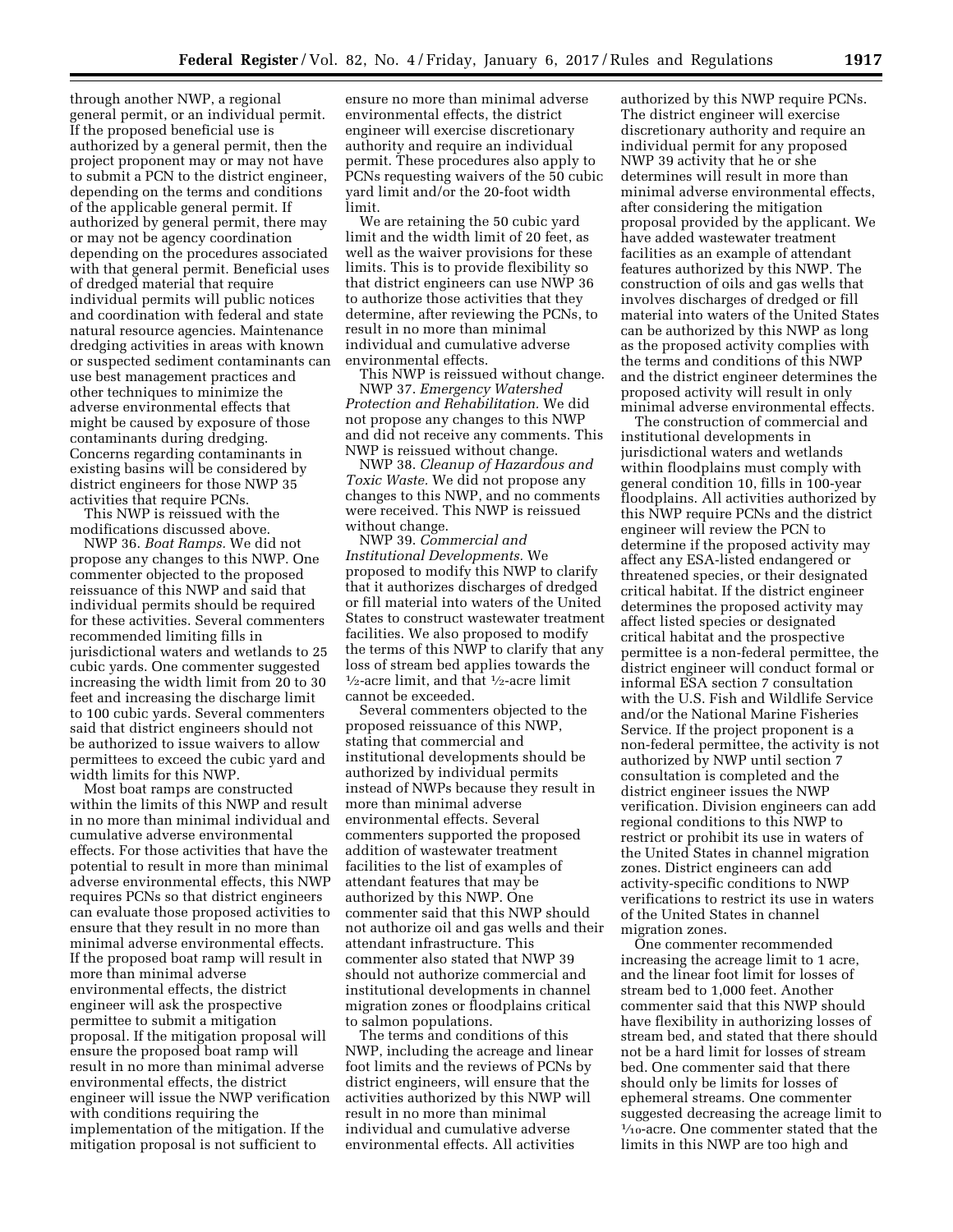compensatory mitigation should be required for all impacts to wetlands and streams.

We are retaining the <sup>1</sup>/<sub>2</sub>-acre and 300 linear foot limits for this NWP, as well as the ability for district engineers to waive the 300 linear foot limit for losses of intermittent and ephemeral stream bed upon making a written determination that the proposed activity will result in no more than minimal individual and cumulative adverse environmental effects. All of the activities authorized by this NWP require PCNs, which provide case-bycase review to ensure that all authorized activities result in no more than minimal adverse environmental effects. To assist district engineers in making their written determinations for waiver requests, agency coordination is required for PCNs requesting waivers of the 300 linear foot limit (see paragraph (d) of general condition 32). The loss of stream bed is counted towards the 1⁄2 acre limit for this NWP, and that 1⁄2-acre limit cannot be exceeded under any circumstances. The limits for losses of stream bed apply to perennial, intermittent, and ephemeral streams. Reducing the acreage limit to  $\frac{1}{10}$ -acre would result in commercial and institutional development activities that result in no more than minimal adverse environmental effects requiring individual permits. In accordance with 33 CFR 330.1(e)(3) and general condition 23, compensatory mitigation is only required when the district engineer determines that compensatory mitigation is necessary for a particular activity to ensure that that NWP activity results in only minimal individual and cumulative adverse environmental effects.

One commenter suggested changing the PCN threshold to losses of 1⁄2-acre of wetlands or open waters or losses of 300 linear feet of stream. The 1⁄2-acre PCN threshold would be used if the acreage limit for this NWP is increased to 1 acre. One commenter requested that the NWP clarify whether acreage limits apply cumulatively to the original construction and any subsequent expansion of the commercial or institutional development.

We believe that it is necessary to require PCNs for all NWP 39 activities to ensure they will cause only minimal individual and cumulative adverse environmental effects. The acreage limit applies to each single and complete project. See the definition of ''single and complete non-linear project'' which applies to most NWP 39 activities. There could be NWP 39 activities that are linear projects, but they are likely to be rare. If the expansion of a commercial

or institutional development requires DA authorization and the expansion does not have independent utility from the existing commercial or institutional development, then the acreage limit applies to the original, existing commercial or institutional development (if it was originally authorized by NWP 39) and the proposed expansion.

We have modified the second sentence of the second paragraph of this NWP by replacing the word ''only'' with the phrase ''no more than'' to make this sentence consistent with the corresponding sentences in NWPs 29 and 43.

This NWP is reissued with the modification discussed above.

NWP 40. *Agricultural Activities.* In the June 1, 2016, proposed rule, we requested comments on whether any clarifications are needed for this NWP. We also proposed to modify the terms of this NWP to clarify that any loss of stream bed applies towards the 1⁄2-acre limit, and that 1⁄2-acre limit cannot be exceeded.

Many commenters expressed their support for the proposed reissuance of this NWP. A few commenters objected to the proposed reissuance of this NWP and said that individual permits should be required for these activities. One commenter asserted that NWP 40 should not be reissued because it authorizes a broad range of activities that are difficult to distinguish from commercial or residential developments. One commenter requested clarification of which activities are authorized by this NWP. Another commenter said that the Corps should consider the cumulative effects of all activities that were ever authorized by this NWP.

The terms and conditions of this NWP, including the 1⁄2-acre and 300 linear foot limits as well as the PCN requirements, will ensure that the activities authorized by this NWP will result in no more than minimal individual and cumulative adverse environmental effects. All activities authorized by this NWP require PCNs, so all proposed activities are reviewed by district engineers. This NWP complies with section 404(e) of the Clean Water Act because it authorizes a distinct category of activities that is similar in nature, that is agricultural activities that involve discharges of dredged or fill material into waters of the United States. There may be some overlap with NWP 39, for people who consider farm buildings to be commercial buildings. There are a number of activities that may be authorized by more than one NWP, and

such redundancy is not problematic because the statutory requirement for all NWPs and other general permits is the same: those general permits can only authorize activities that have no more than minimal individual and cumulative adverse environmental effects. We believe that the current list of examples of activities authorized by this NWP is sufficient. If a project proponent or concerned individual has questions about whether a particular activity is authorized by NWP 40, then he or she can contact the local Corps district office to ask those questions. In our NEPA cumulative effects analysis in the decision document for this NWP, we considered the aggregate impacts of activities authorized by past versions of NWP 40.

One commenter stated that the acreage limit for this NWP is too high, and that waivers of the 300 linear foot limit for losses of stream bed should not be authorized for impacts to streams inhabited by anadromous salmon. Another commenter opposed allowing district engineers to waive the 300 linear foot limit for losses of intermittent or ephemeral stream bed, while another commenter voiced support for that provision. One commenter said that district engineers should be allowed to waive the 1⁄2-acre limit. This commenter said that all NWP 40 activities should require mitigation. One commenter said the acreage limit should be reduced to  $\frac{1}{16}$ -acre. One commenter asked for clarification of ''loss of stream bed'' as it applies to the 300 linear foot limit. One commenter said that impacts to intermittent streams should not be authorized by this NWP. Another commenter said that compensatory mitigation should not be required for activities authorized by this NWP.

The 1⁄2-acre limit, and the review of PCNs by district engineers, will ensure that activities authorized by this NWP will result in no more than minimal individual and cumulative adverse environmental effects. Proposed NWP 40 activities that might affect anadromous salmon that are listed under the Endangered Species Act, or their designated critical habitat, must comply with general condition 18, endangered species. District engineers will review PCNs and conduct ESA section 7 consultations for any proposed NWP 40 activities that will be conducted by non-federal permittees, when they determine that the proposed activities may affect listed species or designated critical habitat. In those cases, the activities are not authorized by NWP until ESA section 7 consultation is completed and the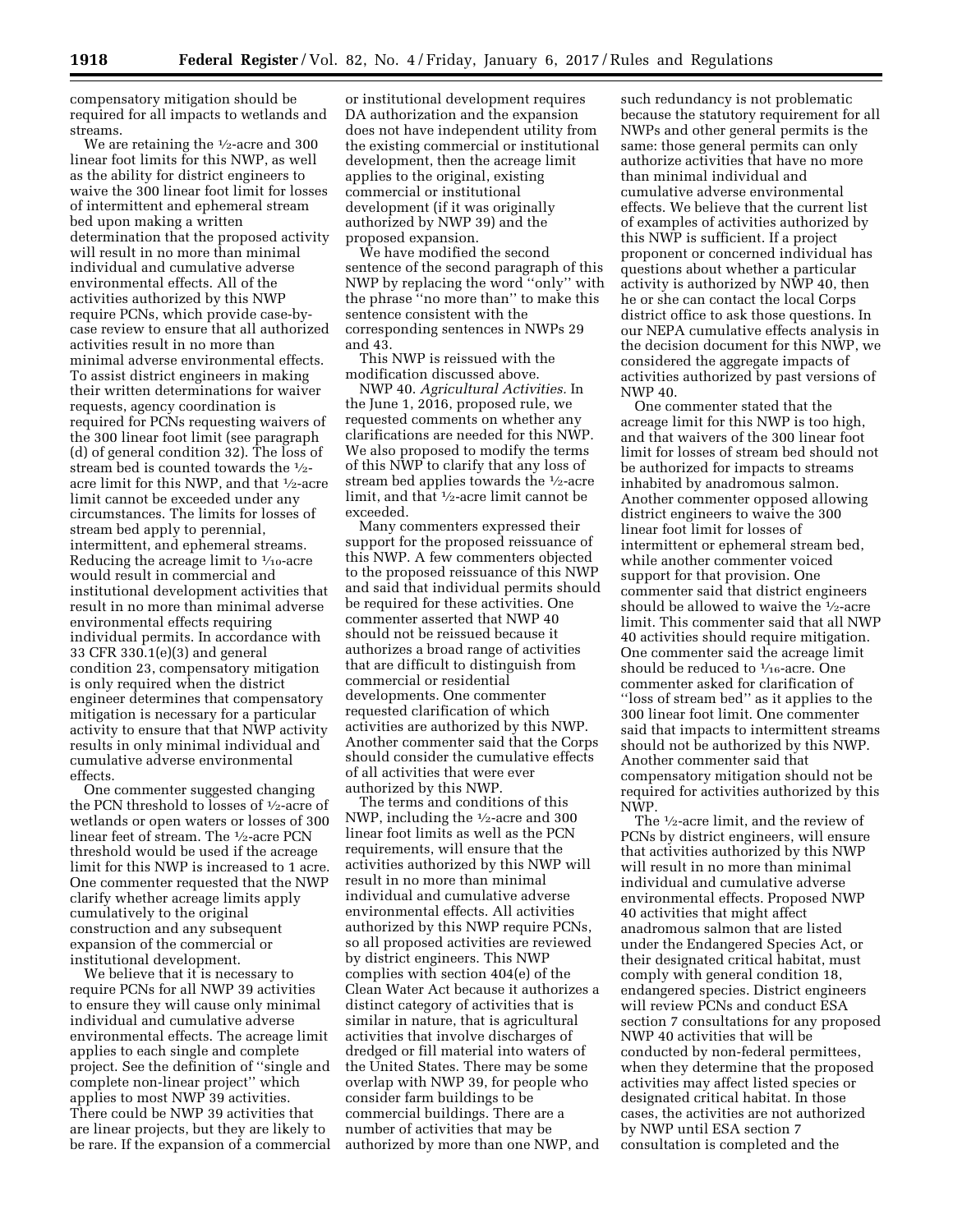district engineers issue the NWP verifications.

We are retaining the ability for district engineers to waive the 300 linear foot limit for losses of intermittent and ephemeral stream bed. To be authorized by NWP 40, the district engineer must issue a written waiver after conducting agency coordination with a finding that the proposed activity will result in no more than minimal adverse environmental effects. We are retaining the  $\frac{1}{2}$ -acre limit for this NWP and that  $\frac{1}{2}$ -acre limit cannot be waived. Any loss of stream bed applies to that 1⁄2-acre limit. Agricultural activities resulting in the loss of greater than 1⁄2-acre of waters of the United States require authorization by individual permit, or if available, by regional general permit. Compensatory mitigation requirements are determined by district engineers on a case-by-case basis during the evaluation of PCNs. District engineers will apply 33 CFR 330.1(e)(3) and general condition 23 to determine when compensatory mitigation is to be required for NWP 40 activities. The definition of ''loss of waters of the United States'' in Section F explains how losses of stream bed are calculated for the purposes of the NWPs. The district engineer will evaluate proposed losses of intermittent streams and determine whether those losses qualify for NWP 40 authorization.

This NWP is reissued as proposed. NWP 41. *Reshaping Existing Drainage Ditches.* In the June 1, 2016, proposal, we solicited comment on clarifications or changes to NWP 41 that might encourage more landowners to reshape their drainage ditches to help improve local water quality. We also requested suggestions for text to clarify the NWP for circumstances where original ditch configuration information is not available. We also proposed to remove the requirement to submit a PCN if more than 500 linear feet of ditch is to be reshaped.

One commenter expressed support for the reissuance of NWP 41. One commenter asked if this NWP applies to agricultural ditches. Several commenters suggested adding a list of ditch modifications that are authorized by NWP 41. Several commenters recommended removal of the prohibition against increasing the amount of land area drained by the ditch. One commenter said this NWP should authorize discharges for small berms or grade breaks to manage flows. Another commenter stated that this NWP should authorize minor ditch relocation and stabilization activities.

This NWP authorizes the reshaping of existing, currently serviceable drainage

ditches constructed in waters of the United States that are used for any purpose, including agricultural ditches. We do not believe it is necessary to provide a list of ditch modifications authorized by this NWP because this NWP only authorizes modifications of the cross-sectional configuration of the ditch to improve water quality. Other types of ditch modifications require separate DA authorization if those activities involve discharges of dredged or fill material into waters of the United States. This NWP does not authorize ditch relocation activities; those activities may be authorized by NWPs 29, 39, or 40, or other NWPs, or may be authorized by regional general permits or individual permits. Bank stabilization activities may be authorized by NWP 13.

Several commenters said that NWP 41 should authorize standard ditch reshaping activities that have 1:6 front slopes and 1:4 back slopes, or require ditch reshaping activities to match adjoining ditch segments. Another commenter asserted that slope stability should be addressed by requiring, at a minimum, 2:1 ditch side slopes, prohibiting vertical side slopes, and conducting the ditch reshaping activity in a manner that prevents the release of excavated material into the water.

For this NWP, it would not be appropriate for us to prescribe specific side slopes for the reshaped ditches. The appropriate side slopes should be determined on a case-by-case basis by the project proponent, and that project proponent may want to consult with people that have expertise in modifying ditch configurations to improve water quality without changing the area drained by the ditch. Sediment erosion controls should be used when appropriate to minimize releases of excavated material into jurisdictional waters. See general condition 12, soil erosion and sediment controls, for additional information.

Many commenters supported removing the PCN requirement, and many commenters objected to removing the PCN requirement. One commenter stated that it is unclear how removing PCN requirements for NWP 41 would facilitate reshaping of drainage ditches. One commenter recommended requiring PCNs for all NWP 41 activities. One commenter stated that the Corps should accept electronic PCNs.

We have removed the PCN requirement for this NWP, but it should be noted that proposed NWP 41 activities must comply with general condition 18, endangered species, and general condition 20, historic properties. Those general conditions require non-federal permittees to submit PCNs when any proposed activity might affect ESA-listed species or designated critical habitat and/or may have has potential to cause effects to historic properties. See the text of those general conditions for more information. If PCNs are not required for the activities authorized by this NWP, potential project proponents may be less reluctant to pursue these activities. Paragraph (c) of general condition 32, preconstruction notification, allows district engineers to accept electronic copies of PCNs when district engineers have established mechanisms for accepting electronic documents.

Several commenters said that this NWP should require best management practices for NWP 41 activities. A few commenters suggested adding a requirement for excavated material to be placed in upland areas. One commenter asked for an explanation of how to determine whether a ditch is subject to Clean Water Act jurisdiction.

Division engineers can add regional conditions to this NWP to require regional best management practices associated with the reshaping of existing drainage ditches to improve water quality. Regional conditions are a more appropriate mechanism for ensuring that NWP 41 activities are consistent with regional water quality management approaches. Requiring excavated material to be placed in upland areas would prohibit using the excavated material to reshape the ditch, and be contrary to the objective of this NWP of providing a means of improving water quality by changing ditch configurations. The district engineer will apply the regulations and guidance that are in effect at the time he or she is processing a request for a jurisdictional determination for a ditch or ditches.

This NWP is reissued as proposed. NWP 42. *Recreational Facilities.* We proposed to modify the terms of this NWP to clarify that any loss of stream bed applies towards the  $\frac{1}{2}$ -acre limit, and that 1⁄2-acre limit cannot be exceeded. One commenter said that this NWP should not authorize recreational facilities in channel migration zones and floodplains where those facilities might have direct and indirect impacts to special status species or essential fish habitat. One commenter said that the 1⁄2-acre limit is too high. Another commenter stated that this NWP should not authorize activities in perennial and intermittent streams; it should only authorize activities in ephemeral streams.

Activities authorized by this NWP must comply with general condition 18, endangered species. All activities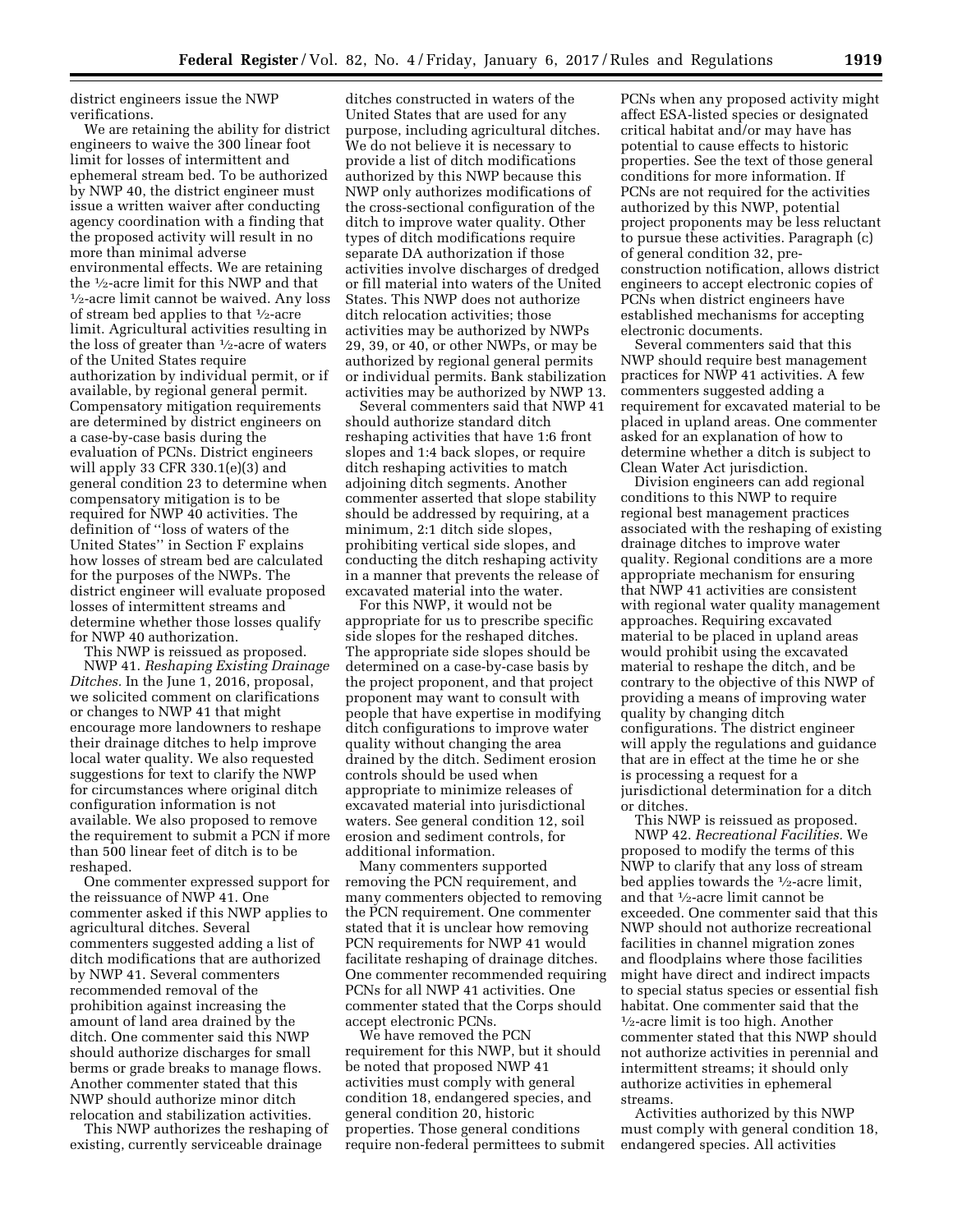authorized by this NWP require PCNs. District engineers will review these PCNs, and if the district engineer determines that a proposed activity that will be conducted by a non-federal permittee may affect listed species or designated critical habitat, the district engineer will conduct formal or informal ESA section 7 consultation with the U.S. Fish and Wildlife Service and/or the National Marine Fisheries Service. The proposed activity is not authorized by NWP until ESA section 7 consultation is completed.

Division engineers can impose regional conditions on this NWP to restrict or prohibit its use to protect other regionally important species. Activities authorized by NWP 42 that may adversely affect essential fish habitat require consultation with the appropriate office of the National Marine Fisheries Service. We believe that the 1⁄2-acre limit, along with the requirement that all NWP 42 activities require PCNs and thus activity-specific review by district engineers, will ensure that only those activities with no more than minimal adverse environmental effects are authorized by this NWP. The activity-specific review of PCNs by district engineers will ensure that the authorized activities will have no more than minimal adverse effects on perennial, intermittent, and ephemeral streams. Division engineers can add regional conditions to this NWP to restrict or prohibit its use in specific high-value rivers or streams.

This NWP is reissued without changes.

NWP 43. *Stormwater Management Facilities.* We proposed to modify the sentence that states that the maintenance of stormwater management facilities that are determined to be waste treatment systems under 33 CFR part 328.3(a)(8) generally does not require a section 404 permit. We also proposed to modify the terms of this NWP to clarify that any loss of stream bed applies towards the 1⁄2-acre limit for construction of stormwater management facilities, and that 1⁄2-acre limit cannot be exceeded.

We have removed the reference to 33 CFR 328.3(b)(6) from the last sentence of the second paragraph of this NWP, because the 2015 final rule defining ''waters of the United States'' is currently under a stay issued by the U.S. Court of Appeals for the Sixth Circuit. We have revised this sentence so that it simply states that the maintenance of stormwater management facilities that are not waters of the United States does not require a section 404 permit. We have retained the <sup>1</sup>/2-acre limit for the construction of stormwater management

facilities, and the statement that any losses of stream bed apply towards that 1⁄2-acre limit.

Several commenters said that the maintenance and expansion of existing stormwater management facilities in upland areas should be authorized without requiring PCNs. One commenter stated that stormwater management facilities should only be constructed in upland areas. One commenter said that only constructed wetlands should be used for stormwater detention or treatment. One commenter stated that NWP 43 should not be issued for developments that are proposed in channel migration zones and floodplains where direct and indirect impacts to special status species could occur.

If a stormwater management facility is expanded into an upland area, and that expansion does not involve discharges of dredged or fill material into waters of the United States, then that expansion does not require Clean Water Act section 404 authorization. It is not always possible or desirable to site stormwater management facilities in upland areas, and locating them in jurisdictional wetlands or other waters of the United States may be the only practicable option for effectively managing stormwater. This NWP authorizes the construction of these facilities in non-tidal jurisdictional wetlands and waters, as long as those activities result in no more than minimal individual and cumulative adverse environmental effects. Division engineers may add regional conditions to this NWP to protect other special status species. Activities authorized by this NWP must comply with general condition 10, fills in 100-year floodplains.

We have retained the provision that prohibits discharges of dredged or fill material into waters of the United States for the construction of new stormwater management facilities in perennial streams. Stormwater management facilities may or may not include constructed wetlands, depending on the design decisions made by the project proponent. Activities authorized by this NWP must comply with general condition 18, endangered species. For the construction of new stormwater management facilities, or the expansion of existing stormwater management facilities, all activities require PCNs. District engineers will review those PCNs and will conduct ESA section 7 consultation for any proposed activity that may affect listed species or designated critical habitat. For the maintenance of stormwater management facilities, if proposed activities that

require DA authorization might affect listed species or designated critical habitat, are in the vicinity of listed species or designated habitat, or are in designated critical habitat, non-federal permittees are required to submit PCNs. District engineers will review those PCNs and conduct ESA section 7 consultation for any proposed maintenance activity that may affect listed species or designated critical habitat.

One commenter recommended removing any references to waste treatment systems from the text of this NWP. Several commenters stated their support for clarifying language regarding application of the waste treatment system exclusion to the facilities covered by this NWP. These commenters recommended that the final NWP clarify that both the 1986 final rule (51 FR 41250–41251) and the 2015 final rule defining ''waters of the United States'' state that waste treatment systems designed to meet the requirements of the Clean Water Act are not subject to Clean Water Act section 404 jurisdiction. A few commenters requested clarification that, under NWP 43, PCNs are not required for stormwater management facilities constructed in upland areas and areas that are not waters of the United States.

As discussed above, we have removed the reference to 33 CFR 328.3(b)(6) from this NWP. The district engineer will determine whether a particular stormwater management facility is, or is not, a water of the United States by using the regulations and guidance for identifying waters of the United States that are in effect at the time the PCN is being evaluated. We do not believe it is necessary to cite specific regulations in the text of this NWP. Pre-construction notification is only required for the construction or expansion of new stormwater management facilities and pollutant load reduction best management practice facilities that involve discharges of dredged or fill material into waters of the United States. We have modified the first sentence of the ''Notification'' paragraph of this NWP to make it clear that PCNs are only required for certain regulated activities authorized by this NWP.

One commenter asserted that the 1⁄2 acre limit is too high. One commenter said that the provision allowing the district engineer to waive the 300 linear foot limit for losses of intermittent and ephemeral stream bed should be consistent with the provision in NWPs 29 and 39. Another commenter remarked that this NWP should not authorize losses of perennial and intermittent stream beds; authorized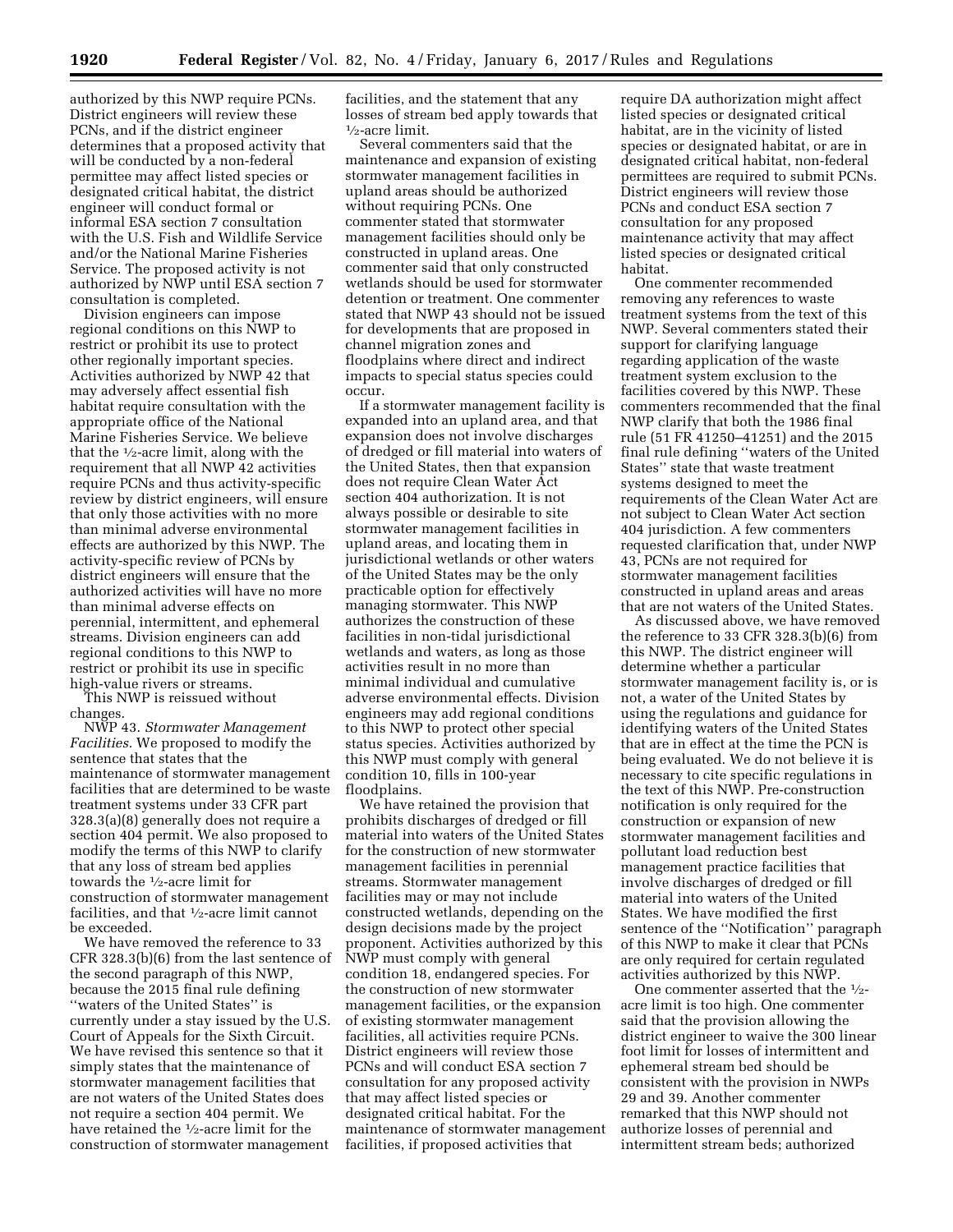losses of stream bed should be limited to ephemeral streams. A few commenters stated their support for allowing district engineers to waive the 300 linear foot limit for losses of intermittent and ephemeral stream bed when district engineers determine in writing that proposed activities will result in no more than minimal adverse environmental effects. A few commenters said there should be no caps on waivers.

The 1⁄2-acre limit and the PCN requirements, as well as the district engineer's review of activities that require PCNs, will ensure that the activities authorized by this NWP will result in no more than minimal adverse environmental effects. The second sentence of the third paragraph of this NWP is the same as the corresponding sentence in NWP 29. We have corrected the corresponding sentence in NWP 39 so that it is consistent with NWPs 29 and 43.

This NWP does not authorize discharges of dredged or fill material into waters of the United States for the construction of new stormwater management facilities in perennial streams. Maintenance activities in perennial steams are authorized, if such activities require authorization under section 404 of the Clean Water Act. This NWP also authorizes losses of stream bed for the construction and maintenance of pollutant reduction best management practice facilities and those losses are subject to the 1⁄2-acre and 300 linear foot limits. We are retaining the authority for district engineers to waive the 300 linear foot limit for losses of intermittent and ephemeral stream bed if they make written determinations granting these waivers after reviewing PCNs and comments received during agency coordination. Under no circumstances may the 1⁄2-acre limit be exceeded for the losses of stream bed and other jurisdictional waters and wetlands.

In response to comments received on the proposal to reissue NWP 27, we are modifying NWP 43 to authorize the construction and maintenance of pollutant reduction green infrastructure features. Some commenters expressed concern about NWP 27 being used to authorize nutrient and sediment reduction features that are not aquatic habitat restoration or enhancement activities. Green infrastructure uses a combination of the natural environment and engineered features to help improve water quality and conserve ecosystem functions and services, to benefit people

and wildlife.1 The construction of these pollutant reduction green infrastructure features in jurisdictional waters and wetlands will be subject to the 1⁄2-acre limit in NWP 43. These pollutant reduction green infrastructure features may be constructed in jurisdictional waters and wetlands and involve discharges of dredged or fill material into those waters and wetlands. Those features may be constructed to reduce inputs of sediments, nutrients, and other pollutants into waterbodies to meet Total Daily Maximum Loads (TMDLs) established under the Clean Water Act. In cases where green infrastructure features do not resemble ecological references for aquatic habitats or riparian areas in the region, authorization by NWP 43 instead of NWP 27 is appropriate. District engineers will review PCNs for the construction of these proposed pollutant reduction green infrastructure features and determine whether they qualify for NWP 43 authorization. These features may also require periodic maintenance that involves discharges of dredged or fill material into jurisdictional waters and wetlands. These maintenance activities may also be authorized by NWP 43.

This NWP is reissued with the modifications discussed above.

NWP 44. *Mining Activities.* We proposed changes to the terms of this NWP to clarify the application of the 1⁄2-acre limit for losses of waters of the United States. In addition, we proposed to amend the text of this NWP to clarify that the loss of non-tidal waters of the United States, plus the loss of stream bed, cannot exceed 1⁄2-acre.

Several commenters said that mining activities result in more than minimal individual and cumulative adverse environmental effects, and should require individual permits. One commenter recommended that the Corps issue a separate NWP for aggregate mining activities with a higher acreage limit. A couple of commenters said that the limits for NWP 44 should be based on impacts instead of losses of waters of the United States. One commenter suggested reducing the acreage limit to 1⁄16-acre. One commenter stated that there is a difference in regulation of these activities under section 404 of the Clean Water Act and section 10 of the Rivers and Harbors Act of 1899. Under Clean Water Act section 404, excavation activities that result in only incidental fallback are not regulated, but any

dredging of navigable waters under section 10 of the Rivers and Harbors Act of 1899 requires DA authorization. One commenter said this NWP should prohibit discharges of processed materials created from mining activities into waters of the United States.

The terms and conditions of this NWP, including the 1⁄2-acre limit and the requirement that all activities require PCNs, will ensure that the activities authorized by this NWP will result in no more than minimal individual and cumulative adverse environmental effects. District engineers will review these PCNs, and can add conditions to the NWP authorization, including mitigation requirements, to comply with the ''no more than minimal adverse environmental effects'' requirement for NWPs and other general permits. If a proposed activity will result in more than minimal adverse environmental effects, after considering the mitigation proposal provided by the prospective permittee, the district engineer will exercise discretionary authority and require an individual permit. Division engineers may also add regional conditions to this NWP to protect aquatic resources in certain regions or specific waterbodies. This NWP authorizes aggregate mining activities, and we do not believe a separate NWP for those activities is warranted.

Because of the types of waterbodies in which these activities are conducted (*i.e.,* open waters and wetlands), the acreage limits of this particular NWP are a hybrid of losses and impacts. There is a 1⁄2-acre limit for losses of non-tidal wetlands, and a  $1\!/\!_2\!$  -acre limit for impacts to open waters such as rivers and lakes. A mining activity that involves regulated activities in both non-tidal wetlands and non-tidal open waters is subject to an overall  $\frac{1}{2}$ -acre limit. The  $\frac{1}{2}$ -acre limit and the PCN requirements are sufficient to ensure that authorized activities result in no more than minimal individual and cumulative adverse environmental effects, so it is not necessary to reduce the acreage limit to  $\frac{1}{16}$ -acre. The acreage limits only apply to regulated activities. Mining activities in waters subject only to Clean Water Act jurisdiction (*i.e.,* non-section 10 waters) that do not result in regulated discharges of dredged or fill material into waters of the United States are not counted towards the 1⁄2-acre limit. All mining activities in non-tidal waters subject to section 10 of the Rivers and Harbors Act of 1899 are subject to the 1⁄2-acre limit. Discharges of processed mine materials into waters of the United States may require authorization under section 402 of the Clean Water Act.

<sup>1</sup>*[https://www.americanrivers.org/threats](https://www.americanrivers.org/threats-solutions/clean-water/green-infrastructure/what-is-green-infrastructure/)[solutions/clean-water/green-infrastructure/what-is](https://www.americanrivers.org/threats-solutions/clean-water/green-infrastructure/what-is-green-infrastructure/)[green-infrastructure/](https://www.americanrivers.org/threats-solutions/clean-water/green-infrastructure/what-is-green-infrastructure/)* (accessed December 9, 2016).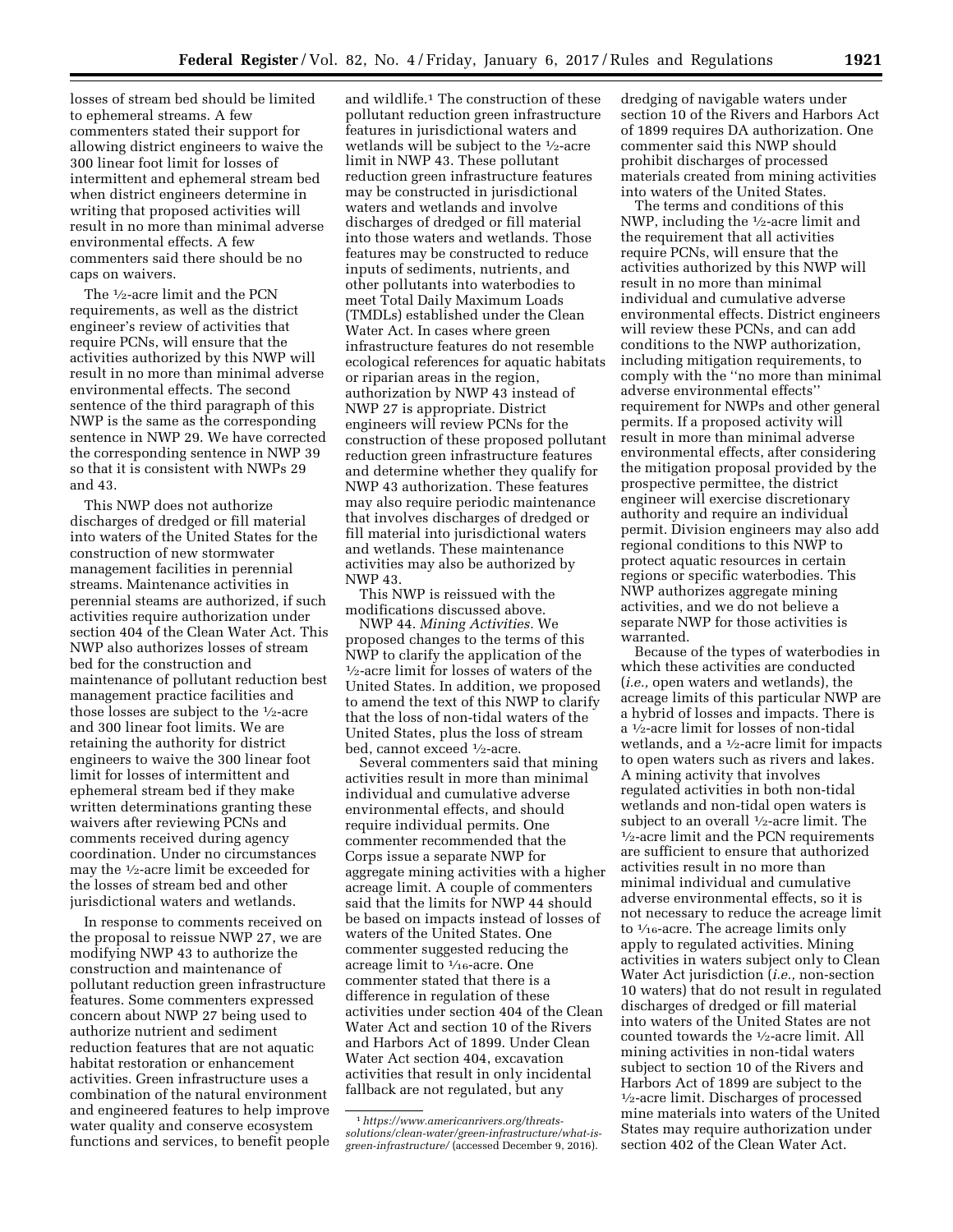We have modified the fourth paragraph as follows, to be consistent with the other NWPs that have similar terms: ''The discharge must not cause the loss of more than 300 linear feet of stream bed, unless for intermittent and ephemeral stream beds the district engineer waives the 300 linear foot limit by making a written determination concluding that the discharge will result in no more than minimal adverse environmental effects.''

This NWP is reissued with the modification discussed above.

NWP 45. *Repair of Uplands Damaged by Discrete Events.* To provide flexibility in the use of this NWP after major flood events or other natural disasters, we proposed to modify the PCN requirement to allow district engineers to waive the 12-month deadline for submitting PCNs.

One commenter said this NWP should not authorize restoration or repair activities involving structures waterward of the ordinary high water mark unless there is an immediate threat to the primary structure or associated infrastructure. One commenter recommended requiring the use of upland material to restore upland areas. One commenter asserted that the repair of upland areas damaged as a result of natural disasters should require individual permits. Another commenter stated that living shorelines should be encouraged as an alternative to restoring the affected upland areas and protecting them with hard bank stabilization techniques. One commenter said these activities should require advance notice to tribes. A commenter said that this NWP should state it does not authorize rerouting a stream to a historic course or alignment.

Any structures placed in navigable waters of the United States (*i.e.,*  channelward of the ordinary high water mark or the mean high water in waters subject to section 10 of the Rivers and Harbors Act of 1899) require separate DA authorization. That authorization may be provided by another NWP, a regional general permit, or an individual permit. This NWP only authorizes restoration of the damaged upland areas up to the contours or ordinary high water mark that existed prior to the occurrence of the damage. It also authorizes bank stabilization activities, as long as those activities do not extend beyond the prior ordinary high water mark or contours. If the eroded material is still in the vicinity of the damaged upland areas, then that material can be used to repair those upland areas. The project proponent can use some material from the bottom of the waterbody, but cannot substantially alter the contours

of the waterbody that existed before the damaging event occurred. The repair of upland areas damaged by discrete events is limited to the ordinary high water mark and contours that existed prior to that discrete event, so the adverse environmental effects will be no more than minimal unless the district engineer reviews the PCN and determines that the proposed activity will result in more than minimal adverse environmental effects and exercises discretionary authority.

As an alternative to using this NWP, the property owner can approach mitigating the damage done by the discrete event in a different way. He or she can propose to construct a living shoreline and submit a PCN for NWP 54 authorization. Alternatively, he or she can propose another method of bank stabilization that might be authorized by NWP 13. Corps districts have consulted with tribes on the 2017 NWPs. These consultations may result in regional conditions on this NWP or other NWPs that ensure that the NWPs do not cause more than minimal adverse effects on tribal rights (including treaty rights), protected tribal resources, or tribal lands. These consultations may also result in coordination procedures to seek a tribe's views on a PCN for a proposed NWP 45 activity. This NWP only authorizes repair of upland areas damaged by storms, floods, or other discrete events. It does not authorize the relocation or rerouting of streams.

One commenter said that minor dredging should be limited to 25 cubic yards. Several commenters expressed support for the proposed modification that would allow district engineers to waive the 12-month deadline for submitting PCNs.

The NWP limits dredging to the minimum necessary to restore the damaged uplands and does not allow significant changes to the pre-event bottom contours of the waterbody. Limiting the dredging to 25 cubic yards could prevent removal of eroded material that would be used to restore the upland areas and restore the dimensions of the waterbody, if more than 25 cubic yards of material eroded ended up in the waterbody. We have adopted the proposed modification that allows the district engineer to waive the 12-month deadline.

This NWP is reissued as proposed. NWP 46. *Discharges in Ditches.* We did not propose any changes to this NWP. One commenter requested that the acreage limit be reduced to 1/2-acre from the current 1 acre limit. This commenter also said that there should be no waivers of the acreage limit.

We have had a 1-acre limit for this NWP since it was first issued in 2007. This acreage limit differs from the 1/2 acre limit in a number of other NWPs because NWP 46 is limited to authorizing discharges of dredged or fill material into upland ditches that are determined to be waters of the United States. Pre-construction notification is required for all activities authorized by this NWP, to allow district engineers to evaluate the ecological functions and services being provided by specific ditches constructed in uplands and determine whether the adverse environmental effects caused by filling those ditches will be no more than minimal. When reviewing the PCN, the district engineer may also determine whether mitigation (*e.g.,* minimization) should be required to satisfy the terms and conditions of the NWP.

This NWP is reissued without change. NWP 47. [Reserved].

NWP 48. *Commercial Shellfish Aquaculture Activities.* We proposed to modify this NWP to clarify that it authorizes new and continuing commercial shellfish aquaculture operations in authorized project areas. In addition, we proposed to define the project area as the area in which the operator is authorized to conduct commercial shellfish aquaculture activities during the period the NWP is in effect. Also, we proposed to define a ''new commercial shellfish aquaculture operation'' as an operation in a project area where commercial shellfish aquaculture activities have not been conducted during the past 100 years. We also proposed to modify the PCN thresholds and requirements and those proposed changes are more fully described in the June 1, 2016, proposed rule.

Several commenters expressed their support for the proposed reissuance of this NWP, including the proposed changes. Many commenters objected to the reissuance of this NWP, stating that it authorizes activities with substantial adverse environmental impacts. Several of these commenters said that commercial shellfish aquaculture activities should require individual permits. One commenter remarked that these activities should be authorized by regional general permits instead of an NWP, to take into account regional differences in aquaculture activities and the ecosystems in which they occur. Several commenters stated that NWP 48 does not authorize a category of activities that is similar in nature. Several commenters said that this NWP does not comply with section 404(e) of the Clean Water Act because it has no limits.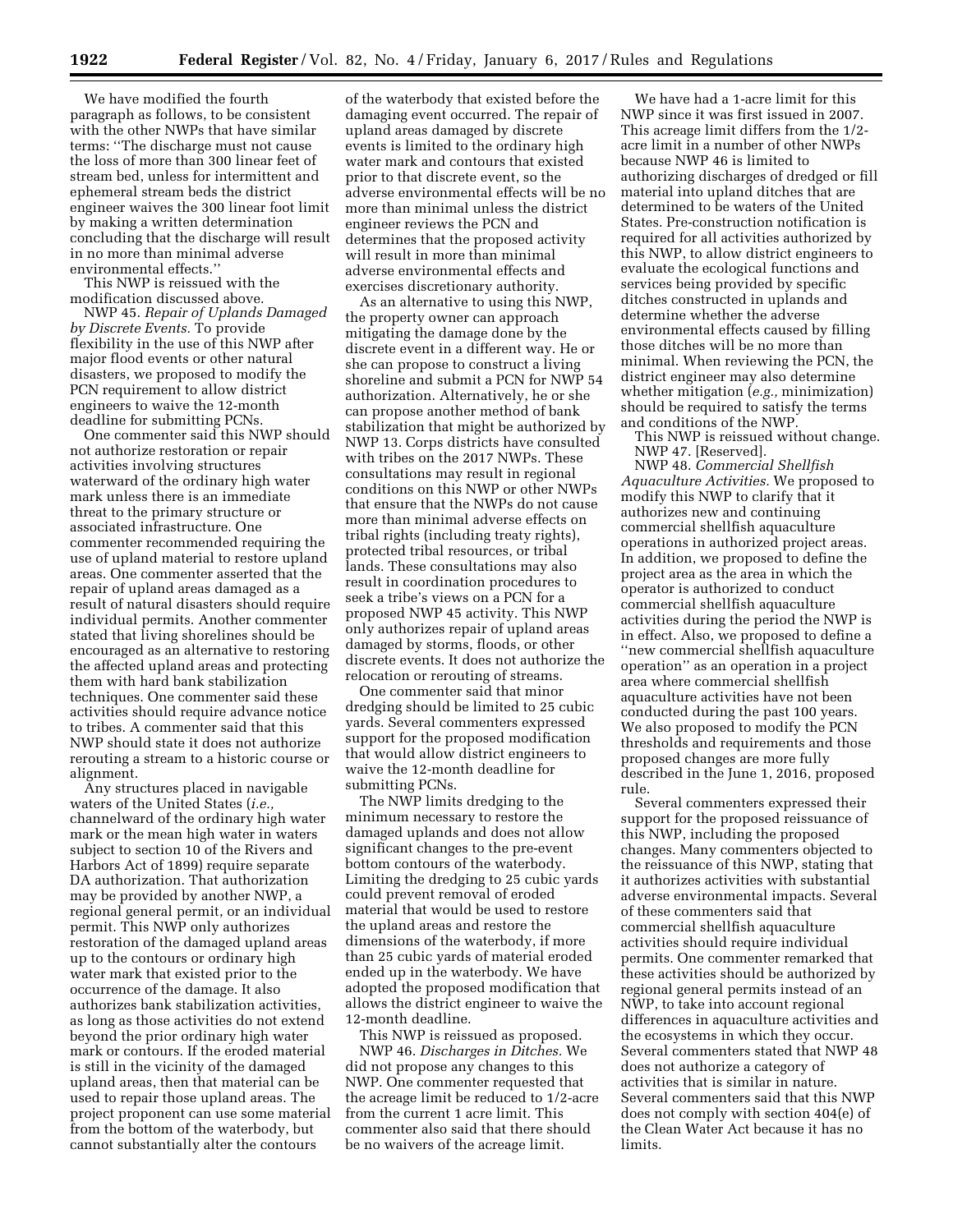The terms and conditions of this NWP, including its PCN requirements, will ensure that commercial shellfish aquaculture activities authorized by this NWP will result in no more than minimal individual and cumulative adverse environmental effects. Any commercial shellfish aquaculture activity to be conducted by a nonfederal permittee that might affect Endangered Species Act (ESA) listed species or designated critical habitat, or is located in designated critical habitat, requires a PCN under general condition 18, endangered species. The district engineer will evaluate the PCN, and if he or she determines the proposed activity may affect listed species or designated critical habitat, the district engineer will conduct ESA section 7 consultation with the U.S. Fish and Wildlife Service and/or the National Marine Fisheries Service. Division engineers may impose regional conditions to require PCNs for proposed NWP 48 activities that might affect treaty rights, tribal trust resources, submerged aquatic vegetation, or other concerns.

When reviewing a PCN, if the district engineer determines that the proposed activity, after considering mitigation proposed by the prospective permittee, will result in more than minimal individual and cumulative adverse environmental effects, he or she will exercise discretionary authority and require an individual permit for that activity. Commercial shellfish aquaculture activities occur in various regions of the country, and NWP 48 has been used in Washington State, Alabama, California, Florida, New Jersey, New York, Oregon, and South Carolina. The availability of this NWP reduces the need for the Corps districts in those states to develop regional general permits, and an NWP can promote national consistency in the authorization of these activities.

This NWP only authorizes discharges of dredged or fill material into waters of the United States and structures and work in navigable waters of the United States associated with commercial shellfish aquaculture activities. That is a specific category of activities that is similar in nature. Section 404(e) of the Clean Water Act does not require that general permits, including NWPs, have acreage or other numeric limits. Section 404(e) only requires that general permits authorize categories of activities that are similar in nature that have no more than minimal individual and cumulative adverse environmental effects.

One commenter said that the Corps should clarify the scope of its authority under section 404 of the Clean Water

Act as it applies to commercial shellfish aquaculture activities. This commenter expressed the position that these activities are not regulated under section 404. One commenter requested that the Corps add a new Note to NWP 48 that would state that commercial shellfish aquaculture activities are not regulated under section 404 of the Clean Water Act. This commenter said that the Clean Water Act exempts normal farming activities from the requirement to obtain section 404 permits, and that on-going commercial shellfish aquaculture operations are normal farming operations eligible for the Clean Water Act section  $404(f)(1)(A)$ exemption. This commenter remarked that NWP 48 should clearly state that the farming exemption applies to any commercial shellfish aquaculture operation in a project area where those activities have occurred during the past 100 years. This commenter also stated that bottom culture and off-bottom culture shellfish farming activities do not involve regulated discharges of dredged or fill material. This commenter said that sediment movement during shellfish harvesting activities are *de minimis* and should not be regulated under section 404 of the Clean Water Act. This commenter stated that only concentrated aquatic animal production facilities are point source aquaculture operations under the U.S. EPA's National Pollutant Discharge Elimination System regulations issued pursuant to section 402 of the Clean Water Act, and that shellfish farms are not included in EPA's regulations because there is no feed added to the water.

Typical commercial shellfish aquaculture activities, including those described in the provisions of NWP 48, may involve discharges of dredged or fill material into waters of the United States. For example, mechanized harvesting activities typically involve a discharge of dredged or fill material, but the culture of oysters in bags suspended on long-lines, where there is no discharge of shell or gravel for bed preparation, typically does not result in a discharge of dredged or fill material and therefore does not require authorization under section 404 of the Clean Water Act. The term ''discharge of dredged material'' is defined at 33 CFR 323.2(d). The term ''discharge of fill material'' is defined at 33 CFR 323.3(f). The U.S. EPA has the authority to make the final determination as to which activities qualify for the exemptions in section 404(f) of the Clean Water Act. That authority is described in the 1989 ''Memorandum of Agreement Between

the Department of the Army and the Environmental Protection Agency Concerning the Determination of the Geographic Jurisdiction of the Section 404 Program and the Application of the Exemptions Under Section 404(f) of the Clean Water Act.''

Several commenters said that commercial shellfish aquaculture activities cause minimal adverse environmental effects and that they can have beneficial effects on aquatic habitat and water quality. Many commenters stated that commercial shellfish aquaculture activities cause adverse impacts to intertidal zones, submerged aquatic vegetation (especially eelgrass), community structure and function of intertidal and subtidal habitats, species composition, sediment and water chemistry, soil integrity, impediments to migration, exclusion or displacement of native species, endangered species, competition for food and space, fish spawning and migration areas, and aesthetics.

The effects of commercial shellfish aquaculture activities on the structure, dynamics, and functions of marine and estuarine waters are complicated, and there has been much discussion in the scientific literature on whether those effects are beneficial or adverse (*e.g.,*  Dumbauld et al. 2009). Oysters are ecosystem engineers that have substantial impacts on coastal ecosystems by adding habitat for other species, altering ecological and biogeochemical processes, and filtering large volumes of water, thus providing a number of ecosystem goods and services (Ruesink et al. 2005). For example, in Willapa Bay, Washington, two introduced cultured bivalve species (*Crassostrea gigas* and *Ruditapes philippinarum*) have increased secondary production in the waterbody by approximately 2.5 times more than the peak historic secondary production of native oysters (*Ostreola conchaphila*) (Ruesink et al. 2006). Sites where Pacific oysters (*Crassostrea gigas*) are grown provide hard substrate used by fish, invertebrates, and macroalgae in estuaries where such substrate is rare because those estuaries have mostly soft bottom habitats (Ruesink et al. 2006). The scale at which impacts are evaluated is an important factor in determining whether impacts are positive or negative (Dumbauld and McCoy 2015). For example, at a small spatial scale (*e.g.,* the site directly impacted by a specific aquaculture activity) there will be an adverse effect, but at a landscape scale the adverse effects may be minor or there may be beneficial effects because of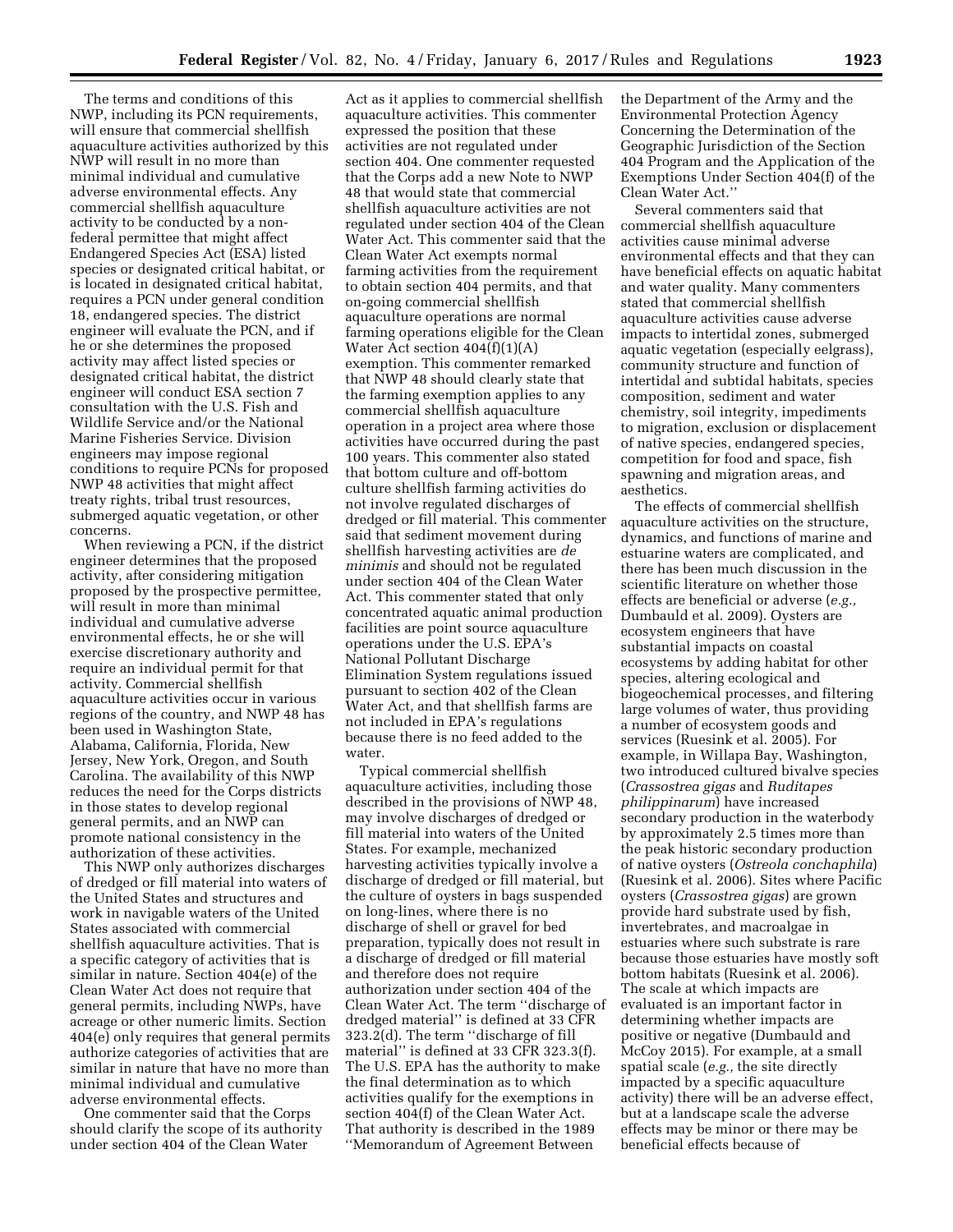management approaches and ecosystem resilience (Dumbauld and McCoy 2015).

While commercial shellfish aquaculture activities have some adverse effects on the biotic and abiotic components of coastal waters, including intertidal and subtidal areas, those adverse effects should to be considered in a cumulative effects context. Commercial shellfish aquaculture activities also provide some ecosystem functions and services, such as water filtration that removes plankton and particulates from the water column, secondary production that results in food, and habitat for other organisms in the waterbody including fish and invertebrates (Ruesink et al. 2005). Under the Council on Environmental Quality's definition of ''cumulative impact'' at 40 CFR 1508.7, cumulative impacts are due to the effects of past, present, and reasonably foreseeable future actions taken by federal, nonfederal, and private entities. In 2010, over 123,000,000 people (39 percent of the population of the United States) were living in coastal counties (NOAA and U.S. Census Bureau 2013). Categories of activities that directly and indirectly affect coastal intertidal and subtidal habitats include land use/land cover changes in the watershed (*e.g.,*  coastal development, agriculture), pollution from point and non-point sources throughout coastal watersheds, overexploitation of estuarine and marine resources including fish and shellfish, resource extraction, and human activities that contribute to climate change (MEA 2005b). Commercial shellfish aquaculture activities are a minor subset of human activities that affect coastal intertidal and subtidal habitats and contribute to cumulative effects to those coastal habitats.

Terrestrial areas, which include coastal lands, have been substantially altered by people for millennia (Perring and Ellis 2013). The high proportion of people living along the coasts have directly and indirectly altered coastal waters and their productivity (Vitousek et al. 1997). All marine ecosystems have also been altered to varying degrees by people (Halpern et al. 2008). Nearly all landscapes have been influenced or altered to some extent by past and present use by human communities, resulting in cultural, semi-cultural, and natural landscapes (Clewell and Aronson 2013). The bays and other waterbodies in which commercial shellfish aquaculture activities take place can be considered semi-cultural ecosystems because of their use by people over long periods of time for various activities. While shellfish

aquaculture activities have local and temporary effects on the structure, function, and dynamics of estuaries, they do not cause losses of intertidal and subtidal areas or degrade water quality, in contrast to the habitat losses and water quality degradation caused by other types of human activities in or near coastal waters, such as coastal development, pollution, wetland losses, and freshwater diversions (Dumbauld et al. 2009). According to Dumbauld et al. (2009), the disturbances caused by commercial shellfish aquaculture activities are similar in scope and intensity to natural disturbances such as storm events and disturbances caused by other ecosystem engineers such as eelgrass and burrowing shrimp.

Several commenters said that the Corps has not fully documented that commercial shellfish aquaculture activities provide water quality benefits similar to wild bivalves. Many commenters expressed concern about conversions of natural shorelines to commercial shellfish production and impacts to native shellfish, forage fish, salmon, eelgrass, and birds. One commenter stated that a certain amount of natural shoreline should be required between aquaculture sites. One commenter stated that NWP 48 should restrict the use of mechanical harvesting.

Both commercially-grown bivalves and wild bivalves are filter feeding molluscs with the same basic anatomy and physiology. Different oyster species have different filtration rates, with larger oyster species filtering more water (Ruesink et al. 2005). Bivalves influence water quality by filtering out particles from the water column and removing nutrients, which increases the clarity of the water in the waterbody and can help reduce anthropogenic causes of eutrophication (Dumbauld et al. 2009). While commercial shellfish aquaculture activities have some impacts on intertidal and subtidal habitats, fish, eelgrass, and birds, coastal development and other human activities in these waterbodies and the watersheds that drain to these waterbodies have substantial impacts on those resources as well (*e.g.,* MEA 2005b). Commercial shellfish aquaculture activities are conducted near shorelines and coastal lands that have long been occupied and altered by people. The human occupation of these shorelines over time has changed the structure, function, and dynamics of these nearshore ecosystems, including the other species that use those ecosystems. Various coastal development activities have substantially altered shoreline characteristics, as well the water quality

of coastal waters and the species that utilize nearshore waters. Shorelines have been altered by a variety of human activities for many years. Land use decisions, including the use and development of shorelines, is the primary responsibility of state and local governments. States can manage coastal development through their authorities under the Coastal Zone Management Act and state laws. The Corps' authorities are limited to regulating activities that involve discharges of dredged or fill material into waters of the United States and/or structures or work in navigable waters of the United States.

Glascoe and Christy (2004) examined the effects of coastal urbanization on water quality, especially microbial contamination of shellfish production areas. The quality of coastal waters and their habitats are strongly influenced by coastal development, and the pollution generated by the people that live in coastal areas (Glascoe and Christy 2004). They found that non-point source pollution, including pollution from stormwater runoff, wastes generated by livestock on land-based farms, and failing on-site septic systems, is the leading cause of declines in water quality in shellfish growing areas. Point source discharges from industrial and municipal wastewater systems also contribute to declining water quality in estuaries where shellfish production occurs (Glascoe and Christy 2004). While commercial shellfish aquaculture activities do have some adverse effects on eelgrass and other species that inhabit coastal waters, especially competition for space (Tallis et al. 2009), there are also substantial adverse effects caused by coastal land use and land cover changes, other uses of coastal lands and waters by people, and the activities of people who live in these coastal watersheds, especially the pollution they generate through those activities.

Division engineers can also add regional conditions to ensure that mechanical harvesting activities that require Department of the Army authorization result in no more than minimal individual and cumulative adverse environmental effects.

Several commenters asserted that the use of canopy nets has caused extensive modification of shorelines. They said these nets also make it difficult for birds to feed and may trap birds. One commenter stated that commercial shellfish aquaculture operators should not be allowed to harass birds and use large canopy net to keep birds from feeding on planted shellfish. One commenter remarked that the Corps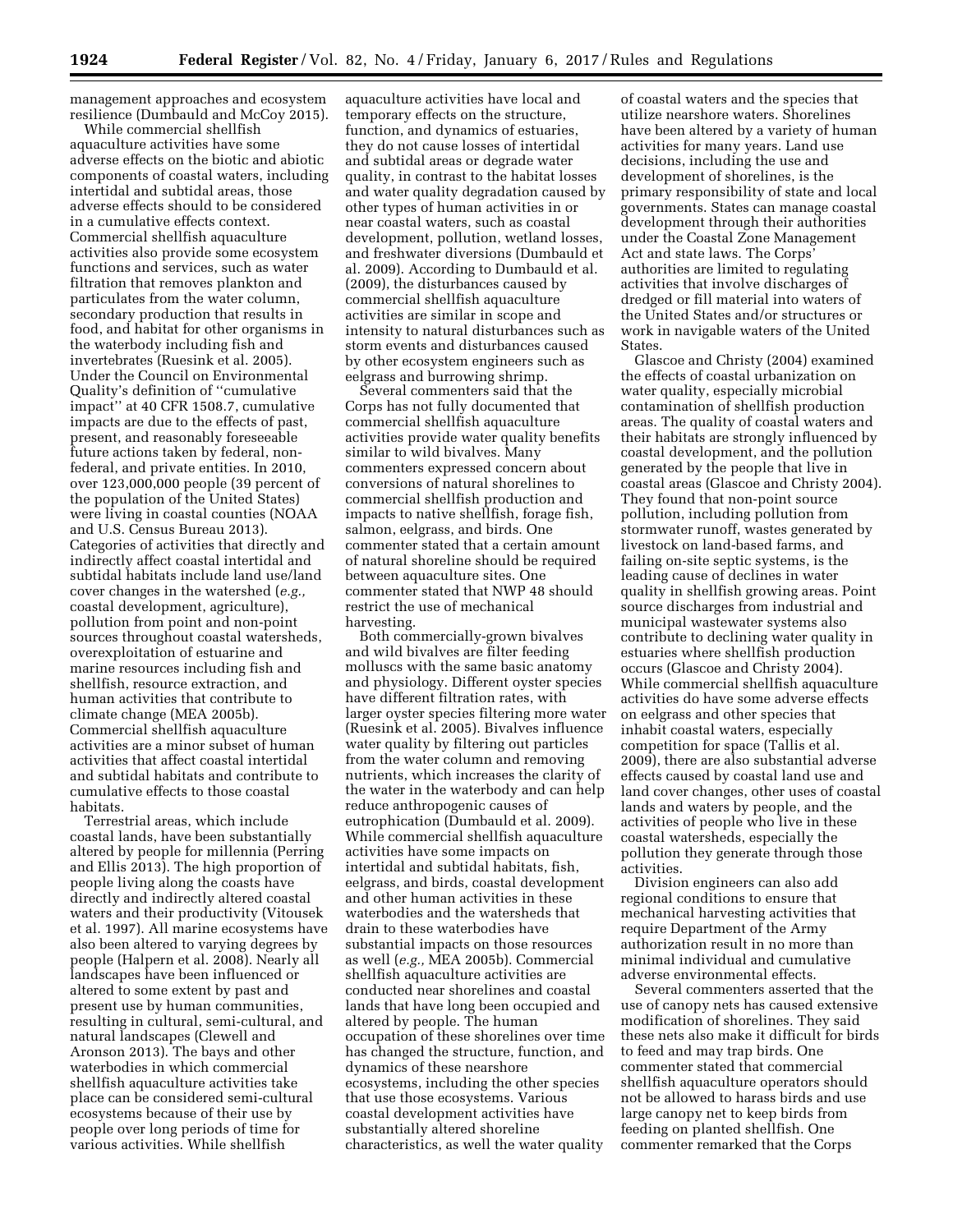must comply with regulations to protect migratory birds. Many commenters also expressed concern about use of chemicals to remove eelgrass and native invertebrates, the introduction of nonnative species, the introduction of plastics into the marine food web, and risks of parasitism and disease.

The use of canopy nets and their effects on birds are more appropriately addressed by district engineers on a case-by-case basis if the use of canopy nets is directly linked to commercial shellfish aquaculture activities that require DA authorization. General condition 19 addresses the requirements of the Migratory Bird Treaty Act. The Corps does not have the authority to regulate discharges of pesticides. Discharges of pesticides may require authorization by states or the U.S. EPA under section 402 of the Clean Water Act. Division engineers can impose regional conditions to address the use of plastics, if plastic materials are used for the activities regulated under the Corps' authorities.

Invasions of species from one area to another is a natural biological phenomenon, while human activities have greatly sped up the rates of those invasions (Vitousek et al. 1997). Introductions of non-native species occur through a variety of mechanisms, such as land use/land cover changes, commerce (*e.g.,* intentional introductions), and inadvertent introductions due to accidental transport (Vitousek et al. 1997), not just commercial shellfish aquaculture activities. Most ecosystems and human dominated lands are inhabited by native and non-native species and ecosystems, including their species composition, are changing a very rapid rate (Davis et al. 2011). The Corps does not have the authority to regulate the introduction of non-native species into waterbodies. In addition, the Corps does not have the authority to address risks of parasitism and disease from shellfish production or consumption. Those concerns are more appropriately addressed by state or local public health agencies.

Many commenters also said that there has not be a sufficient cumulative impact analysis conducted for NWP 48. One commenter said that the Corps needs to track cumulative impacts of these activities.

The cumulative effects analyses prepared by Corps Headquarters for the reissuance of this NWP were done in accordance with the definitions of ''cumulative impact'' provided in the applicable federal regulations. For the environmental assessment in the national decision document, we used the definition of ''cumulative impact'' in

the Council on Environmental Quality's NEPA regulations at 40 CFR 1508.7. For the 404(b)(1) Guidelines analysis in the national decision document, we predicted cumulative effects using the approach specified at 40 CFR 230.7(b)(3), which states that the permitting authority is to predict the number of activities expected to occur until the general permit expires. Corps districts track the use of NWP 48 and other NWPs in our automated information system, ORM2. In ORM2, we track NWP activities that require PCNs as well as NWP activities that do not require PCNs but are voluntarily reported to Corps districts in cases where the project proponents want written verifications from the Corps.

Many commenters objected to the proposed definition of ''new commercial shellfish aquaculture operation'' which stated that it is ''an operation in an area where commercial shellfish aquaculture activities have not been conducted during the past 100 years.'' Many commenters objected to using 100 years as a threshold for identifying new commercial shellfish aquaculture activities. These commenters stated that the proposed definition would greatly expand fallow shellfish aquaculture areas, which they assert have recovered to their former natural state. Several of these commenters said that the proposed definition ''grandfathers'' commercial shellfish aquaculture operations, in contrast to the five year limits of other NWPs. One commenter recommended changing the threshold from 100 years to 5 years and another commenter suggested changing it to 4 years. Several commenters objected to paragraph (d) of the proposed NWP, which prohibits commercial shellfish aquaculture activities that directly affect more than  $\frac{1}{2}$ -acre of submerged aquatic vegetation beds in project areas that have not been used for those activities during the past 100 years. They said that this paragraph essentially places no limits on the amount of submerged aquatic vegetation that can be disturbed by these activities.

Paragraph (d) of the proposed NWP 48 is linked to the proposed definition of ''new commercial shellfish aquaculture operation'' in the first paragraph of the proposed NWP as well as the definition of ''project area.'' Our intent with the definition of ''new commercial shellfish aquaculture operation'' and the 100-year period is to recognize that many of these activities have taken place over long periods of time, even though some sections of project areas may have been fallow for a number of years. The long time frame provided by the 100-year period is also in recognition that

commercial shellfish aquaculture activities do not cause losses of intertidal and subtidal habitats and that components of those intertidal and subtidal ecosystems (*e.g.,* submerged aquatic vegetation, benthic organisms, and nekton that utilize those habitats) are resilient to the impacts of these activities and other disturbances. In general, those groups of organisms recover in a relatively short time after disturbances caused by planting, harvesting, or other commercial shellfish aquaculture activities. The Corps' regulatory authorities are limited to discharges of dredged or fill material into waters of the United States and structures or work in navigable waters, and the direct and indirect effects caused by those activities. The use of rotation cycles for farmed and fallow areas of commercial shellfish aquaculture operations will not affect the Corps' determination of eligibility for NWP 48 authorization. This is because the Corps considers the entire project area, as well as the description of the 5-year commercial shellfish activity provided in the PCN in the context of the overall ecosystem function, when determining whether the proposed activities will, or will not, result in no more than minimal adverse environmental effects, and thus qualify, or not, for NWP 48 authorization.

In addition, commercial shellfish aquaculture activities and submerged aquatic vegetation have been shown to co-exist with each other. The combination of shellfish and submerged aquatic vegetation provides a number of ecosystem functions and services (Dumbauld and McCoy 2015). Submerged aquatic vegetation is resilient to disturbances caused by oyster aquaculture activities, and the disturbances caused by oyster aquaculture activities are comparable to natural disturbances caused by winter storms (Dumbauld and McCoy 2015). Intertidal and subtidal marine and estuarine ecosystems, as well as other ecosystems, are dynamic, not static. As long as ecosystems are not too degraded by human activities and other environmental factors, they have resilience to recover after disturbances. Compared to the disturbances and degradation caused by coastal development, pollution, and other human activities in coastal areas, commercial shellfish aquaculture activities present relatively mild disturbances to estuarine and marine ecosystems. Dumbauld et al. (2009) presents a review of empirical evidence of the resilience of estuarine ecosystems and their recovery (including the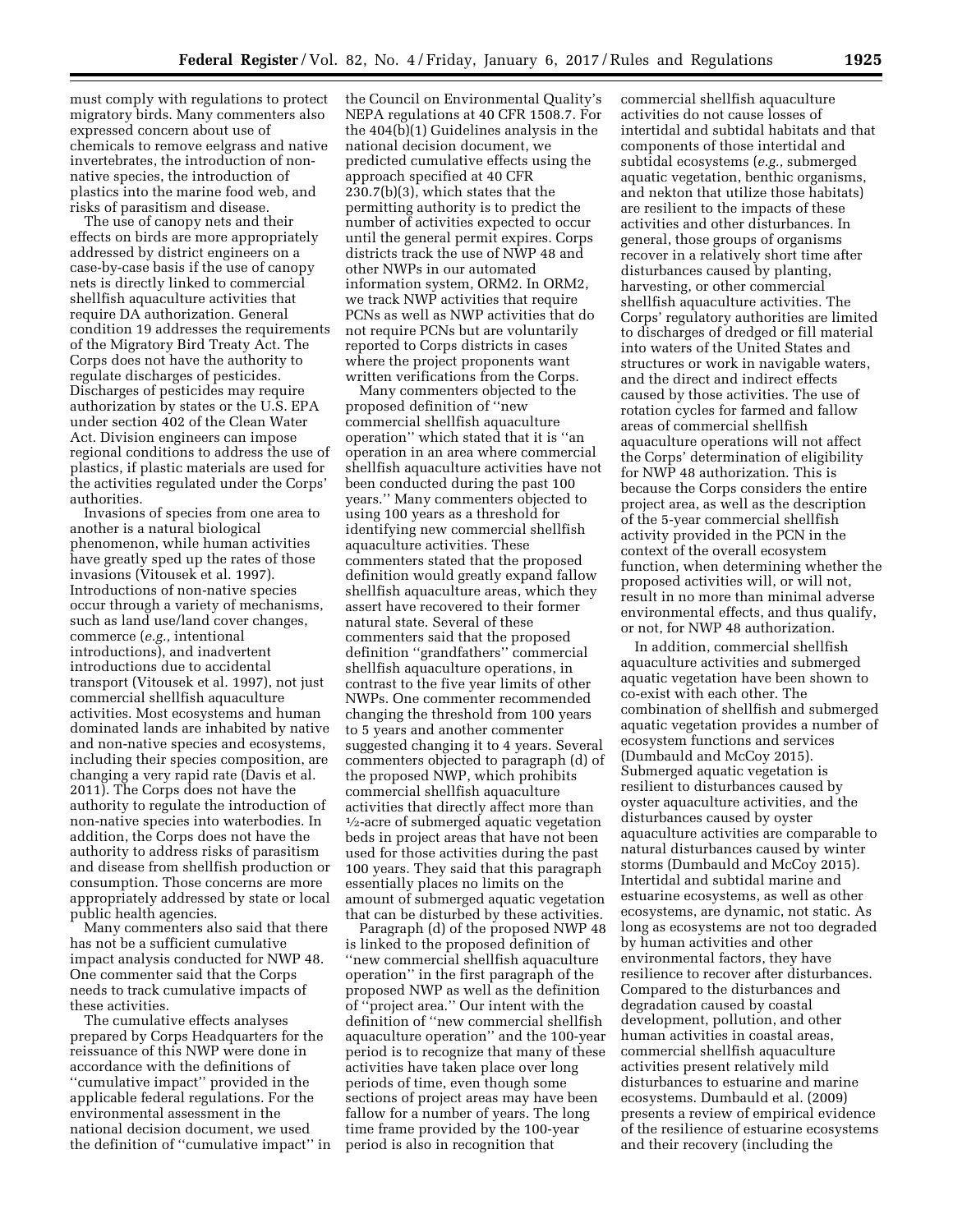recovery of eelgrass) after disturbances caused by shellfish aquaculture activities. Because of the demonstrated co-existence of shellfish aquaculture and submerged aquatic vegetation and their resilience to withstand disturbances, we do not believe it is necessary to impose buffers around submerged aquatic vegetation beds. In areas where there are concerns regarding impacts to submerged aquatic vegetation, division engineers can modify NWP 48 to require PCNs for all activities, so that district engineers can review each proposed NWP 48 activity to ensure that those activities result in no more than minimal individual and cumulative adverse effects on submerged aquatic vegetation.

One commenter expressed concern that the proposed definition of ''new commercial shellfish aquaculture operation'' would adversely affect treaty rights. One commenter said that the Corps has no legal basis to apply the 100-year threshold to tribal uses or treaty rights. Several commenters recommended reverting back to the requirements in the 2007 NWP 48, which limited commercial shellfish aquaculture operations to the ''the area of waters of the United States occupied by the existing operation.'' These commenters also suggested an alternative of limiting new commercial shellfish aquaculture activities to areas where the operator can document that those areas have been part of a regular rotation of cultivation. One commenter stated that *U.S.* v. *Washington*  subproceeding No. 89–3 set forth specific requirements to prove prior aquaculture activities and that these same requirements should be used for NWP 48. Several commenters expressed concern about the unknown quantity of new operations that would occur because of the 100-year threshold, the lack of a baseline, the lack of harvest records, cumulative impacts of changes to aquaculture species, and the potential to harm other species, including species listed under the Endangered Species Act. One commenter stated that large shellfish corporations have been gathering large numbers of leases in anticipation of the adoption of the 100 year threshold in NWP 48.

The definition of ''project area'' is focused on the geographic area in which the operator is authorized to conduct commercial shellfish aquaculture activities through a variety of instruments, including treaties. All NWP activities, including NWP 48 activities, must comply with general condition 17, tribal rights. General condition 17 has been modified to state that no NWP activity may cause more

than minimal adverse effects to tribal rights (including treaty rights), protected tribal resources, or tribal lands. Division engineers can add regional conditions to this NWP to ensure that commercial shellfish aquaculture activities do not result in more than minimal adverse effects on tribal rights. These regional conditions may require PCNs for activities that might have the potential to affect tribal rights (including treaty rights), protected tribal resources, or tribal lands, to provide district engineers the opportunity to consult with the appropriate tribe(s) to ensure that the NWP activity complies with general condition 17. If the district engineer is uncertain whether a proposed NWP 48 activity might cause more than minimal adverse effects on tribal rights, protected tribal resources, or tribal lands, he or she should consult with the appropriate tribe or tribes, as well as his or her Office of Counsel staff, to understand the relevant treaty or treaties and applicable case law when determining the applicability of NWP 48.

We do not agree that NWP 48 should revert to the 2007 terms and conditions of that NWP, which limited the project area to the area for an existing commercial shellfish aquaculture activity. After the experience of implementing the 2007 and 2012 versions of NWP 48, as well as our understanding of the no more than minimal adverse environmental effects caused by these activities, we believe the definition of project area in this NWP, as well as the 100-year threshold, is appropriate to allow long established commercial shellfish aquaculture operations to be authorized by this NWP. This approach takes into account the dynamic nature of these operations over space and time, and does not discourage shellfish growers from letting portions of their project areas go fallow for periods of time.

Nationwide permits, as well as other DA permits, do not grant any property rights or exclusive privileges (see 33 CFR 330.4(b)(3) and 33 CFR 325, Appendix A). If the operator has an enforceable property interest established through a lease or permit issued by an appropriate state or local government agency, a treaty, or any easement, lease, deed, contract, or other legally binding agreement, then the activity can be authorized by NWP 48 as long as the operator complies with all applicable terms and conditions of the NWP, including regional conditions imposed by the division engineer and activityspecific conditions imposed by the district engineer. As discussed above, we believe that commercial shellfish

aquaculture activities that comply with the terms and conditions of NWP 48 will have no more than minimal individual and cumulative adverse environmental effects because the disturbances caused by these activities on intertidal and subtidal ecosystems are temporary and those ecosystems have demonstrated their ability to recover from those temporary disturbances. These activities will cause little change to the environmental baseline of these intertidal and subtidal areas. They cause far less change to the environmental baseline than the adverse effects caused by development activities, pollution, and changing hydrology that results from the people living and working in the watersheds that drain to coastal waters where commercial shellfish aquaculture activities occur. To comply with the requirements for general permits issued under its authorities (*i.e.,* section 404 of the Clean Water Act and section 10 of the Rivers and Harbors Act of 1899), we do not need to examine historic records of harvests or cultivated species. Many species co-exist with commercial shellfish aquaculture activities and many species benefit from these activities (Dumbauld et al. 2009). Compliance with the Endangered Species Act is achieved through the requirements of general condition 18, and activity-specific and regional programmatic ESA section 7 consultations.

The 100-year threshold is used only to identify new commercial shellfish aquaculture activities for the purposes of applying the 1⁄2-acre limit for direct effects to submerged aquatic vegetation. If a commercial shellfish aquaculture activity is identified as a new activity and it will directly affect more than 1⁄2 acre of submerged aquatic vegetation, then the proposed activity does not qualify for NWP 48 authorization and an individual permit or a regional general permit would be required.

A couple of commenters supported the proposed 100-year threshold for identifying new commercial shellfish aquaculture operations because portions of shellfish farms lie fallow for extended periods of time. One commenter suggested modifying the definition to refer to a ''project area'' instead of an ''area'' because the term ''project area'' is used throughout the NWP. This commenter said that the general term "area" could be interpreted as applying to a smaller portion of the ''project area.'' This commenter also recommended using the term ''project area'' in paragraph (d) of this NWP.

We have changed ''an area'' to ''a project area'' to consistently refer to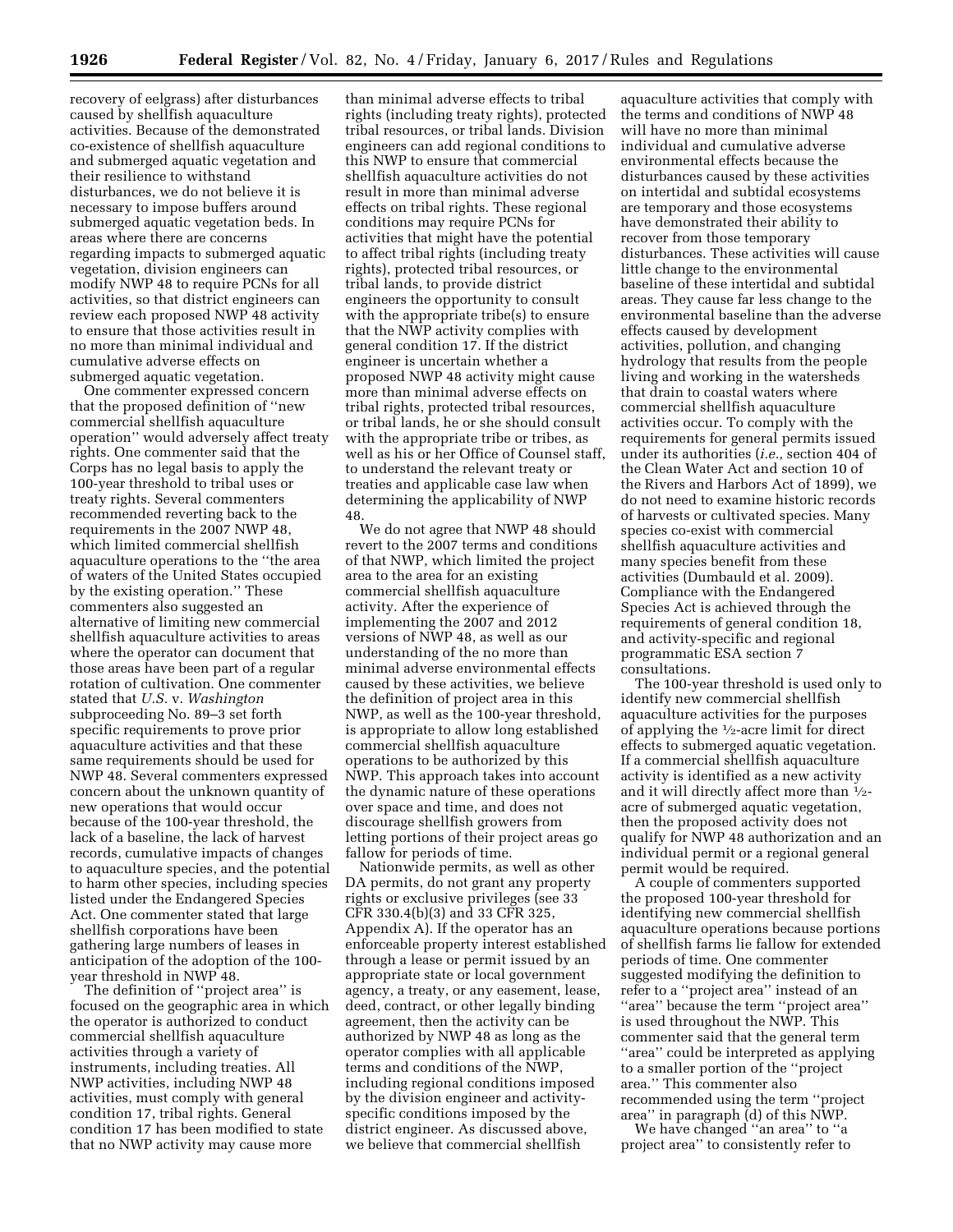''project area'' throughout the text of NWP 48. We have modified paragraph (d) to refer to ''project area'' instead of "area." Paragraph (a) of this NWP states that the NWP does not authorize the cultivation of a nonindigenous species unless that species has been previously cultivated in the waterbody. The first PCN threshold in the ''Notification'' paragraph states that a PCN is required if the proposed NWP activity will include a species that has never been cultivated in the waterbody. To clarify the relationship between the prohibition in paragraph (a) and this PCN threshold, if an operator proposes to cultivate a nonindigenous species in the waterbody that has never been cultivated in that waterbody, an individual permit is required. If the operator wants to continue to grow that nonindigenous species in the waterbody after the 2017 NWP 48 expires, the regulated activities associated with the continued cultivation of that nonindigenous species could be authorized by future versions of NWP 48, if NWP 48 is reissued and the terms and conditions of the future NWP 48s are the same as the 2017 NWP 48.

One commenter referenced NWPs 19 and 27 and their restrictions or prohibitions of impacts to submerged aquatic vegetation and said that similar limitations should be placed on NWP 48. One commenter stated that commercial shellfish aquaculture activities should be separated by submerged aquatic vegetation beds by buffers that are a minimum of 25 feet wide. One commenter said that the Corps has ignored the recommendations of other federal agencies relating to the protection of eelgrass. One commenter stated that this NWP should impose strict limits on these activities.

Nationwide permit 19 prohibits dredging in submerged aquatic vegetation because the dredging may result in water depths in which the submerged aquatic vegetation might take a long time to recover. Nationwide permit 27 authorizes aquatic habitat restoration, enhancement, and establishment activities, as long as those activities result in net increases in aquatic resource functions and services. Nationwide permit 27 prohibits the conversion of tidal wetlands to other uses, including the explicit prohibition against the construction of oyster habitat in vegetated tidal waters, to help ensure that there are not trade-offs that will result in net decreases in aquatic resource functions and services. The terms and conditions of NWP 48 serve a different purpose: to authorize commercial shellfish aquaculture activities that require DA authorization

and result in no more than minimal individual and cumulative adverse environmental effects. In areas where there are concerns about cumulative effects to eelgrass or other species inhabiting areas where commercial shellfish aquaculture activities occur, division engineers can impose regional conditions to restrict or prohibit the use of this NWP.

One commenter stated that commercial shellfish aquaculture activities should be at least 100 feet from spawning areas to protect the species that spawn in those areas. In addition, this commenter said that this NWP should impose time-of-year restrictions to minimize impacts during spawning seasons. One commenter said that NWP 48 should not authorize activities that involve the cultivation of non-native species.

General condition 3, spawning areas, requires NWP activities to avoid, to the maximum extent practicable, being conducted in spawning areas during spawning seasons. We do not believe it is necessary, at a national level, to impose a buffer from spawning areas. Division engineers may impose regional conditions to restrict or prohibit NWP activities during certain periods during a year, such as spawning seasons. District engineers can impose similar conditions on specific NWP activities by adding conditions to the NWP authorization on a case-by-case basis. We do not agree that NWP 48 should be limited to the cultivation of native shellfish species. Five of the nine species of shellfish commonly cultivated on the west coast for commercial production are native species, and the other four species are from Europe or Asia. On the west coast, introduced shellfish species have been cultivated for decades (Ruesink et al. 2006), and are an important commercial commodity that provides more food for people than native oyster species.

One commenter said that the definition of ''project area'' could be interpreted in two different ways. One interpretation could be that the project area is the area in which an agreement specifically authorizes the operator to conduct aquaculture activities. Another interpretation could be that the project area is the area where a legally binding agreement establishes an enforceable property interest for the operator. This commenter stated that the proposed definition could mean that anyone who has a property interest in tidelands is also authorized to conduct commercial shellfish aquaculture activities. This commenter suggested modifying the definition of project area as: ''the area in which the operator conducts

commercial shellfish aquaculture activities, as authorized by a lease or permit or other legally binding agreement.''

The definition of ''project area'' can be applied under either approach, depending on other laws and regulations that apply to areas that could be used for commercial shellfish aquaculture activities. An operator might not have an enforceable property interest because the state might own the subtidal lands that are needed for commercial shellfish aquaculture activities, but the state might issue a permit that allows that operator to conduct those activities on state submerged lands. In other states, the operator might be granted an enforceable property interest through an easement, lease, deed, contract, or other legally binding agreement to do commercial shellfish aquaculture. For example, in Washington State in 1895, the Bush and Callow Acts allowed nearly 19,000 acres of tidelands to be deeded for private ownership for the specific purpose of commercial shellfish aquaculture (Dumbauld et al. 2009). We believe the proposed definition is needed to provide clarity on the various types of instruments that could be used to establish an enforceable property interest for the grower, and provide flexibility to authorize these activities.

One commenter expressed support for the proposed definition of ''project area'' by including a lease or permit issued by an appropriate state or local government agency because such a lease or permit establishes a clear use or a clear intention of use of an area. A couple of commenters said that the definition of ''project area'' should not refer to deeds. One commenter said that in the State of Washington, large areas of tidelands were sold by the state that were made unsuitable for cultivation, but since those sales were made aquaculture practices have changed and those areas can now be used for cultivation.

A deed might be an appropriate instrument for conveying an enforceable property interest, depending on state law. If the tidelands can now be used for commercial shellfish aquaculture, even if they were unsuitable at the time the land was sold, then those activities can be authorized by NWP 48 if they require DA authorization.

One commenter requested that the NWP define ''commercial shellfish aquaculture operations'' and that the definition must not conflict with a tribe's treaty-secured rights to take shellfish. Another commenter suggested adding a definition of ''existing activity,'' and define that term as the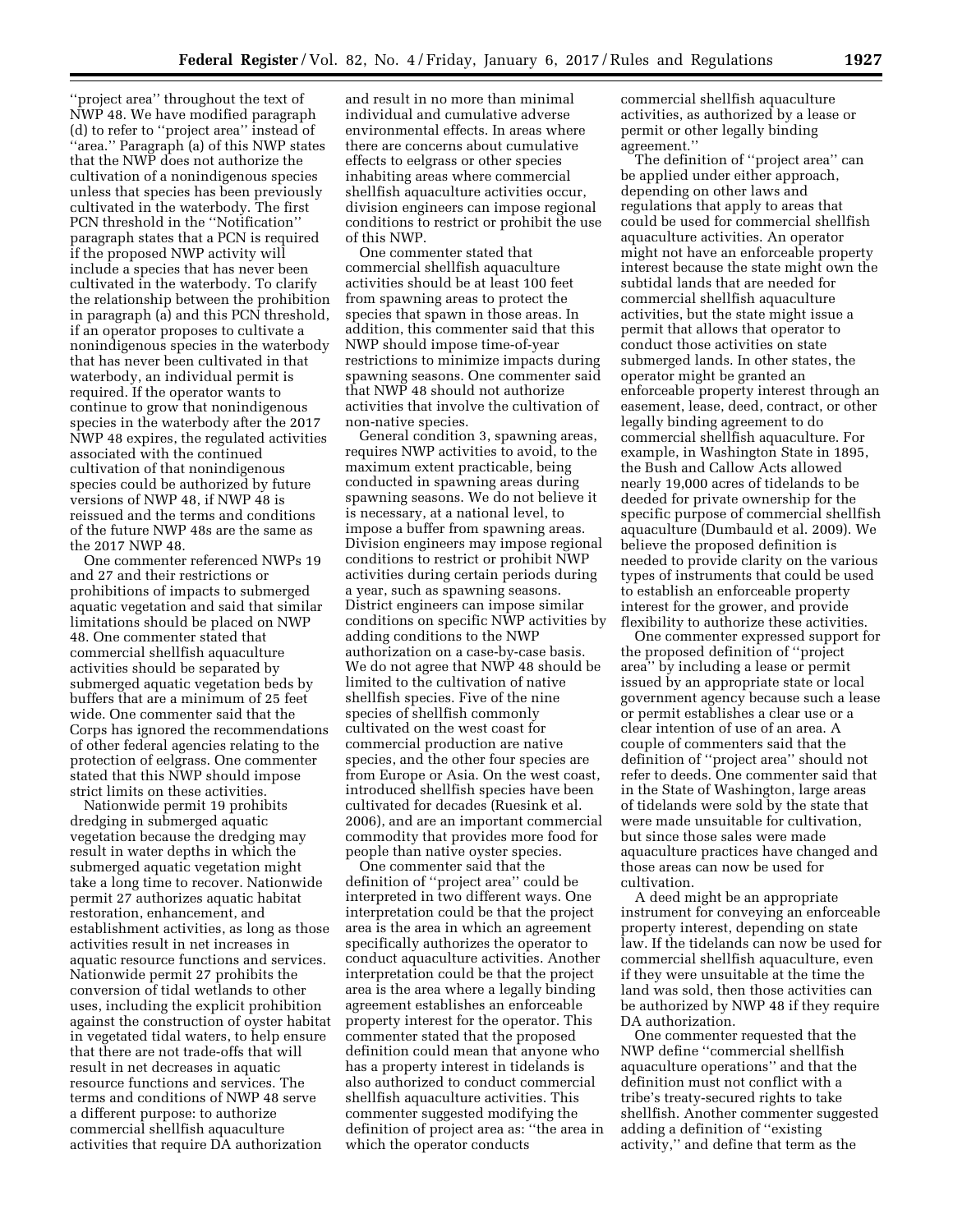area under cultivation when NWP was first issued in 2007 or where the operator can document that the area has been subject to a regular rotation of cultivation.

We do not think it is necessary to define the term ''commercial shellfish aquaculture activity'' in the text of the NWP. It is simply the commercial production of shellfish. General condition 17 states that NWP activities cannot cause more than minimal adverse effects on tribal rights (including treaty rights), protected tribal resources, or tribal lands. If there are disputes between operators with valid commercial shellfish aquaculture permits or leases or other enforceable property interests, and a tribe's rights under one or more treaties to take shellfish, those disputes need to be resolved by the appropriate authorities. It is not necessary to define ''existing activity'' in NWP 48 because the NWP is because NWP 48 authorizes existing commercial shellfish aquaculture activities as long as they have been conducted in the project area at some time during the past 100 years.

Two commenters voiced their support for the proposed changes to the PCN requirements for this NWP. Several commenters objected to the proposed removal of the PCN threshold for dredge harvesting, tilling, or harrowing in areas inhabited by submerged aquatic vegetation because they said submerged aquatic vegetation is important habitat. One commenter said the proposed removal of this PCN threshold is contrary to the Corps' and the Department of Defense's tribal consultation policies. One commenter said that a PCN should be required for an NWP 48 activity if the proposed activity will include a species that has never been cultivated in the waterbody, or the proposed activity occurs in a project area that has not been used for commercial shellfish aquaculture activities during the past 100 years.

We have determined it is no longer is necessary to require PCNs for dredge harvesting, tilling, or harrowing activities in areas inhabited by submerged aquatic vegetation because the submerged aquatic vegetation recovers after those disturbances occur. In a geographic area where dredge harvesting, tilling, or harrowing activities might result in more than minimal adverse effects to submerged aquatic vegetation, the division engineer can add regional conditions to this NWP to require PCNs for those activities. The removal of this PCN requirement is not contrary to Corps tribal consultation policies and the Department of Defense American Indian and Alaska Native

Policy, because those policies do not directly address commercial shellfish aquaculture activities in areas inhabited by submerged aquatic vegetation. In addition, for the 2017 NWPs, Corps districts are consulting with tribes, and those consultations may result in regional conditions that address tribal concerns about impacts to submerged aquatic vegetation. Those consultations may also result in the development of procedures for coordinating NWP 48 PCNs with tribes before making decisions on whether to issue NWP 48 verifications to ensure that NWP 48 activities do not cause more that minimal adverse effects to treaty fishing rights or other tribal rights. A division engineer can impose a regional condition to require PCNs for dredge harvesting, tilling, or harrowing activities in areas inhabited by submerged aquatic vegetation, if he or she determines such a regional condition is necessary to ensure that NWP 48 activities cause no more than minimal individual and cumulative adverse environmental effects, which includes adverse effects to tribal rights (including treaty rights), protected tribal resources, and tribal lands. We have retained the proposed PCN thresholds in the final NWP.

Several commenters objected to the proposed removal of the PCN threshold for activities that involve a change from bottom culture to floating or suspended culture. One commenter stated that floating aquaculture facilities should be required to complete benthic surveys to adequately evaluate impacts to the benthos. Several commenters said that notification to tribes is important to avoid tribal treaty fishing access issues, especially in situations where the operator is proposing to change from bottom culture to suspended culture. These commenters stated that suspended culture can impact tribal net fisheries. One commenter stated that floating aquaculture disrupts the ability of the tribe to exercise their treaty rights as overwater structures interfere with net fisheries and takes away surface water areas of usual and accustomed fishing areas.

Because of the terms and conditions of this NWP, the activities it authorizes will result in no more than minimal individual and cumulative adverse environmental effects. The intertidal and subtidal habitats in which these activities occur are dynamic systems that recover after the short-term disturbances caused by commercial shellfish aquaculture activities and other short-term activities or natural events. The short-term disturbances caused by bottom culture versus floating

culture are not substantive enough to warrant requiring PCNs for those changes in culture methods. Given the dynamic nature of these intertidal and subtidal ecosystems, the ecological benefits of commercial shellfish aquaculture activities, and the minimal disturbances those activities cause, we do not believe it is necessary to require benthic surveys. For the 2017 NWPs, Corps districts have been consulting with tribes to identify regional conditions to protect tribal rights (including treaty rights), protected tribal resources, or tribal lands and ensure compliance with revised general condition 17, tribal rights. District engineers can also develop coordination procedures with interested tribes to ensure that proposed NWP 48 activities do not cause more than minimal adverse effects on tribal rights, protected tribal resources, or tribal lands. If an operator is authorized to conduct a commercial shellfish aquaculture activity because he or she was granted a permit, lease, or other enforceable property interest, and there is a dispute regarding the effects of that activity on net fisheries conducted by tribes, then that dispute needs to be resolved by the appropriate authorities.

Two commenters objected to the proposed change in the PCN threshold from ''new project area'' to an ''area that has not been used for commercial shellfish aquaculture activities during the past 100 years.'' One commenter said tribes require notification and opportunity to comment on shellfish aquaculture projects as they may have impacts to treaty rights. One commenter said by defining new commercial shellfish aquaculture operations as operations occurring within the footprint of a previously authorized lease site within the past 100 years, almost all leases in North Carolina would be considered ''new operations'' and potentially require PCNs.

The proposed change in that PCN threshold is consistent with the proposed definition of ''new commercial shellfish aquaculture operation.'' For this NWP, Corps districts can develop coordination procedures with interested tribes to help district engineers determine whether proposed NWP 48 activities comply with general condition 17, tribal rights. Division engineers can add regional conditions to this NWP to require PCNs for NWP 48 activities that have the potential to affect treaty rights, so that districts can review those activities and consult with the tribes that might be affected. The definition of ''new commercial shellfish aquaculture activities'' and the associated PCN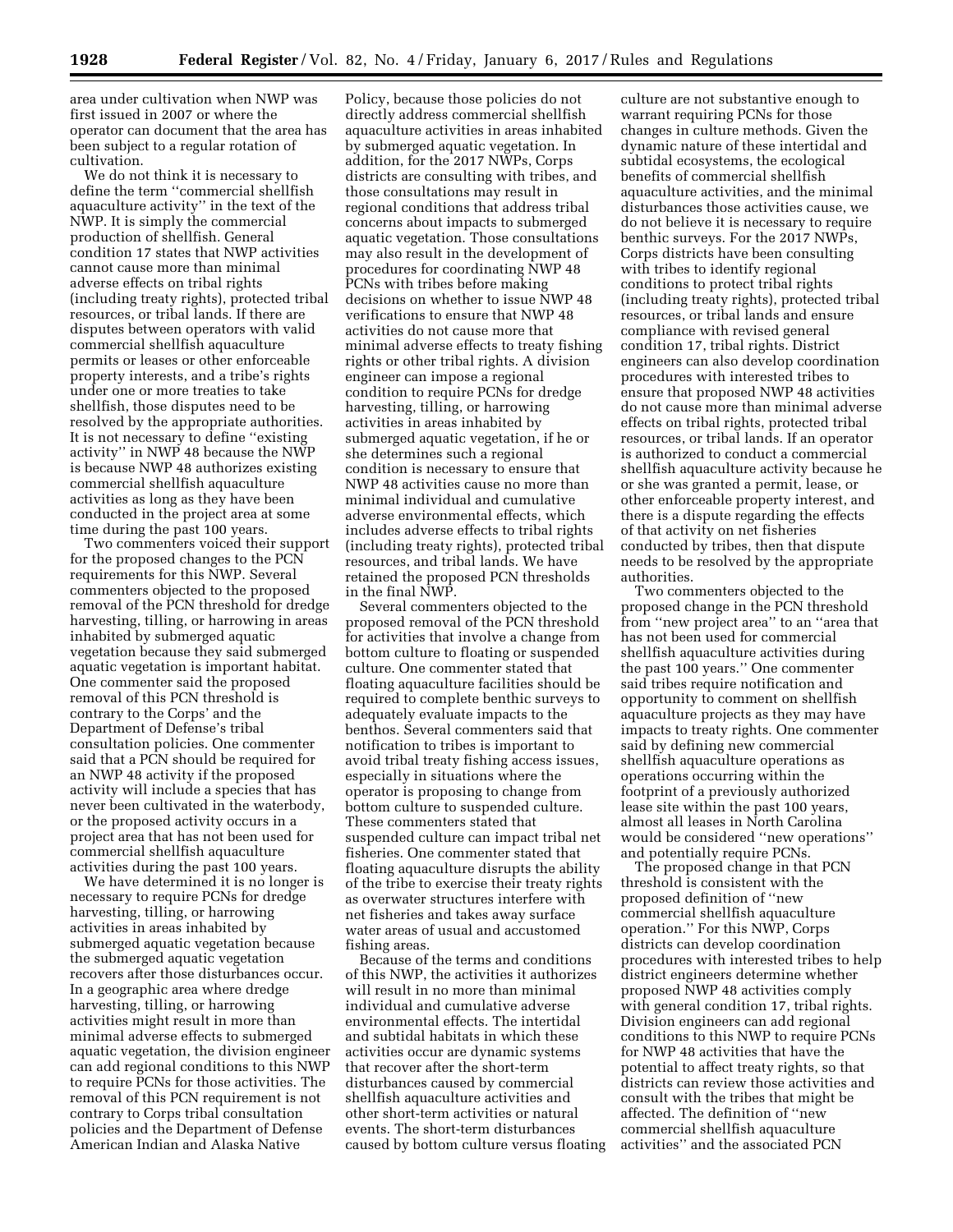threshold do not require existing commercial shellfish aquaculture activities to have continuously conducted those activities in the project area for 100 years. Those activities only need to be conducted for some period of time during that 100-year period. Those activities may have been conducted by different operators over time. For example, if a particular tract has been used for commercial shellfish aquaculture during the past 100 years, and that tract has been transferred or leased to a different commercial shellfish aquaculture operator then that tract is not considered a ''new'' project area. As explained in the proposed rule, for NWP 48 we are including areas that have been fallow for some time as part of the ''project area.'' We have also modified the ''Notification'' paragraph to state that if the operator will be conducting commercial shellfish aquaculture activities in multiple contiguous project areas, he or she has the option of either submitting one PCN for those contiguous project areas or submitting a separate PCN for each project area. We also made conforming changes to the last paragraph of NWP 48 to reference the project area or a group of contiguous project areas.

Two commenters suggested adding text to paragraph describing the information to be included in an NWP 48 PCN. Their suggested text is: ''No more than one pre-construction notification must be submitted for a commercial shellfish operation during the effective term of this permit. The PCN may include all species and culture activities that may occur on the project area during the effective term of the permit. If an operator intends to undertake unanticipated changes to the commercial shellfish operation during this period, and those changes involve activities regulated by the Corps, the operator may contact the Corps district to request a modification of the NWP verification, instead of submitting another PCN. If the Corps does not deny such a modification request within 14 days, it shall be deemed approved.'' As an alternative to including this text in the terms of NWP 48, these commenters said that there could be a form signed by the operator in which he or she attests that there will be no changes in operation during the five year period this NWP is in effect.

We have added the suggested text to that paragraph, with some modifications. If the operator requests a modification of the NWP verification, he or she must wait for the verification letter from the district engineer. We cannot include a 14-day default approval of a proposed modification.

For example, the proposed modification may trigger a need to re-initiate ESA section 7 consultation if the prior NWP verification was for an activity that required an activity-specific ESA section 7 consultation. The added text to the paragraph discussing the information to be included in a PCN is a more appropriate means of reducing the number of PCNs that need to be submitted during the five year period this NWP is in effect. The development of a new form would likely require review and approval under the Paperwork Reduction Act. The added text to the ''Notification'' paragraph is a more efficient alternative to developing a new form.

One commenter said that NWP 48 PCNs should include information demonstrating compliance with the limits on impacts to submerged aquatic vegetation, providing mitigation for impacts to submerged aquatic vegetation and other special aquatic sites. One commenter stated that PCNs should include recent surveys identifying eelgrass, macroalgae, and forage fish. Several commenters said that PCNs should be required for each commercial shellfish aquaculture operation (*i.e.,*  farm). Several commenters stated that any conversions of natural intertidal areas to intensive aquaculture farms should require PCNs. One commenter remarked that the PCN should state whether the operator will be applying pesticides to manage ghost shrimp or sand shrimp, which pesticides he or she will use, and if the operator will be using neonicotinoids.

As discussed above, we believe that the activities authorized by NWP 48 will have no more than minimal individual and cumulative adverse environmental effects on submerged aquatic vegetation and other special aquatic sites. The only limit to impacts to submerged aquatic vegetation is the  $\frac{1}{2}$ -acre limit that applies to new commercial shellfish aquaculture operations. In areas where a Corps district determines that NWP 48 activities may have more than minimal adverse effects on submerged aquatic vegetation or other special aquatic sites, the district can request that the division engineer add a regional condition to this NWP to require PCNs for activities that have impacts to submerged aquatic vegetation or other special aquatic sites or impose limits on impacts to submerged aquatic vegetation or other special aquatic sites. As stated in paragraph (b)(5) of general condition 32, if a PCN is required then the PCN must include a delineation of special aquatic sites. We do not think it is necessary to require NWP 48 PCNs to include surveys of macroalgae or forage fish.

Only NWP 48 activities that trigger one or both PCN thresholds in the ''Notification'' paragraph require PCNs. Pre-construction notifications are also required for proposed activities to be conducted by non-federal permittees that trigger the PCN requirements in paragraph (c) of general condition 18, which addresses compliance with the Endangered Species Act. We do not think it is necessary to require PCNs for each farm. If there are concerns within a particular region regarding conversions of intertidal areas to commercial shellfish aquaculture, the division engineer can modify this NWP to add PCN requirements for those activities. The Corps does not have the authority to regulate the use of insecticides and other pesticides, so we cannot modify the PCN requirements to gather that information. The use of insecticides and other pesticides may be regulated under other federal or state laws.

Many commenters said that mitigation should be required for all impacts to submerged aquatic vegetation and other special aquatic sites. Several commenters asserted that compensatory mitigation should be required for conversions of intertidal and subtidal areas. Several commenters stated that if the NWP 48 activity does not require a PCN, then compensatory mitigation cannot be required. One commenter said that compensatory mitigation should be required for the following activities: Removal of embedded natural rocks, shells, et cetera; removal or relocation of aquatic life; clearing native aquatic vegetation; grading, filling or excavation of tidelands; adding gravel or shell to make tidelands suitable for aquaculture; operations near intertidal forage fish spawning sites; unnaturally high densities of filtering bivalves; plastic and canopy pollution from aquaculture gear; and the effects of periodic substrate harvest. Many commenters indicated that commercial shellfish aquaculture activities have adverse effects on aquatic ecosystems because they use large amounts of plastic. These plastics include PVC tubes, poly lines, and synthetic canopy nets. One commenter said that plastics pose threats to human and aquatic life. One commenter stated that the Corps failed to adequately describe the possible direct, indirect, and cumulative effects caused by commercial shellfish aquaculture activities or how Corps district might require mitigation measures to ensure that the adverse environmental effects of these activities are no more than minimal.

Commercial shellfish aquaculture activities are compatible with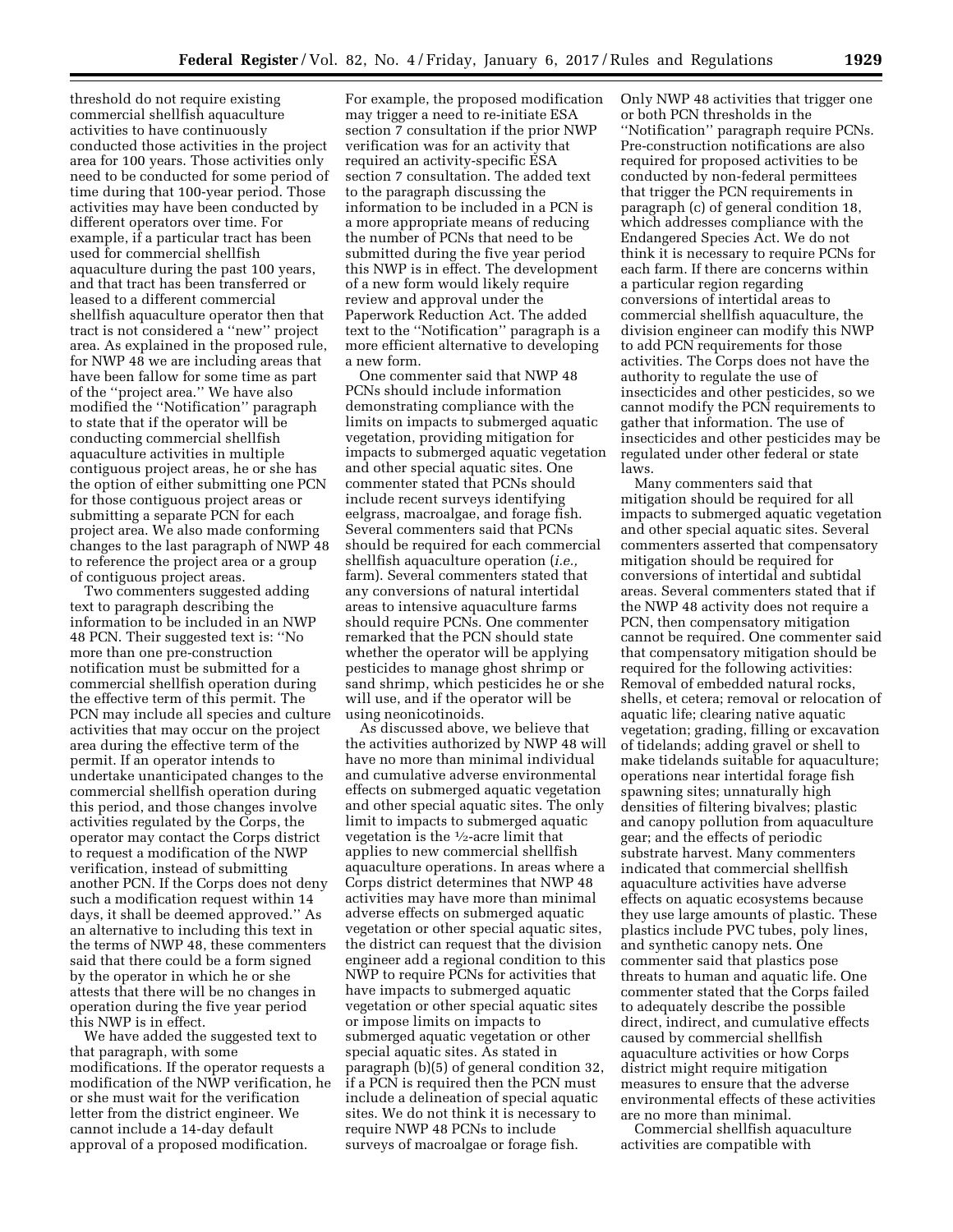submerged aquatic vegetation and other special aquatic sites, because those special aquatic sites quickly recover after disturbances caused by those aquaculture activities. Commercial shellfish aquaculture activities also provide important ecological functions and services. Therefore, as a general rule, we do not believe that these activities should require compensatory mitigation. We agree that if an NWP 48 activity does not require a PCN and the project proponent does not submit a voluntary request for an NWP verification, then the district engineer cannot require compensatory mitigation. None of the activities listed by these commenters in the preceding paragraph would normally result in a compensatory mitigation requirement, primarily because they are unlikely to cause resource losses that would result in more than minimal adverse environmental effects. Trash, garbage, and plastic wastes are not considered fill material regulated under section 404 of the Clean Water Act (see 33 CFR 323.2(e)(3), which excludes trash and garbage from the definition of ''fill material''). As discussed above, we believe that the adverse effects of commercial shellfish aquaculture activities that comply with the terms and conditions of this NWP, including regional conditions imposed by division engineers and activity-specific conditions imposed by district engineers, will result in only minimal individual and cumulative adverse environmental effects.

Many commenters said that the terms and conditions of NWP 48 are not sufficient to protect species listed under the Endangered Species Act. Two commenters said that for NWP 48 the Corps must conduct ESA section 7 consultation and essential fish habitat consultation. One commenter stated that the Corps does not have enough staff to monitor compliance with those terms and conditions.

All activities authorized by this NWP must comply with general condition 18, endangered species. Paragraph (c) of general condition 18 requires that a nonfederal permittee submit a PCN if any listed species or designated critical habitat might be affected or is in the vicinity of the activity, or if the activity is located in designated critical habitat. Corps districts will conduct ESA section 7 consultation for any activity proposed by a non-federal applicant that may affect listed species or designated critical habitat. The Corps district may conduct either formal or informal section 7 consultations, depending on whether there will be adverse effects to listed species or designated critical

habitat. Corps districts may also conduct regional programmatic ESA section 7 consultations, if appropriate. For proposed NWP 48 activities that may adversely affect essential fish habitat, district engineers will conduct essential fish habitat consultation with the appropriate office of the National Marine Fisheries Service. District engineers may also conduct regional programmatic essential fish habitat consultations. Corps districts have sufficient staff and other resources to monitor compliance with the terms and conditions of NWP 48 and the other NWPs.

Several commenters stated that commercial shellfish aquaculture activities pose navigation hazards because netting can become caught on boat props and wind surfers, limiting the use of waters of safe recreation and navigation. Two commenters said that the Corps should coordinate with Puget Sound recovery goals and should use the Puget Sound model to identify where impacts from NWP 48 activities are likely to occur and may result in more than minimal individual and cumulative adverse environmental effects.

All NWP 48 activities must comply with general condition 1, navigation. The U.S. Coast Guard may require the operator to install aids to navigation to ensure that boaters and recreational users of the waterbody do not accidentally encroach on the structures in navigable used for the commercial shellfish aquaculture activities. Note 1 recommends that the permittee contact the U.S. Coast Guard. The locations for NWP 48 activities will be identified through permits or leases or other instruments or documents that establish enforceable property interests for the operators. Corps participation in Puget Sound recovery goals is more appropriately conducted at the Corps district level, in coordination with the Corps division office, rather than a rulemaking effort by Corps Headquarters (*i.e.,* the reissuance of this NWP). Any regional conditions added to NWP 48 to support Puget Sound recovery goals must be approved by the division engineer.

Several commenters said that the draft decision document does not comply with the requirements of the National Environmental Policy Act (NEPA). Several commenters asserted that the reissuance of NWP 48 requires an environmental impact statement. Several commenters said that the draft decision document for NWP 48 did not provide sufficient information on cumulative impacts and the potential effects of NWP 48 activities, and

insufficient analysis of information to support a no more than minimal adverse environmental effects determination. Commenters also stated that the decision document did not include monitoring requirements. One commenter noted that the draft decision document stated that NWP 48 would result in impacts to approximately 56,250 acres of waters of the United States, including wetlands, and no compensatory mitigation would be required to offset those impacts. Several commenters said that the Corps did not present any peer reviewed scientific studies that have examined the effects of commercial shellfish aquaculture on natural shorelines, aquatic species, and birds. One commenter said that the Corps made no effort to provide information to the public on impacts of past NWP 48 activities, and there is no system in place to monitor and evaluate these impacts.

We believe that the final decision document fully addresses the requirements of NEPA, the 404(b)(1) Guidelines, and the Corps' public interest review. We prepared an environmental assessment with a finding of no significant impact to fulfill NEPA requirements. Therefore, an environmental impact statement is not required for the reissuance of this NWP. In addition, we determined that the reissuance of this NWP complies with the 404(b)(1) Guidelines. We also determined that the reissuance of this NWP, with the modifications discussed above, is not contrary to the public interest.

The NWP does not include explicit monitoring requirements. District engineers can conduct compliance inspections on NWP 48 activities, to ensure that the operator is complying with all applicable terms and conditions of this NWP, including any regional conditions imposed by the division engineer and activity-specific conditions imposed by the district engineer. If the district engineer determines that the permittee is not complying with those terms and conditions, he or she will take appropriate action. While the decision document states that we estimate that NWP 48 activities will impact approximately 56,250 acres of jurisdictional waters and wetlands during the 5-year period this NWP is in effect, it is important to remember that the vast majority of activities authorized by this NWP are on-going recurring activities in designated project areas. Many of these activities have been conducted in these project areas for decades. It is also important to understand that these activities do not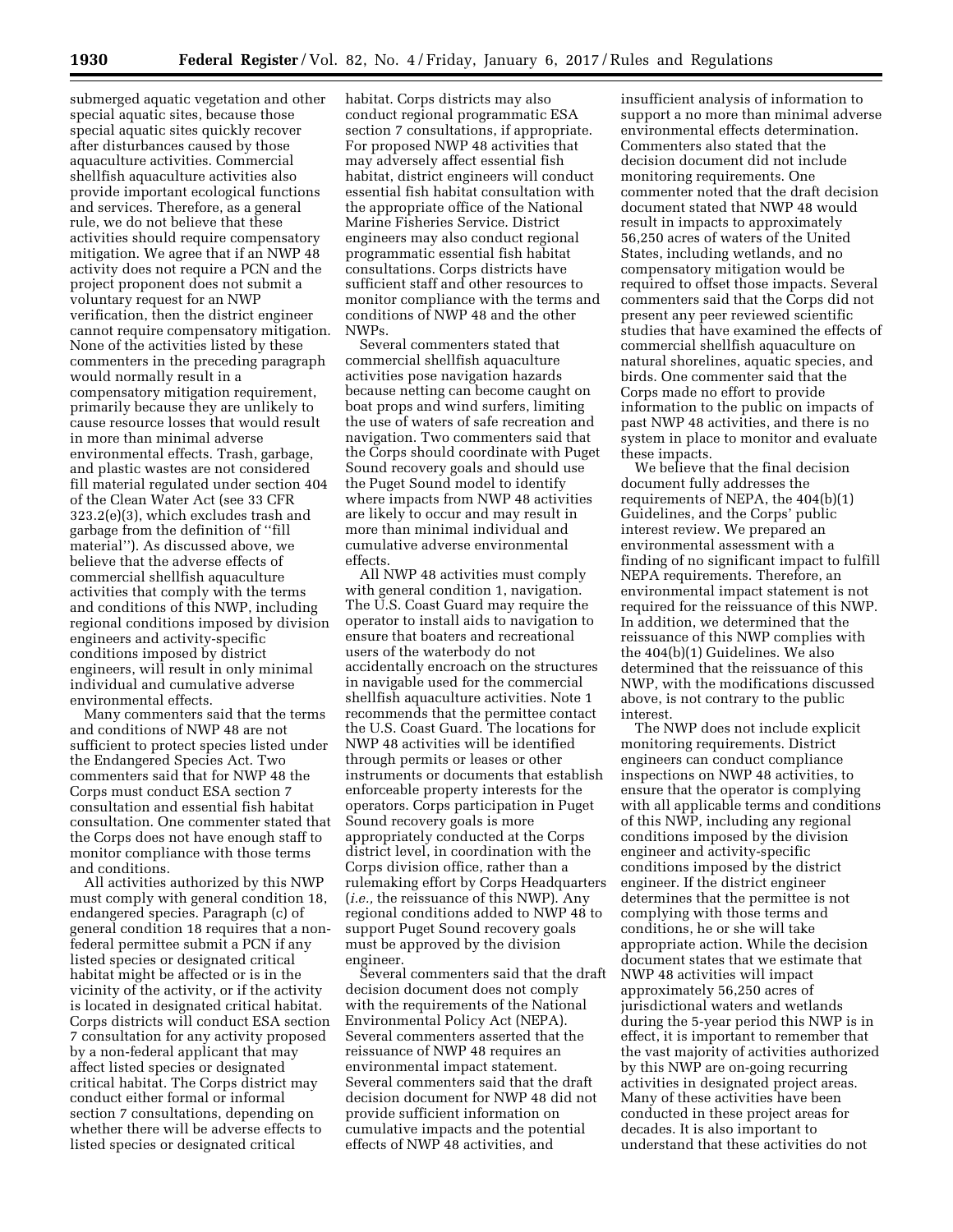result in losses of jurisdictional waters and wetlands and that their impacts are temporary. The estuarine and marine waters affected by these activities recover after the disturbances caused by shellfish seeding, rearing, cultivating, transplanting, and harvesting activities. Those temporary impacts and the recovery of ecosystem functions and services results in no losses that require compensatory mitigation.

In this final rule, as well as the decision document, we discuss the effects of commercial shellfish aquaculture on natural shorelines, aquatic species, and birds. The Corps is not required to provide the public with information on the past use of NWP 48. The NEPA cumulative effects analysis in the decision document for this NWP includes past commercial shellfish aquaculture activities as the present effects of past actions.

Several tribes requested the development of regional conditions to address tribal concerns about NWP 48 activities. One commenter said that regional conditions must be consistent with treaty-reserved rights and support protection of nearshore habitat. One commenter said that NWP 48 is used a lot in some areas of the country, and that commenter believes that high usage results in more than minimal cumulative adverse environmental effects. One commenter recommended transferring the responsibility for processing NWP 48 PCNs for commercial shellfish aquaculture activities in Washington State to either North Pacific Division or Corps Headquarters.

The development of regional conditions is achieved through efforts conducted by the division engineer and the Corps district, and the approval of the regional conditions is made under the division engineer's authority. For the 2017 NWPs, Corps districts conducted consultation with tribes to develop regional conditions for this NWP and other NWPs. Those regional conditions can help ensure compliance with general condition 17, tribal rights, so that no NWP 48 activity will cause more than minimal adverse effects on reserved tribal rights (including treaty rights), protected tribal resources, or tribal lands. Division engineers can also modify, suspend, or revoke this NWP in geographic areas where there may be more than minimal individual and cumulative adverse environmental effects. Examples of such geographic areas include specific waterbodies, watersheds, ecoregions, or counties. Review of NWP 48 PCNs is the responsibility of Corps districts, and

Corps divisions have oversight over their districts.

This NWP is reissued with the modifications discussed above.

NWP 49. *Coal Remining Activities.*  We did not propose any changes to this NWP. One commenter said this NWP should not be reissued. A commenter suggested that aquatic resources within previously mined areas should not be considered to be subject to Clean Water Act jurisdiction. One commenter recommended encouraging NWP 49 activities by allowing the permittee to use the net increases in aquatic resource functions to produce compensatory mitigation credits for sale or transfer to other permittees. One commenter said that a watershed approach should be used to quantify ecological lift resulting from NWP 49 activities.

The purpose of this NWP is to provide general permit authorization for the remining of an unreclaimed coal mining site. Requiring that these activities result in net increases in aquatic resource functions will help restore unreclaimed areas that might otherwise not be restored. The restoration of unreclaimed coal mining areas is one of the most effective ways to reverse degraded water quality in a watershed. District engineers will determine on a case-by-case basis using applicable regulations and guidance whether aquatic resources on previously mined areas are waters of the United States and therefore subject to the Clean Water Act. A former coal mining site might be a suitable mitigation bank or in-lieu fee project if the sponsor obtains the required approvals from the Corps in accordance with the procedures in 33 CFR 332.8. Rapid ecological assessment tools, or other tools, can be used to determine whether a proposed NWP 49 activity will result in net increases in aquatic resource functions. Such tools may include watershed considerations in determining increases in specific ecological functions or overall ecological condition.

One commenter asked if the net increase in aquatic resource functions applies to the new mining activities or collectively to the new mining and the remining activities. Several commenters requested clarification of the requirement that the total area disturbed by new mining must not exceed 40 percent of the total acreage covered by both the remined area and the area needed to do the reclamation of the previously mined area. One commenter said that the 40 percent requirement should be removed from this NWP.

The overall coal remining activity, which consists of the remining and reclamation activities, plus the new

mining activities, must result in the required net increases in aquatic resource functions. The text of the NWP states that the ''total area disturbed by new mining must not exceed 40 percent of the total acreage covered by both the remined area and the additional area necessary to carry out the reclamation of the previously mined area.'' For examples illustrating the application of the 40 percent requirement, please see the preamble discussion for NWP 49 in the 2012 final NWPs, which were published in the February 21, 2012, issue of the **Federal Register** (77 FR 10233).

This NWP is reissued without change. NWP 50. *Underground Coal Mining Activities.* We did not propose any changes to this NWP, other than to clarify that any loss of stream bed applies to the 1⁄2-acre limit. Several commenters objected to the reissuance of this NWP, stating that these activities should require individual permits because they result in more than minimal adverse environmental effects.

The 1⁄2-acre limit for this NWP, as well as the requirement that all activities require PCNs and written verifications from district engineers, will ensure that this NWP only authorizes activities that result in no more than minimal adverse environmental effects, individually and cumulatively. If the district engineer reviews the PCN and determines that the proposed activity, after considering any mitigation proposal submitted by the applicant, will result in more than minimal adverse environmental effects, he or she will assert discretionary authority and require an individual permit for that activity.

This NWP is reissued as proposed. NWP 51. *Land-Based Renewable Energy Generation Facilities.* We proposed to split Note 1 of the 2012 NWP 51 into two notes. We also sought comments on changing the PCN threshold in this NWP, which currently requires PCNs for all authorized activities.

One commenter said that these activities should require individual permits, instead of being authorized by an NWP. One commenter recommended adding terms to this NWP to authorize temporary structures, fills, and work that are necessary to construct, expand, or modify land-based renewable energy generation facilities. One commenter stated that this NWP should not authorize facilities in channel migration zones and floodplains where there will be direct and indirect impacts to special status species. Several commenters said that Note 1 should be modified to include linear transportation projects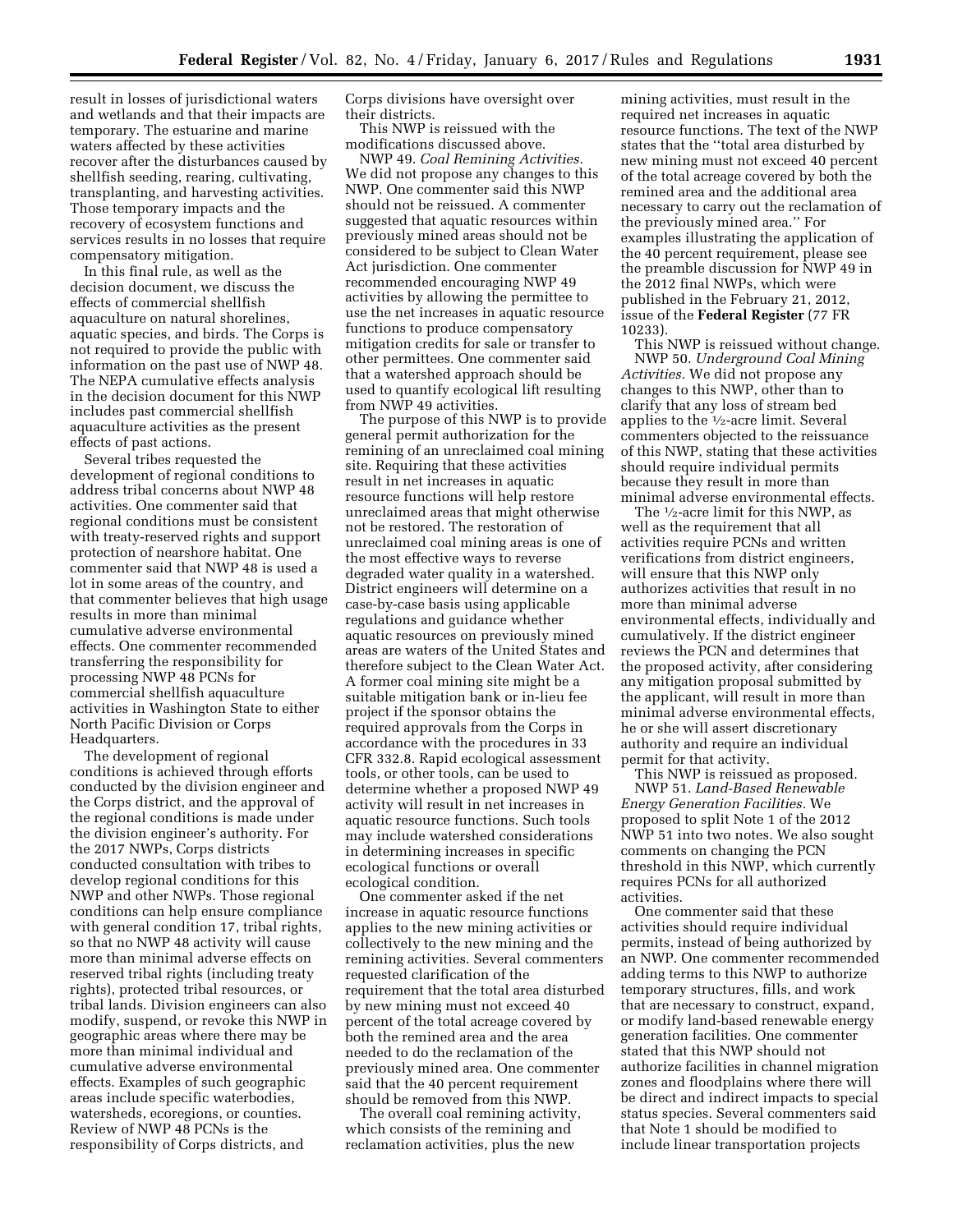and their potential authorization by NWP 14. One commenter suggested splitting the revised Note 1 into two notes. Several commenters recommended the removal of Note 3.

The 1⁄2-acre limit, along with the PCN requirements and compliance with the NWP general conditions, will ensure that the activities authorized by this NWP will result in no more than minimal individual and cumulative adverse environmental effects. In response to a PCN, if the district engineer determines after considering the applicant's mitigation proposal that the proposed activity will cause more than minimal adverse environmental effects, he or she will exercise discretionary authority and require an individual permit for that activity. Temporary structures, fills, and work necessary to construct, expand, or modify these facilities may be authorized by NWP 33. Since we have removed the PCN requirement for temporary construction, access, and dewatering activities in waters and wetlands subject only to Clean Water Act section 404, the use of NWP 33 with this NWP will not result in a PCN requirement unless a PCN is required because of general condition 18, endangered species, general condition 20, historic properties, or another general condition.

Activities authorized by this NWP must comply with general condition 10, fills in 100-year floodplains. Proposed activities that might affect ESA-listed species or designated critical habitat or are in the vicinity of such species or critical habitat, or are located in designated critical habitat, require PCNs if the project proponent is a non-federal permittee (see paragraph (c) of general condition 18). Division engineers may impose regional conditions that require PCNs for impacts to other types of special status species. We do not believe it is appropriate to add NWP 14 activities to Note 1. The purpose of Note 1 is to address utility lines that transmit the energy generated by these landbased renewable energy generation facilities to other areas. There is no need to split Note 1 into separate notes because those two sentences cover the general concept of utility lines that transmit the energy to other places.

Several commenters stated that the acreage limit should be increased to one acre. One commenter asked why NWP 51 has a 1⁄2-acre limit when other NWPs have a 1⁄10-acre limit. One commenter said that NWP 51 should not authorize activities in known areas of special status species or critical habitat. A few commenters recommended adding waivers to NWP 51.

We are retaining the <sup>1</sup>/<sub>2</sub>-acre limit for this NWP because it has been effective in ensuring that activities authorized by this NWP result in no more than minimal individual and cumulative adverse environmental effects. In geographic areas where an acreage limit greater than 1⁄2-acre is appropriate for land-based renewable energy generation facilities that involve activities that require DA authorization and will result in only minimal adverse environmental effects, district engineers can issue regional general permits. Only two NWPs have a 1/10-acre limit and 12 NWPs have a 1⁄2-acre limit.

The category of activities authorized by this NWP, and the adverse environmental effects of those activities, more closely resemble the categories of activities authorized by the NWPs that have the 1⁄2-acre limit. Activities authorized by NWP 51 must comply with general condition 18, endangered species. Division engineers can add regional conditions to this NWP to increase protection of other categories of special status species or particular habitat types. The <sup>1</sup>/<sub>2</sub>-acre limit for this NWP cannot be waived, but the 300 linear foot limit for losses of intermittent and ephemeral stream beds can be waived by a district engineer on a case-by-case basis after conducting agency coordination and making a written determination that the proposed will result in no more than minimal adverse environmental effects.

Several commenters said the PCN threshold should be increased to  $\frac{1}{2}$ acre. A few commenters recommended changing the PCN threshold to  $\frac{1}{10}$ -acre. One commenter stated that the Corps should continue to require PCNs for all NWP 51 activities. One commenter suggested requiring PCNs for proposed losses of greater than 1⁄10-acre of waters of the United States or losses of greater than 500 linear feet of stream bed. Several commenters said that agency coordination should be required for all NWP 51 PCNs. One commenter stated that the removal of the PCN requirement for NWP 51 will not ensure that those activities have no more than minimal adverse impacts, because those impacts would not be assessed or tracked. This commenter said that these types of projects have the potential to impact ESA-listed species.

We are changing the PCN threshold to require PCNs for losses of greater than <sup>1</sup>/10-acre of waters of the United States. Land-based renewable energy projects provide an important public interest function by producing energy while contributing to energy industry reductions in greenhouse gas emissions. Changing the PCN threshold to  $\frac{1}{2}$ -acre

would result in no activities requiring PCNs because we are retaining the  $\frac{1}{2}$ acre limit for this NWP and not adopting the one acre limit suggested by several commenters. For non-federal permittees, all proposed activities that might affect ESA-listed species or designated critical habitat, are in the vicinity of listed species or critical habitat, or are in designated critical habitat require PCNs under general condition 18, endangered species. All proposed NWP 51 activities to be conducted by non-federal permittees that may have the potential to cause effects to historic properties require PCNs under general condition 20, historic properties. We will continue to track NWP 51 activities that require PCNs and that are voluntarily reported to Corps districts. To assess cumulative impacts of these activities, we will estimate the number of activities that are conducted but did not require PCNs.

This NWP is reissued with the modifications discussed above.

NWP 52. *Water-Based Renewable Energy Generation Pilot Projects.* We proposed to add floating solar panels to the types of water-based renewable energy generation pilot projects authorized by this NWP because they are another technology for generating renewable energy in waterbodies. We also requested comment on whether to continue limiting this NWP to pilot projects, or to modify the NWP to authorize permanent water-based renewable energy generation facilities.

One commenter said that these activities should require individual permits instead of being authorized by NWP. Several commenters opposed removing the limitation in NWP 52 to pilot projects. Several commenters supported removing the limitation to pilot projects. Several commenters asked whether wave-generated energy pilot projects are authorized by this NWP. Several commenters expressed support for adding pilot floating solar energy generation facilities. One commenter stated that activities that interfere with treaty fishing rights should be required to obtain individual permits.

We are retaining the limitation to pilot projects, to allow project proponents to collect data and determine whether they want to apply for individual permit authorization for permanent water-based renewable energy generation facilities. We have added wave energy devices to the list of types of water-based renewable energy generation pilot projects that can be authorized by this NWP. Activities authorized by this NWP must comply with general condition 17, tribal rights,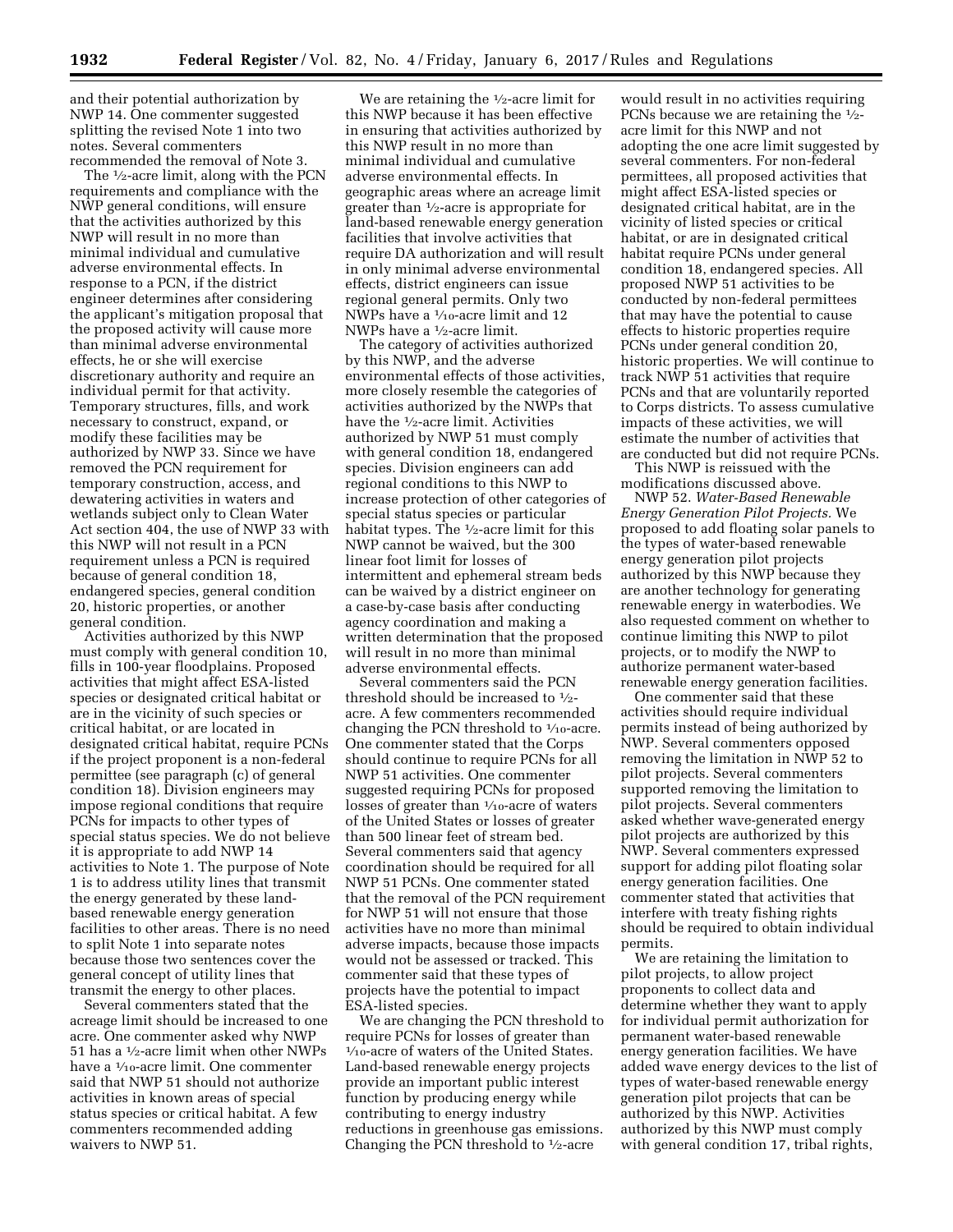and not cause more than minimal adverse effects on tribal rights (including treaty rights), protected tribal resources, or tribal lands. For the 2017 NWPs, Corps districts are consulting with tribes to identify regional conditions that protect reserved tribal rights and tribal trust resources. District engineers may also develop coordination procedures with tribes to help determine whether a proposed NWP activity might cause more than minimal adverse effects on tribal rights, protected tribal resources, or tribal lands.

One commenter stated that the NWP should require the collection of robust data to inform future decisions. Another commenter said that the NWP should make a clear distinction between navigable waters of the United States subject to the Rivers and Harbors Act of 1899 and jurisdictional waters that are only subject to the Clean Water Act. Several commenters objected to Note 4, which states that hydrokinetic renewable energy generation projects that require authorization by the Federal Energy Regulatory Commission (FERC) under the Federal Power Act of 1920 do not require separate DA authorization under section 10 of the Rivers and Harbors Act of 1899.

The Corps' review is limited to evaluating the adverse environmental effects caused by the permitted activities, and that review does not require extensive amounts of data collection. The collection of data to assess the renewable energy generation capabilities of these pilot projects is for the benefit of the project proponent, to help him or her decide whether to apply for individual permits for more permanent facilities. Navigable waters of the United States are defined at 33 CFR part 329, and under section 10 of the Rivers and Harbors Act of 1899, DA permits are required for structures and work in those waters. The term ''structure'' is defined at 33 CFR 322.2(b) and includes any obstacle or obstruction, as well as power transmission lines. Renewable energy generation facilities placed in navigable waters are structures under that definition. Under section 404 of the Clean Water Act, the Corps regulates discharges of dredged or fill material into waters of the United States. If the water-based renewable energy generation facility does not involve discharges of dredged or fill material into waters of the United States, then it does not require section 404 authorization. If it is in navigable waters, then it requires section 10 authorization which may be provided by this NWP. Note 4 is based on current

law, and it needs to remain in the NWP. In the paragraph preceding the ''Notification'' paragraph we have changed the last word of that paragraph from ''issued'' to ''required'' because NWP applicability only occurs if FERC authorization is not required for the activity.

Several commenters voiced their support for the  $\frac{1}{2}$ -acre limit for floating solar generation units. One commenter said that floating solar panels should be limited to 50 square feet. Several commenters said that there should be no limits on the number of water-based renewable energy generation units. One commenter stated that this NWP should not authorize activities in submerged aquatic vegetation, areas inhabited by shellfish, and shellfish spawning areas. One commenter remarked that NWP 52 activities should be prohibited in fishbearing streams. This commenter also said that the NWP should only authorize activities in ephemeral streams. Several commenters recommended prohibiting all activities in special aquatic sites. One commenter said that the 300 linear foot limit for losses of stream bed is too high. A few commenters suggested allowing waivers to the limits of this NWP.

We are retaining the <sup>1</sup>/2-acre limit for floating solar panels. A 50 square foot floating solar panel would have little practical use in determining the feasibility of potential permanent facilities. The 10-unit limit is necessary to ensure that the activities authorized by this NWP will result in only minimal individual and cumulative adverse environmental effects, including adverse effects on navigation. General conditions 3 and 5 provide protection to spawning areas and shellfish beds, respectively, to ensure that NWP activities have no more than minimal adverse effects on those resources. Division engineers can impose regional conditions that restrict or prohibit these activities in areas with submerged aquatic vegetation, areas inhabited by shellfish, and shellfish spawning areas.

The renewable energy generation units authorized by this NWP require deeper waters and most fish will be able to avoid these units. Therefore, these units will have no more than minimal adverse effects on fish inhabiting those deep rivers. Since ephemeral streams only have flowing water during, and a short time after, precipitation events, they are not suitable for water-based renewable energy generation facilities. All activities authorized by this NWP require PCNs, which gives district engineers the opportunity to evaluate the effects these activities have on special aquatic sites. The loss of stream

bed will be limited to losses caused by the construction of attendant features. While district engineers can waive the 300 linear foot limit for losses of stream bed if the affected streams are intermittent or ephemeral, they cannot waive the <sup>1</sup>/2-acre limit. This NWP is consistent with the other NWPs that have <sup>1</sup>/<sub>2</sub>-acre limits in that the <sup>1</sup>/<sub>2</sub>-acre limit cannot be waived.

Several commenters recommended requiring agency coordination for all NWP 52 PCNs. One commenter said the PCN threshold should be increased to 1⁄10-acre. Another commenter suggested changing the PCN threshold from all activities to only those activities that result in losses greater than 1⁄10-acre, or losses of greater than 400 linear feet of stream bed. One commenter supported the current PCN requirements.

Agency coordination is only required for proposed NWP 52 activities that involve losses of greater than 300 linear feet of intermittent and ephemeral stream bed in cases where project proponents request waivers from district engineers. Because of the potential for more than minimal adverse effects on navigation to occur we believe that all activities authorized by this NWP should require PCNs.

We have also made some additional changes to this NWP. Some of these other changes are intended to be consistent with other NWPs. We have modified the third paragraph of this NWP by adding a sentence to explain that the loss of stream bed plus any other losses of jurisdictional waters and wetlands caused by the NWP activity cannot exceed 1/2-acre. We have modified Note 3 to remove the phrase ''pre-construction notification and'' to be consistent with Note 1 of NWP 12. Corps districts will send a copy of the NWP verification to the National Ocean Service for charting. The facility and its associated utility lines do not need to be charted if the district engineer does not issue an NWP verification letter. If the district engineer exercises discretionary authority and requires an individual permit, the relevant information will be provided to the National Ocean Service if the individual permit is issued.

This NWP is reissued with the modifications discussed above.

NWP 53. *Removal of Low-Head Dams.*  This NWP was proposed as NWP A to authorize structures and work in navigable waters of the United States, as well as associated discharges of dredged or fill material into waters of the United States, for the removal of low-head dams. The removal of low-head dams restores rivers and streams and helps improve public safety. This NWP only authorizes the removal of low-head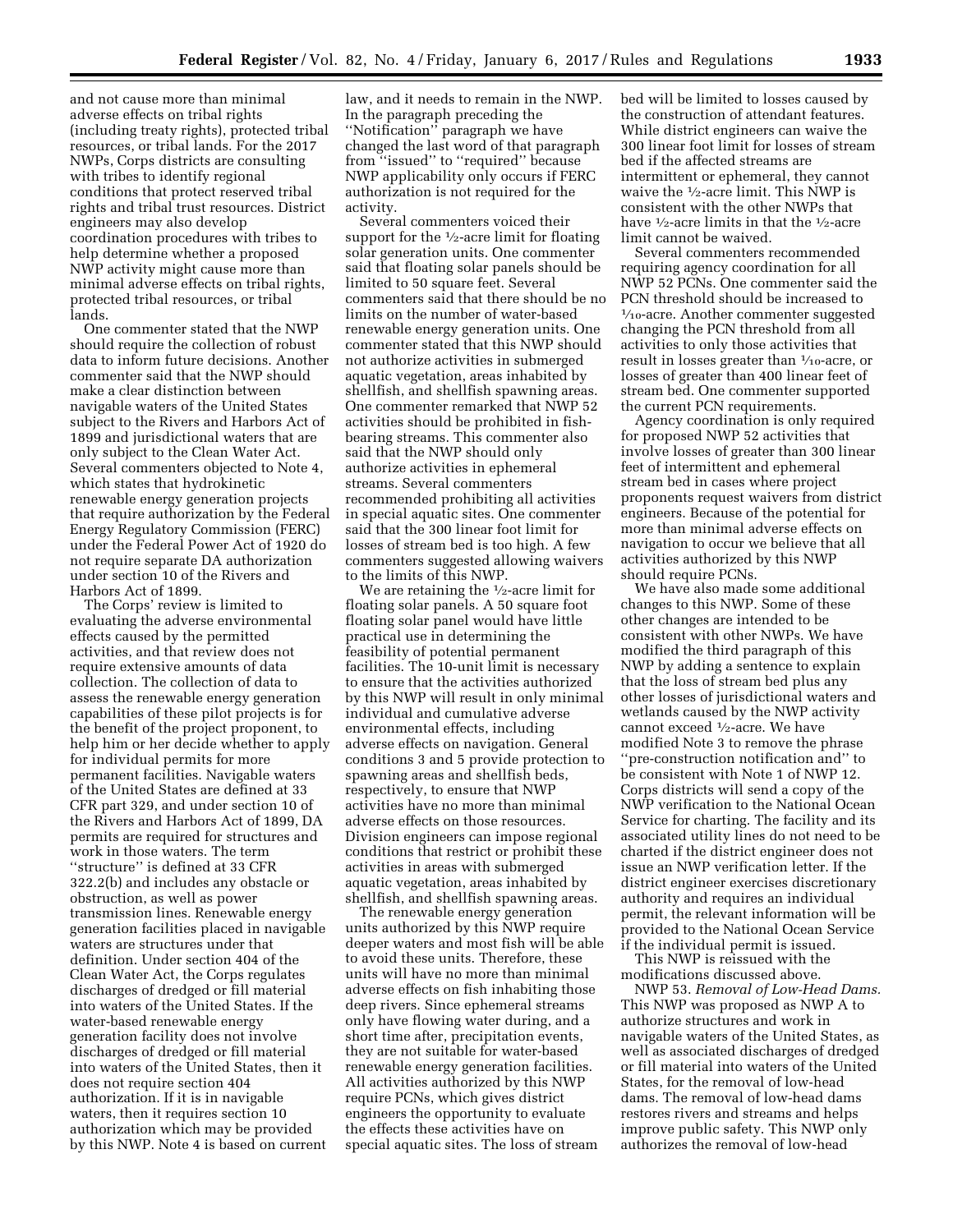dams; it does not authorize the construction of new dams to replace low-head dams that are removed. The removal of dams restores stream and riparian area functions (Roni et al. 2013, Doyle et al. 2005, Bushaw-Newton et al. 2002) and improves public safety (Tschantz and Wright 2011), especially for dams that are in need of repair or replacement or are no longer being used for their intended purposes.

Several commenters said they support the issuance of this new NWP. A few commenters expressed their support because the proposed NWP would authorize the removal of dams larger than the small water control structures that can be removed under the authorization provided by NWP 27. Several commenters stated that the activities authorized by this new NWP would restore small streams, restore floodplain connectivity, improve recreational access, improve public safety, and improve fish passage. Some commenters stated that NWP 27 could be modified to authorize these activities instead of issuing a new NWP. Other commenters said that low-head dams could be removed using NWP 3. One commenter objected to the proposed NWP. One commenter said that due to the wide variety of dam shapes and sizes, individual permits should be required for the removal of low-head dams.

We believe that there should be a separate NWP to authorize the removal of low-head dams instead of modifying NWP 27 to authorize these activities. Nationwide permit 27 authorizes a broad range of aquatic habitat restoration and enhancement activities, including wetland and stream restoration and enhancement. By issuing a separate NWP, we can keep this NWP focused on low-head dam removal activities and allow division engineers to add regional conditions to address regional concerns specific to low-head dam removal activities. While we have modified NWP 3 to authorize the removal of previously authorized structures or fills, there is and would be limited use of NWP 3 to authorize lowhead dam removal activities. Many lowhead dams were constructed long before DA permits were required for those activities. Many of these dams were built in the 19th century or earlier, to provide water and power for towns and cities, as well as power for industry (Tschantz and Wright 2011). Since many low-head dams were not authorized by the Corps because they did not require such authorization at the time they were constructed, NWP 3 cannot be used to remove those dam structures. This NWP only authorizes

the removal of low-head dams that meet the definition provided in the text of the NWP. The removal of small water control structures is still authorized by NWP 27. Other dam removal activities, including dams that are not low-head dams, will require individual permits unless the Corps district has issued a regional general permit to authorize the removal of those other types of dams.

One commenter expressed support for the proposed definition of ''low-head dam'' and stated that the removal of dams that do not meet this definition should require an individual permit. Many commenters requested clarification of the definition of ''lowhead dam.'' Several commenters suggested adding a definition of the term "dam crest" to clarify that this refers to the top of the dam from left abutment to right abutment, including if present, an uncontrolled spillway.

To respond to comments received on the proposed definition of ''low-head dam'' we have expanded the definition to provide additional criteria to identify low-head dams that can be removed under the authorization provided by this NWP. The revised definition is as follows:

For the purposes of this NWP, the term ''low-head dam'' is defined as a dam built across a stream to pass flows from upstream over all, or nearly all, of the width of the dam crest on a continual and uncontrolled basis. (During a drought, there might not be water flowing over the dam crest.) In general, a low-head dam does not have a separate spillway or spillway gates but it may have an uncontrolled spillway. The dam crest is the top of the dam from left abutment to right abutment, and if present, an uncontrolled spillway. A low-head dam provides little storage function.

The revised definition is a functional definition to limit this NWP to the removal of low-head dams that will result in no more than minimal individual and cumulative adverse environmental effects. Under this definition a low-head dam does not function as a storage dam. While a lowhead dam imposes a barrier to the movement of fish and other aquatic organisms, especially those species that travel upstream, it still allows continuous water flow and does not substantially disrupt sediment transport (Csiki and Rhoads 2014). Downstream sediment transport continues despite the presence of the low-head dam, especially during higher flow events (Fencl et al. 2015). Another important feature of this definition is that it explicitly states that the low-head dam has little storage function. Since these low-head dams do not provide much storage, the amount of sediment that

might be stored in the impoundment will be small and therefore relatively small amounts of sediment will be transported downstream after the lowhead dam structure is removed. An example of a low-head dam with small storage function is a 2-meter high low head dam in Pennsylvania, which had a 2-hour hydraulic residence time in the impoundment before the low-head dam was removed (Bushaw-Newton 2002).

We have also added a parenthetical to address situations where a drought may result in no water flowing over the dam crest. We did not want to preclude the use of this NWP in situations where an applicant or a district engineer did not observe water flowing over the dam crest during a prolonged drought. The abutment is the valley side or valley wall against which the dam structure is constructed. To respond to commenters, we also defined the term ''dam crest.'' There are some low-head dams that have uncontrolled spillways. For an uncontrolled spillway, the crest of the spillway is what controls which specific water flows are discharged from the dam. A controlled spillway has gates that are manipulated to control water flows from the dam. There may be some low-head dams that have small navigational locks or millrace diversions, but these will be relatively rare. However, if these features are present, the removal of those low-head dams may be authorized by this NWP. These features do not occur frequently enough to include them in the definition in the text of the NWP. The district engineer will use his or her discretion to determine whether a dam proposed for removal is a low-head dam as defined by this NWP.

One commenter recommended defining ''low-head dam'' by using standards for ''small'' dams established by the Federal Energy Regulatory Commission (FERC) and Federal Emergency Management Agency (FEMA). One commenter suggested defining ''low-head dam'' as a dam less than five meters in height. Another commenter recommended defining ''low-head dam'' as ''a dam built across a stream designed to pass flows from upstream to downstream over the entire width of the dam crest on an uncontrolled basis, or any dam up to 25 feet in height.'' This commenter said that the definition needs to be clear that a low head dam is designed and constructed to pass flows from upstream to downstream. One commenter said that the proposed rule appeared to treat low-head dams as run-of-the-river dams, which includes large hydroelectric dams that operate in a run-of-the-river mode. One commenter stated that the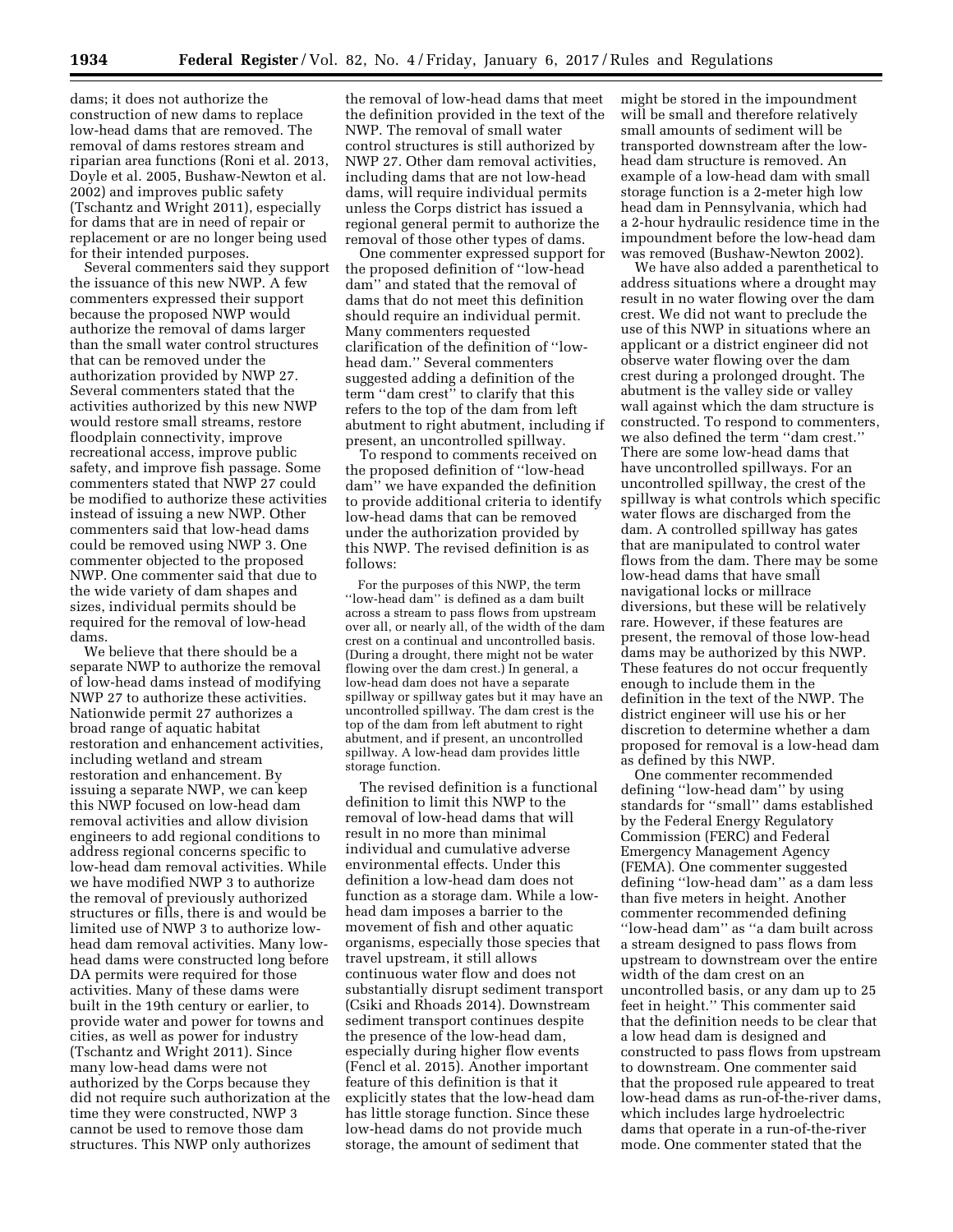definition should be based on height criteria to authorize the removal of small dams that have different structural designs. This commenter noted that this would allow the NWP to authorize the removal of: (1) Small earthen dams that spill through low-level outlets, (2) uniquely constructed dams, and (3) dam-like structures such as fords or grade control structures that some states may define as dams.

As discussed above, we are using a functional definition to identify lowhead dams for this NWP in order to limit the use of this NWP to dams that have the key features presented in the definition. There may be low-head dams slated for removal that district engineers, local agency staff, and others might not consider to be ''small'' but could still be removed under the authorization provided by this NWP because they satisfy the components of the definition provided in the NWP text. The term ''small dam'' and how it has been used in various contexts makes that term too ambiguous to use in this NWP. For example, as stated in the proposed rule, some people consider small dams to be dams that are not included in the National Inventory of Dams (see 81 FR 35204). There is a substantial amount of variability in those small dams because different states use different criteria to determine whether to include specific dams in the inventory. Definitions used by FERC and FEMA serve purposes other than river and stream restoration. As stated in the June 1, 2016, proposed rule, we proposed this NWP to provide a general permit to authorize a category of activities that restores rivers and streams and improves safety for users of small craft such as canoes and kayaks.

We believe that the functional definition provided in the NWP text is more effective than establishing a threshold height for identifying lowhead dams. Dams that are five meters (16.4 feet) or 25 feet in height may have a substantial storage function. The definition in the final NWP does recognize that the low-head dam passes flows from upstream to downstream on a continual and uncontrolled basis, unless there is a drought. In the final NWP, we are providing more detail in the definition of ''low-head dam'' and are not using the term ''run-of-the-river dam.'' The preamble discussion of the proposed new NWP in the June 1, 2016, proposed rule was a general discussion of different dam classification approaches, and included a discussion of differences between run-of-the-river dams and storage dams. The preamble also included a general discussion of the scientific literature on dam removal.

Some of the dam removal studies cited in the proposed rule examined the outcomes of removal of run-of-the-river dams or other types of dams, not just low-head dams. The removal of large hydropower run-of-the-river dams may be authorized by individual permits. The removal of small dam structures in headwater streams that do not meet the definition of low-head dam in this NWP might be authorized by NWP 27. If the proposed dam removal activity does not qualify for authorization under this NWP or NWP 27, then an individual permit will be required unless the Corps district has issued a regional general permit that could be used to authorize the proposed activity. District engineers can also issue regional general permits to authorize the removal of other types of dams, such as run-of-the-river dams, or fords or grade-control structures. The removal of fords or in-stream gradecontrol structures might also be authorized by NWP 27 as a stream restoration activity.

One commenter asked for more details on the scale of low-head dam removal that is authorized by this NWP. One commenter said that after the lowhead dam is removed, it might be necessary to conduct a hydraulic analysis to update FEMA's Flood Insurance Rate Map for the affected area. One commenter stated that lowhead dam removal projects will have both positive and negative impacts well beyond the dam footprint as a result of dewatering the former impoundment, releasing stored sediment, depositing surplus sediment on downstream benthic habitats, and changing the sediment dynamics. This commenter also said that low-head dam removal activities could affect state water rights, state owned stream channels, and other local jurisdictions. This commenter also said that lowering of water levels could impact state listed species. This commenter recommended coordinating PCNs for these activities with state resource agencies.

This NWP authorizes the removal of the low-head dam structure. It does not authorize discharges of dredged or fill material into waters of the United States or structures or work in navigable waters to restore the river or stream channel or its riparian areas after the low-head dam is removed. The restoration of the river or stream channel and associated riparian areas may be authorized by NWP 27, if the project proponent wants to do restoration work beyond removing the low-head dam. The project proponent may also choose to allow the river or stream and its riparian areas to recover through natural processes. Updating

Flood Insurance Rate Maps after a lowhead dam is removed is the responsibility of either the project proponent or the appropriate federal, state, or local floodplain management authority in that jurisdiction.

We recognize that the removal of lowhead dams will have both positive and negative adverse impacts, generally with short-term adverse environmental effects and long-term beneficial environmental effects. Ecological restoration activities are intentional interventions intended to bring back ecological processes that were impaired, usually by human actions, to restore the historic continuity or ecological trajectory of the impaired ecosystem (Clewell and Aronson 2013). For this NWP, the intentional intervention is the removal of the low-head dam that has been impairing river and stream structure, functions, and dynamics. The removal of the low-head dam allows the structure, functions, and dynamics of the river or stream to recover in its contemporary watershed condition. The construction of the low-head dam resulted in long-term impairment of the river or stream by altering its hydrology and hydrodynamics, sediment transport processes, the movement of aquatic organisms through the stream network, and other ecological processes. The changes to river and stream structure, functions, and dynamics caused by the low-head dam resulted in losses or reductions of riverine functions and services. The adverse effects caused by the removal of low-head dams will be temporary, and the river or stream where the low-head dam was located will recover from those temporary adverse effects. Over time, as ecosystem development processes take place in the absence of the removed low-head dam, the structure, functions, and dynamics of the river or stream will recover. That recovery may not be full recovery if there were substantial changes to the watershed since the low-head dam was constructed (Doyle et al. 2005).

Low-head dam removal activities may require other authorizations from state governments. The authorization provided by this NWP does not obviate the need for the project proponent to obtain other federal, state, or local permits, approvals, or authorizations required by law (see item 2 of Section E, Further Information). Impacts to state listed species are more appropriately addressed by state agencies that are responsible for ensuring compliance with state laws and regulations. We do not believe it is necessary to require agency coordination for the PCNs for these activities. District engineers have the expertise to evaluate these activities,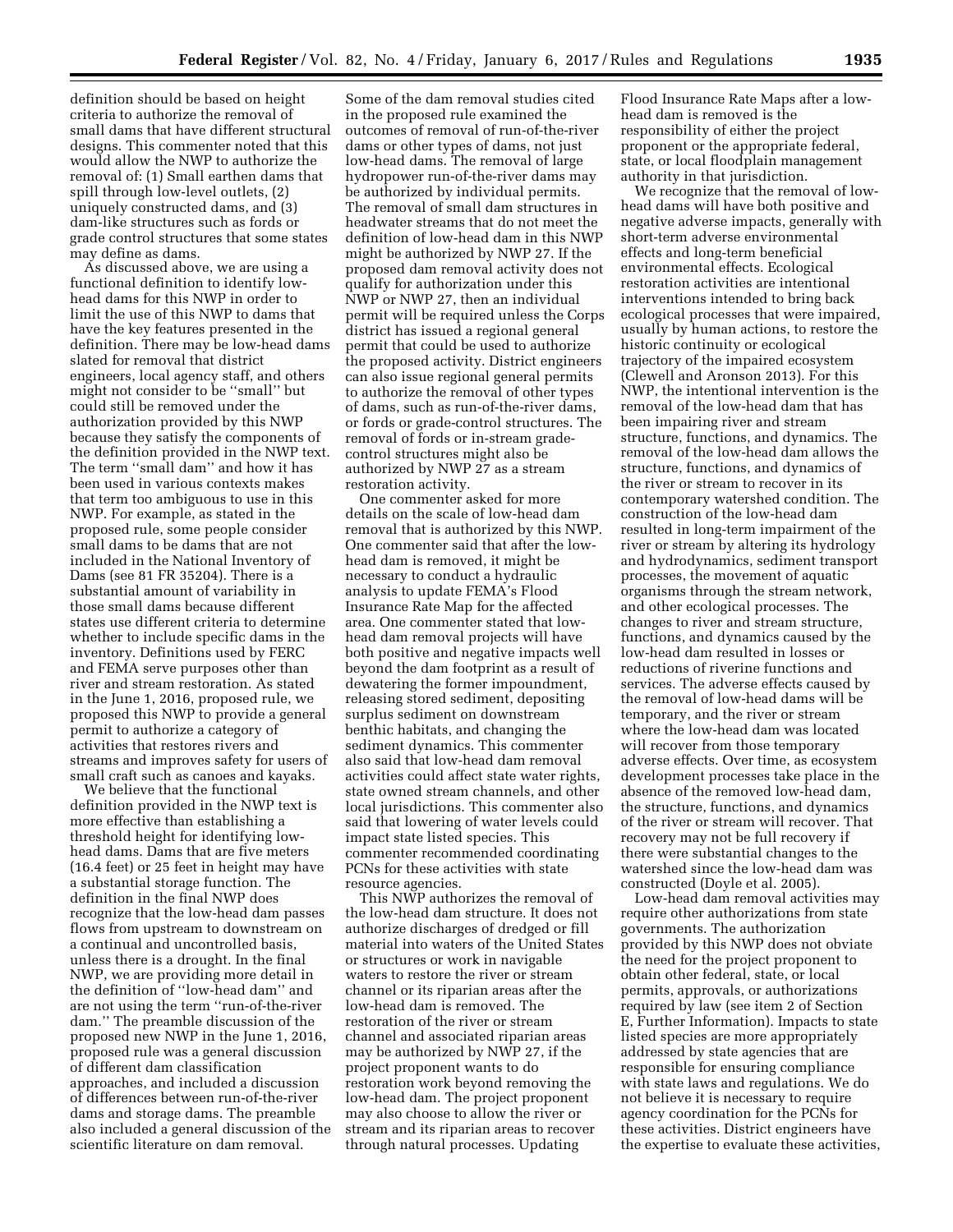and, if necessary, they can discuss specific proposals with their counterparts at federal, tribal, state, or local resource agencies.

One commenter said that this NWP should not authorize low-head dam removals if there are undesirable nonnative species downstream of the lowhead dam, because removal of dam structure would open a corridor to allow them to move upstream and colonize upstream reaches. This commenter also recommended that the NWP require staged dewatering of the impoundment if the low-head dam is located in a lowgradient stream. Another commenter suggested limiting removal activities to periods of low flow to prevent downstream adverse effects. This commenter recognized that many of the potential adverse effects are mitigated through the requirements of various NWP general conditions.

If the low-head dam is preventing harmful non-native species from reaching upstream reaches, the district engineer can exercise discretionary authority if he or she determines that the adverse environmental effects resulting from the removal of a barrier that prevents the migration of a harmful non-native species would be more than minimal. In such cases, an individual permit would be required and the district engineer could determine whether the proposed activity is not contrary to the public interest. Under the individual permit process, the district engineer could deny the authorization. In response to a PCN, a district engineer may add conditions to the NWP authorization to require staged dewatering of the impoundment to ensure that the individual and cumulative adverse environmental effects caused by the removal of the low-head dam are no more than minimal. Division engineers can add regional conditions to this NWP to limit low-head dam removal activities to certain times of the year in order to protect species during important life cycle events such as spawning seasons. The district engineer may also impose time-of-year restrictions on a case-bycase basis by adding conditions to a specific NWP authorization. We agree that a number of environmental concerns about these activities are already addressed by the NWP general conditions.

Several commenters stated that they agreed that district engineers should have discretion to determine whether sediment testing is necessary. One of these commenters said that the decision document for this NWP should make clear that questions related to sediment management should be addressed

through the Clean Water Act section 401 water quality certification process. This commenter expressed concern that having district engineers require sediment testing would create a process that duplicates the state's water quality certification process.

The risk for contaminant-laden sediments is dependent on past and present uses of the watershed, the location of the impoundment, the history of excavating material from the impoundment, and sediment composition (Bushaw-Newton 2002). Prior to making such a determination, the district engineer should apply the guidance provided in Regulatory Guidance Letter 05–04, entitled: ''Guidance on the Discharge of Sediments From or Through a Dam and the Breaching of Dams, for Purposes of Section 404 of the Clean Water Act and Section 10 of the Rivers and Harbors Act of 1899.'' That guidance will inform the district engineer whether the release of sediment from the low-head dam removal activity will result in a regulated discharge of dredged or fill material under section 404 of the Clean Water Act. If that sediment release will not result in a regulated discharge under section 404 of the Clean Water Act, the district engineer should defer to the state water quality agency regarding whether sediment testing is necessary to ensure compliance with applicable water quality standards. If release of sediments will result in a regulated discharge of dredged or fill material, the district engineer has the discretion to determine that there is a need to test sediment that might be stored in the impoundment for contaminants, based on a ''reason to believe'' approach similar to the EPA's inland testing manual for dredged material.

We agree with the commenters that said that decisions to require testing of sediments stored by low-head dams are more appropriately made by the agencies responsible for making water quality certification decisions under section 401 of the Clean Water Act. Under section 401, those agencies have broader authority over those concerns than the Corps because they can require water quality certification for any discharge into waters of the United States, not just discharges of dredged or fill material into those jurisdictional waters and wetlands. We have made the appropriate changes to the decision document for this NWP to recognize the water quality certification agencies' authorities to ensure that any discharges from low-head dam removal activities comply with applicable water quality standards. For example, one study of a low-head dam removal (BushawNewton et al. 2002) found that the removal of the low-head dam did not cause a substantial change in water quality.

Several commenters stated that the phrase ''under separate authorization'' should be removed from second paragraph of the proposed NWP. These commenters said that this NWP should authorized beneficial uses of natural material that was removed during lowhead dam removal. One of these commenters remarked that the phrase ''in an area that has no waters of the United States'' is unclear and recommended replacing it with ''not in waters of the United States'' for clarity.

We are retaining this provision of the NWP because the NWP is intended to only authorize the removal of these lowhead dams. After the low-head dam is removed, rivers and streams can reestablish themselves through natural ecosystem development processes. If the project proponent wants to conduct activities to accelerate the reestablishment of the river or stream channel and its riparian area and use material from the removal of the lowhead dam structure he or she can seek authorization under NWP 27 or another form of DA authorization. Under NWP 27 or other forms of DA authorization, the material removed from the dam structure may be used for the restoration activity. We are using the phrase ''an area that has no waters of the United States'' because it is consistent with other NWPs that have similar terms. An area in which material removed from the low-head dam is deposited might have no jurisdictional waters or wetlands, it might have some jurisdictional waters or wetlands, or it might consist entirely of jurisdictional waters and wetlands. If it is the last two situations, then another form of DA authorization would be needed to authorize the placement of that material into those jurisdictional waters and wetlands. That authorization may be another NWP, a regional general permit, or an individual permit.

One commenter suggested that the PCN should require a description of how the low-head dam will be removed, the timing of the removal activity, and how the removed materials will be disposed. One commenter said that timing of the low-head dam removal is important to protect aquatic organisms from sediment plumes generated by low-head dam removal. One commenter observed that the proposed NWP does not include a requirement to sample pre- and post-removal sediment loads. Several commenters said that PCNs for these activities should include site assessments of legacy sediments, which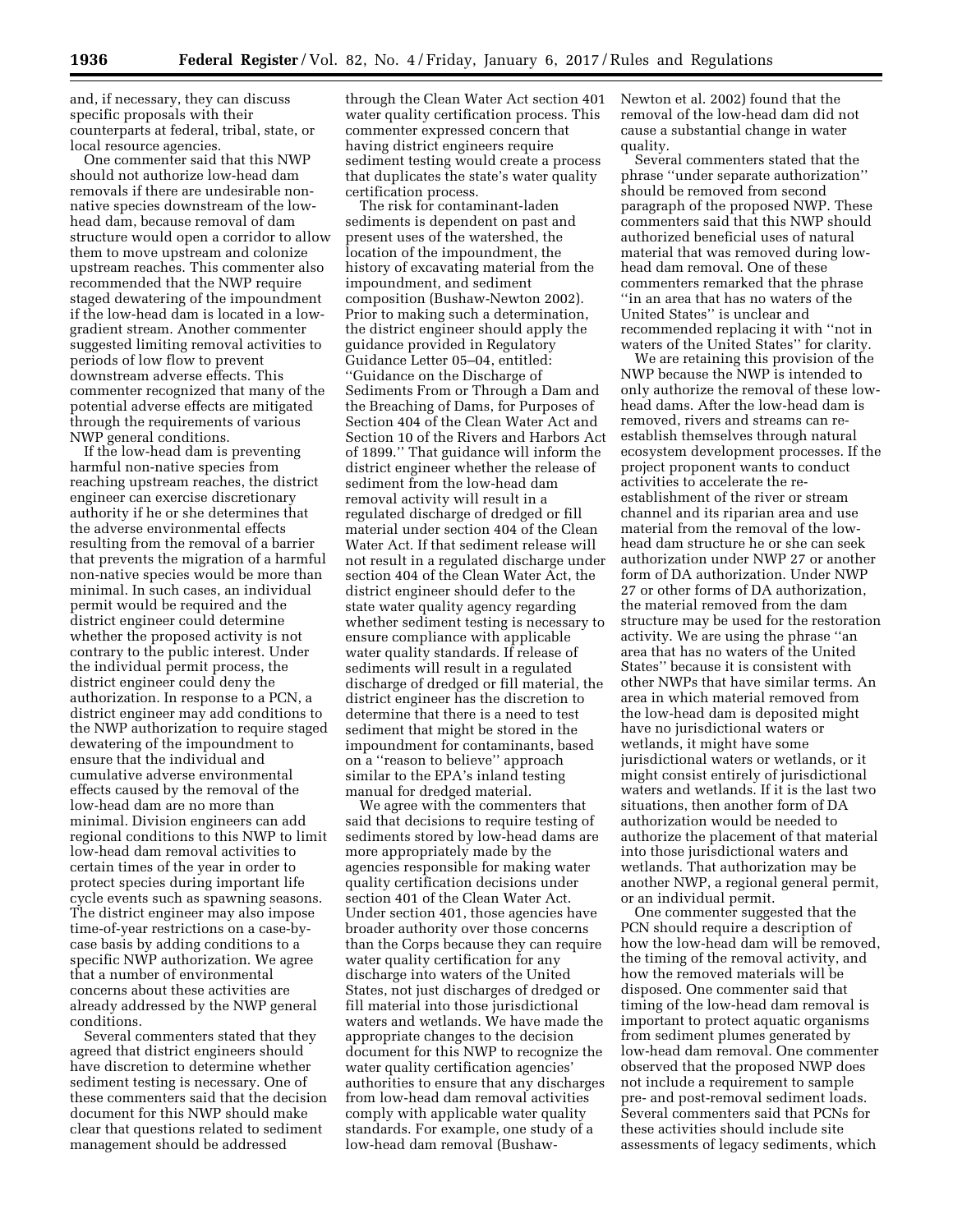would describe the quality, quantity, and types of sediments stored behind the low-head dam. Several commenters stated that the PCN should also include a sediment assessment and sediment management plan and that the PCN should be coordinated with the applicable Clean Water Act section 401 agency.

The method, timing, and disposal practices for low-head dam removal should be determined on a case-by-case basis, and prospective permittees should describe these aspects of the proposed low-head dam removal in their PCNs. Paragraph (b)(4) of general condition 32 states that the prospective permittee may describe in the PCN proposed mitigation measures intended to reduce the adverse environmental effects caused by the NWP activity. For activities authorized by this NWP, this may include a description of how the low-head dam will be removed to avoid or minimize adverse environmental effects. For example, the project proponent may propose to conduct the low-head dam removal during a specific time of the year to protect aquatic species. He or she may also propose to remove the low-head dam in phases, to control releases of water and sediment from upstream of the dam. The PCN should also identify where the removed materials will be deposited, to ensure that they will not be deposited in waters of the United States unless the district engineer authorizes, under separate authorization, that disposal those jurisdictional waters and wetlands.

This NWP does not include a requirement to sample pre- and postsediment loads because it is limited to low-head dams that have little storage capacity. Therefore, there will be little sediment stored in the low-head dam impoundments. Removal of the lowhead dam structure will restore sediment transport functions to the river or stream, and any adverse effects caused by the small amount of sediment released from the removal of the lowhead dam will be temporary as water flows transport and distribute that sediment downstream.

As discussed above, we agree with commenters that stated that agencies with responsibility for implementing section 401 of the Clean Water Act are the appropriate authorities for deciding whether sediment releases comply with applicable water quality standards. When evaluating water quality concerns during the PCN review process, the district engineer should also consider water quality in a watershed context, specifically adverse effects to water quality caused by non-point sources of pollution and stormwater discharges in

that watershed. Under the Clean Water Act, the states have the authority to address non-point sources of pollution. Section 402(p) of the Clean Water Act addresses stormwater discharges. When considered in the context of non-point source pollution and stormwater pollution throughout the watershed that reaches the river or stream, the incremental contribution of pollutants associated with sediments that might be released as a result of low-head dam removal activities may be small.

One commenter said that these activities may result in a need to reestablish stream banks, and recommended that the PCN require information on how the applicant will re-establish a stable stream bank. Another commenter said that the PCN should describe how stream bank erosion will be prevented after the lowhead dam is removed. One commenter requested that the PCN explain how the permittee will prevent streambank erosion once the water is drawn down.

After the low-head dam is removed, the river or stream channel upstream of the low-head dam will adjust to the change in hydrology and sediment transport. Downstream of the removed low-head dam, the river or stream channel will also adjust. For low-head dams with little storage function, there will likely be minor changes to river or stream channel bed morphology as the stream adjusts itself to a more natural water flow and sediment transport regime. The adjustment of a river or stream channel to low-head dam removal involves bed aggradation, bed degradation, bar development, and floodplain formation, to eventually resemble reference stream reaches (Bushaw-Newton et al. 2002). The lowhead dam impaired those stream functions, and the removal of the lowhead dam allows those functions to recover to the degree they can recover in a watershed that has changed during the period the low-head dam was in place (Doyle et al. 2005). After a dam is removed, vegetation rapidly colonizes the sediments exposed in the former impoundment (Orr and Stanley 2006). If the project proponent wants to conduct discharges of dredged or fill material into jurisdictional waters and wetlands or other regulated activities to repair the river or stream channel and riparian areas, then he or she can request authorization under NWP 27 or other form of DA authorization. We have added a Note to this NWP to make it clear that NWP 27 or another form of DA authorization is required for those other river or stream restoration activities, because this NWP only

authorizes regulated activities conducted to remove the low-head dam.

The PCN does not need to describe how the permittee will re-establish stable stream banks. Rivers and streams are dynamic systems and erosion and deposition are natural processes. If the project proponent or riparian landowners want to conduct bank stabilization activities, they may seek authorization under NWP 13, other NWPs, or other forms of DA authorization. In the Note we added to this NWP, we also added a sentence to inform permittees that bank stabilization activities may be authorized by NWP 13. In the PCN, the prospective permittee may describe mitigation measures to minimize the adverse effects of the low-head dam removal activity. Such mitigation measures could include phased removal of the dam structure, sediment management activities, or conducting the low-head dam removal activity to a time of year when aquatic organisms are not spawning.

One commenter stated that compensatory mitigation should be required for wetland losses resulting from changes in hydrology caused by the removal of a low-head dam. One commenter stated that the PCN for these activities should describe how the project proponent will offset any losses of riparian wetlands that were established by the presence of the lowhead dam. One commenter suggested that upstream wetlands should be monitored after the low-head dam is removed, to determine if there are adverse impacts to those wetlands. One commenter recommended adding a provision to this NWP similar to a provision of NWP 27 that states that compensatory mitigation is not required for those activities because they must result in net increases in aquatic resource functions and services. This commenter said such a provision is appropriate because any wetlands that were established as a result of the construction and operation of a lowhead dam became established through losses of river and stream functions.

We have added a sentence to this NWP to state that, as a general rule, wetland compensatory mitigation is not required for low-head dam removal activities authorized by this NWP because these activities are restoration activities. Because the activities authorized by this NWP are intended to restore river and stream structure, functions, and dynamics, we do not believe that for most cases wetland compensatory mitigation should be required for losses of wetlands that were established as a result of the water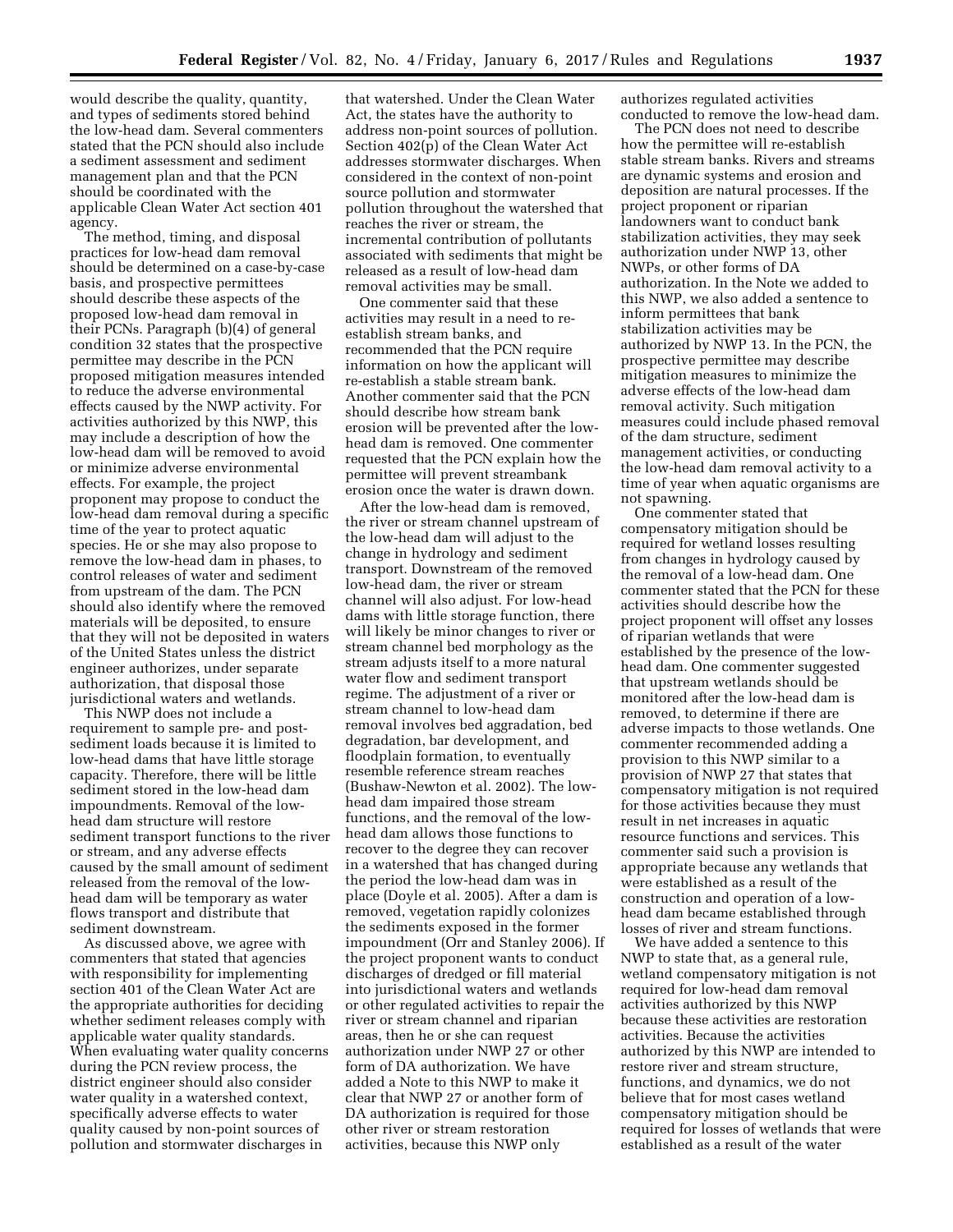stored by the low-head dam. However, there may be cases where the wetlands associated with the low-head dam impoundment provide high levels of ecological functions and services and the district engineer may determine that compensatory mitigation should be required to ensure that the wetland losses caused by the NWP activity result in no more than minimal adverse environmental effects. River and stream functions provide important ecological services, and one of the objectives of this NWP is to facilitate the restoration of those ecological functions and services. Wetlands that were present before the low-head dam was constructed may recover if local hydrology has not changed substantially since the low-head dam was constructed. For these reasons, the PCN should not include a wetland compensatory mitigation proposal. There also does not need to be monitoring of upstream wetlands after the low-head dam is removed.

One commenter asked for clarification on how the Corps would determine whether a low-head dam is actually being used for its intended purpose. Many commenters said that the Corps should issue public notices for proposed low-head dam removals to solicit the views of upstream riparian landowners and to notify downstream landowners that additional water will be released in an effort to avoid property damage or hazards to people who use the river or stream for recreation.

This NWP only authorizes the removal of low-head dams. It does not authorize the construction or maintenance of low-head dams. Therefore, the current use of the lowhead dam is not relevant to PCN review process because the district engineer is evaluating the reasonably foreseeable direct and indirect adverse environmental effects of the removal of the low-head dam. The NWP authorization would apply to the entity that has the authority to remove the low-head dam. That entity may be the dam owner or a federal, state, or local government agency if there is no private owner of the low-head dam. Riparian landowners upstream of the low-head dam should address their concerns to the owner of the low-head dam, or other party responsible for deciding whether to remove the low-head dam or conduct the repairs necessary to bring the lowhead dam in compliance with current dam safety requirements.

We are limiting this NWP to the removal of low-head dams, which have little storage volume. There will be little additional water released downstream as the dam structure is removed. For

low-head dams, storm flows pass over the dam crest (Tschantz and Wright 2011), and any damage to downstream properties is likely to be due to the higher stream discharges that occur during, and for a period of time after, those storm events. The removal of lowhead dams will improve public safety, because these dams present a safety hazard to users of small craft such as canoes and kayaks (Tschantz and Wright 2011). We believe that limiting this NWP to low-head dams helps ensure that adverse effects on downstream landowners will be no more minimal. The removal of other types of dams (*e.g.,* storage dams or runof-the-river dams), which may have substantial effects on downstream landowners, is more appropriately evaluated under the individual permit process.

Several commenters stated their support for requiring PCNs for all activities authorized by this NWP. One of these commenters said that the PCNs should be coordinated with the resource agencies.

We are requiring PCNs for all activities authorized by this NWP. There are a number of variables that need to be considered when evaluating dam removal activities, such as the physical characteristics of the dam, sediment loads, geomorphology of the stream system, hydrodynamics, and potential contaminants attached to fine sediments (Bushaw-Newton 2002). We believe that limiting this NWP to the removal of low-head dams reduces narrows the potential activity-specific expression of those variables so that these low-head dam removal activities will result in no more than minimal individual and cumulative adverse environmental effects. If the district engineer evaluates the activity-specific characteristics and determines the proposed activity will result in more than minimal adverse environmental effects, after considering mitigation proposed by the applicant, he or she will exercise discretionary authority and require an individual permit. We are not requiring agency coordination for these PCNs, but district engineers have the discretion to conduct agency coordination on a case-by-case basis if they need assistance from other agencies in making their decisions on whether to issue NWP verifications.

Proposed NWP A is issued as NWP 53, with the modifications discussed above.

NWP 54. *Living Shorelines.* This NWP was proposed as NWP B to authorize structures and work in navigable waters of the United States and discharges of dredged or fill material into waters of the United States for the construction

and maintenance of living shorelines. While some activities associated with living shorelines have been authorized by NWPs 13 and 27, the construction of living shorelines usually requires individual permits because the structures, work, and fills do not fall within the terms and conditions of the NWPs. Therefore, we proposed to issue this NWP to authorize the construction and maintenance of living shorelines, and make available to landowners another NWP that authorizes shore erosion control activities in coastal waters, to provide another option for streamlined NWP authorization to control coastal erosion.

We received many comments supporting the issuance of this NWP and many comments opposing the issuance of this NWP. Many commenters stated that they should have the right to protect their waterfront property from erosion using whatever techniques authorized by NWP that they choose as long as those activities will have no more than minimal adverse environmental impacts. Many commenters voiced their concerns that this new NWP would mandate the use of living shorelines over other approaches to bank stabilization. These commenters said that landowners should continue to be allowed to use bulkheads or revetments for shore erosion control if they want to protect their land in that way. Several commenters stated that this NWP should be withdrawn and that all bank stabilization and shore erosion control activities should require individual permits. One commenter opposed this NWP stating that it has the potential to result in impacts to tribal treaty fishing rights.

We are issuing this NWP to provide general permit authorization for the construction of maintenance of living shorelines in order to offer landowners an alternative general permit authorization to the various types of bank stabilization activities authorized by NWP 13. Built infrastructure (*e.g.,*  bulkheads, revetments), natural infrastructure (*e.g.,* fringe wetlands, oyster reefs, beach dunes), and hybrid infrastructure (*e.g.,* living shorelines) to control erosion all have various strengths and weaknesses (Sutton-Grier et al. 2015, Table 1). The strengths of built shoreline infrastructure include long periods of experience in using these approaches, expertise in how to design and construct these features, understanding the level of protection provided by these structures, and their immediate effectiveness in controlling erosion after they are constructed (Sutton-Grier et al. 2015). Weaknesses of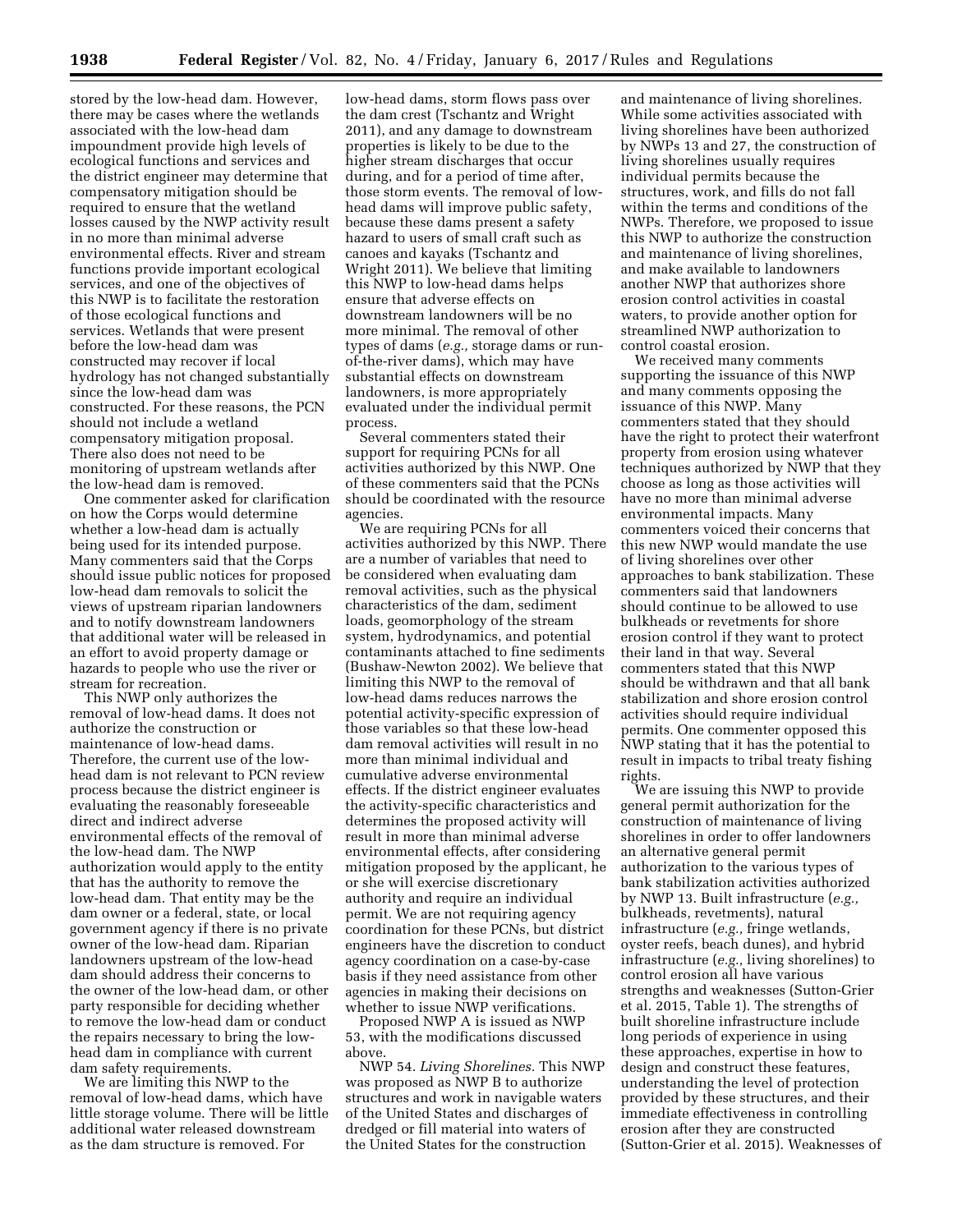built shore protection infrastructure include an inability to adjust to changing environmental conditions (*e.g.,* sea level rise), decreasing effectiveness over time as structures deteriorate, and negative impacts to coastal ecosystems on the project site (Sutton-Grier et al. 2015).

The strengths of living shorelines and other hybrid infrastructure shore protection approaches include the ability to use the best features of built and natural infrastructure, the provision of some ecological services other than erosion protection, the ability to design and implement innovative shore protection systems, and their ability to be used in coastal areas where there is not sufficient space for natural infrastructure (Sutton-Grier et al. 2015). Living shorelines may be an approach to adapting to sea level rise in coastal areas where there is space available for landward migration of fringe wetlands (Bilkovic et al. 2016). The weaknesses of living shorelines and other hybrid infrastructure approaches include: The present lack of empirical data demonstrating their performance, the need for more studies on the most effective designs for these hybrid approaches, their inability to provide all the ecological services that natural infrastructure supplies, the limited expertise of coastal planners and developers with these approaches, their negative impacts on species diversity, and the lack of cost-benefit data for these approaches (Sutton-Grier et al. 2015).

In these NWPs, we are not establishing a preference over one approach to shore erosion control over other approaches because there are numerous factors that must be considered when choosing an appropriate shore erosion control technique. The appropriate approach for shore erosion control is dependent on a variety of factors, such as substrate characteristics, site topography, water depths near the shore, fetch, and the extent of coastal development in the area (Saleh and Weinstein 2016). The type of waterbody is also important.

We are limiting this NWP to coastal waters, which consists of estuarine and marine waters and the Great Lakes. Another consideration in determining the appropriate shore erosion technique is the lack of space on urban coasts where there is not enough area to implement hybrid or natural approaches to shore erosion control (Sutton-Grier et al. 2015). We have revised the definition of ''living shoreline'' in this NWP using information in the Systems Approach to Geomorphic Engineering (SAGE) publication entitled: ''Natural and

structural measures for shoreline stabilization"<sup>2</sup> which was published in 2015 by the National Oceanic and Atmospheric Administration (NOAA) and the U.S. Army Corps of Engineers (USACE). According to this publication, living shorelines are only applicable in coastal waters with low- to mid-energy waves, small fetch, and gentle slopes. Landowners and other entities that identify a need to protect their property and infrastructure from erosion can request authorization (if the proposed activity requires a PCN) under the NWP that is appropriate for the erosion control approach they propose to use.

There are other factors to consider when evaluating appropriateness and feasibility of living shorelines (Bilkovic et al. 2016). The construction of a living shoreline may require grading the riparian area and removing riparian vegetation (Bilkovic et al. 2016), which provides a number of ecological functions and services (NRC 2002). The removal of that riparian vegetation may not be consistent with local water quality or habitat protection requirements (Bilkovic et al. 2016). As an alternative to grading the riparian area and removing the vegetation, the living shoreline components may be constructed further into the waterbody, which may require variances from state or local tidewater regulations and impair navigation (Bilkovic et a. 2016). Finally, the construction of living shorelines in subtidal waters can infringe on state subaqueous lands (Bilkovic et al. 2016) and affect the finfish, shellfish, and other resources that use those tidewaters and submerged lands.

We have added a Note to this NWP to inform prospective permittees that bank stabilization activities outside of coastal waters, such as bioengineering and vegetative stabilization in inland rivers and streams, may be authorized by NWP 13. This NWP authorizes the construction and maintenance of living shorelines, as long as those activities result in no more than minimal individual and cumulative adverse environmental effects. Paragraphs (e) and (f) of this NWP require structures and fills in jurisdictional waters and wetlands, including navigable waters, to be minimized to the maximum extent practicable on the project site (see also paragraph (a) of general condition 23, mitigation). The district engineer will review the PCN and if the proposed activity will result in more than minimal individual and cumulative adverse environmental effects after considering mitigation proposed by the

applicant, the district engineer will exercise discretionary authority and require an individual permit. Activities authorized by this NWP must comply with general condition 17, tribal rights. Under that general condition, NWP activities cannot cause more than minimal adverse effects on tribal rights (including treaty rights), protected tribal resources, or tribal lands.

Several commenters said that this NWP should be withdrawn and that these activities should be authorized by modifying NWP 13. Many commenters expressed support for this proposed NWP because they are concerned that it is easier to obtain NWP 13 authorization than authorization to construct a living shoreline. These commenters said that under the current NWPs, living shorelines usually require individual permits, which discourage use of living shorelines as an alternative to hardened bank stabilization measures such as bulkheads, seawalls, and revetments. Several commenters said they support a new NWP that reduces the amount of time to obtain DA authorization for these activities. These commenters acknowledged the shorter timeframes in which an NWP authorization can be provided. One commenter noted that the issuance of this NWP would relieve regulatory burdens and support landowner preferences for the aesthetics and ecosystem services of living shorelines.

We have determined that it would be more appropriate to issue a separate NWP to authorize the construction and maintenance of living shorelines. Living shorelines are effective in specific areas of coastal waters, while NWP 13 authorizes a variety of bank stabilization approaches in a range of different categories of waters, from headwater streams to small lakes, larger rivers, high energy coastlines, and open ocean waters. The PCN thresholds differ between NWPs 13 and this new NWP because bank stabilization activities authorized by NWP 13 can often be constructed with small amounts of fill. On the other hand, living shorelines require larger amounts of fill to achieve desired grades for wave dissipation and vegetation establishment to reduce erosion, as well as fill structures such as sills to protect the sand fills and vegetation. If we had modified NWP 13 to authorize living shorelines, most proposed living shorelines would require written waivers from district engineers because they would exceed the limit of one cubic yard of fill material per running foot. Under this new NWP, written waivers from district engineers are only required if the structures or fills extend more than 30

<sup>2</sup>*[http://sagecoast.org/.](http://sagecoast.org/)*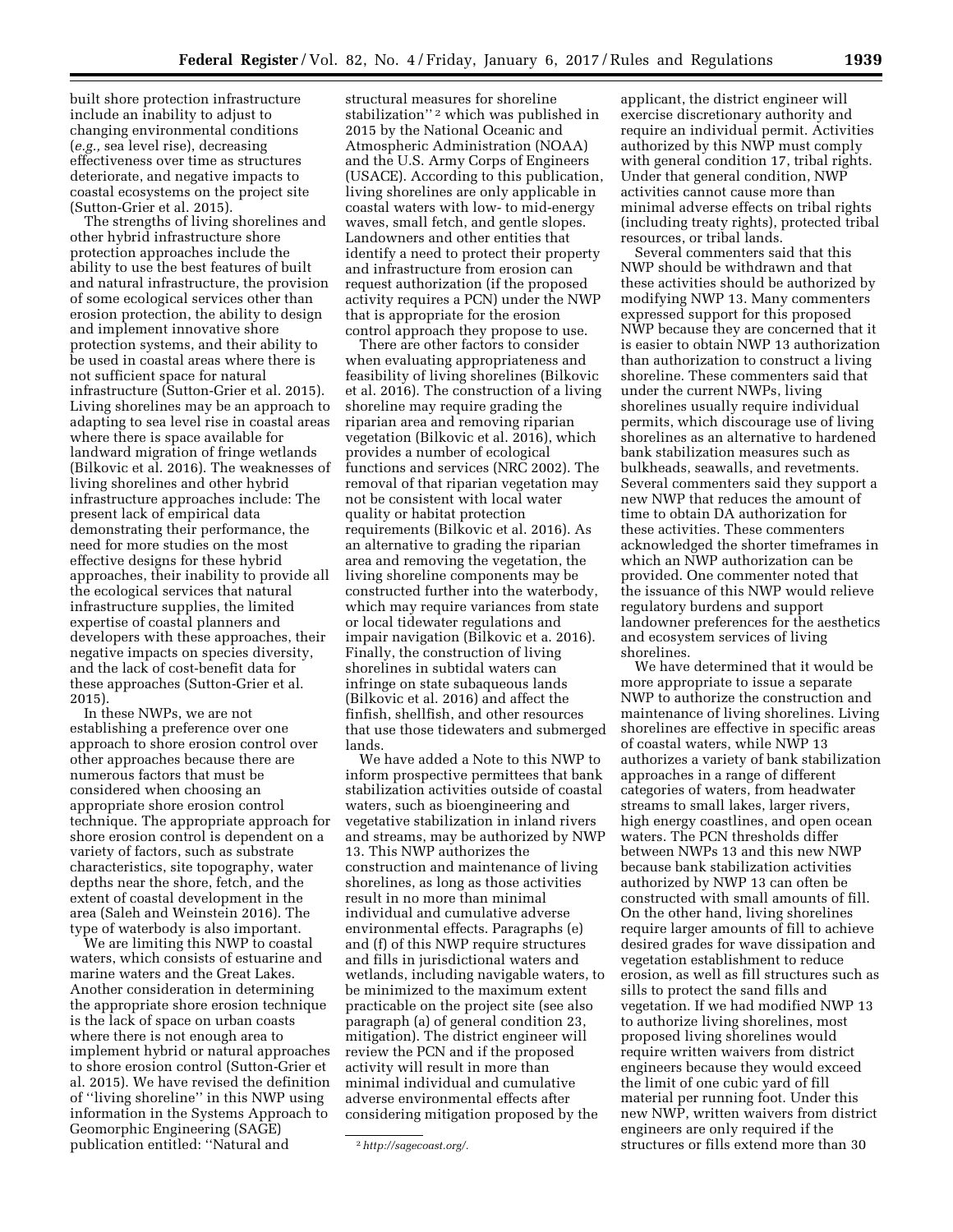feet from the mean low water line in tidal waters or the ordinary high water mark in the Great Lakes, or if more than 500 linear feet of shoreline as measured along the bank is to occupied by the proposed living shoreline. Despite the differences in PCN thresholds, this NWP provides general permit authorization for the construction and maintenance of living shorelines. During FY 2106, the average (mean) evaluation time for NWP verifications was 40 days and the mean evaluation time for standard individual permits was 217 days.

Several commenters stated that living shorelines are not appropriate in the Great Lakes or other inland waters, especially inland lakes because longterm fluctuations of lake levels and major impacts of ice on the shorelines of these lakes.

We have modified the definition of ''living shoreline'' in the NWP to state that it can be used to authorize living shorelines in the Great Lakes. Living shorelines are not appropriate for streams, rivers, small lakes, and other inland waters. Vegetative stabilization and bioengineering may be used in inland waters to control erosion, and we have added a Note to this NWP to inform potential users of this NWP of the availability of NWP 13 to authorize those activities. If ice is likely to periodically damage or destroy the living shoreline and cause frequent maintenance and repair activities to be conducted after ice seasons, then other approaches to shore erosion control might be more appropriate for those sites.

Several commenters said that the NWP should use NOAA's definition of living shoreline. One commenter stated that under the certain conditions living shorelines can be used in higher energy shorelines. Another commenter said that properly engineered living shorelines can be used in any environment. One commenter recommending deleting the terms ''lowenergy'' and ''mid-energy'' from the definition.

As discussed above, we have modified the definition of ''living shoreline'' to incorporate the site characteristics amenable to living shorelines that are identified in the 2015 NOAA–USACE SAGE publication that describes nature-based measures for shoreline protection. For the definition used for this NWP, we have used some concepts from NOAA's 2015 guidance on considerations for the use of living shorelines. We have utilized NOAA's definition with respect to a living shoreline being comprised mostly of native material, and incorporating living materials such as marsh plants with or

without hard structures such as oyster reefs or stone sills.

We have deleted the following sentence from the first paragraph of the proposed NWP B: '' 'Living shoreline' is a broad term that encompasses a range of shoreline stabilization techniques along estuarine coasts, bays, sheltered coastlines, and tributaries.'' This sentence conveys an expansive view of living shorelines and where they are appropriate for use, and could lead to landowners and other entities considering the use of living shorelines on sites where they will not be appropriate or effective and where other approaches to erosion control should be used instead. We do not agree that living shorelines can be used in high energy coastlines. For those sites, substantial amounts of hard structures would be needed to protect the shoreline, and it is doubtful that there would be much of a sustainable living component in that higher energy erosive forces (Pilkey et al. 2012). We are not deleting the term ''low- to mid-energy'' from the definition because it is a critical component of the definition and it helps prospective permittees better understand where living shorelines are appropriate and feasible.

One commenter asked whether an oyster reef, by itself, could serve as the biological element of a living shoreline. This commenter said the text of this NWP should clarify that ''reef structures'' refers to oyster reefs. One commenter stated that this NWP should authorize restoration of sandy beaches in front of existing bulkheads.

An oyster reef can provide the biological element of a living shoreline. We have modified the first paragraph of this NWP to state that the reef structures may be inhabited by oysters or mussels. We have also modified paragraph (e) to refer to oyster or mussel reef structures. Sandy beaches restored in front of existing bulkheads may not be sustainable because the wave energy reflected from the bulkhead may erode the sand.

Many commenters said that living shorelines are not appropriate for manmade hydropower reservoirs where water levels are determined by the operator of the reservoir. Many commenters stated that living shorelines are not appropriate for shores subject to waves from boats, wind, and storms and that bulkheads and riprap are the appropriate erosion control measures for these types of sites. Several commenters opined that living shorelines are impractical for any waterbody that does not have a ''no wake'' restriction. Several commenters requested clarification on which other lakes and

inland waters this NWP could be used. One commenter said this NWP should not authorize activities in inland freshwater lakes or rivers other than the Great Lakes and that NWPs 13 and 27 should be modified to allow for natural shoreline stabilization in inland waters.

We have modified the definition of ''living shoreline'' to make it clear that living shorelines are limited to coastal waters, including the Great Lakes. This NWP cannot be used to authorize erosion control activities in other lakes or inland waters, including hydropower reservoirs. In coastal waters, living shorelines may be successfully used for shorelines exposed to short fetches and subject to low- to mid-energy waves, including waves generated by moving vessels, wind, and storms. Landowners may seek advice from contractors and consultants to determine which shore erosion control approaches would be most appropriate and effective for their waterfront properties. Living shorelines can be effective for coastal shorelines subject to low to moderate boat wakes. We do not believe further clarification is necessary regarding which types of lakes living shorelines can be used because we are limiting this NWP to the Great Lakes and other coastal waters. We have added a Note to this NWP to notify prospective permittees of the availability of NWP 13 to authorize bank stabilization activities, including vegetative stabilization and bioengineering, in waters that are not coastal waters. Nationwide permit 27 only authorizes aquatic habitat restoration, enhancement, and establishment activities and does not authorize bank stabilization activities per se. Please see the preamble discussion of the modifications we made to NWP 27 to help ensure that it only authorizes aquatic habitat restoration, enhancement, and establishment activities.

One commenter requested justification of the following sentence, which appeared in the preamble of the proposed rule (81 FR 35206): ''Living shorelines maintain the continuity of natural land-water interface and provide ecological benefits which hard bank stabilization structures do not, such as improved water quality, resilience to storms, and habitat for fish and wildlife.'' This commenter stated that the statement should be removed or modified to improve its accuracy.

There is a growing number of studies and other documents that explain the features of living shorelines and the ecological services or benefits they can provide. Living shorelines, such as marsh-sill features, are nature-based measures to control shore erosion that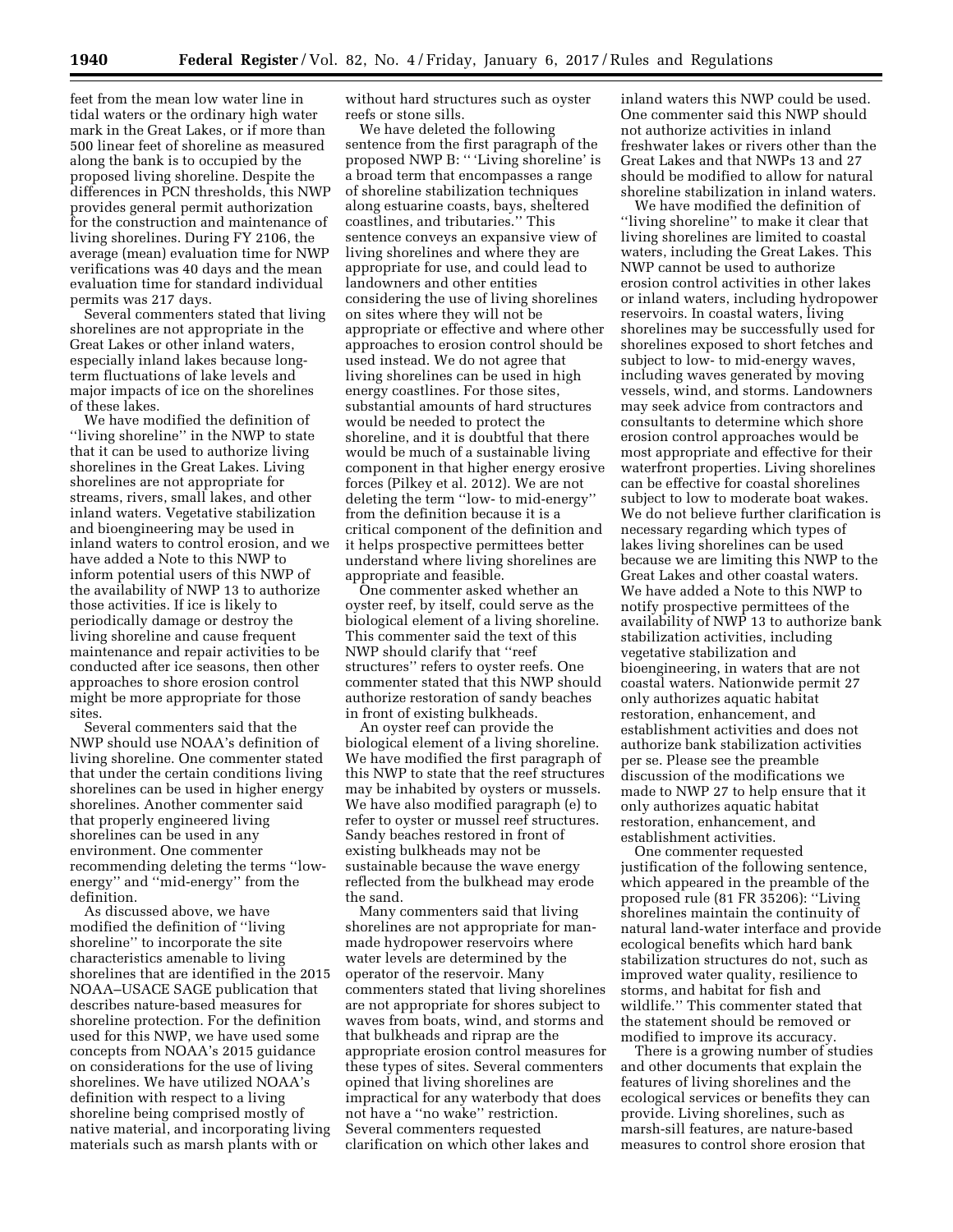provide some degree of ecological functions and services through fringe wetlands or shellfish reefs that are integral components of those shore protection measures (NOAA–USACE 2015, Bilkovic and Mitchell 2013, Gittman et al. 2016). A bulkhead or seawall results in an abrupt barrier between aquatic and terrestrial environments (Dugan et al. 2011, Peterson and Lowe 2009). Both hard shore protection structures and living shorelines provide protection against storms and offer varying degrees of resilience, and sills and breakwaters and protect shorelines while continuing to allow fish and wildlife to access intertidal areas. Bulkheads, revetments, and seawalls do little to improve water quality, except to reduce sediment loads to waterbodies. Constructed fringe marshes along estuarine shorelines sequester carbon and nitrogen as those fringe wetlands develop over time (Craft et al. 2003).

One commenter recommended changing the 30-foot limit in paragraph (a) to 70 feet. Another commenter said the 30-foot limit should be increased to 35 feet, or use a 1⁄2-acre limit instead. A third commenter said that either the 30 foot limit should be eliminated or measured from the mean low water shoreline. This commenter recommended using the mean low water shoreline in tidal waters because using the mean high tide line would often require oyster reef components of living shorelines to be installed in intertidal waters rather than subtidal waters. One commenter said the proposed 30-foot limit is appropriate for the Great Lakes. One commenter said that the proposed 30-foot limit should be measured from the highest astronomical tide determined by the current National Tidal Datum Epoch. One commenter suggested replacing the 30-foot limit with a provision that limits the placement of structures and fills into waters less than 3 feet deep at mean low water in tidal waters or the ordinary high water elevation in non-tidal waters. Another commenter recommended authorizing living shorelines in regions with tidal ranges between 4 and 8 feet. The 4-foot tidal range would allow encroachment to 45 feet from the mean high water line and the 8-foot tidal range would allow encroachment up to 85 feet from the mean high water line.

We have changed paragraph (a) to measure the 30-foot encroachment from the mean low water line instead of the mean high water line in tidal waters. Since tidal range is not an issue in the Great Lakes, we are retaining the ordinary high water mark as the shoreline from which the 30-foot limit

would be applied. This change should reduce the number of waivers needed by project proponents to construct oyster or mussel reef structures in subtidal waters. Using the highest astronomical tide to measure the 30-foot limit would result in nearly every living shoreline requiring a written waiver of that limit from the district engineer. We believe that using a linear foot limit for encroachments into the waterbody will be more effective at ensuring that these activities result in no more than minimal adverse environmental effects. For a narrow waterfront property an acreage limit could allow substantial encroachment into the waterbody. Using tidal ranges or water depths to limit encroachments of structures and fills into a waterbody would not be an effective approach for ensuring no more than minimal adverse environmental effects because substantial areas of the waterbody could be filled if it has shallow water depths that extend over a substantial distance.

One commenter said the 30-foot limit for this NWP should be changed to require fills to extend no more than 5 feet waterward from the edge of natural wetlands or to the mid-tide depth contour, whichever is deeper. This commenter also recommended that along shores where no wetlands exist, the landward edge of the sill should not extend greater than 30 feet waterward of the mean high water mark of tidal waterbodies or the ordinary high water mark of n non-tidal waterbodies. One commenter stated that grading steeper banks up to 30 feet into the water in an attempt to establish vegetation is likely to have the effect of altering the natural shoreline and extending the uplands. One commenter asked whether this NWP authorizes fills, especially sand fills, landward of sills, breakwaters, or other fill structures.

Changing the 30-foot limit to a 5-foot limit measured from the edge of existing wetlands would not be practical because there might not be vegetated wetlands along the existing shore, or the wetland vegetation might be sparse and the shore would need to be filled with sand and graded to construct a marsh fringe. The 30-foot limit, as measured from mean low water in tidal waters or the ordinary high water mark in non-tidal waters, is a simpler approach than trying to establish different limits based on the presence or absence of an existing marsh. As stated in the definition of ''living shoreline'' provided in the final NWP, living shorelines are constructed along shores with gentle slopes. Living shorelines may be less desirable to landowners with waterfront property that has steep slopes or bluffs if

substantial grading of nearshore lands is necessary to install a living shoreline. We have modified paragraph (a) to include sand fills along with sills, breakwaters, or reefs, to make it clear that this NWP authorizes sand fills landward of sills, breakwaters, or reefs. Such fills may be necessary to achieve the proper shore elevations for the establishment of a wetland fringe, either through plantings or natural recruitment.

One commenter said that the 30 foot and 500 linear foot limits are too prescriptive, given the variability of shorelines across the United States. This commenter said that these limits should be determined through the regional conditioning process.

We are allowing the 30-foot and 500 linear foot limits to be waived by the district engineer on a case-by-case basis, after reviewing the PCN and coordinating that PCN with the resource agencies. For a waiver to occur, the district engineer has to issue a written determination with a finding that the proposed activity will result in no more than minimal individual and cumulative adverse environmental effects. Division engineers can reduce these 30-foot and 500 linear foot limits through the regional conditioning process. If these limits and the ability to waive these limits make the use and administration of this NWP challenging in a particular geographic region, the district engineer can issue a regional general permit with different limits and procedures than this NWP and its general conditions.

One commenter recommended removing the 500 linear foot limit to encourage landowners and community groups to collectively implement living shorelines in a more cost effective manner. One commenter stated that activities in the Great Lakes that are over 500 feet long should require individual permits. One commenter stated that there should be no length limit on shoreline projects as long as those activities comply with state Coastal Zone Management Act (CZMA) policies.

The 500 linear foot limit does not preclude groups of adjoining landowners from working together to construct living shorelines at the same time, and working out arrangements with contractors to lower costs. For a proposed living shoreline in the Great Lakes that exceeds 500 feet in length, the district engineer will review the PCN and coordinate that PCN with the resource agencies. If the district engineer makes a written determination that the proposed living shoreline will result in no more than minimal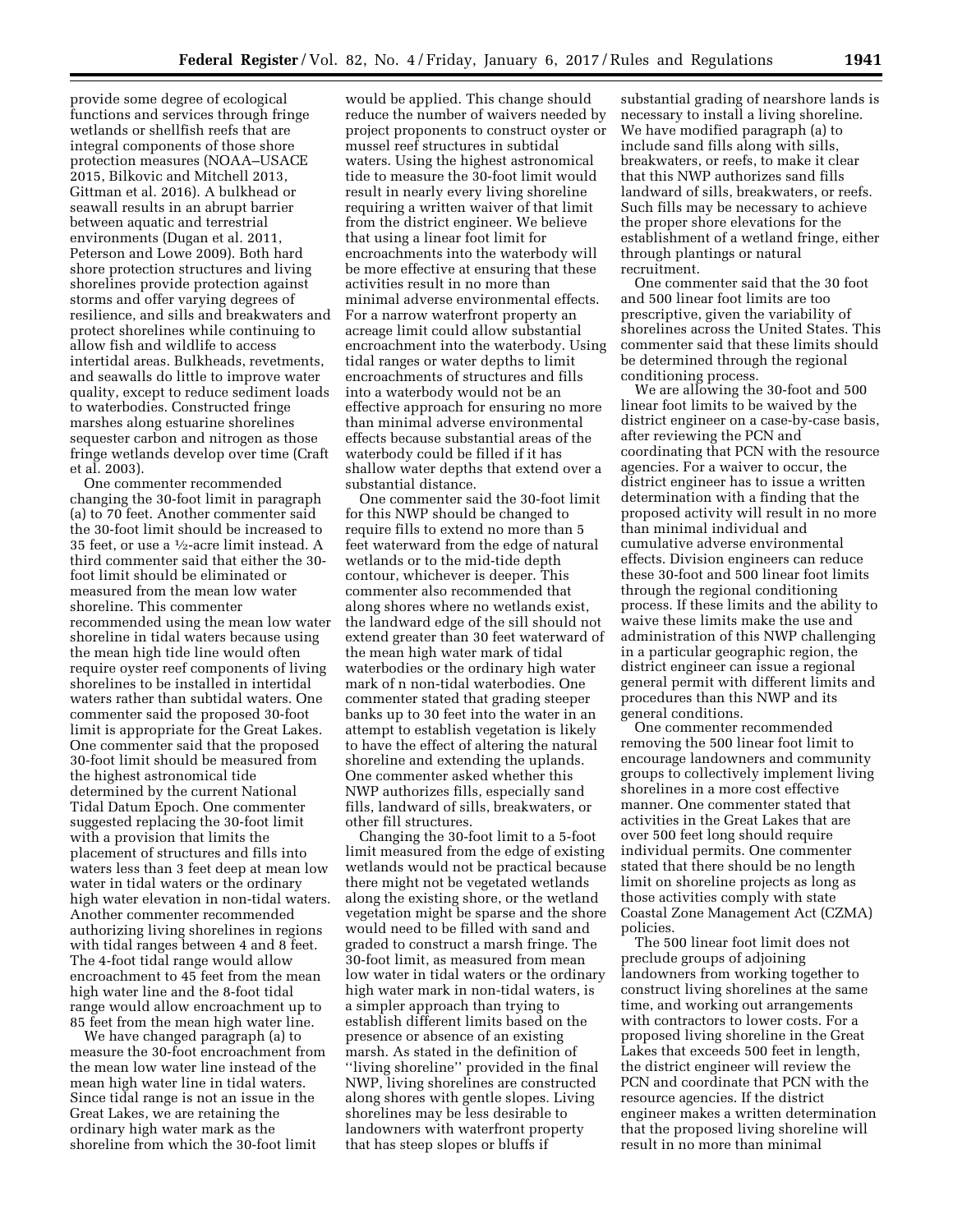individual and cumulative adverse environmental effects, he or she will issue an NWP verification with or without additional conditions. The criteria under which states can issue CZMA consistency concurrences may be different from the ''no more than minimal adverse environmental effects'' requirement for NWPs and other general permits. States can impose conditions on these activities through their CZMA consistency determinations. To be authorized by this NWP, these activities require either CZMA consistency concurrences or presumptions of concurrence (see general condition 26, coastal zone management).

One commenter stated that the length limit should be defined as the total shoreline length of an activity minus any breaks in the treated shoreline. In other words, if the total length, minus the length of breaks, is greater than 500 feet, then a waiver would be required. One commenter said there should be no linear foot limits for this NWP. Several commenters asked how the length of a proposed activity would be calculated. One commenter suggested that as technology improves with the use of living shorelines, the 500 linear foot limit should be increased.

The 500 linear foot limit applies to the entire length of the treated shoreline. The treated shoreline is the footprint of the structures and fills for the living shoreline. If there are segments of the shore where no living shoreline will be constructed and those shore segments will be left in their current condition, then those segments are not counted towards the 500 linear foot limit. The 500 linear foot limit is necessary to ensure that these activities result in no more than minimal individual and cumulative adverse environmental effects. The waiver provision for this limit adds flexibility to the NWP, to allow district engineers to authorize activities that exceed the 500 linear foot limit without going through the individual permit process. To determine whether the 500 linear foot limit is exceeded, the length of treated shoreline for a single and complete project would be added. The 500 linear foot limit will be reevaluated during future rulemakings to reissue this NWP.

Several commenters recommended adding terms to this NWP to limit the use of oysters, mussels, and vegetation in living shoreline projects to native species. One commenter said that the NWP should allow natural processes to vegetate the living shoreline, instead of requiring vegetation to be planted. One commenter said that this NWP should authorize the use of mud for substrate

to establish vegetation. Many commenters stated that this NWP should specify a minimum amount of living material to be required to meet the definition of living shoreline. One commenter asked for a definition of ''native material.''

We have revised paragraph (d) of this NWP to state that native plants appropriate for site conditions, including salinity, must be used for living shorelines that have tidal or lacustrine fringe wetlands, if the site is planted by the permittee. Natural revegetation is an effective approach to establishing or re-establishing coastal fringe wetlands, as long as the appropriate sediment elevations are provided for the development of the fringe wetland (Mitsch and Gosselink 2015, Chapter 18). In different areas of the country, various oyster and mussel species have been introduced into waterbodies and provide important ecosystem functions and services. If those non-native molluscan species are already the waterbody, there is not likely to be a substantive benefit to prohibiting their use in reefs for living shorelines. Mud is not an appropriate substrate for living shorelines, because it will be rapidly transported by tides, waves, and currents. For constructed marshes in estuaries, coarse grain sands are often used to reduce the likelihood of erosion of the substrate used for marsh plantings. The term ''native material'' generally applies to the plant materials that may be used for living shorelines. It may also refer to other organic materials such as oyster shell, coir logs, or wood that may be used for the construction and maintenance of living shorelines (Bilkovic et al. 2016).

One commenter said that the NWP should allow the use of beneficial, nonnative structural material as long as that material does not pose a risk to wildlife. One commenter stated that if fill material is used the fill material must meet water quality standards and support the target vegetation. One commenter stated that sills can be constructed of native material found in a particular part of the country or use other local native materials that may have higher biological value than traditional slab concrete. This commenter also said that placement of clean, soft, dredged sediment can be beneficially reused for living shorelines and placed in coastal areas that have subsided.

The use of non-native structural materials may be necessary for some living shorelines. General condition 6 requires that suitable materials be used for NWP activities. Sills are usually constructed with stone, rather than

concrete, slabs. If dredged material is suitable for the construction or maintenance of living shorelines then that material may be used.

One commenter stated that this NWP should require planting plans that show that no invasive species will be planted. One commenter said that this NWP should allow natural recruitment to establish the wetland fringe, instead of requiring the permittee to install plants for the wetland fringe. One commenter suggested adding a condition to require that all habitats altered or created by a living shoreline be free from non-native invasive plants for a minimum of 5 years. One commenter said this NWP should have a condition prohibiting the introduction of non-native species.

Paragraph (d) requires the use of native plants appropriate for current site conditions, including salinity, to be used for living shorelines that will have a wetland fringe, if the permittee wants to install plants to facilitate the development of the wetland fringe. As discussed above, the permittee may also allow natural recruitment to vegetate the wetland fringe for the living shoreline. A condition requiring permittees, over a five-year period, to remove any nonnative plants that colonize a living shoreline is not reasonably enforceable, so adding such a condition would be contrary to the Corps' policy for permit conditions at 33 CFR 325.4(a). There have been a number of non-native species introduced to coastal waters over time. Those non-native plants and animals have naturalized and are as likely to occupy living shorelines as they have established themselves in a variety of coastal habitats.

Several commenters stated that breakwaters and groins should not be authorized by this NWP. One commenter requested clarification of what constitutes an artificial reef. One commenter said that this NWP should include a design standard for sills. This commenter expressed concern that not having a design standard would result in hardening of the shoreline in a manner inconsistent with the intent of the proposed NWP.

Breakwaters and groins may be a necessary component of living shorelines in coastal environments subject to higher energy waves, boat wakes, and currents. For the purposes of this NWP, a reef structure may consist of oyster or mussel bags, or other fill structures occupied by oysters or mussels. We do not use the term artificial reef, to avoid confusion with artificial reefs constructed for other purposes under 33 CFR 322.5(b). There are a variety of approaches for constructing living shorelines, so it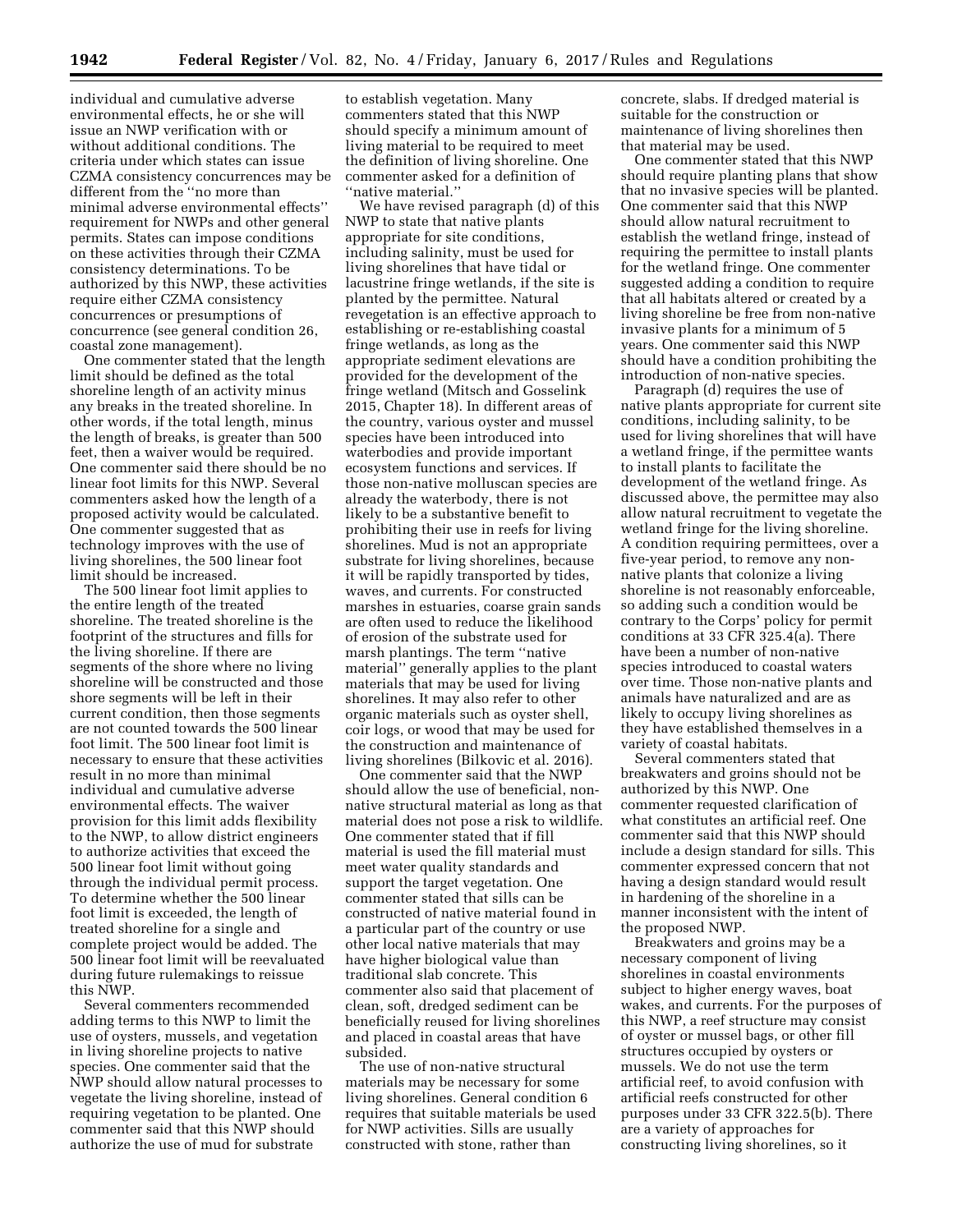would not be appropriate to establish a national design standard in an NWP that can be used in coastal waters across the country.

One commenter said that many living shorelines are armored shorelines given a different name. This commenter stated that living shorelines have substantial adverse effects on estuarine beaches by altering their habitat characteristics and decreasing their ability to support estuarine communities. This commenter recommended requiring minimal use of larger hard, engineered structures, to prevent unneeded and damaging hard stabilization of these shorelines.

We have added a new paragraph (f) to this NWP to require sills, breakwaters, and other structures that are needed to protect the living shoreline's fringe wetlands to be the minimum size necessary to protect those wetlands. New paragraph (f) follows the recommendation in Bilkovic et al. (2016) which states that engineered structures should only be used when they are needed to support the wetland fringe and beach habitat of the living shoreline. Engineered structures such as sills and breakwaters should not be oversized relative to the living components (Bilkovic et al. 2016, Pilkey et al. 2012). Paragraph (a) of general condition 23, mitigation, also requires NWP activities, including the activities authorized by this NWP, to be designed and constructed to avoid and minimize permanent and temporary adverse effects to the maximum extent practicable on the project site.

One commenter remarked that if the proposed activity would compromise the flow of water, it should require an individual permit. One commenter stated that proposed paragraph (f) should require that any temporary impacts to living shorelines resulting from seawall repair or replacement should be exempt from mitigation requirements, as long as the area is restored after that seawall is repaired or replaced.

Living shorelines, especially living shorelines with sills or breakwaters, will have some effects on water flows because they are constructed to decrease the energy of incoming waves and other erosive water flows. Paragraph (f) of the proposed NWP has been redesignated as paragraph (g). This NWP requires that living shorelines be designed, constructed, and maintained so that they only have minimal adverse effects on water flows between the waterbody and the shore. Repair activities do not generally require compensatory mitigation. If a bulkhead or seawall is located landward of a living shoreline, and repair activities will have

temporary impacts on the living shoreline, then the living shoreline should be repaired as well.

Several commenters said that paragraph (g) of the proposed NWP should be removed. One commenter stated that living shorelines should not be authorized in special aquatic sites.

We have removed the requirement to obtain a waiver for discharges of dredged or fill material into special aquatic sites. All activities authorized by this NWP require PCNs. Preconstruction notifications for this NWP require delineations of special aquatic sites (see the ''Notification'' paragraph of this NWP), as well as a delineation of other waters and wetlands on the project site (see paragraph (b)(4) of general condition 32). The construction and maintenance of living shorelines in special aquatic sites can be authorized by this NWP, as long as the permanent and temporary impacts to those special aquatic sites are minimized to the maximum extent practicable, and the district engineer determines that the adverse environmental effects are no more than minimal.

One commenter suggested adding language to the NWP to clarify that the maintenance of structures cannot increase the size of those structures beyond what was originally authorized. One commenter asked for clarification of the duration of this NWP and how that duration applies to long-term maintenance and repair activities. One commenter said paragraph (h) in the proposed NWP should be eliminated.

General condition 14 requires activities authorized by NWP to be properly maintained. The requirement for proper maintenance is emphasized by paragraph (h) of this NWP, because living shorelines require periodic maintenance to continue to serve as living shorelines. After storm events, it may be necessary to repair stone sills, breakwaters, reef structures, sand fills for fringe wetlands, and other components of the living shoreline. We have included maintenance activities in this NWP so that any required maintenance can be conducted under the authorization provided by this NWP. The NWP authorization applies for the length of time the authorized structures and fills are in place. If the landowner or other responsible party no longer wants to maintain the living shoreline, the structures and fills should be removed and the affected area restored.

Several commenters stated that beach nourishment to control erosion should be authorized by this NWP. We have not included beach nourishment in this NWP because they do not have a living component such as fringe wetland

vegetation or oysters or mussels and are not considered living shorelines. When using the term ''beach nourishment,'' we are referring to larger scale beach fill projects, which usually occur on open coasts. This NWP does not authorize those beach restoration or replenishment activities because those types of shore protection approaches do not include a living component as required by the definition of ''living shoreline.'' For a living shoreline, there may be a portion of the living shoreline that consists of unvegetated sandy substrate (*e.g.,* a micro-beach or pocketbeach within or next to the fringe wetland). In this NWP we do not specify a minimum percent cover for vegetation, if the living shoreline authorized through an NWP 54 verification is designed to have a wetland fringe. In addition, we recognize that some movement of sand fill may be necessary to maintain the living shoreline. We have also revised paragraph (h) to make it clear that for maintenance activities the permittee has the option of planting vegetation or allowing natural recruitment of vegetation.

Many commenters said that the PCN requirements should be changed to provide a more streamlined authorization process. Many commenters supported the proposed PCN thresholds. Several commenter stated that PCNs should not be required for activities authorized by this NWP. Several commenters said that the PCN thresholds should be changed to make them equivalent to the PCN thresholds for NWP 13. Several commenters stated that all activities authorized by this NWP should require PCNs because living shorelines result in adverse environmental effects that need to be evaluated on a case-by-case basis to ensure that they are no more than minimal, individually and cumulatively. One commenter supported the proposal to not require PCNs for maintenance activities, but stated that if native corals or other organisms settle on the structure to be repaired, then a PCN should be required and the relocation of corals should be required.

We are requiring PCNs for all activities authorized by this NWP because living shorelines usually require substantial amounts of fill material, and the structures and work may extend 30 feet into the waterbody, with potential impacts to navigation and public resources in submerged lands. Living shorelines often convert subtidal habitats to intertidal habitats, so there are ecological tradeoffs (*e.g.,* Bilkovic and Mitchell 2013) that need to be considered by district engineers when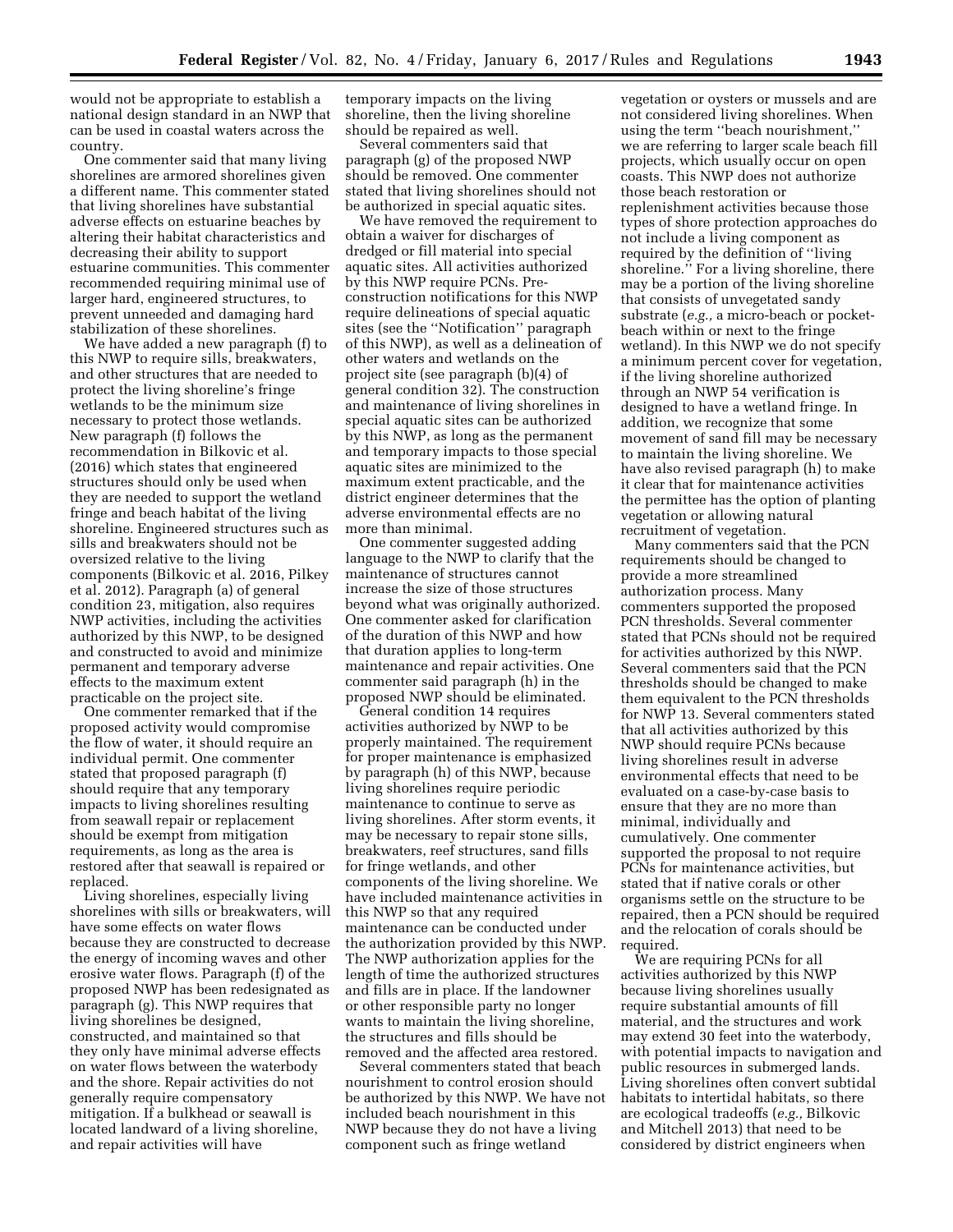making their decisions on whether to issue NWP verifications. As stated elsewhere in this final rule, NWP 13 activities can often be constructed with minor amounts of fills in waters of the United States, whereas activities authorized by this new NWP typically require larger amounts of fill to construct fringe wetlands (Bilkovic and Mitchell 2013), protective structures such as sills and breakwaters, and oyster or mussel reefs. We have retained the provision that does not require PCNs for maintenance activities. If the proposed maintenance activity might affect Endangered Species Act (ESA) listed species or designated critical habitat, including ESA-listed coral species, and the prospective permittee is a nonfederal permittee, then a PCN is required under general condition 18, endangered species.

Several commenters suggested that the PCN require information on the types of materials to be used for the proposed activity and to specify the height and slope of the proposed activity. One commenter said that the PCN should include information on how the methods and timing of construction may affect threatened or endangered species. One commenter said that the PCN should include a detailed biological assessment of the habitat that is proposed to be altered by the proposed living shoreline. One commenter stated that the PCN should include an alternatives analysis and explain why installation of a living shoreline is needed to control erosion.

The PCN must include the information required in paragraph (b)(4) of general condition 32. The PCN must include a description of the proposed living shoreline. We also recommend that the PCN include sketches or plans of the proposed NWP activity. If, during the review of the PCN, the district engineer determines that the proposed activity may affect ESA-listed species or designated critical habitat, then he or she will conduct ESA section 7 consultation. The formal or informal ESA section 7 consultation may result in permit conditions that impose timeof-year restrictions and other conditions to protect listed species and critical habitat. Those consultations may also result in conditions that affect the construction methods to avoid or minimize impacts to listed species or critical habitat. We do not believe a detailed biological assessment of the potentially impacted coastal habitat is required. If ESA section 7 consultation is required for the proposed activity, then a biological assessment or biological evaluation will be prepared for that formal section 7 consultation. If

informal section 7 consultation is conducted and a written concurrence is issued by the U.S. Fish and Wildlife Service and/or National Marine Fisheries Service, the district engineer will add applicable conditions to the NWP authorization that were necessary to get the written concurrence for the informal consultation request. Activities authorized by NWPs do not require an alternatives analysis (see 40 CFR 230.7(b)(1)). However, paragraph (a) of general condition 23, mitigation, requires permittees to avoid and minimize adverse effects to waters of the United States to the maximum extent practicable on the project site.

Many commenters expressed support for the proposed waiver provisions and many other commenters stated their opposition to the proposed waiver provisions. One commenter said that waivers not be issued for any of these activities. This commenter stated that if waivers are included, they should be capped at 50 feet for structures or fills extending into the water from the mean high tide line or ordinary high water mark. This commenter also recommended capping the length along the shore to no more than 750 linear feet. Proposed activities exceeding these thresholds would require individual permits. This commenter also said there should be no waivers for discharges in special aquatic sites. One commenter stated that waiver requests should be coordinated with other natural resource agencies prior to issuing those waivers.

We have retained the waiver provisions for the 30-foot limit for structures and fills extending into the waterbody, and for the 500-foot limit. The waivers provide the district engineer with the flexibility to authorize a living shoreline activity by NWP if he or she determines in writing, after coordinating the PCN with the resource agencies, that the proposed activity will result in no more than minimal individual and cumulative adverse environmental effects. We do not believe that caps on waivers are necessary for the numeric limits in paragraphs (a) and (b) because of the requirement for the district engineer to issue a written waiver determination. A proposed activity that requires a waiver of one or both of these limits is not authorized unless the district engineer issues that written determination and an NWP verification is issued to the permittee. If the district engineer does not issue that written waiver determination, then the waiver is not granted and an individual permit is required. As discussed above, we have removed the provision requiring waivers for discharges in special aquatic sites. Paragraph (d)(2)(iv) of general condition 32 states that requests for waivers for this NWP require agency coordination.

One commenter asked how it would be determined if a living shoreline is appropriate for a particular location. Several commenters suggested rewording the text of this NWP to include shoreline restoration, shoreline softening, and shoreline enhancement projects. One of these commenters said the Corps should collect data on all shoreline stabilization projects to share with applicants examples of successful projects. Two commenters stated that there should be an evaluation period for new living shorelines to determine their effectiveness. One commenter suggested requiring multi-landowner projects that would result in large-scale living shorelines.

The project proponent determines whether to propose a living shoreline to control erosion at the coastal shoreline. The project proponent may hire a consultant or contractor to evaluate options for controlling erosion and determine which approach would satisfy the project proponent's needs. A coastal waterfront property owner may feel safer with a bulkhead, seawall, or revetment (Popkin 2015). The district engineer may offer advice to the project proponent on potential alternatives for controlling erosion at the site (see 33 CFR 320.4(g)(2)). Shoreline restoration, shoreline softening, and shoreline enhancement projects likely mean different things to different people, so we have not changed the text of this NWP to incorporate those terms. For example, shoreline restoration may be an ecological restoration activity authorized by NWP 27 because it returns structure, functions, and dynamics to a shoreline that has been damaged or degraded by human activities. Shoreline softening may mean the removal of a bulkhead, seawall, or revetment and replacing those hard structures with a tidal fringe wetland protected by stone sills. Shoreline enhancement projects may be actions taken to improve ecological functions performed by the shore at a particular site. These activities are likely to serve different purposes and authorization by other NWPs may be appropriate, or those activities may require other forms of DA authorization.

It would be more appropriate for consultants and contractors to share information on successful living shoreline activities with landowners and other entities that are considering using living shorelines to protect their property or infrastructure. As this NWP is used over the next five years, we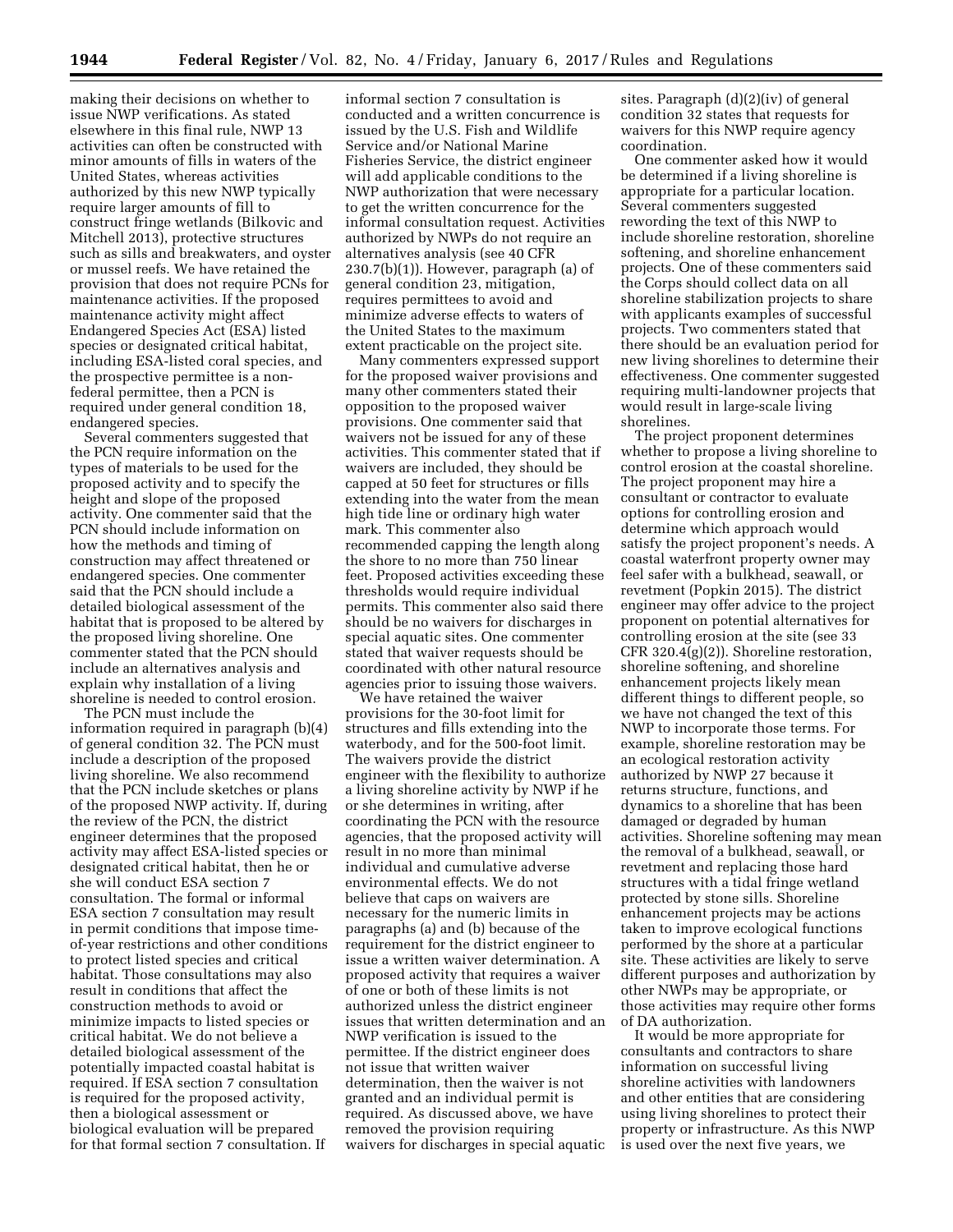expect to receive feedback from Corps districts, permittees, contractors, consultants, and other interested parties. That feedback will be considered as we develop the proposed rule for the 2022 NWPs. There is also likely to be evaluations conducted by scientists and other academics on the effectiveness and long-term sustainability of living shorelines. Adjoining landowners can work together to plan, design, and implement living shorelines.

One commenter stated that this NWP should require the use of qualified consultants and contractors. Another commenter suggested that this NWP require that the work to design the proposed living shoreline be done under the supervision of a certified ecological designer. Several commenters stated that Corps districts should work with local designers and agencies to determine the availability of living shoreline contractors in their geographic areas of responsibility. Several commenters said that this NWP should require consultation with local watershed planning entities, water supply entities, or other local government agencies to ensure that proposed NWP activities do not interfere with a local level project or issue. One commenter said that living shorelines should not be built on undeveloped shorelines. One commenter stated that this NWP should require the installation of reflectors or other types of markers at intervals along the living shoreline. One commenter said that the PCN should require a monitoring plan for these activities.

An NWP cannot specify qualifications for consultants and contractors. Project proponents need to do their due diligence in selecting a consultant or contractor. We cannot add terms to this NWP to require the living shoreline to be designed and constructed under the supervision of a certified ecological designer. General condition 7, water supply intakes, states that no NWP activity may occur in the proximity of a public water supply intake, unless it is needed to repair or improve that intake or for adjacent bank stabilization. Authorization of the construction and maintenance of living shorelines by this NWP does not eliminate the need for the permittee to obtain other required federal, state, or local permits, approvals, or authorizations that are required by law. If the shoreline is undeveloped, then there might not be a need for a living shoreline to control erosion. However, if the parcel in question is zoned for development, it may be developed in the near future and the developer or landowner might

request NWP authorization for a living shoreline in advance of constructing a house or other structure on that parcel. Paragraph (b) of general condition 1, navigation, requires for authorized activities the installation of any safety lights or signals prescribed by the U.S. Coast Guard. District engineers can add conditions to this NWP to require monitoring of the living shoreline to ensure that it is developing the intended features. However, we do not believe a monitoring plan should be required for all PCNs for these activities.

One commenter suggested adding a provision to this NWP that requires living shorelines to be designed, constructed, and maintained for the specific lifetime of the project. This commenter stated that this NWP should authorize temporary fills for the construction of these activities, similar to the language in NWP 13. One commenter stated that working at low tide should not be a requirement of this NWP. One commenter requested a definition of the term ''shoreline.'' One commenter stated that this NWP should require the permittee to provide assurances that the structures are sound and that they will not pose hazards to navigation.

Paragraph (h) of this NWP requires the authorized activity to be properly maintained. We have modified this paragraph as follows: ''The living shoreline must be properly maintained, which may require periodic repair of sills, breakwaters, and reefs, or replacing sand fills and replanting vegetation after severe storms or erosion events. This NWP authorizes those maintenance and repair activities, including any minor deviations necessary to address changing environmental conditions.'' These changes are intended to authorize repair activities, plus minor deviations needed to response to changing environmental conditions such as an increase in sea level at the site, so that the living shoreline can continue to function as a living shoreline. We have removed the phrase ''to the original permitted conditions'' that was in the proposed paragraph (h) to recognize the dynamic nature of coastal shorelines and the likely need to adjust living shoreline projects over time as environmental conditions change.

All activities authorized by this NWP require PCNs, so using NWP 33 to authorize temporary structures or fills that are not covered by this NWP would not place any additional burdens on prospective permittees. Their PCNs would specify this NWP and NWP 33 as the NWPs for which they are seeking verification from the district engineer.

We have not added any terms and conditions that require regulated activities to be conducted at low tide. A shoreline is where a land mass intersects with a waterbody. That intersection may be identified in a number of ways, such as a high tide line, mean high tide line, mean low tide line, or other criteria. Activities authorized by this NWP must comply with general condition 1, navigation. Under that general condition, the Corps may require the permittee to remove the authorized structures or work (see paragraph (c) of that general condition).

One commenter stated that if the proposed living shoreline will impact one resource type and replace it with another resource type, the proposed activity should only qualify for this NWP if the district engineer determines the resource type substitution represents a desirable ecological outcome for the affected system. One commenter said that this NWP should not authorize activities in areas with Endangered Species Act listed species or designated critical habitat. One commenter asked for clarification whether mitigation is required for activities authorized by this NWP. One commenter stated that mitigation should not be required for living shorelines even if those activities result in impacts greater than  $\frac{1}{10}$ -acre, because these activities result in net ecological gains through enhancement. One commenter said that this NWP should not be used by a permittee to provide compensatory mitigation for another activity.

All activities authorized by this NWP require PCNs, to provide district engineers the opportunity to review proposed activities to ensure that they result in no more than minimal individual and cumulative adverse environmental effects. We recognize that these activities will require ecological tradeoffs, as shallow water habitats are filled to construct features that reduce erosion, even though those features will have some living component such as fringe wetlands or oyster or mussel reefs and provide some ecological functions and services. Activities authorized by this NWP must comply with general condition 18, endangered species. District engineers will review PCNs and determine whether the proposed activities may affect ESA-listed species or designated critical habitat. For those activities that district engineers determine may affect listed species or designated critical habitat, they will conduct formal or informal ESA section 7 consultations.

District engineers may require mitigation for activities authorized by this NWP. If the district engineer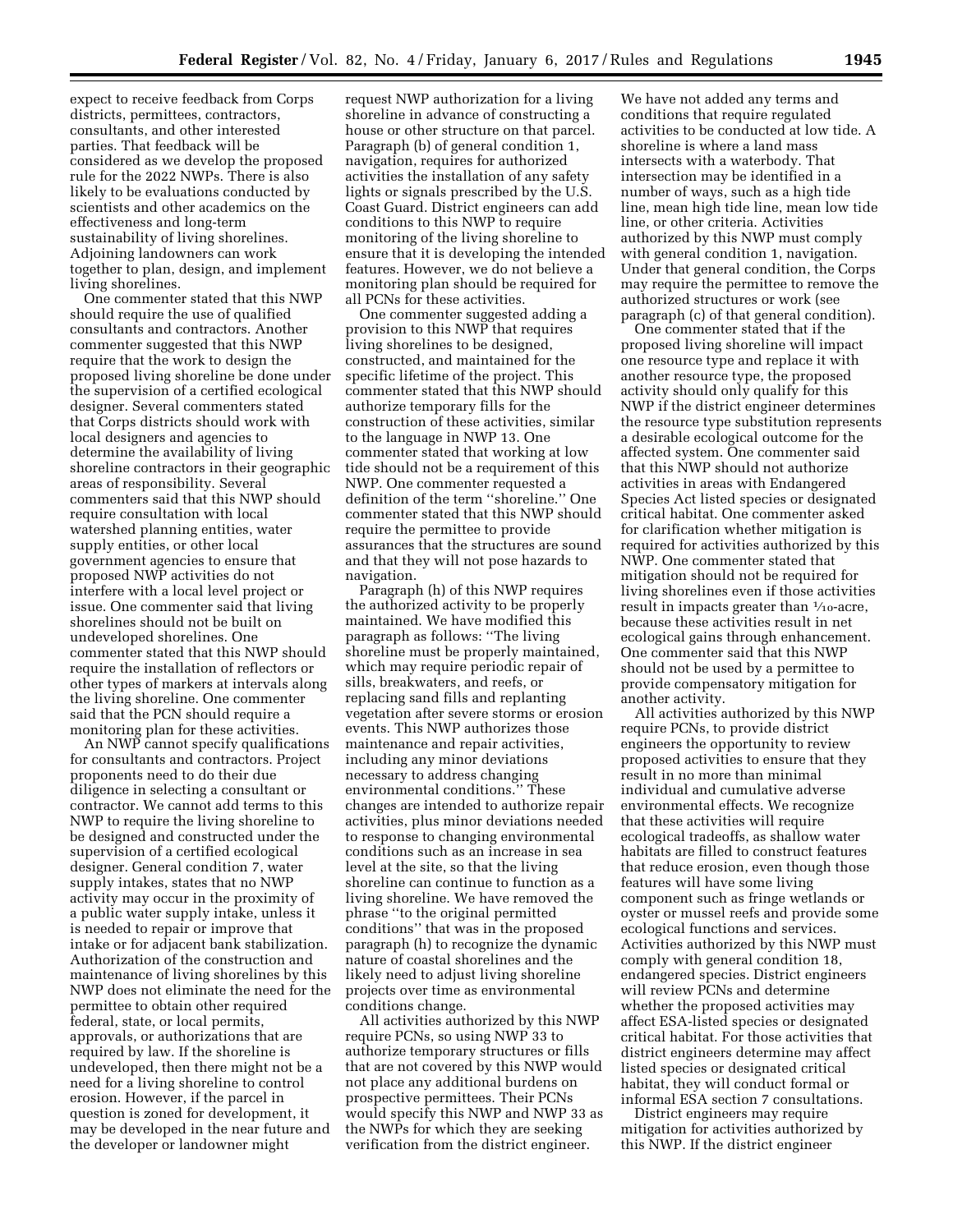reviews a PCN and determines that the proposed activity will result in more than minimal adverse environmental effects, he or she will notify the project proponent and offer the applicant an opportunity to submit a mitigation proposal. If the applicant submits a mitigation proposal that is acceptable to the district engineer, then the district engineer will add conditions to the NWP authorization to require implementation of the mitigation proposal. Living shorelines are likely to provide some ecological functions and services, but they might not produce net gains because of the ecological tradeoffs that occur as a result of the structures and fills for living shorelines causing changes to plant and animal communities in nearshore estuarine waters (*e.g.,* Gittman et al. 2016, Bilkovic and Mitchell 2013, Pilkey et al. 2012). Those changes may be beneficial for some organisms and harmful to other organisms.

The construction and maintenance of a living shoreline could be considered by a district engineer to be a mitigation measure, especially if the project proponent proposes to replace a bulkhead, seawall, or revetment with a living shoreline to provide some additional ecological functions and services at a coastal site. But a living shoreline would not be considered compensatory mitigation because its primary purpose is shore erosion control, not aquatic resource restoration, enhancement, or preservation to offset unavoidable losses of jurisdictional waters or wetlands.

One commenter stated that the text of this NWP should make it clear that it authorizes the construction and maintenance of living shorelines on the west coast. More specifically, this commenter said that this NWP should authorize activities in bodies of water, such as the San Francisco Bay. One commenter remarked that the final NWP rule should recognize that coastal areas have other types of habitats, such as tidal marshes, mudflats, shellfish beds, submerged aquatic vegetation, microalgal and other vegetative beds. Many commenters expressed their support for the use of regional conditions to tailor this NWP to different geographic areas of the country.

This NWP authorizes the construction and maintenance of living shorelines in all coastal waters, not just the east and Gulf coasts. Approaches to designing and constructing living shorelines may vary by geographic region. Division engineers can impose regional conditions on this NWP to account for regional differences in aquatic resource

functions and services, and potential regional impacts and benefits of living shorelines. San Francisco Bay is a coastal waterbody, so this NWP can be used to authorize living shorelines in that waterbody. There are many different types of habitats in coastal waters, and evaluation of impacts to the habitat types present at a specific site will be conducted during the PCN review process.

Proposed NWP B is issued as NWP 54, with the changes discussed above.

## General Conditions

We received a number of comments recommending new general conditions for the NWPs. A few commenters suggested adding a new general condition that would require the permittee to clearly mark the limits of disturbance on the project site, or areas where the use of equipment would be excluded. A few commenters said that a new general condition should be added to require the permittee to provide post-construction reports that would include as-built plans, a description of the types of material discharged, the actual impacts, photo documentation of the completed activity, and a description of the compliance measures that were implemented to address the NWP general conditions.

District engineers can add conditions to NWP authorizations to require permittees to mark authorized limits of disturbance to avoid and minimize direct and indirect impacts to jurisdictional waters and wetlands. Because the NWPs authorize a wide variety of activities, many of which do not involve land disturbance activities, we do not think an NWP general condition is warranted. In general, compliance with the terms and conditions of the NWP verification are already addressed through the requirements of general condition 30, compliance certification. For an NWP authorization where permitteeresponsible mitigation is required by the district engineer, permit conditions may be added to the NWP authorization or through the approved mitigation plan to require submission of as-built plans, photo documentation of the compensatory mitigation project, and other compensatory mitigation requirements (see 33 CFR 332.3(k) and 33 CFR 332.6(a)). It is not necessary for a permittee to address compliance with each NWP general condition through a post-construction report submitted to the district engineer.

One commenter recommended adding a general condition that would require reporting of any activity that involves

water withdrawals, water withdrawal structures, or related appurtenances that do not require state wetland or stream permits. One commenter requested a new general condition that prohibits the use of treated wood except for framing structures above waters inhabited by salmonids. One commenter suggested adding a general condition that would require best management practices, such as horizontal directional drilling, the use of double silt fences, and doubling soil stabilization measures, in riparian areas to minimize impacts to mussels and fish during construction activities. Another commenter said that there should be a general condition that requires project areas to be assessed for the presence or absence of rare mussel habitat, pre-construction mussel surveys, and avoidance of direct disturbance of habitat and degradation of water quality when ESA-listed mussels and their habitat are found.

The Corps does regulate the withdrawal of water from waterbodies. Department of the Army authorization is required for structures in navigable waters subject to section 10 of the Rivers and Harbors Act of 1899, including structures that withdraw water from those waterbodies. If the waterbody is only subject to section 404 of the Clean Water Act, DA authorization is not required for a water intake structure unless there is an associated discharge of dredged or fill material into jurisdictional waters and wetlands that requires Clean Water Act section 404 authorization. Water intake structures that require DA authorization under section 10 of the Rivers and Harbors Act of 1899 and/or section 404 of the Clean Water Act may be authorized by NWP 7, which requires PCNs to Corps districts. The use of treated wood for activities authorized by NWP is more appropriately addressed by Corps districts on a case-by-case basis, after considering the specific NWP activity and its potential direct and indirect adverse environmental effects. Nationwide permit activities that might affect ESA-listed mussels or their designated critical habitat are addressed though compliance with general condition 18, endangered species. District engineers will conduct ESA section 7 consultation for any proposed NWP activity that they determine may affect listed mussel species or their designated critical habitat.

Discussion of Proposed Modifications to Nationwide Permit General Conditions

GC 1. *Navigation.* We did not propose any changes to this general condition. Two commenters asked for an explanation of what constitutes a more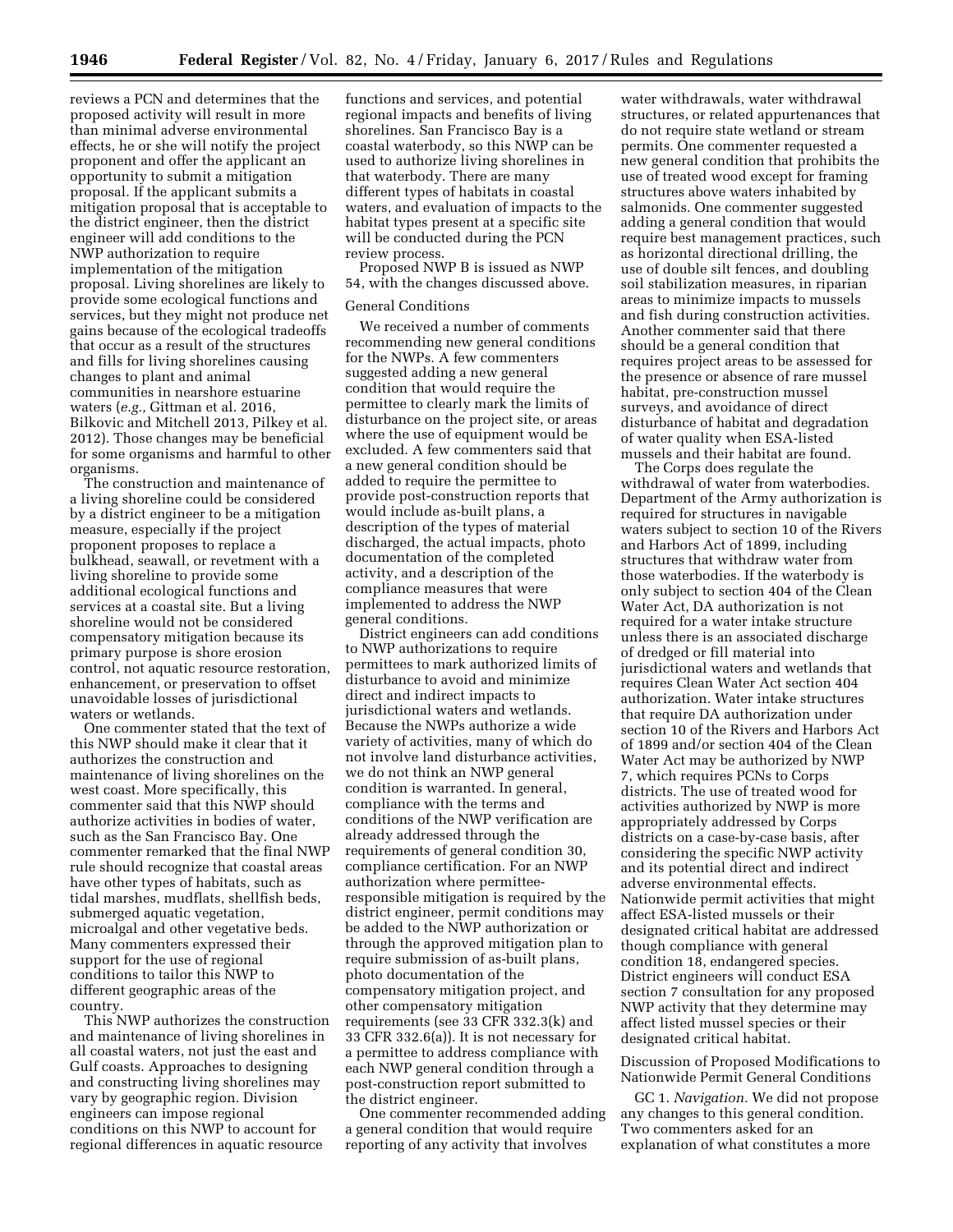than minimal adverse effect to navigation. These commenters also asked if temporary obstructions could be mitigated with portage.

District engineers will determine on a case-by-case basis whether proposed impacts of NWP activities on navigation will be no more than minimal after considering site-specific circumstances. District engineers will also use their discretion to determine whether temporary obstructions to navigation that would block the transport of interstate of foreign commerce will have more than minimal adverse effects on navigation and would thus require individual permits. During the evaluation of the individual permit application, the district engineer could determine whether portage is an appropriate mitigation measure while the temporary obstruction is in place.

The general condition is adopted as proposed.

GC 2. *Aquatic Life Movements.* We did not propose any changes to this general condition. Several commenters supported the proposed text of this general condition. Several commenters recommended changes to the general condition.

One commenter said that the general condition be revised to require avoidance and minimization of interference to all necessary life cycle movements of aquatic species indigenous to the waterbody. One commenter stated that this general condition should include additional requirements for proper culvert sizing to ensure unhindered fish passage and to reduce blow-outs that cause major impacts to river and stream channels. One commenter said that the stream bed should be returned to pre-construction contours unless the purpose of the NWP activity is to eliminate a fish barrier and restore the natural substrate of the stream and its contours. One commenter expressed concern that the minimal adverse environmental impacts required by this general condition are not being tracked or enforced, stating that NWP activities often disrupt necessary life cycle movements of aquatic life indigenous to the waterbody, including their migration.

Requiring avoidance and minimization of interference to all necessary life cycle movements of indigenous aquatic species in a waterbody is usually not practical or feasible. Road crossings and other fills in jurisdictional waters are likely to cause some interference to the necessary life cycle movements of indigenous aquatic species. At best, disruptions of movement should be reduced as much as is practicable. The purpose of this

general condition is to ensure that the disruptions to the necessary life cycle movements of indigenous aquatic species are no more than minimal, unless the NWP activity's primary purpose is to impound water. Proper culvert sizing is more appropriately determined on a case-by-case basis, after considering site and watershed characteristics and climate, and the life cycle characteristics of the species indigenous to the waterbody. Large storm events will occasionally cause some authorized culverts to fail and become damaged or washed out, with adverse effects to downstream segments of the river or stream caused by those large flows.

The general condition requires the permittee to design the NWP activity so that it does not substantially disrupt the necessary life cycle movements of indigenous aquatic species, except under certain circumstances. It may not be practicable to return the stream bed to pre-construction contours because of site and engineering constraints, as well as costs. Those factors influence the practicability of road crossing options. The NWP activity should be constructed to allow expected high flows to continue unless its primary purpose is impound water or manage high flows (also see general condition 9). For some types of culverts, sediment transport should continue to maintain the natural stream substrate and general channel morphology. Activities authorized by NWP can have no more than minimal adverse effects on necessary aquatic life movements, and if a district engineer determines that a permittee is not complying, with the requirements of this general condition, he or she will take appropriate action. One action may be to require requiring remediation to ensure that the activity complies with general condition 2 and other applicable NWP general conditions or suspending. Another action could be to revoke the NWP authorization and require an individual permit for the activity if it substantially disrupts the necessary life cycle movements of indigenous aquatic species or otherwise cannot be conducted so that it has no more than minimal adverse environmental effects.

One commenter said this general condition should be more specific in terms of protocols to be used to ensure that NWP activities have no more than minimal adverse environmental effects. One commenter stated that there is a growing body of scientific literature that shows that a large percentage of culverted stream crossings across the country are not properly designed to allow for the safe passage of fish and other aquatic organisms. This

commenter said there should be changes to this general condition to encourage the use of best management practices in the design, construction, modification, and replacement of bridges or culverts that cross waterbodies. This commenter recommended changing this general condition to require the use of streamsimulation principles to maintain or restore the waterbody's natural course, condition, capacity, and flows necessary to sustain the movement of those aquatic species. This commenter also said that this general condition should also require the use of open-bottom bridges and culverts whenever possible, or if the waterbody cannot be spanned with an open-bottom bridge or culvert the bottom of the bridge or culvert should be covered with natural substrate. This commenter also stated that the minimum crossing width must be 1.2 times the width of the waterbody from ordinary high water mark to ordinary high water mark. This commenter also said that the general condition should require the gradient or slope of the crossing structure to match the stream profile, so that the velocity and depth of water in the structure matches that of the stream. One commenter stated that this general condition should require maintenance of the natural bank full capacity or cross-sectional area of the stream channel.

Given the wide variation in river and stream structure, functions, and dynamics across the country, as well as the various geomorphic and hydrologic settings in which NWP activities are conducted, it is not possible to add more specific requirements to this general condition. Compliance with this general condition is more appropriately determined by district engineers on a case-by-case basis after considering the specific regional and site characteristics (*e.g.,* hydrology, geology, and climate), as well as the life cycle requirements of the aquatic species indigenous to the waterbody. This general condition requires culverted stream crossings to be properly designed and constructed to allow for the passage of fish and other aquatic organisms during migration and other life cycle events. Planning, design, construction, and maintenance practices are more appropriately determined for specific NWP activities. Attempting to impose the same practices, including best management practices, across the entire country is not practical and will not be effective. For some rivers and streams, it is not practicable to use bottomless culverts. We have modified this general condition to state that if a bottomless culvert cannot be used, then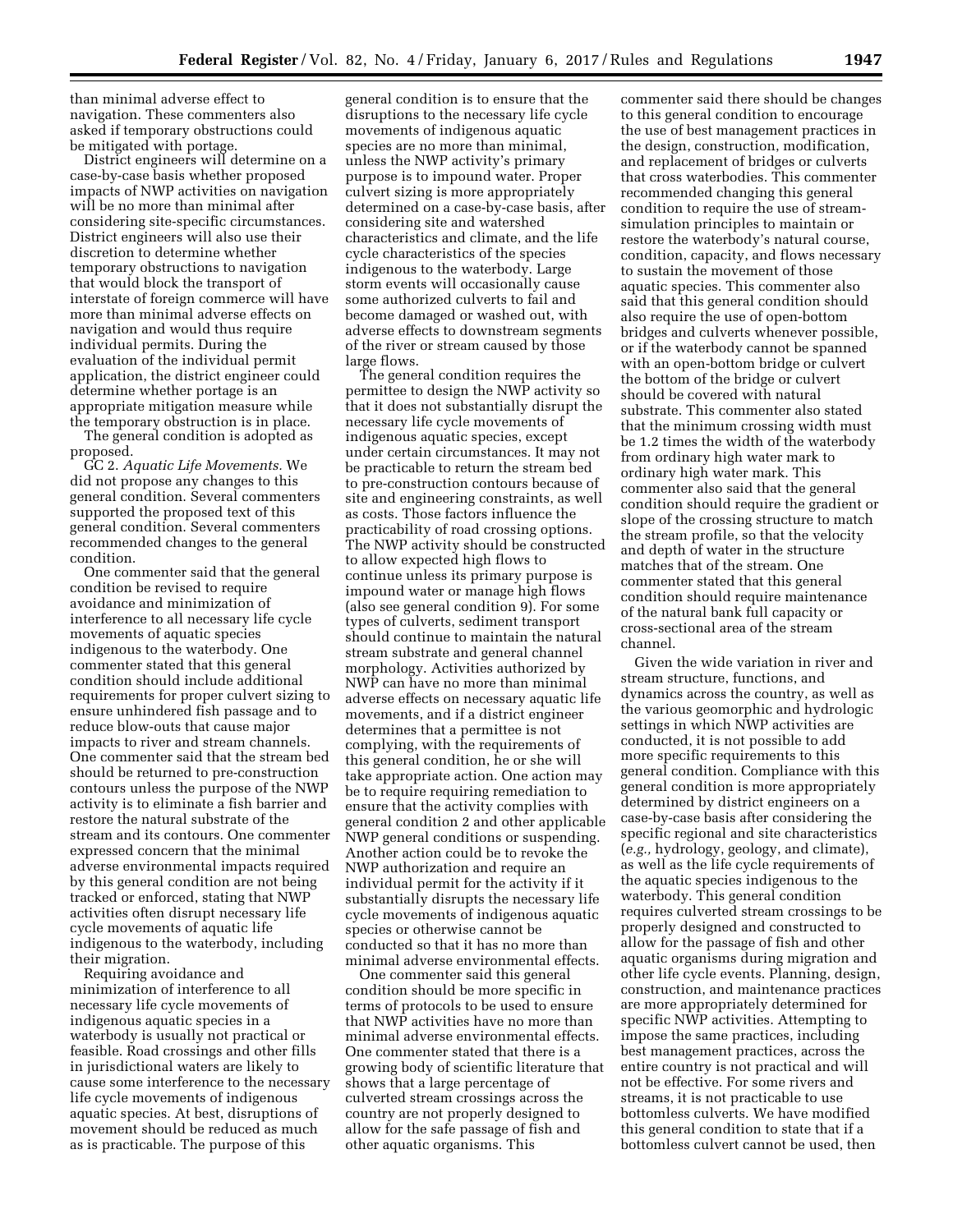the crossing should be designed and constructed to minimize adverse effects to aquatic life movements.

Given the wide variation in river and stream crossings across the country, the variability in the valleys in which those rivers and streams are located, and the need to consider hydrology and climate, it would not be appropriate to specify in this general condition a numeric minimum crossing width. It may also not be practicable to require, in all cases, that the gradient in the slope within the crossing structure to match the gradient or slope of the river or stream in the vicinity of the crossing. The purpose of this general condition is to ensure that adverse effects to aquatic life movements are no more than minimal. There may be methods to achieving that objective other than maintaining natural bank full capacity or the cross-sectional area of the stream channel. When reviewing PCNs, district engineers will evaluate proposed NWP activities to ensure that they comply with the requirements of this general condition.

The general condition is adopted as proposed.

GC 3. *Spawning Areas.* In the June 1, 2016, proposed rule, we did not propose any changes to this general condition. One commenter said that NWP activities should not be allowed in spawning areas. One commenter suggested revising the general condition to prohibit activities that would inhibit access of migratory species to their spawning areas. One commenter noted that spawning areas could be adversely affected by activities outside of those spawning areas, and that those indirect effects could also have negative impacts on species.

It is not practical to completely avoid impacts to spawning areas. The purpose of this general condition is to require permittees to avoid, to the maximum extent practicable, conducting NWP activities in spawning areas during spawning seasons. This requirement helps minimize adverse effects to spawning activities of aquatic organisms. General condition 2, aquatic life movements, addresses the movement of aquatic organisms in the waterbody. This includes access of migratory species to spawning areas, such as upstream spawning areas used by anadromous salmon. The general condition already recognizes that activities distant from spawning areas can physically destroy important spawning areas because of sediment transport to downstream areas and deposition of sediment in those spawning areas. Those indirect adverse

effects are prohibited by this general condition.

This general condition is adopted as proposed.

GC 4. *Migratory Bird Breeding Areas.*  We did not propose any changes to this general condition and no comments were received. The general condition is adopted as proposed.

GC 5. *Shellfish Beds.* We did not propose any changes to this general condition. A few commenters expressed support for the general condition as proposed. One commenter requested that the Corps define the term ''concentrated shellfish bed'' and clarify whether it refers to oyster and clam beds and not to streams inhabited by mussels. One commenter asked if this general condition only applies to marine waters. A commenter asked for clarification as to what constitutes a ''concentrated shellfish population'' and how that term relates to living shorelines that would be authorized by proposed new NWP B. This commenter inquired whether this general condition applies to waters that have large shellfish populations and whether it prohibits NWP activities on extant shellfish reefs.

The term ''concentrated shellfish bed'' refers to shellfish beds inhabited by shellfish species, such as oysters, clams, and mussels. This general condition is not limited to marine or estuarine waters, but could also apply to fresh waters that support concentrated beds of native shellfish. This interpretation is supported by the history of this general condition. Prior to the 2000 NWPs, this general condition was focused on shellfish production beds. In 2000, we modified this general condition by changing the title from ''Shellfish Production'' to ''Shellfish Beds'' so that it would cover more than areas actively managed for shellfish production (see 65 FR 12868). It should also be noted that the general condition applies to NWP 27 which authorizes habitat restoration activities to benefit shellfish in both tidal and non-tidal waters including freshwater streams. There are regional variations in what constitutes a shellfish concentration depending on the species and habitat types present. The identification of concentrated shellfish populations, for the purposes of determining compliance with this general condition, is more appropriately conducted by district engineers using local criteria and methods.

Areas that have concentrated shellfish populations are not suitable for the construction of living shorelines, because this general condition prohibits NWP activities in those areas, except for activities authorized by NWPs 4 or 48.

District engineers will review PCNs for NWP 54 activities to determine if the proposed activity is precluded from NWP authorization by general condition 5 because it occurs in an area of concentrated shellfish populations. If it is precluded, the district engineer will inform the project proponent that an individual permit will be required for the construction of the proposed living shoreline. This general condition applies to areas within a waterbody that have concentrated shellfish populations. It does not apply to other areas of the waterbody that do not have concentrated shellfish populations. If there is an extant shellfish reef, this general condition prohibits NWP activities, except for activities authorized by NWPs 4 and 48.

This general condition is adopted as proposed.

CG 6. *Suitable Material.* We did not propose any changes to this general condition. One commenter supported the proposed general condition. One commenter suggested adding tires and encapsulated flotation devices to the list of unsuitable materials in the parenthetical in the text of the general condition.

Whether tires or encapsulated flotation are unsuitable materials is at the district engineer's discretion. In addition, division engineers can add regional conditions to this NWP to provide regional examples of unsuitable materials that are prohibited by this general condition. This general condition is adopted as proposed.

GC 7. *Water Supply Intakes.* We did not propose any changes to this general condition. Three commenters requested clarification on what constitutes ''proximity'' to a water supply intake for the purposes of this general condition. They also expressed concern over the review procedures used to determine compliance with this general condition. Two commenters said that all NWP activities should be prohibited within water source protection areas for public water systems. One commenter asserted that district engineers are not ensuring compliance with general condition 7, and suggested that this general condition should be modified to mirror the review and documentation requirements for general condition 18, endangered species, and general condition 20, historic properties.

The term ''proximity'' is to be applied using the commonly understood definition of that term (''very near, close'' according to Merriam-Webster's Collegiate Dictionary, 10th edition). Therefore, the proposed NWP activity would have to be very near, or close to, the public water supply intake for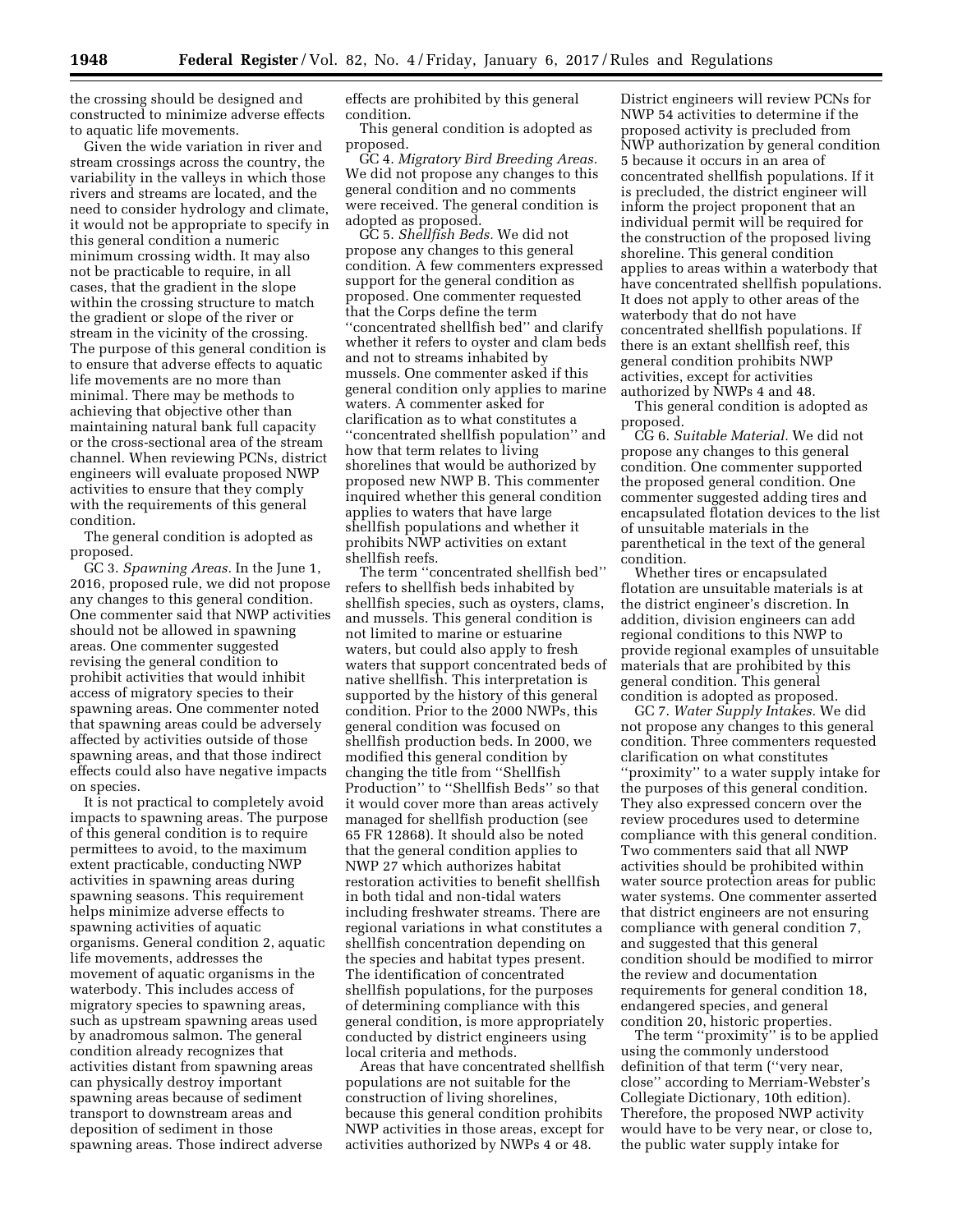general condition 7 to apply. For those NWP activities that require PCNs or are voluntarily reported to Corps districts, district engineers will review the PCNs to determine if general condition 7 applies. For those NWP activities that do not require PCNs and are not voluntarily reported to Corps districts, district engineers have the authority to determine whether those unreported NWP activities comply with all applicable general and regional conditions. If an activity does not comply with one or more applicable conditions, the district engineer will take appropriate action under 33 CFR part 326.

We do not agree that all NWP activities should be prohibited in water source protection areas for public water systems. NWP activities can be conducted in those areas with little or no minimal adverse effects to water quality. In addition, all NWPs that authorize discharges into waters of the United States require Clean Water Act section 401 water quality certification. States can deny water quality certification for any NWP activity that might result in a discharge that is not in compliance with applicable water quality standards. General conditions 18 and 20 are based on federal laws impose specific requirements (*e.g.,* ensure its actions are not likely to jeopardize the continued existence of any endangered species or threatened species) or trigger consultation requirements. There is no federal law that imposes a comparable requirement for federal actions that take place in proximity to a public water supply intake. Division engineers can add regional conditions to the NWPs to prohibit the use of one or more NWPs in areas used for public water supplies.

One commenter stated that PCNs should be required for all NWP 12 activities within a certain distance of public water supply intakes. This commenter also said that if PCNs are not required for those NWP 12 activities, then that NWP should be prohibited in the watershed of the public water supply intake. A commenter said that this general condition does not provide sufficient safeguards against pollution of drinking water supplies.

For those NWP 12 activities that require PCNs or are voluntarily reported to the Corps, district engineers will review those proposed activities to ensure that they comply with this general condition. Division engineers can restrict or prohibit the use of NWP 12 in water source protection areas for public water systems. District engineers can also take action if they determine that a specific activity does not comply with this general condition and

therefore does not qualify for NWP authorization.

This general condition is adopted as proposed.

GC 8. *Adverse Effects from Impoundments.* We did not propose any changes to this general condition. One commenter supported the proposed general condition. One commenter asked for a definition of the term ''maximum extent practicable'' as it applies to this general condition, or for examples of activities that satisfy that provision.

District engineers will use their discretion in determining whether specific impoundments authorized by NWP have minimized, to the maximum extent practicable, adverse effects to the aquatic system as a result of accelerated water flows or restricted water flows. The application of that term is dependent on case-specific circumstances and site conditions. This general condition is adopted as proposed.

GC 9. *Management of Water Flows.*  We did not propose any changes to this general condition. A few commenter expressed support for the proposed general condition. One commenter stated that this general condition: Helps ensure that proper floodplain functions are maintained, helps safeguard communities during natural disasters, and preserves connectivity among aquatic habitats. One commenter said that this general condition should recognize that structures or fills, such as a temporary causeway or work pad, placed into open waters will raise backwaters to some degree, and that rise in water level should be acceptable as long as it does not cause significant flooding or damage to property.

The proposed general condition provides an exception to the prohibition against restricting or impeding the passage of normal or high flows, in cases where the primary purpose of the NWP activity is to impound water or manage high flows. It is the permittee's responsibility to ensure that such impoundments do not cause flood damage or other types of property damage. Paragraph 4 of Section E, Further Information, states that the NWPs ''do not authorize any injury to the property or rights of others.''

One commenter stated that this general condition should be modified to ensure that the pre-construction course and condition of a waterbody is maintained during the construction of permanent and temporary crossings of the waterbody. This commenter said that this is especially important because road crossings of streams that do not account for various flow conditions may fail during severe storms and flooding events. This commenter recommended adding ''and the construction, replacement, or rehabilitation of temporary and permanent crossings (*e.g.,* bridges or culverts)'' after ''stormwater management activities''.

We have modified the first sentence of this general condition by removing the word ''and'' before ''stormwater'' and adding the phrase ''and temporary and permanent road crossings'' after ''stormwater management activities'' to add road crossings to the examples of activities where the pre-construction course, condition, capacity, and location of open waters must be maintained to the maximum extent practicable.

This general condition is adopted with the modification discussed above.

GC 10. *Fills Within 100-Year Floodplains.* We did not propose any changes to this general condition. One commenter said that this general condition is not a surrogate for E.O. 11988 (Floodplain Management) compliance. This commenter recommended modifying general condition 10 to require an evaluation of existing flood risk data to satisfy floodplain management requirements, and to ensure that NWP activities are outside of the floodway or have minimal hydraulic impacts and do not place critical facilities at high risk. Two commenters said that NWPs that authorize development activities should not be allowed to authorize activities in 100-year floodplains. One commenter stated that Federal Emergency Management Agency (FEMA)-approved floodplain management requirements in one area of the country also protect essential fish habitat.

The only fills in 100-year floodplains that are regulated by the Corps are discharges of dredged or fill material into jurisdictional waters and wetlands. The NWP program supports the objectives of E.O. 11988 by encouraging minimization of losses of waters of the United States to qualify for NWP authorization, including losses of waters of the United States in 100-year floodplains. The NWPs also require avoidance and minimization of temporary and permanent impacts to waters of the United States to the maximum extent practicable on the project site (see paragraph (a) of general condition 23, mitigation). We do not have the authority to regulate the filling of uplands within 100-year floodplains, including upland floodways. The primary responsibility for determining land use and zoning lies with state, local, and tribal governments (see 33 CFR 320.4(j)(2)), which includes land use within 100-year floodplains.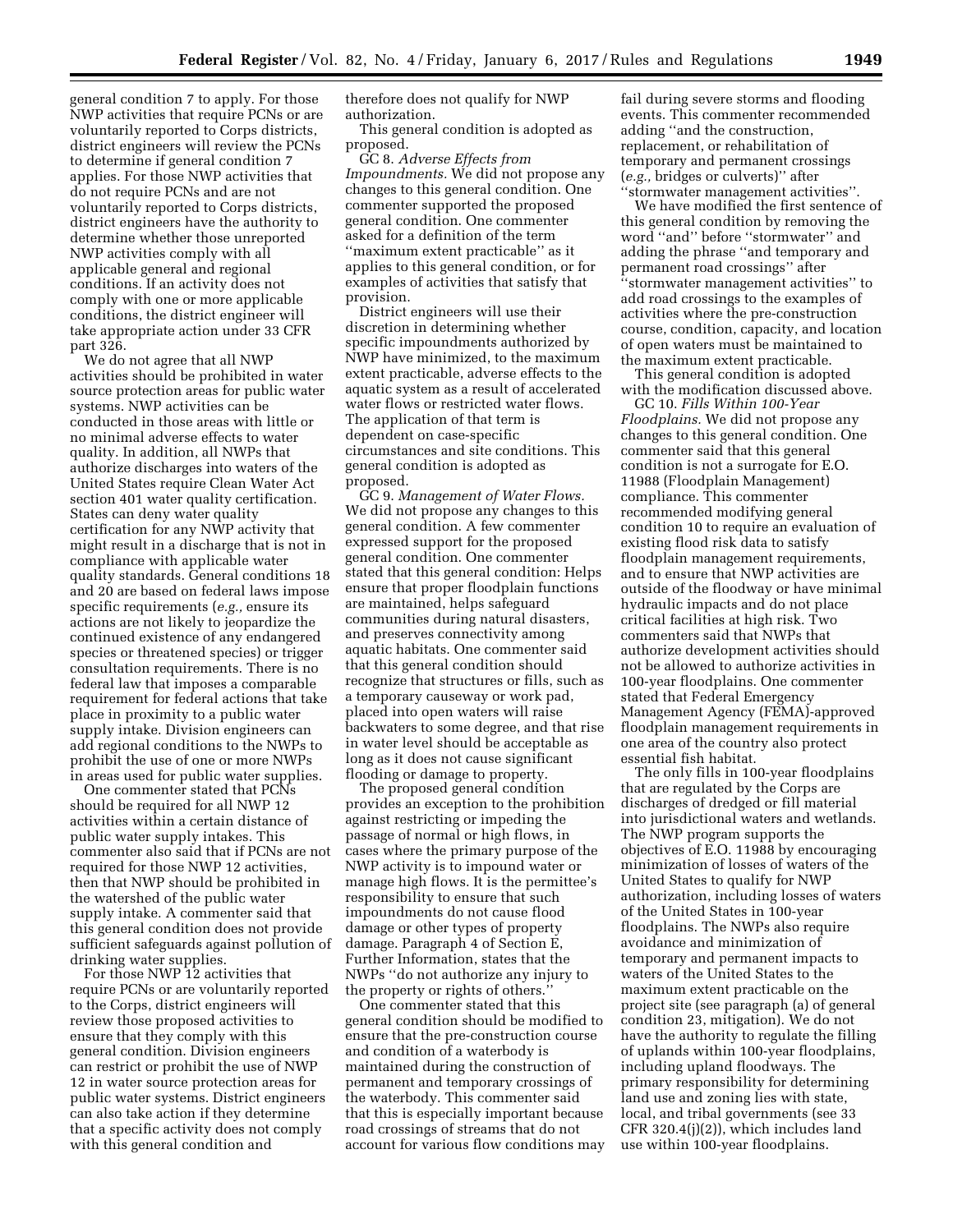Concerns about adverse effects on floodplains and floodways are more appropriately addressed by the state and local agencies that have the primary responsibility for floodplain management. General condition 10 reminds permittees that they must comply with applicable FEMAapproved state or local floodplain management requirements.

Development activities in jurisdictional waters and wetlands within 100-year floodplains can be authorized by NWPs 29, 39, and other NWPs as long as they have no more than minimal individual and cumulative adverse environmental effects. We acknowledge that FEMA-approved floodplain management requirements can also protect other important resources, such as essential fish habitat.

This general condition is adopted as proposed.

GC 11. *Equipment.* We did not propose any changes to this general condition. Two commenters said they support the reissuance of this general condition as proposed. One commenter stated that this general condition should provide examples of other minimization measures that should be taken when equipment is used in streams, such as minimization of soil disturbance, proper installation of turbidity barriers, and the placement of oil booms downstream of equipment used in waters. This commenter also suggested that water quality sampling should be required to ensure water quality standards are met throughout the construction period. One commenter said that the use of heavy equipment in jurisdictional waters and wetlands has potential to leak or spill petroleum products into those waters and wetlands. This commenter recommended modifying this general condition to require equipment to be maintained in good working order to ensure that there will be no leaks of contaminants, and require spill kits for on-site emergency cleanups.

Actions taken to minimize the impacts of equipment on streams are more appropriately identified on a caseby-case basis, after considering the type of work to be done in the stream, the flow regime, the geomorphology of the stream, and other factors. Ensuring that activities authorized by NWPs meet applicable water quality standards is achieved through the water quality certification process. If an individual water quality certification is required for an NWP activity, the certification may include activity-specific conditions that require actions, such as water quality sampling, to ensure the NWP activity complies with applicable water quality standards. We recognize that there is a

potential for mechanical equipment to leak or spill petroleum products. Such discharges may also be addressed through the water quality certification process. Leaks and spills of fuel, hydraulic fluids, transmission fluids, and other fluids from equipment used to conduct NWP activities are not discharges of dredged or fill material that are regulated under section 404 of the Clean Water Act. Such spills or leaks may also require action under other federal, state, or local laws and regulations. The purpose of this general condition is to minimize adverse effects to jurisdictional waters and wetlands that are caused by equipment that disturbs soil. We do not have the authority to regulate the maintenance of equipment, or to mandate the use of spill kits for on-site emergency cleanups. Project proponents should comply with all other applicable federal, state, and local laws and regulations, which may address the operation and maintenance of construction equipment and responding to spills and leaks from that equipment during construction activities.

This general condition is adopted as proposed.

GC 12. *Soil Erosion and Sediment Controls.* To clarify the application of this general condition in tidal waters, we proposed to modify the last sentence to encourage permittees to conduct work during low tides to reduce soil erosion and sediment transport during construction activities in waters subject to the ebb and flow of the tide.

Three commenters stated their support for the proposed modification of this general condition. One commenter objected to the proposed change, stating that it would be interpreted and applied by Corps districts as a requirement. One commenter said that this general condition should prohibit activities during low tides when migratory birds are using tidal flats. Two commenters stated that this general condition should be modified to require maintenance of downstream water quality, and to require NWP activities to be conducted during periods of low flow. Two commenters asked that the general condition define the term ''stabilized'' and include stabilization guidelines and a requirement for post-construction monitoring of stabilization activities.

The last sentence of this general condition clearly states that permittees are encouraged to conduct NWP activities in waters of the United States during periods of no-flow or low-flow or during low tides. The general condition does not mandate that NWP activities be done during those no- or low-flow

stages or during low tides. Nationwide permit activities can be conducted at other flow stages or tides and result in no more than minimal adverse environmental effects, so it is not necessary to require NWP activities to be conducted during no- or low-flow stages or during low tides.

General condition 4 requires that NWP activities avoid breeding areas for migratory birds to the maximum extent practicable. General condition 19 also addresses the applicability of the Migratory Bird Treaty Act to the NWP program, and states that the permittee is responsible for contacting the local office of the U.S. Fish and Wildlife Service to determine if an ''incidental take'' permit is necessary and available under the Migratory Bird Treaty Act.

The maintenance of downstream water quality will be addressed through the water quality certification issued by the state, tribe, or U.S. EPA. The appropriate stabilization measures will be determined on a case-by-case basis and are dependent on site conditions. The appropriate stabilization measures may also be dictated by state or local sediment and erosion control regulations. These state or local sediment and erosion control regulations may also require postconstruction monitoring.

This general condition is adopted as proposed.

GC 13. *Removal of Temporary Fills.*  We did not propose any changes to this general condition. One commenter said that temporary fills should be limited to no more than 180 days. A few commenters stated that temporary mats should not be considered to be fill material and should not be counted towards NWP acreage limits. One commenter said that temporary mats are not necessary for activities authorized by NWPs 3 and 12. One commenter stated that the sidecasting of material excavated from a ditch is not a discharge of dredged or fill material, and that the Corps lacks the authority to regulate excavation activities.

What constitutes a temporary fill is at the discretion of the district engineer. Defining a temporary fill as a fill that is in place for no more than 180 days may discourage the removal of temporary fills within a shorter period of time. For some NWP activities, temporary fills should be removed immediately after construction to minimize temporary losses of aquatic resource functions and services. For some other NWP activities, temporary fills may need to be in place for longer periods of time to allow the impacted area to recover and stabilize so that it can withstand normal flows after the temporary fills are removed.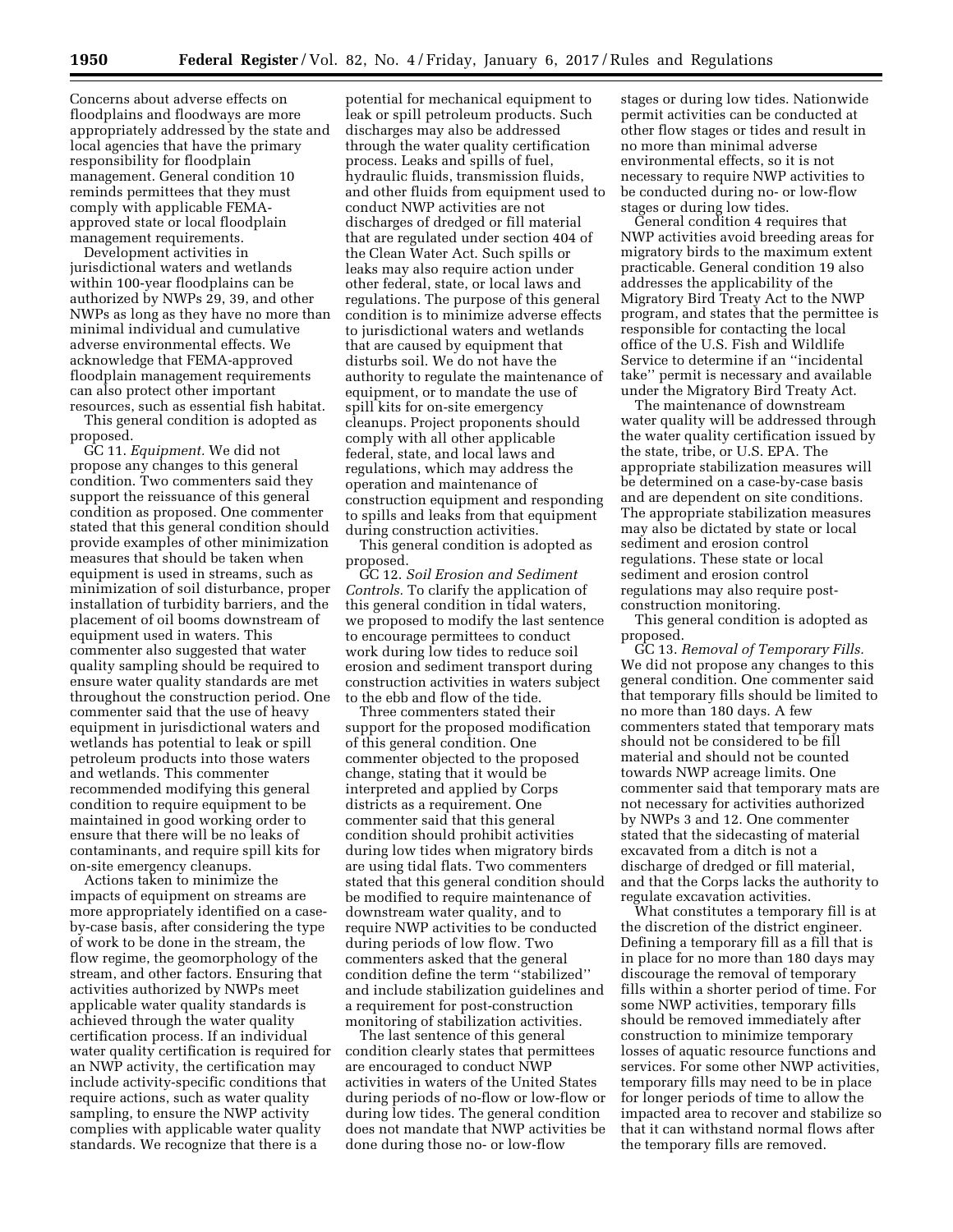Whether timber mats and other temporary mats constitute a discharge of dredged or fill material that requires Clean Water Act section 404 authorization is at the district engineer's discretion after applying the definitions at 33 CFR 323.2. Waters of the United States that are temporarily filled and then restored to pre-construction contours and elevations are not included in the measurement of ''loss of waters of the United States'' (see the definition of ''loss of waters of the United States'' in Section F, Definitions). Activities authorized by NWPs 3 and 12 often use temporary mats to minimize adverse effects to waters of the United States. The text of those NWPs explicitly state that use of temporary mats is authorized for those activities.

The sidecasting of excavated material during ditch maintenance may be exempt from Clean Water Act section 404 permit requirements (see 33 CFR 323.4(a)(3)). If the ditch maintenance activity does not qualify for the Clean Water Act section 404(f)(1)(C) exemption, the deposition of excavated material into jurisdictional waters and wetlands may be considered a discharge of dredged material (see 33 CFR 323.2(d)). District engineers will determine on a case-by-case basis whether excavation activities require DA authorization under section 404 of the Clean Water Act by applying the current regulations, including the current definition of ''discharge of dredged material.''

This general condition is adopted as proposed.

GC 14. *Proper Maintenance.* We did not propose any changes to this general condition. One commenter stated support for this general condition. One commenter said this general condition should require precautions during maintenance activities to minimize impacts to jurisdictional waters and ensure that downstream water quality is maintained.

Maintenance activities conducted under the NWP authorization are required to comply with all applicable general and regional conditions, which will minimize adverse effects to jurisdictional waters and wetlands and protect water quality. Proper maintenance requires promptly repairing damaged or deteriorating structures and fills so that they do not cause additional adverse effects to jurisdictional waters and wetlands.

This general condition is adopted as proposed.

GC 15. *Single and Complete Project.*  We did not propose any changes to this general condition. Two commenters

said that this general condition should state that an NWP activity cannot be expanded or modified at a later date to enlarge the permitted activity. One commenter stated that for the purposes of cumulative impacts analysis, the ''single and complete project'' definition should not be tied to the impacts of the NWP activity, but to the effects caused by that activity.

If, for a single and complete nonlinear project, the proposed expansion or modification of a previously authorized NWP activity does not have independent utility from the previously authorized NWP activity, and the loss of waters of the United States that would result from proposed expansion or modification plus the previously authorized loss of waters of United States falls under the limit(s) of applicable NWP(s), that expansion or modification can still be authorized by NWP. If the loss of waters of the United States that would result from proposed expansion or modification plus the previously authorized loss of waters of United States exceeds the limit(s) of applicable NWP(s), that expansion or modification would require an individual permit unless there is a regional general permit that can authorize the expansion or modification. If the proposed expansion or modification has independent utility from the previously authorized NWP activity, then the limit(s) would apply to the proposed expansion or modification. Consistent with the Council on Environmental Quality's NEPA regulations at 40 CFR 1508.8, we consider ''impacts'' and ''effects'' to be synonymous. Therefore, we also consider the terms ''cumulative impact analysis'' and ''cumulative effects analysis'' to be synonymous.

One commenter said that this general condition should define ''single and complete project'' in the same manner as the definition of ''single and complete non-linear project'' in Section F of the NWPs. One commenter stated that the same definition of ''independent utility'' should be applied to both linear and non-linear projects, to avoid piecemealing. This commenter said that linear roadway crossings generally do not have independent utility, so the definition of linear transportation projects should conform with the definition of single and complete non-linear project. This commenter stated that this recommended change would result in a more accurate cumulative impact analysis. Another commenter said that linear and non-linear projects should not be treated differently for the

purposes of applying the limits of the NWPs.

The definitions of ''single and complete linear project'' and ''single and complete non-linear project'' are addressed in the ''Definitions'' section of this preamble and the NWPs. This general condition addresses the general concept of ''single and complete project'' regardless of whether the proposed NWP activity is a single and complete linear project or single and complete non-linear project. The concept of independent utility does not apply to individual crossings of waters of the United States for linear projects because each separate and distant crossing of waters of the United States is necessary to transport people, goods, or services from the point of origin to the terminal point. For both linear projects and non-linear projects, the cumulative impact analysis considers the use of the applicable NWP or NWPs within a geographic region, such as a watershed, ecoregion, state, or Corps district. The acreage limit for an NWP applies to the single and complete project; for linear projects each separate and distant crossing of waters of the United States is considered a single and complete project (see the definition of ''single and complete linear project'' and 33 CFR 330.2(i)).

Two commenters suggested changing this general condition to prohibit the use of the same NWP more than once for the same utility line project, rather than allowing the use of NWP 12 for each separate and distance crossing of waters of the United States along a linear project. One commenter stated that for activities that may be authorized using multiple NWPs because the activity components are single and complete, that only one PCN is required to apply for all applicable NWPs.

As stated above, for linear projects such as utility lines authorized by NWP 12, each separate and distant crossing of waters of the United States is considered a single and complete project. For activities that have components that can be authorized by different NWPs, only one PCN needs to be submitted. The PCN should identify which NWP the project proponent wants to use to authorize a particular component, and the PCN should identify which components of the larger overall project have independent utility.

This general condition is adopted as proposed.

GC 16. *Wild and Scenic Rivers.* We proposed to modify this general condition to require pre-construction notification for any NWP activity that will occur in a component of the National Wild and Scenic River System,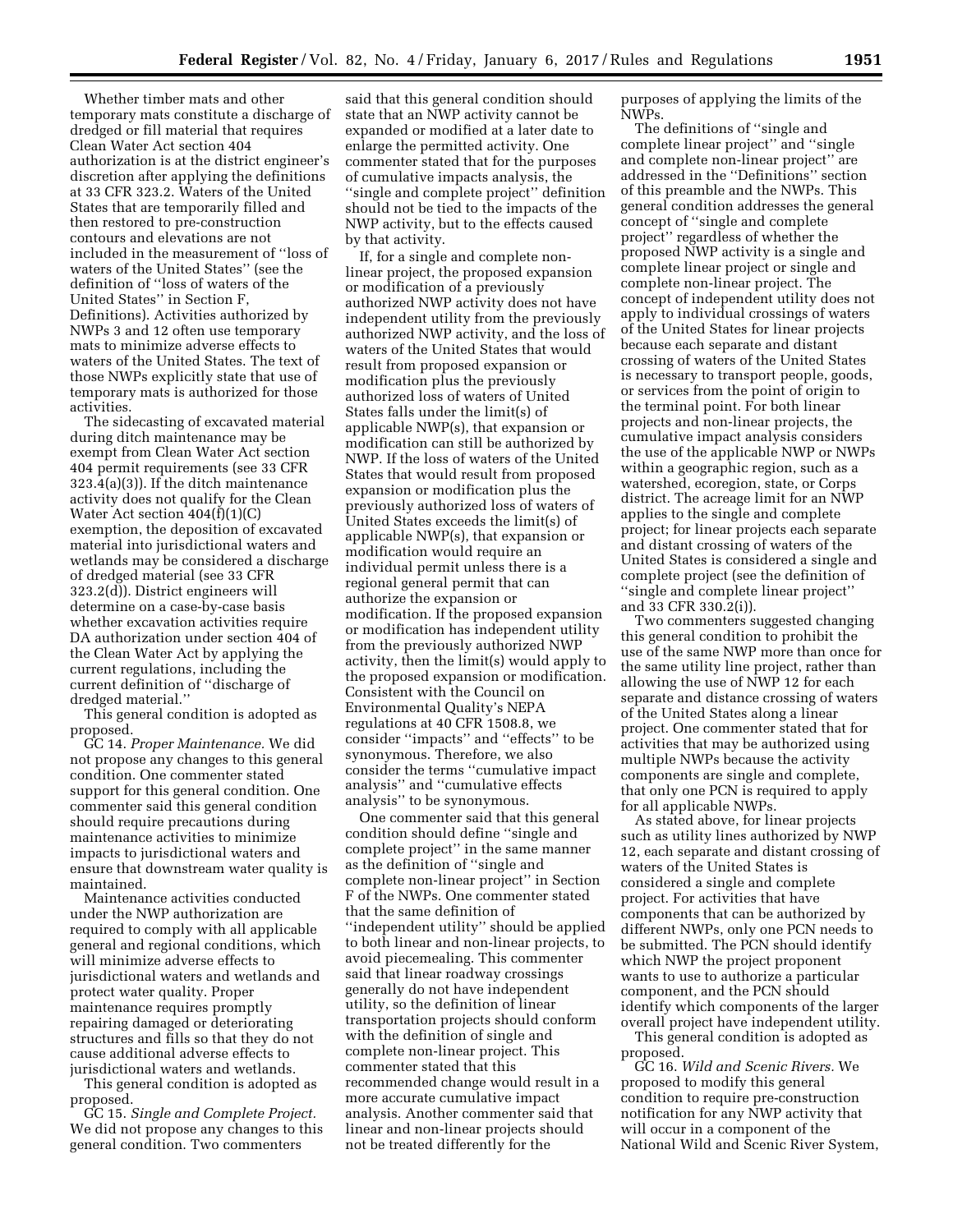or in a river officially designated by Congress as a ''study river'' for possible inclusion in the system while the river is in an official study status.

A few commenters expressed support for the proposed PCN requirement and a few commenters opposed the PCN requirement. One commenter said that NWPs should not be used to authorize activities within Wild and Scenic Rivers. One commenter recommended basing the PCN requirement on the potential to adversely affect the river and not only on the location of the proposed NWP activity. This commenter also suggested that NWP activities conducted by federal agencies do their own compliance with the Wild and Scenic Rivers Act, similar to the proposed changes to paragraph (b) in general condition 18, endangered species, and general condition 20, historic properties.

The Wild and Scenic Rivers Act does not prohibit activities in a Wild and Scenic River or a study river; it requires coordination with the federal agency with direct management responsibility for that river to ensure that the activity will not adversely affect the river's designation as a Wild and Scenic River or a study river. Therefore, NWPs are an appropriate mechanism for providing DA authorization for some activities in these rivers. The proposed modifications to this general condition were based on federal agency regulations and guidance for implementing the Wild and Scenic Rivers Act, and the text of section 7(a) of the Wild and Scenic Rivers Act. For the purposes of DA authorizations issued by the Corps section 7(a) of the Wild and Scenic Rivers Act limits the Corps' responsibilities to activities that might have a ''direct and adverse effect on the values'' for which the river was established. Therefore, the location of the proposed NWP activity is relevant to determining whether coordinating an NWP PCN with the federal agency with direct management responsibility for that river is required. Section 7(a) of the Wild and Scenic Rivers Act requires the federal agency authorizing the water resources project to do the coordination with the federal agency with direct management responsibility for that river.

One commenter stated that the term ''component'' is too broad and said that specific river segments should be identified. One commenter requested a list of current ''study rivers'' for purpose of submitting PCNs. One commenter said that PCNs should not be required for NWP 3 activities within Wild and Scenic Rivers or study rivers. This commenter also stated that PCNs should

not be required for agencies that have direct management responsibilities for Wild and Scenic Rivers or study rivers. One commenter requested clarification of the review process for these PCNs and suggested that the NWP activity should not be prohibited if the federal agency with direct management responsibility for that river does not issue a written determination that the proposed NWP activity will not adversely affect the Wild and Scenic River designation or study status.

The text of the general condition includes the internet address for obtaining information on Wild and Scenic Rivers and study rivers, to assist prospective permittees in complying with this general condition. A study river list is available at *[https://](https://www.rivers.gov/study.php) [www.rivers.gov/study.php](https://www.rivers.gov/study.php)* . Activities authorized by NWP 3 must comply with this general condition. If federal agencies with direct management responsibilities over these rivers want to use the NWPs to satisfy the permit requirements of section 404 of the Clean Water Act and/or section 10 of the Rivers and Harbors Act of 1899, they must comply with this general condition and provide documentation that demonstrates that their activities will not adversely affect the Wild and Scenic River designation or study status. When a Corps district receives a PCN from a non-federal permittee for a proposed NWP activity that will occur in a component of the National Wild and Scenic River System or in a study river, the district engineer will follow the coordination procedures described in the regulations and guidance for implementing the Wild and Scenic River Act. Until the federal agency with direct management responsibility for that river issues its written determination, the project proponent cannot proceed under the NWP authorization.

This general condition is adopted with the modifications discussed above.

GC 17. *Tribal Rights.* We did not propose any changes to this general condition. One commenter supported the proposed general condition. Several commenters stated that the federal government's tribal trust responsibilities requires federal agencies to protect tribal rights, resources, and cultures and this general condition does not adequately fulfill those responsibilities. Several commenters stated that NWPs should not authorize activities that affect tribal rights and that individual permits should be required to ensure that tribal treaty rights are addressed in the Corps' review process. One commenter said that NWPs should not authorize any activity that implicates

tribal treaty rights. Several commenters noted that some NWP activities can occur without pre-construction notification and said that tribes should be involved in the review of NWP PCNs.

As discussed below, we have modified this general condition to better fulfill the Corps' fiduciary responsibilities towards tribes. The revised general condition requires that NWP activities cannot cause more than minimal adverse effects on tribal rights (including treaty rights), protected tribal resources, or tribal lands. Proposed activities that require DA authorization that cannot comply with the revised general condition require individual permits, if there are no regional general permits available to authorize those activities. Division engineers can add regional conditions to one or more NWPs to require PCNs to provide district engineers the opportunity to review proposed activities to ensure that they do not cause more than minimal adverse effects on tribal rights (including treaty rights), protected tribal resources, or tribal lands. District engineers can also develop coordination procedures with tribes to review PCNs to get the tribes' input on whether the proposed activities will cause more than minimal adverse effects on tribal rights (including treaty rights), protected tribal resources, or tribal lands.

Several commenters stated that the NWPs do not examine cumulative or indirect impacts on treaty rights. They said that NWP activities in the aggregate can have serious consequences to treatyreserved resources. One commenter mentioned that resolution #SPO–16–002 was adopted in June 2016 by the National Congress of American Indians. That resolution urged the Department of Defense to reaffirm its commitment to consult with Tribal Nations when its activities impact tribal interests. That resolution represents 562 individually recognized Indian Tribes across the United States, and expresses their concern that the Department of Defense's tribal consultation principles and policies are not being followed and therefore the Department of Defense is not fulfilling its federal trust obligations and not protecting tribal interests.

District engineers monitor the use of the NWPs in specific geographic regions, to ensure that the use of the NWPs does not result in more than minimal cumulative adverse environmental effects, which includes adverse effects to tribal rights (including treaty rights), protected tribal resources, and tribal lands. If a district engineer determines that more than minimal cumulative adverse effects are occurring, he or she should recommend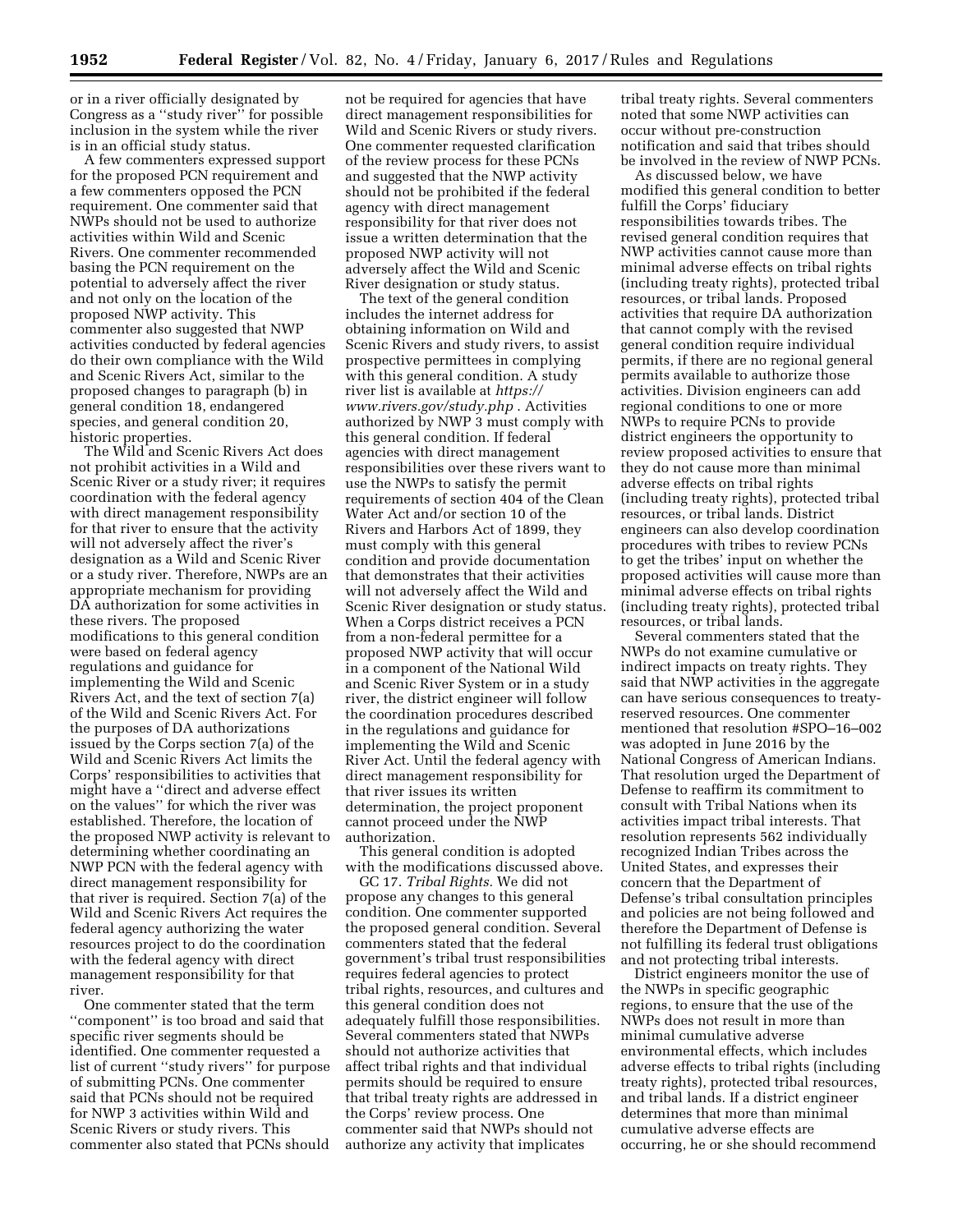regional conditions, or the suspension or revocation of the applicable NWPs, to the division engineer. The division engineer will follow the procedures at 33 CFR 330.5(c) to modify, suspend, or revoke those NWP(s) in the appropriate geographic area. The Corps uses the Department of Defense American Indian and Alaska Native Policy to guide its interactions with tribes. The Corps also had developed additional policies, which are available at: *[http://](http://www.usace.army.mil/Missions/Civil-Works/Tribal-Nations/) [www.usace.army.mil/Missions/Civil-](http://www.usace.army.mil/Missions/Civil-Works/Tribal-Nations/)[Works/Tribal-Nations/](http://www.usace.army.mil/Missions/Civil-Works/Tribal-Nations/)*.

One commenter said that this general condition should be invoked for NWPs 3, 13, and 48 because the activities authorized by these NWPs affect salmon or shellfish and the natural resources upon which they depend. One commenter requested establishment of a dispute resolution procedures for tribal consultation and clarification on how the NWP PCN will be handled when a tribe objects to the proposed activity.

This general condition applies to NWPs 3, 13, and 48, as well as all of the other NWPs. If a tribe has concerns with how a Corps district is implementing these NWPs, the tribe should raise those concerns to the district. Disagreements concerning interpretation of treaties may need to be resolved by other parties.

One commenter said that Corps divisions and districts should be provided support to promote tribal involvement and collaborative decisionmaking. One commenter stated that the proposed general condition is limited because it refers only to ''reserved treaty rights.'' This commenter remarked that the general condition should also include other treaty rights that are explicit retained. This commenter said that ''reserved treaty rights'' are those rights that the tribe did not specifically relinquish in the treaty, in other words, the treaty is silent on them. This commenter also said that, according to the Department of Defense American Indian and Alaska Native Policy, the Corps' fiduciary duties to tribes also apply to tribal lands and protected tribal resources. This commenter recommended revising this general condition to be consistent with the Department of Defense policy cited above and to require PCNs for proposed activities that might affect protected tribal resources, tribal rights (including treaty rights), and tribal lands.

During the past three rulemakings for the NWPs (2007 and 2012 and this rulemaking for 2017), Corps Headquarters issued memoranda to its division and district offices that requested that Corps districts consult with tribes on the NWPs to develop

regional conditions, coordination procedures, and other measures to ensure that the NWPs have no more than minimal adverse effects on tribal trust resources and tribal rights. For the 2017 NWPs, the memorandum was issued on March 10, 2016. We have revised general condition 17 to read as follows: ''No activity may cause more than minimal adverse effects on tribal rights (including treaty rights), protected tribal resources, or tribal lands.'' We have removed the phrase ''or its operation'' because the Corps may not have the legal authority to regulate the operation of the facility or structure after the authorized activity is completed.

The principles in the Department of Defense American Indian and Alaska Native Policy apply to Department of Defense actions, which includes actions undertaken by the Corps such as the issuance of NWPs and other types of DA permits to authorize activities it regulates. The Corps' responsibilities for protecting tribal rights (including treaty rights), protected tribal resources, and tribal lands applies only to the activities it has the authority to regulate. For the NWPs, those activities are discharges of dredged or fill material into waters of the United States that the Corps has the authority to regulate under section 404 of the Clean Water Act and structures and work in navigable waters of the United States that the Corps has the authority to regulate under section 10 of the Rivers and Harbors Act of 1899. The Corps does not have the legal authority to regulate or impose conditions on actions or activities outside of its jurisdiction, such as activities in upland areas or operation and maintenance activities that do not require DA authorization.

The terms ''tribal rights,'' ''protected tribal resources,'' and ''tribal lands'' are defined in the Department of Defense American Indian and Alaska Native Policy. Tribal rights are defined as: ''Those rights legally accruing to a tribe or tribes by virtue of inherent sovereign authority, unextinguished aboriginal title, treaty, statute, judicial decisions, executive order or agreement, and that give rise to legally enforceable remedies.'' Protected tribal resources are defined as: ''Those natural resources and properties of traditional or customary religious or cultural importance, either on or off Indian lands, retained by, or reserved by or for, Indian tribes through treaties, statutes, judicial decisions, or executive orders, including tribal trust resources.'' Tribal lands are defined as: ''Any lands title to which is either: (1) held in trust by the United States for the benefit of any

Indian tribe or individual; or (2) held by any Indian tribe or individual subject to restrictions by the United States against alienation.'' To make these definitions readily accessible to users of the NWPs, we have added these definitions to the ''Definitions'' section of the NWPs (Section F).

There are presently 567 federallyrecognized tribes, including Alaska Native tribes, and 370 ratified treaties.3 In addition, each tribe is a distinct and separate government, and consultations may vary among tribes. Consultation procedures with tribes will vary, because different tribes have different customs and organization. Also, consultation with tribes is the responsibility of the federal government, not prospective permittees. Given the number of federally-recognized tribes, the number of ratified treaties, the fact that each tribe is a distinct and separate government, and that different consultation approaches are necessary for different tribes, we cannot expect most prospective permittees understand applicable treaties, what the protected tribal resources are, and other relevant factors to know when to submit PCNs for proposed NWP activities that might cause more than minimal adverse effects on tribal rights (including treaty rights), protected tribal resources, or tribal lands. A more effective approach for addressing tribal rights, protected tribal resources, and tribal lands is the regional conditioning process and the development of coordination procedures between Corps districts and tribes.

Prior to the publication of the June 1, 2016, proposed rule in the **Federal Register**, Corps districts initiated government-to-government consultations for the 2017 NWPs, to identify regional conditions to protect tribal rights, protected tribal resources, or tribal lands. These consultations may also result in the development of coordination procedures between Corps districts and tribes to review PCNs to ensure that those NWP activities do not cause more than minimal adverse effects on tribal rights, protected tribal resources, or tribal lands. Division engineers can add regional conditions to one or more NWPs to require PCNs for proposed activities in a geographic region that have the potential to cause more than minimal adverse effects on tribal rights, protected tribal resources, or tribal lands.

This general condition is adopted with the modifications discussed above.

<sup>3</sup>*<http://www.bia.gov/FAQs/index.htm>*, accessed October 18, 2016.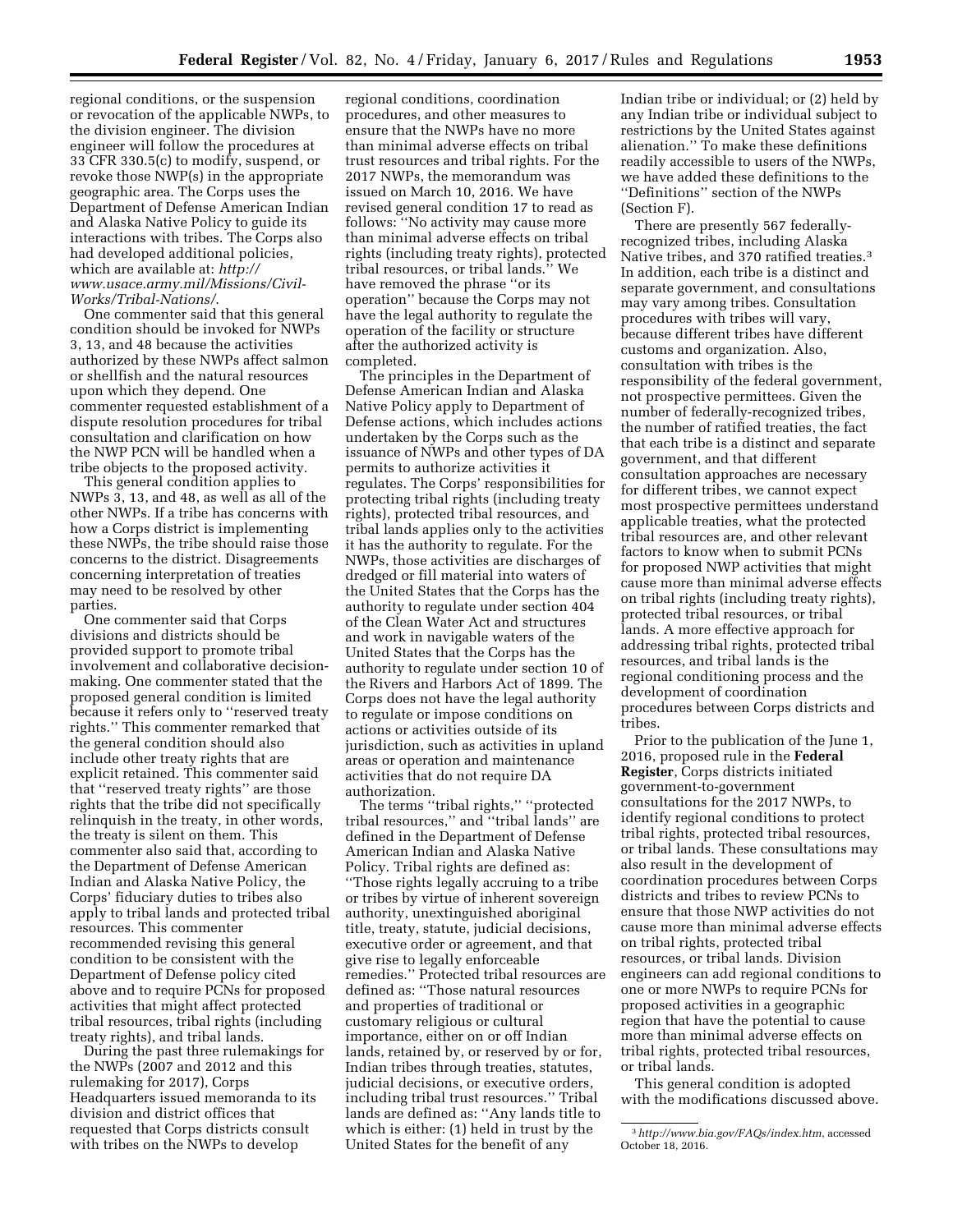GC 18. *Endangered Species.* We proposed to modify paragraph (a) of this general condition to define the terms ''direct effects'' and ''indirect effects.'' We also proposed to modify paragraph (b) to clarify that federal agencies only need to submit documentation of compliance with section 7 of the Endangered Species Act (ESA) when the terms and conditions of the NWP, or regional conditions imposed by the division engineer, require the submission of a PCN. In addition, we proposed to modify paragraph (d) to clarify that the district engineer may add activity-specific conditions to an NWP authorization after conducting formal or informal ESA Section 7 consultation.

Many commenters stated their support for adding the definitions of direct effects and indirect effects to paragraph (a) of this general condition. One commenter asked how ''direct effects'' and ''indirect effects'' will be considered in this general condition. One commenter said that this general condition should be revised to eliminate the open-ended review process for the ESA. One commenter said that the Corps should only be required to address aquatic species under this general condition.

The definitions of ''direct effects'' and ''indirect effects'' were added to paragraph (a) of this general condition to ensure that both direct and indirect effects to listed species and designated critical habitat are considered when making ''might affect'' and ''may affect'' determinations. Endangered Species Act section 7 consultations are not openended processes, although they take time to complete. Formal ESA section 7 consultations end with the issuance of biological opinions. Informal ESA section 7 consultations end when the U.S. FWS and/or NMFS issue their written concurrences, or when they state that they do not concur with the district engineer's ''may affect, not likely to adversely affect'' determination for a proposed NWP activity. If the U.S. FWS and/or NMFS do not provide written concurrence with the district engineer's ''may affect, not likely to adversely affect'' determination, then formal ESA section 7 consultation is required unless the applicant modifies the proposed activity to allow the district engineer to make a ''no effect'' determination. If the district engineer makes a ''no effect'' determination for a proposed NWP activity, then ESA section 7 consultation is not required. Activities authorized by NWPs and other forms of DA authorization can affect terrestrial endangered and threatened species, and district

engineers are required to conduct ESA section 7 consultations for NWP activities that may affect those terrestrial listed species.

Several commenters stated their support for the proposed changes to paragraph (b) regarding federal permittee requirements. One commenter objected to the proposed modification, stating that the Corps has an independent duty to ensure that NWP activities are in compliance with ESA section 7 for activities conducted by federal permittees. A few commenters requested clarification of the provision in paragraph (b) that states that the district engineer will verify that the appropriate documentation has been submitted, in terms of another federal agency's compliance with section 7 of the ESA. These commenters asked which actions will be verified, and what the appropriate documentation should be. Several commenters asked when state transportation agencies can be considered as federal permittees under 23 U.S.C. 139(c)(3). One commenter said that state departments of transportation with NEPA authority should be allowed to be treated as federal agencies with respect to NWP requirements, such as ESA compliance. One commenter asked whether the term ''non-federal permittee'' applies to state mining regulatory authorities acting under SMCRA.

We have retained the proposed changes in paragraph (b) of this general condition. The appropriate documentation to provide to district engineers to demonstrate a federal permittee's compliance with ESA section 7 can be a biological opinion issued by the U.S. FWS and/or NMFS, a written concurrence from the U.S. FWS and/or NMFS for an informal ESA section 7 consultation, or a written ''no effect'' determination made by the federal permittee. Unless a state agency is a department of transportation which the Federal Highway Administration has assigned its responsibilities pursuant to 23 U.S.C. 327, it remains the Corps' responsibility to make ESA section 7 effect determinations for activities authorized by the NWPs that will be conducted by non-federal permittees. The delegation of responsibilities to state departments of transportation through 23 U.S.C. 139(c)(3) only applies to NEPA responsibilities, not to ESA responsibilities. Responsible entities under the Department of Housing and Urban Development's Community Development Block Grant program can take responsibility for ESA section 7 compliance under the provisions of 24 CFR part 58. The project proponent that

needs to obtain SMCRA authorization from the state mining regulatory authority is a non-federal permittee that must comply with paragraph (c) of this general condition.

A few commenters expressed support for the requirement for non-federal applicants to submit PCNs when listed species or their designated critical habitat ''might be affected or is in the vicinity of the project.'' A couple of commenters said that the Corps cannot rely solely on information provided by non-federal applicants regarding potential effects to listed species, stating that it is insufficient for meeting the requirements of the ESA. Several commenters asked for clarification of the difference between ''might affect'' and ''may affect.'' Several commenters said that the term ''in the vicinity'' should be clarified. One commenter requested definitions for ''vicinity'' and ''affected.'' One commenter stated that by not defining ''in the vicinity'' there is potential for non-compliance with section 7 of the ESA. One commenter said that PCNs should only be required for proposed activities that could affect designated critical habitat. One commenting agency said that the proposed changes to this general condition will result in a requirement for that agency to submit a few hundred more PCNs each year. A few commenters stated that submittal of PCNs by non-federal applicants only when any listed species or designated critical habitat ''might be affected'' fails to include candidate species and is not in compliance with conferencing regulations under Section 7 of the ESA.

The purpose of the PCN requirements in paragraph (c) of general condition 18 is to establish a low reporting threshold to ensure that PCNs are submitted for any proposed NWP that has the potential to affect listed species or designated critical habitat. When the district engineer receives the PCN, he or she will evaluate the information in the PCN, plus other available information, to determine whether the proposed activity may affect listed species or designated critical habitat and thus require ESA section 7 consultation. This paragraph of the general condition is written so that prospective permittees do not decide whether ESA section 7 consultation is required. If the project proponent conducts an activity that affects listed species or designated critical habitat, but did not submit the PCN required by paragraph (c), the activity is not authorized by NWP. That activity is an unauthorized activity and the Corps will take appropriate action to respond to the unauthorized activity.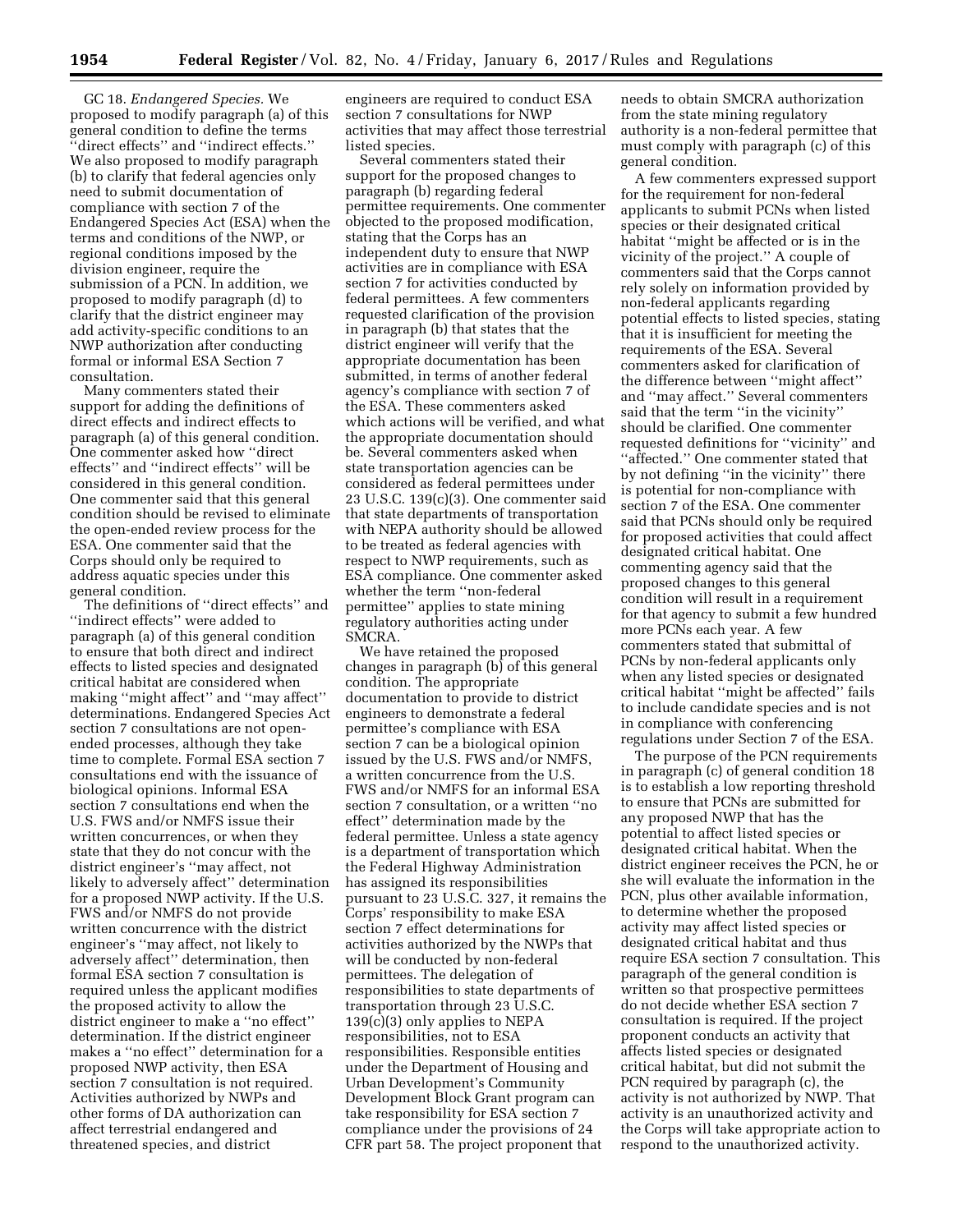As explained in the preamble to the June 1, 2016, proposed rule, we established the ''might affect'' threshold in 33 CFR part 330.4(f)(2) and paragraph (c) of general condition 18 because it is more stringent than the ''may affect'' threshold for section 7 consultation in the U.S. FWS's and NMFS's ESA section 7 regulations at 50 CFR part 402. The word ''might'' is defined as having ''less probability or possibility'' than the word ''may'' (Merriam-Webster's Collegiate Dictionary, 10th edition). As we also discussed in the June 1, 2016, proposed rule, we cannot explicitly define the term ''in the vicinity'' for the purposes of general condition 18 because the ''vicinity'' is dependent on a variety of factors, such as species distribution, ecology, life history, mobility, and, if applicable, migratory patterns, as well as habitat characteristics and species sensitivity to various environmental components and potential stressors. The vicinity is also dependent on the NWP activity and the types of direct and indirect effects that might be caused by that NWP activity. If a non-federal project proponent conducts an activity and does not comply with general condition 18 or any other applicable general condition, then the activity is not authorized by NWP. The district engineer will take appropriate action for the unauthorized activity.

Because of the requirements of ESA section 7 and the U.S. FWS's and NMFS's implementing regulations at 50 CFR part 402, we cannot limit PCNs to NWP activities that might affect designated critical habitat. We acknowledge that as more species are listed as endangered or threatened, and more critical habitat is designated, there will be increases in the number of PCNs submitted to Corps districts each year. For species proposed to be listed as endangered or threatened, or for proposed critical habitat, ESA section 7 conferences are not required except for proposed actions that are likely to jeopardize the continued existence of any proposed species or adversely modify or destroy proposed critical habitat. The district engineer has the discretion to confer with the U.S. FWS and/or NMFS if he or she determines that a proposed NWP activity is likely to jeopardize the continued existence of the proposed species or destroy or adversely modify the proposed critical habitat. Because the NWPs only authorize activities that result in no more than minimal adverse environmental effects, and the threshold for ESA section 7 conferences is high (*i.e.,* likely to jeopardize proposed species or adversely modify or destroy

proposed critical habitat), we believe that conferences will only be necessary in rare circumstances for proposed NWP activities and do not need to address conferences in this general condition. District engineers will conduct conferences for proposed NWP when necessary.

One commenter said that a PCN should only be required if there are potential impacts to listed species and/ or designated critical habitat, and a PCN should not be required for the potential presence of a listed species. One commenter stated that a PCN should only be required when ESA section 7 consultation is required. One commenter stated that a PCN not be required in Northern long-eared bat habitat when there is no effect to the species, specifically when no clearing is involved. This commenter said that based on the term ''in the vicinity'' in paragraph (c), non-federal applicants would be required to submit a PCN for every NWP activity within this species' broad range. One commenter said that the Corps should require PCNs for proposed NWP activities that would take place within 10 river miles of ESAlisted species. One commenter stated that non-federal applicants should be allowed to satisfy the PCN requirement by demonstrating that ESA section 7 consultation has already been satisfactorily completed.

Under paragraph (c) of general condition 18, and 33 CFR 330.4(f)(2), PCNs are required if any listed species or designated critical habitat might be affected by the proposed NWP activity or is in the vicinity of the proposed NWP activity, or if the proposed NWP activity is located in designated critical habitat. The district engineer reviews the PCN and determines whether ESA section 7 consultation is required, because under section 7(a)(2) of the ESA, federal agencies are responsible for ensuring that actions they authorize are not likely to jeopardize the continued existence of listed species, or destroy or adversely modify designated critical habitat. The prospective permittee does not decide whether ESA section 7 consultation is required for NWP activities; that is the Corps' responsibility. The prospective permittee's responsibility is to submit a PCN to the district engineer when there is a possibility that the proposed NWP activity might affect listed species or designated critical habitat. We acknowledge that the requirements of general condition 18 will result in more PCNs for listed species that have large ranges, but those requirements are necessary to comply with ESA section 7(a)(2). A PCN threshold of 10 river

miles within the location of ESA-listed species would not be an effective PCN threshold, especially for mobile listed species. As discussed below, we have added a new paragraph (f) to general condition 18 to allow ESA compliance through a valid ESA section 10(a)(1)(B) incidental take permit. If the applicant does not have a valid ESA section 10(a)(1)(B) incidental take permit, and the proposed NWP activity may affect listed species or designated critical habitat, then the Corps is required to conduct ESA section 7 consultation.

A few commenters recommended that an ESA section 7 consultation should be completed in 45 days or less after the date of receipt of a complete PCN. A few commenters stated that if the applicant cannot commence the NWP activity even if the 45-day review period has passed, unless the Corps makes a ''no effect'' determination or ESA section 7 consultation is completed, this general condition places a burden on applicant. One of these commenters suggested that the Corps either adhere to the 45-day review period for complete PCNs or revise this general condition to state that these ESA section 7 consultations will take no more than 90 days. One commenter stated that for linear projects, the Corps should not issue NWP verifications for any crossings of waters of the United States until ESA section 7 consultation is completed for those crossings that require section 7 consultation. This commenter also said the general condition should prohibit the prospective permittee from beginning construction of the linear project until after those consultations are completed.

If formal ESA section 7 consultation is required, there are timeframes that are mandated by section 7(b) of the ESA. The NWPs cannot change those timeframes. If informal ESA section 7 consultation is conducted, there are no timeframes for completion, but written concurrence from the U.S. FWS and/or NMFS is required before informal consultation is concluded. If the U.S. FWS or NMFS will not provide their written concurrence, or explicitly disagrees that the proposed activity ''may affect, is not likely to adversely affect'' listed species or critical habitat, then formal ESA section 7 consultation is necessary to fulfill the consultation requirements of ESA section 7(a)(2). As stated in paragraph (c) of general condition 18, if the district engineer determines that the proposed NWP activity may affect listed species or designated critical habitat, the activity is not authorized by NWP until the district engineer completes ESA section 7 consultation or determines that the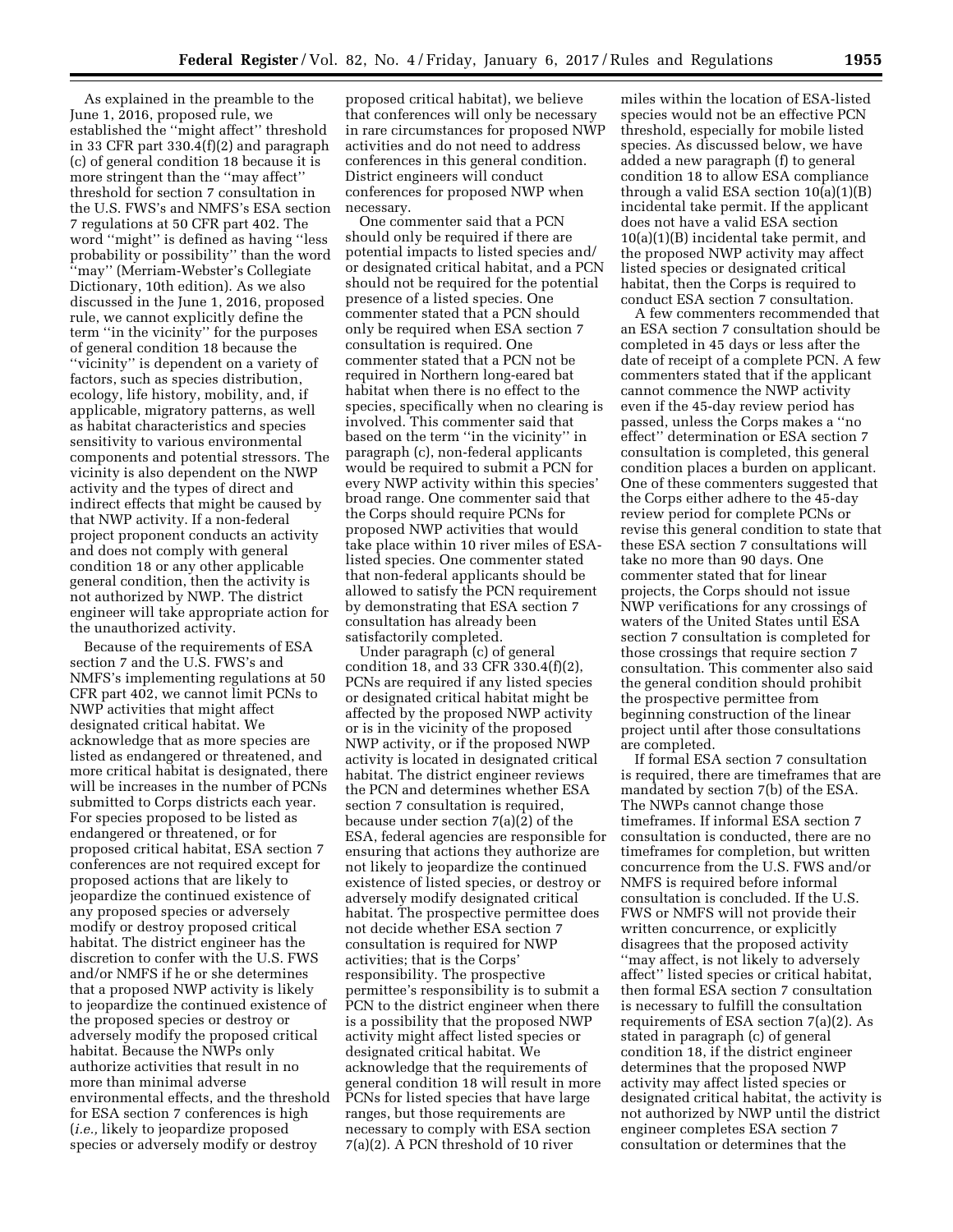proposed NWP will have ''no effect'' on listed species or designated critical habitat.

District engineers have discretion in timing the issuance of NWP verifications for NWP activities that require PCNs. Linear projects often have crossings that require PCNs and crossings that do not require PCNs. For those linear projects, the PCN must also identify the use of NWP(s), regional general permit(s), or individual permit(s) to authorize other separate and distant crossings that require DA authorization (see paragraph (b)(4) of general condition 32). If some or all of the other separate and distance crossings are authorized by NWP without a requirement to submit a PCN (and they do not trigger the PCN requirements in paragraph (c) of general conditions 18 or 20, or other general conditions), then those activities are authorized by NWP unless the district engineer exercises his or her authority at 33 CFR 330.5(d) to suspend or revoke those NWP authorizations. There are also likely to be substantial segments of linear projects that are sited in uplands over which the Corps has no control and responsibility. The entity constructing the linear project can begin construction in the uplands prior to receiving the NWP verification or other DA authorizations.

Several commenters said they support allowing district engineers to add species-specific conditions to NWP verifications. One commenter asked whether district engineers would add species-specific conditions to the NWP itself or to the NWP verification letters. One commenter stated that Corps districts should not be allowed to add activity-specific conditions to NWPs when there are regional conditions related to the protection of listed species.

District engineers have the authority to modify NWPs by adding conditions to the NWP authorization (see 33 CFR 330.5(d)). This includes conditions to protect listed species and designated critical habitat. The conditions are written in the NWP verification letter, but they apply to the NWP authorization. In their NWP verification letters, district engineers may reference regional conditions or add those regional conditions to the NWP authorization to ensure that the permittee is aware of those conditions and to make those conditions easier to enforce.

One commenter said that the Corps is required to seek concurrence from the U.S. FWS and/or NMFS for any ''no effect'' determination. One commenter voiced support for using regional

programmatic consultations to comply with section 7 of the ESA. A few commenters suggested that the Corps develop an informational guidance document and Web site dedicated to region-specific listed species under the jurisdiction of U.S. FWS, similar to what was developed by the NMFS.

Federal agencies are not required to seek concurrence from the U.S. FWS or NMFS for their ESA section 7 ''no effect'' determinations (see page 3–12 of the 1998 Endangered Species Consultation Handbook issued by the U.S. FWS and NMFS). For the 2017 NWPs, we plan on developing a general information guidance document to assist NWP users in complying with general condition 18. This document will be posted on the Corps Headquarters regulatory program Web site at: *[http://www.usace.army.mil/](http://www.usace.army.mil/Missions/Civil-Works/Regulatory-Program-and-Permits/Nationwide-Permits/) [Missions/Civil-Works/Regulatory-](http://www.usace.army.mil/Missions/Civil-Works/Regulatory-Program-and-Permits/Nationwide-Permits/)[Program-and-Permits/Nationwide-](http://www.usace.army.mil/Missions/Civil-Works/Regulatory-Program-and-Permits/Nationwide-Permits/)[Permits/.](http://www.usace.army.mil/Missions/Civil-Works/Regulatory-Program-and-Permits/Nationwide-Permits/)* 

One commenter recommended changing this general condition to require non-federal applicants to submit a list of endangered and threatened species and designated critical habitat locations for the subject county in which the proposed NWP activity will occur, especially for NWPs 3, 12, 13, 14, 21, 39, 44, and 48.

Paragraph (c) of this general condition requires a non-federal permittee to submit a PCN if any listed species or designated critical habitat might be affected or is in the vicinity of the proposed NWP activity, or if the proposed NWP activity is located in designated critical habitat. Other activities authorized by other NWPs might trigger the PCN requirement in paragraph (c), so we will not modify this general condition to focus on the eight NWPs identified by the commenter.

One commenter said that the Corps should include the entire linear project in its action area instead of limiting the action area to the crossings of waters of the United States. This commenter asserted that the Corps' approach for ESA compliance for linear projects does not comply with the ESA. One commenter stated that compensatory mitigation should be required for unavoidable adverse impacts to federally-listed species when NWP activities use treated wood below the water line. One commenter said that the Corps must conduct an activity-specific NEPA analysis when it implements an incidental take statement as a condition of the Corps' NWP verification and that the Corps' implementation of the incidental take statement should cover the entire linear project, not just crossings of waters of the United States.

The U.S. FWS's and NMFS's ESA section 7 regulations at 50 CFR 402.02 define the term "action area" as ". . . all areas to be affected directly or indirectly by the Federal action and not merely the immediate area involved in the action.'' When the Corps initiates ESA section 7 consultation on proposed activity that it determines ''may affect'' listed species or designated critical habitat, it consults on the direct and indirect effects caused by the proposed NWP activity. In paragraph (a) of this general condition, we define the terms ''direct effects'' and ''indirect effects.'' Indirect effects can be some distance from the direct effects of the proposed NWP activity. The Corps' approach to conducting ESA section 7 consultations for linear projects complies with the ESA. Section 7(a)(2) consultations for linear projects may include the effects of interdependent and interrelated activities. Interrelated and interdependent activities are not federal actions, because they are not authorized, funded, or carried out by the Corps or other federal agency. Including interrelated and interdependent activities in a formal ESA Section 7 consultation and biological opinion does not grant the Corps any authority to regulate those activities and their effects on listed species and critical habitat. Therefore, the Corps does not have the legal authority to enforce conditions that the U.S. FWS and/or NMFS might impose on those interrelated and interdependent activities in an incidental take statement in a biological opinion. The FWS and NMFS would be responsible for enforcing those provisions of the incidental take statement that apply to the upland activities outside of the Corps' jurisdiction.

District engineers will determine on a case-by-case basis whether compensatory mitigation is required for unavoidable adverse impacts to federally-listed species. The Corps only adopts and incorporates those provisions of an incidental take statement that apply to the actions authorized by the Corps. If the incidental take statement in a biological opinion has provisions that apply to activities in upland areas outside of the Corps' action areas for linear projects, where the Corps does not have the authority to control those upland activities, the Corps will not incorporate those provisions in its NWP authorization. The U.S. FWS and NMFS can use their authorities to enforce provisions of the incidental take statement that apply to upland linear project segments that are outside of the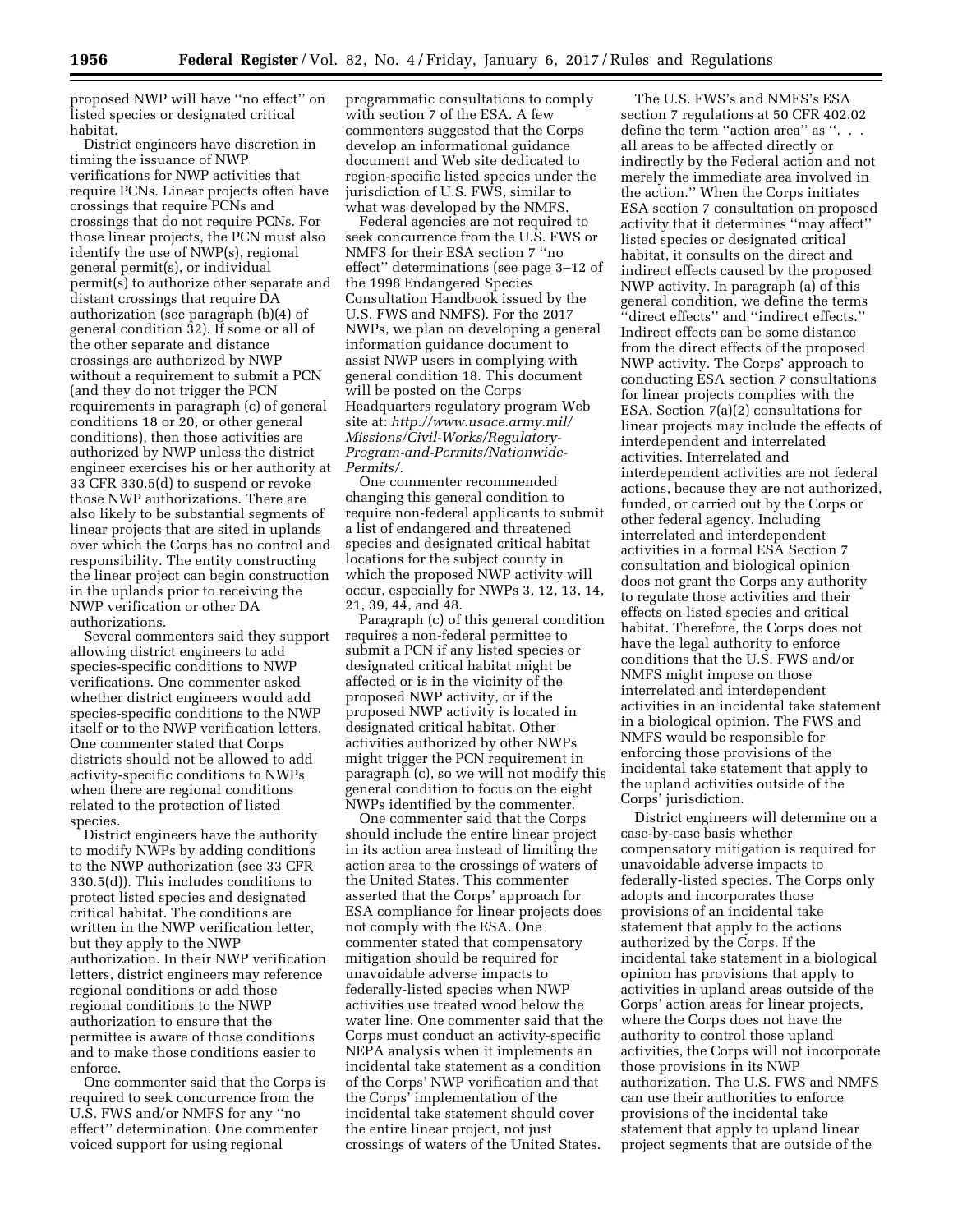Corps' control and responsibility. From the Corps' perspective, those upland linear project segments are not federal actions, and therefore the Corps is not responsible for preparing NEPA documents for those actions.

Several commenters recommended using Habitat Conservation Plans to streamline compliance with this general condition if the prospective permittee has been issued an ESA section 10 permit that also authorizes incidental take that may result from the proposed NWP activity. Several commenters said that PCNs should not be required for non-federal permittees when their ''take'' of listed species is authorized by ESA section 10 permits and is addressed through HCPs with incidental take statements. A few commenters said that a non-federal permittee should be able to proceed with the proposed NWP activity 15 days after providing the district engineer with the ESA section 10(a)(1)(B) incidental take permit and HCP. One commenter said the PCN requirement of this general condition should be satisfied through a programmatic notification submitted to the district engineer, if more than one activity to be authorized by NWP has been the subject of a prior ESA section 7 consultation.

We have added a new paragraph (f) to this general condition, to cover circumstances in which the non-federal permittee has a valid ESA section 10(a)(1)(B) incidental take permit and approved Habitat Conservation Plan for a project or group of projects that includes the proposed NWP activity. A group of projects may be covered by an ESA section 10(a)(1)(B) and large-scale (*e.g.,* county) Habitat Conservation Plan. Whenever the U.S. Fish and Wildlife Service or the National Marine Fisheries Service issues an ESA section  $10(a)(1)(B)$  incidental take permit, they conduct an intra-Service consultation under ESA section 7(a)(2). The intra-Service ESA section 7(a)(2) consultation conducted for the ESA section 10(a)(1)(B) permit and Habitat Conservation Plan will include their opinion whether the proposed project or group of projects is not likely to jeopardize the continued existence of any endangered or threatened species or result in the destruction or adverse modification of designated critical habitat. We believe that adding this paragraph to general condition 18 reduces duplication and also fulfills the Corps' obligations under ESA section 7(a)(2). The district engineer will coordinate with the FWS and/or NMFS as appropriate to determine whether the agency that issued the ESA section 10(a)(1)(B) incidental take permit

considered the proposed NWP activity and the associated incidental take in its internal ESA section 7 consultation for that ESA section  $10(a)(1)(B)$  permit.

We cannot eliminate the PCN requirement for non-federal permittees that is established by 33 CFR 330.4(f)(2). The PCN requirement is necessary to allow the district engineer to determine, after coordinating with the agency that issued the ESA section 10(a)(1)(B) incidental take permit (*i.e.,* the FWS and/or NMFS), whether the ESA section 10(a)(1)(B) incidental take permit and the internal ESA section 7 consultation for that incidental take permit covers the proposed NWP activity and its anticipated incidental take. The district engineer should respond to the complete PCN to notify the non-federal applicant whether the ESA section 10(a)(1)(B) permit covers the proposed NWP activity or whether additional ESA section 7(a)(2) consultation is necessary, to ensure from the Corps' perspective, that the proposed NWP activity is not likely to jeopardize the continued existence of endangered or threatened species or result in the destruction or adversely modification of designated critical habitat. We also cannot state in the revised general condition that the prospective permittee can proceed with the NWP activity within 15 days of providing the district engineer with a copy of the ESA section  $10(a)(1)(B)$ incidental take permit and Habitat Conservation Plan, because district engineers have 45-days to review complete PCNs and there are other exceptions to the 45-day review period. For example, if the proposed NWP activity is determined by the district engineer to have the potential to cause effects to historic properties, consultation will be required to fulfill the requirements of section 106 of the National Historic Preservation Act. Activities authorized by NWPs 21, 49, and 50 require written verifications before proceeding with the authorized work. We cannot replace the PCN requirement individual NWP activities with a programmatic notification, because each proposed NWP activity needs to be evaluated to determine if ESA section 7 consultation is required.

One commenter expressed concern that the requirements of this general condition result in ESA section 7 consultations occurring in the absence of a real potential for listed species conflicts. One commenter said that ESA section 7 consultations should only occur if the site for the proposed activity has an occurrence of listed species or the site is located in designated critical habitat. One commenter stated that the requirements of general condition 18

should only apply to activities in jurisdictional areas that might affect endangered species.

For a non-federal permittee, this general condition requires a PCN if any listed species or designated critical habitat might be affected or is in the vicinity of the proposed NWP activity, or if the proposed NWP activity is located in designated critical habitat. The district engineer will review the PCN to determine if the proposed NWP activity may affect listed species or designated critical habitat and thus require ESA section 7 consultation. If the district engineer determines the proposed NWP activity will have no effect on listed species or designated critical habitat, he or she will issue the NWP verification letter if the proposed activity complies with all other applicable terms and conditions of the NWP and will result in no more than minimal adverse environmental effects. When making an effect determination for the purposes of ESA section 7, the district engineer considers the direct and indirect effects caused by the proposed NWP activity. An NWP activity conducted in jurisdictional waters and wetlands can have indirect effects on listed species or designated critical habitat outside of those jurisdictional waters and wetlands, and thus require the district engineer to conduct ESA section 7 consultation.

This general condition is adopted with the modifications discussed above.

GC 19. *Migratory Birds and Bald and Golden Eagles.* We proposed to modify this general condition to state that the permittee is responsible for ensuring that his or her action complies with the Migratory Bird Treaty Act and Bald and Golden Eagle Protection Act, instead of stating that the permittee is responsible for obtaining any ''take'' permits from the U.S. Fish and Wildlife Service. There may be situations where such ''take'' permits are not required and compliance with these acts may be achieved through other means.

Several commenters stated their support for the proposed modification. Two commenters said that the proposed modification will increase burdens on applicants and create delays in the NWP verification process. This general condition does not require any action by district engineers and will not delay their reviews of PCNs and voluntary requests for NWP verifications. Permittees are responsible for contacting the local office of the U.S. Fish and Wildlife Service to determine if they need to take action to reduce impacts to migratory birds or bald or golden eagles, or obtain incidental take permits under these two laws.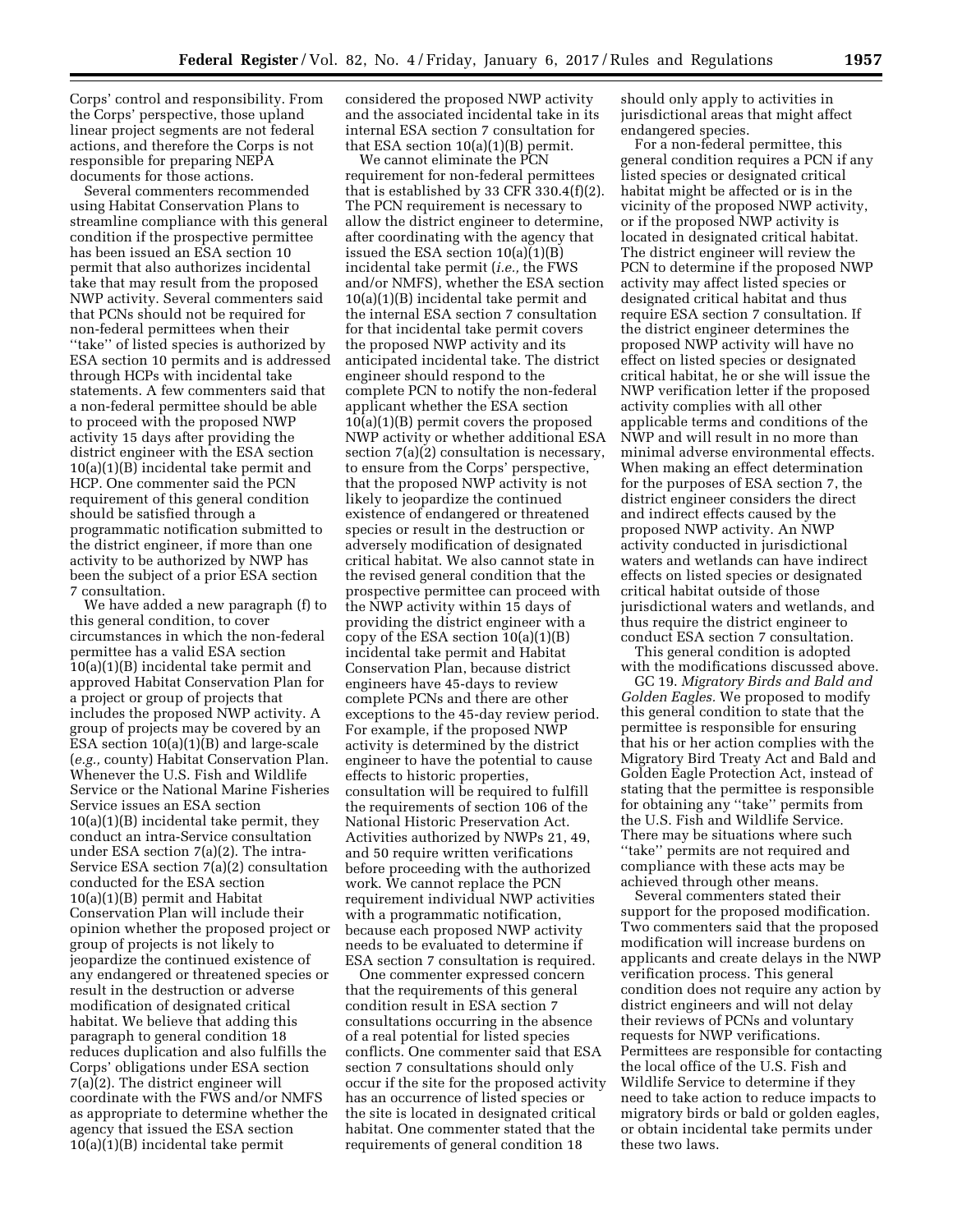This general condition is adopted as proposed.

GC 20. *Historic Properties.* Parallel with the proposed modifications of paragraph (b) of general condition 18, we also proposed to modify paragraph (b) of general condition 20 to state that federal permittees only need to submit documentation of their compliance with section 106 of the National Historic Preservation Act (NHPA) if the proposed NWP activity requires preconstruction notification because of other terms and conditions, including regional conditions imposed by division engineers.

One commenter asked how district engineers will determine if NWP activities will affect historic properties and who is expected to satisfy the requirements of section 106 of the NHPA. One commenter recommended revising paragraph (a) as follows: ''In cases where the district engineer is notified, or determines based on scoping performed in accordance with 36 CFR 800.4(a), that the activity may affect properties listed, or eligible for listing, in the National Register of Historic Places, the activity is not authorized until the district engineer finds that the requirements of Section 106 of the National Historic Preservation Act (NHPA) and its implementing regulations (36 CFR part 800) have been satisfied.''

District engineers will review PCNs and determine whether proposed NWP activities have the potential to affect historic properties. If the district engineer determines that the proposed NWP activity has no potential to cause effects on historic properties, section 106 consultation is not required. If the district engineer determines that the proposed NWP activity will result in either ''no historic properties affected,'' ''no adverse effects,'' or ''adverse effects,'' he or she will conduct NHPA section 106 consultation with the appropriate consulting parties. The NWPs, via the requirements of general condition 20, provide general guidance on historic properties and compliance with NHPA section 106, but further details on the section 106 process are provided in other Corps regulations and guidance, and do not need to be included in the text of paragraph (a) of this general condition.

Several commenters supported the proposed change to paragraph (b) regarding federal permittees' compliance with section 106 of the NHPA. One commenter suggested modifying paragraph (b) to state that if the district engineer identifies deficiencies in the federal permittee's section 106 compliance, then he or she

will consult further with the federal agency and other parties to resolve those deficiencies. Several commenters stated that paragraph (b) exempts non-lead federal agencies from fulfilling their section 106 responsibilities. One commenter said that paragraph (b) results in the Corps designating another agency as the NHPA section 106 compliance lead without the agreement of the other agency. One commenter requested further clarification to address situations where no other federal lead agency has the responsibility.

Federal permittees have an independent obligation to comply with section 106 of the NHPA. If an NWP activity that will be conducted by a federal permittee requires a PCN and the district engineer determines while reviewing the PCN that the federal permittee's section 106 compliance documentation is insufficient, then he or she will notify the federal permittee that additional section 106 consultation may be necessary. Paragraph (b) of this general condition is not equivalent to a lead federal agency concept. The purpose of paragraph (b) is to avoid duplicative consultation efforts, because federal agencies have their own obligation to comply with NHPA section 106. When a federal permittee is conducting an NWP activity, it is either conducting the same undertaking as the Corps (*i.e.,* the permitted activity), or a larger undertaking that involves other activities that the Corps does not have the authority to regulate. If there is no federal permittee, then paragraph (c) of this general condition would apply.

One commenter recommended revising the fourth sentence of paragraph (b) as follows: ''If the appropriate documentation is not submitted, then additional consultation under section 106 may be necessary to fulfill the requirements of the NHPA and relevant regulations have been complied with.'' This commenter suggested adding the following sentence after the fourth sentence: ''If the district engineer identifies deficiencies, then the district engineer will consult further with the federal agency and other parties to resolve them."

The last sentence of paragraph (b) makes it clear that if there are deficiencies in the federal permittee's documentation of section 106 compliance, it is the federal permittee's responsibility to address those deficiencies. The Corps is not required to conduct that additional consultation on behalf of the federal permittee.

One commenter said that paragraph (c) should be modified to make it clear who is responsible for making an effect determination for the purposes of

section 106 of the NHPA. Several comments stated that by referencing ''current procedures'' in paragraph (c) of this general condition, the Corps suggests to prospective permittees that compliance with the Corps' current regulations and guidance fulfills its section 106 NHPA responsibilities. Several commenters recommended revising this general condition to require non-federal applicants to provide documentation in their PCNs from qualified professionals to state that standard procedures have been followed to identify historic properties. One commenter said that the third sentence in paragraph (c) should include ''designated tribal representative'' because not all federally recognized tribes have Tribal Historic Preservation Officers.

We have modified paragraph (c) by adding two sentences to make it clear that it is the district engineer's responsibility to make section 106 effects determinations: ''Section 106 consultation is required when the district engineer determines that the activity has the potential to cause effects on historic properties. The district engineer will conduct consultation with consulting parties identified under 36 CFR 800.2(c) when he or she makes any of the following effect determinations for the purposes of section 106 of the NHPA: No historic properties affected, no adverse effect, and adverse effect.'' We are retaining the fourth sentence in paragraph (c) to refer to our current procedures for addressing the requirements of section 106 of the NHPA, which are Appendix C to 33 CFR part 325, the April 25, 2005, interim guidance in which we adapt the applicable provisions of 36 CFR part 800 to augment Appendix C, and the January 31, 2007, interim guidance in which we provide further guidance on adapting the applicable provisions of 36 CFR part 800 to Appendix C.

Modifying paragraph (c) to require non-federal applicants to provide documentation from qualified professionals goes beyond the ''good faith effort'' required to identify historic properties for minor activities authorized by the NWPs. The magnitude and nature of the undertaking and the degree of federal involvement are considerations for determining what is required to identify historic properties (see 36 CFR 800.4(b)(1)), and for many NWP activities these are both minimal. For activities that have the potential to cause effects to historic properties, applicants often hire consultants to assist in the section 106 process. We have modified the third sentence of paragraph (c) to include ''designated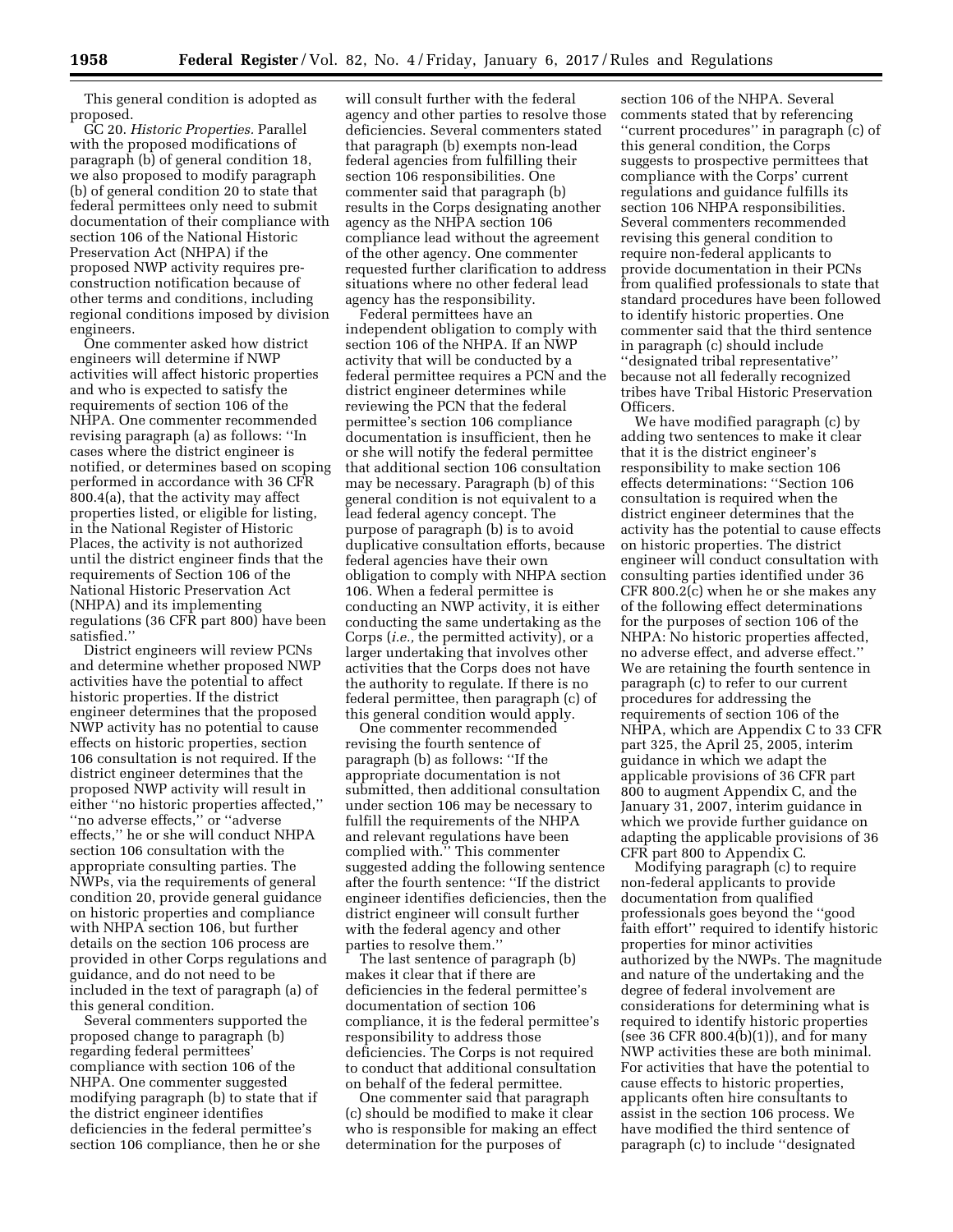tribal representative'' as an option for assistance regarding information on the location of potential historic resources, consistent with 36 CFR 800.2 $(c)(2)(i)(B)$ .

Several commenters stated that this general condition does not provide sufficient guidance to non-federal applicants to ensure compliance with section 106 because the information requirements for PCNs are vague and set a low threshold. These commenters expressed concern that district engineers will not have sufficient information from applicants or may not receive PCNs at all. Several commenters stated that this general condition and its PCN requirements unlawfully delegates to non-federal entities the Corps' responsibility to comply with section 106 of the NHPA.

We are not delegating responsibilities to comply with Section 106, but as a permitting agency we can require certain information from project proponents. This general condition requires prospective permittees to submit PCNs for proposed activities that might have the potential to cause effects to historic properties. In this general condition, we changed the word ''may'' to ''might'' to be consistent with the language in paragraph (c) of general condition 18, endangered species, because it serves a similar purpose. As with paragraph (c) of general condition 18, paragraph (c) of general condition 20 places the responsibility of determining whether NHPA section 106 is necessary. The district engineer will evaluate the PCN, and if he or she determines that the proposed NWP activity has the potential to cause effects to historic properties, he or she will initiate section 106 consultation with the appropriate consulting parties. For the section 106 consultation, the district engineer will make one of three effect determinations: ''no historic properties affected,'' ''no adverse effect,'' and ''adverse effect.''

We have made changes to paragraphs (c) and (d) to more clearly articulate the district engineer's process for complying with NHPA section 106 for NWP activities undertaken by non-federal permittees. We have moved the second sentence from paragraph (d) to paragraph (c). We have also added two new sentences to paragraph (c). The first new sentence states that section 106 consultation is required when the district engineer determines the proposed activity has the potential to cause effects to historic properties. The second new sentence states that the district engineer will consult with consulting parties identified under 36 CFR 800.2(c) when he or she determines the proposed activity may result in ''no historic properties affected,'' ''no

adverse effects'' on historic properties, or ''adverse effects'' on historic properties. We have also made some edits to the last sentence of paragraph (c) to provide additional clarity.

At the beginning of the first sentence of paragraph (d), we added the phrase ''For non-federal permittees,'' to make it clear that paragraph (d) applies to nonfederal permittees. In what is now the second sentence of paragraph (d), we deleted the phrase "and will occur" because if section 106 consultation is required, the district engineer will do that section 106 consultation.

One commenter said that PCNs should be required for all NWP activities that involve ground disturbance. One commenter stated that this condition sets a lower threshold for requiring review than Appendix C to 33 CFR part 325 and should be revised. One commenter stated that general condition 20 and 32, and their reliance on compliance by permittees, often results in the Corps' failure to consult with federally recognized tribes in a government-to-government relationship.

Requiring PCNs for all NWP activities that involve ground disturbance would result in many additional PCNs for activities that have no potential to cause effects to historic properties. The intent of paragraph (c) is to require non-federal permittees to submit PCNs for any proposed NWP activity that might have the potential to cause effects to historic properties. The PCN requirement gives district engineers the opportunity to make effect determinations for the purposes of complying with section 106 of the NHPA. General condition 20 only addresses historic properties and the requirements of section 106 of the NHPA. As discussed above, general condition 20 does not delegate the Corps' section 106 responsibilities to permittees. In addition, we have made substantial changes to general condition 17, tribal rights, to address the Corps' fiduciary responsibilities towards tribes, which extend beyond historic properties. General condition 17 addresses tribal rights (including treaty rights), protected tribal resources, and tribal lands. District engineers will consult with tribes on NWP activities that have the potential to cause effects to historic properties of significance to those tribes.

Two commenters said they support paragraph (e) and its implementation of section 110(k) for intentional adverse effects. One commenter noted that the NHPA was recodified and the citation to section 110(k) should be corrected to 54 U.S.C. 306113. We have revised the first sentence of paragraph (e) to refer to 54 U.S.C. 306113.

Several commenters said that this general condition unlawfully limits the scope of the Corps' ''permit area.'' One commenter stated that 33 CFR part 325, Appendix C is not approved by the Advisory Council on Historic Preservation (ACHP) as a program alternative, as required by 36 CFR 800.14. This commenter said that Appendix C is an internal Corps process that does not fulfill the requirements of section 106 of NHPA. One commenter recommended that the Corps continue working with the ACHP in order to bring its regulations into compliance with the NHPA. One commenter stated that Appendix C violates tribal consultation requirements, and more importantly, meaningful consultation with tribes.

General condition 20 does not use the term ''permit area.'' When evaluating PCNs, district engineers will determine the appropriate scope of analysis for the purposes of NHPA section 106 using its current procedures for addressing the requirements of that statute. The ACHP's regulations at 36 CFR 800.14(a) states that an ''agency official may develop procedures to implement section 106 and substitute them for all or part of subpart B of this part if they are consistent with the Council's regulations pursuant to section  $110(a)(2)(E)$  of the act." Both 36 CFR 800.14(a) and NHPA section 110(a)(2)(E) state that a federal agency's program alternative has to be ''consistent'' with the ACHP's regulations. Neither of those provisions state that those program alternative have to be ''approved'' by the ACHP. The Corps complies with section 106 of the NHPA through Appendix C and the interim guidance documents April 25, 2005, and January 31, 2007. We continue to work with the ACHP on this matter. The 2005 and 2007 interim guidance documents were issued to make the regulatory program's NHPA section 106 procedures consistent with the ACHP's regulations. The Corps complies with tribal consultation requirements and its fiduciary responsibilities to tribes through the Department of Defense American Indian and Alaska Native Policy and the Corps' November 1, 2012, Tribal Consultation Policy.

Several commenters said that certain state departments of transportation have been assigned responsibilities by the Federal Highway Administration under the authority in 23 U.S.C. 327 to conduct compliance under section 7 of the Endangered Species Act. These commenters stated that this practice needs to be recognized in general condition 20 for historic properties, because these departments of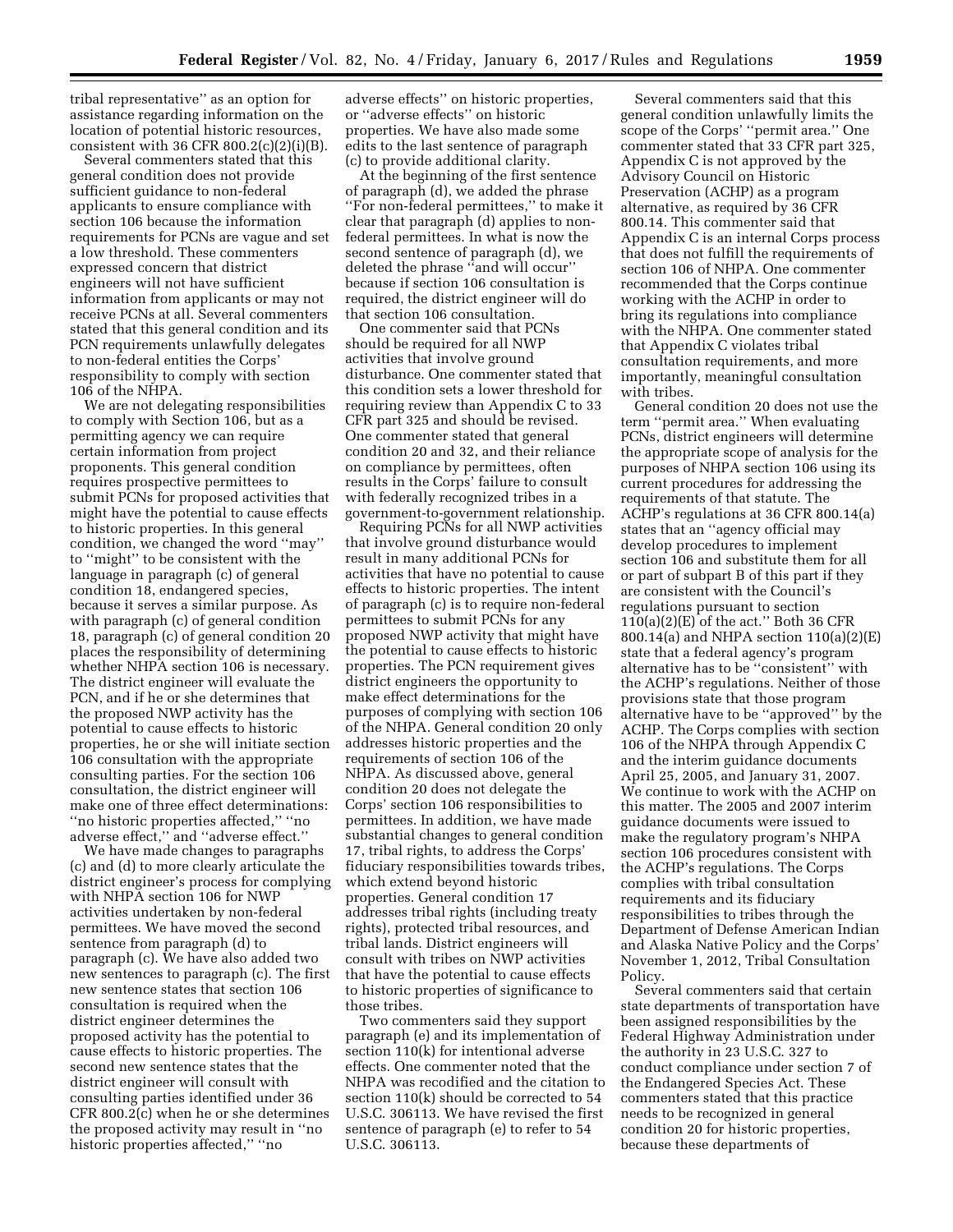transportation are considered ''federal permittees'' and their own procedures apply for compliance with section 106. Several commenters indicated that some Corps districts re-coordinate with State Historic Preservation Officers that were already contacted by state transportation agencies during their review process.

If a state agency is a department of transportation to which the Federal Highway Administration has assigned its responsibilities pursuant to 23 U.S.C. 327, then that state agency would be responsible for section 106 compliance under paragraph (b) of this general condition. We do not need to make any changes to the text of this general condition to recognize this assignment of authority. If a PCN is required, nonfederal applicants, including state departments of transportation that have not been assigned authority under 23 U.S.C. 327 are asked to provide any documentation which may expedite the review process for NHPA section 106. For NWP activities conducted by nonfederal permittees, it is the Corps' responsibility to comply with the requirements of section 106.

One commenter stated that reliance on general conditions 20 and 32, is not a substitute for activity-specific compliance with section 106 of the NHPA. This commenter said that the Corps should conduct a section 106 review out prior to reissuing the NWPs. One commenter said that the general condition should state that the Corps is not obligated to delay issuance of an NWP verification until after an official agreement is obtained from a state.

General condition 20 provides the means for activity-specific compliance with section 106 of the NHPA. General condition 32 describes the general PCN requirements for the NWPs. As discussed in another section of this final rule, we have determined that the issuance or reissuance of the NWPs by Corps Headquarters has no potential to cause effects to historic properties. The NWPs authorize activities over a fiveyear period, after they are issued and go into effect. When the Corps issues or reissues NWPs, there are no specific NWP activity sites identified; when the NWPs go into effect several weeks after they issued or reissued, they could potentially authorize activities in jurisdictional waters and wetlands anywhere in the United States. In other words, during the rulemaking process for the issuance or reissuance of the NWPs there are no specific historic properties on which to conduct NHPA section 106 consultation. General condition 20 requires completion of NHPA section 106 consultations, and when section 106 consultation is

required, the Corps cannot issue an NWP verification letter until after the consultation has been completed.

Several commenters requested clarification of how PCN requirements will be defined to promote a consistent and streamlined approach and a clearer understanding of general condition 20. Several commenters stated that the PCN review timeframe should be limited to 45 days, or a maximum of 90 days when it is necessary to complete section 106 consultation. These commenters said that if the applicant has not gotten a response from the Corps within those timeframes, the applicant should be permitted to proceed with the NWP activity. One commenter said that the Corps should eliminate the open-ended review process for section 106 of the NHPA.

For those NWP activities that require NHPA section 106 consultation, we acknowledge that it will take longer for district engineers to issue NWP verifications because we have to provide sufficient time for consulting parties to provide comments on our ''no historic properties affected,'' ''no adverse effects,'' and ''adverse effect'' determinations. Compliance with section 106 of the NHPA is mandatory, not optional. General condition 20 states that if section 106 consultation is required, the project proponent cannot conduct the NWP activity until section 106 consultation is completed. The review process for section 106 of the NHPA is not open-ended; it concludes after the applicable procedures are followed and the district engineer can make his or her decision on the NWP PCN.

One commenter said that linear undertakings should not be segmented separately and reviewed as individual crossings. This commenter stated that, for linear projects, the Corps should include all areas where historic properties may be directly and indirectly affected by the undertaking, if any historic properties are present.

For linear projects, where the crossings of waters of the United States involve discharges of dredged or fill material into waters of the United States and/or structures or work in a navigable waters of the United States, the undertakings for the purposes of section 106 of the NHPA are the crossings that require DA authorization. The Corps does not have the authority to regulate upland segments of linear projects, and therefore those upland segments are not undertakings for the purposes of section 106 of the NHPA. The ACHP's regulations at 36 CFR 800.16(y) define ''undertaking'' as: ''a project, activity, or program funded in whole or in part

under the direct or indirect jurisdiction of a Federal agency, including those carried out by or on behalf of a Federal agency; those carried out with Federal financial assistance; and those requiring a Federal permit, license or approval.'' By including ''activity'' in its definition of ''undertaking,'' the ACHP's definition recognizes that federal agencies may not issue permits or licenses for entire projects, and those federal agencies might only issue permits or licenses for specific components of entire projects.

For linear projects, from the Corps' perspective, the crossings of waters of the United States authorized by NWPs or other types of DA permits, are the undertakings. For those crossings that require DA authorization, district engineers consider the direct and indirect effects of those crossings on historic properties that are caused by the discharges of dredged or fill material into waters of the United States and/or structure or work in navigable waters of the United States. If the operation and maintenance of those linear projects do not involve activities that require DA authorization, then the Corps is not required to evaluate the effects of those operation and maintenance activities on historic properties. The Corps' scope of analysis for the purposes of section 106 of the NHPA is the same regardless of whether the activities regulated by the Corps are authorized by NWPs or other general permits, or by individual permits.

This general condition is adopted with the modifications discussed above.

GC 21. *Discovery of Previously Unknown Remains and Artifacts.* We did not proposed any changes to this general condition. One commenter expressed support for general condition 21, but requested that this condition require the permittee to cease work in the area of the discovery of the previously unknown historic, cultural, or archeological remains and artifacts. This commenter noted that the wording of this general condition only allows for recovery activities or eligibility determinations, while failing to address other types of measures that might be determined necessary to avoid, minimize, or mitigate adverse effects to historic properties. One commenter said that general condition 21 is not a substitute for compliance with section 106 of the NHPA in individual cases. This commenter asserted that in absence of a section 106 review process that is carried out prior to reissuance of the NWPs, the Corps fails to meet the requirements of 36 CFR part 800.

General condition 21 requires permittees to avoid, to the maximum extent practicable, construction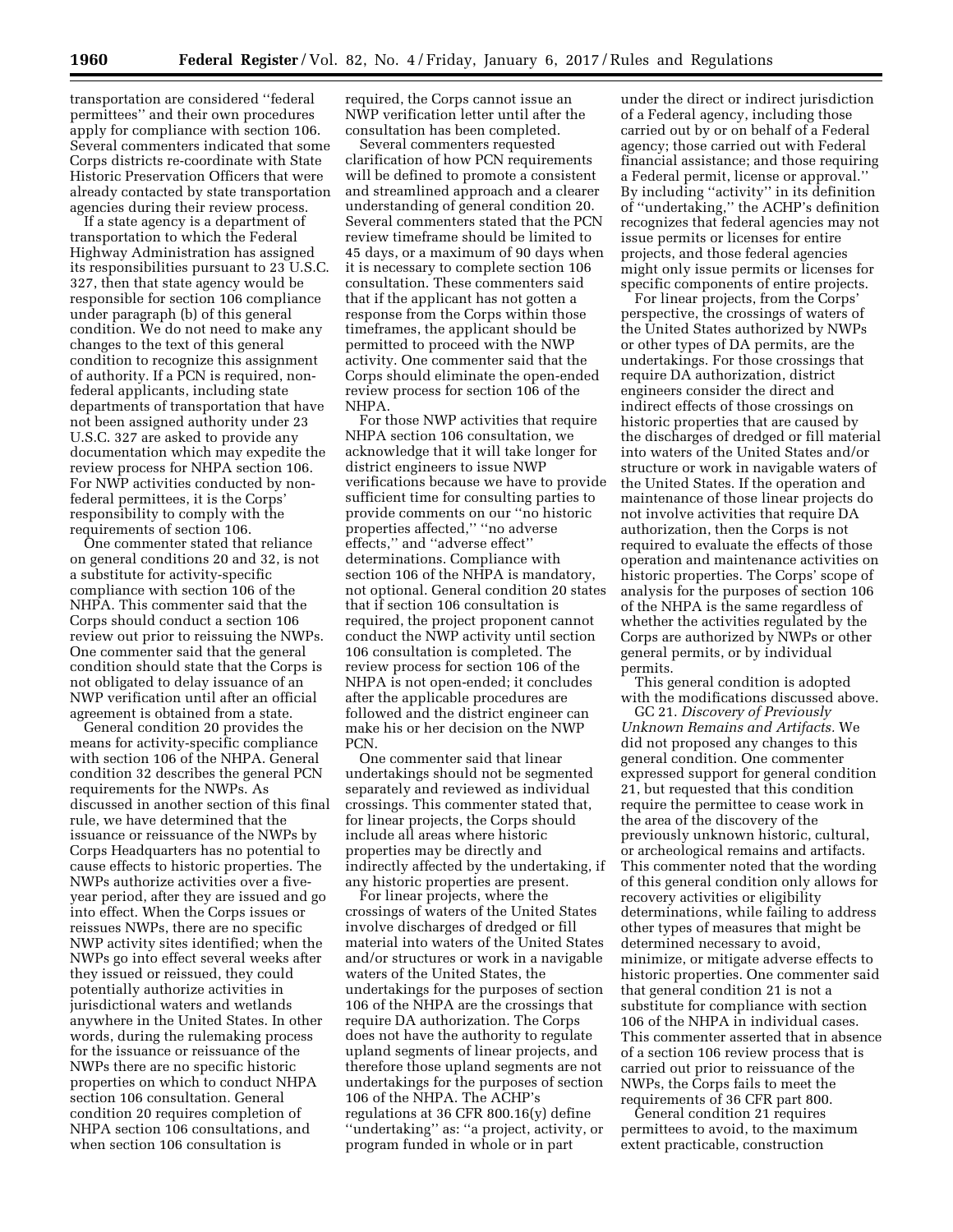activities that may affect the remains and artifacts until coordinated has been completed. This condition permits construction activities to continue outside of the discovery, while protecting the area of the discovery until coordination is complete. If these remains and artifacts are determined, after NHPA section 106 consultation, to be historic properties, other types of measures to avoid, minimize, or mitigate adverse effects to those historic properties may be implemented on a case-by-case basis. The district engineer can ask the project proponent to stop work, but the Corps does not have the authority to require the project proponent to stop work in the event of the discovery of previously unknown historic, cultural, or archeological remains and artifacts.

The purpose of this general condition is to address previously unknown remains and artifacts that are revealed during while the authorized NWP activity is being conducted. If the artifacts or remains were known at the time the district engineer reviewed the PCN or voluntary request for NWP verification, he or she would have made an eligibility determination, and if necessary, conducted NHPA section 106 consultation. Section 106 consultation was either not done because the remains or artifacts were unknown at the time the NWP PCN or voluntary request for NWP verification was being evaluated by the district engineer, or section 106 consultation was done for known historic properties included in, or eligible for inclusion in, the National Register of Historic Places. When the discovery of the previously unknown remains and artifacts are reported to the district engineer, he or she will initiate federal, tribal, and state coordination to determine whether the artifacts or remains warrant a recovery effort or if the site is eligible for listing in the National Register of Historic Places. Section 106 consultation will be conducted when necessary for these discoveries. General condition 21 is not a substitute for section 106 consultation.

This general condition is adopted as proposed.

GC 22. *Designated Critical Resource Waters.* We did not propose any changes to this general condition, except to add proposed new NWP B to paragraph (b). We did not receive any comments on this general condition. Since we are issuing proposed new NWP B as NWP 54, we have added NWP 54 to paragraph (b).

This general condition is adopted with the modification discussed above.

GC 23. *Mitigation.* We proposed to modify the opening paragraph of this

general condition and paragraph (b) to clarify that mitigation can be required by district engineers to ensure that activities authorized by NWPs will result in no more than minimal individual and cumulative adverse environmental effects. Also, we proposed to modify paragraph (d) to state that compensatory mitigation for stream losses should be provided through rehabilitation, enhancement, or preservation, to be consistent with 33 CFR 332.3(e)(3), which states that streams are difficult-to-replace resources. In paragraph (e), we proposed to modify the first sentence to state that compensatory mitigation provided through riparian areas can be accomplished by restoration, enhancement, or maintenance of those areas. In addition, we proposed to modify paragraph  $(f)(1)$  to state that if the district engineer determines compensatory mitigation is required for the proposed NWP activity, the preferred mechanism for providing compensatory mitigation is either mitigation bank credits or in-lieu credits. In the June 1, 2016, proposed rule we also requested comment on ways to improve how compensatory mitigation conducted under the NWP program is implemented to offset direct, indirect, and cumulative effects.

Several commenters said that the Corps should only require compensatory mitigation for activities that require individual permits. Many commenters said that project proponents should not be allowed to use compensatory mitigation to reduce the impacts of their activities to qualify for NWP authorization. Several commenters expressed support for allowing applicants an option to prepare a mitigation plan to reduce adverse environmental effects to no more than minimal to qualify for NWP authorization. One commenter stated that district engineers should continue to be allowed flexibility in determining when compensatory mitigation is to be required for NWP activities, especially when many aquatic resources are already heavily degraded.

The Corps' regulations at 33 CFR 330.1(e)(3) state that district engineers can require mitigation to ensure that activities authorized by NWPs result in no more than individual and cumulative adverse environmental effects. Under the procedure in 33 CFR 330.1(e)(3), district engineers offer prospective permittees the opportunity to submit mitigation proposals to reduce the adverse environmental effects caused by NWP activities. The mitigation required under the authority of 33 CFR 330.1(e)(3) can be compensatory

mitigation, but it can also be additional on-site avoidance and minimization of adverse impacts to jurisdictional waters and wetlands. District engineers have the discretion to determine when compensatory mitigation is to be required for NWP activities, and consider the degree of functions being performed by the jurisdictional waters and wetlands that will be adversely affected by the NWP activities (see paragraph 2 of Section D, District Engineer's Decision).

One commenter stated that compensatory mitigation should only be required for impacts to jurisdictional waters. One commenter suggested that compensatory mitigation should not be required for restoration activities. One commenter said that the reference to the aquatic environment in general condition 23 should be retained.

It is implicit in general condition 23 that compensatory mitigation is only required for NWP activities that impact jurisdictional waters and wetlands. However, under general condition 32 a complete PCN requires a delineation of wetlands, other special aquatic sites, and other waters, and some of those wetlands, other special aquatic sites, and other waters might not be subject to Clean Water Act jurisdiction. Therefore, if compensatory mitigation is required for a proposed NWP activity, and there was no approved jurisdictional determination issued for the project site, there may be occasions where compensatory mitigation was required for impacts to waters and wetlands, where some of those waters and wetlands might not be subject to Clean Water Act jurisdiction. If a project proponent wants an approved jurisdictional determination for a parcel where he or she might be proposing an NWP activity, the project proponent should request and receive that approved jurisdictional determination prior to submitting a PCN for the proposed NWP activity.

In general, compensatory mitigation is not required for restoration activities. In NWP 27, which authorizes aquatic habitat restoration, enhancement, and establishment activities, there is a provision that states that compensatory mitigation is not required for activities authorized by that NWP because they result in net increases in aquatic resource functions and services. We added a similar provision to new NWP 53, which authorizes the removal of low-head dams to restore rivers and streams and improve public safety. The NWP regulations, as well as section 404(e) of the Clean Water Act, refer to adverse environmental effects, so mitigation for NWP activities is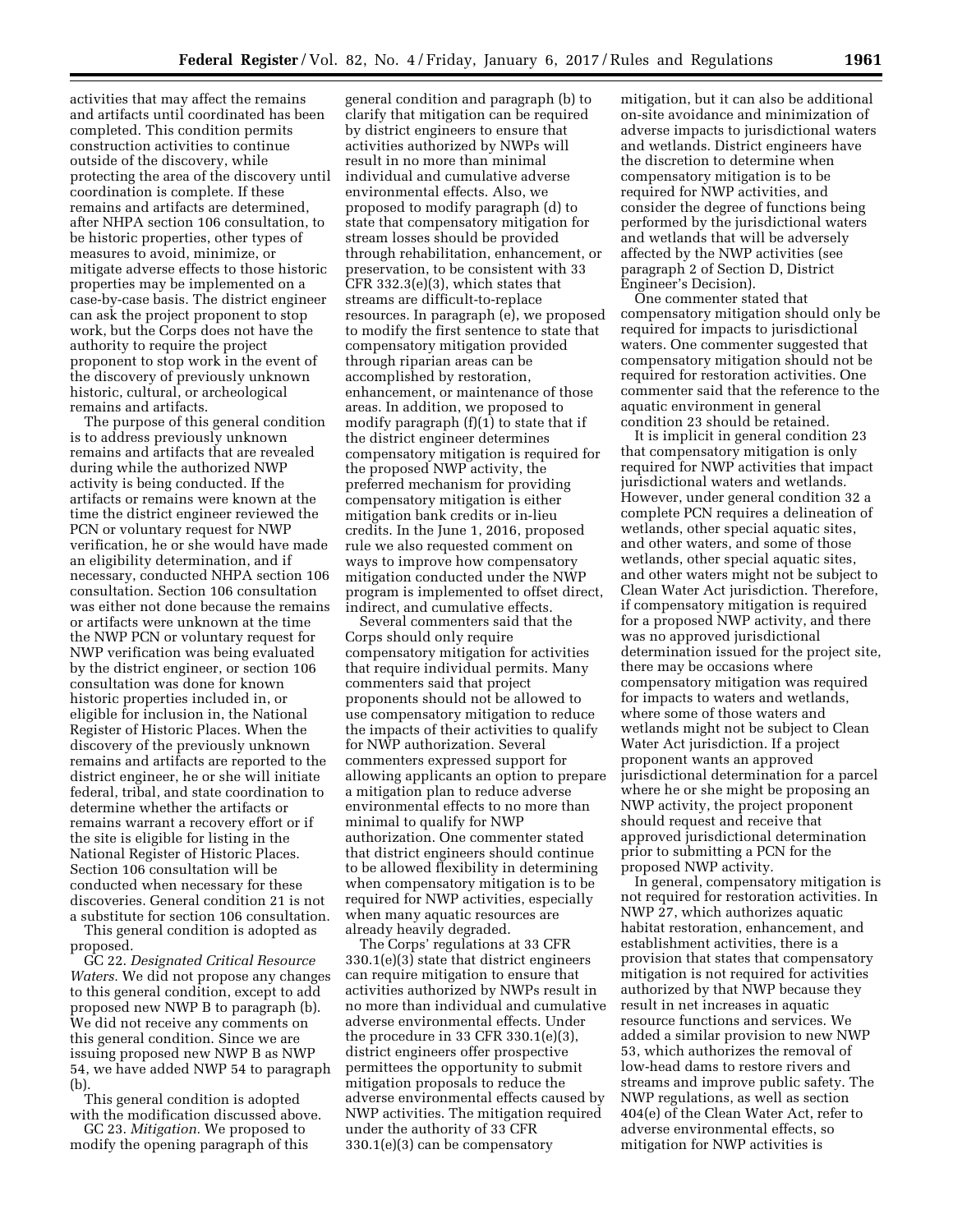intended to help ensure that activities authorized by NWPs cause no more than minimal adverse environmental effects.

One commenter stated that compensatory mitigation should be required for all unavoidable impacts to wetlands, special aquatic sites, and all stream types (ephemeral, intermittent and perennial). One commenter said that mitigation should only be completed on-site to better compensate for the loss at that location. A few commenters expressed their support for maintaining existing thresholds for compensatory mitigation requirements.

Compensatory mitigation is only required when necessary to ensure that activities authorized by NWPs result in no more than minimal individual and cumulative adverse environmental effects. Avoidance and minimization are other forms of mitigation that may also result in NWP activities causing no more than minimal adverse environmental effects. Under the sequence articulated in 33 CFR 330.1(e)(3), the district engineer first evaluates the PCN and determines whether the proposed activity will cause no more than minimal adverse environmental effects. If the district engineer determines the proposed activity will result in more than minimal adverse environmental effects, he or she will offer the project proponent the opportunity to submit a mitigation proposal to reduce the adverse environmental effects so that they are no more than minimal, individually and cumulatively. If the district engineer determines the mitigation proposal will reduce the adverse environmental effects, so that the net adverse environmental effects are no more than minimal, he or she will add conditions to the NWP authorization to require the project proponent to implement the mitigation proposal. If the district engineer determines that the mitigation proposal will not reduce the adverse environmental effects so that they are no more than minimal, he or she will exercise discretionary authority and instruct the project proponent on how to apply for an individual permit. On-site compensatory mitigation is often not an ecologically effective means of providing compensatory mitigation for impacts to jurisdictional wetlands because hydrologic conditions on the project site are likely to have been altered as a result of the permitted activity (NRC 2001). In the 2008 mitigation rule (33 CFR part 332), there is a framework for evaluating compensatory mitigation options to reduce risk and uncertainty in compensatory mitigation decision-

making (see 33 CFR 332.3(a) and (b)). In this general condition, we have not made any changes to the compensatory mitigation thresholds for the NWPs.

One commenter said that the Corps should require all applicants to take all practicable steps to avoid and minimize adverse impacts. Paragraph (a) requires permittees to design their NWP activities to avoid and minimize adverse effects, including both temporary and permanent adverse effects, to the maximum extent practicable on the project site.

One commenter said that mitigation measures should be required for losses of streams and open waters, including mitigation measures to improve floodplain connectivity and to provide flood storage. Another commenter stated that mitigation should be required for impacts to native aquatic vegetation such as eelgrass and kelp. A few commenters said that preservation of high quality aquatic resources should be a priority option for mitigation.

District engineers have the authority to require mitigation for losses of streams and other open waters (see paragraphs (d) and (e) of this general condition). That mitigation may result in the restoration of floodplain connectivity and the provision of one or more floodplain functions. District engineers also have the discretion to require compensatory mitigation for impacts to vegetated estuarine and marine habitats that are caused by NWP activities. We agree that preservation can be used to provide compensatory mitigation, as long as the preservation proposal complies with 33 CFR 332.3(h).

Many commenters said that the  $\frac{1}{10}$ -acre threshold for wetland mitigation should be retained. One commenter suggested increasing the threshold for requiring wetland compensatory mitigation to one acre. Many commenters said that wetland compensatory mitigation should not be required if wetland fills are unavoidable. One commenter stated that district engineers should not be allowed to waive the wetland compensatory mitigation requirement.

We have retained the  $1/10\mbox{-}$  acre threshold for requiring wetland compensatory mitigation for wetland losses, with the district engineer's discretion to waive that compensatory mitigation requirement or require wetlands compensatory mitigation for wetland losses of less than 1⁄10-acre. For many NWP activities, wetland losses authorized by NWP result in no more than minimal individual and cumulative adverse environmental effects without the need to require

wetland compensatory mitigation. The NWPs authorize unavoidable impacts to wetlands, and wetland compensatory mitigation is sometimes necessary to ensure that NWP activities result in no more than minimal adverse environmental effects.

One commenter stated that stream mitigation should only be required if it is practicable. One commenter recommended requiring compensatory mitigation for all losses of stream beds. One commenter said that compensatory mitigation should not be allowed to reduce adverse impacts of losses of stream bed. One commenter suggested establishing a threshold of 500 linear feet for requiring stream compensatory mitigation. One commenter suggested that paragraph (d) should state that the district engineer may require stream mitigation, instead of stating that the district engineer ''should'' require stream mitigation. A few commenters stated that the Corps should not require compensatory mitigation to offset all losses of stream bed. Several commenters said that compensatory mitigation should not be required for losses of intermittent or ephemeral streams. One commenter said that stream creation or establishment should be acceptable compensatory mitigation. One commenter asked which types of projects can be done to mitigate for the loss of stream length.

Similar to wetland compensatory mitigation, compensatory mitigation for losses of stream bed is only required when district engineers determine such compensatory mitigation is necessary to ensure that activities authorized by NWPs result in no more than minimal individual and cumulative adverse environmental effects. Stream mitigation can reduce the adverse environmental effects of NWP activities so that they are no more than minimal. District engineers have the discretion to require compensatory mitigation for losses of perennial, intermittent, and ephemeral streams. In general, stream compensatory mitigation should be accomplished through rehabilitation, enhancement, and preservation because the Corps' regulations consider streams to be difficult-to-replace aquatic resources (see 33 CFR 332.3(e)(3)). We have added the phrase ''if practicable'' to the last sentence of paragraph (d) to state that stream rehabilitation, enhancement, or preservation activities should be practicable. Stream compensatory mitigation for NWP activities should not be provided through establishment/creation approaches because establishment/ creation activities have not been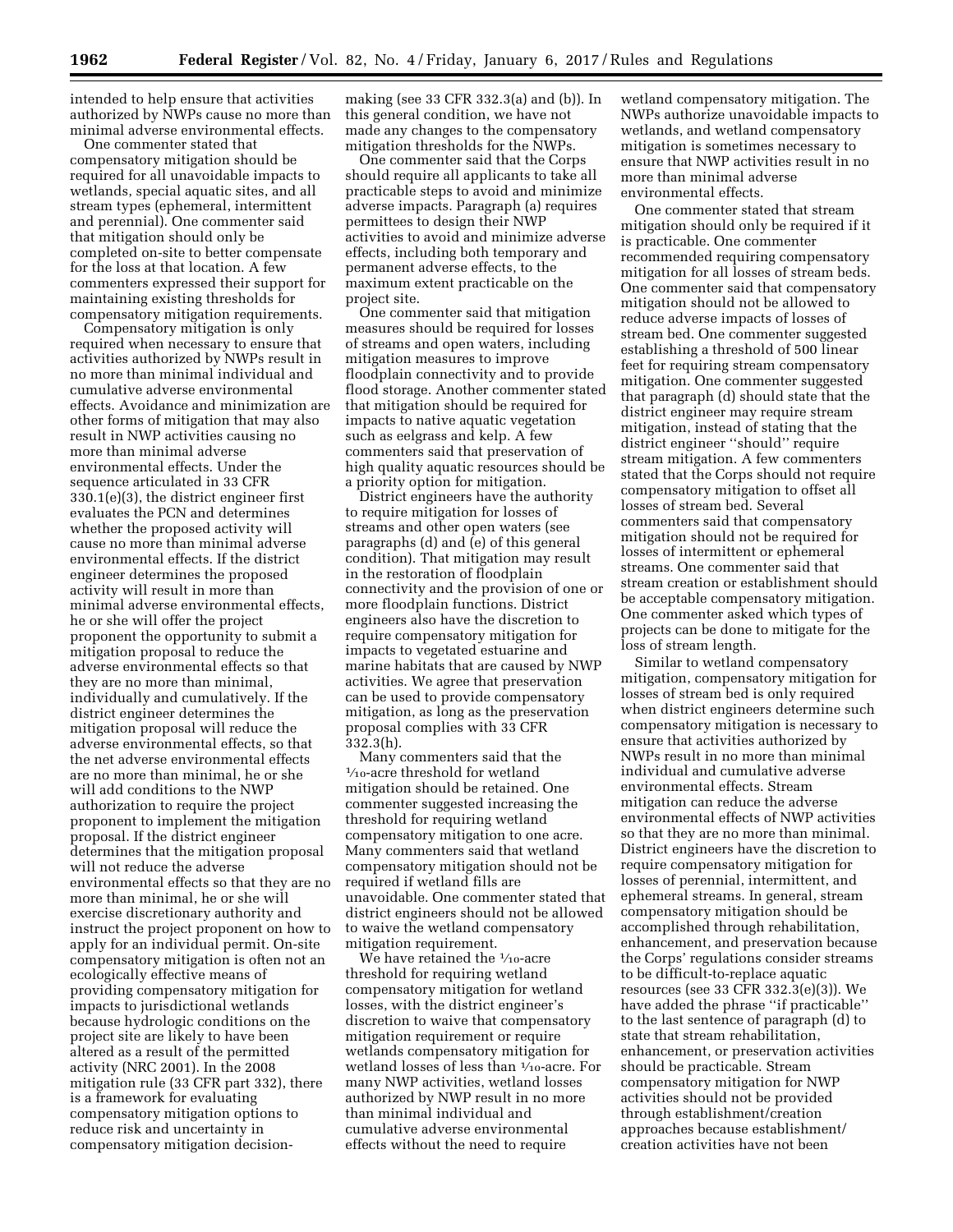demonstrated to effectively provide stream ecological functions.

Stream restoration and enhancement can be done using a variety of techniques, such as dam removal and modification, culvert replacement or modification, fish passage structures when connectivity cannot be restored or improved by dam removal or culvert replacement, levee removal or setbacks, reconnecting floodplains and other riparian habitats, road removal, road modifications, reducing sediment and pollution inputs to streams, replacing impervious surfaces with pervious surfaces, restoring adequate in-stream or base flows, restoring riparian areas, fencing streams and their riparian areas to exclude livestock, improving instream habitat, recreating meanders, and replacing hard bank stabilization structures with bioengineering bank stabilization measures (Roni et al. 2013). Stream restoration projects should focus on restoring ecological processes, through activities such as dam removal, watershed best management practices, improving the riparian zone, and reforestation, instead of focusing on the manipulation the structure of the stream channel (Palmer et al. 2014).

One commenter said that the Corps should require use of a science-based assessment tool that is capable of measuring lost stream functions caused by impacts and stream functions gained from through restoration and/or enhancement activities. One commenter stated that paragraph (d) would allow for continued, unchecked and unmitigated losses of open waters or streams that support salmon or shellfish.

We agree that science-based assessment tools should be used to assess losses of stream function or condition caused by NWP activities, and to assess increases in stream function or condition resulting from stream compensatory mitigation projects. Science-based stream assessment tools can also be used develop ecological performance standards for stream compensatory mitigation projects. However, we recognize that those tools are not available in many areas of the country. Activities authorized by NWPs will result in some losses of streams and other waters that support salmon or shellfish, and district engineers have the discretion to require compensatory mitigation to ensure that the adverse environmental effects resulting from those activities are no more than minimal.

One commenter stated that riparian mitigation requirements should be consistent with the jurisdiction where the mitigation is occurring. Another

commenter said that the restoration of riparian areas should not be allowed as a compensatory mitigation option. One commenter stated that buffers should be wider than 25 feet.

Riparian mitigation requirements are determined by district engineers on a case-by-case basis. District engineers can develop local guidelines for riparian mitigation. The restoration of riparian areas is important for rivers, streams, and other open waters, because those riparian areas provide substantial contributions to the ecological functions and services performed by rivers, streams, and other open waters. Paragraph (e) of general condition 23 allows district engineers to require riparian areas a little wider than 25 feet if there are documented water quality or habitat concerns. There are limits to the widths of riparian areas required by district engineers, because compensatory mitigation requirements for NWPs and other DA authorizations must be roughly proportional to the permitted impacts (see 33 CFR 320.4(r)(2) and 33 CFR 332.3(f)(1)). We have modified paragraph (e) to state that compensatory mitigation provided through riparian areas can be accomplished by maintenance/ protection of those riparian areas. A well-developed, functional riparian does not need to be restored if it provides ecological functions in its present state.

Several commenters said that paragraph (f)(1) of general condition 23 should be modified to make it clear that the use of mitigation banks or in-lieu fee programs is not mandatory if they are impractical when compared to other mitigation alternatives. One commenter objected to the change in paragraph (f)(1) to establish a preference for the use of mitigation bank or in-lieu fee program credits to provide compensatory mitigation for NWP activities. One commenter said that the proposed modification of paragraph (f)(1) places mitigation banks and in-lieu fee programs on the same level, contrary to the 2008 mitigation rule. This commenter also said that permittees should be allowed to do permitteeresponsible mitigation when it is justified. One commenter said that permittee-responsible mitigation remain a viable option, as it may be more ecologically and financially appropriate for some projects. One commenter said that the applicant should be allowed to propose any mitigation option he or she thinks is appropriate, instead of following the hierarchy in 33 CFR 332.3(b). One commenter expressed support for the mitigation hierarchy in 33 CFR 332.3(b). A few commenters

object to the hierarchy of mitigation banks being the first consideration. One commenter said that the Corps should select the most environmentally preferable method for wetland mitigation, rather than using the hierarchy listed in the 2008 rule.

As stated in proposed paragraph (f)(1), the use of mitigation bank and in-lieu fee program credits to provide compensatory mitigation for NWP activities is preferred, not required. This preference is based on the hierarchical framework for considering compensatory mitigation options for NWPs and other DA permits that is provided in 33 CFR 332.3(b). That framework was developed to manage risk and uncertainty in aquatic resource compensatory mitigation projects. The proposed paragraph (f)(1) was also made in recognition of the higher risk and uncertainty associated with permitteeresponsible mitigation, especially onsite permittee-responsible mitigation where changes to hydrology and other site characteristics caused by the permitted activity make it more difficult to achieve the intended objectives of a compensatory mitigation project (NRC 2001). As stated in the 2001 NRC report, third-party mitigation approaches such as mitigation banks and in-lieu fee programs have some advantages over permittee-responsible mitigation. Paragraph (f)(1) does not supersede the framework established in 33 CFR 332.3(b); it merely reflects Conclusion 5 in the 2001 NRC report. Paragraph (f)(1) does not preclude the use of permitteeresponsible mitigation, if such compensatory mitigation is approved by the district engineer after contemplating the considerations discussed in 33 CFR 332.3(a) and (b).

One commenter stated that the proposed change to general condition 23 is unclear as to whether a mitigation plan is required or not. This commenter said that proposed paragraphs (f)(3) and (f)(5) conflict with each other. Another commenter stated that proposed paragraphs  $(f)(1)$  and  $(f)(2)$  conflict with each other. One commenter said that the public should be involved in the approval process for mitigation plans.

General condition 23 does not require submission of a mitigation plan unless the district engineer determines compensatory mitigation is required to ensure that the proposed NWP activity will result in no more than minimal individual and cumulative adverse environmental effects. If the prospective permittee proposes to use mitigation bank or in-lieu fee program credits to provide compensatory mitigation for the proposed NWP activity the mitigation plan only needs to provide the baseline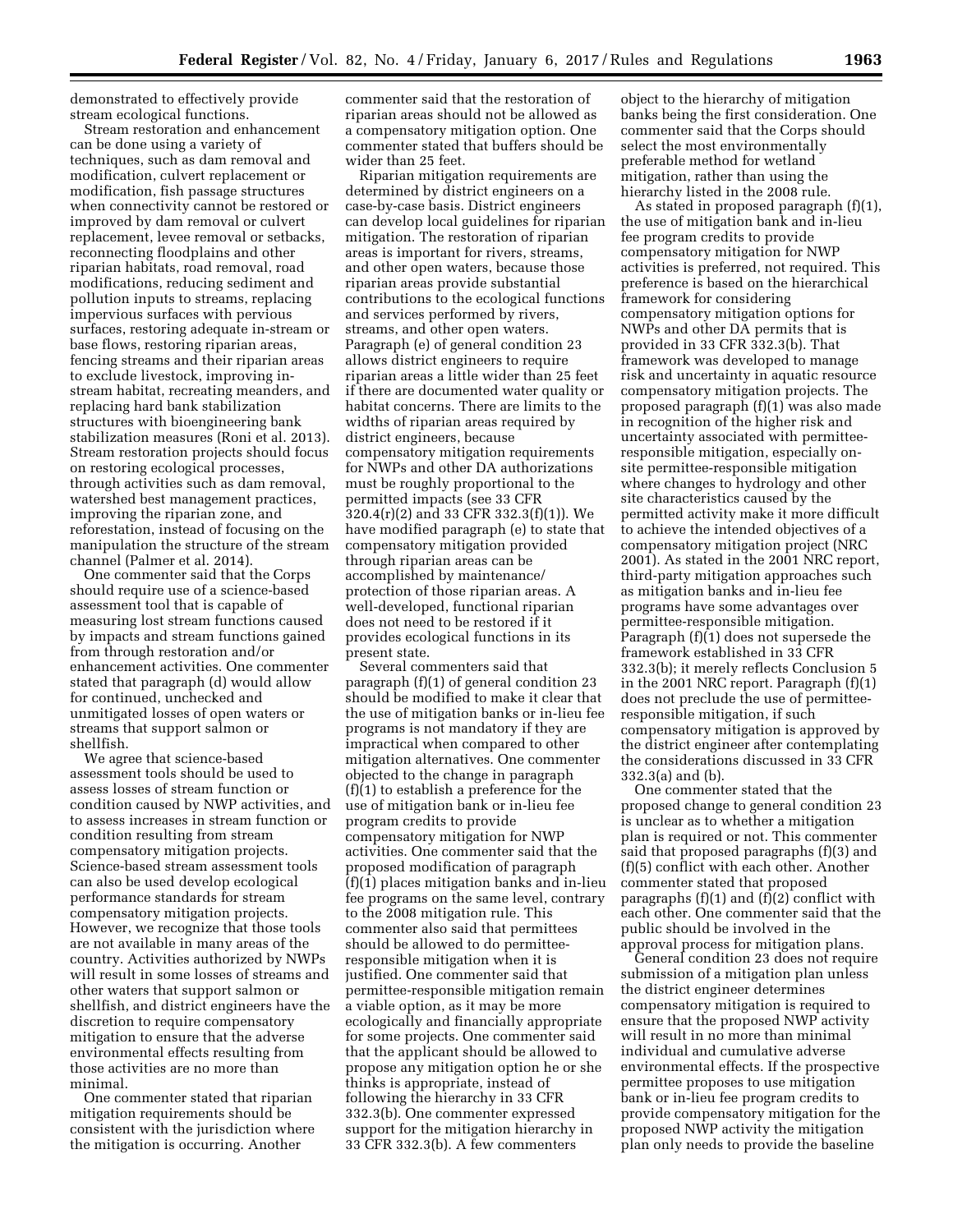information and a description of the number of credits to be provided (see 33 CFR 332.4(c)(1)(ii)). General condition 32 does not require a mitigation plan for a complete PCN.

We added a new paragraph (f)(2) to state that the amount of compensatory mitigation required by the district engineer must be sufficient to ensure that the authorized activity results in no more than minimal individual and cumulative adverse environmental effects. Paragraphs (f)(4) and (f)(6) of general condition 23 (paragraphs (f)(3) and (f)(5) in the proposed rule) do not conflict with each other. They are consistent with 33 CFR  $332.4(c)(2)(ii)$ , which addresses the preparation and approval process for mitigation plans for general permit activities. Paragraph (f)(4) describes the requirements for mitigation plans for permitteeresponsible mitigation required for NWP activities. Paragraph (f)(6) reflects the flexibility in 33 CFR  $332.4(c)(2)(ii)$  in allowing elements of a compensatory mitigation project to be addressed through permit conditions instead of being addressed in the mitigation plan. We have modified paragraph (f)(3) (proposed paragraph (f)(2)) to apply this paragraph to permittee-responsible mitigation, because mitigation bank credits and in-lieu fee program credits may not be explicitly linked to restoration activities. In addition, the review and approval of mitigation banks and in-lieu fee programs, as well as credit releases from approved mitigation banks and approved in-lieu fee project sites, undergo a rigorous review by the Corps and the other agencies participating in the interagency review process associated with mitigation banks and in-lieu fee programs. There is no public review process for the review of mitigation plans. The district engineer will review the proposed mitigation plan and determine whether it is sufficient for ensuring the NWP activity will cause no more than minimal adverse environmental effects.

One commenter said that when a permittee is a public agency (*e.g.,* a flood control district or county) and it is required to do permittee-responsible mitigation, when the district engineer requires site protection he or she should acknowledge that the public agency can fulfill this obligation with public ownership or in fee easement over the property. One commenter stated that when a public entity conducts mitigation on public property, the site protection requirement be relaxed. One commenter said that, for a compensatory mitigation site, county ownership or a park designation should fulfill the site protection requirement.

The Corps' compensatory mitigation regulations address site protection at 33 CFR 332.7(a) and those regulations allow a range of site protection options, including alternatives to more commonly used site protection instruments such as conservation easements and deed restrictions/ restrictive covenants. For a permitteeresponsible mitigation project conducted by a public agency or by a state or local government agency, site protection can be provided by agency ownership of the mitigation site, as long as that agency commits to managing and protecting the mitigation site including the aquatic resources and other natural resources on the property. The public agency may also provide site protection by purchasing an easement for the property used for the permitteeresponsible mitigation project as long as that easement protects the aquatic resources and other resources on the site over other uses of the land. Section 332.7(a) states that for government property, ''long-term protection may be provided through federal facility management plans or integrated natural resources management plans.'' Other types of land management plans may also be acceptable approaches to protecting permittee-responsible mitigation sites on publicly-owned lands, and the district engineer should evaluate the public agency's proposed plan for protecting and managing the mitigation site, to determine if that proposed plan satisfies the requirements of 33 CFR 332.7(a). However, if the public agency or state or local government agency decides, in the future, that it has to or wants to use the mitigation site for other purposes, because of changes in statutes, regulations, or agency needs or missions, then the agency will be required to provide alternative compensatory mitigation (see 33 CFR  $332.7(a)(4)$ ). In addition, the party responsible for providing the compensatory mitigation must notify the district engineer 60 days prior to taking any action that would void or modify the site protection instrument or site management plan (see 33 CFR 332.7(a)(3)).

Several commenters requested a more thorough explanation of compensatory mitigation monitoring requirements for NWP activities. One commenter asked for guidance on the monitoring requirements for aquatic habitat rehabilitation, enhancement or restoration activities. This commenter stated that monitoring requirements should be commensurate with impacts.

Monitoring requirements for compensatory mitigation projects are

determined by district engineers on a case-by-case basis. General requirements for monitoring are provided at 33 CFR 332.6. Monitoring is required to ensure that the compensatory mitigation project site is meeting its performance standards, and to determine if measures such as remediation or adaptive management are necessary to ensure that the compensatory mitigation project is accomplishing its objectives. Monitoring requirements will vary, depending on the specific characteristics of the compensatory mitigation project, such as the compensatory mitigation mechanism (*e.g.,* restoration, enhancement, establishment, or preservation), the type of aquatic resource being provided as compensatory mitigation (*e.g.,* forested wetlands, perennial stream), and the ecosystem development characteristics of the compensatory mitigation project. Either the approved mitigation plan or permit conditions will specify the monitoring requirements for a particular compensatory mitigation project. Monitoring requirements are commensurate with the characteristics of the compensatory mitigation project, not the impacts authorized by NWP or other types of DA permits.

One commenter stated that mitigation should always be at a 2:1 ratio to ensure that more aquatic habitat is replaced. One commenter said that a national mitigation ratio be used for the NWPs.

The amount of compensatory mitigation to be provided for an NWP activity is determined by the district engineer. Factors used to determine the amount of compensatory required by the district engineer are provided at 33 CFR 332.3(f)(2). Those factors include: The method of compensatory mitigation (*e.g.,* rehabilitation), the likelihood of ecological success, differences between the functions lost at the impact site and the functions expected to be produced by the compensatory mitigation project, temporal losses of aquatic resource functions, the difficulty of restoring or establishing the desired aquatic resource type and its functions, and/or the distance between the affected aquatic resource and the compensation site. The rationale for the required amount of compensatory mitigation must be documented in the administrative record for NWP verification. A national mitigation ratio cannot be established for the entire country, because those decisions require case-by-case analysis by district engineers. The amount of compensatory mitigation necessary to offset impacts to jurisdictional waters or wetlands authorized by an NWP or other type of DA permit must be roughly proportional to the permitted impacts.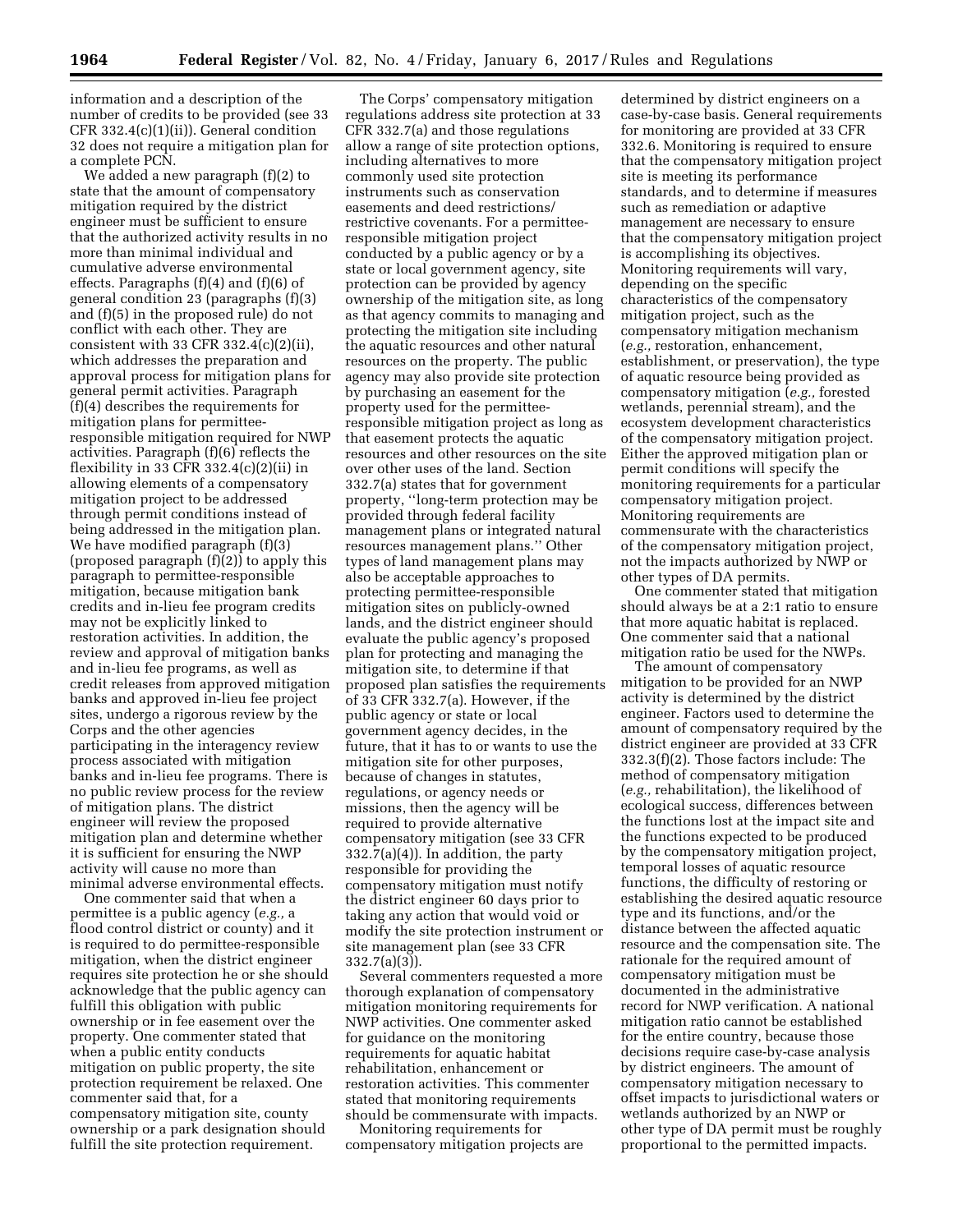One commenter said that off-site mitigation should not be allowed and on-site avoidance and minimization should be required instead. A few commenters stated that mitigation banking is a way to avoid alternatives analysis procedures.

Off-site compensatory mitigation is an appropriate option for providing compensatory mitigation for NWP activities, as long as the off-site compensatory mitigation project is approved by the district engineer. Offsite compensatory mitigation includes off-site permittee-responsible mitigation, mitigation banks, and in-lieu fee programs. Paragraph (a) of general condition 23 requires on-site avoidance and minimization to the maximum extent practicable for both permanent and temporary adverse effects caused by NWP activities. Compensatory mitigation requirements, including the use of mitigation banks to provide any required compensatory mitigation, are determined after the prospective permittee has complied with the on-site avoidance and minimization requirements in paragraph (a) of this general condition. Alternatives analyses are not required for NWP activities.

Several commenters expressed support for not requiring compensatory mitigation for non-jurisdictional activities, such as tree clearing for overhead power lines that do not involve discharges of dredged or fill material into waters of the United States. One commenter requested examples of activities that are beyond the scope of the district engineer's authority or discretion to require compensatory mitigation.

We have retained the provisions in paragraph (i) as proposed. Because the purpose of mitigation, including compensatory mitigation, in the NWP program is to reduce the adverse environmental effects caused by an NWP activity to ensure that they are no more than minimal, individually and cumulatively, compensatory mitigation requirements established by the district engineer must relate to the direct and indirect effects caused by the NWP activity. That would be the discharges of dredged or fill material in waters of the United States and/or the structures of work in navigable waters of the United States.

Several commenters stated that compensatory mitigation for NWP activities is not effective in offsetting adverse impacts. One commenter stated that post-permit compensatory mitigation cannot be used to make the no more than minimal adverse environmental effects determination, because it is legally impermissible and

because the Corps lacks sufficient evidence to conclude that mitigation will render the impacts caused by NWP activities to be no more than minimal. One commenter said that mitigation under the NWPs does not compensate for losses of functions and services, and instead results in adverse impacts. One commenter stated the Corps should establish and manage a database to understand the impact of the NWP program, including the effectiveness of mitigation actions.

The restoration, enhancement, preservation, and in some circumstances, the establishment of aquatic resources has been demonstrated to increase or maintain ecological functions and services, which offset losses of ecological functions and services caused by activities authorized by NWPs and other types of DA permits. For difficult-to-replace aquatic resources, such as streams, bogs, and springs, compensatory mitigation should be provided through in-kind rehabilitation, enhancement, or preservation (see 33 CFR 332.3(e)(3)) because these types of aquatic resources cannot be established by manipulating uplands. When a district engineer receives a permittee-responsible mitigation proposal from the applicant, he or she carefully evaluates that proposal to determine whether it will be ecologically successful and fulfill its objectives in providing certain aquatic resource functions and services. If the permittee-responsible mitigation project is approved, the district engineer requires monitoring to ensure that it is meeting its ecological performance standards and is developing into the target aquatic resource. If the permitteeresponsible mitigation project is not meeting its ecological performance standards, the district engineer will work with the permittee to identify actions, including adaptive management, to make adjustments to the mitigation project so that it meets its objectives. If the permittee-responsible mitigation project fails, the permittee may be required to provide alternative compensatory mitigation.

If the required compensatory mitigation is to be provided through mitigation bank or in-lieu fee program credits, oversight by the district engineer, with input from federal and state resource agencies and other agencies, helps ensure that mitigation banks and in-lieu fee projects produce the required amount and type of restored, enhanced, established, and preserved aquatic resources and other natural resources. Mitigation banks and in-lieu fee projects are required to have credit release schedules, which are

linked to ecological performance standards and other requirements, to ensure that the mitigation bank or inlieu fee project is meeting its objectives in providing the desired aquatic resources and functions and services. Monitoring and adaptive management are also required for mitigation banks and in-lieu fee projects.

For the issuance or reissuance of the NWPs, the decision documents for those NWPs describe, in general terms, the mitigation measures taken for NWP activities to ensure they result in no more than minimal individual and cumulative adverse effects. That is a general discussion because of the wide variation of aquatic resource types across the country, the functions and services they provide, and the methods for restoring, enhancing, and in certain circumstances, establishing those aquatic resource. The decision documents also provide a general discussion of studies on aquatic resource restoration and enhancement that demonstrate that these activities can provide increases of aquatic resource functions. To fulfill the requirements of NEPA, the decision document includes an environmental assessment, with a mitigated finding of no significant impact. Mitigated findings of no significant impact are appropriate for fulfilling NEPA requirements (see the Council on Environmental Quality's January 14, 2011, guidance entitled ''Appropriate Use of Mitigation and Monitoring and Clarifying the Appropriate Use of Mitigated Findings of No Significant Impact'').

The Corps tracks authorized impacts and permittee-responsible mitigation in its Regulatory program automated information, ORM. The Corps tracks credits produced by approved mitigation banks and in-lieu fee programs in the Regulatory In-Lieu Fee and Banking Information System (RIBITS), which is available at: *[https://](https://ribits.usace.army.mil/ribits_apex/)  [ribits.usace.army.mil/ribits](https://ribits.usace.army.mil/ribits_apex/)*\_*apex/ f?p=107:2*:

One commenter stated that upland buffers should be accepted as compensatory mitigation for NWP activities. One commenter asked how district engineers assess indirect impacts to wetlands authorized by NWPs. One commenter asked when compensatory mitigation is to be required for temporary impacts. One commenter said that district engineers should not require any more stringent methods of compensatory mitigation than what is provided in the 2008 mitigation rule.

Upland buffers can be used to provide compensatory mitigation for NWPs (see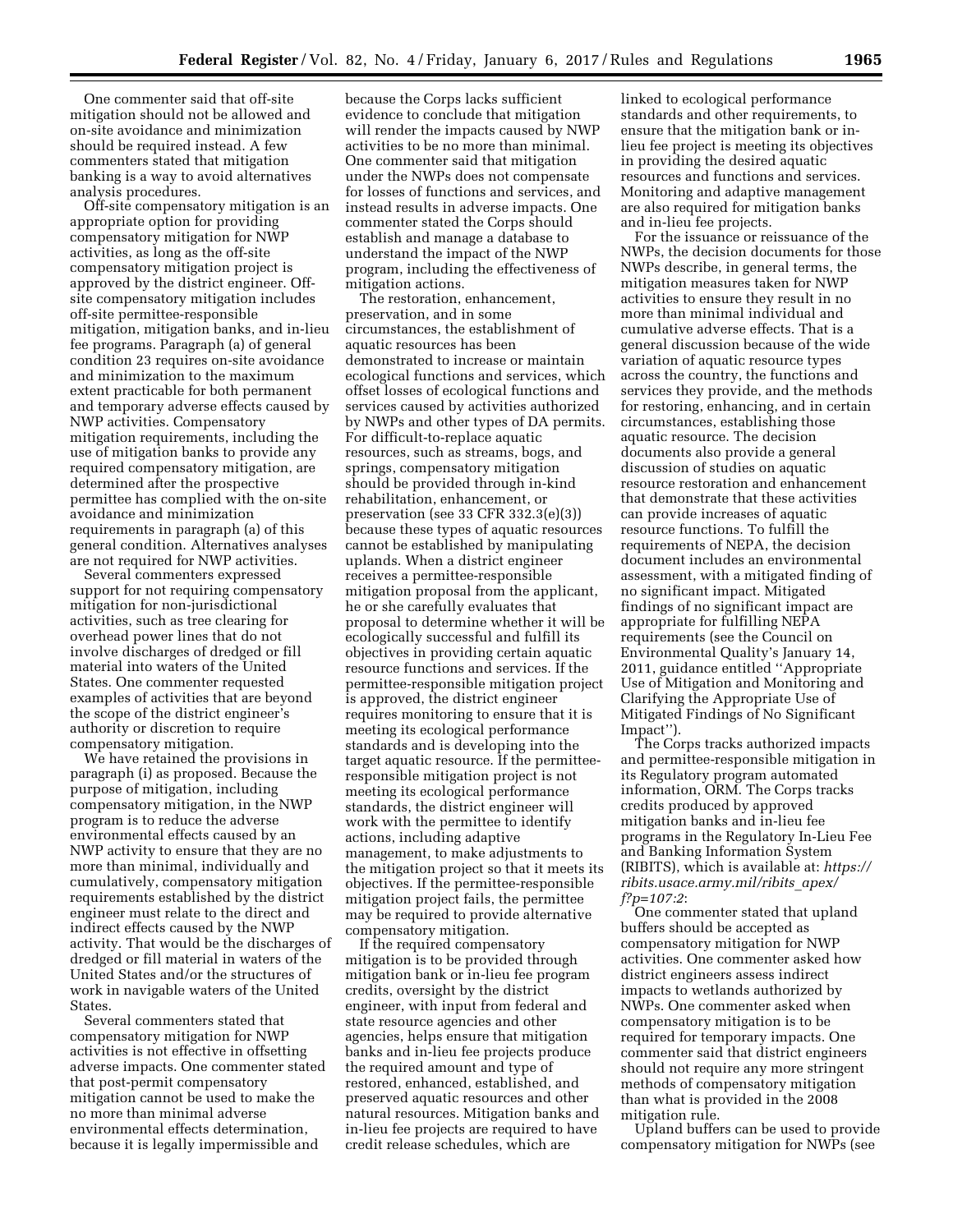33 CFR 332.3(i)). District engineers can use rapid ecological assessment tools to assess indirect effects to wetland caused by activities authorized by NWPs. If rapid ecological assessment tools or other tools are not available or practical to use, then district engineers will use their judgement in evaluating those indirect impacts. Compensatory mitigation is required for temporary impacts when the district engineer determines such compensatory mitigation is necessary to ensure the NWP activity results in no more than minimal adverse environmental effects. Paragraph (f) of this general condition states that compensatory mitigation projects must comply with the applicable provisions of 33 CFR part 332, so the compensatory mitigation requirements for the NWP program are the same as for other types of DA permits.

One commenter stated that compensatory mitigation requirements should be determined by district engineers, because they are familiar with the regional conditions and the mitigation needs of their geographic areas of responsibility. Several commenters stated that compensatory mitigation should be required after the 404(b)(1) Guidelines had been followed. One commenter said that the Corps should focus on a consistent nationwide criteria for when compensatory mitigation is required. One commenter said that compensatory mitigation is unnecessary and impractical for the vast majority of NWP activities. One commenter said that compensatory mitigation should be required for all losses of waters of the United States.

Compensatory mitigation requirements for NWP activities are determined by district engineers on a case-by-case basis. The Corps complied with the 404(b)(1) Guidelines when it issued or reissued the NWPs. For a specific activity authorized by an NWP, a separate 404(b)(1) Guidelines analysis is not required. There is a national standard for when compensatory mitigation required, and that standard is found in 33 CFR 330.1(e)(3), which was established in 1991 (see the November 22, 1991, issue of the **Federal Register**  at 56 FR 59110). Approximately 90 percent of the activities authorized by NWP through written verifications issued by district engineers do not require compensatory mitigation (see Table 5 in U.S. Army Corps of Engineers and U.S. EPA (2015)). Compensatory mitigation is only required when necessary to ensure that NWP activities result in no more than minimal adverse environmental effects (see 33 CFR 330.1(e)(3)). If the district engineer

reviews the PCN and determines that the NWP activity will cause no more than minimal adverse environmental effects and complies with all applicable terms and conditions, he or she will issue the NWP verification without requiring compensatory mitigation.

One commenter suggested that the entire project should be considered when determining compensatory mitigation requirements. A few commenters said there should not be a threshold for requiring compensatory mitigation, but compensatory mitigation should be required regardless of the impact amount. One commenter objected to increasing compensatory mitigation requirements for the NWPs. One commenter said that compensatory mitigation requirements should be based on impacts to functions, not on a limit threshold.

Compensatory mitigation must be ''directly related to the impacts of the proposal, appropriate to the scope and degree of those impacts, and reasonably enforceable'' (33 CFR 320.4(r)(2)). The term ''proposal'' refers to the activity that requires DA authorization. The Corps does not have the authority to enforce permit conditions, including compensatory mitigation requirements, for activities it does not regulate. For the NWP program, the threshold for requiring compensatory mitigation is in 33 CFR 330.1(e)(3), and under that regulation compensatory mitigation is only required when necessary to ensure the authorized activity will cause no more than minimal individual and cumulative adverse environmental effects. The June 1, 2016, proposed rule did not propose to increase compensatory mitigation requirements for the NWPs, but we did seek comments on how to improve compensatory mitigation in the NWP program (see 81 FR 35211). Compensatory mitigation requirements are based on the functions lost as a result of the NWP activity. For wetland losses greater than 1⁄10-acre, district engineers have the discretion to not require compensatory mitigation, if those wetland losses will result in no more than minimal adverse environmental effects without compensatory mitigation. District engineers also have discretion to require compensatory mitigation for losses of less than 1⁄10-acre, such as when the wetlands lost as a result of the NWP activity are highly functional.

Several commenters said that if a district engineer issues a written waiver of a linear foot limit or other NWP limit, then compensatory mitigation should not be required for the waiver because the district engineer already determined

that the authorized activity results in no more than minimal adverse environmental effects because of best management practices and other minimization techniques. Another commenter stated that mitigation should always be required for activities that are authorized by a waiver. One commenter said that compensatory mitigation should not be required to receive a waiver. One commenter stated that if compensatory mitigation is required for a district engineer's waiver of the 300 linear foot limit for losses of intermittent or ephemeral stream bed, compensatory mitigation should only be required for the linear feet of losses of stream bed that exceed the 300 linear foot limit.

For a district engineer to issue a waiver, it may be necessary to require compensatory mitigation so that the adverse environmental effects caused by the activity are no more than minimal, individually and cumulatively. The district engineer evaluates the waiver request, and if agency coordination is required for the waiver request, the agency comments to make the determination whether the adverse environmental effects will be no more than minimal. If the district engineer decides the adverse environmental effects will be more than minimal, he or she will offer the project proponent the opportunity to submit a mitigation plan to reduce the adverse environmental effects so that they are no more than minimal. If the district engineer determines the mitigation proposal will reduce the adverse environmental effects so that NWP authorization is appropriate, and add conditions to the NWP authorization to require the permittee to implement the mitigation proposal. If the district engineer decides the mitigation proposal will not sufficiently reduce the adverse environmental effects so that they are no more than minimal, he or she will exercise discretionary authority and require an individual permit. Therefore, whether a waiver request requires compensatory mitigation is at the discretion of the district engineer. The district engineer will decide how much compensatory mitigation is necessary to ensure that the NWP activity with the written waiver of the applicable NWP limit will cause no more than minimal individual and cumulative adverse environmental effects.

Several commenters stated that when district engineers make compensatory mitigation decisions for NWP activities, they should take into consideration whether the affected waters are manmade or natural. One commenter said that mitigation should not be required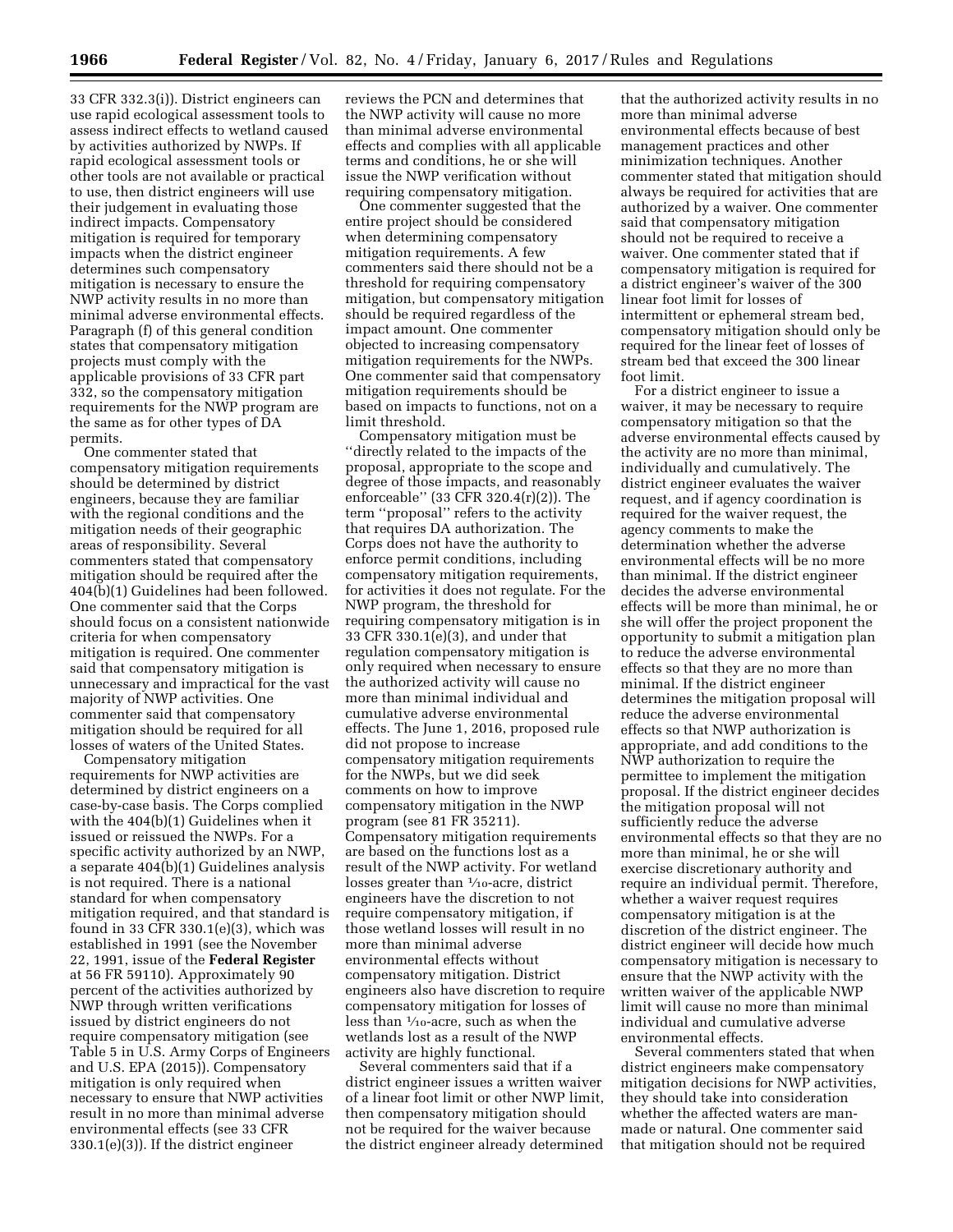for man-made storm water conveyance systems. This commenter stated that if wetlands develop in these features and mitigation is required, the permittee should not be required to prepare a mitigation plan that fulfills the requirements of 33 CFR 332.4(c). One commenter suggested that compensatory mitigation requirements should be reduced when the regulatory requirements of another agency cause a linear transportation project to impact aquatic resources.

District engineers can take into account the type of aquatic resource, and whether it is natural or man-made, when deciding if compensatory mitigation should be required. If the man-made stormwater conveyance systems are not waters of the United States under the current regulations and guidance for identifying waters of the United States, then mitigation should not be required for activities in those systems, especially if the Corps does not regulate those activities. The Corps determines, on a case-by-case basis, when compensatory mitigation is to be required for NWP activities in a linear transportation project, regardless of whether another agency's requirements precluded alternatives for that linear transportation project that would have avoided or minimized impacts to jurisdictional waters or wetlands.

This general condition is adopted with the modifications discussed above.

GC 24. *Safety of Impoundment Structures.* We did not propose any changes to this general condition and no comments were received. This general condition is adopted as proposed.

GC 25. *Water Quality.* We did not propose any changes to this general condition and no comments were received. This general condition is adopted as proposed.

GC 26. *Coastal Zone Management.* We did not propose any changes to this general condition and no comments were received. This general condition is adopted as proposed.

GC 27. *Regional and Case-by-Case Conditions.* We did not propose any changes to this general condition. We did not receive any comments on it. This general condition is adopted as proposed.

GC 28. *Use of Multiple Nationwide Permits.* We did not propose any changes to this general condition. One commenter said that combining NWPs should be prohibited. One commenter suggested adding regional general permits to this general condition. Two commenters recommended prohibiting the use of multiple NWPs and other DA permits that authorize numerous encroachments in close proximity to

navigable waters. One of these commenters stated that regardless of whether project components are independent of one another, they are likely to cause cumulative impacts within the navigable waterway, and those impacts need to be evaluated together.

The purpose of this general condition is to ensure that acreage limits are not exceeded when two or more NWPs are combined to authorize a single and complete project. When an NWP is combined with a regional general permit to authorize a single and complete activity, it is the district engineer's determination whether the adverse environmental effects will be no more than minimal. Both NWPs and regional general permits must comply with the same standard established under section 404(e) of the Clean Water Act. When district engineers evaluate proposed NWP activities, they consider the cumulative effects of the use of those NWPs on a regional basis. They also consider the cumulative effects of activities authorized by their regional general permits, and may modify, suspend, or revoke their regional general permits when they determine those general permits are resulting in activities that have more than minimal cumulative adverse environmental effects. During the evaluation of applications for individual permits, district engineers conduct cumulative impact analyses to comply with NEPA requirements, if they are preparing environmental assessments or environmental impact statements. If the proposed activity requires an individual permit and involves discharges of dredged or fill material into waters of the United States, the district engineer will also conduct a cumulative effects analysis under the 404(b)(1) Guidelines.

This general condition is adopted as proposed.

GC 29. *Transfer of Nationwide Permit Verifications.* We did not propose any changes to this general condition and no comments were received. This general condition is adopted as proposed.

GC 30. *Compliance Certification.* We proposed to modify this general condition to add a timeframe for submitting the completed certification document. The proposed modification states that the completed certification should be sent to the district engineer within 30 days of completing the authorized activity or the completion of the implementation of any required compensatory mitigation.

Several commenters said they supported the proposed modification, and some suggested an extension to the 30-day timeframe. Two commenters

stated that the 30-day timeframe is not long enough and should be extended to 90 days because permittees have internal reviews and need more time to carefully certify the compliance certification document. One of these commenters asked what is considered ''implementation'' of the compensatory mitigation project. One commenter said the proposed modification would provide important information to the Corps to ensure that the program is causing no more than minimal adverse environmental impacts. One commenter recommended assigning a timeframe to ensure the receipt of a compliance certification. One commenter agreed with the 30-day timeframe but expressed concerns regarding what would happen if the due date is missed.

We believe that 30 days is sufficient time for permittees to submit their compliance certifications to district engineers. These certifications should be simple statements that do not require much work to prepare. If the proposed 30-day period would be increased to 90 days, it is likely that it would result in more permittees forgetting to submit their certifications. For the purposes of this general condition, implementation of the required compensatory mitigation refers to the completion of construction of the permittee-responsible mitigation project. If the permittee-responsible mitigation project is solely preservation of aquatic resources, then it would be the execution of the site protection mechanism and other required measures for the preservation compensatory mitigation. If mitigation bank or in-lieu fee program credits will be used to fulfill compensatory mitigation requirements, the implementation refers to securing those credits. If the permittee fails to submit the compliance certification on time, there would be non-compliance with this general condition. The district engineer may take appropriate action to address that non-compliance.

One commenter stated that this general condition should be modified to state that the completed certification should be submitted within 30 days of completing the authorized activity or completing the implementation of the required compensatory mitigation. One commenter said the 2012 general condition should be retained and require submission of the certification within 30 days of project completion. This commenter remarked that there is frequently a time lapse between completing the compensatory mitigation requirement and completing the NWP activity.

In general, the required compensatory mitigation should be implemented in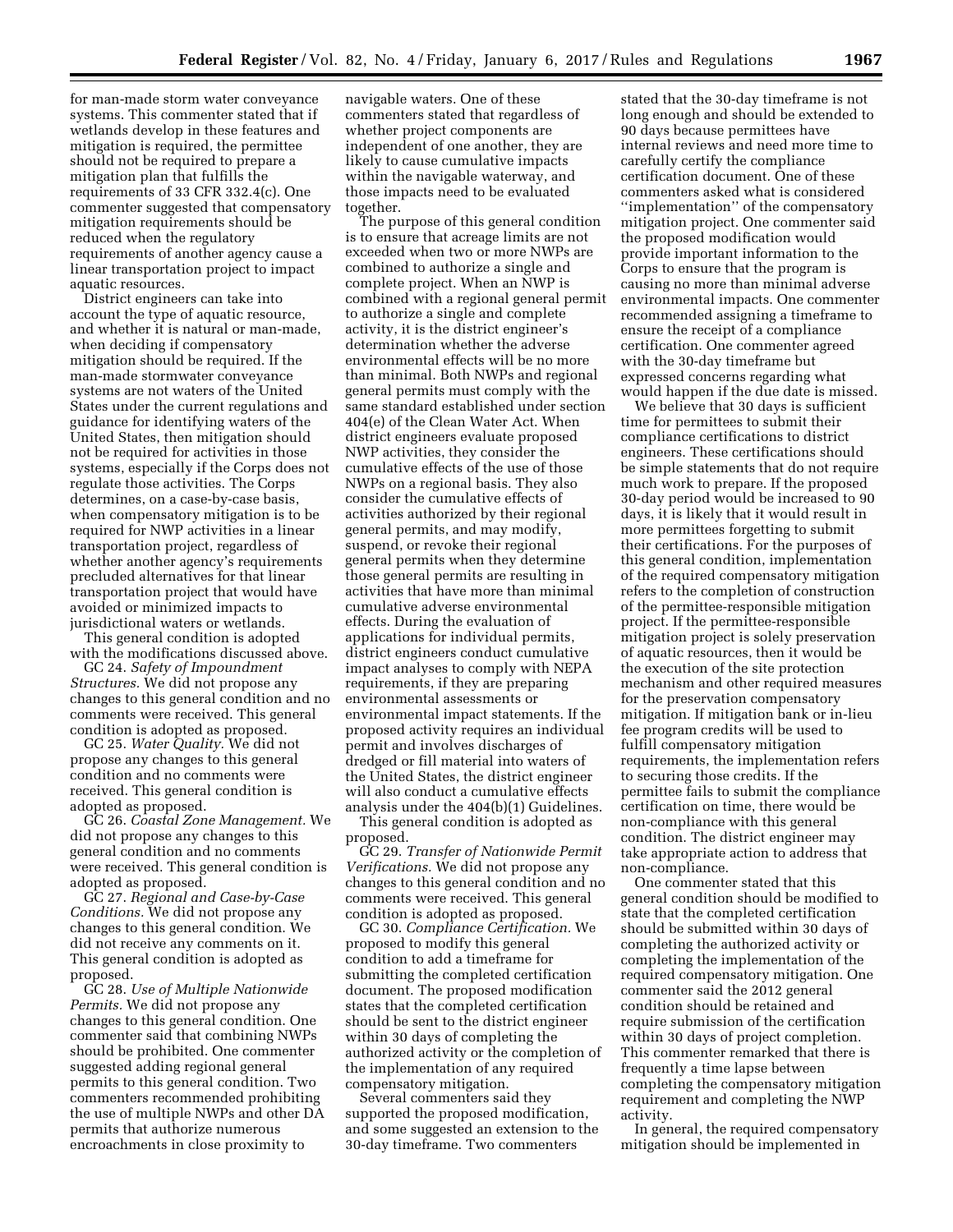advance of, or concurrent with, the authorized activity (see 33 CFR 332.3(m)). However, if the district engineer allows the required compensatory mitigation to be constructed or otherwise implemented after the authorized activity occurs, then the compliance certification would have to be sent to the district engineers within 30 days of completing the required compensatory mitigation. In 2012, general condition 30 did not have a timeframe for submitting the compliance certification. That is why we proposed to add a timeframe so that the compliance certification process would no longer be open-ended with no due date. We have modified this general condition to add the phase ''whichever occurs later'' to the end of the last sentence, to make it clear that the compliance certification must be submitted within 30 days of whatever action occurs last. For example, if the permittee implements the required compensatory mitigation before conducting the NWP activity, the compliance certification would be required to be submitted to the district engineer within 30 days of the NWP activity being constructed.

This general condition is adopted with the modification discussed above.

GC 31. *Activities Affecting Structures or Works Built by the United States.* We proposed this new general condition to address activities that are required under Section 14 of the Rivers and Harbors Act of 1899 (33 U.S.C. 408) to secure permission from the Secretary of the Army for the alteration or occupation or use of structures or works built by the United States (*i.e.,* U.S. Army Corps of Engineers federally authorized Civil Works projects). The authority to issue these section 408 permissions has been delegated to Corps Headquarters, Corps divisions, or Corps districts depending on the case-specific circumstances for a 408 permission request. Some of these activities also require authorization under Section 404 of the Clean Water Act and/or Section 10 of the Rivers and Harbors Act of 1899, and may be eligible for one or more NWPs.

Several commenters said they support the proposed new general condition and several commenters said they opposed the new general condition. One commenter asked how long a typical section 408 permission review takes and how it would affect the 45-day default authorization for the NWPs. One commenter requested clarification on when the 45-day clock starts for PCNs submitted under general condition 31. Several commenters stated that the general condition should be modified so

that it only applies to major section 408 reviews, not to minor section 408 reviews. A few commenters said that a PCN should not be required for an activity that requires section 408 permission, if the NWP activity does not otherwise require a PCN.

We do not have any statistics on how long section 408 reviews typically take. As stated in the text of this general condition, the proposed NWP activity is not authorized by NWP until the appropriate Corps office issues the 408 permission. In other words, if the proposed NWP activity requires section 408 permission the 45-day default authorization does not apply. If a PCN is required under general condition 31, the activities cannot be authorized by NWP until the Corps issues the 408 permission, or determines that a 408 permission is not required. We have modified the last sentence of this general condition to change ''Corps district office'' to ''Corps office'' because some section 408 permissions are issued by Corps Headquarters. To ensure that NWP activities that will alter or temporarily or permanently occupy or use USACE projects obtain the required 408 permissions before the project proponent conducts those NWP activities, the general condition must apply to both major and minor section 408 reviews. The PCN requirement is necessary to give district engineers the opportunity to add conditions to the NWP authorization to protect the USACE project and to ensure that any needed internal coordination is done.

One commenter said that Engineer Circular 1165–2–216 should not be treated as a binding rule in the final NWPs. One commenter stated that guidance should be issued to Corps districts on ways to streamline 408 reviews so that they do not delay NWP verifications. One commenter asked whether section 408 and section 404 reviews could be concurrent with each other. One commenter said that section 408 and section 404 reviews should be independent of each other.

The NWP regulations already state that the ''NWPs do not authorize interference with any existing or proposed Federal project'' (see 33 CFR 330.4(b)(5)). Engineer Circular 1165–2– 216 provides the procedures to ensure that activities, including NWP activities, do not interfere with USACE projects. It has been extended for one year while the Corps considers updates and revisions to the Engineer Circular. General condition 31 adds further assurance that activities authorized by the NWPs will not interfere with existing or proposed USACE projects. The 408 permission process must be

completed before the NWP verification can be issued. The 408 permission process might require the project proponent to modify his or her proposed activity to avoid or reduce its impact on the USACE project. Where possible, the section 408 and the NWP PCN reviews are conducted concurrently. The section 408 and NWP PCN reviews are independent of each other and they often occur in different Corps offices.

One commenter requested a list of rivers where section 408 permissions are required. One commenter said that the Corps should establish a Web site with a list of federal projects so applicants can determine when section 408 permissions are required. Additional information on the section 408 permission process and the timing of the issuance of authorizations by Regulatory Program offices is provided in Engineer Circular 1165–2–216, which is available at: *[http://](http://www.usace.army.mil/Missions/CivilWorks/Section408.aspx) [www.usace.army.mil/Missions/](http://www.usace.army.mil/Missions/CivilWorks/Section408.aspx)*

*[CivilWorks/Section408.aspx](http://www.usace.army.mil/Missions/CivilWorks/Section408.aspx)*. The project proponent should contact the appropriate Corps district office if he or she is uncertain whether the proposed activity might alter or temporarily or permanently occupy or use a USACE project.

This general condition is adopted with the modification discussed above.

GC 32. *Pre-Construction Notification.*  We proposed to modify paragraph (b) by adding a new paragraph (b)(3) to state that the PCN should identify the specific NWP(s) the project proponent wants to use to authorize the proposed activity. In addition, we proposed to modify paragraph (b)(4) to require a description of mitigation measures the applicant intends to use to reduce adverse environmental effects caused by the proposed activity. For linear projects, we proposed to change paragraph (b)(4) to make it clear that the PCN should identify all crossings of waters of the United States that require DA authorization. We also proposed to modify paragraph (b)(4) to require, for linear projects, that the PCN include the quantity of proposed losses of waters of the United States for each single and complete crossing of those waters. Please see the June 1, 2016, proposed rule for additional discussion on the proposed changes to this general condition.

Several commenters said they supported the proposed changes to general condition 32 and several commenters said they objected to those proposed changes. One commenter stated that the Corps should avoid changes to the PCN requirements that would result in delays. A few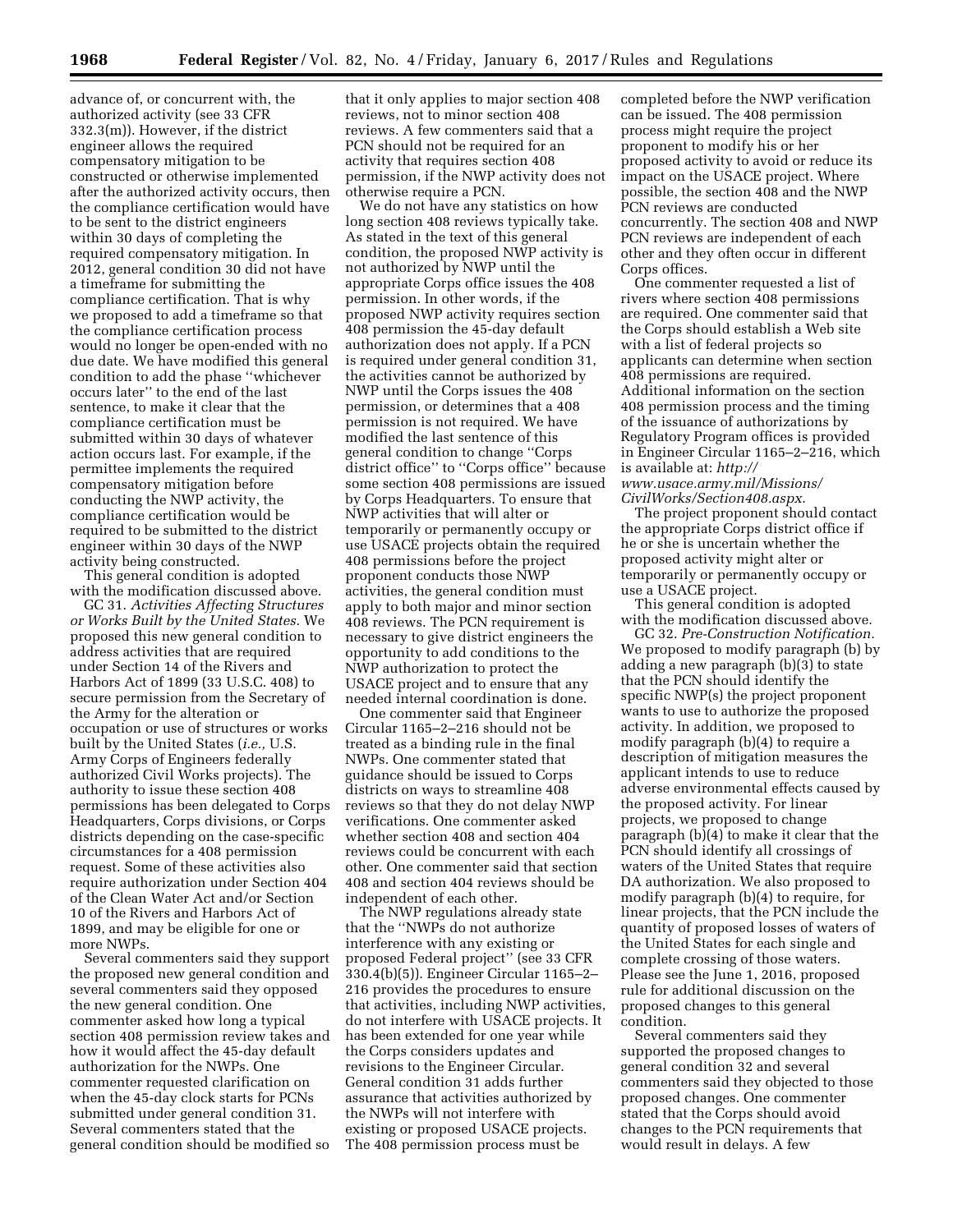commenters stated that mitigation and single and complete project requirements should not be included in general condition 32. A couple of commenters stated that without detailed information provided in PCNs, district engineers will not be able to assess whether or not adverse impacts from proposed NWP activities are no more than minimal, and the public has no ability to assess the full extent of impacts resulting from the NWP program.

Other than new general condition 31, we have not made any changes to the PCN requirements for the NWPs that would increase the time it takes for district engineers to make decisions on those PCNs. Some of the proposed changes, such as providing the opportunity for the project proponent to describe mitigation measures in the PCN that would help the district engineer reach a ''no more than minimal adverse environmental effects'' determination, will help reduce PCN processing times. The proposed changes to general condition 32 regarding linear projects are also intended to provide information that would facilitate the district engineer's review.

One commenter said that PCNs should be required for all NWP activities to provide the public with the opportunity to comment on those activities, to provide information on other proposed activities that may contribute to cumulative impacts. One commenter stated that PCNs should be required for all activities in Clean Water Act section 303(d) impaired waters, and each of those PCNs should include a statement explaining how the proposed activity avoids contributing to the existing water quality impairment. One commenter said that PCNs should be required for all proposed NWP activities located in 100-year floodplains.

Activities authorized by NWPs and other general permits do not require a public notice and comment process; the public notice and comment process occurs during the development of the NWP, regional general permit, or programmatic general permit. Requiring the solicitation of public comment on case-specific NWP activities would be contrary to the streamlined process envisioned by section 404(e) of the Clean Water Act. The Corps tracks the use of the NWPs, especially the NWP PCNs and the activities voluntarily reported to Corps district offices that do not require PCNs, to assess the NWP program's incremental contribution to cumulative environmental effects. Division engineers can add regional conditions to one or more NWPs for activities in Clean Water Act section

303(d) waters, for those NWPs that might contribute further to the impairment of those waters. Fills in 100 year floodplains must comply with the requirements of general condition 10 and do not require additional PCNs.

A few commenters stated that the PCN process should not be used to ensure that NWP activities will result in no more than minimal adverse environmental effects. One commenter said that there no evidence that PCNs will ensure that project impacts are no more than minimal. Two commenters stated that PCNs are an essential mechanism for ensuring NWP activities result in only minimal impacts.

The PCN process has been used for many years to provide flexibility in the NWP program and to ensure that NWP activities have no more than minimal individual and cumulative adverse environmental effects. Nothing in the text of section 404(e) of the Clean Water Act indicates that the Corps cannot use a PCN process for general permits. The PCN process provides an opportunity for the district engineer to do a site- and activity-specific evaluation of a proposed NWP activity, and take into account the characteristics of the project site and proposed activity to determine whether the proposed NWP activity will cause no more than minimal individual and cumulative adverse environmental effects. The PCN process also gives the district engineer the opportunity to add activity-specific conditions to the NWP authorization to satisfy the ''no more than minimal adverse environmental effects'' requirement for the NWPs. If there was no PCN process available for the NWPs, then there would be no activity-specific conditions added to the NWP authorization, including no compensatory mitigation or other mitigation requirements. In addition, there would be no opportunity to comply with section 7 of the Endangered Species Act or section 106 of the National Historic Preservation Act.

One commenter asked whether the Corps would notify the applicant in circumstances when individual water quality certifications are required for NWP activities. One commenter stated that NWP activities that require PCNs and NWP activities that do not require PCNs are not ''similar in nature'' and should not be authorized by the same NWP.

If water quality certification has not been previously issued by the state, tribe, or U.S. EPA for the NWP, an individual water quality certification is required (see general condition 25). The district engineer may issue a provisional NWP verification, which explicitly

states to the prospective permittee that the proposed activity is not authorized by NWP until he or she obtains an individual water quality certification or a waiver. An NWP authorizes a category of activities that is similar in nature, and whether a PCN is required or not does not alter that category. The PCN process is simply a process whereby district engineers review proposed activities that have the potential to result in more than minimal adverse environmental effects. In response to a PCN, the district engineer can conditions, including mitigation requirements, to ensure that authorized activities cause no more than minimal adverse environmental effects. The district engineer can also exercise discretionary authority and require an individual permit for the proposed activity.

A few commenters said that the final NWPs should provide clear direction to Corps districts to not use additional information requests to delay reviews. A few commenters stated that the Corps should adhere to a 45-day review period for all PCNs that are not subject to activity-specific conditions requiring additional procedures. One commenter stated that PCN review periods should be expedited for time-sensitive maintenance and inspection work for energy projects. Another commenter said that the Corps should allow emergency projects to proceed immediately and conduct after-the-fact review and approvals.

Paragraph (a) is written to provide direction to district engineers to make only one additional information request. Except for certain NWPs (*i.e.,* NWPs 21, 49, and 50) and for the requirements of certain general conditions (*e.g.,* general conditions 18, 20, and 31), activities that require PCNs are authorized after 45 days have passed after district engineers receive complete PCNs unless the district engineer exercises his or her authority to modify, suspend, or revoke the NWP authorization (see 33 CFR 330.1(e)(1)). District engineers can place priority on processing NWP PCNs for time-sensitive maintenance and inspection activities associated with energy projects. There are other regulatory program procedures for emergency situations and those procedures are found 33 CFR 325.2(e)(4).

One commenter said that Corps Headquarters should provide district offices with more guidance and direction on complying with the review timelines for NWP PCNs. A few commenters stated that Corps Headquarters should issue guidance to its districts to make it clear that requests for additional information are limited to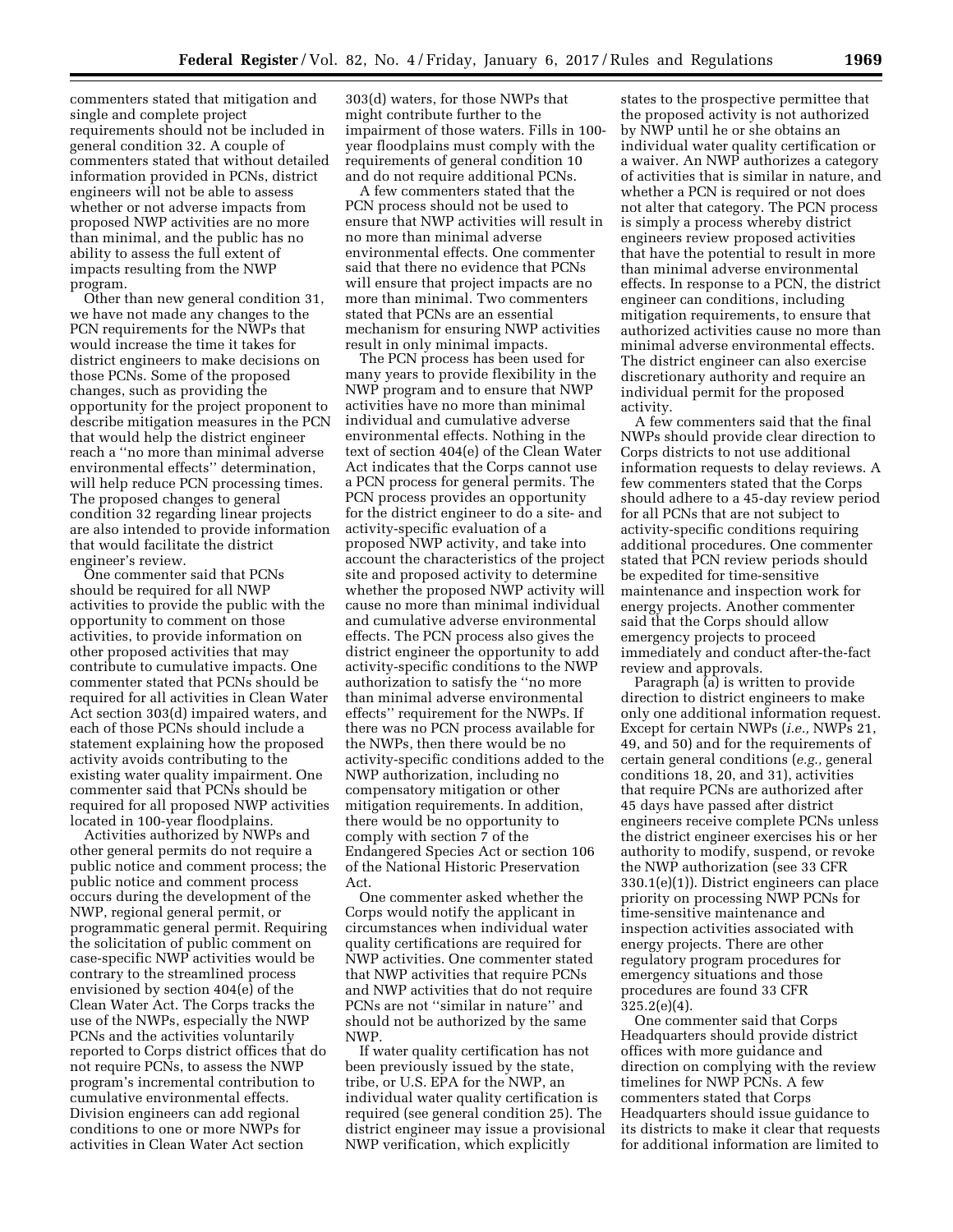one request, and limited to the information required by paragraph (b) of general condition 32. One commenter said that the final rule should state that district engineers are limited to a single information request. One commenter suggested adding a provision to general condition 32 to require PCN completeness determinations to be made within 15 days.

We do not believe that any additional guidance is necessary. General condition 32 and Section D, District Engineer's decision, clearly articulate the process for reviewing PCNs. Paragraph (a) of general condition 32 describes the process for requesting additional information for PCNs to make them complete. Additional information may be required from the applicant to conduct other procedures associated with the PCN process, such as information necessary to conduct ESA section 7 consultation or information needed for NHPA section 106 consultation. General condition 32 states that, as a general rule, the district engineer should make only one request for information to make the PCN complete. We recognize that there may be some situations where a piece of information needed to make the PCN complete was not identified, and the district engineer can request that information to proceed with the evaluation of the PCN. If that flexibility is not provided, the district engineer may be left with the option of suspending or revoking the NWP authorization because he or she was not allowed by the NWP rule to request that piece of additional information. We believe that 30 days is necessary to make completeness determinations for PCNs.

One commenter said that applicants should not be allowed to proceed with NWP activities that require PCNs without receiving a written verification from the Corps. A few commenters said that the statement explaining that the 45-day PCN review period may be extended if general conditions 18, 20, and/or 31 apply to an NWP activity leaves the PCN review period open ended, and disagreed with that approach. One commenter stated that extending the PCN review period beyond 45 days does not follow the congressional mandate to provide a streamlined permitting process. This commenter stated that extensions to the PCN review period should require documentation and substantiation as to why an extension is necessary, and then only be granted for specific and predictable periods of time. This commenter suggested creating timelines for the consultations and coordination

procedures that extend the PCN review period to ensure that they occur in a timely manner.

The NWP regulations at 33 CFR part 330 provide a 45-day default authorization for most NWP activities. There are exceptions for certain NWPs, such as NWPs 21, 49, and 50, and for certain general conditions. If ESA section 7 consultation and/or NHPA section 106 consultation is required for a proposed NWP activity, the project proponent cannot proceed with the NWP activity until after those consultations have been completed and the district engineer notifies the project proponent. Activities authorized by the Corps are required to comply with ESA section 7 and NHPA section 106, and those consultations will be completed as soon as practicable. Section 404(e) of the Clean Water Act does not provide any exemptions from complying with ESA section 7 and/or NHPA section 106. The Corps only conducts those consultations where it is required to do so, and the consultation documentation is included in the administrative record for those NWP PCNs. For ESA section 7 consultations, the consultation process does not end until the U.S. Fish and Wildlife Service and/or National Marine Fisheries Service issues their biological opinion for a formal consultation or its written concurrence for a request for informal consultation. For NHPA section 7 consultations, the consultation process does not end until after the applicable steps in the consultation process identified in 36 CFR part 800 have been completed.

One commenter said that the 45-day review should include a pre-application meeting to determine if NWP authorization is appropriate for a proposed activity. One commenter suggested that to avoid delays in PCN reviews, Corps districts should assign one project manager to an individual company to review all of that company's permit applications, and that the project manager would be funded by that company. One commenter recommended applying the 2001 memorandum entitled ''Fees in the Section 106 Process'' to the PCN coordination process, if the Corps intends to maintain the current coordination timelines.

Pre-application meetings can provide information that will be helpful in processing the NWP PCN, when the PCN is submitted to the district engineer. However, pre-application meetings are optional. Under 33 U.S.C. 2352, the Corps may accept and expend funds contributed by a non-federal public entity or a public-utility company or natural gas company to

expedite the evaluation of applications for Department of the Army permits for that entity or company. Guidance on that process is provided in guidance issued by the Corps on August 14, 2015, that is entitled: ''Implementation Guidance for Section 1006 of the Water Resources Reform and Development Act of 2014 and Guidance on the Use of Funding Agreements within the Regulatory Program.'' A copy of that guidance is available at: *[http://](http://www.usace.army.mil/Portals/2/docs/civilworks/regulatory/WRDA_214_reg_guide_2015.pdf) [www.usace.army.mil/Portals/2/docs/](http://www.usace.army.mil/Portals/2/docs/civilworks/regulatory/WRDA_214_reg_guide_2015.pdf) [civilworks/regulatory/WRDA](http://www.usace.army.mil/Portals/2/docs/civilworks/regulatory/WRDA_214_reg_guide_2015.pdf)*\_*214*\_*reg*\_ *guide*\_*[2015.pdf](http://www.usace.army.mil/Portals/2/docs/civilworks/regulatory/WRDA_214_reg_guide_2015.pdf)*. As stated in the Advisory Council on Historic Preservation's June 6, 2001, memorandum, neither the National Historic Preservation Act nor the Advisory Council's regulations for implementing the act requires federal agencies to pay for any aspect of consultation, including consultation with tribes, for the purposes of the NHPA section 106 process.

One commenter said that the information requirements for PCNs make the NWPs more like individual permits in terms of the amount of information required. Several commenters recommended requiring more project-specific information requirements for PCNs. One commenter stated that PCNs should include a requirement for alternatives information. One commenter said that PCNs should include detailed mitigation plans. A couple of commenters stated that PCNs should include information about drinking water intakes in the vicinity of proposed NWP activities.

While the NWPs may require a moderate amount of information for a complete PCN, that information is necessary for the district engineer to make his or her determination whether a proposed NWP activity will result in no more than minimal adverse environmental effects. Providing this information to the district engineer early in the NWP authorization process means that little or no information should be needed later in the process, in contrast to individual permits in which a minor amount of information is required to issue public notices, and additional information is provided during the individual permit evaluation process to assist the district engineer in making his or her decision. Preconstruction notifications do not require alternatives analyses because specific activities authorized by general permits do not require alternatives analyses under the 404(b)(1) guidelines (see 40 CFR 230.7(b)(1)). In addition, NEPA documentation, including a NEPA alternatives analysis, is not required for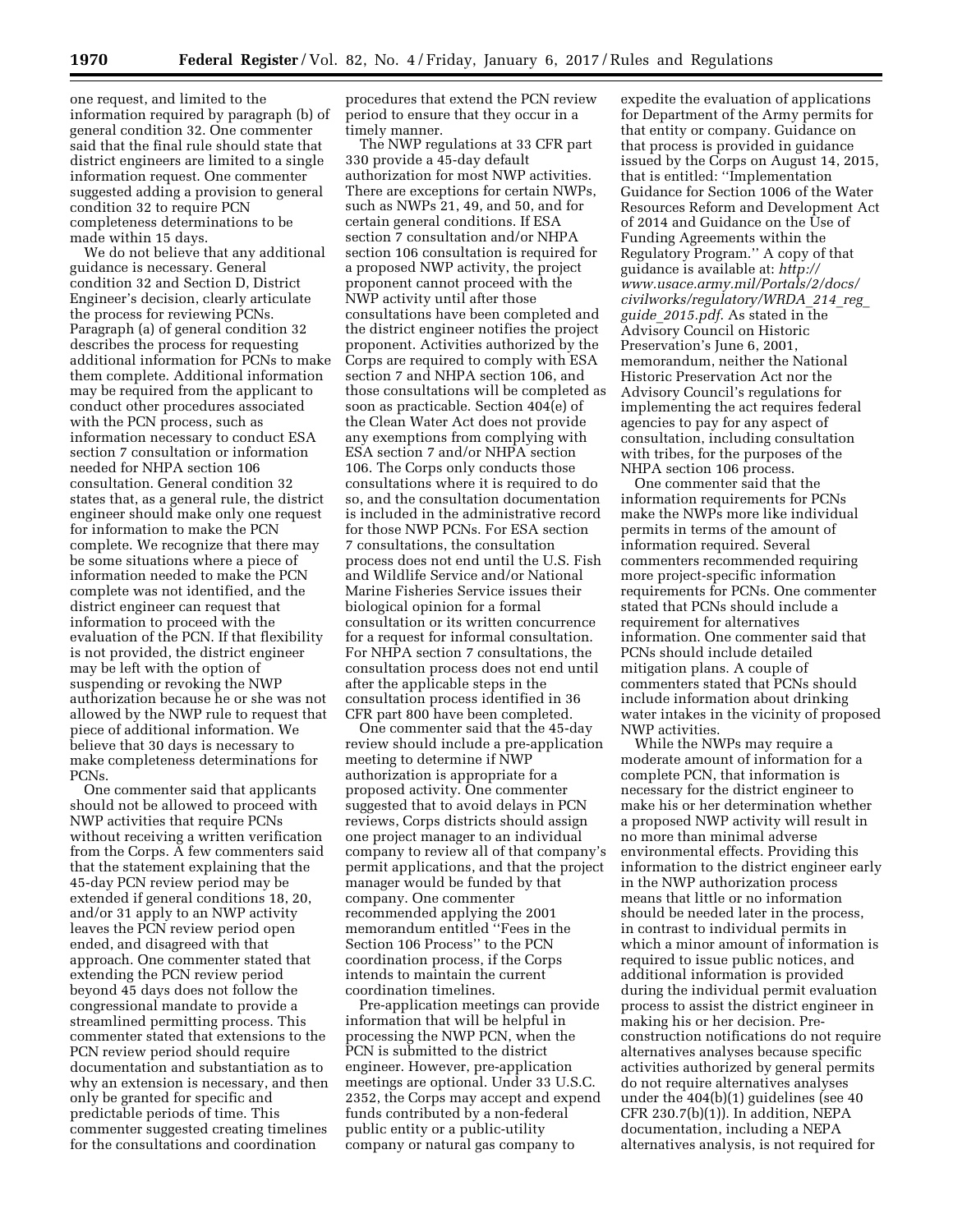a specific general permit activity because NEPA compliance was completed by Corps Headquarters when it issued the general permit. Detailed mitigation plans are not required for NWP PCNs because the district engineer first reviews the PCN to determine whether the proposed activity is authorized by NWP, or whether compensatory mitigation or other mitigation is necessary to ensure that the proposed activity will result in no more than minimal adverse environmental effects. If the district engineer decides that compensatory mitigation is needed for the proposed activity to qualify for NWP authorization, then he or she will tell the project proponent that a mitigation plan that satisfies the requirements of 33 CFR 332.4 is required. When district engineers review PCNs, they ensure that the proposed activities comply with all applicable general conditions, including general condition 7, water supply intakes. Because of that review process, we do not believe it is necessary to require PCNs to identify water supply intakes in proximity of proposed NWP activities.

Three commenters expressed support for having the applicant identify which NWP they are applying for. One of these commenters said that this will allow for streamlining the permitting process, and avoid delays in processing. One commenter said that the district engineer should be required to verify the particular NWP identified in the PCN, instead of saying that the district engineer should verify the activity under that NWP. One commenter suggested that applicant's choice of NWP that most readily authorizes the activity should be added to paragraph (b)(3). One commenter asked whether or not the Corps would notify the applicant that the district engineer is evaluating the proposed activity under a different NWP than what the applicant identified in the PCN. One commenter said that paragraph (b)(3) should state that the district engineer can or should advise the permittee of another NWP that could allow the proposed activity to be authorized more efficiently.

We are retaining proposed paragraph (b)(3), to identify the specific NWP or NWPs that the project proponent wants to use. The district engineer is not required to verify the specific NWP(s) identified in the PCN if any of the specific NWP(s) are clearly not applicable. For example, if the prospective permittee request NWP 27 authorization for a bank stabilization activity then the district engineer can issue an NWP 13 verification if the proposed activity complies with the

terms and conditions of NWP 13. An applicant will normally specify the NWP or NWPs that will most readily authorize his or her proposed activity, unless there is reason for requesting verification under another NWP or NWPs. If the district engineer decides after reviewing the PCN that the proposed activity does not qualify for the NWP identified by the project proponent, he or she does not have to notify the applicant that the PCN is being evaluated under another NWP. If the district engineer decides that the proposed activity does not qualify for authorization under any NWP, he or she will notify the applicant and provide instructions on how to apply for authorization under an individual permit or a regional general permit.

Two commenters stated that there is no benefit to having the applicant identify in their PCNs which NWP he or she is proposing to use. These commenters said that regardless of which NWP the applicant identifies, the Corps should authorize the activity under the NWP most appropriate to the project purpose. A couple of commenters said proposed paragraph (b)(3) is unclear whether the proposed activity will be verified under the NWP identified by the applicant because it has less stringent conditions, or whether it would be verified under the most appropriate NWP based on the purpose of the proposed activity and the most pertinent conditions. A few commenters said that the Corps should evaluate proposed activities under the most pertinent NWP(s), even if the applicant has specified a different NWP.

There is some degree of redundancy in the NWPs, where a proposed activity is eligible for authorization more than one NWP. At the end of the day, the standard is the same for all NWPs: NWP activities must result in no more than minimal individual and cumulative adverse environmental effects. So if a proposed activity meets the terms of the requested NWP, and any applicable regional conditions, then the district engineer should issue the NWP verification under the NWP identified in the PCN. In the NWP regulations at 33 CFR 330.2(h), ''terms'' are defined as: ''. . . the limitations and provisions included in the description of the NWP itself'' (see 33 CFR 330.2(h)). The NWP general conditions are the same for all of the NWPs. The category of activity authorized by the NWP is the relevant consideration, not the project purpose.

One commenter said that PCNs for proposed NWP activities in FEMAmapped floodways should require a floodway analysis. Another commenter stated that PCNs for proposed NWP

activities located within 100-year floodplains should include require information on floodplain values, hazards, and FEMA-approved maps, and any applicable FEMA-approved state or local floodplain management requirements. One commenter suggested that PCNs should require certification by individuals that meet the Secretary of the Interior's Professional Qualifications Standards to state whether the proposed activity has potential to cause effects to historic properties or whether consultation with tribes needs to be conducted.

We do not believe that it is necessary for a PCN to include a floodway analysis if the proposed NWP activity is located in a FEMA-mapped floodway. That information can be requested and analyzed by the appropriate federal, tribal, state, or local floodplain management authority. District engineers will review PCNs to determine whether they will have more than minimal adverse effects to floodplain values, or cause more than minimal increases in flood hazards. Such information does not need to be provided in the PCN. In accordance with general condition 20, non-federal permittees are required to submit PCNs if the proposed NWP activity might have the potential to cause effects to historic properties. Because the requirement to comply with the consultation requirements of section 106 of the NHPA fall on the Corps for its undertakings, and to consult with tribes when necessary to fulfill its trust obligations to tribes, the PCN does not need to include the certification suggested by the commenter.

A few commenters objected to including proposed mitigation measures in PCNs. Three commenters said that requiring the PCN to include mitigation measures is unnecessary, burdensome, and duplicative. Two commenters requested removal of the proposed requirement, because this information is applicable to proposed activities reviewed under individual permit procedures, instead of NWP activities. One commenter requested flexibility in the amount of detail required for describing mitigation measures in the PCN. One commenter said paragraph (b)(4) should refer to on-site mitigation measures and define those measures as avoidance, minimization, repair, restoration, or reduction of impacts over time to avoid confusion with compensatory mitigation. Two commenters stated that for restoration projects that qualify for NWP authorization, compensatory mitigation should not be required.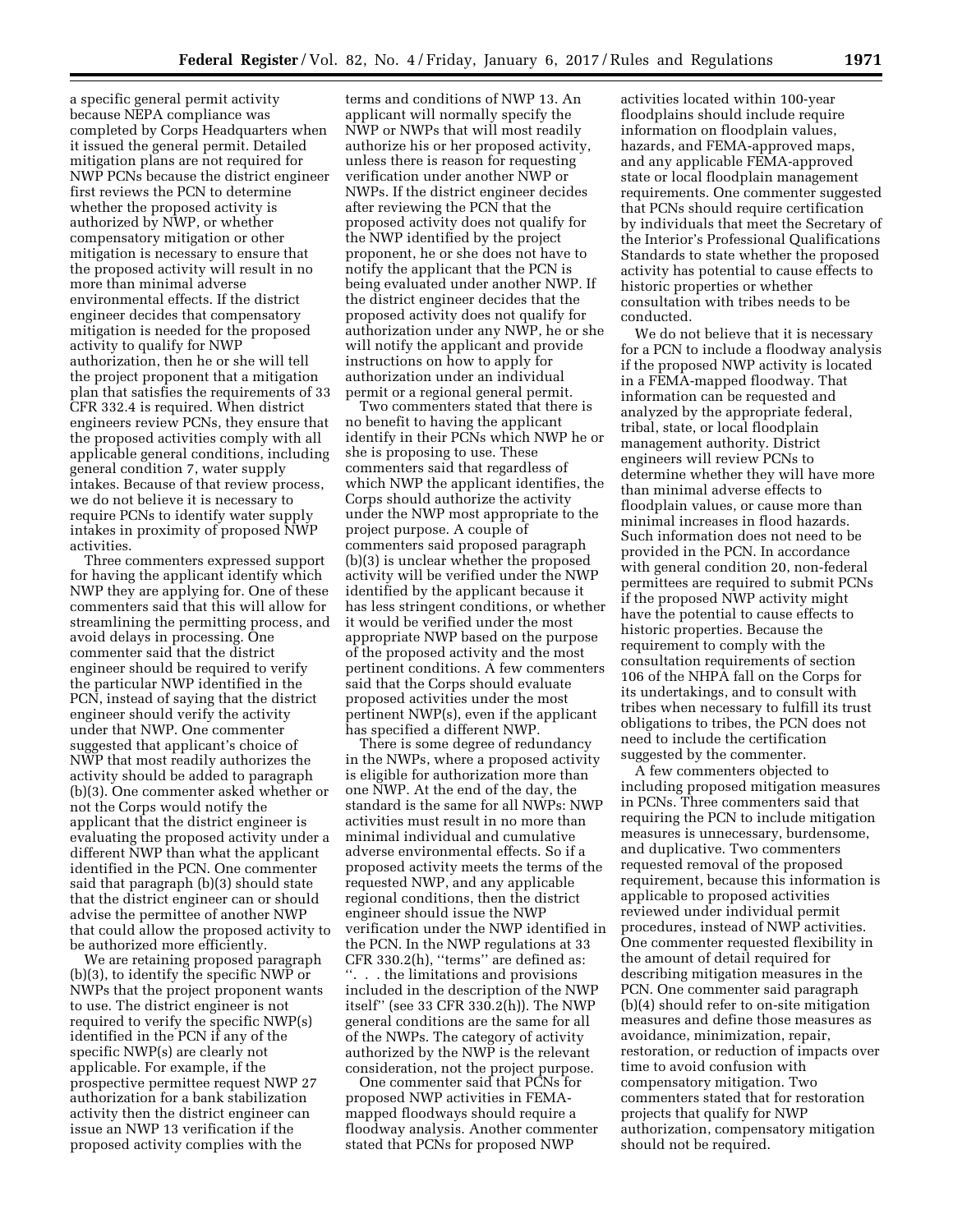The mitigation measures in paragraph (b)(4) may include describing avoidance and minimization of impacts to jurisdictional waters and wetlands on the project site. The prospective permittee is not required to propose any mitigation measures in his or her PCN. The prospective permittee can choose not to propose any mitigation measures. A description of mitigation measures is optional, and the project proponent is encouraged to describe, in the PCN, mitigation measures that will assist the district engineer in reaching a decision, earlier in the process, that the proposed activity will result in no more than minimal adverse environmental effects. The level of detail for the proposed mitigation measures described in the PCN is up to the project proponent. Otherwise, the district engineer may review the PCN and determine that mitigation is necessary to ensure that the proposed activity will cause no more than minimal adverse environmental effects and notify the prospective permittee that a mitigation plan is required. That will add more time to the district engineer's review process. It is the prospective permittee's decision whether to suggest mitigation measures up front in the PCN or wait for the district engineer's request for a mitigation proposal.

The term ''mitigation measures'' in paragraph (b)(4) refer to all five forms of mitigation identified in paragraph (b) of general condition 23, mitigation. The prospective permittee also has the option of proposing to do compensatory mitigation, especially if he or she believes that the district engineer will require compensatory mitigation for the proposed NWP activity. As stated in NWPs 27 and 54, compensatory mitigation is not required for the restoration activities authorized by those NWPs.

A few commenters objected to a requirement to state the proposed quantity of losses of waters of the United States for each single and complete crossing of waters of the United States for linear projects. One commenter said that for linear projects that have multiple crossings of waterbodies, and only some of those crossings require PCNs, the applicant must discuss the impacts of all crossings, not just those that require PCNs. This commenter also stated that the applicant should not be allowed to construct crossings that do not require PCNs until the Corps district issues its verification for the crossings that require PCNs.

In paragraph (b)(4), we have changed the phrase ''waters of the United States'' to ''wetlands, other special aquatic sites, and other waters'' to be consistent with paragraph (b)(5) of this general condition. As discussed below, neither approved jurisdictional determinations or preliminary jurisdictional determinations are not required for NWP PCNs, and if the project proponent wants an approved or preliminary jurisdictional determination for the project site, he or she should request and receive that approved or preliminary jurisdictional determination prior to submitting an NWP PCN.

Two commenters said there is inconsistent language in the PCN requirements for linear projects. They said the paragraph (b)(4) first states that the PCN must include ''the anticipated amount of loss of water of the United States expected to result from the NWP activity'' and later states that for single and complete linear projects, the PCN ''must include the quantity of proposed losses of waters of the United States for each single and complete crossing of waters of the United States.'' In the third sentence of paragraph (b)(4), we have changed the word ''proposed'' to ''anticipated'' to be consistent with the first sentence of this paragraph.

One commenter stated that an approved jurisdictional determination should not be required for an NWP PCN, and that the final NWPs should clarify how approved and preliminary jurisdictional determinations relate to the NWP PCN process. One commenter said that the Corps' jurisdictional determination process under Regulatory Guidance Letter 08–02 should not require a jurisdictional determination to be performed prior to starting the NWP PCN review process. One commenter stated that the requirement for a full delineation of waters of the United States is a significant cause of delay and cost in light of the uncertainties regarding the 2015 final rule defining waters of the United States. This commenter also said that because delineations are only required to be included with a PCN when proposed impacts are 1/10-acre or greater, all of the wetland impacts cannot be evaluated. One commenter said the Corps should field verify every delineation it receives with a PCN. This commenter also stated that if the Corps cannot verify every delineation, we should randomly select delineations to verify.

An approved or preliminary jurisdictional determination is not required for a complete PCN, or for the district engineer to issue an NWP verification. For a complete PCN, the prospective permittee must submit a delineation of wetlands, other special aquatic sites, and other waters on the

project site. The project site is not necessarily the entire parcel of land; it may be a portion of that land if the proposed NWP activity is limited to that portion of the parcel. The delineation of wetlands, other special aquatic sites, and other waters on the project site is necessary for the Corps' evaluation of the NWP PCN and its determination on whether the proposed activity will result in no more than minimal adverse environmental effects. The need for the delineation is independent of whatever regulation defining ''waters of the United States'' is in place at the time the PCN is submitted. As stated above, neither an approved jurisdictional determination nor a preliminary jurisdictional determination is required to process the PCN, and requests for approved and preliminary jurisdictional determinations will be processed by Corps districts as separate actions. Since 1991, the NWPs have had a requirement for submission of a delineation of affected special aquatic sites, including wetlands (see 56 FR 59145). All NWP PCNs require a delineation of wetlands, other special aquatic sites, and other waters. There is not a 1/10-acre threshold for requiring a delineation with the PCN. District engineers have the option of verifying the accuracy of the delineation, or making the decision on the NWP verification without doing a verification of the delineation.

Paragraph (b)(5) only requires a delineation of wetlands, other special aquatic sites, and other waters to provide information to the district engineer to make his or her determination whether the proposed activity qualifies for NWP authorization. In the third sentence of this paragraph, we have replaced the phrase ''waters of the United States'' with ''wetlands, other special aquatic sites, and other waters'' to make it clear that the delineation submitted with the PCN does not require a jurisdictional determination. The delineation only needs to identify wetlands, other special aquatic sites, and other waters on the site and their approximate boundaries, so that the district engineer can evaluate the proposed activity's impacts to those wetlands, other special aquatic sites, and other waters. For a complete PCN, that delineation does not have to be verified by the Corps district. If the district engineer finds errors in the delineation, he or she may make corrections to the delineation or require the applicant to make those corrections, but those corrections should not delay the decision on the NWP verification or the decision to exercise discretionary authority.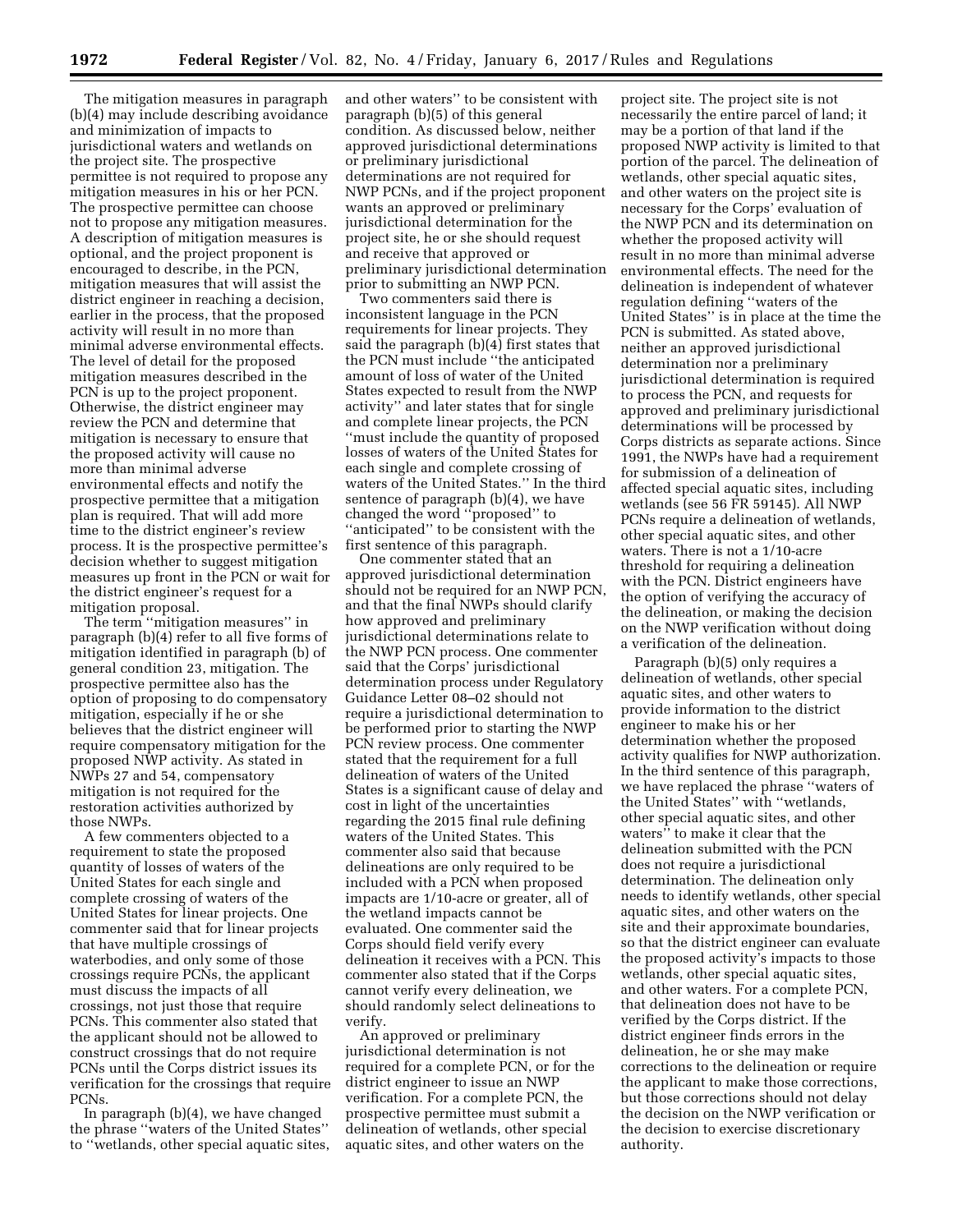If the project proponent wants an approved jurisdictional determination to help him or her determine whether the proposed activity might qualify for NWP authorization, to identify jurisdictional waters and wetlands to provide in support of his or her PCN, or to avoid having to do compensatory mitigation for losses of wetlands, other special aquatic sites, or other waters that are not subject to Clean Water Act jurisdiction, the project proponent must submit a separate request for an approved jurisdictional determination. An NWP PCN and a request for an approved jurisdictional determination are separate actions, and if a project proponent submits a request for an approved jurisdictional determination with his or her NWP PCN, the district engineer will process those requests separately. General condition 32 does not require an approved jurisdictional determination for NWP PCNs; only a delineation of wetlands, other special aquatic sites, and other waters is required to make the PCN. With certain exceptions identified in the NWPs (*e.g.,*  NWPs 21, 49, and 50) and some general conditions (*e.g.,* general conditions 18 and 20), the decision on an NWP PCN must be made within 45 days of receipt of a complete PCN. There is no required timeframe for responding to requests for approved jurisdictional determinations, although the Corps strives to respond to those requests within 60 days.

One commenter said that paragraph (b)(5) should be modified to state that National Wetland Inventory mapping is not appropriate for determining wetland boundaries, every wetland delineation submitted with a PCN must be based on an actual field investigation, and streams identified on a U.S. Geological Survey (USGS) map are not adequate documentation for a delineation. One commenter suggested adding text to paragraph  $(b)(\overline{5})$  to state that a USGS topographic quadrangle shall be sufficient to delineate intermittent and ephemeral streams on the project site, and that failure to list or map any stream bed that is not shown on a USGS topographic quadrangle as an intermittent or ephemeral stream shall not be a reason for the district engineer determining the delineation is not complete. This commenter asserted that if a stream is not mapped on a USGS topographic quadrangle map, it should not be considered jurisdictional under the Clean Water Act.

We understand that various published maps, especially published maps generated by remote sensing, do not show all wetlands or accurately depict wetland boundaries, or show all streams. The remote sensing approaches

used by the U.S. FWS for its National Wetland Inventory maps result in errors of omission that exclude wetlands that are difficult to identify through photointerpretation (Tiner 1997). These errors of omission are due to wetland type and the size of target mapping units (Tiner 1997). Likewise, many small streams, especially headwater streams, are not mapped on 1:24,000 scale U.S. Geological Survey (USGS) topographic maps (Leopold 1994) or included in other inventories (Meyer and Wallace 2001), including the National Hydrography Dataset (Elmore et al. 2013). Many small streams and rivers are not identified through maps produced by aerial photography or satellite imagery because of inadequate image resolution or trees or other vegetation obscuring the visibility of those streams from above (Benstead and Leigh 2012). However, we do not believe it is necessary to explicitly state in the text of paragraph (b)(5) that National Wetland Inventory maps or USGS topographic maps may, or may not, be adequate for preparing the delineation of wetlands, other special aquatic sites, or other waters for the PCN. A stream may be a jurisdictional water of the United States even if it is not shown on a USGS topographic map.

One commenter suggested adding the term ''natural'' before ''lakes and ponds'' in paragraph (b)(5), stating that there is no need to delineate artificial waterbodies or any area that is wet due to irrigation, whether or not they are prior converted cropland. One commenter suggested adding text to this paragraph to state that a jurisdictional determination is not required to make a PCN complete, because a jurisdictional determination is not necessary for the Corps to issue an NWP verification.

Some artificial waterbodies may be waters of the United States. For example, a lake that was created by impounding a jurisdictional river would likely be subject to Clean Water Act jurisdiction. If an area is not a wetland, another type of special aquatic site, or other water, then it does not need to be included in the delineation for the PCN. If the project proponent is uncertain whether a particular artificial waterbody or area of irrigated land is subject to Clean Water Act jurisdiction, and wants a definitive determination from the Corps, then he or she can request an approved jurisdictional determination. Areas of prior converted cropland will be identified on a case-by-case basis. As explained above, we modified paragraph (b)(5) to remove the term ''waters of the United States'' so that there is no implication that a jurisdictional determination is

necessary before the Corps issues an NWP verification.

One commenter expressed support for requiring PCNs to include a mitigation statement. One commenter stated that the mitigation information for a PCN should state that mitigation includes onsite avoidance and minimization measures.

We have not made any changes to paragraph (b)(6). The delineation required by paragraph (b)(5) will document the on-site avoidance and minimization measures on the project site.

One commenter stated that proposed paragraph (b)(8) does not address undiscovered historic properties. Undiscovered historic properties are addressed by general condition 21. If the historic properties are unknown at the time the PCN is submitted, then the prospective permittee cannot be expected to include that information in the PCN. If the non-federal project proponent thinks there might be historic properties that could potentially be affected by the NWP activity, then he or she should submit a PCN and the district engineer will determine whether NHPA section 106 consultation is necessary. We have modified paragraph (b)(10) by changing ''Corps district'' to ''Corps office'' because a 408 permission might be issued by Corps Headquarters.

Several commenters encouraged the Corps to develop and use an online PCN application tool for electronic submission of PCNs and supporting documents. A few commenters recommended that the Corps develop an on-line PCN submittal tool and that the tool be made available to states agencies such as water quality certification agencies. One commenter stated that the Corps should continue to allow paper PCNs to be submitted to Corps districts.

At this time, we are not prepared to develop and deploy a national on-line PCN application. Some Corps districts have developed local tools that allow electronic submission of NWP PCNs and supporting documentation. We have modified the last sentence of paragraph (c) as follows: ''Applicants may provide electronic files of PCNs and supporting materials if the district engineer has established tools and procedures for electronic submittals.'' The general condition still allows for paper PCNs to be submitted to Corps districts.

A few commenters stated that agency coordination should be completed within 30 or 60 days. One commenter suggested increasing the agency coordination period to 30 days, and to require an individual permit for any proposed NWP activity that requires a waiver and any agency objects to the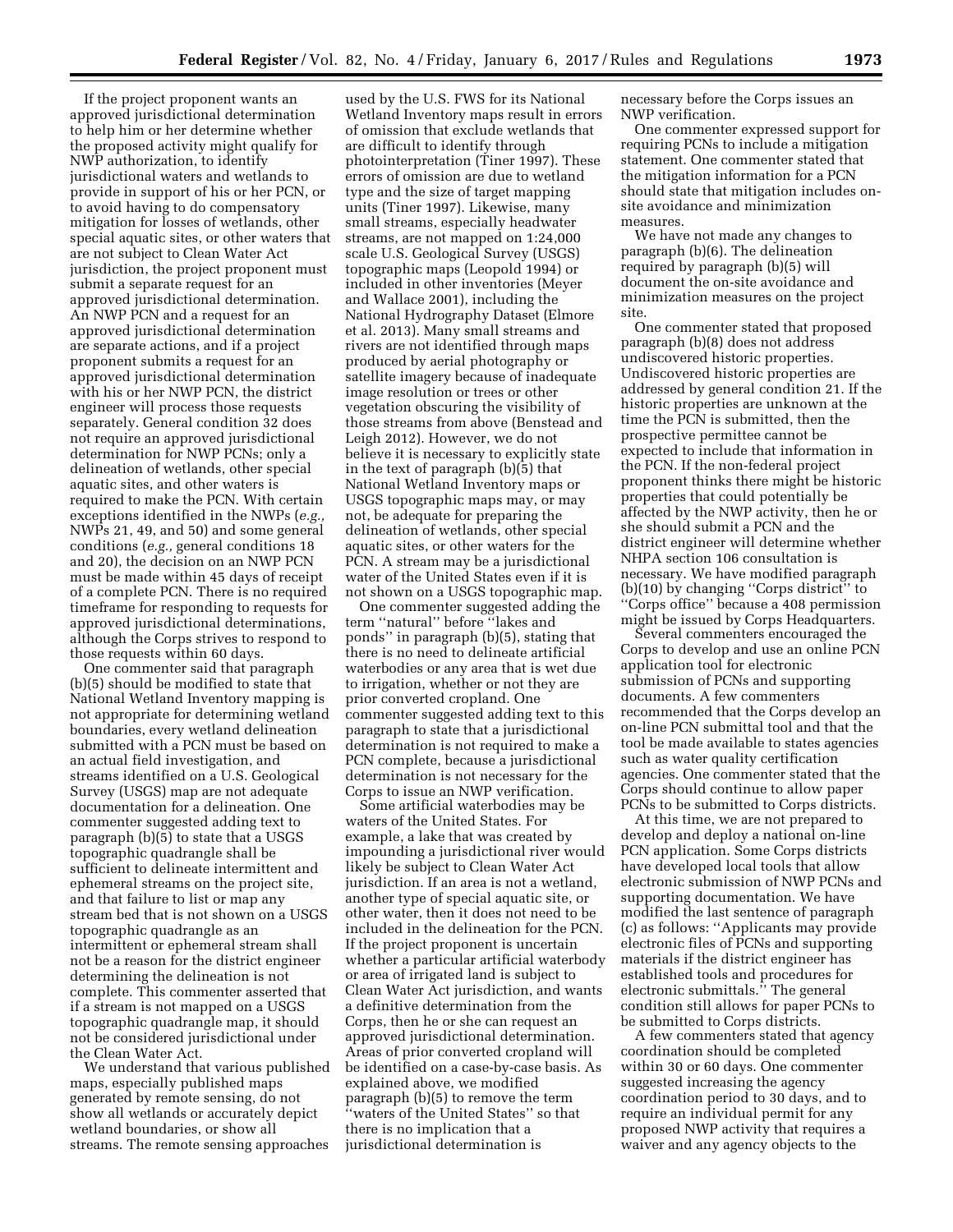district engineer issuing that waiver. One commenter said that local government agencies should be included in the agency coordination procedures in paragraph (d). Another commenter recommended including tribes in agency coordination procedures.

The purpose of the agency coordination process in paragraph (d) is seek input from other federal and state agencies for certain proposed NWP activities to determine whether those activities will result in no more than minimal individual and cumulative adverse environmental effects. We believe that the current timeframe (up to 25 days) is sufficient for federal and state agencies to provide their views for the ''no more than minimal adverse environmental effects'' determination. The final decision whether a proposed NWP activity will result in no more than minimal individual and cumulative adverse environmental effects lies solely with the district engineer. District engineers can include local government agencies in agency coordination for proposed NWP activities. As a result of the consultations Corps districts are conducting with tribes on the 2017 NWPs, Corps districts can include interested tribes in agency coordination on proposed NWP activities.

Two commenters stated that under paragraph (d)(3) of general condition 32, the Corps cannot unilaterally impose timelines on State Historic Preservation Officers (SHPOs) or Tribal Historic Preservation Offices (THPOs), because section 106 consultation is not limited to 15 days. A couple of commenters said that 10 calendar days for the SHPO or THPO to submit comments back to the Corps is not reasonable, and that timeframe is in compliance with 36 CFR part 800, which provides 30 days for SHPOs and THPOs to provide their comments. One commenter stated that the Corps does not have the authority to impose a 10-day review period on THPOs, and cannot assume that a tribe has no comments or objections based on a lack of response within that 10-day period. One commenter stated that paragraph (d)(3) should read, ''State Historic Preservation Officer, Tribal Historic Preservation Officer, or designated tribal representative.''

If NHPA section 106 consultation is required, that consultation will be conducted under the requirements in general condition 20, historic properties. For NHPA section 106 consultations conducted to comply with general condition 20, the Corps will comply with the timeframes in 36 CFR part 800, consistent with the Corps'

2005 and 2007 interim guidance. Because paragraph (d) is limited to minimal adverse environmental effects determinations, we are removing coordination with SHPOs and THPOs from this paragraph. As discussed above, district engineers can adopt and implement coordination procedures with tribes to seek their views on proposed NWP activities that require PCNs.

One commenter stated that agency coordination should be required for bank stabilization projects over 200 linear feet. One commenter stated that agency coordination should continue to be required for NWP 48 activities that require PCNs.

We are retaining the agency coordination threshold of 500 linear feet for NWP 13 activities, because that is consistent with the applicable waiver provision in paragraph (b) of NWP 13. We have removed the agency coordination requirement for NWP 48 activities, as we proposed to do in the June 1, 2016, proposed rule.

One commenter noted that paragraph (d) uses the term ''activity'' instead of ''single and complete project'' and said that the district engineer would be required to do agency coordination when verifying a linear project with an overall loss greater than 1/2-acre.

Each separate and distant crossing that qualifies for NWP authorization is considered to be a separate NWP authorization. Therefore, the aggregate total of losses of waters of the United States is not used to determine whether agency coordination is required under paragraph (d) of general condition 32. Since each single and complete project authorized by NWPs 12 or 14 has a 1⁄2-acre limit (or a 1/3-acre limit for losses of tidal waters authorized by NWP 14), then NWP 12 or 14 activities will not require agency coordination.

A few commenters expressed their support for the proposed PCN form. Several commenters said that the Corps should have included the proposed PCN form with the proposed rule to issue and reissue the NWPs, so that the public can provide comments on the proposed form. One commenter stated that the comment period for the proposed PCN form should be extended by 60 days following the availability of the proposed form.

The proposed PCN form is a separate action from this rulemaking to issue and reissue NWPs. In the June 1, 2016, the public was provided the opportunity to submit comments on the proposed PCN form and we received several comments. The comment period for the proposed PCN form was 30 days while

the comment period on the proposed NWPs was 60 days.

One commenter noted that some districts have joint application forms with state agencies, and this commenter said that these districts should find a way to integrate the information required for NWP PCNs on the NWP PCN form with their current joint application forms.

If the NWP PCN form is approved, districts that have joint application forms with state agencies can continue to provide applicants the option to use those joint application forms. Those joint application forms can also be modified to incorporate features of the approved NWP PCN form.

This general condition is adopted with the modifications discussed above.

### District Engineer's Decision

Discussion of Proposed Modifications to Section D, ''District Engineer's Decision''

We proposed to modify paragraph 1 to state that if an applicant requests authorization under one or more specific NWPs, the district engineer should issue the verification letter for those NWPs, if the proposed activity meets the terms and conditions of those NWP(s), unless he or she exercises discretionary authority to require an individual permit. We proposed to modify paragraph 2 to clarify that a condition assessment can also be used to help determine whether a proposed activity will result in no more than minimal adverse environmental effects. In the second sentence of paragraph 3, we proposed to change the text to state that applicants may also propose compensatory mitigation to offset impacts to other types of waters, such as streams. We also proposed to clarify that mitigation measures other than compensatory mitigation may also be used to ensure that a proposed NWP activity results in no more than minimal adverse environmental effects.

A number of commenters objected to the proposed change, stating that the district engineer should be able to determine which NWP should be used to authorize the proposed activity. One commenter said it was unclear what a condition assessment involves and whether the Corps or the applicant would prepare the condition assessment. One commenter said that there should be additional time to comply with general conditions 18 and 20. One commenter stated that paragraph 2 of Section D should include cumulative effects as one of the factors that the district engineer considers when making an adverse environmental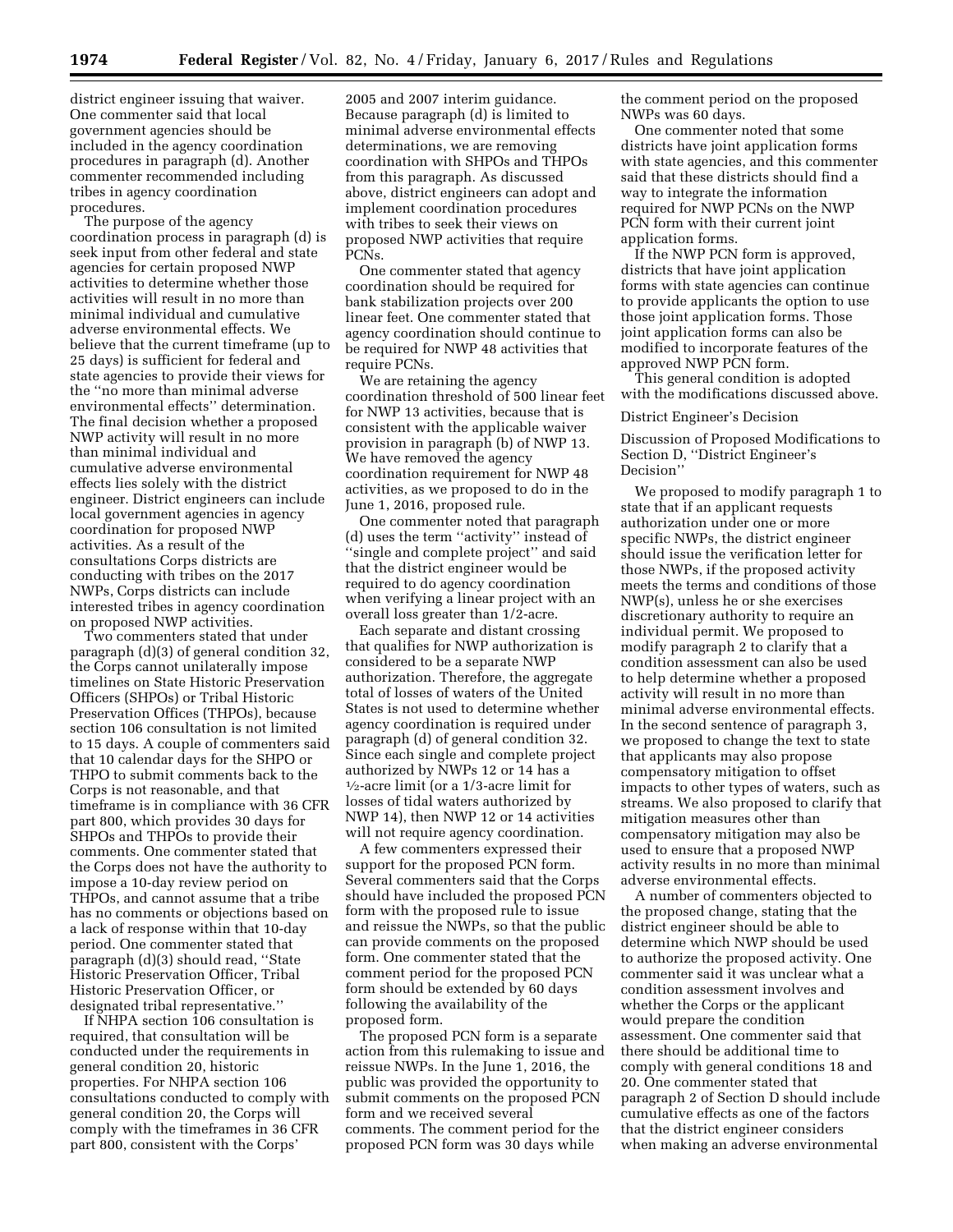effects determination. The current wording implies that only direct and indirect effects are to be considered. One commenter said that district engineers should be required to evaluate entire pipelines and conduct an analysis of cumulative effects that is posted for public comment.

The modification of paragraph 1 of this section states that the district engineer should issue the NWP verification under the NWP requested by the applicant, if the proposed activity meets the terms and conditions of that NWP. If the proposed activity does not meet the terms and conditions of the NWP identified in the PCN, and another NWP would authorize the proposed activity, then the district engineer can authorize the proposed activity under the NWP that he or she identified. However, if the proposed activity meets the terms and conditions of two different NWPs, and the applicant submitted a PCN that identified one of those NWPs, then the district engineer should issue the NWP verification under the NWP the applicant identified in his or her PCN. We have modified paragraph 1 to add a reminder that for those NWPs that have a 1/2-acre limit with a waivable 300 linear foot limit for losses of intermittent or ephemeral stream bed, then the loss of stream bed plus any other losses of jurisdictional waters and wetlands cannot exceed 1/2 acre.

A condition assessment is a type of rapid ecological assessment that examines the relative ability of an aquatic resource to support and maintain a community of organisms having a species composition, diversity, and functional organization comparable to reference aquatic resources in the region (see 33 CFR 332.2). In most circumstances, the prospective permittee would conduct the condition assessment and provide the results to the district engineer. In some cases, the district engineer may conduct the condition assessment. The extended time frames for complying with general conditions 18 and 20 are already addressed by paragraph 4.

We have modified paragraphs 1 and 2 of this section to state that the district engineer will consider, in addition to the direct and indirect effects, the cumulative effects of the NWP activities. The district engineer may require mitigation, including compensatory mitigation, to ensure that the cumulative adverse effects of the NWP activity or activities or no more than minimal. The district engineer's cumulative effects analysis does not have to be an exhaustive analysis, because the required NEPA cumulative

effects analysis was done by Corps Headquarters in the decision document supporting the issuance or reissuance of the applicable NWP(s). If the applicable NWP(s) authorize discharges of dredged or fill material into waters of the United States, in the national decision document issued by Corps Headquarters there is a cumulative effects analyses to satisfy the requirements of the 404(b)(1) Guidelines. For pipelines and other linear projects, the cumulative effects of the activities authorized by NWPs for the overall project, within an appropriate geographic region, will be evaluated by district engineers. Unless the pipeline is constructed entirely in waters of the United States and involves activities that require DA authorization, the Corps is not required to evaluate the entire pipeline, or linear project. If the Corps is only authorizing the segments of the linear project, such as a pipeline, that cross jurisdictional waters and wetlands and involve discharges of dredged or fill material into waters of the United States and/or structures or work in navigable waters of the United States, then its analysis will focus on the regulated crossings of waters of the United States.

#### Further Information

In item 5, we proposed to add a crossreference to proposed new general condition 31. If the Corps issues a section 408 permission, then the NWP activity would not be considered as interfering with the federal project. We received no comments on the proposed change, and we have adopted that change.

#### Definitions

In the June 1, 2016, proposed rule, we proposed changes to some of the NWP definitions. One commenter recommended removing the definitions from the NWPs and adding them to the Code of Federal Regulations so that they would apply to the entire regulatory program. One commenter stated that the definition of ''independent utility'' should be added to NWP 12 because this commenter said there is no rational basis for treating linear and non-linear projects differently.

The definitions in Section F were developed for use with the NWPs that are issued or reissued for the 5-year period those NWPs will be in effect. Incorporating those definitions into the Code of Federal Regulations so that they would apply to individual permits, regional general permits, and programmatic general permits would reduce flexibility in the regulatory program. Regional general permits and programmatic general permits may take

different approaches to administering general permit programs, especially general permits intended to reduce duplication with other federal, tribal, state, or local agency regulatory programs.

There is a rational basis for distinguishing between linear projects and non-linear projects. For linear projects, impacts to jurisdictional waters and wetlands caused by activities authorized by NWPs are scattered throughout a large landscape that encompasses the point of origin and terminal point of the linear projects, and all of the crossings of jurisdictional waters and wetlands in between the origin and terminus. Under most circumstances, those crossings impact distinctly different waterbodies, although there may be cases where there are multiple crossings of the same waterbody at separate and distant locations. For a long linear project, a large number different waterbodies may be impacted by crossings that are a substantial distance from each other. In contrast, for a non-linear project, the impacts to jurisdictional waters and wetlands are concentrated within a much smaller landscape unit (usually a single parcel of land) that is defined by the boundaries of the non-linear project (*e.g.,* the boundaries of the residential or commercial development). For a nonlinear project, the impacts of activities authorized by NWPs or other DA permits usually occur to a single waterbody and its tributaries and adjacent wetlands. As a general concept, cumulative impacts accrue to a single waterbody as a result of multiple impacts occurring over time, which include direct impacts to the waterbody and the indirect effects of activities occurring in the watershed of that waterbody. For a linear project, the incremental contribution of a linear project crossing of a waterbody to the cumulative impacts for that particular waterbody is small. For a linear project, the sum of the authorized impacts occur to the various waterbodies crossed by that linear project. A non-linear project may have a larger incremental contribution to the cumulative impacts for a particular waterbody, because all of the authorized impacts will occur in or near that waterbody.

We received a few comments suggesting that we provide a definition of ''temporary.'' We believe that district engineers should have the discretion to determine on a case-by-case basis what constitutes a temporary impact versus a permanent impact. A district engineer can issue guidelines for his or her district on what constitutes a temporary fill or a temporary structure or work.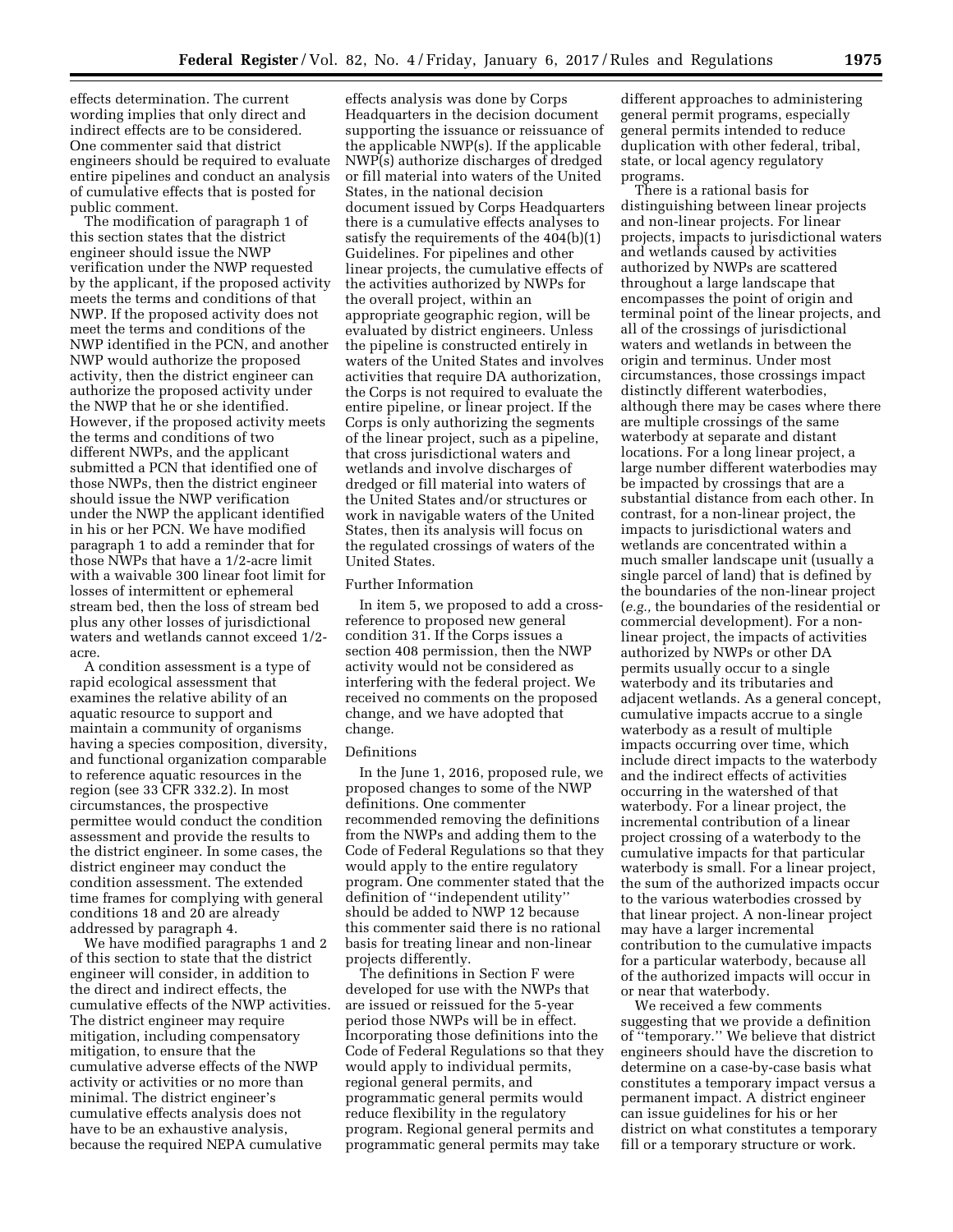The length of time to consider an impact to be ''temporary'' depends on a variety of factors, including how soon the temporary structures and fills need to be removed after construction has been completed. In some cases they might need to be removed shortly after construction is completed. In other cases more time might be necessary to allow the completed structures and fills to stabilize prior to removing any temporary structures or fills. The appropriate length of time would depend on various factors, such as resource type, hydrodynamics, soils, geology, plant communities, and season. Providing a national definition of ''temporary'' would be less protective of the environment because it would constrain local decision making. For example, if the authorized structure or fill is not allowed sufficient time to stabilize, it may collapse or be washed away after the temporary structures or fills are removed.

A couple of commenters asked for definitions of ''repair,'' ''replacement,'' and ''previously authorized.'' One of these commenters also requested definitions of ''modification'' and ''riprap.'' One commenter requested a definition of ''minimal adverse effect.''

We do not see a need to define the terms ''repair,'' ''replacement,'' ''previously authorized,'' ''modification,'' and ''riprap.'' The commonly understood definitions of these terms apply to the NWPs, and they do not warrant the development of new definitions. The term ''minimal adverse effect'' cannot be defined because it is a subjective term, with ''minimal'' and ''adverse effect'' dependent on the perspective of the person conducting the evaluation or assessment. In paragraph 2 of Section D, District Engineer's Decision, we have provided a list of factors district engineers should consider when making their ''no more than minimal adverse environmental effects'' determinations for proposed NWP activities.

*Best management practices (BMPs).*  We did not propose any changes to this definition. We did not receive any comments on the proposed definition. The definition is adopted as proposed.

*Compensatory mitigation.* We did not receive any comments on the proposed definition. The definition is adopted as proposed.

*Currently serviceable.* We did not receive any comments on the proposed definition. The definition is adopted as proposed.

*Direct effects.* We did not receive any comments on the proposed definition. The definition is adopted as proposed.

*Discharge.* We proposed to modify this definition to make it clear that the use of the term ''discharge'' in the NWPs refers to ''discharges of dredged or fill material'' and not to discharges of other types of pollutants. Point source discharges of other types of pollutants are regulated under Section 402 of the Clean Water Act.

Several commenters said they support the proposed change. One commenter stated that the Corps regulates under section 404 of the Clean Water Act, some but not all excavation activities. One commenter said that the 2015 final rule defining ''waters of the United States'' should not be referenced in this definition.

Under the definition of ''discharge of dredged material" at 33 CFR  $323.2\text{d}$ , we regulate certain excavation activities in waters of the United States. The NWP definition of ''discharge'' refers to regulated discharges of dredged or fill material into waters of the United States. The definition of ''discharge'' does not refer to the 2015 final rule.

*Ecological reference.* To help implement the new provision of NWP 27 that requires aquatic habitat restoration, enhancement, and establishment activities to result in aquatic habitat that resembles an ecological reference, we are adding a definition of ''ecological reference'' using the concepts discussed in the preamble discussion of NWP 27.

*Enhancement.* We did not receive any comments on the proposed definition. The definition is adopted as proposed.

*Ephemeral stream.* We did not propose any changes to this definition. One commenter requested clarification on how ephemeral streams are to be identified and the mitigation requirements for impacts to ephemeral streams.

Ephemeral streams are distinguished from perennial and intermittent streams by their flow regimes, which are explained in the definition (*i.e.,* they have flowing water only during, and for a short duration after, precipitation events in a typical year). Compensatory mitigation requirements for losses of ephemeral streams authorized by NWPs are determined on a case-by-case basis by district engineers. This definition is adopted as proposed.

*Establishment (creation).* We did not receive any comments on the proposed definition. The definition is adopted as proposed.

*High Tide Line.* We did not receive any comments on the proposed definition. The definition is adopted as proposed.

*Historic property.* We did not receive any comments on the proposed

definition. The definition is adopted as proposed.

*Independent utility.* We did not propose any changes to this definition. A few commenters requested clarification that the concepts of independent utility and ''single and complete'' applies to both linear and non-linear projects. One commenter recommended including linear projects in this definition. One commenter said that the test to determine a ''single and complete non-linear project'' in this definition conflicts with proposed Note 2 in NWP 12 and proposed Note 1 in NWP 14.

The concept of independent utility does not apply to the definition of ''single and complete linear project'' because the crossings of waters of the United States between the point of origin of a linear project and its terminal point are necessary for the linear project to fulfill its purpose of transporting goods, services, and/or people from the point of origin to the terminal point. In other words, each of those crossings of waters of the United States for the single and complete linear project does not have independent utility. Therefore, It would not be appropriate to include linear projects in this definition, for the reasons explained above. This definition does not conflict with Note 2 of NWP 12 or Note 1 of NWP 14. The term ''independent utility'' was removed from both of those Notes.

This definition is adopted as proposed.

*Indirect effects.* We did not receive any comments on the proposed definition. The definition is adopted as proposed.

*Intermittent stream.* We did not receive any comments on the proposed definition. The definition is adopted as proposed.

*Loss of waters of the United States.*  We proposed to modify this definition to clarify that loss of stream bed can be measured by area (*e.g.,* acres, square feet) or by linear feet. For the NWPs that authorize discharges of dredged or fill material into waters of the United States that result in the loss of stream bed through filling or excavation, specified NWP limits may be expressed in acres, linear feet, or both.

One commenter supported the proposed changes to this definition. A few commenters said they support the proposed modification on quantification of losses of stream bed in acres. A few commenters objected to that proposed modification. A few commenters expressed disagreement that excavation in stream beds results in a loss of waters of the United States. One commenter said that this definition should not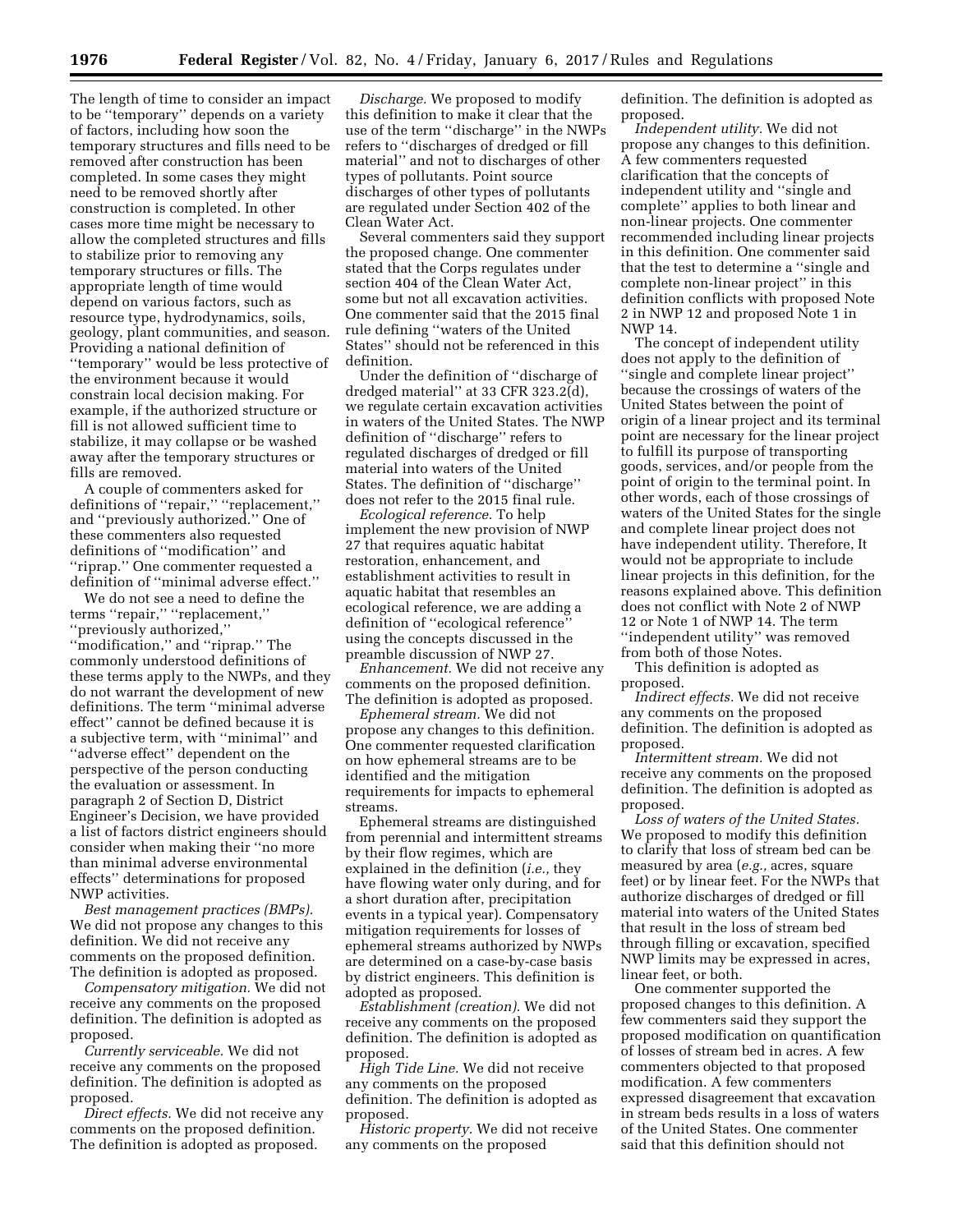include stream modification and bank stabilization. One commenter asked whether the use of timber mats in waters of the United States counts towards the limits of the NWPs.

We have retained acres as an option for quantifying loss of stream bed. The physical, chemical, and biological processes that occur in aquatic ecosystems and other types of aquatic resources take place over the area of stream bed. For example, gross primary production and ecosystem respiration in rivers and streams is represented in grams per square meter per day, secondary production in rivers and streams is quantified in grams per square meter per year, and river nitrogen and phosphorous yields are expressed in kilograms per hectare per year. (Allan and Castillo 2007). For streams, quantifying impacts and compensatory mitigation as linear feet does not take into account the width of the stream, which is important to indicate the area of stream that performs ecological functions and services (*e.g.,*  Bronner et al. 2013). The definition of ''loss of waters of the United States'' is intended to assist in the determination whether a proposed NWP activity will result in more than minimal adverse environmental effects, so it examines activities that cause adverse effects to jurisdictional waters and wetlands, even if those activities do not convert those waters or wetlands to uplands so that those wetlands area lost. Excavation of stream bed changes the stream bed and the functions it provides. Stream modification and bank stabilization activities can cause losses of stream bed, such as the filling of stream bed to construct the bank stabilization activity. Temporary use of timber mats in waters of the United States as a best management practice to minimize the adverse effects of activities authorized by NWPs does not count towards the NWP limits because that use of timber mats does not result in a loss of waters of the United States.

One commenter said that the word ''excavation'' should be deleted from this definition. One commenter asked for clarification whether excavation activities that remove material from waters of the United States, but do not restore the impact area to preconstruction contours and elevations, cause a loss of waters of the United States. One commenter asked how excavation activities are considered in the first sentence of this definition, which refers to waters of the United States that are temporarily filled, flooded, excavated, or drained, but restored to pre-construction contours and elevations. A few commenters

asserted that the proposed definition is arbitrary and capricious, particularly if it is applied to NWP 12 activities.

Excavation activities in jurisdictional waters and wetlands may require DA authorization, if they result in regulable discharges of dredged or fill material. District engineers apply the definitions at 33 CFR  $323.2(c)$ –(f) to determine whether an excavation activity results in a discharge of dredged or fill material that requires DA authorization. For the purposes of this definition, regulated excavation activities in rivers and streams cause a loss of waters of the United States. The fifth sentence of this definition states that waters of the United States that are temporarily filled, flooded, excavated, or drained, but restored to pre-construction contours and elevations after construction, are not considered to result in a loss of waters of the United States. Nationwide permit 12, as well as the other NWPs issued under section 404 of the Clean Water Act, authorizes discharges of dredged or fill material into waters of the United States that can result in permanently or temporarily filling, flooding, excavation, or draining waters of the United States. In other words, NWP 12 is treated no differently than other section 404 NWPs when it comes to applying the definition of ''loss of waters of the United States.''

A few commenters agreed with the proposed clarification that states that non-regulated activities are not to be included when calculating losses of waters of the United States. Several commenters said this definition should include the conversion of forested wetlands. One commenter stated that the definition should be modified to state that vegetation cutting does not cause a loss of waters of the United States. One commenter stated that this definition should include permanent losses of wetlands from conversion activities as losses of waters of the United States.

The conversion of forested wetlands to emergent wetlands, other types of wetlands, or to open waters may be a loss of waters of the United States if that conversion involves activities that require DA authorization. For example, mechanized landclearing in a forested wetland that results in a regulated discharge of dredged material and converts the forested wetland to an emergent wetland requires DA authorization. In contrast, if a forested wetland is altered by cutting the trees above their crowns without removing the tree trunks and roots and causing a regulated discharge of dredged material, then that activity would not be

considered a ''loss of waters of the United States'' under this definition. This definition is adopted as proposed.

*Navigable waters.* We are adding this definition to clarify that if the term ''navigable waters'' is used in the text of an NWP, then the NWP authorizes activities in navigable waters of the United States subject to section 10 of the Rivers and Harbors Act of 1899. Navigable waters of the United States are defined at 33 CFR part 329.

*Non-tidal wetland.* We proposed to modify this definition to refer to 33 CFR 328.3(c)(4). One commenter said that the 2015 final rule defining ''waters of the United States'' should not be referenced in this definition.

We have removed the second sentence of this definition, which cited the definition of ''wetland'' promulgated in the 2015 final rule defining ''waters of the United States.'' This definition is adopted with the modification discussed above.

*Open water.* We did not receive any comments on the proposed definition. The definition is adopted as proposed.

*Ordinary high water mark.* We proposed to change the regulation citation in this definition to 33 CFR part 328.3(c)(6), which was based on the 2015 final rule defining ''waters of the United States.'' One commenter supported the proposed change, and one commenter did not agree with the proposed change. One commenter said that the 2015 final rule defining ''waters of the United States'' should not be referenced in this definition.

We have removed the reference to 33 CFR 328.3(c)(6) from this definition. This definition is adopted with the modification discussed above.

*Perennial stream.* We did not receive any comments on the proposed definition. The definition is adopted as proposed.

*Practicable.* We did not receive any comments on the proposed definition. The definition is adopted as proposed.

*Pre-construction notification.* We did not receive any comments on the proposed definition. The definition is adopted as proposed.

*Preservation.* We did not receive any comments on the proposed definition. The definition is adopted as proposed.

*Protected tribal resources.* We have added this definition to assist with compliance with general condition 17, tribal rights. This definition was taken from the 1998 Department of Defense American Indian and Alaska Native Policy.

*Re-establishment.* We did not receive any comments on the proposed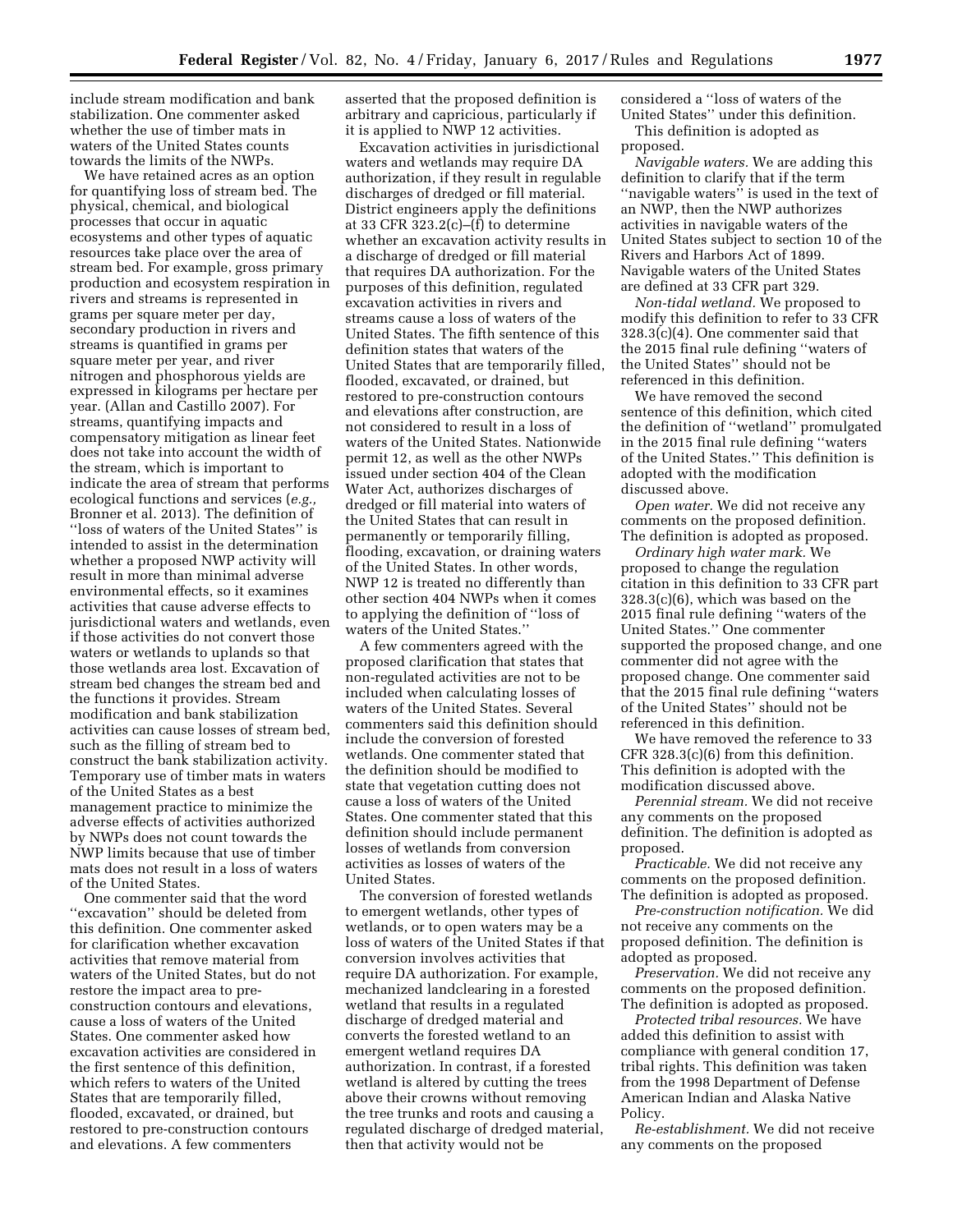definition. The definition is adopted as proposed.

*Rehabilitation.* We did not receive any comments on the proposed definition. The definition is adopted as proposed.

*Restoration.* We did not receive any comments on the proposed definition. The definition is adopted as proposed.

*Riffle and pool complex.* We did not propose any changes to this definition. One commenter stated that a more specific definition should be provided for the NWPs because this definition should not apply to a single pool in the vicinity of a bridge, with some cobbles near the pool.

This definition was taken from the 404(b)(1) Guidelines (40 CFR 230..45). This definition refers to ''riffle and pool complexes.'' A single pool with some cobbles is not a riffle and pool complex. This definition is adopted as proposed.

*Riparian areas.* We proposed to change the word ''adjacent'' to ''next'' in the first sentence of this definition because riparian areas border rivers, streams, and other bodies of water.

One commenter supported the proposed modification and one commenter opposed the proposed modification. One commenter asked for further explanation why we proposed to change ''adjacent'' to ''next'' and ask whether this modification would change the meaning of ''riparian area.'' This commenter said she was uncertain whether the proposed change would result in more or fewer riparian areas requiring mitigation or alter the type of mitigation required.

The proposed modification is intended to make this definition clearer, because riparian areas abut streams, lakes, and estuarine-marine shorelines. The Corps regulatory program has long defined adjacent wetlands as wetlands that are bordering, contiguous, or neighboring. Riparian areas are bordering or contiguous to streams, lakes, and estuarine-marine shorelines. Because ''neighboring'' ecosystems or habitats features may be adjacent to, but separated from, streams, lakes, and estuarine-marine shorelines by roads, levees, or other man-made features we believe the work ''next'' is a more precise term than ''adjacent.'' This change will not alter the mitigation requirements for the NWPs, or change the implementation of paragraph (e) of general condition 23, mitigation. That paragraph addresses the restoration, enhancement, and protection/ maintenance of riparian areas as compensatory mitigation for NWP activities.

This definition is adopted as proposed.

*Shellfish seeding.* We did not receive any comments on the proposed definition. The definition is adopted as proposed.

*Single and complete linear project.*  We did not propose any changes to this definition. One commenter recommended changing this definition so that it is the same as the definition of ''single and complete non-linear project.'' One commenter stated that use of the term ''single and complete'' indicates that if one crossing depends on another crossing being constructed, then those crossings will be considered together. One commenter said that the term ''separate and distinct'' should be used instead of ''separate and distant.''

The Corps' regulations at 33 CFR 330.2(i) provide different approaches to applying the concept of ''single and complete project'' to linear projects versus non-linear projects. These differences are explained in the definitions of ''single and complete linear project'' and ''single and complete non-linear project'' in Section F of the NWPs. For linear projects, the concept of ''single and complete project'' means that each separate and distant crossing may be authorized by an NWP. When the district engineer evaluates the PCN for a linear project, he or she considers the cumulative effects of those crossings that require DA authorization (see paragraph 1 of Section D, ''District Engineer's Decision''). The correct terminology is ''separate and distant,'' ''not separate and distinct'' (see 33 CFR 330.2(i)).

Several commenters said that the definition of ''distant'' is ambiguous and should be further defined. Several commenters requested that the Corps define ''separate and distant,'' and requested that the Corps provide thresholds for determining when crossings are separate and distant. One commenter asked how the term ''separate and distant'' would be applied to determine if the linear project requires an individual permit. One commenter stated that allowing authorization of ''separate and distant crossings'' under one NWP or separate NWPs is dependent on how the prospective permittee determines the end points of each waterbody crossing.

District engineers will use their discretion to determine what constitutes ''distant'' for the purposes of determining that separate and distant crossings of waters of the United States qualify for separate NWP authorization. We cannot establish thresholds at a national level because ''separate and distant'' depends on a variety of factors and is best determined on a case-by-case basis. Factors considered by district

engineers may include topography, local hydrology, the distribution of waters and wetlands in the landscape, geology, soils, and other appropriate factors. District engineers will determine when proposed crossings of waters of the United States are not separate and distance and require individual permits because they exceed the acreage or other limits for an NWP. The district engineer's determination that crossings of waters of the United States are separate and distant is dependent on landscape factors, including the distribution of jurisdictional waters and wetlands in the landscape, and not on the prospective permittee's identification of end points for each waterbody crossing.

One commenter stated that the ability to use multiple NWPs to authorize individual segments of linear projects should be eliminated, including pipelines and bank stabilization activities, because that practice violates numerous laws. One commenter stated that the Corps violates the Clean Water Act by treating each crossing of waters of the United States as a single and complete project. That commenter said that a small segment of a pipeline or transmission line crossing a water of the United States would have no independent utility. One commenter said that the definition of ''single and complete linear project'' should be amended to prohibit piecemealing of activities to meet NWP limits. Two commenters asserted that authorizing each single and complete crossing with an NWP fails to account for cumulative impacts of the linear project.

The Corps' practices for authorizing linear projects by NWP does not violate any laws. The NWP regulations for the Corps' practices were promulgated in 1991 and are still in effect. The definitions in the NWPs are consistent with the NWP regulations issued in 1991. Section 404(e) of the Clean Water Act does not provide any direction on general permit authorization for regulated activities for crossings of waters of the United States for linear projects. As explained elsewhere in this preamble, for a single and complete linear project the separate and distant crossings of waters of the United States do not have independent utility because they are necessary for transporting the goods or services from the point of origin to the terminal point. The definition of ''single and complete linear project'' does not allow piecemealing. Under paragraph (b)(4) of general condition 32, PCNs for linear projects are required to include those crossings of waters of the United States that require NWP PCNs as well as those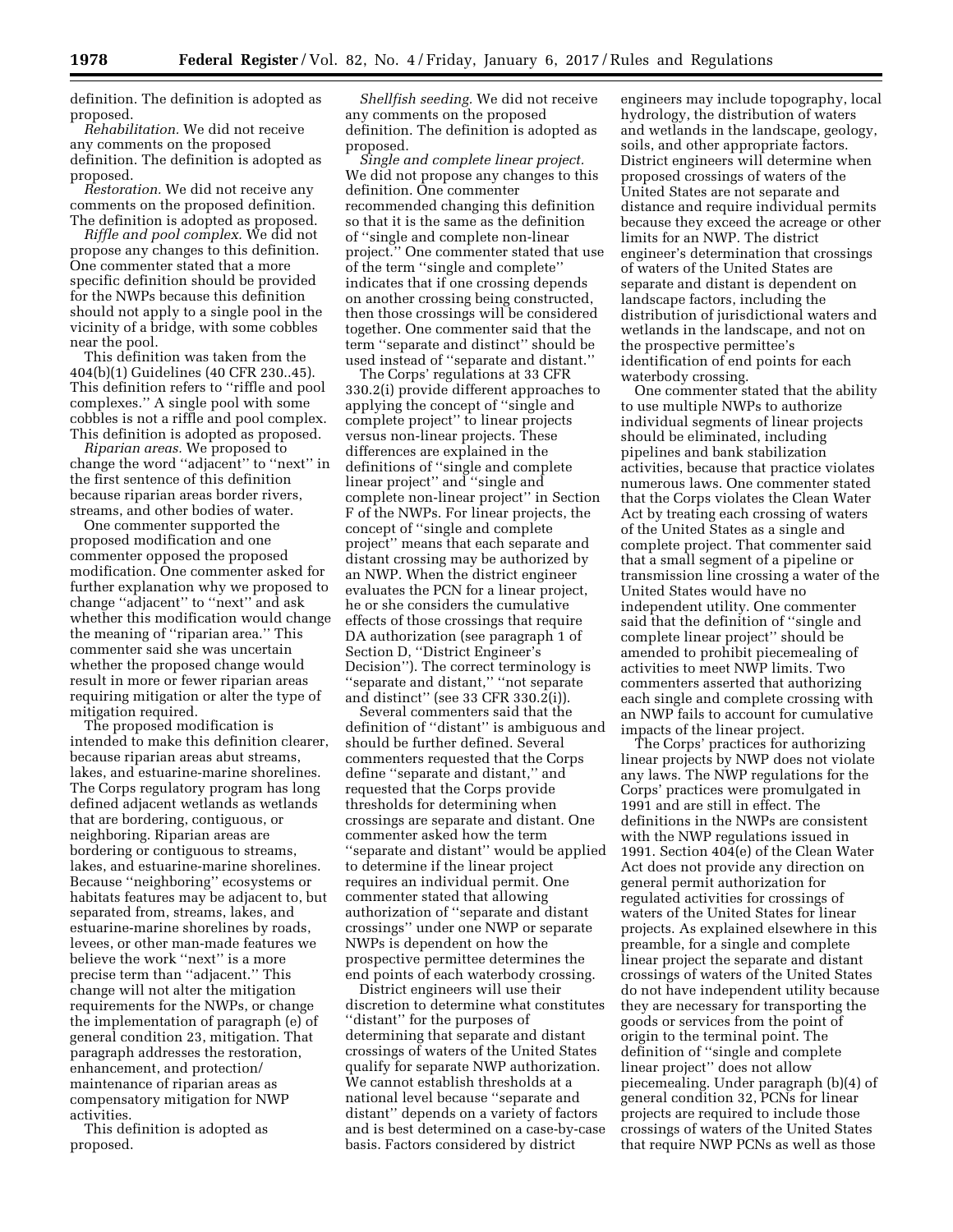crossings that will utilize the NWPs and do not require PCNs. When the district engineer reviews the PCN, he or she considers the cumulative effects of both the NWP activities that require PCNs and the NWP activities that do not require PCNs.

One commenter stated that there should be no changes to the way ''single and complete'' and ''separate and distant'' are applied to the NWPs, because any change may result in more individual permits being required for linear projects that have previously been authorized by a NWP.

We have not made any changes to the proposed definition. This definition is adopted as proposed.

*Single and complete non-linear project.* We did not receive any comments on the proposed definition. The definition is adopted as proposed.

*Stormwater management.* We did not receive any comments on the proposed definition. The definition is adopted as proposed.

*Stormwater management facilities.*  We did not receive any comments on the proposed definition. The definition is adopted as proposed.

*Stream bed.* We did not receive any comments on the proposed definition. The definition is adopted as proposed.

*Stream channelization.* We did not receive any comments on the proposed definition. The definition is adopted as proposed.

*Structure.* We did not receive any comments on the proposed definition. The definition is adopted as proposed.

*Tidal wetland.* We proposed to change the regulation citations to refer to the provisions in the 2015 final rule defining ''waters of the United States.'' One commenter supported the proposed change and one commenter opposed the proposed change. One commenter said this definition should not reference the 2015 final rule.

We have modified this definition by removing the second sentence from the proposed definition. We also deleted the phrase '', which is defined at 33 CFR 328.3(c)(7)'' from the end of the last sentence. These two changes remove the regulation references that were in the 2015 final rule. We also modified the first sentence of this definition by adding the word ''jurisdictional'' before the second use of the word ''wetland'' and deleting the parenthetical (*i.e.,*  water of the United States). This definition is adopted with these modifications.

*Tribal land.* We have added this definition to assist with compliance with general condition 17, tribal rights. This definition was taken from the 1998 Department of Defense American Indian and Alaska Native Policy.

*Tribal rights.* We have added this definition to assist with compliance with general condition 17, tribal rights. This definition was taken from the 1998 Department of Defense American Indian and Alaska Native Policy, but uses the term tribal lands instead of Indian lands.

*Vegetated shallows.* We did not receive any comments on the proposed definition. The definition is adopted as proposed.

*Waterbody.* We proposed to modify this definition by revising the second sentence as follows to reference the 2015 final rule defining ''waters of the United States'': ''If a wetland is adjacent to a waterbody determined to be a water of the United States under 33 CFR part  $328.3(a)(1)–(5)$ , that waterbody and any adjacent wetlands are considered together as a single aquatic unit (see 33 CFR part 328.4(c)(2)).''

Several commenters said that if the Corps intends to use the term ''waterbody'' interchangeably with ''water of the United States'' in the NWP program, then we should delete the definition of ''waterbody'' from the NWPs and use the term ''waters of the United States'' instead. In the alternative, these commenters stated that this definition could be modified to avoid using concepts from the 2015 final rule defining ''waters of the United States'' and removing those regulation references. Several commenters said that this definition should not utilize the 2015 final rule's definitions of ''adjacent'' and ''neighboring.'' One commenter asserted that the term ''waterbody'' should be removed from the NWPs.

We have modified this definition by removing the phrase ''under 33 CFR  $328.3(a)(1)$ – $(5)$ <sup>\*</sup> from the second sentence. We have retained the reference to 33 CFR 328.4(c)(2) because that provision of the Corps' regulations was not addressed by the 2015 final rule. The definition of ''waterbody'' needs to be retained because either the terms ''waterbody'' or ''waterbodies'' are used 18 times in the text of the NWPs and general conditions. A waterbody is a single aquatic unit and for a river or stream it includes wetlands adjacent to the river or stream.

This definition is adopted with the modification discussed above.

### **Administrative Requirements**

### *Plain Language*

In compliance with the principles in the President's Memorandum of June 1, 1998, (63 FR 31855) regarding plain

language, this preamble is written using plain language. The use of ''we'' in this notice refers to the Corps. We have also used the active voice, short sentences, and common everyday terms except for necessary technical terms.

#### *Paperwork Reduction Act*

The paperwork burden associated with the NWP relates exclusively to the preparation of the PCN. The Corps estimates that applicants will submit 31,448 PCNs per year. Paragraph (b) of general condition 32 identifies the information that should be submitted with a PCN, and some NWPs identify additional information to be included in the PCN. While different NWPs require different information be included in a PCN, the Corps estimates that a PCN takes, on average, 11 hours to complete. That results in an average, annual paperwork burden of 345,928 hours.

The NWPs would increase the total paperwork burden associated with this program but decrease the net burden on the public. This is due to the fact that there is new paperwork burden associated with the inclusion of two new NWP (both of which have PCN requirements). Since, however, this time would otherwise be spent on completing an individual permit application, which we estimate also takes, on average, 11 hours to complete, the net effect on the public is zero.

The only real change to the public's paperwork burden from this final rule is a decrease due primarily to a modification to the PCN requirements for NWPs 33 and 48, the modification to paragraph (b) of NWP 3, and, to a lesser extent, a minor increase associated with the minor changes we made to the content required for a complete PCN (see paragraph (b) of general condition 32).

Specifically, we anticipate a reduction in paperwork burden from the final rule to require PCNs only for NWP 33 activities in section 10 waters. There will also be a paperwork reduction because of the change to the PCN thresholds for NWP 48, by eliminating the requirement to submit a PCN for dredged harvesting, tilling, or harrowing in areas inhabited by submerged aquatic vegetation. We estimate that the changes to NWP 33 would result in 210 fewer PCNs, with an estimated reduction of paperwork burden of 2,310 hours. The changes to the PCN thresholds for NWP 48 are expected to result in a reduction of 50 PCNs per year in waters where there are no listed species or critical habitat that would otherwise trigger the requirement to submit PCNs because of general condition 18. We estimate that 50 fewer PCNs will be required for NWP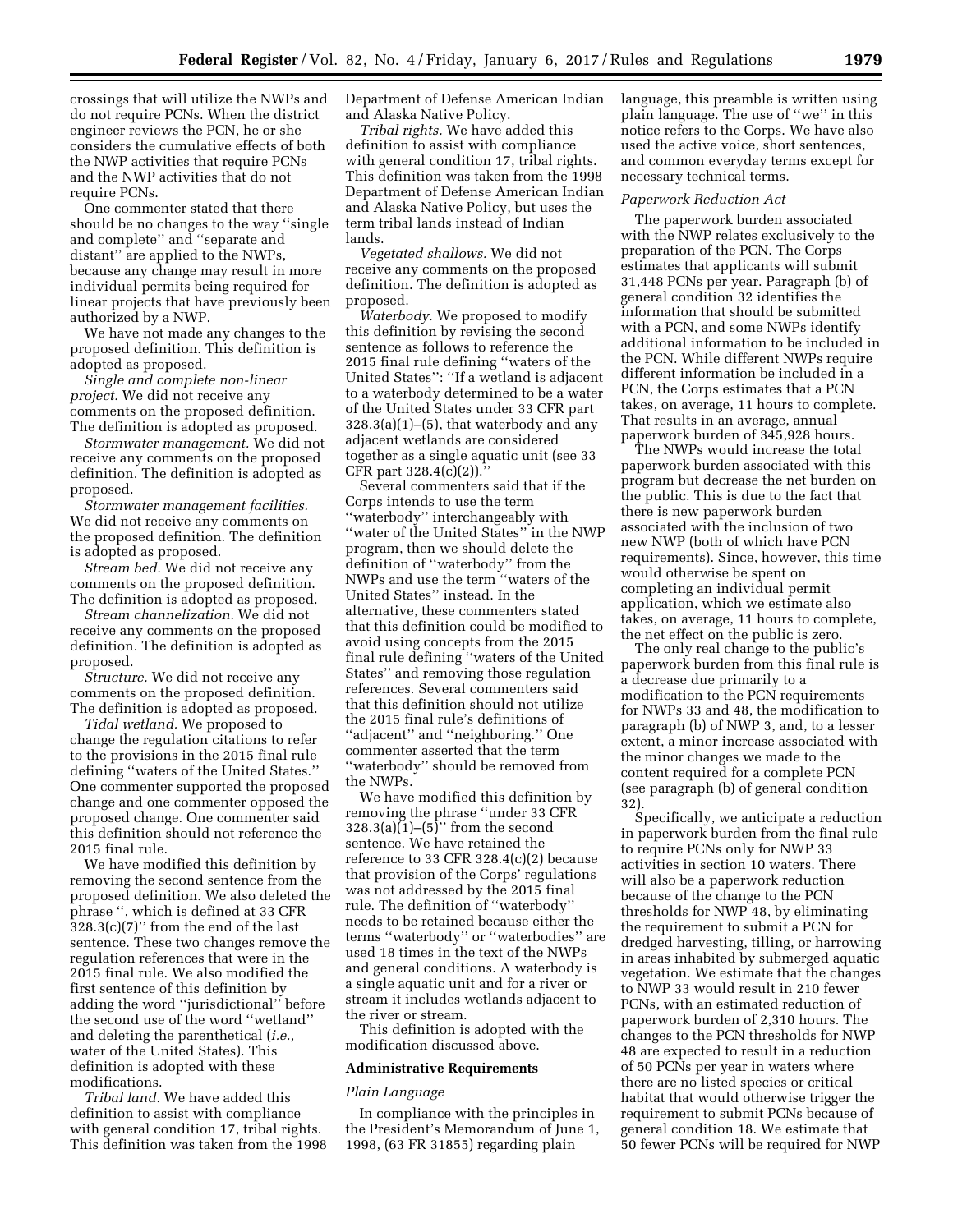48 activities, with a reduction of paperwork burden of 550 hours. We estimate that 50 fewer PCNs will be required for NWP 3(b) activities because the placement of riprap to protect the structure or fill will be authorized by NWP 13 and will not likely require a PCN. Therefore, the estimated net change in paperwork burden for this rule is an increase of 792 hours per year. Prospective permittees who are required to submit a PCN for a particular NWP, or who are requesting verification that a particular activity qualifies for NWP authorization, may use the current standard Department of the Army permit application form.

The following table summarizes the projected changes in paperwork burden for two alternatives relative to the

paperwork burden under the 2012 NWPs. The first alternative is to reissue 50 NWPs and issue two new NWPs. The second alternative would result if these NWPs are not issued and reissued and regulated entities would have to obtain standard individual permits to comply with the permit requirements of section 404 of the Clean Water Act and section 10 of the Rivers and Harbors Act of 1899. The 302 standard individual permits included in the row for the 2012 NWPs represent the standard individual permits that would be required for activities that would be authorized by the changes to NWPs 3, 43, 45, and 52 and the two new NWPs (NWPs 53 and 54). The estimated 15 activities that would require authorization by standard individual permit under the 2017 NWPs

represent surface coal mining activities that were authorized by paragraph (a) of the 2012 NWP 21 that will not be completed before the 2012 NWP expires and would thus require standard individual permits to complete the surface coal mining activity. We estimate that imposing a cap of 1,000 linear feet on bulkheads in NWP 13 will result in 10 bulkheads requiring individual permits each year. The modification of NWP 13 to make it clear that it authorizes stream barbs will reduce the number of individual permits by an estimated 10 per year. Those two changes to NWP 13 will result in no net changes in number of the number of individual permits required for bank stabilization activities each year.

| Number of<br><b>NWP</b><br>PCNs per year | Number of<br><b>NWP</b><br>activities not<br>requiring<br>PCN <sub>s</sub><br>per year | Number of<br><b>SIPs</b><br>per year | Estimated<br>changes in<br><b>NWP</b><br>PCNs per year | Estimated<br>changes in<br>number of<br><b>NWP</b><br>activities not<br>requiring<br><b>PCNs</b><br>per year | Estimated<br>changes in<br>number of<br><b>SIPs</b><br>per year |
|------------------------------------------|----------------------------------------------------------------------------------------|--------------------------------------|--------------------------------------------------------|--------------------------------------------------------------------------------------------------------------|-----------------------------------------------------------------|
| 31,555<br>31.448                         | 31,415<br>31.979                                                                       | 302<br>15                            | <br>-82                                                | <br>$+492$                                                                                                   | <br>$-292$                                                      |
|                                          |                                                                                        |                                      | 49,838                                                 |                                                                                                              |                                                                 |

An agency may not conduct or sponsor, and a person is not required to respond to, a collection of information unless it displays a currently valid Office of Management and Budget (OMB) control number.

# *Executive Order 12866*

Under Executive Order 12866 (58 FR 51735, October 4, 1993), we must determine whether the regulatory action is ''significant'' and therefore subject to review by OMB and the requirements of the Executive Order. The Executive Order defines ''significant regulatory action'' as one that is likely to result in a rule that may:

(1) Have an annual effect on the economy of \$100 million or more or adversely affect in a material way the economy, a sector of the economy, productivity, competition, jobs, the environment, public health or safety, or State, local, or Tribal governments or communities;

(2) Create a serious inconsistency or otherwise interfere with an action taken or planned by another agency;

(3) Materially alter the budgetary impact of entitlements, grants, user fees, or loan programs or the rights and obligations of recipients thereof; or

(4) Raise novel legal or policy issues arising out of legal mandates, the

President's priorities, or the principles set forth in the Executive Order.

Pursuant to the terms of Executive Order 12866, we have determined under item (4) that this rule is a ''significant regulatory action'' and the draft final rule was submitted to OMB for review.

#### *Executive Order 13132*

Executive Order 13132, entitled ''Federalism'' (64 FR 43255, August 10, 1999), requires the Corps to develop an accountable process to ensure ''meaningful and timely input by State and local officials in the development of regulatory policies that have federalism implications.'' The issuance and modification of NWPs does not have federalism implications. We do not believe that the final NWPs will have substantial direct effects on the States, on the relationship between the federal government and the States, or on the distribution of power and responsibilities among the various levels of government. These NWPs will not impose any additional substantive obligations on State or local governments. Therefore, Executive Order 13132 does not apply to this rule.

One commenter stated that completing PCNs puts an administrative and financial burden on local governments, and requested that the Corps evaluate this impact in

accordance with the National Environmental Policy Act, or revise the PCN requirements.

Local governments that want to do activities that require DA authorization under section 404 of the Clean Water Act and/or section 10 of the Rivers and Harbors Act of 1899 must apply for permits from the Corps unless the proposed activity qualifies for authorization under a general permit that does not require notification to the Corps. If the proposed activity does not qualify for general permit authorization, the local government must submit an individual permit application. If the proposed activity potentially qualifies for NWP authorization, but requires submission of a PCN to the district engineer, then the local government must submit a PCN. As stating in our Regulatory Impact Analysis, the direct costs to permit applicants for obtaining NWP authorization are less than the direct costs of obtaining individual permit authorization.

*Regulatory Flexibility Act, as Amended by the Small Business Regulatory Enforcement Fairness Act of 1996, 5 U.S.C. 601 et seq.* 

The Regulatory Flexibility Act generally requires an agency to prepare a regulatory flexibility analysis of any rule subject to notice-and-comment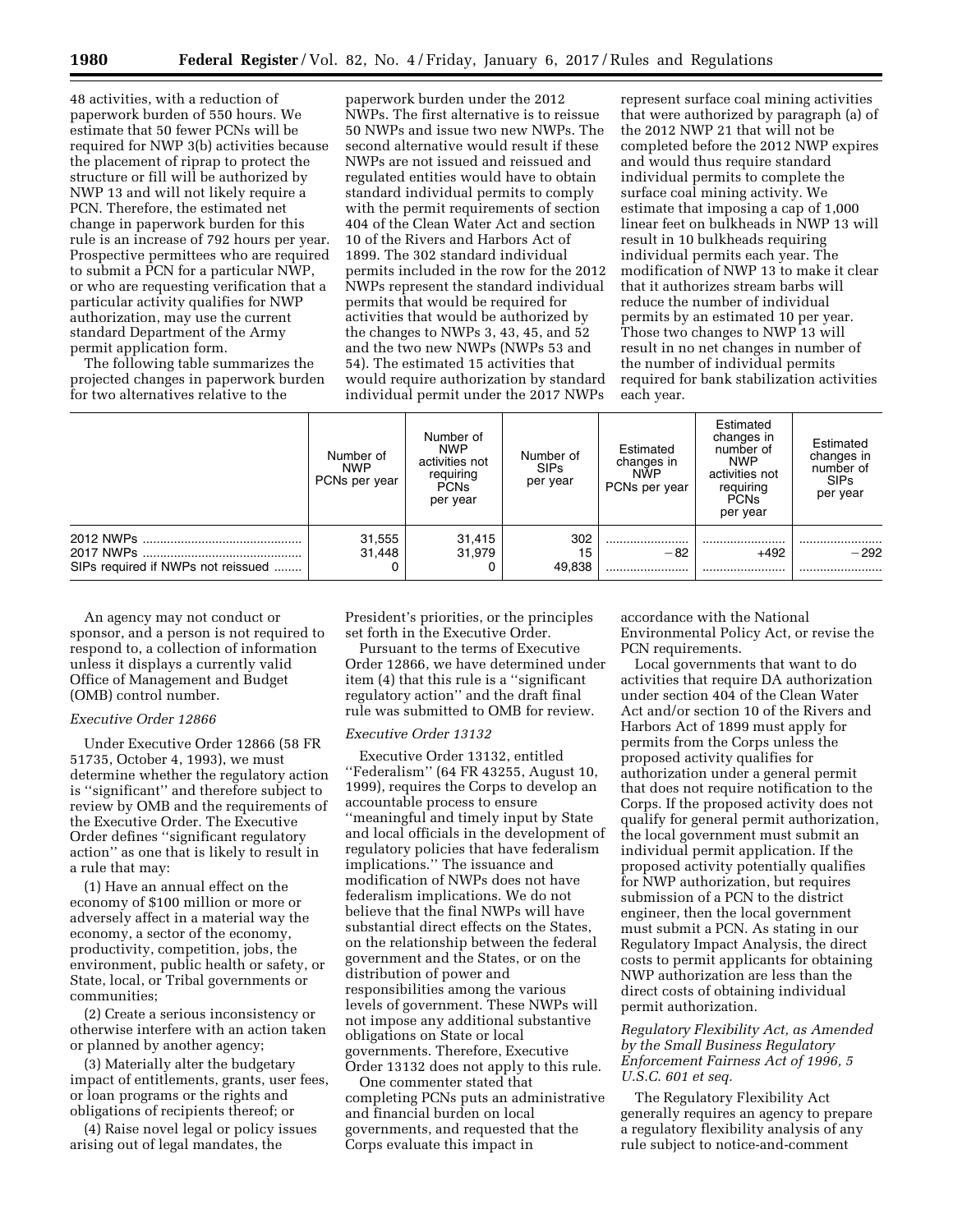rulemaking requirements under the Administrative Procedure Act or any other statute unless the agency certifies that the rule will not have a significant economic impact on a substantial number of small entities. Small entities include small businesses, small organizations, and small governmental jurisdictions.

For purposes of assessing the impacts of the issuance and modification of NWPs on small entities, a small entity is defined as: (1) A small business based on Small Business Administration size standards; (2) a small governmental jurisdiction that is a government of a city, county, town, school district, or special district with a population of less than 50,000; or (3) a small organization that is any not-for-profit enterprise which is independently owned and operated and is not dominant in its field.

The statutes under which the Corps issues, reissues, or modifies nationwide permits are section 404(e) of the Clean Water Act (33 U.S.C. 1344(e)) and section 10 of the Rivers and Harbors Act of 1899 (33 U.S.C. 403). Under section 404 of the Clean Water Act, Department of the Army (DA) permits are required for discharges of dredged or fill material into waters of the United States. Under section 10 of the Rivers and Harbors Act of 1899, DA permits are required for any structures or other work that affect the course, location, or condition of navigable waters of the United States. Small entities proposing to discharge dredged or fill material into waters of the United States and/or construct structures or conduct work in navigable waters of the United States must obtain DA permits to conduct those activities, unless a particular activity is exempt from those permit requirements. Individual permits and general permits can be issued by the Corps to satisfy the permit requirements of these two statutes. Nationwide permits are a form of general permit issued by the Chief of Engineers.

Nationwide permits automatically expire and become null and void if they are not modified or reissued within five years of their effective date (see 33 CFR 330.6(b)). Furthermore, section 404(e) of the Clean Water Act states that general permits, including NWPs, can be issued for no more than five years. If the current NWPs are not reissued, they will expire on March 18, 2017, and small entities and other project proponents would be required to obtain alternative forms of DA permits (*i.e.,* standard individual permits, letters of permission, or regional general permits) for activities involving discharges of dredged or fill material into waters of

the United States or structures or work in navigable waters of the United States. Regional general permits that authorize similar activities as the NWPs may be available in some geographic areas, but small entities conducting regulated activities outside those geographic areas would have to obtain individual permits for activities that require DA permits.

When compared to the compliance costs for individual permits, most of the terms and conditions of the NWPs are expected to result in decreases in the costs of complying with the permit requirements of section 10 of the Rivers and Harbors Act of 1899 and section 404 of the Clean Water Act. The anticipated decrease in compliance cost results from the lower cost of obtaining NWP authorization instead of standard individual permits. Unlike standard individual permits, NWPs authorize activities without a requirement for public notice and comment on each proposed activity.

Another requirement of Section 404(e) of the Clean Water Act is that general permits, including nationwide permits, authorize only those activities that result in no more than minimal adverse environmental effects, individually and cumulatively. The terms and conditions of the NWPs, such as acreage or linear foot limits, are imposed to ensure that the NWPs authorize only those activities that result in no more than minimal adverse effects on the aquatic environment and other public interest review factors.

After considering the economic impacts of the NWPs on small entities, I certify that this action will not have a significant impact on a substantial number of small entities. Small entities may obtain required DA authorizations through the NWPs, in cases where there are applicable NWPs authorizing those activities and proposed activities will result in only minimal individual and cumulative adverse environmental effects. The terms and conditions of these NWPs will not impose substantially higher costs on small entities than those of the 2012 NWPs. If an NWP is not available to authorize a particular activity, then another form of DA authorization, such as an individual permit or a regional general permit, must be secured. However, as noted above, we expect a slight to moderate increase in the number of activities than can be authorized through NWPs, because we are issuing two new NWPs. Because those activities required authorization through other forms of DA authorization (*e.g.,* individual permits or regional general permits) we expect a concurrent decrease in the numbers of individual permit and regional general

permit authorizations required for these activities.

In the June 1, 2016, proposed rule we requested comments on the potential impacts of the NWPs on small entities. One commenter said that the proposed NWPs do not comply with the Regulatory Flexibility Act because the Corps failed to conduct the required analysis to certify will not have a significant impact on small businesses. We believe our Regulatory Flexibility Act analysis satisfies the requirements of that Act.

## *Unfunded Mandates Reform Act*

Title II of the Unfunded Mandates Reform Act of 1995 (UMRA), Public Law 104–4, establishes requirements for federal agencies to assess the effects of their regulatory actions on State, local, and Tribal governments and the private sector. Under Section 202 of the UMRA, the agencies generally must prepare a written statement, including a costbenefit analysis, for proposed and final rules with ''federal mandates'' that may result in expenditures to State, local, and Tribal governments, in the aggregate, or to the private sector, of \$100 million or more in any one year. Before promulgating a rule for which a written statement is needed, Section 205 of the UMRA generally requires the agencies to identify and consider a reasonable number of regulatory alternatives and adopt the least costly, most cost-effective, or least burdensome alternative that achieves the objectives of the rule. The provisions of section 205 do not apply when they are inconsistent with applicable law. Moreover, section 205 allows an agency to adopt an alternative other than the least costly, most cost-effective, or least burdensome alternative if the agency publishes with the final rule an explanation why that alternative was not adopted. Before an agency establishes any regulatory requirements that may significantly or uniquely affect small governments, including Tribal governments, it must have developed, under Section 203 of the UMRA, a small government agency plan. The plan must provide for notifying potentially affected small governments, enabling officials of affected small governments to have meaningful and timely input in the development of regulatory proposals with significant federal intergovernmental mandates, and informing, educating, and advising small governments on compliance with the regulatory requirements.

We have determined that the NWPs do not contain a federal mandate that may result in expenditures of \$100 million or more for State, local, and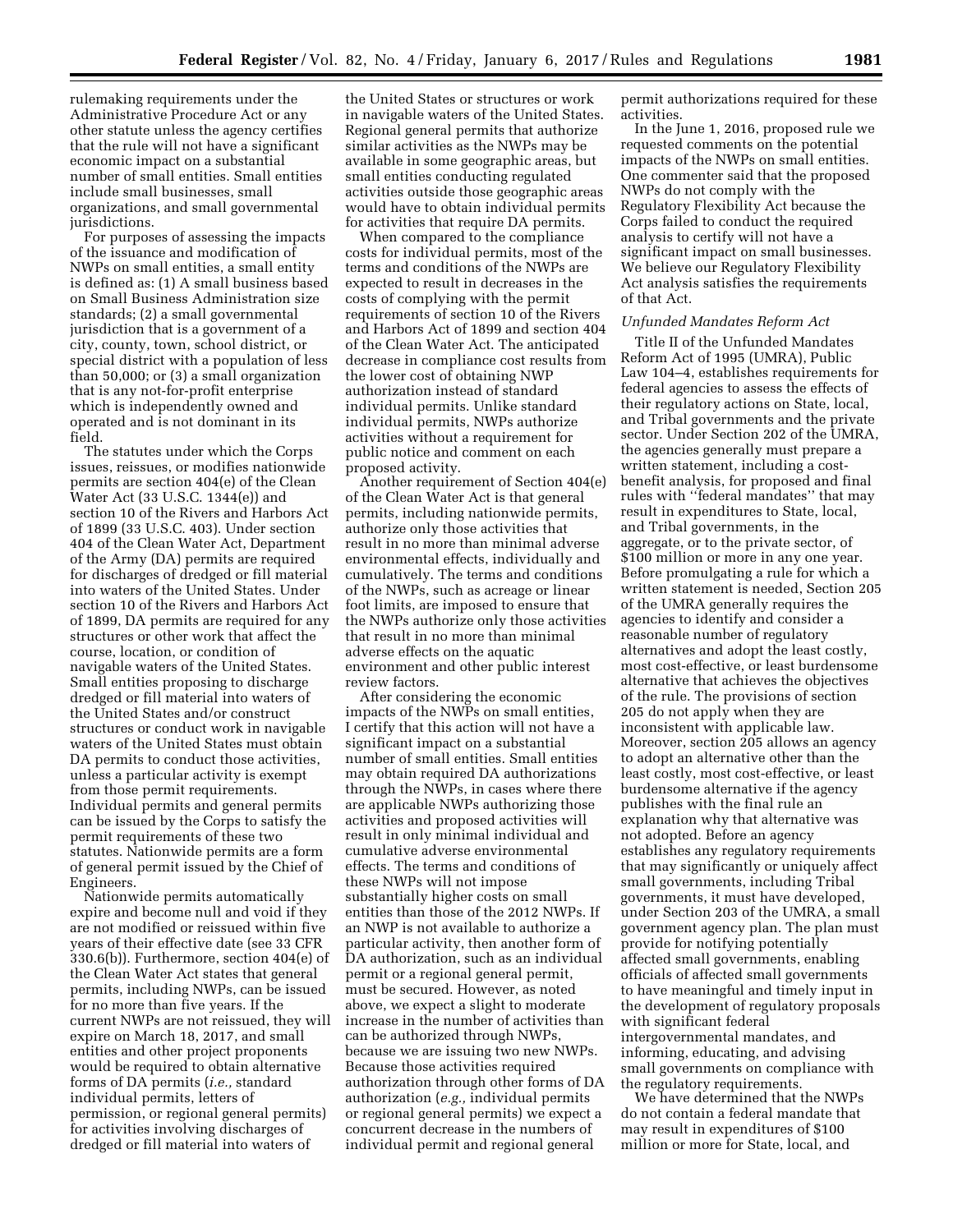Tribal governments, in the aggregate, or the private sector in any one year. These NWPs are generally consistent with current agency practice, do not impose new substantive requirements and therefore do not contain a federal mandate that may result in expenditures of \$100 million or more for State, local, and Tribal governments, in the aggregate, or the private sector in any one year. Therefore, this final rule is not subject to the requirements of Sections 202 and 205 of the UMRA. For the same reasons, we have determined that the NWPs contain no regulatory requirements that might significantly or uniquely affect small governments. Therefore, the issuance and modification of the NWPs is not subject to the requirements of Section 203 of UMRA.

# *Executive Order 13045*

Executive Order 13045, ''Protection of Children from Environmental Health Risks and Safety Risks'' (62 FR 19885, April 23, 1997), applies to any rule that: (1) Is determined to be ''economically significant'' as defined under Executive Order 12866, and (2) concerns an environmental health or safety risk that we have reason to believe may have a disproportionate effect on children. If the regulatory action meets both criteria, we must evaluate the environmental health or safety effects of the proposed rule on children, and explain why the regulation is preferable to other potentially effective and reasonably feasible alternatives.

The NWPs are not subject to this Executive Order because they are not economically significant as defined in Executive Order 12866. In addition, the NWPs do not concern an environmental health or safety risk that we have reason to believe may have a disproportionate effect on children.

### *Executive Order 13175*

Executive Order 13175, entitled ''Consultation and Coordination with Indian Tribal Governments'' (65 FR 67249, November 6, 2000), requires agencies to develop an accountable process to ensure ''meaningful and timely input by tribal officials in the development of regulatory policies that have tribal implications.'' The phrase ''policies that have tribal implications'' is defined in the Executive Order to include regulations that have ''substantial direct effects on one or more Tribes, on the relationship between the federal government and the Tribes, or on the distribution of power and responsibilities between the federal government and Tribes.''

The issuance of these NWPs is generally consistent with current agency practice and will not have substantial direct effects on tribal governments, on the relationship between the federal government and the Tribes, or on the distribution of power and responsibilities between the federal government and Tribes. Therefore, Executive Order 13175 does not apply to this final rule. However, in the spirit of Executive Order 13175, we specifically requested comments from Tribal officials on the proposed rule. Their comments were fully considered during the preparation of this final rule. We have modified general condition 17 to more fully address tribal rights. Each Corps district conducted government-togovernment consultation with Tribes, to identify regional conditions or other local NWP modifications to protect aquatic resources of interest to Tribes, as part of the Corps' responsibility to protect tribal trust resources and ensure that activities authorized by NWPs do not cause more than minimal adverse effects on tribal rights (including treaty rights), protected tribal resources, and tribal lands.

One commenter stated that they disagreed with our determination that the proposal to reissue and issue the NWPs is not subject to E.O. 13175 because the NWPs are regulations under that Executive Order.

While the NWPs are regulations, we believe the final NWPs will not have substantial direct effects on tribal governments, on the relationship between the federal government and the tribes, or on the distribution of power and responsibilities between the federal government and tribes. We have taken, and will continue to take, measures (such as Corps districts consulting with tribes on specific NWP activities that may have adverse effects on tribal rights) to ensure that the NWPs will not have substantial direct effects on tribal governments, on the relationship between the federal government and the tribes, or on the distribution of power and responsibilities between the federal government and tribes. General condition 17 has been modified to state that no NWP activity may cause more than minimal adverse effects on tribal rights (including treaty rights), protected tribal resources, or tribal lands. Tribes use NWPs for activities they conduct that require DA authorization under section 404 of the Clean Water Act and/ or section 10 of the Rivers and Harbors Act of 1899. For example, tribes that conduct commercial shellfish aquaculture activities have used NWP 48, and tribes that conduct aquatic

habitat restoration activities have used NWP 27.

For the 2017 NWPs, Corps districts conducted consultations with tribes to identify regional conditions to ensure that NWP activities comply with general conditions 17 and 20. Through those consultations, district engineers can also develop coordination procedures with tribes to provide opportunities to review proposed NWP activities and provide their views on whether those activities will cause more than minimal adverse effects on tribal rights (including treaty rights), protected tribal resources, or tribal lands. When a Corps district receives a pre-construction notification that triggers a need to consult with one or more tribes, that consultation will be completed before the district engineer makes his or her decision on whether to issue the NWP verification. If, after considering mitigation, the district engineer determines the proposed NWP activity will have more than minimal adverse effects on tribal rights (including treaty rights), protected tribal resources, or tribal lands, he or she will exercise discretionary authority and require an individual permit. Division engineers can modify, suspend, or revoke one or more NWPs in a region to protect tribal rights. A district engineer can modify, suspend, or revoke an NWP to protect tribal rights, protected tribal resources, and tribal lands.

#### *Environmental Documentation*

A decision document, which includes an environmental assessment and Finding of No Significant Impact (FONSI) has been prepared for each NWP. The final decision documents for these NWPs are available at: *[www.regulations.gov](http://www.regulations.gov)* (docket ID number COE–2015–0017). They are also available by contacting Headquarters, U.S. Army Corps of Engineers, Operations and Regulatory Community of Practice, 441 G Street NW., Washington, DC 20314–1000.

### *Congressional Review Act*

The Congressional Review Act, 5 U.S.C. 801 *et seq.,* as added by the Small Business Regulatory Enforcement Fairness Act of 1996, generally provides that before a rule may take effect, the agency promulgating the rule must submit a rule report, which includes a copy of the rule, to each House of the Congress and to the Comptroller General of the United States. We will submit a report containing the final NWPs and other required information to the U.S. Senate, the U.S. House of Representatives, and the Comptroller General of the United States. A major rule cannot take effect until 60 days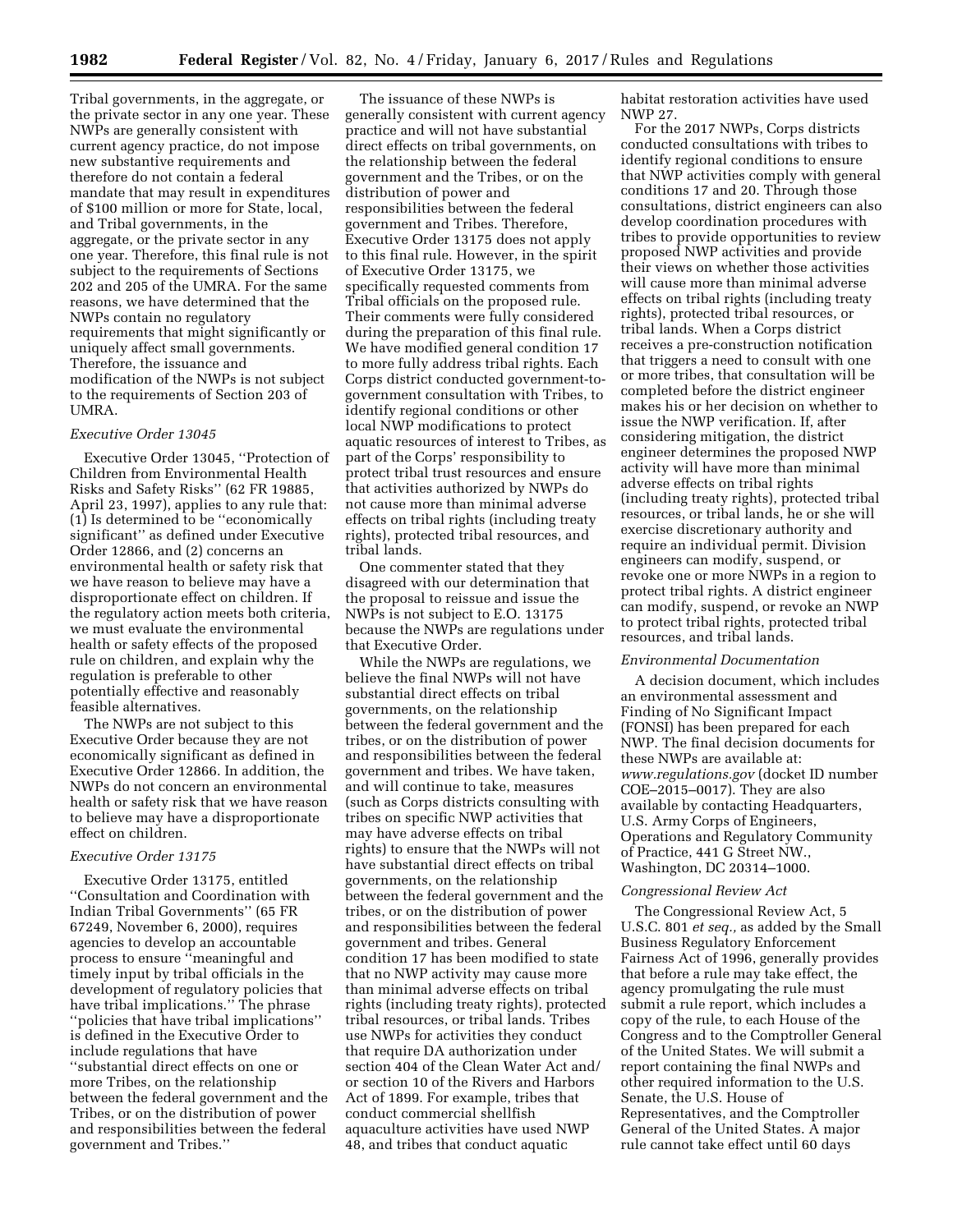after it is published in the **Federal Register**. The NWPs are not a ''major rule'' as defined by 5 U.S.C. 804(2).

# *Executive Order 12898*

Executive Order 12898 requires that, to the greatest extent practicable and permitted by law, each federal agency must make achieving environmental justice part of its mission. Executive Order 12898 provides that each federal agency conduct its programs, policies, and activities that substantially affect human health or the environment in a manner that ensures that such programs, policies, and activities do not have the effect of excluding persons (including populations) from participation in, denying persons (including populations) the benefits of, or subjecting persons (including populations) to discrimination under such programs, policies, and activities because of their race, color, or national origin.

The NWPs are not expected to negatively impact any community, and therefore are not expected to cause any disproportionately high and adverse impacts to minority or low-income communities.

#### *Executive Order 13211*

These NWPs are not a ''significant energy action'' as defined in Executive Order 13211, ''Actions Concerning Regulations That Significantly Affect Energy Supply, Distribution, or Use'' (66 FR 28355, May 22, 2001) because they are not likely to have a significant adverse effect on the supply, distribution, or use of energy.

### **Authority**

We are issuing new NWPs, modifying existing NWPs, and reissuing NWPs without change under the authority of Section 404 of the Clean Water Act (33 U.S.C. 1344) and Section 10 of the Rivers and Harbors Act of 1899 (33 U.S.C. 401 *et seq.*).

Date: December 21, 2016.

# **Donald E. Jackson,**

*Major General, U.S. Army, Deputy Commanding General for Civil and Emergency Operations.* 

# **Nationwide Permits, Conditions, Further Information, and Definitions**

*A. Index of Nationwide Permits, Conditions, District Engineer's Decision, Further Information, and Definitions* 

# Nationwide Permits

- 1. Aids to Navigation
- 2. Structures in Artificial Canals
- 3. Maintenance
- 4. Fish and Wildlife Harvesting, Enhancement, and Attraction Devices and Activities
- 5. Scientific Measurement Devices
- 6. Survey Activities
- 7. Outfall Structures and Associated Intake Structures
- 8. Oil and Gas Structures on the Outer Continental Shelf
- 9. Structures in Fleeting and Anchorage Areas
- 10. Mooring Buoys
- 11. Temporary Recreational Structures
- 12. Utility Line Activities
- 13. Bank Stabilization
- 14. Linear Transportation Projects
- 15. U.S. Coast Guard Approved Bridges
- 16. Return Water From Upland Contained Disposal Areas
- 17. Hydropower Projects
- 18. Minor Discharges
- 19. Minor Dredging
- 20. Response Operations for Oil or Hazardous Substances
- 21. Surface Coal Mining Activities
- 22. Removal of Vessels
- 23. Approved Categorical Exclusions
- 24. Indian Tribe or State Administered Section 404 Programs
- 25. Structural Discharges
- 26. [Reserved]
- 27. Aquatic Habitat Restoration, Establishment, and Enhancement Activities
- 28. Modifications of Existing Marinas
- 29. Residential Developments
- 30. Moist Soil Management for Wildlife 31. Maintenance of Existing Flood
- Control Facilities
- 32. Completed Enforcement Actions
- 33. Temporary Construction, Access, and Dewatering
- 34. Cranberry Production Activities
- 35. Maintenance Dredging of Existing Basins
- 36. Boat Ramps
- 37. Emergency Watershed Protection and Rehabilitation
- 38. Cleanup of Hazardous and Toxic Waste
- 39. Commercial and Institutional Developments
- 40. Agricultural Activities
- 41. Reshaping Existing Drainage Ditches
- 42. Recreational Facilities
- 43. Stormwater Management Facilities
- 44. Mining Activities
- 45. Repair of Uplands Damaged by Discrete Events
- 46. Discharges in Ditches
- 47. [Reserved]
- 48. Commercial Shellfish Aquaculture Activities
- 49. Coal Remining Activities
- 50. Underground Coal Mining Activities
- 51. Land-Based Renewable Energy Generation Facilities
- 52. Water-Based Renewable Energy Generation Pilot Projects

53. Removal of Low-Head Dams 54. Living Shorelines

- Nationwide Permit General Conditions
- 1. Navigation
- 2. Aquatic Life Movements
- 3. Spawning Areas
- 4. Migratory Bird Breeding Areas
- 5. Shellfish Beds
- 6. Suitable Material
- 7. Water Supply Intakes
- 8. Adverse Effects from Impoundments
- 9. Management of Water Flows
- 10. Fills Within 100-Year Floodplains
- 11. Equipment
- 12. Soil Erosion and Sediment Controls
- 13. Removal of Temporary Fills
- 14. Proper Maintenance
- 15. Single and Complete Project
- 16. Wild and Scenic Rivers
- 17. Tribal Rights
- 18. Endangered Species
- 19. Migratory Bird and Bald and Golden Eagle Permits
- 20. Historic Properties
- 21. Discovery of Previously Unknown Remains and Artifacts
- 22. Designated Critical Resource Waters
- 23. Mitigation
- 24. Safety of Impoundment Structures
- 25. Water Quality
- 26. Coastal Zone Management
- 27. Regional and Case-by-Case Conditions
- 28. Use of Multiple Nationwide Permits
- 29. Transfer of Nationwide Permit Verifications

32. Pre-Construction Notification District Engineer's Decision

Best management practices (BMPs)

Loss of waters of the United States

Ordinary high water mark

Pre-construction notification

30. Compliance Certification

Further Information

Ecological reference Enhancement Ephemeral stream Establishment (creation)

High Tide Line Historic property Independent utility Indirect effects Intermittent stream

Navigable waters Non-tidal wetland Open water

Perennial stream Practicable

Preservation

Compensatory mitigation Currently serviceable Direct effects Discharge

Definitions

31. Activities Affecting Structures or Works Built by the United States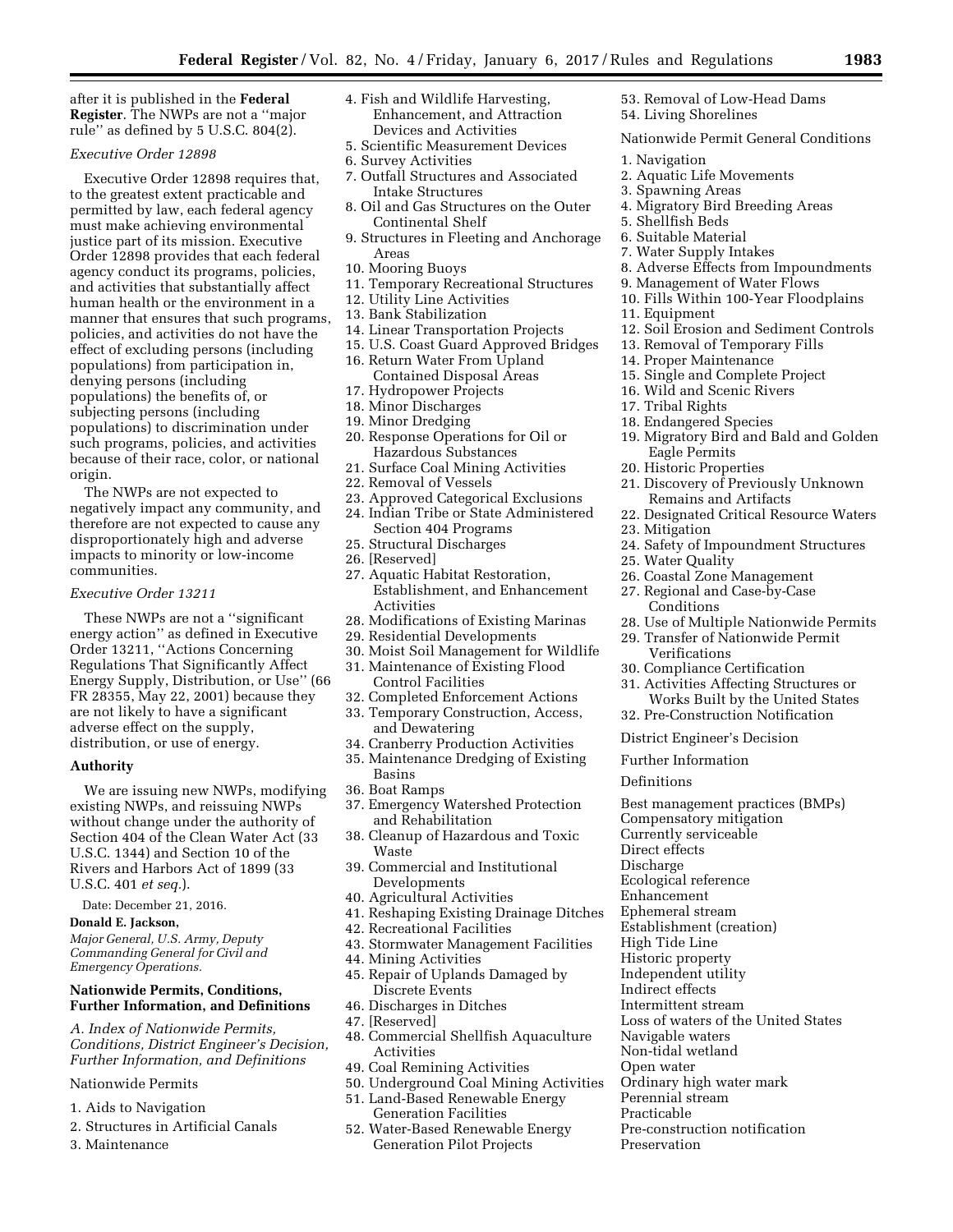Protected tribal resources Re-establishment Rehabilitation Restoration Riffle and pool complex Riparian areas Shellfish seeding Single and complete linear project Single and complete non-linear project Stormwater management Stormwater management facilities Stream bed Stream channelization Structure Tidal wetland Tribal lands Tribal rights Vegetated shallows Waterbody

### *B. Nationwide Permits*

1. *Aids to Navigation.* The placement of aids to navigation and regulatory markers that are approved by and installed in accordance with the requirements of the U.S. Coast Guard (see 33 CFR, chapter I, subchapter C, part 66).

(**Authority:** Section 10 of the Rivers and Harbors Act of 1899 (Section 10))

2. *Structures in Artificial Canals.*  Structures constructed in artificial canals within principally residential developments where the connection of the canal to a navigable water of the United States has been previously authorized (see 33 CFR 322.5(g)).

#### (**Authority:** Section 10)

3. *Maintenance.* (a) The repair, rehabilitation, or replacement of any previously authorized, currently serviceable structure or fill, or of any currently serviceable structure or fill authorized by 33 CFR 330.3, provided that the structure or fill is not to be put to uses differing from those uses specified or contemplated for it in the original permit or the most recently authorized modification. Minor deviations in the structure's configuration or filled area, including those due to changes in materials, construction techniques, requirements of other regulatory agencies, or current construction codes or safety standards that are necessary to make the repair, rehabilitation, or replacement are authorized. This NWP also authorizes the removal of previously authorized structures or fills. Any stream channel modification is limited to the minimum necessary for the repair, rehabilitation, or replacement of the structure or fill; such modifications, including the removal of material from the stream channel, must be immediately adjacent to the project. This NWP also authorizes

the removal of accumulated sediment and debris within, and in the immediate vicinity of, the structure or fill. This NWP also authorizes the repair, rehabilitation, or replacement of those structures or fills destroyed or damaged by storms, floods, fire or other discrete events, provided the repair, rehabilitation, or replacement is commenced, or is under contract to commence, within two years of the date of their destruction or damage. In cases of catastrophic events, such as hurricanes or tornadoes, this two-year limit may be waived by the district engineer, provided the permittee can demonstrate funding, contract, or other similar delays.

(b) This NWP also authorizes the removal of accumulated sediments and debris outside the immediate vicinity of existing structures (*e.g.,* bridges, culverted road crossings, water intake structures, etc.). The removal of sediment is limited to the minimum necessary to restore the waterway in the vicinity of the structure to the approximate dimensions that existed when the structure was built, but cannot extend farther than 200 feet in any direction from the structure. This 200 foot limit does not apply to maintenance dredging to remove accumulated sediments blocking or restricting outfall and intake structures or to maintenance dredging to remove accumulated sediments from canals associated with outfall and intake structures. All dredged or excavated materials must be deposited and retained in an area that has no waters of the United States unless otherwise specifically approved by the district engineer under separate authorization.

(c) This NWP also authorizes temporary structures, fills, and work, including the use of temporary mats, necessary to conduct the maintenance activity. Appropriate measures must be taken to maintain normal downstream flows and minimize flooding to the maximum extent practicable, when temporary structures, work, and discharges, including cofferdams, are necessary for construction activities, access fills, or dewatering of construction sites. Temporary fills must consist of materials, and be placed in a manner, that will not be eroded by expected high flows. After conducting the maintenance activity, temporary fills must be removed in their entirety and the affected areas returned to preconstruction elevations. The areas affected by temporary fills must be revegetated, as appropriate.

(d) This NWP does not authorize maintenance dredging for the primary purpose of navigation. This NWP does

not authorize beach restoration. This NWP does not authorize new stream channelization or stream relocation projects.

*Notification:* For activities authorized by paragraph (b) of this NWP, the permittee must submit a preconstruction notification to the district engineer prior to commencing the activity (see general condition 32). The pre-construction notification must include information regarding the original design capacities and configurations of the outfalls, intakes, small impoundments, and canals.

(**Authorities:** Section 10 of the Rivers and Harbors Act of 1899 and section 404 of the Clean Water Act (Sections 10 and 404))

**Note:** This NWP authorizes the repair, rehabilitation, or replacement of any previously authorized structure or fill that does not qualify for the Clean Water Act section 404(f) exemption for maintenance.

4. *Fish and Wildlife Harvesting, Enhancement, and Attraction Devices and Activities.* Fish and wildlife harvesting devices and activities such as pound nets, crab traps, crab dredging, eel pots, lobster traps, duck blinds, and clam and oyster digging, fish aggregating devices, and small fish attraction devices such as open water fish concentrators (sea kites, etc.). This NWP does not authorize artificial reefs or impoundments and semiimpoundments of waters of the United States for the culture or holding of motile species such as lobster, or the use of covered oyster trays or clam racks.

# (**Authorities:** Sections 10 and 404)

5. *Scientific Measurement Devices.*  Devices, whose purpose is to measure and record scientific data, such as staff gages, tide and current gages, meteorological stations, water recording and biological observation devices, water quality testing and improvement devices, and similar structures. Small weirs and flumes constructed primarily to record water quantity and velocity are also authorized provided the discharge is limited to 25 cubic yards. Upon completion of the use of the device to measure and record scientific data, the measuring device and any other structures or fills associated with that device (*e.g.,* foundations, anchors, buoys, lines, etc.) must be removed to the maximum extent practicable and the site restored to pre-construction elevations.

# (**Authorities:** Sections 10 and 404)

6. *Survey Activities.* Survey activities, such as core sampling, seismic exploratory operations, plugging of seismic shot holes and other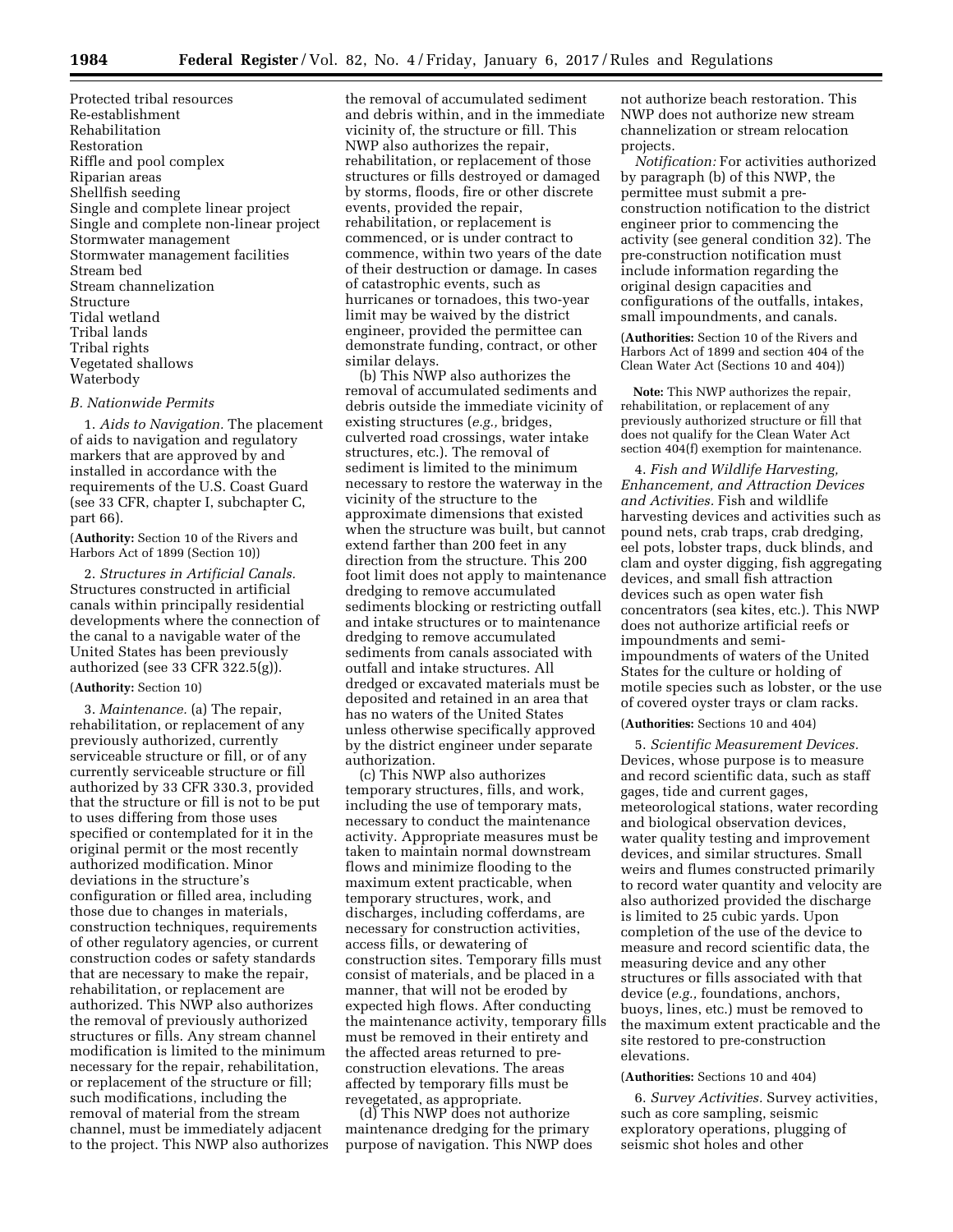exploratory-type bore holes, exploratory trenching, soil surveys, sampling, sample plots or transects for wetland delineations, and historic resources surveys. For the purposes of this NWP, the term ''exploratory trenching'' means mechanical land clearing of the upper soil profile to expose bedrock or substrate, for the purpose of mapping or sampling the exposed material. The area in which the exploratory trench is dug must be restored to its pre-construction elevation upon completion of the work and must not drain a water of the United States. In wetlands, the top 6 to 12 inches of the trench should normally be backfilled with topsoil from the trench. This NWP authorizes the construction of temporary pads, provided the discharge does not exceed 1/10-acre in waters of the U.S. Discharges and structures associated with the recovery of historic resources are not authorized by this NWP. Drilling and the discharge of excavated material from test wells for oil and gas exploration are not authorized by this NWP; the plugging of such wells is authorized. Fill placed for roads and other similar activities is not authorized by this NWP. The NWP does not authorize any permanent structures. The discharge of drilling mud and cuttings may require a permit under section 402 of the Clean Water Act.

## (**Authorities:** Sections 10 and 404)

7. *Outfall Structures and Associated Intake Structures.* Activities related to the construction or modification of outfall structures and associated intake structures, where the effluent from the outfall is authorized, conditionally authorized, or specifically exempted by, or otherwise in compliance with regulations issued under the National Pollutant Discharge Elimination System Program (section 402 of the Clean Water Act). The construction of intake structures is not authorized by this NWP, unless they are directly associated with an authorized outfall structure.

*Notification:* The permittee must submit a pre-construction notification to the district engineer prior to commencing the activity. (See general condition 32.)

#### (**Authorities:** Sections 10 and 404)

8. *Oil and Gas Structures on the Outer Continental Shelf.* Structures for the exploration, production, and transportation of oil, gas, and minerals on the outer continental shelf within areas leased for such purposes by the Department of the Interior, Bureau of Ocean Energy Management. Such structures shall not be placed within the limits of any designated shipping safety

fairway or traffic separation scheme, except temporary anchors that comply with the fairway regulations in 33 CFR 322.5(l). The district engineer will review such proposals to ensure compliance with the provisions of the fairway regulations in 33 CFR 322.5(l). Any Corps review under this NWP will be limited to the effects on navigation and national security in accordance with 33 CFR 322.5(f), as well as 33 CFR 322.5(l) and 33 CFR part 334. Such structures will not be placed in established danger zones or restricted areas as designated in 33 CFR part 334, nor will such structures be permitted in EPA or Corps-designated dredged material disposal areas.

*Notification:* The permittee must submit a pre-construction notification to the district engineer prior to commencing the activity. (See general condition 32.)

# (**Authority:** Section 10)

9. *Structures in Fleeting and Anchorage Areas.* Structures, buoys, floats, and other devices placed within anchorage or fleeting areas to facilitate moorage of vessels where such areas have been established for that purpose.

#### (**Authority:** Section 10)

10. *Mooring Buoys.* Non-commercial, single-boat, mooring buoys.

#### (**Authority:** Section 10)

11. *Temporary Recreational Structures.* Temporary buoys, markers, small floating docks, and similar structures placed for recreational use during specific events such as water skiing competitions and boat races or seasonal use, provided that such structures are removed within 30 days after use has been discontinued. At Corps of Engineers reservoirs, the reservoir managers must approve each buoy or marker individually.

# (**Authority:** Section 10)

12. *Utility Line Activities.* Activities required for the construction, maintenance, repair, and removal of utility lines and associated facilities in waters of the United States, provided the activity does not result in the loss of greater than 1/2-acre of waters of the United States for each single and complete project.

*Utility lines:* This NWP authorizes discharges of dredged or fill material into waters of the United States and structures or work in navigable waters for crossings of those waters associated with the construction, maintenance, or repair of utility lines, including outfall and intake structures. There must be no change in pre-construction contours of waters of the United States. A ''utility

line'' is defined as any pipe or pipeline for the transportation of any gaseous, liquid, liquescent, or slurry substance, for any purpose, and any cable, line, or wire for the transmission for any purpose of electrical energy, telephone, and telegraph messages, and internet, radio, and television communication. The term ''utility line'' does not include activities that drain a water of the United States, such as drainage tile or french drains, but it does apply to pipes conveying drainage from another area.

Material resulting from trench excavation may be temporarily sidecast into waters of the United States for no more than three months, provided the material is not placed in such a manner that it is dispersed by currents or other forces. The district engineer may extend the period of temporary side casting for no more than a total of 180 days, where appropriate. In wetlands, the top 6 to 12 inches of the trench should normally be backfilled with topsoil from the trench. The trench cannot be constructed or backfilled in such a manner as to drain waters of the United States (*e.g.,*  backfilling with extensive gravel layers, creating a french drain effect). Any exposed slopes and stream banks must be stabilized immediately upon completion of the utility line crossing of each waterbody.

*Utility line substations:* This NWP authorizes the construction, maintenance, or expansion of substation facilities associated with a power line or utility line in non-tidal waters of the United States, provided the activity, in combination with all other activities included in one single and complete project, does not result in the loss of greater than 1/2-acre of waters of the United States. This NWP does not authorize discharges into non-tidal wetlands adjacent to tidal waters of the United States to construct, maintain, or expand substation facilities.

*Foundations for overhead utility line towers, poles, and anchors:* This NWP authorizes the construction or maintenance of foundations for overhead utility line towers, poles, and anchors in all waters of the United States, provided the foundations are the minimum size necessary and separate footings for each tower leg (rather than a larger single pad) are used where feasible.

*Access roads:* This NWP authorizes the construction of access roads for the construction and maintenance of utility lines, including overhead power lines and utility line substations, in non-tidal waters of the United States, provided the activity, in combination with all other activities included in one single and complete project, does not cause the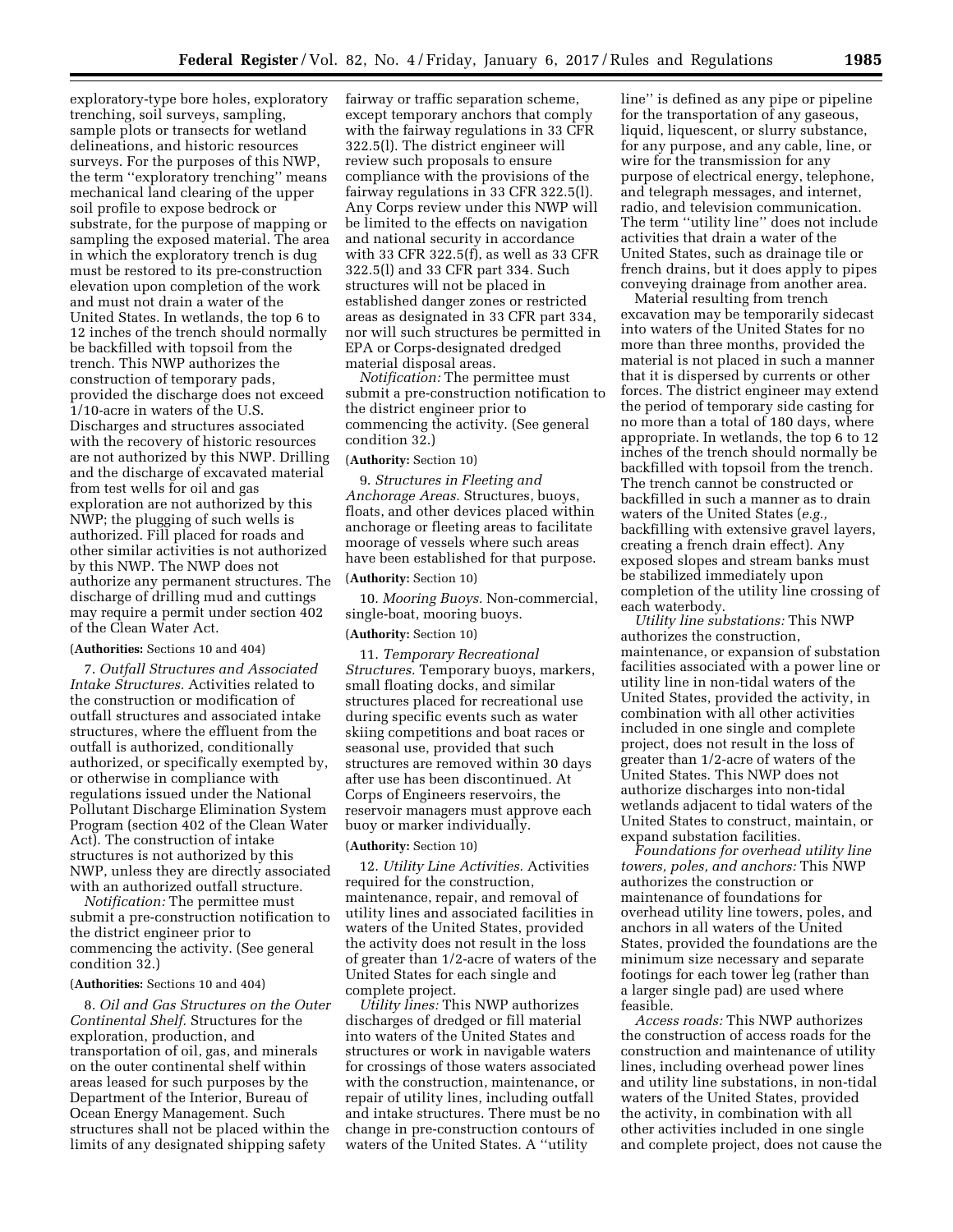loss of greater than 1/2-acre of non-tidal waters of the United States. This NWP does not authorize discharges into nontidal wetlands adjacent to tidal waters for access roads. Access roads must be the minimum width necessary (see Note 2, below). Access roads must be constructed so that the length of the road minimizes any adverse effects on waters of the United States and must be as near as possible to pre-construction contours and elevations (*e.g.,* at grade corduroy roads or geotextile/gravel roads). Access roads constructed above pre-construction contours and elevations in waters of the United States must be properly bridged or culverted to maintain surface flows.

This NWP may authorize utility lines in or affecting navigable waters of the United States even if there is no associated discharge of dredged or fill material (See 33 CFR part 322). Overhead utility lines constructed over section 10 waters and utility lines that are routed in or under section 10 waters without a discharge of dredged or fill material require a section 10 permit.

This NWP authorizes, to the extent that Department of the Army authorization is required, temporary structures, fills, and work necessary for the remediation of inadvertent returns of drilling fluids to waters of the United States through sub-soil fissures or fractures that might occur during horizontal directional drilling activities conducted for the purpose of installing or replacing utility lines. These remediation activities must be done as soon as practicable, to restore the affected waterbody. District engineers may add special conditions to this NWP to require a remediation plan for addressing inadvertent returns of drilling fluids to waters of the United States during horizontal directional drilling activities conducted for the purpose of installing or replacing utility lines.

This NWP also authorizes temporary structures, fills, and work, including the use of temporary mats, necessary to conduct the utility line activity. Appropriate measures must be taken to maintain normal downstream flows and minimize flooding to the maximum extent practicable, when temporary structures, work, and discharges, including cofferdams, are necessary for construction activities, access fills, or dewatering of construction sites. Temporary fills must consist of materials, and be placed in a manner, that will not be eroded by expected high flows. After construction, temporary fills must be removed in their entirety and the affected areas returned to preconstruction elevations. The areas

affected by temporary fills must be revegetated, as appropriate.

*Notification:* The permittee must submit a pre-construction notification to the district engineer prior to commencing the activity if any of the following criteria are met: (1) The activity involves mechanized land clearing in a forested wetland for the utility line right-of-way; (2) a section 10 permit is required; (3) the utility line in waters of the United States, excluding overhead lines, exceeds 500 feet; (4) the utility line is placed within a jurisdictional area (*i.e.,* water of the United States), and it runs parallel to or along a stream bed that is within that jurisdictional area; (5) discharges that result in the loss of greater than 1/10 acre of waters of the United States; (6) permanent access roads are constructed above grade in waters of the United States for a distance of more than 500 feet; or (7) permanent access roads are constructed in waters of the United States with impervious materials. (See general condition 32.)

#### (**Authorities:** Sections 10 and 404)

**Note 1:** Where the utility line is constructed or installed in navigable waters of the United States (*i.e.,* section 10 waters) within the coastal United States, the Great Lakes, and United States territories, a copy of the NWP verification will be sent by the Corps to the National Oceanic and Atmospheric Administration (NOAA), National Ocean Service (NOS), for charting the utility line to protect navigation.

**Note 2:** For utility line activities crossing a single waterbody more than one time at separate and distant locations, or multiple waterbodies at separate and distant locations, each crossing is considered a single and complete project for purposes of NWP authorization. Utility line activities must comply with 33 CFR 330.6(d).

**Note 3:** Utility lines consisting of aerial electric power transmission lines crossing navigable waters of the United States (which are defined at 33 CFR part 329) must comply with the applicable minimum clearances specified in 33 CFR 322.5(i).

**Note 4:** Access roads used for both construction and maintenance may be authorized, provided they meet the terms and conditions of this NWP. Access roads used solely for construction of the utility line must be removed upon completion of the work, in accordance with the requirements for temporary fills.

**Note 5:** Pipes or pipelines used to transport gaseous, liquid, liquescent, or slurry substances over navigable waters of the United States are considered to be bridges, not utility lines, and may require a permit from the U.S. Coast Guard pursuant to section 9 of the Rivers and Harbors Act of 1899. However, any discharges of dredged or fill material into waters of the United States

associated with such pipelines will require a section 404 permit (see NWP 15).

**Note 6:** This NWP authorizes utility line maintenance and repair activities that do not qualify for the Clean Water Act section 404(f) exemption for maintenance of currently serviceable fills or fill structures.

**Note 7:** For overhead utility lines authorized by this NWP, a copy of the PCN and NWP verification will be provided to the Department of Defense Siting Clearinghouse, which will evaluate potential effects on military activities.

**Note 8:** For NWP 12 activities that require pre-construction notification, the PCN must include any other NWP(s), regional general permit(s), or individual permit(s) used or intended to be used to authorize any part of the proposed project or any related activity, including other separate and distant crossings that require Department of the Army authorization but do not require preconstruction notification (see paragraph (b) of general condition 32). The district engineer will evaluate the PCN in accordance with Section D, ''District Engineer's Decision.'' The district engineer may require mitigation to ensure that the authorized activity results in no more than minimal individual and cumulative adverse environmental effects (see general condition 23).

13. *Bank Stabilization.* Bank stabilization activities necessary for erosion control or prevention, such as vegetative stabilization, bioengineering, sills, rip rap, revetment, gabion baskets, stream barbs, and bulkheads, or combinations of bank stabilization techniques, provided the activity meets all of the following criteria:

(a) No material is placed in excess of the minimum needed for erosion protection;

(b) The activity is no more than 500 feet in length along the bank, unless the district engineer waives this criterion by making a written determination concluding that the discharge will result in no more than minimal adverse environmental effects (an exception is for bulkheads—the district engineer cannot issue a waiver for a bulkhead that is greater than 1,000 feet in length along the bank);

(c) The activity will not exceed an average of one cubic yard per running foot, as measured along the length of the treated bank, below the plane of the ordinary high water mark or the high tide line, unless the district engineer waives this criterion by making a written determination concluding that the discharge will result in no more than minimal adverse environmental effects;

(d) The activity does not involve discharges of dredged or fill material into special aquatic sites, unless the district engineer waives this criterion by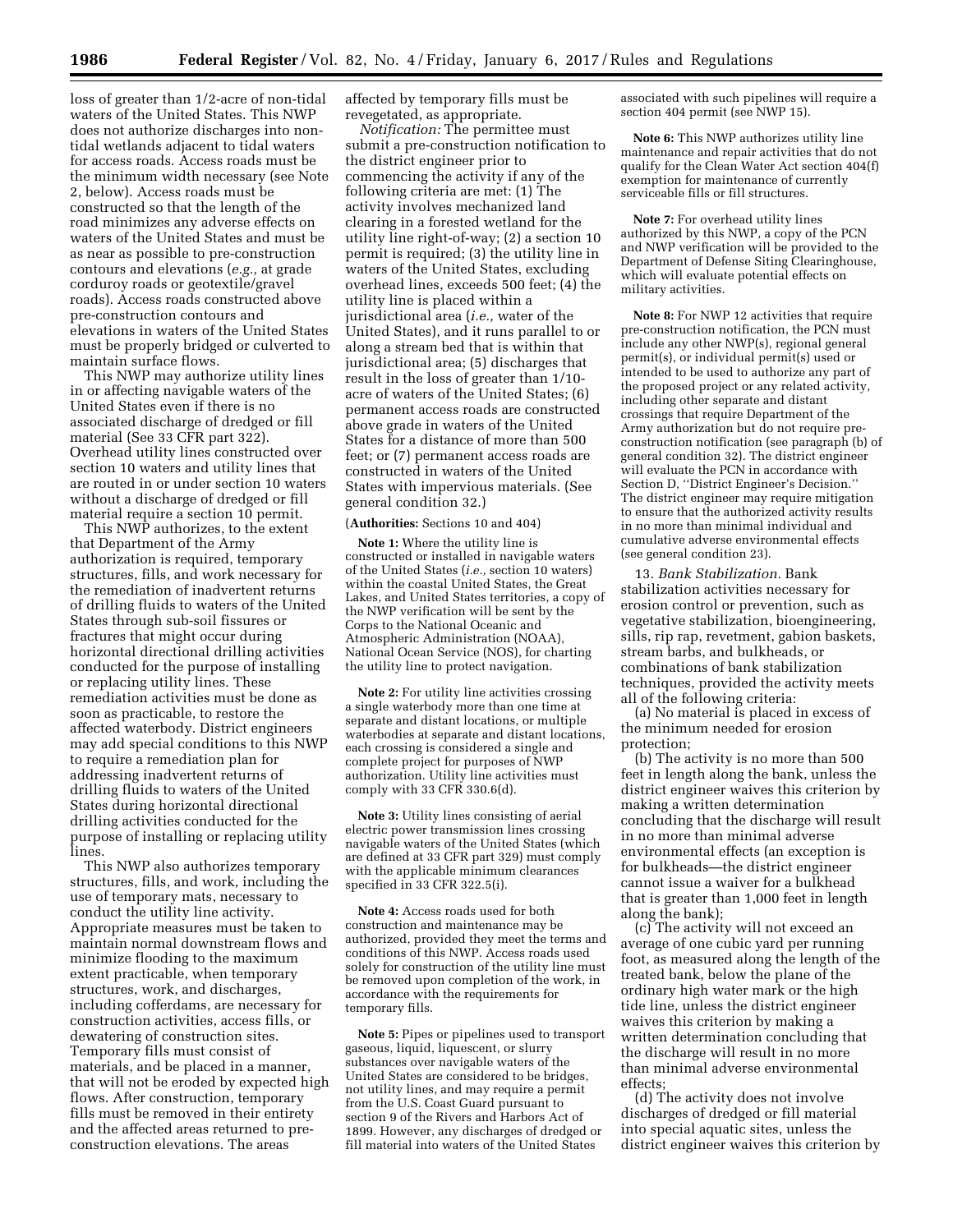making a written determination concluding that the discharge will result in no more than minimal adverse environmental effects;

(e) No material is of a type, or is placed in any location, or in any manner, that will impair surface water flow into or out of any waters of the United States;

(f) No material is placed in a manner that will be eroded by normal or expected high flows (properly anchored native trees and treetops may be used in low energy areas);

(g) Native plants appropriate for current site conditions, including salinity, must be used for bioengineering or vegetative bank stabilization;

(h) The activity is not a stream channelization activity; and

(i) The activity must be properly maintained, which may require repairing it after severe storms or erosion events. This NWP authorizes those maintenance and repair activities if they require authorization.

This NWP also authorizes temporary structures, fills, and work, including the use of temporary mats, necessary to construct the bank stabilization activity. Appropriate measures must be taken to maintain normal downstream flows and minimize flooding to the maximum extent practicable, when temporary structures, work, and discharges, including cofferdams, are necessary for construction activities, access fills, or dewatering of construction sites. Temporary fills must consist of materials, and be placed in a manner, that will not be eroded by expected high flows. After construction, temporary fills must be removed in their entirety and the affected areas returned to preconstruction elevations. The areas affected by temporary fills must be revegetated, as appropriate.

*Notification:* The permittee must submit a pre-construction notification to the district engineer prior to commencing the activity if the bank stabilization activity: (1) Involves discharges into special aquatic sites; or (2) is in excess of 500 feet in length; or (3) will involve the discharge of greater than an average of one cubic yard per running foot as measured along the length of the treated bank, below the plane of the ordinary high water mark or the high tide line. (See general condition 32.)

#### (**Authorities:** Sections 10 and 404)

14. *Linear Transportation Projects.*  Activities required for crossings of waters of the United States associated with the construction, expansion, modification, or improvement of linear

transportation projects (*e.g.,* roads, highways, railways, trails, airport runways, and taxiways) in waters of the United States. For linear transportation projects in non-tidal waters, the discharge cannot cause the loss of greater than 1/2-acre of waters of the United States. For linear transportation projects in tidal waters, the discharge cannot cause the loss of greater than 1/ 3-acre of waters of the United States. Any stream channel modification, including bank stabilization, is limited to the minimum necessary to construct or protect the linear transportation project; such modifications must be in the immediate vicinity of the project.

This NWP also authorizes temporary structures, fills, and work, including the use of temporary mats, necessary to construct the linear transportation project. Appropriate measures must be taken to maintain normal downstream flows and minimize flooding to the maximum extent practicable, when temporary structures, work, and discharges, including cofferdams, are necessary for construction activities, access fills, or dewatering of construction sites. Temporary fills must consist of materials, and be placed in a manner, that will not be eroded by expected high flows. Temporary fills must be removed in their entirety and the affected areas returned to preconstruction elevations. The areas affected by temporary fills must be revegetated, as appropriate.

This NWP cannot be used to authorize non-linear features commonly associated with transportation projects, such as vehicle maintenance or storage buildings, parking lots, train stations, or aircraft hangars.

*Notification:* The permittee must submit a pre-construction notification to the district engineer prior to commencing the activity if: (1) The loss of waters of the United States exceeds 1/10-acre; or (2) there is a discharge in a special aquatic site, including wetlands. (See general condition 32.)

# (**Authorities:** Sections 10 and 404)

**Note 1:** For linear transportation projects crossing a single waterbody more than one time at separate and distant locations, or multiple waterbodies at separate and distant locations, each crossing is considered a single and complete project for purposes of NWP authorization. Linear transportation projects must comply with 33 CFR 330.6(d).

**Note 2:** Some discharges for the construction of farm roads or forest roads, or temporary roads for moving mining equipment, may qualify for an exemption under section 404(f) of the Clean Water Act (see 33 CFR 323.4).

**Note 3:** For NWP 14 activities that require pre-construction notification, the PCN must include any other NWP(s), regional general permit(s), or individual permit(s) used or intended to be used to authorize any part of the proposed project or any related activity, including other separate and distant crossings that require Department of the Army authorization but do not require preconstruction notification (see paragraph (b) of general condition 32). The district engineer will evaluate the PCN in accordance with Section D, ''District Engineer's Decision.'' The district engineer may require mitigation to ensure that the authorized activity results in no more than minimal individual and cumulative adverse environmental effects (see general condition 23).

15. *U.S. Coast Guard Approved Bridges.* Discharges of dredged or fill material incidental to the construction of a bridge across navigable waters of the United States, including cofferdams, abutments, foundation seals, piers, and temporary construction and access fills, provided the construction of the bridge structure has been authorized by the U.S. Coast Guard under section 9 of the Rivers and Harbors Act of 1899 or other applicable laws. Causeways and approach fills are not included in this NWP and will require a separate section 404 permit.

(**Authority:** Section 404 of the Clean Water Act (Section 404))

16. *Return Water From Upland Contained Disposal Areas.* Return water from an upland contained dredged material disposal area. The return water from a contained disposal area is administratively defined as a discharge of dredged material by 33 CFR 323.2(d), even though the disposal itself occurs in an area that has no waters of the United States and does not require a section 404 permit. This NWP satisfies the technical requirement for a section 404 permit for the return water where the quality of the return water is controlled by the state through the section 401 certification procedures. The dredging activity may require a section 404 permit (33 CFR 323.2(d)), and will require a section 10 permit if located in navigable waters of the United States.

#### (**Authority:** Section 404)

17. *Hydropower Projects.* Discharges of dredged or fill material associated with hydropower projects having: (a) Less than 5000 kW of total generating capacity at existing reservoirs, where the project, including the fill, is licensed by the Federal Energy Regulatory Commission (FERC) under the Federal Power Act of 1920, as amended; or (b) a licensing exemption granted by the FERC pursuant to section 408 of the Energy Security Act of 1980 (16 U.S.C.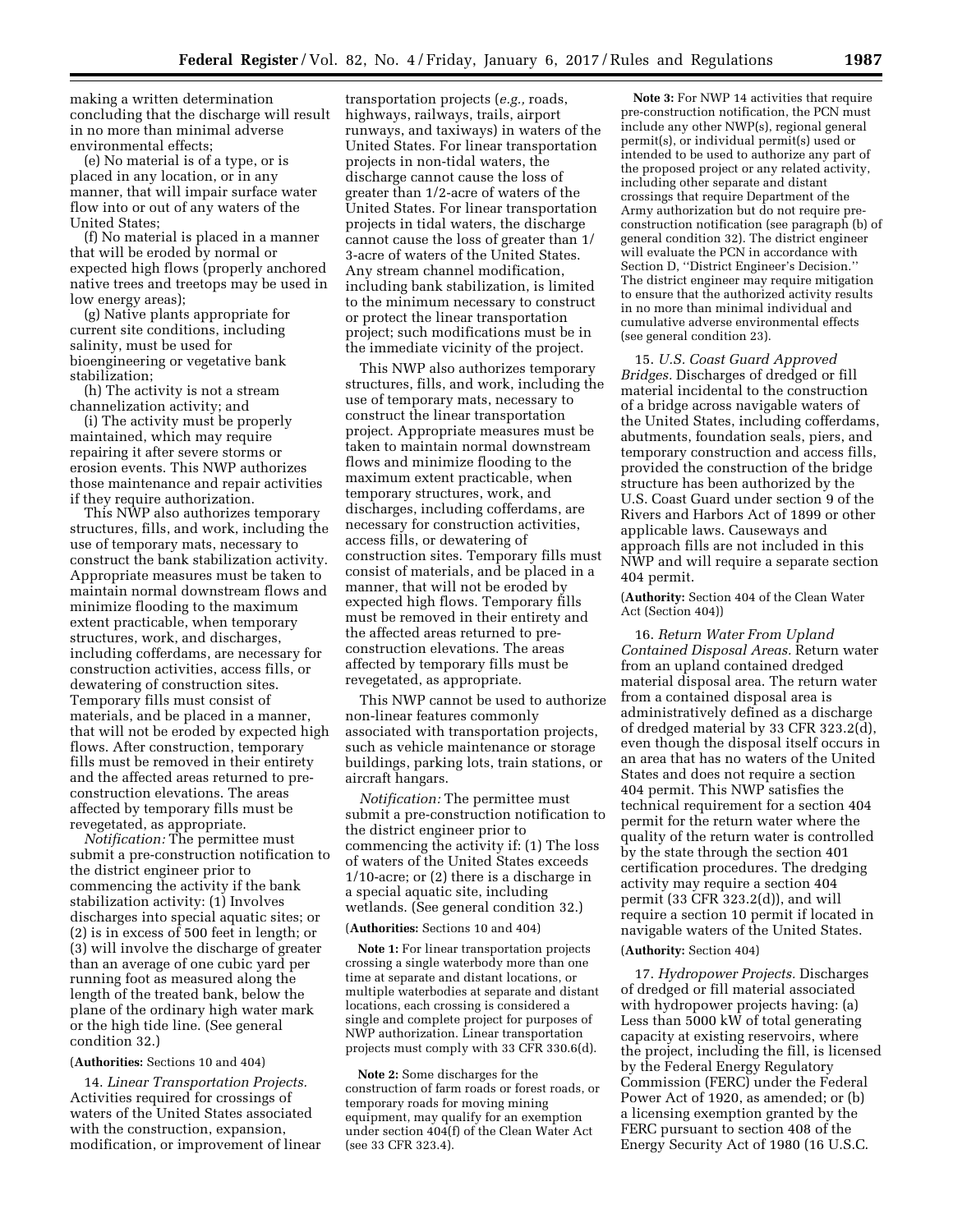2705 and 2708) and section 30 of the Federal Power Act, as amended.

*Notification:* The permittee must submit a pre-construction notification to the district engineer prior to commencing the activity. (See general condition 32.)

### (**Authority:** Section 404)

18. *Minor Discharges.* Minor discharges of dredged or fill material into all waters of the United States, provided the activity meets all of the following criteria:

(a) The quantity of discharged material and the volume of area excavated do not exceed 25 cubic yards below the plane of the ordinary high water mark or the high tide line;

(b) The discharge will not cause the loss of more than 1⁄10-acre of waters of the United States; and

(c) The discharge is not placed for the purpose of a stream diversion.

*Notification:* The permittee must submit a pre-construction notification to the district engineer prior to commencing the activity if: (1) The discharge or the volume of area excavated exceeds 10 cubic yards below the plane of the ordinary high water mark or the high tide line, or (2) the discharge is in a special aquatic site, including wetlands. (See general condition 32.)

#### (**Authorities:** Sections 10 and 404)

19. *Minor Dredging.* Dredging of no more than 25 cubic yards below the plane of the ordinary high water mark or the mean high water mark from navigable waters of the United States (*i.e.,* section 10 waters). This NWP does not authorize the dredging or degradation through siltation of coral reefs, sites that support submerged aquatic vegetation (including sites where submerged aquatic vegetation is documented to exist but may not be present in a given year), anadromous fish spawning areas, or wetlands, or the connection of canals or other artificial waterways to navigable waters of the United States (see 33 CFR 322.5(g)). All dredged material must be deposited and retained in an area that has no waters of the United States unless otherwise specifically approved by the district engineer under separate authorization.

# (**Authorities:** Sections 10 and 404)

20. *Response Operations for Oil or Hazardous Substances.* Activities conducted in response to a discharge or release of oil or hazardous substances that are subject to the National Oil and Hazardous Substances Pollution Contingency Plan (40 CFR part 300) including containment, cleanup, and mitigation efforts, provided that the

activities are done under either: (1) The Spill Control and Countermeasure Plan required by 40 CFR 112.3; (2) the direction or oversight of the federal onscene coordinator designated by 40 CFR part 300; or (3) any approved existing state, regional or local contingency plan provided that the Regional Response Team (if one exists in the area) concurs with the proposed response efforts. This NWP also authorizes activities required for the cleanup of oil releases in waters of the United States from electrical equipment that are governed by EPA's polychlorinated biphenyl spill response regulations at 40 CFR part 761. This NWP also authorizes the use of temporary structures and fills in waters of the U.S. for spill response training exercises.

#### (**Authorities:** Sections 10 and 404)

21. *Surface Coal Mining Activities.*  Discharges of dredged or fill material into waters of the United States associated with surface coal mining and reclamation operations, provided the following criteria are met:

(a) The activities are already authorized, or are currently being processed by states with approved programs under Title V of the Surface Mining Control and Reclamation Act of 1977 or as part of an integrated permit processing procedure by the Department of the Interior, Office of Surface Mining Reclamation and Enforcement;

(b) The discharge must not cause the loss of greater than  $\frac{1}{2}$ -acre of non-tidal waters of the United States. The discharge must not cause the loss of more than 300 linear feet of stream bed, unless for intermittent and ephemeral stream beds the district engineer waives the 300 linear foot limit by making a written determination concluding that the discharge will result in no more than minimal individual and cumulative adverse environmental effects. The loss of stream bed plus any other losses of jurisdictional wetlands and waters caused by the NWP activity cannot exceed 1⁄2-acre. This NWP does not authorize discharges into tidal waters or non-tidal wetlands adjacent to tidal waters; and

(c) The discharge is not associated with the construction of valley fills. A ''valley fill'' is a fill structure that is typically constructed within valleys associated with steep, mountainous terrain, associated with surface coal mining activities.

*Notification:* The permittee must submit a pre-construction notification to the district engineer and receive written authorization prior to commencing the activity. (See general condition 32.)

(Authorities: Sections 10 and 404)

22. *Removal of Vessels.* Temporary structures or minor discharges of dredged or fill material required for the removal of wrecked, abandoned, or disabled vessels, or the removal of manmade obstructions to navigation. This NWP does not authorize maintenance dredging, shoal removal, or riverbank snagging.

*Notification:* The permittee must submit a pre-construction notification to the district engineer prior to commencing the activity if: (1) The vessel is listed or eligible for listing in the National Register of Historic Places; or (2) the activity is conducted in a special aquatic site, including coral reefs and wetlands. (See general condition 32.) If condition 1 above is triggered, the permittee cannot commence the activity until informed by the district engineer that compliance with the ''Historic Properties'' general condition is completed.

### (**Authorities:** Sections 10 and 404)

**Note 1:** If a removed vessel is disposed of in waters of the United States, a permit from the U.S. EPA may be required (see 40 CFR 229.3). If a Department of the Army permit is required for vessel disposal in waters of the United States, separate authorization will be required.

**Note 2:** Compliance with general condition 18, Endangered Species, and general condition 20, Historic Properties, is required for all NWPs. The concern with historic properties is emphasized in the notification requirements for this NWP because of the possibility that shipwrecks may be historic properties.

23. *Approved Categorical Exclusions.*  Activities undertaken, assisted, authorized, regulated, funded, or financed, in whole or in part, by another Federal agency or department where:

(a) That agency or department has determined, pursuant to the Council on Environmental Quality's implementing regulations for the National Environmental Policy Act (40 CFR part 1500 *et seq.*), that the activity is categorically excluded from the requirement to prepare an environmental impact statement or environmental assessment analysis, because it is included within a category of actions which neither individually nor cumulatively have a significant effect on the human environment; and

(b) The Office of the Chief of Engineers (Attn: CECW–CO) has concurred with that agency's or department's determination that the activity is categorically excluded and approved the activity for authorization under NWP 23.

The Office of the Chief of Engineers may require additional conditions,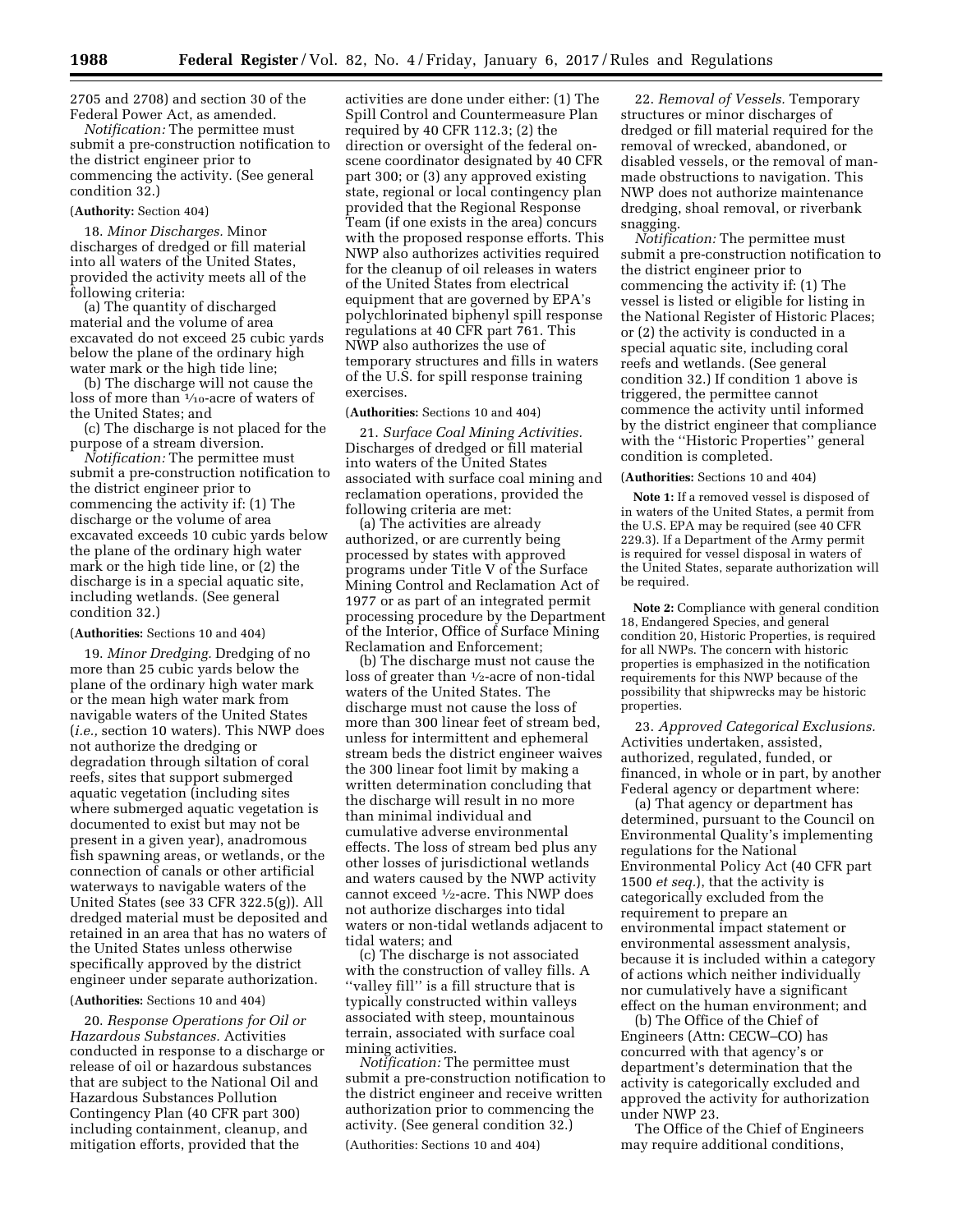including pre-construction notification, for authorization of an agency's categorical exclusions under this NWP.

*Notification:* Certain categorical exclusions approved for authorization under this NWP require the permittee to submit a pre-construction notification to the district engineer prior to commencing the activity (see general condition 32). The activities that require pre-construction notification are listed in the appropriate Regulatory Guidance Letters.

# (Authorities: Sections 10 and 404)

**Note:** The agency or department may submit an application for an activity believed to be categorically excluded to the Office of the Chief of Engineers (Attn: CECW–CO). Prior to approval for authorization under this NWP of any agency's activity, the Office of the Chief of Engineers will solicit public comment. As of the date of issuance of this NWP, agencies with approved categorical exclusions are: the Bureau of Reclamation, Federal Highway Administration, and U.S. Coast Guard. Activities approved for authorization under this NWP as of the date of this notice are found in Corps Regulatory Guidance Letter 05–07, which is available at: *[http://www.usace.army.mil/Portals/2/docs/](http://www.usace.army.mil/Portals/2/docs/civilworks/RGLS/rgl05-07.pdf) [civilworks/RGLS/rgl05-07.pdf](http://www.usace.army.mil/Portals/2/docs/civilworks/RGLS/rgl05-07.pdf)*. Any future approved categorical exclusions will be announced in Regulatory Guidance Letters and posted on this same Web site.

24. *Indian Tribe or State Administered Section 404 Programs.*  Any activity permitted by a state or Indian Tribe administering its own section 404 permit program pursuant to 33 U.S.C. 1344(g)–(l) is permitted pursuant to section 10 of the Rivers and Harbors Act of 1899.

### (Authority: Section 10)

**Note 1:** As of the date of the promulgation of this NWP, only New Jersey and Michigan administer their own section 404 permit programs.

**Note 2:** Those activities that do not involve an Indian Tribe or State section 404 permit are not included in this NWP, but certain structures will be exempted by Section 154 of Public Law 94–587, 90 Stat. 2917 (33 U.S.C. 591) (see 33 CFR 322.4(b)).

25. *Structural Discharges.* Discharges of material such as concrete, sand, rock, etc., into tightly sealed forms or cells where the material will be used as a structural member for standard pile supported structures, such as bridges, transmission line footings, and walkways, or for general navigation, such as mooring cells, including the excavation of bottom material from within the form prior to the discharge of concrete, sand, rock, etc. This NWP does not authorize filled structural members that would support buildings, building pads, homes, house pads, parking areas, storage areas and other

such structures. The structure itself may require a separate section 10 permit if located in navigable waters of the United States.

#### (Authority: Section 404)

26. [Reserved]

27. *Aquatic Habitat Restoration, Enhancement, and Establishment Activities.* Activities in waters of the United States associated with the restoration, enhancement, and establishment of tidal and non-tidal wetlands and riparian areas, the restoration and enhancement of nontidal streams and other non-tidal open waters, and the rehabilitation or enhancement of tidal streams, tidal wetlands, and tidal open waters, provided those activities result in net increases in aquatic resource functions and services.

To be authorized by this NWP, the aquatic habitat restoration, enhancement, or establishment activity must be planned, designed, and implemented so that it results in aquatic habitat that resembles an ecological reference. An ecological reference may be based on the characteristics of an intact aquatic habitat or riparian area of the same type that exists in the region. An ecological reference may be based on a conceptual model developed from regional ecological knowledge of the target aquatic habitat type or riparian area.

To the extent that a Corps permit is required, activities authorized by this NWP include, but are not limited to: The removal of accumulated sediments; the installation, removal, and maintenance of small water control structures, dikes, and berms, as well as discharges of dredged or fill material to restore appropriate stream channel configurations after small water control structures, dikes, and berms, are removed; the installation of current deflectors; the enhancement, rehabilitation, or re-establishment of riffle and pool stream structure; the placement of in-stream habitat structures; modifications of the stream bed and/or banks to enhance, rehabilitate, or re-establish stream meanders; the removal of stream barriers, such as undersized culverts, fords, and grade control structures; the backfilling of artificial channels; the removal of existing drainage structures, such as drain tiles, and the filling, blocking, or reshaping of drainage ditches to restore wetland hydrology; the installation of structures or fills necessary to restore or enhance wetland or stream hydrology; the construction of small nesting islands; the construction of open water areas; the construction of

oyster habitat over unvegetated bottom in tidal waters; shellfish seeding; activities needed to reestablish vegetation, including plowing or discing for seed bed preparation and the planting of appropriate wetland species; re-establishment of submerged aquatic vegetation in areas where those plant communities previously existed; reestablishment of tidal wetlands in tidal waters where those wetlands previously existed; mechanized land clearing to remove non-native invasive, exotic, or nuisance vegetation; and other related activities. Only native plant species should be planted at the site.

This NWP authorizes the relocation of non-tidal waters, including non-tidal wetlands and streams, on the project site provided there are net increases in aquatic resource functions and services.

Except for the relocation of non-tidal waters on the project site, this NWP does not authorize the conversion of a stream or natural wetlands to another aquatic habitat type (*e.g.,* the conversion of a stream to wetland or vice versa) or uplands. Changes in wetland plant communities that occur when wetland hydrology is more fully restored during wetland rehabilitation activities are not considered a conversion to another aquatic habitat type. This NWP does not authorize stream channelization. This NWP does not authorize the relocation of tidal waters or the conversion of tidal waters, including tidal wetlands, to other aquatic uses, such as the conversion of tidal wetlands into open water impoundments.

Compensatory mitigation is not required for activities authorized by this NWP since these activities must result in net increases in aquatic resource functions and services.

*Reversion.* For enhancement, restoration, and establishment activities conducted: (1) In accordance with the terms and conditions of a binding stream or wetland enhancement or restoration agreement, or a wetland establishment agreement, between the landowner and the U.S. Fish and Wildlife Service (FWS), the Natural Resources Conservation Service (NRCS), the Farm Service Agency (FSA), the National Marine Fisheries Service (NMFS), the National Ocean Service (NOS), U.S. Forest Service (USFS), or their designated state cooperating agencies; (2) as voluntary wetland restoration, enhancement, and establishment actions documented by the NRCS or USDA Technical Service Provider pursuant to NRCS Field Office Technical Guide standards; or (3) on reclaimed surface coal mine lands, in accordance with a Surface Mining Control and Reclamation Act permit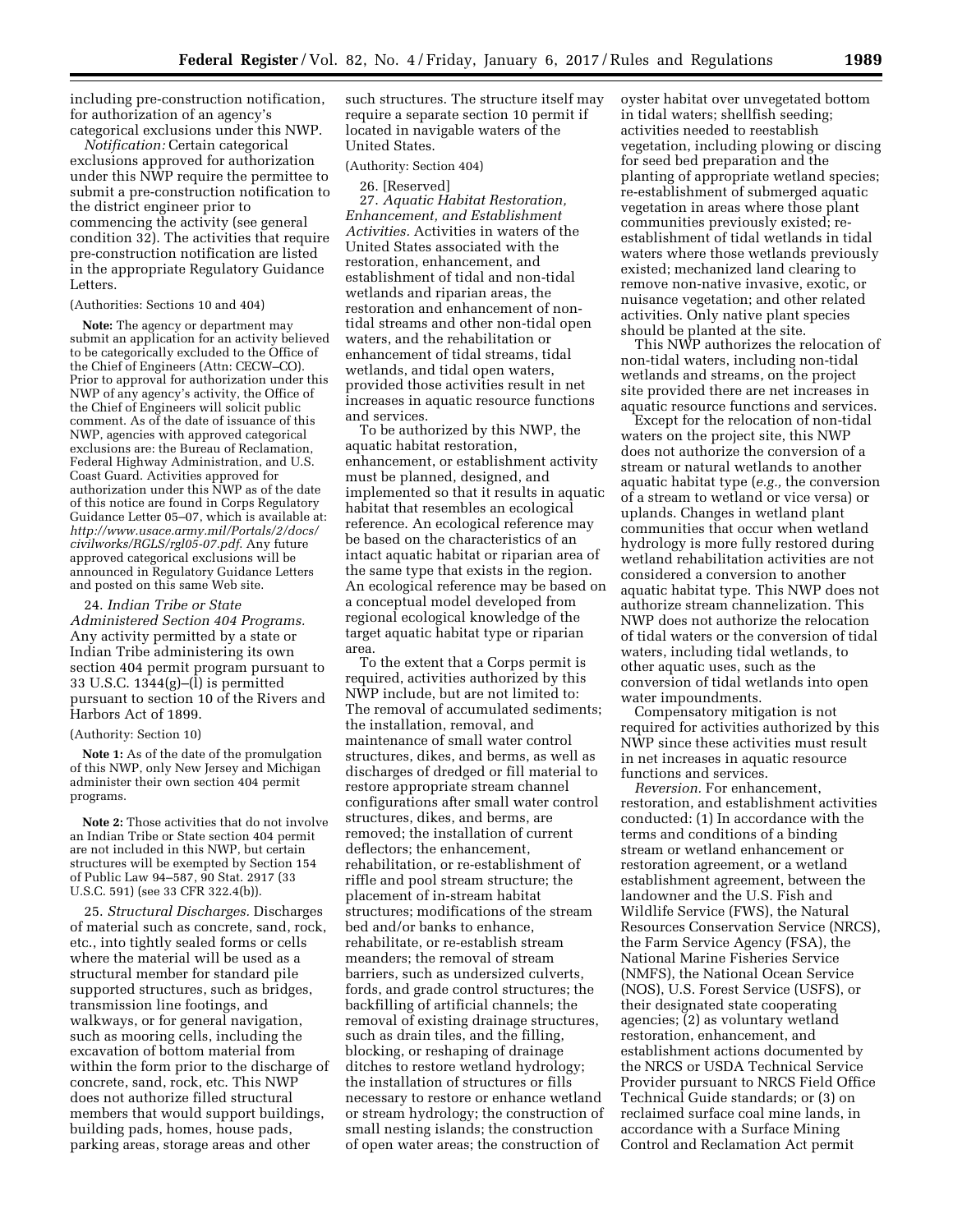issued by the Office of Surface Mining Reclamation and Enforcement (OSMRE) or the applicable state agency, this NWP also authorizes any future discharge of dredged or fill material associated with the reversion of the area to its documented prior condition and use (*i.e.,* prior to the restoration, enhancement, or establishment activities). The reversion must occur within five years after expiration of a limited term wetland restoration or establishment agreement or permit, and is authorized in these circumstances even if the discharge occurs after this NWP expires. The five-year reversion limit does not apply to agreements without time limits reached between the landowner and the FWS, NRCS, FSA, NMFS, NOS, USFS, or an appropriate state cooperating agency. This NWP also authorizes discharges of dredged or fill material in waters of the United States for the reversion of wetlands that were restored, enhanced, or established on prior-converted cropland or on uplands, in accordance with a binding agreement between the landowner and NRCS, FSA, FWS, or their designated state cooperating agencies (even though the restoration, enhancement, or establishment activity did not require a section 404 permit). The prior condition will be documented in the original agreement or permit, and the determination of return to prior conditions will be made by the Federal agency or appropriate state agency executing the agreement or permit. Before conducting any reversion activity the permittee or the appropriate Federal or state agency must notify the district engineer and include the documentation of the prior condition. Once an area has reverted to its prior physical condition, it will be subject to whatever the Corps Regulatory requirements are applicable to that type of land at the time. The requirement that the activity results in a net increase in aquatic resource functions and services does not apply to reversion activities meeting the above conditions. Except for the activities described above, this NWP does not authorize any future discharge of dredged or fill material associated with the reversion of the area to its prior condition. In such cases a separate permit would be required for any reversion.

*Reporting.* For those activities that do not require pre-construction notification, the permittee must submit to the district engineer a copy of: (1) The binding stream enhancement or restoration agreement or wetland enhancement, restoration, or establishment agreement, or a project

description, including project plans and location map; (2) the NRCS or USDA Technical Service Provider documentation for the voluntary stream enhancement or restoration action or wetland restoration, enhancement, or establishment action; or (3) the SMCRA permit issued by OSMRE or the applicable state agency. The report must also include information on baseline ecological conditions on the project site, such as a delineation of wetlands, streams, and/or other aquatic habitats. These documents must be submitted to the district engineer at least 30 days prior to commencing activities in waters of the United States authorized by this NWP.

*Notification:* The permittee must submit a pre-construction notification to the district engineer prior to commencing any activity (see general condition 32), except for the following activities:

(1) Activities conducted on non-Federal public lands and private lands, in accordance with the terms and conditions of a binding stream enhancement or restoration agreement or wetland enhancement, restoration, or establishment agreement between the landowner and the FWS, NRCS, FSA, NMFS, NOS, USFS or their designated state cooperating agencies;

(2) Voluntary stream or wetland restoration or enhancement action, or wetland establishment action, documented by the NRCS or USDA Technical Service Provider pursuant to NRCS Field Office Technical Guide standards; or

(3) The reclamation of surface coal mine lands, in accordance with an SMCRA permit issued by the OSMRE or the applicable state agency.

However, the permittee must submit a copy of the appropriate documentation to the district engineer to fulfill the reporting requirement.

#### (Authorities: Sections 10 and 404)

**Note:** This NWP can be used to authorize compensatory mitigation projects, including mitigation banks and in-lieu fee projects. However, this NWP does not authorize the reversion of an area used for a compensatory mitigation project to its prior condition, since compensatory mitigation is generally intended to be permanent.

28. *Modifications of Existing Marinas.*  Reconfiguration of existing docking facilities within an authorized marina area. No dredging, additional slips, dock spaces, or expansion of any kind within waters of the United States is authorized by this NWP.

#### (Authority: Section 10)

29. *Residential Developments.*  Discharges of dredged or fill material into non-tidal waters of the United States for the construction or expansion of a single residence, a multiple unit residential development, or a residential subdivision. This NWP authorizes the construction of building foundations and building pads and attendant features that are necessary for the use of the residence or residential development. Attendant features may include but are not limited to roads, parking lots, garages, yards, utility lines, storm water management facilities, septic fields, and recreation facilities such as playgrounds, playing fields, and golf courses (provided the golf course is an integral part of the residential development).

The discharge must not cause the loss of greater than 1⁄2-acre of non-tidal waters of the United States. The discharge must not cause the loss of more than 300 linear feet of stream bed, unless for intermittent and ephemeral stream beds the district engineer waives the 300 linear foot limit by making a written determination concluding that the discharge will result in no more than minimal adverse environmental effects. This NWP does not authorize discharges into non-tidal wetlands adjacent to tidal waters. The loss of stream bed plus any other losses of jurisdictional wetlands and waters caused by the NWP activity cannot exceed 1⁄2-acre.

*Subdivisions:* For residential subdivisions, the aggregate total loss of waters of United States authorized by this NWP cannot exceed 1⁄2-acre. This includes any loss of waters of the United States associated with development of individual subdivision lots.

*Notification:* The permittee must submit a pre-construction notification to the district engineer prior to commencing the activity. (See general condition 32.)

#### (Authorities: Sections 10 and 404)

30. *Moist Soil Management for Wildlife.* Discharges of dredged or fill material into non-tidal waters of the United States and maintenance activities that are associated with moist soil management for wildlife for the purpose of continuing ongoing, sitespecific, wildlife management activities where soil manipulation is used to manage habitat and feeding areas for wildlife. Such activities include, but are not limited to, plowing or discing to impede succession, preparing seed beds, or establishing fire breaks. Sufficient riparian areas must be maintained adjacent to all open water bodies, including streams, to preclude water quality degradation due to erosion and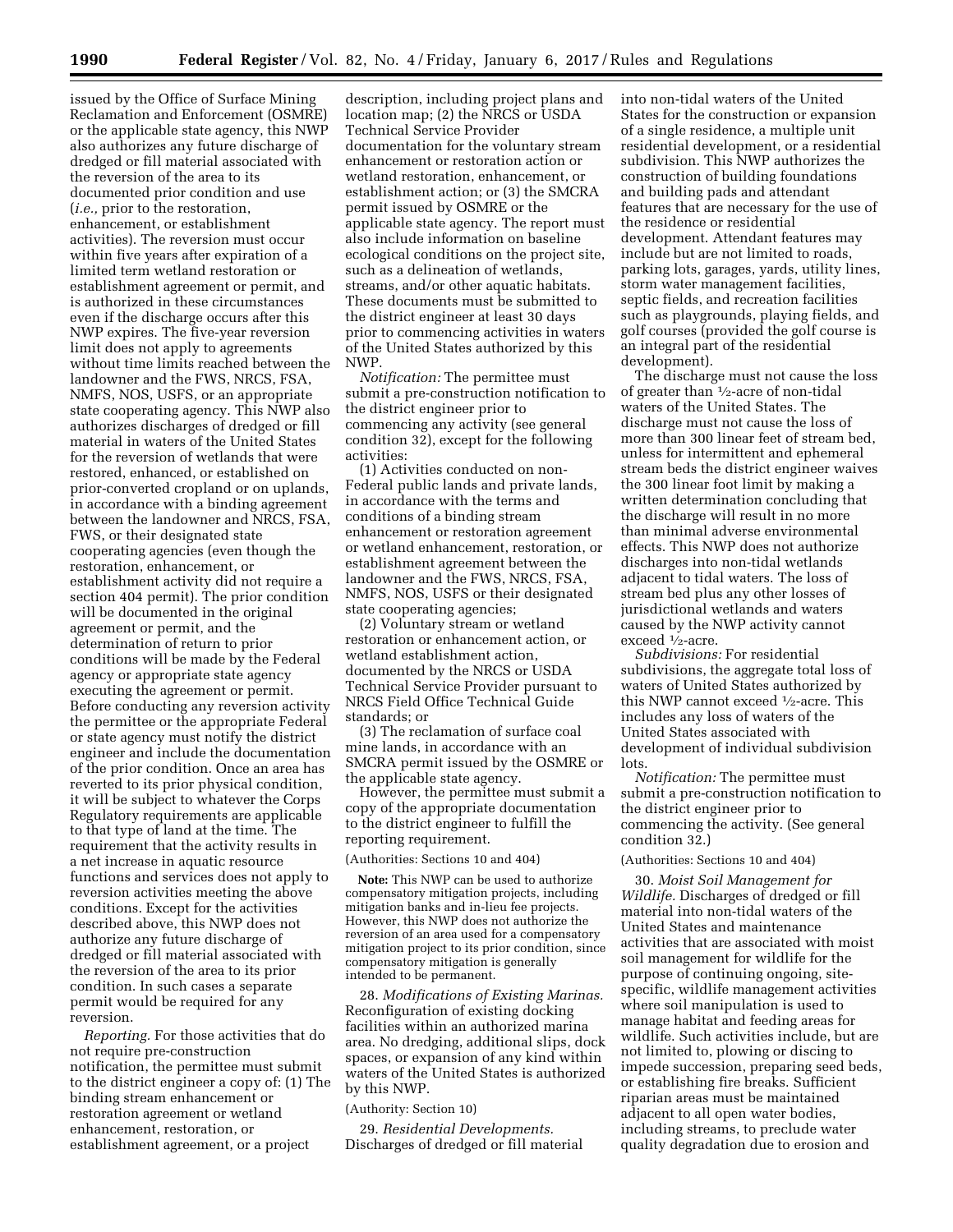sedimentation. This NWP does not authorize the construction of new dikes, roads, water control structures, or similar features associated with the management areas. The activity must not result in a net loss of aquatic resource functions and services. This NWP does not authorize the conversion of wetlands to uplands, impoundments, or other open water bodies.

#### (Authority: Section 404)

**Note:** The repair, maintenance, or replacement of existing water control structures or the repair or maintenance of dikes may be authorized by NWP 3. Some such activities may qualify for an exemption under section 404(f) of the Clean Water Act (see 33 CFR 323.4).

31. *Maintenance of Existing Flood Control Facilities.* Discharges of dredged or fill material resulting from activities associated with the maintenance of existing flood control facilities, including debris basins, retention/ detention basins, levees, and channels that: (i) Were previously authorized by the Corps by individual permit, general permit, or 33 CFR 330.3, or did not require a permit at the time they were constructed, or (ii) were constructed by the Corps and transferred to a non-Federal sponsor for operation and maintenance. Activities authorized by this NWP are limited to those resulting from maintenance activities that are conducted within the ''maintenance baseline,'' as described in the definition below. Discharges of dredged or fill materials associated with maintenance activities in flood control facilities in any watercourse that have previously been determined to be within the maintenance baseline are authorized under this NWP. To the extent that a Corps permit is required, this NWP authorizes the removal of vegetation from levees associated with the flood control project. This NWP does not authorize the removal of sediment and associated vegetation from natural water courses except when these activities have been included in the maintenance baseline. All dredged and excavated material must be deposited and retained in an area that has no waters of the United States unless otherwise specifically approved by the district engineer under separate authorization. Proper sediment controls must be used.

*Maintenance Baseline:* The maintenance baseline is a description of the physical characteristics (*e.g.,* depth, width, length, location, configuration, or design flood capacity, etc.) of a flood control project within which maintenance activities are normally authorized by NWP 31, subject to any case-specific conditions required by the

district engineer. The district engineer will approve the maintenance baseline based on the approved or constructed capacity of the flood control facility, whichever is smaller, including any areas where there are no constructed channels but which are part of the facility. The prospective permittee will provide documentation of the physical characteristics of the flood control facility (which will normally consist of as-built or approved drawings) and documentation of the approved and constructed design capacities of the flood control facility. If no evidence of the constructed capacity exists, the approved capacity will be used. The documentation will also include best management practices to ensure that the adverse environmental impacts caused by the maintenance activities are no more than minimal, especially in maintenance areas where there are no constructed channels. (The Corps may request maintenance records in areas where there has not been recent maintenance.) Revocation or modification of the final determination of the maintenance baseline can only be done in accordance with 33 CFR 330.5. Except in emergencies as described below, this NWP cannot be used until the district engineer approves the maintenance baseline and determines the need for mitigation and any regional or activity-specific conditions. Once determined, the maintenance baseline will remain valid for any subsequent reissuance of this NWP. This NWP does not authorize maintenance of a flood control facility that has been abandoned. A flood control facility will be considered abandoned if it has operated at a significantly reduced capacity without needed maintenance being accomplished in a timely manner. A flood control facility will not be considered abandoned if the prospective permittee is in the process of obtaining other authorizations or approvals required for maintenance activities and is experiencing delays in obtaining those authorizations or approvals.

*Mitigation:* The district engineer will determine any required mitigation onetime only for impacts associated with maintenance work at the same time that the maintenance baseline is approved. Such one-time mitigation will be required when necessary to ensure that adverse environmental effects are no more than minimal, both individually and cumulatively. Such mitigation will only be required once for any specific reach of a flood control project. However, if one-time mitigation is required for impacts associated with maintenance activities, the district

engineer will not delay needed maintenance, provided the district engineer and the permittee establish a schedule for identification, approval, development, construction and completion of any such required mitigation. Once the one-time mitigation described above has been completed, or a determination made that mitigation is not required, no further mitigation will be required for maintenance activities within the maintenance baseline (see Note, below). In determining appropriate mitigation, the district engineer will give special consideration to natural water courses that have been included in the maintenance baseline and require mitigation and/or best management practices as appropriate.

*Emergency Situations:* In emergency situations, this NWP may be used to authorize maintenance activities in flood control facilities for which no maintenance baseline has been approved. Emergency situations are those which would result in an unacceptable hazard to life, a significant loss of property, or an immediate, unforeseen, and significant economic hardship if action is not taken before a maintenance baseline can be approved. In such situations, the determination of mitigation requirements, if any, may be deferred until the emergency has been resolved. Once the emergency has ended, a maintenance baseline must be established expeditiously, and mitigation, including mitigation for maintenance conducted during the emergency, must be required as appropriate.

*Notification:* The permittee must submit a pre-construction notification to the district engineer before any maintenance work is conducted (see general condition 32). The preconstruction notification may be for activity-specific maintenance or for maintenance of the entire flood control facility by submitting a five-year (or less) maintenance plan. The preconstruction notification must include a description of the maintenance baseline and the disposal site for dredged or excavated material.

### (Authorities: Sections 10 and 404)

**Note:** If the maintenance baseline was approved by the district engineer under a prior version of NWP 31, and the district engineer imposed the one-time compensatory mitigation requirement on maintenance for a specific reach of a flood control project authorized by that prior version of NWP 31, during the period this version of NWP 31 is in effect (March 19, 2017, to March 18, 2022) the district engineer will not require additional compensatory mitigation for maintenance activities authorized by this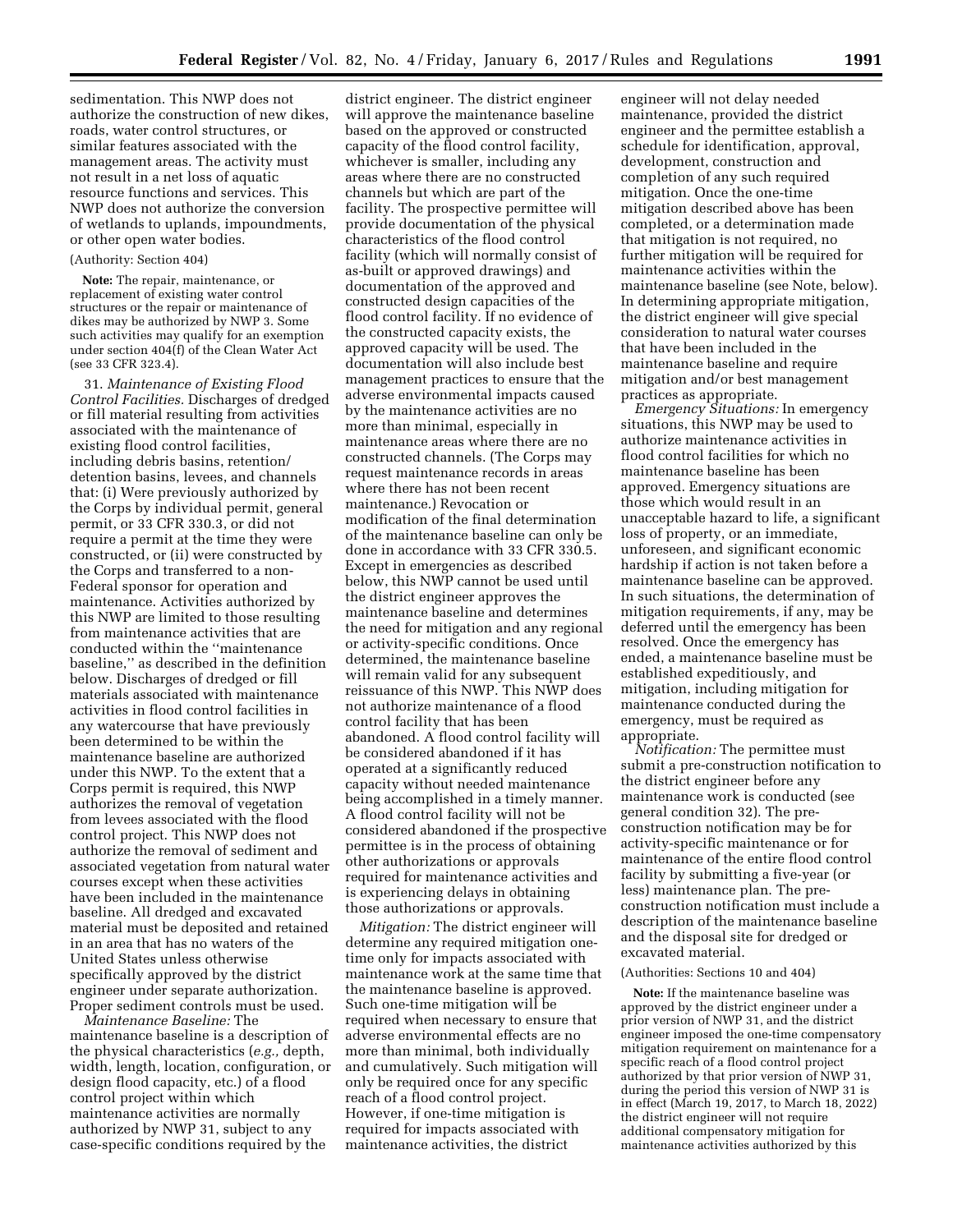NWP in that specific reach of the flood control project.

32. *Completed Enforcement Actions.*  Any structure, work, or discharge of dredged or fill material remaining in place or undertaken for mitigation, restoration, or environmental benefit in compliance with either:

(i) The terms of a final written Corps non-judicial settlement agreement resolving a violation of Section 404 of the Clean Water Act and/or section 10 of the Rivers and Harbors Act of 1899; or the terms of an EPA 309(a) order on consent resolving a violation of section 404 of the Clean Water Act, provided that:

(a) The activities authorized by this NWP cannot adversely affect more than 5 acres of non-tidal waters or 1 acre of tidal waters;

(b) The settlement agreement provides for environmental benefits, to an equal or greater degree, than the environmental detriments caused by the unauthorized activity that is authorized by this NWP; and

(c) The district engineer issues a verification letter authorizing the activity subject to the terms and conditions of this NWP and the settlement agreement, including a specified completion date; or

(ii) The terms of a final Federal court decision, consent decree, or settlement agreement resulting from an enforcement action brought by the United States under section 404 of the Clean Water Act and/or Section 10 of the Rivers and Harbors Act of 1899; or

(iii) The terms of a final court decision, consent decree, settlement agreement, or non-judicial settlement agreement resulting from a natural resource damage claim brought by a trustee or trustees for natural resources (as defined by the National Contingency Plan at 40 CFR subpart G) under Section 311 of the Clean Water Act, Section 107 of the Comprehensive Environmental Response, Compensation and Liability Act, Section 312 of the National Marine Sanctuaries Act, section 1002 of the Oil Pollution Act of 1990, or the Park System Resource Protection Act at 16 U.S.C. 19jj, to the extent that a Corps permit is required.

Compliance is a condition of the NWP itself; non-compliance of the terms and conditions of an NWP 32 authorization may result in an additional enforcement action (*e.g.,* a Class I civil administrative penalty). Any authorization under this NWP is automatically revoked if the permittee does not comply with the terms of this NWP or the terms of the court decision, consent decree, or judicial/non-judicial settlement

agreement. This NWP does not apply to any activities occurring after the date of the decision, decree, or agreement that are not for the purpose of mitigation, restoration, or environmental benefit. Before reaching any settlement agreement, the Corps will ensure compliance with the provisions of 33 CFR part 326 and 33 CFR 330.6(d)(2) and (e).

# (Authorities: Sections 10 and 404)

33. *Temporary Construction, Access, and Dewatering.* Temporary structures, work, and discharges, including cofferdams, necessary for construction activities or access fills or dewatering of construction sites, provided that the associated primary activity is authorized by the Corps of Engineers or the U.S. Coast Guard. This NWP also authorizes temporary structures, work, and discharges, including cofferdams, necessary for construction activities not otherwise subject to the Corps or U.S. Coast Guard permit requirements. Appropriate measures must be taken to maintain near normal downstream flows and to minimize flooding. Fill must consist of materials, and be placed in a manner, that will not be eroded by expected high flows. The use of dredged material may be allowed if the district engineer determines that it will not cause more than minimal adverse environmental effects. Following completion of construction, temporary fill must be entirely removed to an area that has no waters of the United States, dredged material must be returned to its original location, and the affected areas must be restored to pre-construction elevations. The affected areas must also be revegetated, as appropriate. This permit does not authorize the use of cofferdams to dewater wetlands or other aquatic areas to change their use. Structures left in place after construction is completed require a separate section 10 permit if located in navigable waters of the United States. (See 33 CFR part 322.)

*Notification:* The permittee must submit a pre-construction notification to the district engineer prior to commencing the activity if the activity is conducted in navigable waters of the United States (*i.e.,* section 10 waters) (see general condition 32). The preconstruction notification must include a restoration plan showing how all temporary fills and structures will be removed and the area restored to preproject conditions.

#### (Authorities: Sections 10 and 404)

34. *Cranberry Production Activities.*  Discharges of dredged or fill material for dikes, berms, pumps, water control

structures or leveling of cranberry beds associated with expansion, enhancement, or modification activities at existing cranberry production operations. The cumulative total acreage of disturbance per cranberry production operation, including but not limited to, filling, flooding, ditching, or clearing, must not exceed 10 acres of waters of the United States, including wetlands. The activity must not result in a net loss of wetland acreage. This NWP does not authorize any discharge of dredged or fill material related to other cranberry production activities such as warehouses, processing facilities, or parking areas. For the purposes of this NWP, the cumulative total of 10 acres will be measured over the period that this NWP is valid.

*Notification:* The permittee must submit a pre-construction notification to the district engineer once during the period that this NWP is valid, and the NWP will then authorize discharges of dredge or fill material at an existing operation for the permit term, provided the 10-acre limit is not exceeded. (See general condition 32.)

# (Authority: Section 404)

35. *Maintenance Dredging of Existing Basins.* The removal of accumulated sediment for maintenance of existing marina basins, access channels to marinas or boat slips, and boat slips to previously authorized depths or controlling depths for ingress/egress, whichever is less. All dredged material must be deposited and retained in an area that has no waters of the United States unless otherwise specifically approved by the district engineer under separate authorization. Proper sediment controls must be used for the disposal site.

#### (Authority: Section 10)

36. *Boat Ramps.* Activities required for the construction of boat ramps, provided the activity meets all of the following criteria:

(a) The discharge into waters of the United States does not exceed 50 cubic yards of concrete, rock, crushed stone or gravel into forms, or in the form of precast concrete planks or slabs, unless the district engineer waives the 50 cubic yard limit by making a written determination concluding that the discharge will result in no more than minimal adverse environmental effects;

(b) The boat ramp does not exceed 20 feet in width, unless the district engineer waives this criterion by making a written determination concluding that the discharge will result in no more than minimal adverse environmental effects;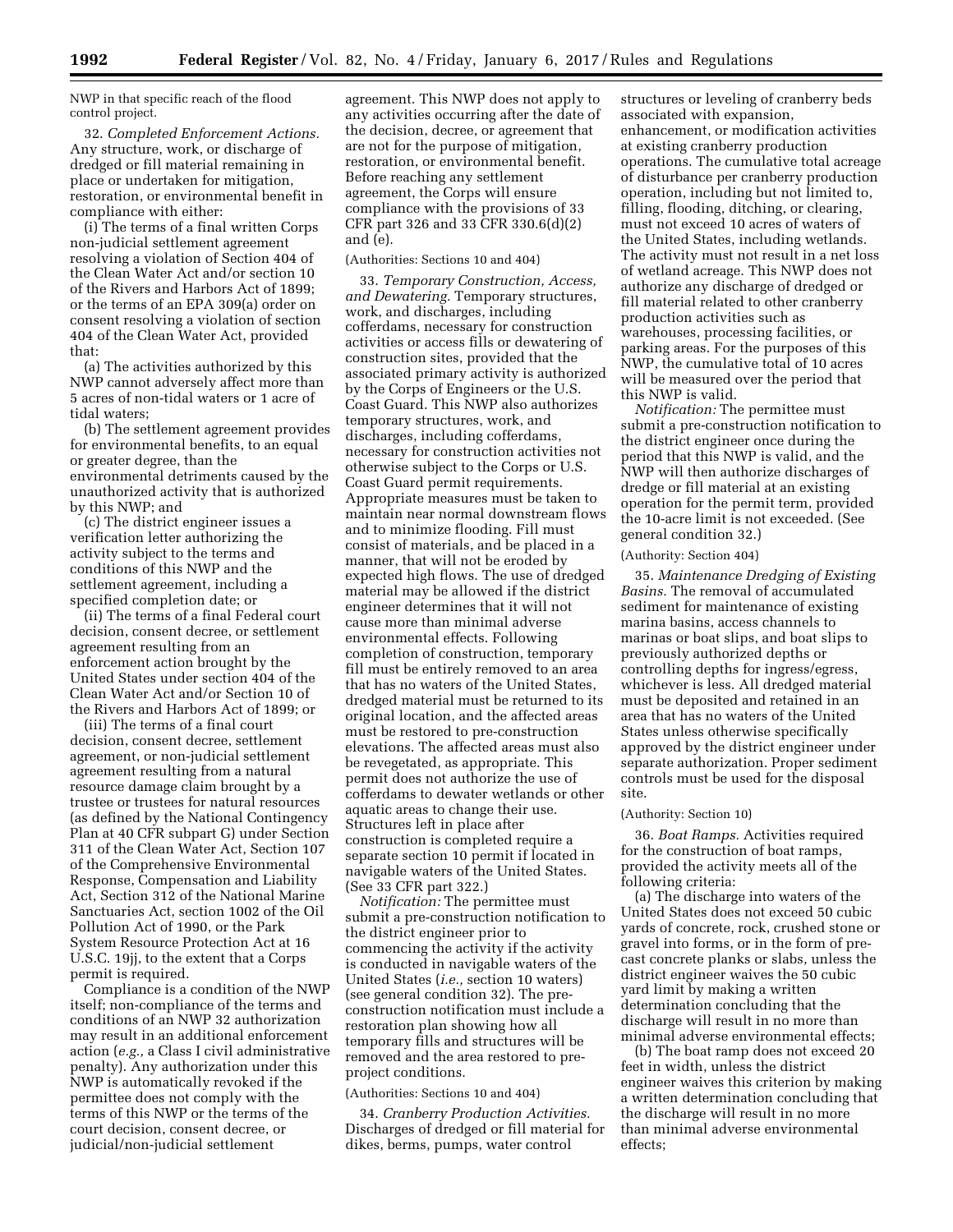(c) The base material is crushed stone, gravel or other suitable material;

(d) The excavation is limited to the area necessary for site preparation and all excavated material is removed to an area that has no waters of the United States; and,

(e) No material is placed in special aquatic sites, including wetlands.

The use of unsuitable material that is structurally unstable is not authorized. If dredging in navigable waters of the United States is necessary to provide access to the boat ramp, the dredging must be authorized by another NWP, a regional general permit, or an individual permit.

*Notification:* The permittee must submit a pre-construction notification to the district engineer prior to commencing the activity if: (1) The discharge into waters of the United States exceeds 50 cubic yards, or (2) the boat ramp exceeds 20 feet in width. (See general condition 32.)

(Authorities: Sections 10 and 404)

37. *Emergency Watershed Protection and Rehabilitation.* Work done by or funded by:

(a) The Natural Resources Conservation Service for a situation requiring immediate action under its emergency Watershed Protection Program (7 CFR part 624);

(b) The U.S. Forest Service under its Burned-Area Emergency Rehabilitation Handbook (FSH 2509.13);

(c) The Department of the Interior for wildland fire management burned area emergency stabilization and rehabilitation (DOI Manual part 620, Ch. 3);

(d) The Office of Surface Mining, or states with approved programs, for abandoned mine land reclamation activities under Title IV of the Surface Mining Control and Reclamation Act (30 CFR subchapter R), where the activity does not involve coal extraction; or

(e) The Farm Service Agency under its Emergency Conservation Program (7 CFR part 701).

In general, the prospective permittee should wait until the district engineer issues an NWP verification or 45 calendar days have passed before proceeding with the watershed protection and rehabilitation activity. However, in cases where there is an unacceptable hazard to life or a significant loss of property or economic hardship will occur, the emergency watershed protection and rehabilitation activity may proceed immediately and the district engineer will consider the information in the pre-construction notification and any comments received as a result of agency coordination to

decide whether the NWP 37 authorization should be modified, suspended, or revoked in accordance with the procedures at 33 CFR 330.5.

*Notification:* Except in cases where there is an unacceptable hazard to life or a significant loss of property or economic hardship will occur, the permittee must submit a preconstruction notification to the district engineer prior to commencing the activity (see general condition 32).

# (Authorities: Sections 10 and 404)

38. *Cleanup of Hazardous and Toxic Waste.* Specific activities required to effect the containment, stabilization, or removal of hazardous or toxic waste materials that are performed, ordered, or sponsored by a government agency with established legal or regulatory authority. Court ordered remedial action plans or related settlements are also authorized by this NWP. This NWP does not authorize the establishment of new disposal sites or the expansion of existing sites used for the disposal of hazardous or toxic waste.

*Notification:* The permittee must submit a pre-construction notification to the district engineer prior to commencing the activity. (See general condition 32.)

(Authorities: Sections 10 and 404)

*Note:* Activities undertaken entirely on a Comprehensive Environmental Response, Compensation, and Liability Act (CERCLA) site by authority of CERCLA as approved or required by EPA, are not required to obtain permits under Section 404 of the Clean Water Act or Section 10 of the Rivers and Harbors Act.

39. *Commercial and Institutional Developments.* Discharges of dredged or fill material into non-tidal waters of the United States for the construction or expansion of commercial and institutional building foundations and building pads and attendant features that are necessary for the use and maintenance of the structures. Attendant features may include, but are not limited to, roads, parking lots, garages, yards, utility lines, storm water management facilities, wastewater treatment facilities, and recreation facilities such as playgrounds and playing fields. Examples of commercial developments include retail stores, industrial facilities, restaurants, business parks, and shopping centers. Examples of institutional developments include schools, fire stations, government office buildings, judicial buildings, public works buildings, libraries, hospitals, and places of worship. The construction of new golf courses and new ski areas is not authorized by this NWP.

The discharge must not cause the loss of greater than  $\frac{1}{2}$ -acre of non-tidal waters of the United States. The discharge must not cause the loss of more than 300 linear feet of stream bed, unless for intermittent and ephemeral stream beds the district engineer waives the 300 linear foot limit by making a written determination concluding that the discharge will result in no more than minimal adverse environmental effects. The loss of stream bed plus any other losses of jurisdictional wetlands and waters caused by the NWP activity cannot exceed 1⁄2-acre. This NWP does not authorize discharges into non-tidal wetlands adjacent to tidal waters.

*Notification:* The permittee must submit a pre-construction notification to the district engineer prior to commencing the activity. (See general condition 32.)

(Authorities: Sections 10 and 404)

*Note:* For any activity that involves the construction of a wind energy generating structure, solar tower, or overhead transmission line, a copy of the PCN and NWP verification will be provided to the Department of Defense Siting Clearinghouse, which will evaluate potential effects on military activities.

40. *Agricultural Activities.* Discharges of dredged or fill material into non-tidal waters of the United States for agricultural activities, including the construction of building pads for farm buildings. Authorized activities include the installation, placement, or construction of drainage tiles, ditches, or levees; mechanized land clearing; land leveling; the relocation of existing serviceable drainage ditches constructed in waters of the United States; and similar activities.

This NWP also authorizes the construction of farm ponds in non-tidal waters of the United States, excluding perennial streams, provided the farm pond is used solely for agricultural purposes. This NWP does not authorize the construction of aquaculture ponds.

This NWP also authorizes discharges of dredged or fill material into non-tidal waters of the United States to relocate existing serviceable drainage ditches constructed in non-tidal streams.

The discharge must not cause the loss of greater than  $\frac{1}{2}$ -acre of non-tidal waters of the United States. The discharge must not cause the loss of more than 300 linear feet of stream bed, unless for intermittent and ephemeral stream beds the district engineer waives the 300 linear foot limit by making a written determination concluding that the discharge will result in no more than minimal adverse environmental effects. The loss of stream bed plus any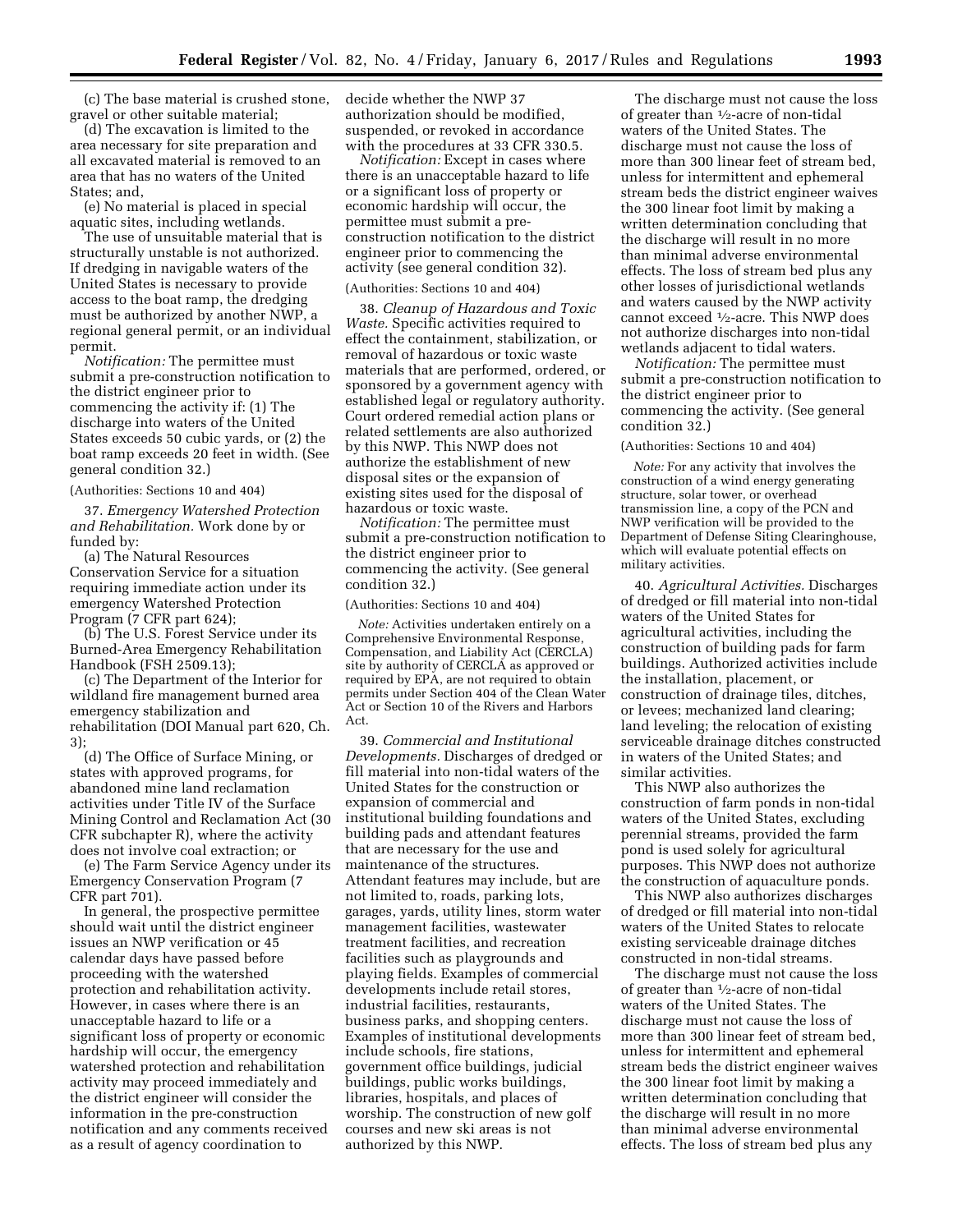other losses of jurisdictional wetlands and waters caused by the NWP activity cannot exceed 1⁄2-acre. This NWP does not authorize discharges into non-tidal wetlands adjacent to tidal waters.

*Notification:* The permittee must submit a pre-construction notification to the district engineer prior to commencing the activity. (See general condition 32.)

### (Authorities: Section 404)

**Note:** Some discharges for agricultural activities may qualify for an exemption under Section 404(f) of the Clean Water Act (see 33 CFR 323.4). This NWP authorizes the construction of farm ponds that do not qualify for the Clean Water Act section  $404(f)(1)(C)$  exemption because of the recapture provision at section 404(f)(2).

41. *Reshaping Existing Drainage Ditches.* Discharges of dredged or fill material into non-tidal waters of the United States, excluding non-tidal wetlands adjacent to tidal waters, to modify the cross-sectional configuration of currently serviceable drainage ditches constructed in waters of the United States, for the purpose of improving water quality by regrading the drainage ditch with gentler slopes, which can reduce erosion, increase growth of vegetation, and increase uptake of nutrients and other substances by vegetation. The reshaping of the ditch cannot increase drainage capacity beyond the original as-built capacity nor can it expand the area drained by the ditch as originally constructed (*i.e.,* the capacity of the ditch must be the same as originally constructed and it cannot drain additional wetlands or other waters of the United States). Compensatory mitigation is not required because the work is designed to improve water quality.

This NWP does not authorize the relocation of drainage ditches constructed in waters of the United States; the location of the centerline of the reshaped drainage ditch must be approximately the same as the location of the centerline of the original drainage ditch. This NWP does not authorize stream channelization or stream relocation projects.

### (Authority: Section 404)

42. *Recreational Facilities.* Discharges of dredged or fill material into non-tidal waters of the United States for the construction or expansion of recreational facilities. Examples of recreational facilities that may be authorized by this NWP include playing fields (*e.g.,* football fields, baseball fields), basketball courts, tennis courts, hiking trails, bike paths, golf courses, ski areas, horse paths, nature centers, and campgrounds (excluding

recreational vehicle parks). This NWP also authorizes the construction or expansion of small support facilities, such as maintenance and storage buildings and stables that are directly related to the recreational activity, but it does not authorize the construction of hotels, restaurants, racetracks, stadiums, arenas, or similar facilities.

The discharge must not cause the loss of greater than  $\frac{1}{2}$ -acre of non-tidal waters of the United States. The discharge must not cause the loss of more than 300 linear feet of stream bed, unless for intermittent and ephemeral stream beds the district engineer waives the 300 linear foot limit by making a written determination concluding that the discharge will result in no more than minimal adverse environmental effects. The loss of stream bed plus any other losses of jurisdictional wetlands and waters caused by the NWP activity cannot exceed 1⁄2-acre. This NWP does not authorize discharges into non-tidal wetlands adjacent to tidal waters.

*Notification:* The permittee must submit a pre-construction notification to the district engineer prior to commencing the activity. (See general condition 32.)

# (Authority: Section 404)

43. *Stormwater Management Facilities.* Discharges of dredged or fill material into non-tidal waters of the United States for the construction of stormwater management facilities, including stormwater detention basins and retention basins and other stormwater management facilities; the construction of water control structures, outfall structures and emergency spillways; the construction of low impact development integrated management features such as bioretention facilities (*e.g.,* rain gardens), vegetated filter strips, grassed swales, and infiltration trenches; and the construction of pollutant reduction green infrastructure features designed to reduce inputs of sediments, nutrients, and other pollutants into waters to meet reduction targets established under Total Daily Maximum Loads set under the Clean Water Act.

This NWP authorizes, to the extent that a section 404 permit is required, discharges of dredged or fill material into non-tidal waters of the United States for the maintenance of stormwater management facilities, low impact development integrated management features, and pollutant reduction green infrastructure features. The maintenance of stormwater management facilities, low impact development integrated management features, and pollutant reduction green

infrastructure features that are not waters of the United States does not require a section 404 permit.

The discharge must not cause the loss of greater than 1⁄2-acre of non-tidal waters of the United States. The discharge must not cause the loss of more than 300 linear feet of stream bed, unless for intermittent and ephemeral stream beds the district engineer waives the 300 linear foot limit by making a written determination concluding that the discharge will result in no more than minimal adverse environmental effects. This NWP does not authorize discharges into non-tidal wetlands adjacent to tidal waters. The loss of stream bed plus any other losses of jurisdictional wetlands and waters caused by the NWP activity cannot exceed 1⁄2-acre. This NWP does not authorize discharges of dredged or fill material for the construction of new stormwater management facilities in perennial streams.

*Notification:* For discharges into nontidal waters of the United States for the construction of new stormwater management facilities or pollutant reduction green infrastructure features, or the expansion of existing stormwater management facilities or pollutant reduction green infrastructure features, the permittee must submit a preconstruction notification to the district engineer prior to commencing the activity. (See general condition 32.) Maintenance activities do not require pre-construction notification if they are limited to restoring the original design capacities of the stormwater management facility or pollutant reduction green infrastructure feature.

#### (Authority: Section 404)

44. *Mining Activities.* Discharges of dredged or fill material into non-tidal waters of the United States for mining activities, except for coal mining activities, provided the activity meets all of the following criteria:

(a) For mining activities involving discharges of dredged or fill material into non-tidal wetlands, the discharge must not cause the loss of greater than 1⁄2-acre of non-tidal wetlands;

(b) For mining activities involving discharges of dredged or fill material in non-tidal open waters (*e.g.,* rivers, streams, lakes, and ponds) the mined area, including permanent and temporary impacts due to discharges of dredged or fill material into jurisdictional waters, must not exceed 1⁄2-acre; and

(c) The acreage loss under paragraph (a) plus the acreage impact under paragraph (b) does not exceed 1⁄2-acre.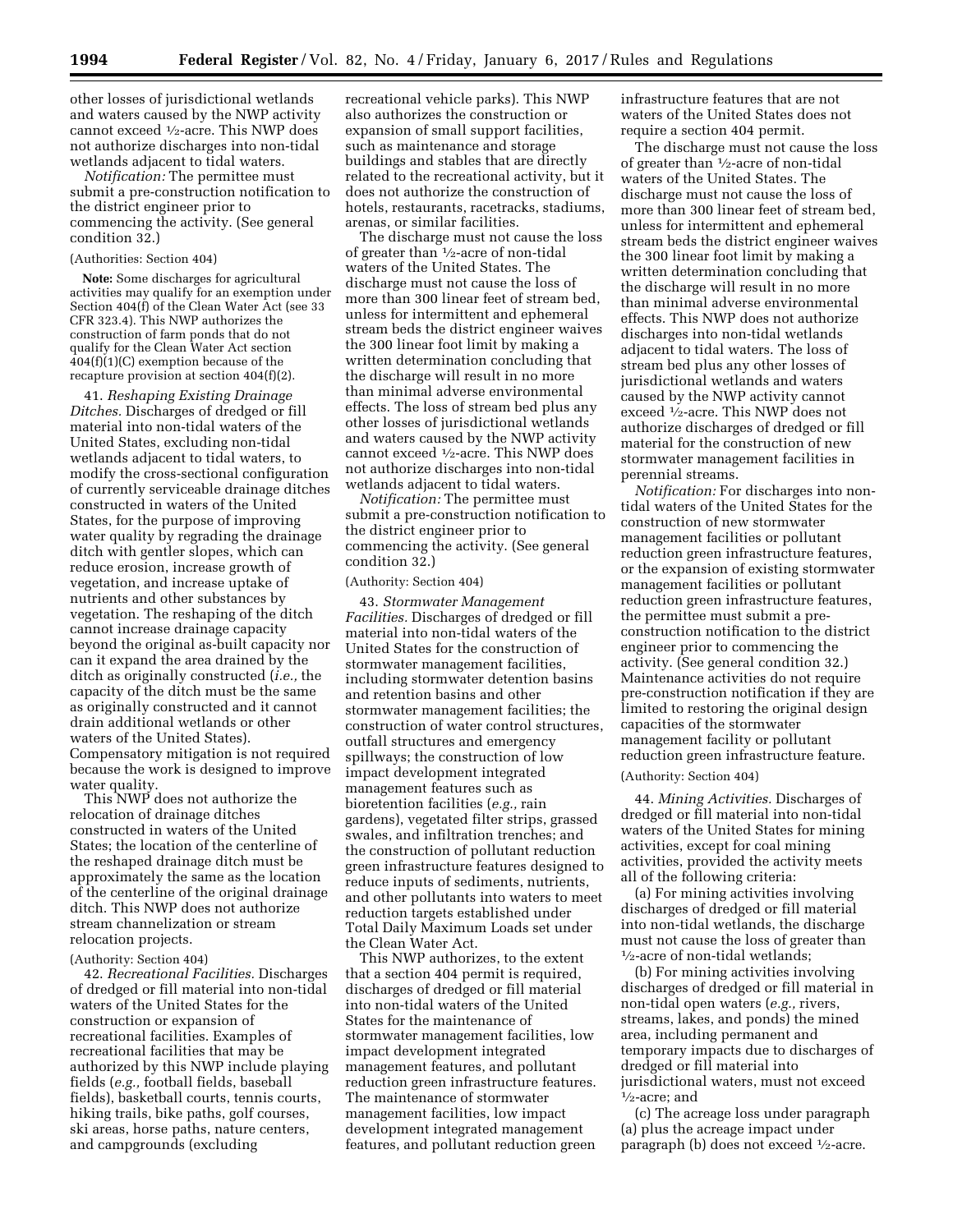The discharge must not cause the loss of more than 300 linear feet of stream bed, unless for intermittent and ephemeral stream beds the district engineer waives the 300 linear foot limit by making a written determination concluding that the discharge will result in no more than minimal adverse environmental effects.

The loss of stream bed plus any other losses of jurisdictional wetlands and waters caused by the NWP activity cannot exceed 1⁄2-acre.

This NWP does not authorize discharges into non-tidal wetlands adjacent to tidal waters.

*Notification:* The permittee must submit a pre-construction-notification to the district engineer prior to commencing the activity. (See general condition 32.) If reclamation is required by other statutes, then a copy of the final reclamation plan must be submitted with the pre-construction notification.

#### (Authorities: Sections 10 and 404)

45. *Repair of Uplands Damaged by Discrete Events.* This NWP authorizes discharges of dredged or fill material, including dredging or excavation, into all waters of the United States for activities associated with the restoration of upland areas damaged by storms, floods, or other discrete events. This NWP authorizes bank stabilization to protect the restored uplands. The restoration of the damaged areas, including any bank stabilization, must not exceed the contours, or ordinary high water mark, that existed before the damage occurred. The district engineer retains the right to determine the extent of the pre-existing conditions and the extent of any restoration work authorized by this NWP. The work must commence, or be under contract to commence, within two years of the date of damage, unless this condition is waived in writing by the district engineer. This NWP cannot be used to reclaim lands lost to normal erosion processes over an extended period.

This NWP does not authorize beach restoration or nourishment.

Minor dredging is limited to the amount necessary to restore the damaged upland area and should not significantly alter the pre-existing bottom contours of the waterbody.

*Notification:* The permittee must submit a pre-construction notification to the district engineer (see general condition 32) within 12 months of the date of the damage; for major storms, floods, or other discrete events, the district engineer may waive the 12 month limit for submitting a preconstruction notification if the

permittee can demonstrate funding, contract, or other similar delays. The pre-construction notification must include documentation, such as a recent topographic survey or photographs, to justify the extent of the proposed restoration.

# (Authority: Sections 10 and 404)

**Note:** The uplands themselves that are lost as a result of a storm, flood, or other discrete event can be replaced without a section 404 permit, if the uplands are restored to the ordinary high water mark (in non-tidal waters) or high tide line (in tidal waters). (See also 33 CFR 328.5.) This NWP authorizes discharges of dredged or fill material into waters of the United States associated with the restoration of uplands.

46. *Discharges in Ditches.* Discharges of dredged or fill material into non-tidal ditches that are: (1) Constructed in uplands, (2) receive water from an area determined to be a water of the United States prior to the construction of the ditch, (3) divert water to an area determined to be a water of the United States prior to the construction of the ditch, and (4) determined to be waters of the United States. The discharge must not cause the loss of greater than one acre of waters of the United States.

This NWP does not authorize discharges of dredged or fill material into ditches constructed in streams or other waters of the United States, or in streams that have been relocated in uplands. This NWP does not authorize discharges of dredged or fill material that increase the capacity of the ditch and drain those areas determined to be waters of the United States prior to construction of the ditch.

*Notification:* The permittee must submit a pre-construction notification to the district engineer prior to commencing the activity. (See general condition 32.)

# (Authority: Section 404)

#### 47. [Reserved]

48. *Commercial Shellfish Aquaculture Activities.* Discharges of dredged or fill material into waters of the United States or structures or work in navigable waters of the United States necessary for new and continuing commercial shellfish aquaculture operations in authorized project areas. For the purposes of this NWP, the project area is the area in which the operator is authorized to conduct commercial shellfish aquaculture activities, as identified through a lease or permit issued by an appropriate state or local government agency, a treaty, or any easement, lease, deed, contract, or other legally binding agreement that establishes an enforceable property

interest for the operator. A ''new commercial shellfish aquaculture operation'' is an operation in a project area where commercial shellfish aquaculture activities have not been conducted during the past 100 years.

This NWP authorizes the installation of buoys, floats, racks, trays, nets, lines, tubes, containers, and other structures into navigable waters of the United States. This NWP also authorizes discharges of dredged or fill material into waters of the United States necessary for shellfish seeding, rearing, cultivating, transplanting, and harvesting activities. Rafts and other floating structures must be securely anchored and clearly marked. This NWP does not authorize:

(a) The cultivation of a nonindigenous species unless that species has been previously cultivated in the waterbody;

(b) The cultivation of an aquatic nuisance species as defined in the Nonindigenous Aquatic Nuisance Prevention and Control Act of 1990;

(c) Attendant features such as docks, piers, boat ramps, stockpiles, or staging areas, or the deposition of shell material back into waters of the United States as waste; or

(d) Activities that directly affect more than 1⁄2-acre of submerged aquatic vegetation beds in project areas that have not been used for commercial shellfish aquaculture activities during the past 100 years.

*Notification:* The permittee must submit a pre-construction notification to the district engineer if: (1) The activity will include a species that has never been cultivated in the waterbody; or (2) the activity occurs in a project area that has not been used for commercial shellfish aquaculture activities during the past 100 years. If the operator will be conducting commercial shellfish aquaculture activities in multiple contiguous project areas, he or she can either submit one PCN for those contiguous project areas or submit a separate PCN for each project area. (See general condition 32.)

In addition to the information required by paragraph (b) of general condition 32, the pre-construction notification must also include the following information: (1) A map showing the boundaries of the project area(s), with latitude and longitude coordinates for each corner of each project area; (2) the name(s) of the species that will be cultivated during the period this NWP is in effect; (3) whether canopy predator nets will be used; (4) whether suspended cultivation techniques will be used; and (5) general water depths in the project area(s) (a detailed survey is not required). No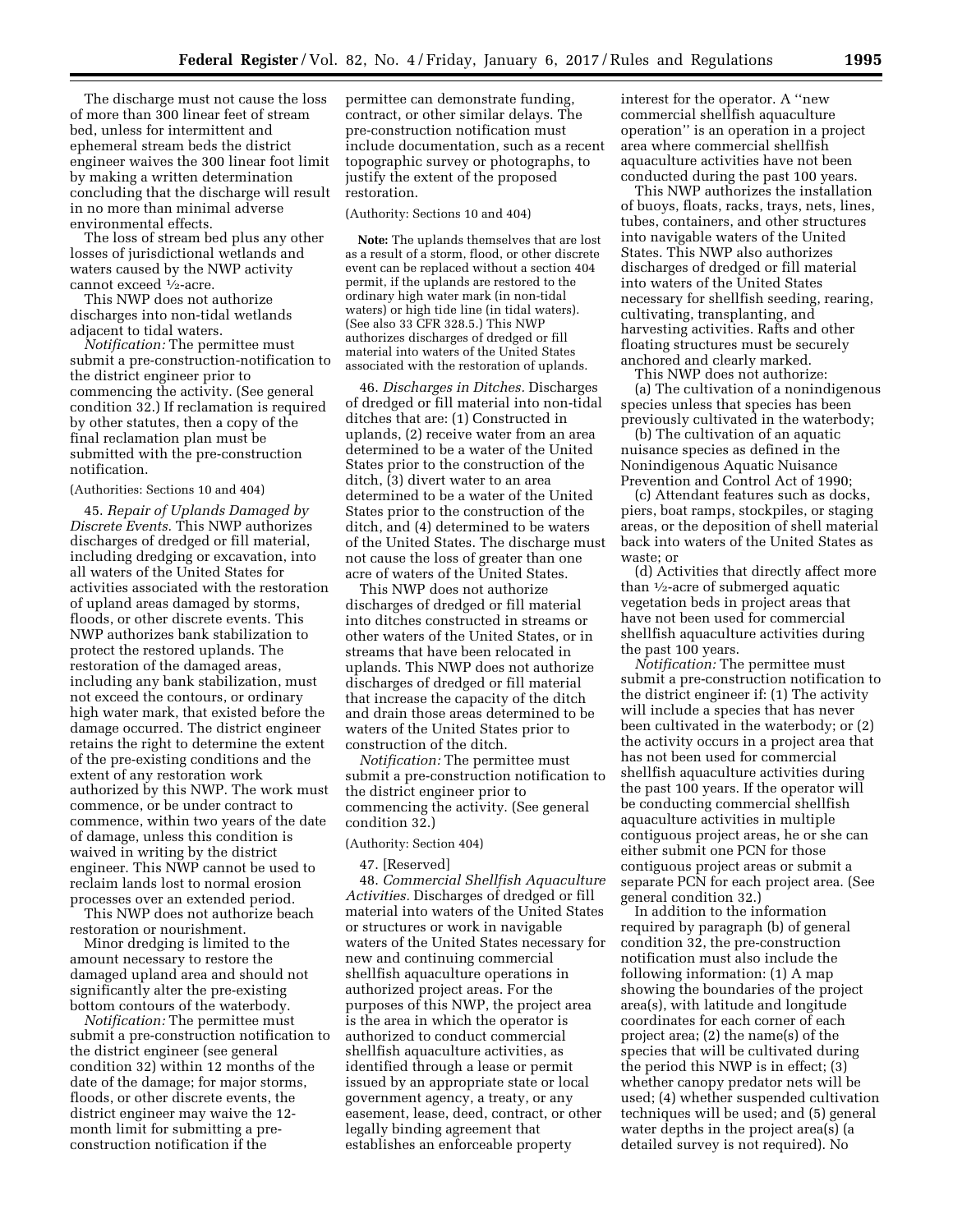more than one pre-construction notification per project area or group of contiguous project areas should be submitted for the commercial shellfish operation during the effective period of this NWP. The pre-construction notification should describe all species and culture activities the operator expects to undertake in the project area or group of contiguous project areas during the effective period of this NWP. If an operator intends to undertake unanticipated changes to the commercial shellfish aquaculture operation during the effective period of this NWP, and those changes require Department of the Army authorization, the operator must contact the district engineer to request a modification of the NWP verification; a new preconstruction notification does not need to be submitted.

### (Authorities: Sections 10 and 404)

**Note 1:** The permittee should notify the applicable U.S. Coast Guard office regarding the project.

**Note 2:** To prevent introduction of aquatic nuisance species, no material that has been taken from a different waterbody may be reused in the current project area, unless it has been treated in accordance with the applicable regional aquatic nuisance species management plan.

**Note 3:** The Nonindigenous Aquatic Nuisance Prevention and Control Act of 1990 defines ''aquatic nuisance species'' as ''a nonindigenous species that threatens the diversity or abundance of native species or the ecological stability of infested waters, or commercial, agricultural, aquacultural, or recreational activities dependent on such waters.''

49. *Coal Remining Activities.*  Discharges of dredged or fill material into non-tidal waters of the United States associated with the remining and reclamation of lands that were previously mined for coal. The activities must already be authorized, or they must currently be in process as part of an integrated permit processing procedure, by the Department of the Interior Office of Surface Mining Reclamation and Enforcement, or by states with approved programs under Title IV or Title V of the Surface Mining Control and Reclamation Act of 1977 (SMCRA). Areas previously mined include reclaimed mine sites, abandoned mine land areas, or lands under bond forfeiture contracts.

As part of the project, the permittee may conduct new coal mining activities in conjunction with the remining activities when he or she clearly demonstrates to the district engineer that the overall mining plan will result

in a net increase in aquatic resource functions. The Corps will consider the SMCRA agency's decision regarding the amount of currently undisturbed adjacent lands needed to facilitate the remining and reclamation of the previously mined area. The total area disturbed by new mining must not exceed 40 percent of the total acreage covered by both the remined area and the additional area necessary to carry out the reclamation of the previously mined area.

*Notification:* The permittee must submit a pre-construction notification and a document describing how the overall mining plan will result in a net increase in aquatic resource functions to the district engineer and receive written authorization prior to commencing the activity. (See general condition 32.)

# (Authorities: Sections 10 and 404)

50. *Underground Coal Mining Activities.* Discharges of dredged or fill material into non-tidal waters of the United States associated with underground coal mining and reclamation operations provided the activities are authorized, or are currently being processed as part of an integrated permit processing procedure, by the Department of the Interior, Office of Surface Mining Reclamation and Enforcement, or by states with approved programs under Title V of the Surface Mining Control and Reclamation Act of 1977.

The discharge must not cause the loss of greater than  $\frac{1}{2}$ -acre of non-tidal waters of the United States. The discharge must not cause the loss of more than 300 linear feet of stream bed, unless for intermittent and ephemeral stream beds the district engineer waives the 300 linear foot limit by making a written determination concluding that the discharge will result in no more than minimal adverse environmental effects. The loss of stream bed plus any other losses of jurisdictional wetlands and waters caused by the NWP activity cannot exceed  $\frac{1}{2}$ -acre. This NWP does not authorize discharges into non-tidal wetlands adjacent to tidal waters. This NWP does not authorize coal preparation and processing activities outside of the mine site.

*Notification:* The permittee must submit a pre-construction notification to the district engineer and receive written authorization prior to commencing the activity. (See general condition 32.) If reclamation is required by other statutes, then a copy of the reclamation plan must be submitted with the preconstruction notification.

(Authorities: Sections 10 and 404)

**Note:** Coal preparation and processing activities outside of the mine site may be authorized by NWP 21.

51. *Land-Based Renewable Energy Generation Facilities.* Discharges of dredged or fill material into non-tidal waters of the United States for the construction, expansion, or modification of land-based renewable energy production facilities, including attendant features. Such facilities include infrastructure to collect solar (concentrating solar power and photovoltaic), wind, biomass, or geothermal energy. Attendant features may include, but are not limited to roads, parking lots, and stormwater management facilities within the landbased renewable energy generation facility.

The discharge must not cause the loss of greater than  $\frac{1}{2}$ -acre of non-tidal waters of the United States. The discharge must not cause the loss of more than 300 linear feet of stream bed, unless for intermittent and ephemeral stream beds the district engineer waives the 300 linear foot limit by making a written determination concluding that the discharge will result in no more than minimal adverse environmental effects. The loss of stream bed plus any other losses of jurisdictional wetlands and waters caused by the NWP activity cannot exceed 1⁄2-acre. This NWP does not authorize discharges into non-tidal wetlands adjacent to tidal waters.

*Notification:* The permittee must submit a pre-construction notification to the district engineer prior to commencing the activity if the discharge results in the loss of greater than 1/10 acre of waters of the United States. (See general condition 32.)

### (Authorities: Sections 10 and 404)

**Note 1:** Utility lines constructed to transfer the energy from the land-based renewable energy generation facility to a distribution system, regional grid, or other facility are generally considered to be linear projects and each separate and distant crossing of a waterbody is eligible for treatment as a separate single and complete linear project. Those utility lines may be authorized by NWP 12 or another Department of the Army authorization.

**Note 2:** If the only activities associated with the construction, expansion, or modification of a land-based renewable energy generation facility that require Department of the Army authorization are discharges of dredged or fill material into waters of the United States to construct, maintain, repair, and/or remove utility lines and/or road crossings, then NWP 12 and/or NWP 14 shall be used if those activities meet the terms and conditions of NWPs 12 and 14, including any applicable regional conditions and any case-specific conditions imposed by the district engineer.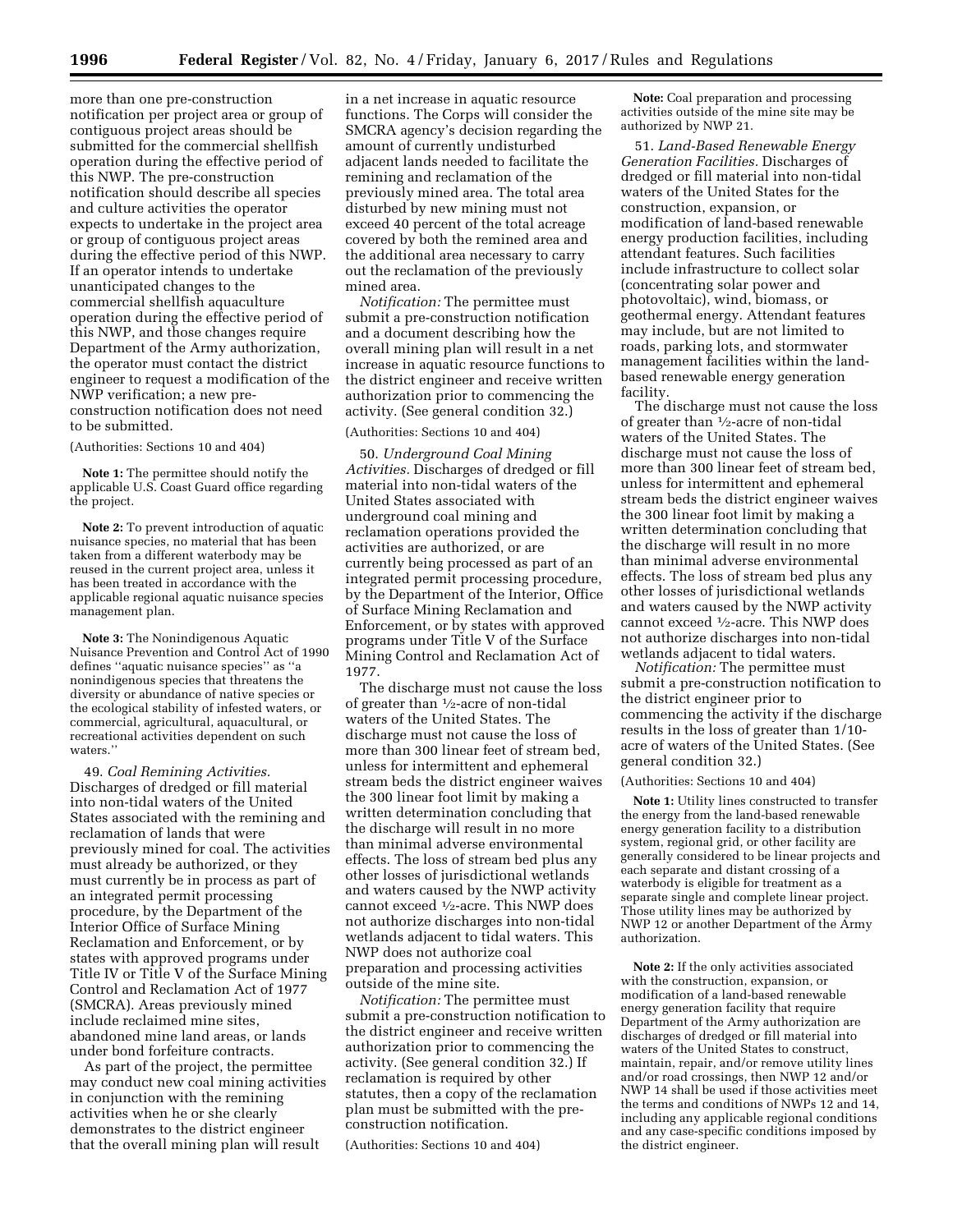**Note 3:** For any activity that involves the construction of a wind energy generating structure, solar tower, or overhead transmission line, a copy of the PCN and NWP verification will be provided to the Department of Defense Siting Clearinghouse, which will evaluate potential effects on military activities.

52. *Water-Based Renewable Energy Generation Pilot Projects.* Structures and work in navigable waters of the United States and discharges of dredged or fill material into waters of the United States for the construction, expansion, modification, or removal of water-based wind, water-based solar, wave energy, or hydrokinetic renewable energy generation pilot projects and their attendant features. Attendant features may include, but are not limited to, land-based collection and distribution facilities, control facilities, roads, parking lots, and stormwater management facilities.

For the purposes of this NWP, the term ''pilot project'' means an experimental project where the waterbased renewable energy generation units will be monitored to collect information on their performance and environmental effects at the project site.

The discharge must not cause the loss of greater than 1⁄2-acre of waters of the United States, including the loss of more than 300 linear feet of stream bed, unless for intermittent and ephemeral stream beds the district engineer waives the 300 linear foot limit by making a written determination concluding that the discharge will result in no more than minimal adverse environmental effects. The loss of stream bed plus any other losses of jurisdictional wetlands and waters caused by the NWP activity cannot exceed 1⁄2-acre.

The placement of a transmission line on the bed of a navigable water of the United States from the renewable energy generation unit(s) to a land-based collection and distribution facility is considered a structure under Section 10 of the Rivers and Harbors Act of 1899 (see 33 CFR 322.2(b)), and the placement of the transmission line on the bed of a navigable water of the United States is not a loss of waters of the United States for the purposes of applying the 1⁄2-acre or 300 linear foot limits.

For each single and complete project, no more than 10 generation units (*e.g.,*  wind turbines, wave energy devices, or hydrokinetic devices) are authorized. For floating solar panels in navigable waters of the United States, each single and complete project cannot exceed  $\frac{1}{2}$ acre in water surface area covered by the floating solar panels.

This NWP does not authorize activities in coral reefs. Structures in an anchorage area established by the U.S. Coast Guard must comply with the requirements in 33 CFR  $322.5(1)(2)$ . Structures may not be placed in established danger zones or restricted areas designated in 33 CFR part 334, Federal navigation channels, shipping safety fairways or traffic separation schemes established by the U.S. Coast Guard (see 33 CFR 322.5(l)(1)), or EPA or Corps designated open water dredged material disposal areas.

Upon completion of the pilot project, the generation units, transmission lines, and other structures or fills associated with the pilot project must be removed to the maximum extent practicable unless they are authorized by a separate Department of the Army authorization, such as another NWP, an individual permit, or a regional general permit. Completion of the pilot project will be identified as the date of expiration of the Federal Energy Regulatory Commission (FERC) license, or the expiration date of the NWP authorization if no FERC license is required.

*Notification:* The permittee must submit a pre-construction notification to the district engineer prior to commencing the activity. (See general condition 32.)

(Authorities: Sections 10 and 404)

**Note 1:** Utility lines constructed to transfer the energy from the land-based collection facility to a distribution system, regional grid, or other facility are generally considered to be linear projects and each separate and distant crossing of a waterbody is eligible for treatment as a separate single and complete linear project. Those utility lines may be authorized by NWP 12 or another Department of the Army authorization.

**Note 2:** An activity that is located on an existing locally or federally maintained U.S. Army Corps of Engineers project requires separate approval from the Chief of Engineers or District Engineer under 33 U.S.C. 408.

**Note 3:** If the pilot project generation units, including any transmission lines, are placed in navigable waters of the United States (*i.e.,*  section 10 waters) within the coastal United States, the Great Lakes, and United States territories, copies of the NWP verification will be sent by the Corps to the National Oceanic and Atmospheric Administration, National Ocean Service, for charting the generation units and associated transmission line(s) to protect navigation.

**Note 4:** Hydrokinetic renewable energy generation projects that require authorization by the Federal Energy Regulatory Commission under the Federal Power Act of 1920 do not require separate authorization from the Corps under section 10 of the Rivers and Harbors Act of 1899.

**Note 5:** For any activity that involves the construction of a wind energy generating structure, solar tower, or overhead transmission line, a copy of the PCN and NWP verification will be provided to the Department of Defense Siting Clearinghouse, which will evaluate potential effects on military activities.

53. *Removal of Low-Head Dams.*  Structures and work in navigable waters of the United States and discharges of dredged or fill material into waters of the United States associated with the removal of low-head dams.

For the purposes of this NWP, the term ''low-head dam'' is defined as a dam built across a stream to pass flows from upstream over all, or nearly all, of the width of the dam crest on a continual and uncontrolled basis. (During a drought, there might not be water flowing over the dam crest.) In general, a low-head dam does not have a separate spillway or spillway gates but it may have an uncontrolled spillway. The dam crest is the top of the dam from left abutment to right abutment, and if present, an uncontrolled spillway. A low-head dam provides little storage function.

The removed low-head dam structure must be deposited and retained in an area that has no waters of the United States unless otherwise specifically approved by the district engineer under separate authorization.

Because the removal of the low-head dam will result in a net increase in ecological functions and services provided by the stream, as a general rule compensatory mitigation is not required for activities authorized by this NWP. However, the district engineer may determine for a particular low-head dam removal activity that compensatory mitigation is necessary to ensure the authorized activity results in no more than minimal adverse environmental effects.

*Notification:* The permittee must submit a pre-construction notification to the district engineer prior to commencing the activity. (See general condition 32.)

### (Authorities: Sections 10 and 404)

**Note:** This NWP does not authorize discharges of dredged or fill material into waters of the United States or structures or work in navigable waters to restore the stream in the vicinity of the low-head dam, including the former impoundment area. Nationwide permit 27 or other Department of the Army permits may authorize such activities. This NWP does not authorize discharges of dredged or fill material into waters of the United States or structures or work in navigable waters to stabilize stream banks. Bank stabilization activities may be authorized by NWP 13 or other Department of the Army permits.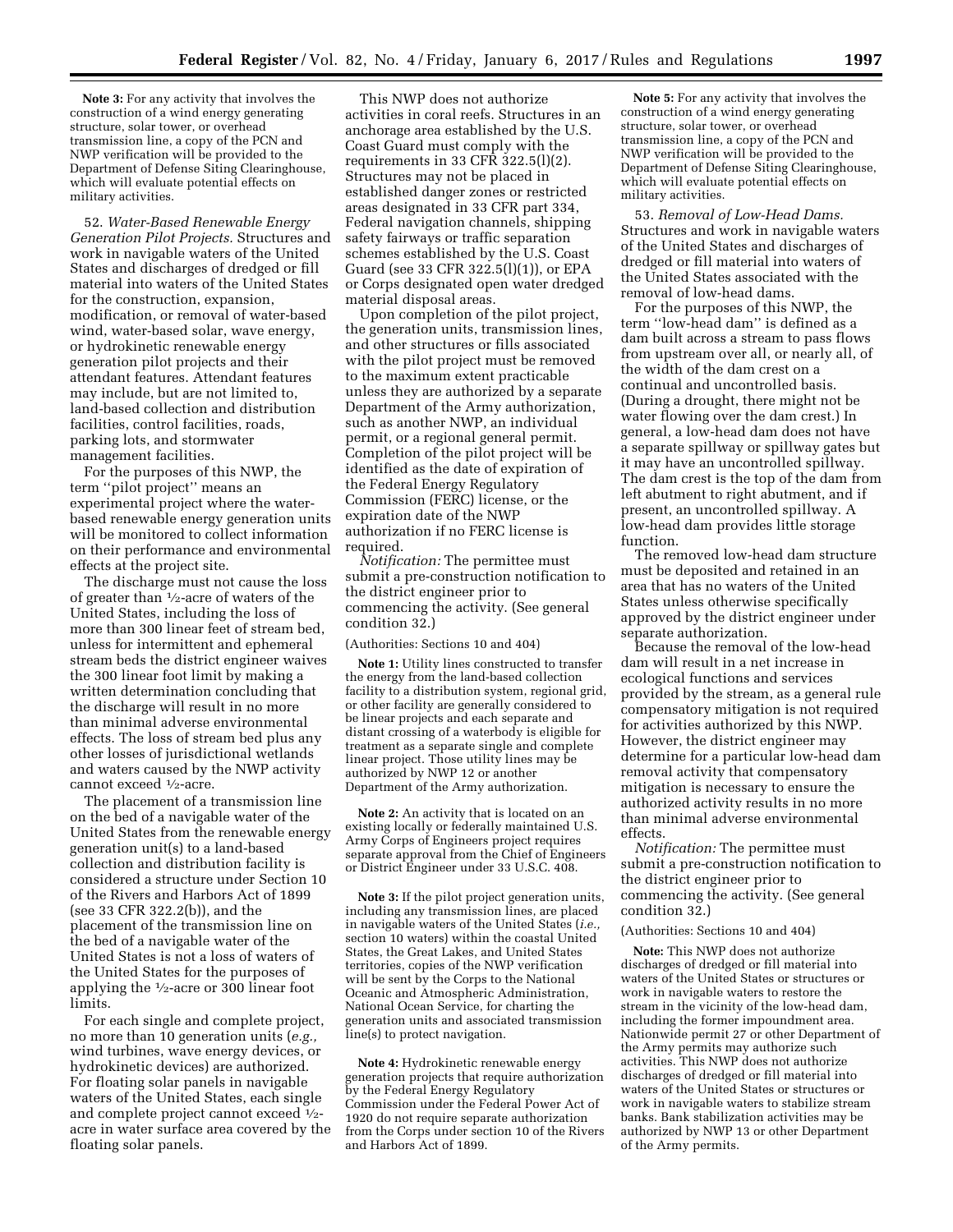54. *Living Shorelines.* Structures and work in navigable waters of the United States and discharges of dredged or fill material into waters of the United States for the construction and maintenance of living shorelines to stabilize banks and shores in coastal waters, which includes the Great Lakes, along shores with small fetch and gentle slopes that are subject to low- to mid-energy waves. A living shoreline has a footprint that is made up mostly of native material. It incorporates vegetation or other living, natural ''soft'' elements alone or in combination with some type of harder shoreline structure (*e.g.,* oyster or mussel reefs or rock sills) for added protection and stability. Living shorelines should maintain the natural continuity of the land-water interface, and retain or enhance shoreline ecological processes. Living shorelines must have a substantial biological component, either tidal or lacustrine fringe wetlands or oyster or mussel reef structures. The following conditions must be met:

(a) The structures and fill area, including sand fills, sills, breakwaters, or reefs, cannot extend into the waterbody more than 30 feet from the mean low water line in tidal waters or the ordinary high water mark in the Great Lakes, unless the district engineer waives this criterion by making a written determination concluding that the activity will result in no more than minimal adverse environmental effects;

(b) The activity is no more than 500 feet in length along the bank, unless the district engineer waives this criterion by making a written determination concluding that the activity will result in no more than minimal adverse environmental effects;

(c) Coir logs, coir mats, stone, native oyster shell, native wood debris, and other structural materials must be adequately anchored, of sufficient weight, or installed in a manner that prevents relocation in most wave action or water flow conditions, except for extremely severe storms;

(d) For living shorelines consisting of tidal or lacustrine fringe wetlands, native plants appropriate for current site conditions, including salinity, must be used if the site is planted by the permittee;

(e) Discharges of dredged or fill material into waters of the United States, and oyster or mussel reef structures in navigable waters, must be the minimum necessary for the establishment and maintenance of the living shoreline;

(f) If sills, breakwaters, or other structures must be constructed to protect fringe wetlands for the living shoreline, those structures must be the minimum size necessary to protect those fringe wetlands;

(g) The activity must be designed, constructed, and maintained so that it has no more than minimal adverse effects on water movement between the waterbody and the shore and the movement of aquatic organisms between the waterbody and the shore; and

(h) The living shoreline must be properly maintained, which may require periodic repair of sills, breakwaters, or reefs, or replacing sand fills after severe storms or erosion events. Vegetation may be replanted to maintain the living shoreline. This NWP authorizes those maintenance and repair activities, including any minor deviations necessary to address changing environmental conditions.

This NWP does not authorize beach nourishment or land reclamation activities.

*Notification:* The permittee must submit a pre-construction notification to the district engineer prior to commencing the construction of the living shoreline. (See general condition 32.) The pre-construction notification must include a delineation of special aquatic sites (see paragraph (b)(4) of general condition 32). Pre-construction notification is not required for maintenance and repair activities for living shorelines unless required by applicable NWP general conditions or regional conditions.

# (Authorities: Sections 10 and 404)

**Note:** In waters outside of coastal waters, nature-based bank stabilization techniques, such as bioengineering and vegetative stabilization, may be authorized by NWP 13.

# **C. Nationwide Permit General Conditions**

**Note:** To qualify for NWP authorization, the prospective permittee must comply with the following general conditions, as applicable, in addition to any regional or case-specific conditions imposed by the division engineer or district engineer. Prospective permittees should contact the appropriate Corps district office to determine if regional conditions have been imposed on an NWP. Prospective permittees should also contact the appropriate Corps district office to determine the status of Clean Water Act Section 401 water quality certification and/ or Coastal Zone Management Act consistency for an NWP. Every person who may wish to obtain permit authorization under one or more NWPs, or who is currently relying on an existing or prior permit authorization under one or more NWPs, has been and is on notice that all of the provisions of 33 CFR 330.1 through 330.6 apply to every NWP authorization. Note especially 33 CFR 330.5 relating to the modification, suspension, or revocation of any NWP authorization.

1. *Navigation.* (a) No activity may cause more than a minimal adverse effect on navigation.

(b) Any safety lights and signals prescribed by the U.S. Coast Guard, through regulations or otherwise, must be installed and maintained at the permittee's expense on authorized facilities in navigable waters of the United States.

(c) The permittee understands and agrees that, if future operations by the United States require the removal, relocation, or other alteration, of the structure or work herein authorized, or if, in the opinion of the Secretary of the Army or his authorized representative, said structure or work shall cause unreasonable obstruction to the free navigation of the navigable waters, the permittee will be required, upon due notice from the Corps of Engineers, to remove, relocate, or alter the structural work or obstructions caused thereby, without expense to the United States. No claim shall be made against the United States on account of any such removal or alteration.

2. *Aquatic Life Movements.* No activity may substantially disrupt the necessary life cycle movements of those species of aquatic life indigenous to the waterbody, including those species that normally migrate through the area, unless the activity's primary purpose is to impound water. All permanent and temporary crossings of waterbodies shall be suitably culverted, bridged, or otherwise designed and constructed to maintain low flows to sustain the movement of those aquatic species. If a bottomless culvert cannot be used, then the crossing should be designed and constructed to minimize adverse effects to aquatic life movements.

3. *Spawning Areas.* Activities in spawning areas during spawning seasons must be avoided to the maximum extent practicable. Activities that result in the physical destruction (*e.g.,* through excavation, fill, or downstream smothering by substantial turbidity) of an important spawning area are not authorized.

4. *Migratory Bird Breeding Areas.*  Activities in waters of the United States that serve as breeding areas for migratory birds must be avoided to the maximum extent practicable.

5. *Shellfish Beds.* No activity may occur in areas of concentrated shellfish populations, unless the activity is directly related to a shellfish harvesting activity authorized by NWPs 4 and 48, or is a shellfish seeding or habitat restoration activity authorized by NWP 27.

6. *Suitable Material.* No activity may use unsuitable material (*e.g.,* trash,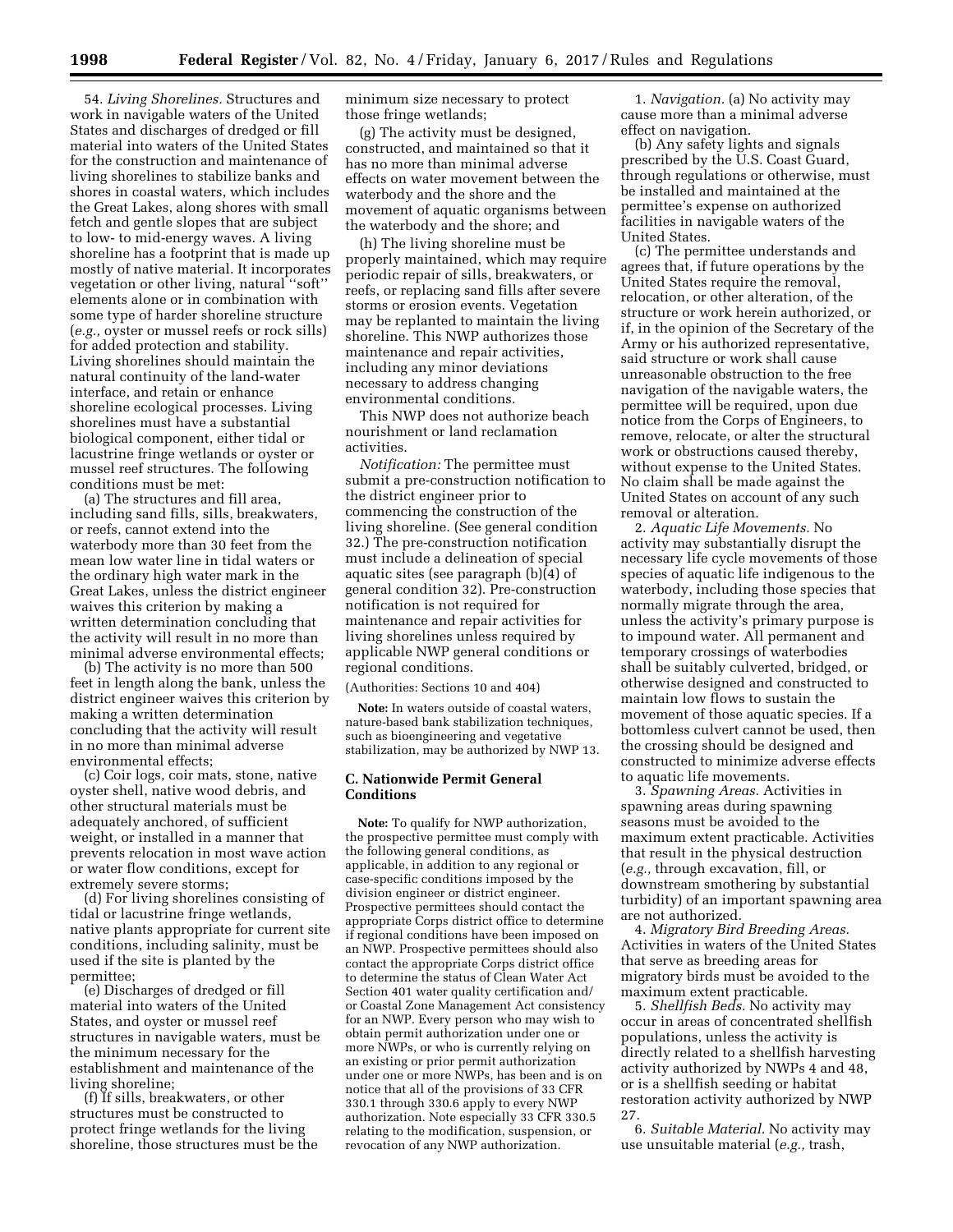debris, car bodies, asphalt, etc.). Material used for construction or discharged must be free from toxic pollutants in toxic amounts (see section 307 of the Clean Water Act).

7. *Water Supply Intakes.* No activity may occur in the proximity of a public water supply intake, except where the activity is for the repair or improvement of public water supply intake structures or adjacent bank stabilization.

8. *Adverse Effects From Impoundments.* If the activity creates an impoundment of water, adverse effects to the aquatic system due to accelerating the passage of water, and/or restricting its flow must be minimized to the maximum extent practicable.

9. *Management of Water Flows.* To the maximum extent practicable, the preconstruction course, condition, capacity, and location of open waters must be maintained for each activity, including stream channelization, storm water management activities, and temporary and permanent road crossings, except as provided below. The activity must be constructed to withstand expected high flows. The activity must not restrict or impede the passage of normal or high flows, unless the primary purpose of the activity is to impound water or manage high flows. The activity may alter the preconstruction course, condition, capacity, and location of open waters if it benefits the aquatic environment (*e.g.,*  stream restoration or relocation activities).

10. *Fills Within 100-Year Floodplains.*  The activity must comply with applicable FEMA-approved state or local floodplain management requirements.

11. *Equipment.* Heavy equipment working in wetlands or mudflats must be placed on mats, or other measures must be taken to minimize soil disturbance.

12. *Soil Erosion and Sediment Controls.* Appropriate soil erosion and sediment controls must be used and maintained in effective operating condition during construction, and all exposed soil and other fills, as well as any work below the ordinary high water mark or high tide line, must be permanently stabilized at the earliest practicable date. Permittees are encouraged to perform work within waters of the United States during periods of low-flow or no-flow, or during low tides.

13. *Removal of Temporary Fills.*  Temporary fills must be removed in their entirety and the affected areas returned to pre-construction elevations. The affected areas must be revegetated, as appropriate.

14. *Proper Maintenance.* Any authorized structure or fill shall be properly maintained, including maintenance to ensure public safety and compliance with applicable NWP general conditions, as well as any activity-specific conditions added by the district engineer to an NWP authorization.

15. *Single and Complete Project.* The activity must be a single and complete project. The same NWP cannot be used more than once for the same single and complete project.

16. *Wild and Scenic Rivers.* (a) No NWP activity may occur in a component of the National Wild and Scenic River System, or in a river officially designated by Congress as a ''study river'' for possible inclusion in the system while the river is in an official study status, unless the appropriate Federal agency with direct management responsibility for such river, has determined in writing that the proposed activity will not adversely affect the Wild and Scenic River designation or study status.

(b) If a proposed NWP activity will occur in a component of the National Wild and Scenic River System, or in a river officially designated by Congress as a ''study river'' for possible inclusion in the system while the river is in an official study status, the permittee must submit a pre-construction notification (see general condition 32). The district engineer will coordinate the PCN with the Federal agency with direct management responsibility for that river. The permittee shall not begin the NWP activity until notified by the district engineer that the Federal agency with direct management responsibility for that river has determined in writing that the proposed NWP activity will not adversely affect the Wild and Scenic River designation or study status.

(c) Information on Wild and Scenic Rivers may be obtained from the appropriate Federal land management agency responsible for the designated Wild and Scenic River or study river (*e.g.,* National Park Service, U.S. Forest Service, Bureau of Land Management, U.S. Fish and Wildlife Service). Information on these rivers is also available at: *<http://www.rivers.gov/>*.

17. *Tribal Rights.* No NWP activity may cause more than minimal adverse effects on tribal rights (including treaty rights), protected tribal resources, or tribal lands.

18. *Endangered Species.* (a) No activity is authorized under any NWP which is likely to directly or indirectly jeopardize the continued existence of a threatened or endangered species or a species proposed for such designation,

as identified under the Federal Endangered Species Act (ESA), or which will directly or indirectly destroy or adversely modify the critical habitat of such species. No activity is authorized under any NWP which ''may affect'' a listed species or critical habitat, unless ESA section 7 consultation addressing the effects of the proposed activity has been completed. Direct effects are the immediate effects on listed species and critical habitat caused by the NWP activity. Indirect effects are those effects on listed species and critical habitat that are caused by the NWP activity and are later in time, but still are reasonably certain to occur.

(b) Federal agencies should follow their own procedures for complying with the requirements of the ESA. If preconstruction notification is required for the proposed activity, the Federal permittee must provide the district engineer with the appropriate documentation to demonstrate compliance with those requirements. The district engineer will verify that the appropriate documentation has been submitted. If the appropriate documentation has not been submitted, additional ESA section 7 consultation may be necessary for the activity and the respective federal agency would be responsible for fulfilling its obligation under section 7 of the ESA.

(c) Non-federal permittees must submit a pre-construction notification to the district engineer if any listed species or designated critical habitat might be affected or is in the vicinity of the activity, or if the activity is located in designated critical habitat, and shall not begin work on the activity until notified by the district engineer that the requirements of the ESA have been satisfied and that the activity is authorized. For activities that might affect Federally-listed endangered or threatened species or designated critical habitat, the pre-construction notification must include the name(s) of the endangered or threatened species that might be affected by the proposed activity or that utilize the designated critical habitat that might be affected by the proposed activity. The district engineer will determine whether the proposed activity ''may affect'' or will have ''no effect'' to listed species and designated critical habitat and will notify the non-Federal applicant of the Corps' determination within 45 days of receipt of a complete pre-construction notification. In cases where the non-Federal applicant has identified listed species or critical habitat that might be affected or is in the vicinity of the activity, and has so notified the Corps,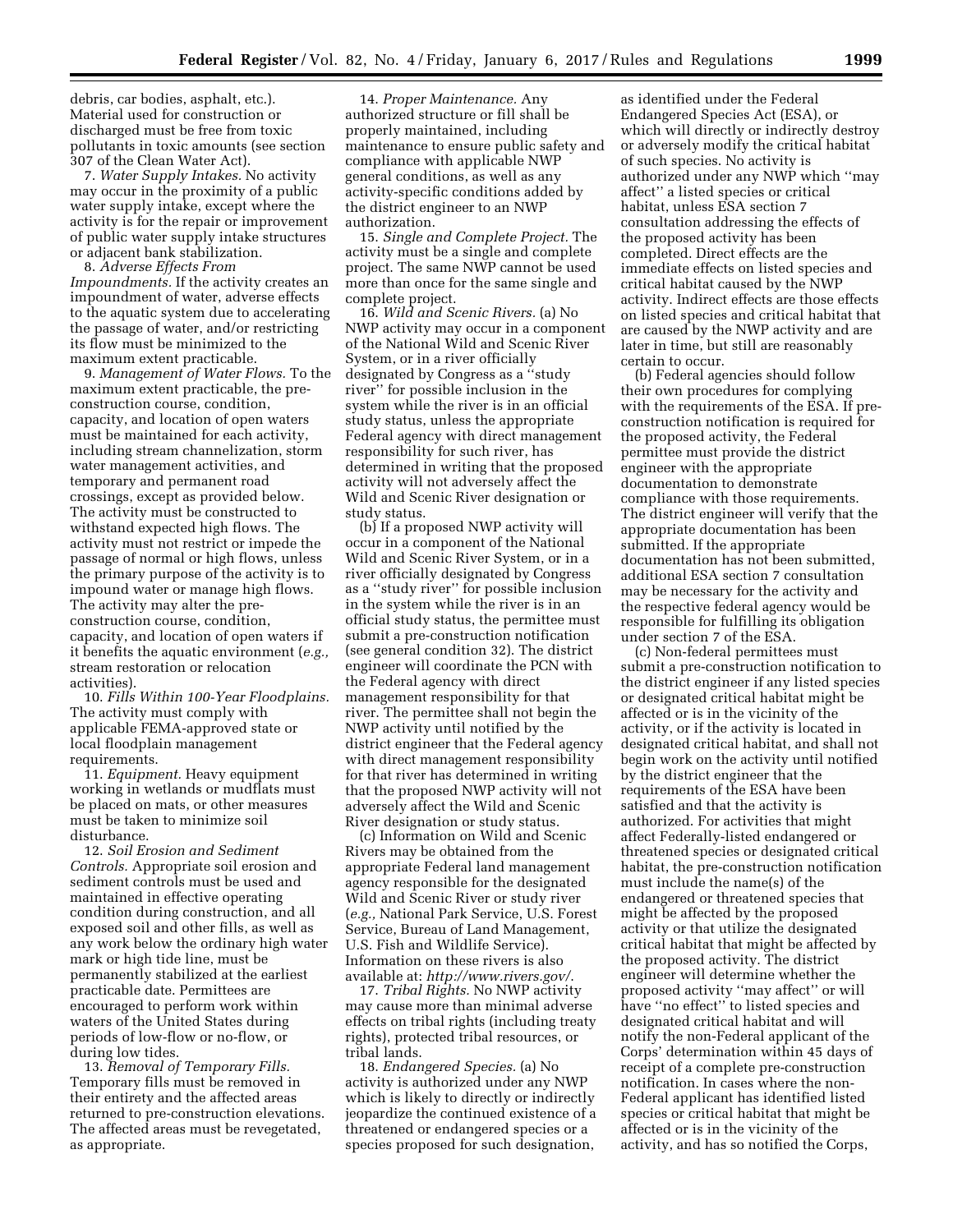the applicant shall not begin work until the Corps has provided notification that the proposed activity will have ''no effect'' on listed species or critical habitat, or until ESA section 7 consultation has been completed. If the non-Federal applicant has not heard back from the Corps within 45 days, the applicant must still wait for notification from the Corps.

(d) As a result of formal or informal consultation with the FWS or NMFS the district engineer may add speciesspecific permit conditions to the NWPs.

(e) Authorization of an activity by an NWP does not authorize the ''take'' of a threatened or endangered species as defined under the ESA. In the absence of separate authorization (*e.g.,* an ESA Section 10 Permit, a Biological Opinion with "incidental take" provisions, etc.) from the FWS or the NMFS, the Endangered Species Act prohibits any person subject to the jurisdiction of the United States to take a listed species, where ''take'' means to harass, harm, pursue, hunt, shoot, wound, kill, trap, capture, or collect, or to attempt to engage in any such conduct. The word ''harm'' in the definition of ''take'' means an act which actually kills or injures wildlife. Such an act may include significant habitat modification or degradation where it actually kills or injures wildlife by significantly impairing essential behavioral patterns, including breeding, feeding or sheltering.

(f) If the non-federal permittee has a valid ESA section 10(a)(1)(B) incidental take permit with an approved Habitat Conservation Plan for a project or a group of projects that includes the proposed NWP activity, the non-federal applicant should provide a copy of that ESA section 10(a)(1)(B) permit with the PCN required by paragraph (c) of this general condition. The district engineer will coordinate with the agency that issued the ESA section 10(a)(1)(B) permit to determine whether the proposed NWP activity and the associated incidental take were considered in the internal ESA section 7 consultation conducted for the ESA section  $10(a)(1)(B)$  permit. If that coordination results in concurrence from the agency that the proposed NWP activity and the associated incidental take were considered in the internal ESA section 7 consultation for the ESA section 10(a)(1)(B) permit, the district engineer does not need to conduct a separate ESA section 7 consultation for the proposed NWP activity. The district engineer will notify the non-federal applicant within 45 days of receipt of a complete pre-construction notification whether the ESA section 10(a)(1)(B)

permit covers the proposed NWP activity or whether additional ESA section 7 consultation is required.

(g) Information on the location of threatened and endangered species and their critical habitat can be obtained directly from the offices of the FWS and NMFS or their world wide Web pages at *<http://www.fws.gov/>*or *[http://](http://www.fws.gov/ipac) [www.fws.gov/ipac](http://www.fws.gov/ipac)* and *[http://](http://www.nmfs.noaa.gov/pr/species/esa/) [www.nmfs.noaa.gov/pr/species/esa/](http://www.nmfs.noaa.gov/pr/species/esa/)*  respectively.

19. *Migratory Birds and Bald and Golden Eagles.* The permittee is responsible for ensuring their action complies with the Migratory Bird Treaty Act and the Bald and Golden Eagle Protection Act. The permittee is responsible for contacting appropriate local office of the U.S. Fish and Wildlife Service to determine applicable measures to reduce impacts to migratory birds or eagles, including whether ''incidental take'' permits are necessary and available under the Migratory Bird Treaty Act or Bald and Golden Eagle Protection Act for a particular activity.

20. *Historic Properties.* (a) In cases where the district engineer determines that the activity may have the potential to cause effects to properties listed, or eligible for listing, in the National Register of Historic Places, the activity is not authorized, until the requirements of Section 106 of the National Historic Preservation Act (NHPA) have been satisfied.

(b) Federal permittees should follow their own procedures for complying with the requirements of section 106 of the National Historic Preservation Act. If pre-construction notification is required for the proposed NWP activity, the Federal permittee must provide the district engineer with the appropriate documentation to demonstrate compliance with those requirements. The district engineer will verify that the appropriate documentation has been submitted. If the appropriate documentation is not submitted, then additional consultation under section 106 may be necessary. The respective federal agency is responsible for fulfilling its obligation to comply with section 106.

(c) Non-federal permittees must submit a pre-construction notification to the district engineer if the NWP activity might have the potential to cause effects to any historic properties listed on, determined to be eligible for listing on, or potentially eligible for listing on the National Register of Historic Places, including previously unidentified properties. For such activities, the preconstruction notification must state which historic properties might have the potential to be affected by the

proposed NWP activity or include a vicinity map indicating the location of the historic properties or the potential for the presence of historic properties. Assistance regarding information on the location of, or potential for, the presence of historic properties can be sought from the State Historic Preservation Officer, Tribal Historic Preservation Officer, or designated tribal representative, as appropriate, and the National Register of Historic Places (see 33 CFR 330.4(g)). When reviewing pre-construction notifications, district engineers will comply with the current procedures for addressing the requirements of section 106 of the National Historic Preservation Act. The district engineer shall make a reasonable and good faith effort to carry out appropriate identification efforts, which may include background research, consultation, oral history interviews, sample field investigation, and field survey. Based on the information submitted in the PCN and these identification efforts, the district engineer shall determine whether the proposed NWP activity has the potential to cause effects on the historic properties. Section 106 consultation is not required when the district engineer determines that the activity does not have the potential to cause effects on historic properties (see 36 CFR 800.3(a)). Section 106 consultation is required when the district engineer determines that the activity has the potential to cause effects on historic properties. The district engineer will conduct consultation with consulting parties identified under 36 CFR 800.2(c) when he or she makes any of the following effect determinations for the purposes of section 106 of the NHPA: no historic properties affected, no adverse effect, or adverse effect. Where the non-Federal applicant has identified historic properties on which the activity might have the potential to cause effects and so notified the Corps, the non-Federal applicant shall not begin the activity until notified by the district engineer either that the activity has no potential to cause effects to historic properties or that NHPA section 106 consultation has been completed.

(d) For non-federal permittees, the district engineer will notify the prospective permittee within 45 days of receipt of a complete pre-construction notification whether NHPA section 106 consultation is required. If NHPA section 106 consultation is required, the district engineer will notify the non-Federal applicant that he or she cannot begin the activity until section 106 consultation is completed. If the non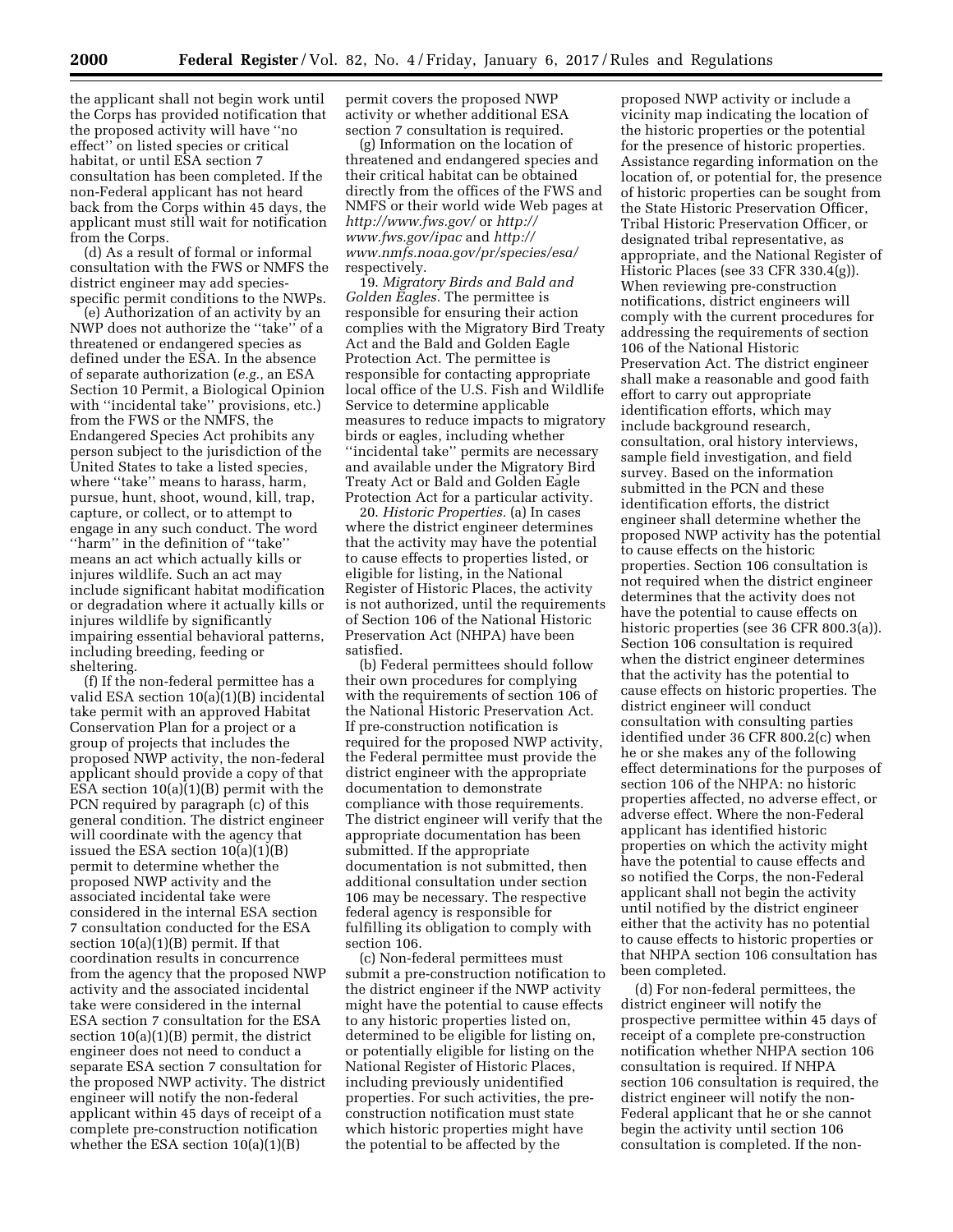Federal applicant has not heard back from the Corps within 45 days, the applicant must still wait for notification from the Corps.

(e) Prospective permittees should be aware that section 110k of the NHPA (54 U.S.C. 306113) prevents the Corps from granting a permit or other assistance to an applicant who, with intent to avoid the requirements of section 106 of the NHPA, has intentionally significantly adversely affected a historic property to which the permit would relate, or having legal power to prevent it, allowed such significant adverse effect to occur, unless the Corps, after consultation with the Advisory Council on Historic Preservation (ACHP), determines that circumstances justify granting such assistance despite the adverse effect created or permitted by the applicant. If circumstances justify granting the assistance, the Corps is required to notify the ACHP and provide documentation specifying the circumstances, the degree of damage to the integrity of any historic properties affected, and proposed mitigation. This documentation must include any views obtained from the applicant, SHPO/ THPO, appropriate Indian tribes if the undertaking occurs on or affects historic properties on tribal lands or affects properties of interest to those tribes, and other parties known to have a legitimate interest in the impacts to the permitted activity on historic properties.

21. *Discovery of Previously Unknown Remains and Artifacts.* If you discover any previously unknown historic, cultural or archeological remains and artifacts while accomplishing the activity authorized by this permit, you must immediately notify the district engineer of what you have found, and to the maximum extent practicable, avoid construction activities that may affect the remains and artifacts until the required coordination has been completed. The district engineer will initiate the Federal, Tribal, and state coordination required to determine if the items or remains warrant a recovery effort or if the site is eligible for listing in the National Register of Historic Places.

22. *Designated Critical Resource Waters.* Critical resource waters include, NOAA-managed marine sanctuaries and marine monuments, and National Estuarine Research Reserves. The district engineer may designate, after notice and opportunity for public comment, additional waters officially designated by a state as having particular environmental or ecological significance, such as outstanding national resource waters or state natural heritage sites. The district engineer may

also designate additional critical resource waters after notice and opportunity for public comment.

(a) Discharges of dredged or fill material into waters of the United States are not authorized by NWPs 7, 12, 14, 16, 17, 21, 29, 31, 35, 39, 40, 42, 43, 44, 49, 50, 51, and 52 for any activity within, or directly affecting, critical resource waters, including wetlands adjacent to such waters.

(b) For NWPs 3, 8, 10, 13, 15, 18, 19, 22, 23, 25, 27, 28, 30, 33, 34, 36, 37, 38, and 54, notification is required in accordance with general condition 32, for any activity proposed in the designated critical resource waters including wetlands adjacent to those waters. The district engineer may authorize activities under these NWPs only after it is determined that the impacts to the critical resource waters will be no more than minimal.

23. *Mitigation.* The district engineer will consider the following factors when determining appropriate and practicable mitigation necessary to ensure that the individual and cumulative adverse environmental effects are no more than minimal:

(a) The activity must be designed and constructed to avoid and minimize adverse effects, both temporary and permanent, to waters of the United States to the maximum extent practicable at the project site (*i.e.,* on site).

(b) Mitigation in all its forms (avoiding, minimizing, rectifying, reducing, or compensating for resource losses) will be required to the extent necessary to ensure that the individual and cumulative adverse environmental effects are no more than minimal.

(c) Compensatory mitigation at a minimum one-for-one ratio will be required for all wetland losses that exceed  $\frac{1}{10}$ -acre and require preconstruction notification, unless the district engineer determines in writing that either some other form of mitigation would be more environmentally appropriate or the adverse environmental effects of the proposed activity are no more than minimal, and provides an activity-specific waiver of this requirement. For wetland losses of 1⁄10-acre or less that require preconstruction notification, the district engineer may determine on a case-bycase basis that compensatory mitigation is required to ensure that the activity results in only minimal adverse environmental effects.

(d) For losses of streams or other open waters that require pre-construction notification, the district engineer may require compensatory mitigation to ensure that the activity results in no

more than minimal adverse environmental effects. Compensatory mitigation for losses of streams should be provided, if practicable, through stream rehabilitation, enhancement, or preservation, since streams are difficultto-replace resources (see 33 CFR 332.3(e)(3)).

(e) Compensatory mitigation plans for NWP activities in or near streams or other open waters will normally include a requirement for the restoration or enhancement, maintenance, and legal protection (*e.g.,* conservation easements) of riparian areas next to open waters. In some cases, the restoration or maintenance/protection of riparian areas may be the only compensatory mitigation required. Restored riparian areas should consist of native species. The width of the required riparian area will address documented water quality or aquatic habitat loss concerns. Normally, the riparian area will be 25 to 50 feet wide on each side of the stream, but the district engineer may require slightly wider riparian areas to address documented water quality or habitat loss concerns. If it is not possible to restore or maintain/protect a riparian area on both sides of a stream, or if the waterbody is a lake or coastal waters, then restoring or maintaining/protecting a riparian area along a single bank or shoreline may be sufficient. Where both wetlands and open waters exist on the project site, the district engineer will determine the appropriate compensatory mitigation (*e.g.,* riparian areas and/or wetlands compensation) based on what is best for the aquatic environment on a watershed basis. In cases where riparian areas are determined to be the most appropriate form of minimization or compensatory mitigation, the district engineer may waive or reduce the requirement to provide wetland compensatory mitigation for wetland losses.

(f) Compensatory mitigation projects provided to offset losses of aquatic resources must comply with the applicable provisions of 33 CFR part 332.

(1) The prospective permittee is responsible for proposing an appropriate compensatory mitigation option if compensatory mitigation is necessary to ensure that the activity results in no more than minimal adverse environmental effects. For the NWPs, the preferred mechanism for providing compensatory mitigation is mitigation bank credits or in-lieu fee program credits (see 33 CFR 332.3(b)(2) and (3)). However, if an appropriate number and type of mitigation bank or in-lieu credits are not available at the time the PCN is submitted to the district engineer, the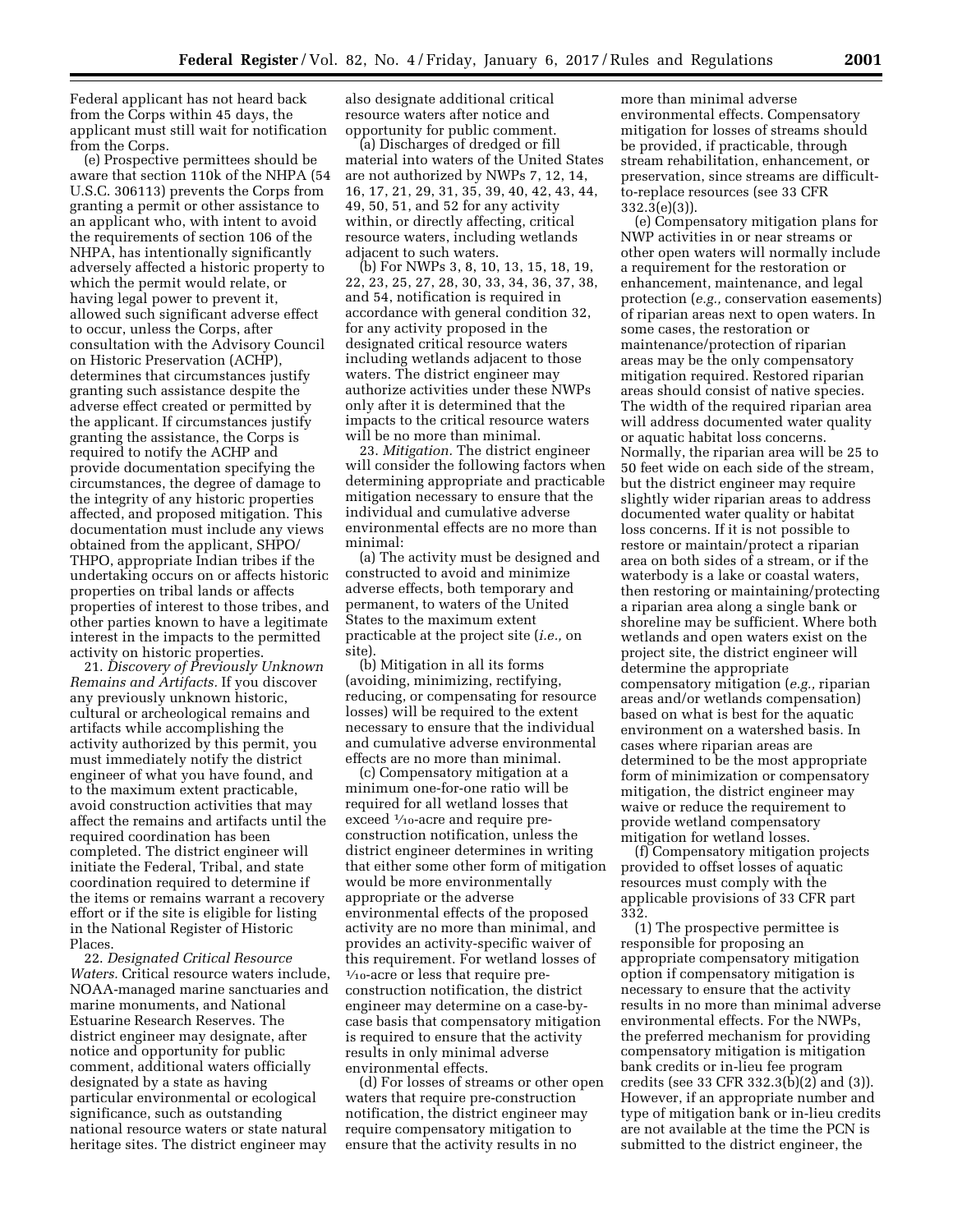district engineer may approve the use of permittee-responsible mitigation.

(2) The amount of compensatory mitigation required by the district engineer must be sufficient to ensure that the authorized activity results in no more than minimal individual and cumulative adverse environmental effects (see 33 CFR 330.1(e)(3)). (See also 33 CFR 332.3(f)).

(3) Since the likelihood of success is greater and the impacts to potentially valuable uplands are reduced, aquatic resource restoration should be the first compensatory mitigation option considered for permittee-responsible mitigation.

(4) If permittee-responsible mitigation is the proposed option, the prospective permittee is responsible for submitting a mitigation plan. A conceptual or detailed mitigation plan may be used by the district engineer to make the decision on the NWP verification request, but a final mitigation plan that addresses the applicable requirements of 33 CFR 332.4(c)(2) through (14) must be approved by the district engineer before the permittee begins work in waters of the United States, unless the district engineer determines that prior approval of the final mitigation plan is not practicable or not necessary to ensure timely completion of the required compensatory mitigation (see 33 CFR 332.3(k)(3)).

(5) If mitigation bank or in-lieu fee program credits are the proposed option, the mitigation plan only needs to address the baseline conditions at the impact site and the number of credits to be provided.

(6) Compensatory mitigation requirements (*e.g.,* resource type and amount to be provided as compensatory mitigation, site protection, ecological performance standards, monitoring requirements) may be addressed through conditions added to the NWP authorization, instead of components of a compensatory mitigation plan (see 33 CFR 332.4(c)(1)(ii)).

(g) Compensatory mitigation will not be used to increase the acreage losses allowed by the acreage limits of the NWPs. For example, if an NWP has an acreage limit of 1⁄2-acre, it cannot be used to authorize any NWP activity resulting in the loss of greater than  $\frac{1}{2}$ acre of waters of the United States, even if compensatory mitigation is provided that replaces or restores some of the lost waters. However, compensatory mitigation can and should be used, as necessary, to ensure that an NWP activity already meeting the established acreage limits also satisfies the no more than minimal impact requirement for the NWPs.

(h) Permittees may propose the use of mitigation banks, in-lieu fee programs, or permittee-responsible mitigation. When developing a compensatory mitigation proposal, the permittee must consider appropriate and practicable options consistent with the framework at 33 CFR 332.3(b). For activities resulting in the loss of marine or estuarine resources, permitteeresponsible mitigation may be environmentally preferable if there are no mitigation banks or in-lieu fee programs in the area that have marine or estuarine credits available for sale or transfer to the permittee. For permitteeresponsible mitigation, the special conditions of the NWP verification must clearly indicate the party or parties responsible for the implementation and performance of the compensatory mitigation project, and, if required, its long-term management.

(i) Where certain functions and services of waters of the United States are permanently adversely affected by a regulated activity, such as discharges of dredged or fill material into waters of the United States that will convert a forested or scrub-shrub wetland to a herbaceous wetland in a permanently maintained utility line right-of-way, mitigation may be required to reduce the adverse environmental effects of the activity to the no more than minimal level.

24. *Safety of Impoundment Structures.* To ensure that all impoundment structures are safely designed, the district engineer may require non-Federal applicants to demonstrate that the structures comply with established state dam safety criteria or have been designed by qualified persons. The district engineer may also require documentation that the design has been independently reviewed by similarly qualified persons, and appropriate modifications made to ensure safety.

25. *Water Quality.* Where States and authorized Tribes, or EPA where applicable, have not previously certified compliance of an NWP with CWA section 401, individual 401 Water Quality Certification must be obtained or waived (see 33 CFR 330.4(c)). The district engineer or State or Tribe may require additional water quality management measures to ensure that the authorized activity does not result in more than minimal degradation of water quality.

26. *Coastal Zone Management.* In coastal states where an NWP has not previously received a state coastal zone management consistency concurrence, an individual state coastal zone management consistency concurrence

must be obtained, or a presumption of concurrence must occur (see 33 CFR 330.4(d)). The district engineer or a State may require additional measures to ensure that the authorized activity is consistent with state coastal zone management requirements.

27. *Regional and Case-By-Case Conditions.* The activity must comply with any regional conditions that may have been added by the Division Engineer (see 33 CFR 330.4(e)) and with any case specific conditions added by the Corps or by the state, Indian Tribe, or U.S. EPA in its section 401 Water Quality Certification, or by the state in its Coastal Zone Management Act consistency determination.

28. *Use of Multiple Nationwide Permits.* The use of more than one NWP for a single and complete project is prohibited, except when the acreage loss of waters of the United States authorized by the NWPs does not exceed the acreage limit of the NWP with the highest specified acreage limit. For example, if a road crossing over tidal waters is constructed under NWP 14, with associated bank stabilization authorized by NWP 13, the maximum acreage loss of waters of the United States for the total project cannot exceed  $\frac{1}{3}$ -acre.

29. *Transfer of Nationwide Permit Verifications.* If the permittee sells the property associated with a nationwide permit verification, the permittee may transfer the nationwide permit verification to the new owner by submitting a letter to the appropriate Corps district office to validate the transfer. A copy of the nationwide permit verification must be attached to the letter, and the letter must contain the following statement and signature:

When the structures or work authorized by this nationwide permit are still in existence at the time the property is transferred, the terms and conditions of this nationwide permit, including any special conditions, will continue to be binding on the new owner(s) of the property. To validate the transfer of this nationwide permit and the associated liabilities associated with compliance with its terms and conditions, have the transferee sign and date below.

# (Transferee)

# (Date)

30. *Compliance Certification.* Each permittee who receives an NWP verification letter from the Corps must provide a signed certification documenting completion of the authorized activity and implementation of any required compensatory mitigation. The success of any required permittee-responsible mitigation,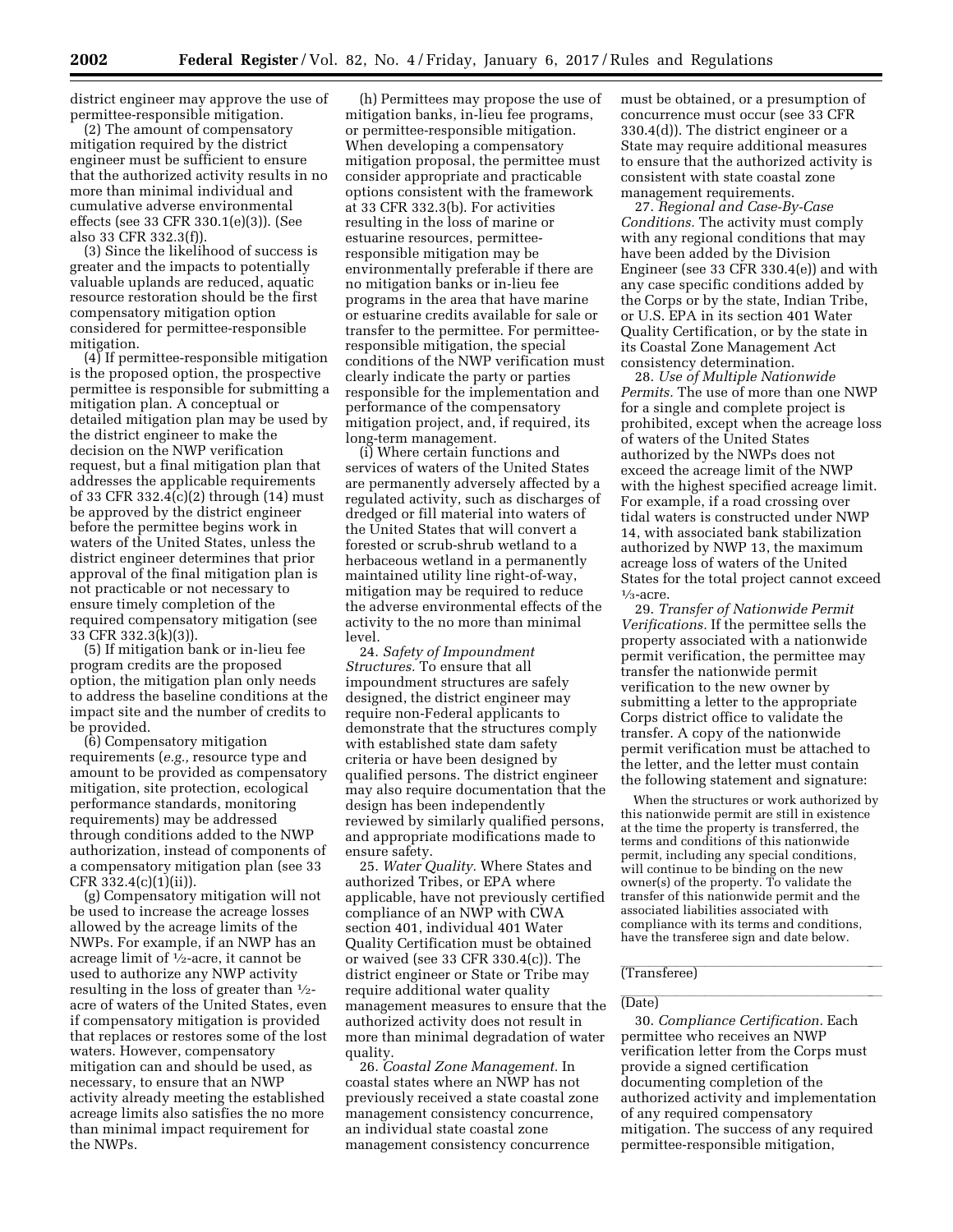including the achievement of ecological performance standards, will be addressed separately by the district engineer. The Corps will provide the permittee the certification document with the NWP verification letter. The certification document will include:

(a) A statement that the authorized activity was done in accordance with the NWP authorization, including any general, regional, or activity-specific conditions;

(b) A statement that the implementation of any required compensatory mitigation was completed in accordance with the permit conditions. If credits from a mitigation bank or in-lieu fee program are used to satisfy the compensatory mitigation requirements, the certification must include the documentation required by 33 CFR 332.3(l)(3) to confirm that the permittee secured the appropriate number and resource type of credits; and

(c) The signature of the permittee certifying the completion of the activity and mitigation.

The completed certification document must be submitted to the district engineer within 30 days of completion of the authorized activity or the implementation of any required compensatory mitigation, whichever occurs later.

31. *Activities Affecting Structures or Works Built by the United States.* If an NWP activity also requires permission from the Corps pursuant to 33 U.S.C. 408 because it will alter or temporarily or permanently occupy or use a U.S. Army Corps of Engineers (USACE) federally authorized Civil Works project (a ''USACE project''), the prospective permittee must submit a preconstruction notification. See paragraph (b)(10) of general condition 32. An activity that requires section 408 permission is not authorized by NWP until the appropriate Corps office issues the section 408 permission to alter, occupy, or use the USACE project, and the district engineer issues a written NWP verification.

32. *Pre-Construction Notification.* (a) *Timing.* Where required by the terms of the NWP, the prospective permittee must notify the district engineer by submitting a pre-construction notification (PCN) as early as possible. The district engineer must determine if the PCN is complete within 30 calendar days of the date of receipt and, if the PCN is determined to be incomplete, notify the prospective permittee within that 30 day period to request the additional information necessary to make the PCN complete. The request must specify the information needed to

make the PCN complete. As a general rule, district engineers will request additional information necessary to make the PCN complete only once. However, if the prospective permittee does not provide all of the requested information, then the district engineer will notify the prospective permittee that the PCN is still incomplete and the PCN review process will not commence until all of the requested information has been received by the district engineer. The prospective permittee shall not begin the activity until either:

(1) He or she is notified in writing by the district engineer that the activity may proceed under the NWP with any special conditions imposed by the district or division engineer; or

(2) 45 calendar days have passed from the district engineer's receipt of the complete PCN and the prospective permittee has not received written notice from the district or division engineer. However, if the permittee was required to notify the Corps pursuant to general condition 18 that listed species or critical habitat might be affected or are in the vicinity of the activity, or to notify the Corps pursuant to general condition 20 that the activity might have the potential to cause effects to historic properties, the permittee cannot begin the activity until receiving written notification from the Corps that there is ''no effect'' on listed species or ''no potential to cause effects'' on historic properties, or that any consultation required under Section 7 of the Endangered Species Act (see 33 CFR 330.4(f)) and/or section 106 of the National Historic Preservation Act (see 33 CFR 330.4(g)) has been completed. Also, work cannot begin under NWPs 21, 49, or 50 until the permittee has received written approval from the Corps. If the proposed activity requires a written waiver to exceed specified limits of an NWP, the permittee may not begin the activity until the district engineer issues the waiver. If the district or division engineer notifies the permittee in writing that an individual permit is required within 45 calendar days of receipt of a complete PCN, the permittee cannot begin the activity until an individual permit has been obtained. Subsequently, the permittee's right to proceed under the NWP may be modified, suspended, or revoked only in accordance with the procedure set forth in 33 CFR 330.5(d)(2).

(b) *Contents of Pre-Construction Notification:* The PCN must be in writing and include the following information:

(1) Name, address and telephone

numbers of the prospective permittee; (2) Location of the proposed activity;

(3) Identify the specific NWP or NWP(s) the prospective permittee wants to use to authorize the proposed activity;

(4) A description of the proposed activity; the activity's purpose; direct and indirect adverse environmental effects the activity would cause, including the anticipated amount of loss of wetlands, other special aquatic sites, and other waters expected to result from the NWP activity, in acres, linear feet, or other appropriate unit of measure; a description of any proposed mitigation measures intended to reduce the adverse environmental effects caused by the proposed activity; and any other NWP(s), regional general permit(s), or individual permit(s) used or intended to be used to authorize any part of the proposed project or any related activity, including other separate and distant crossings for linear projects that require Department of the Army authorization but do not require pre-construction notification. The description of the proposed activity and any proposed mitigation measures should be sufficiently detailed to allow the district engineer to determine that the adverse environmental effects of the activity will be no more than minimal and to determine the need for compensatory mitigation or other mitigation measures. For single and complete linear projects, the PCN must include the quantity of anticipated losses of wetlands, other special aquatic sites, and other waters for each single and complete crossing of those wetlands, other special aquatic sites, and other waters. Sketches should be provided when necessary to show that the activity complies with the terms of the NWP. (Sketches usually clarify the activity and when provided results in a quicker decision. Sketches should contain sufficient detail to provide an illustrative description of the proposed activity (*e.g.,* a conceptual plan), but do not need to be detailed engineering plans);

(5) The PCN must include a delineation of wetlands, other special aquatic sites, and other waters, such as lakes and ponds, and perennial, intermittent, and ephemeral streams, on the project site. Wetland delineations must be prepared in accordance with the current method required by the Corps. The permittee may ask the Corps to delineate the special aquatic sites and other waters on the project site, but there may be a delay if the Corps does the delineation, especially if the project site is large or contains many wetlands, other special aquatic sites, and other waters. Furthermore, the 45 day period will not start until the delineation has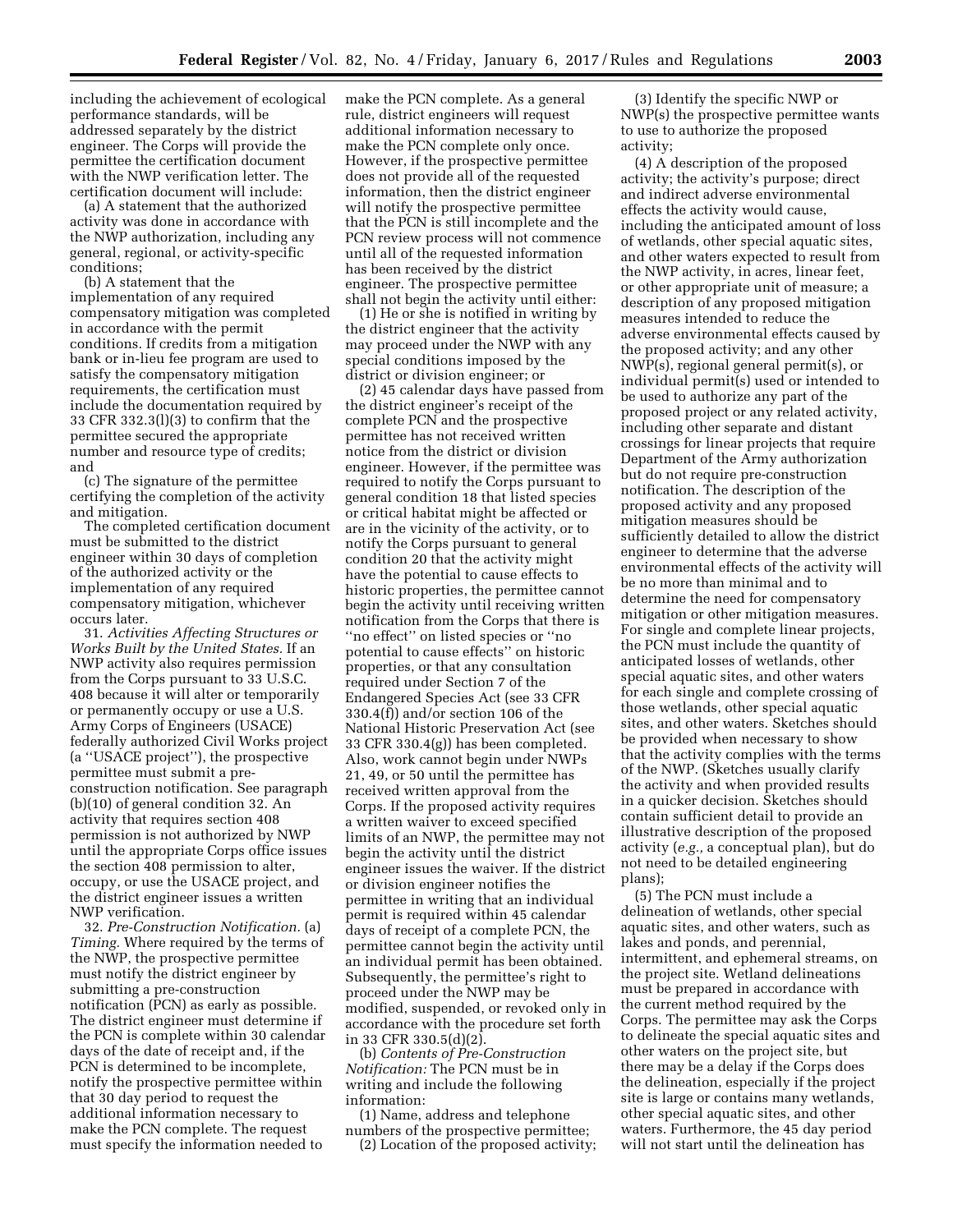been submitted to or completed by the Corps, as appropriate;

(6) If the proposed activity will result in the loss of greater than  $\frac{1}{10}$ -acre of wetlands and a PCN is required, the prospective permittee must submit a statement describing how the mitigation requirement will be satisfied, or explaining why the adverse environmental effects are no more than minimal and why compensatory mitigation should not be required. As an alternative, the prospective permittee may submit a conceptual or detailed mitigation plan.

(7) For non-Federal permittees, if any listed species or designated critical habitat might be affected or is in the vicinity of the activity, or if the activity is located in designated critical habitat, the PCN must include the name(s) of those endangered or threatened species that might be affected by the proposed activity or utilize the designated critical habitat that might be affected by the proposed activity. For NWP activities that require pre-construction notification, Federal permittees must provide documentation demonstrating compliance with the Endangered Species Act;

(8) For non-Federal permittees, if the NWP activity might have the potential to cause effects to a historic property listed on, determined to be eligible for listing on, or potentially eligible for listing on, the National Register of Historic Places, the PCN must state which historic property might have the potential to be affected by the proposed activity or include a vicinity map indicating the location of the historic property. For NWP activities that require pre-construction notification, Federal permittees must provide documentation demonstrating compliance with section 106 of the National Historic Preservation Act;

(9) For an activity that will occur in a component of the National Wild and Scenic River System, or in a river officially designated by Congress as a ''study river'' for possible inclusion in the system while the river is in an official study status, the PCN must identify the Wild and Scenic River or the ''study river'' (see general condition 16); and

(10) For an activity that requires permission from the Corps pursuant to 33 U.S.C. 408 because it will alter or temporarily or permanently occupy or use a U.S. Army Corps of Engineers federally authorized civil works project, the pre-construction notification must include a statement confirming that the project proponent has submitted a written request for section 408

permission from the Corps office having jurisdiction over that USACE project.

(c) *Form of Pre-Construction Notification:* The standard individual permit application form (Form ENG 4345) may be used, but the completed application form must clearly indicate that it is an NWP PCN and must include all of the applicable information required in paragraphs (b)(1) through (10) of this general condition. A letter containing the required information may also be used. Applicants may provide electronic files of PCNs and supporting materials if the district engineer has established tools and procedures for electronic submittals.

(d) *Agency Coordination:* (1) The district engineer will consider any comments from Federal and state agencies concerning the proposed activity's compliance with the terms and conditions of the NWPs and the need for mitigation to reduce the activity's adverse environmental effects so that they are no more than minimal.

(2) Agency coordination is required for: (i) All NWP activities that require pre-construction notification and result in the loss of greater than 1⁄2-acre of waters of the United States; (ii) NWP 21, 29, 39, 40, 42, 43, 44, 50, 51, and 52 activities that require pre-construction notification and will result in the loss of greater than 300 linear feet of stream bed; (iii) NWP 13 activities in excess of 500 linear feet, fills greater than one cubic yard per running foot, or involve discharges of dredged or fill material into special aquatic sites; and (iv) NWP 54 activities in excess of 500 linear feet, or that extend into the waterbody more than 30 feet from the mean low water line in tidal waters or the ordinary high water mark in the Great Lakes.

(3) When agency coordination is required, the district engineer will immediately provide (*e.g.,* via email, facsimile transmission, overnight mail, or other expeditious manner) a copy of the complete PCN to the appropriate Federal or state offices (FWS, state natural resource or water quality agency, EPA, and, if appropriate, the NMFS). With the exception of NWP 37, these agencies will have 10 calendar days from the date the material is transmitted to notify the district engineer via telephone, facsimile transmission, or email that they intend to provide substantive, site-specific comments. The comments must explain why the agency believes the adverse environmental effects will be more than minimal. If so contacted by an agency, the district engineer will wait an additional 15 calendar days before making a decision on the preconstruction notification. The district

engineer will fully consider agency comments received within the specified time frame concerning the proposed activity's compliance with the terms and conditions of the NWPs, including the need for mitigation to ensure the net adverse environmental effects of the proposed activity are no more than minimal. The district engineer will provide no response to the resource agency, except as provided below. The district engineer will indicate in the administrative record associated with each pre-construction notification that the resource agencies' concerns were considered. For NWP 37, the emergency watershed protection and rehabilitation activity may proceed immediately in cases where there is an unacceptable hazard to life or a significant loss of property or economic hardship will occur. The district engineer will consider any comments received to decide whether the NWP 37 authorization should be modified, suspended, or revoked in accordance with the procedures at 33 CFR 330.5.

(4) In cases of where the prospective permittee is not a Federal agency, the district engineer will provide a response to NMFS within 30 calendar days of receipt of any Essential Fish Habitat conservation recommendations, as required by section 305(b)(4)(B) of the Magnuson-Stevens Fishery Conservation and Management Act.

(5) Applicants are encouraged to provide the Corps with either electronic files or multiple copies of preconstruction notifications to expedite agency coordination.

## **D. District Engineer's Decision**

1. In reviewing the PCN for the proposed activity, the district engineer will determine whether the activity authorized by the NWP will result in more than minimal individual or cumulative adverse environmental effects or may be contrary to the public interest. If a project proponent requests authorization by a specific NWP, the district engineer should issue the NWP verification for that activity if it meets the terms and conditions of that NWP, unless he or she determines, after considering mitigation, that the proposed activity will result in more than minimal individual and cumulative adverse effects on the aquatic environment and other aspects of the public interest and exercises discretionary authority to require an individual permit for the proposed activity. For a linear project, this determination will include an evaluation of the individual crossings of waters of the United States to determine whether they individually satisfy the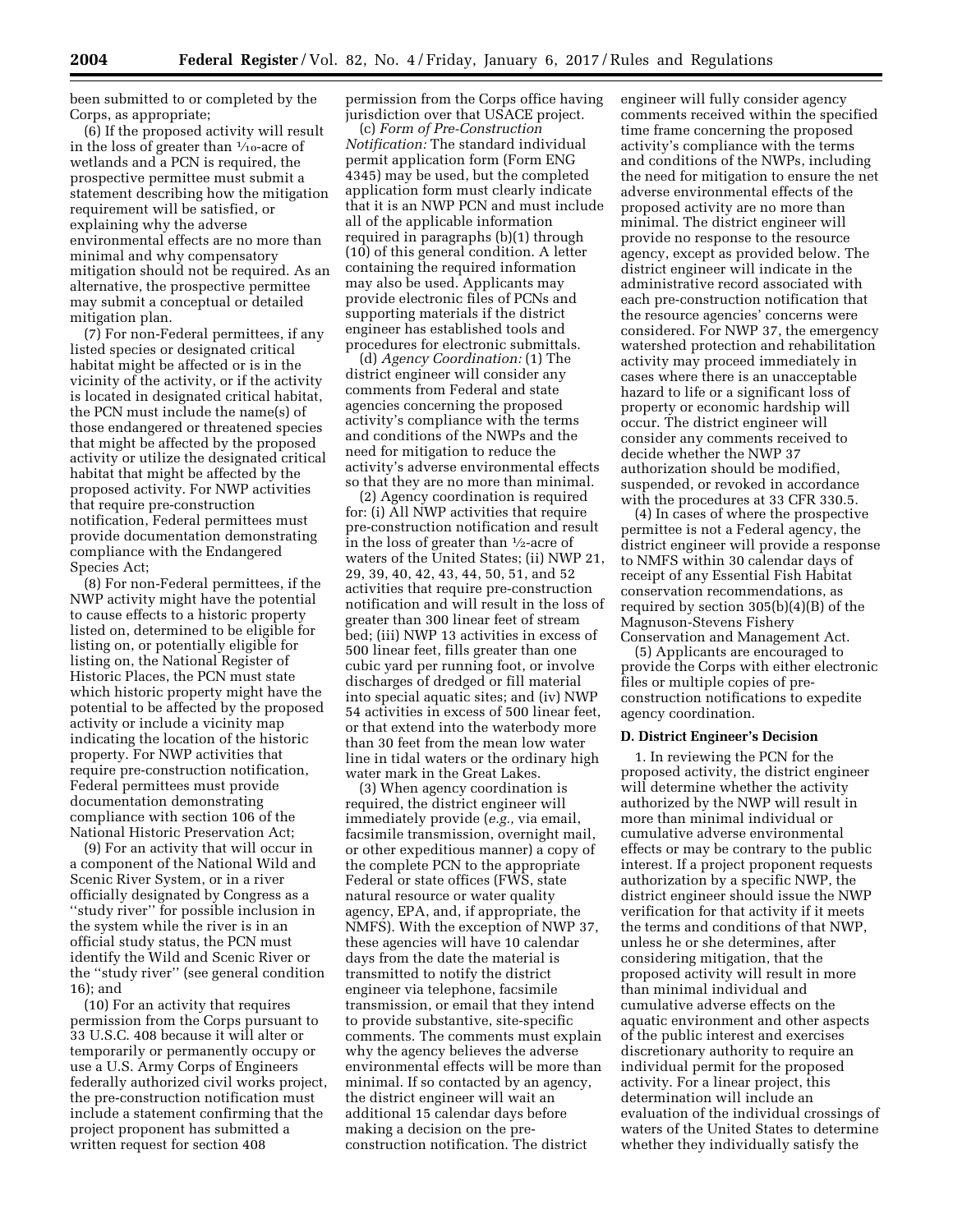terms and conditions of the NWP(s), as well as the cumulative effects caused by all of the crossings authorized by NWP. If an applicant requests a waiver of the 300 linear foot limit on impacts to streams or of an otherwise applicable limit, as provided for in NWPs 13, 21, 29, 36, 39, 40, 42, 43, 44, 50, 51, 52, or 54, the district engineer will only grant the waiver upon a written determination that the NWP activity will result in only minimal individual and cumulative adverse environmental effects. For those NWPs that have a waivable 300 linear foot limit for losses of intermittent and ephemeral stream bed and a 1⁄2-acre limit (*i.e.,* NWPs 21, 29, 39, 40, 42, 43, 44, 50, 51, and 52), the loss of intermittent and ephemeral stream bed, plus any other losses of jurisdictional waters and wetlands, cannot exceed 1⁄2 acre.

2. When making minimal adverse environmental effects determinations the district engineer will consider the direct and indirect effects caused by the NWP activity. He or she will also consider the cumulative adverse environmental effects caused by activities authorized by NWP and whether those cumulative adverse environmental effects are no more than minimal. The district engineer will also consider site specific factors, such as the environmental setting in the vicinity of the NWP activity, the type of resource that will be affected by the NWP activity, the functions provided by the aquatic resources that will be affected by the NWP activity, the degree or magnitude to which the aquatic resources perform those functions, the extent that aquatic resource functions will be lost as a result of the NWP activity (*e.g.,* partial or complete loss), the duration of the adverse effects (temporary or permanent), the importance of the aquatic resource functions to the region (*e.g.,* watershed or ecoregion), and mitigation required by the district engineer. If an appropriate functional or condition assessment method is available and practicable to use, that assessment method may be used by the district engineer to assist in the minimal adverse environmental effects determination. The district engineer may add case-specific special conditions to the NWP authorization to address site-specific environmental concerns.

3. If the proposed activity requires a PCN and will result in a loss of greater than 1⁄10-acre of wetlands, the prospective permittee should submit a mitigation proposal with the PCN. Applicants may also propose compensatory mitigation for NWP

activities with smaller impacts, or for impacts to other types of waters (*e.g.,*  streams). The district engineer will consider any proposed compensatory mitigation or other mitigation measures the applicant has included in the proposal in determining whether the net adverse environmental effects of the proposed activity are no more than minimal. The compensatory mitigation proposal may be either conceptual or detailed. If the district engineer determines that the activity complies with the terms and conditions of the NWP and that the adverse environmental effects are no more than minimal, after considering mitigation, the district engineer will notify the permittee and include any activityspecific conditions in the NWP verification the district engineer deems necessary. Conditions for compensatory mitigation requirements must comply with the appropriate provisions at 33 CFR 332.3(k). The district engineer must approve the final mitigation plan before the permittee commences work in waters of the United States, unless the district engineer determines that prior approval of the final mitigation plan is not practicable or not necessary to ensure timely completion of the required compensatory mitigation. If the prospective permittee elects to submit a compensatory mitigation plan with the PCN, the district engineer will expeditiously review the proposed compensatory mitigation plan. The district engineer must review the proposed compensatory mitigation plan within 45 calendar days of receiving a complete PCN and determine whether the proposed mitigation would ensure the NWP activity results in no more than minimal adverse environmental effects. If the net adverse environmental effects of the NWP activity (after consideration of the mitigation proposal) are determined by the district engineer to be no more than minimal, the district engineer will provide a timely written response to the applicant. The response will state that the NWP activity can proceed under the terms and conditions of the NWP, including any activity-specific conditions added to the NWP authorization by the district engineer.

4. If the district engineer determines that the adverse environmental effects of the proposed activity are more than minimal, then the district engineer will notify the applicant either: (a) That the activity does not qualify for authorization under the NWP and instruct the applicant on the procedures to seek authorization under an individual permit; (b) that the activity is

authorized under the NWP subject to the applicant's submission of a mitigation plan that would reduce the adverse environmental effects so that they are no more than minimal; or (c) that the activity is authorized under the NWP with specific modifications or conditions. Where the district engineer determines that mitigation is required to ensure no more than minimal adverse environmental effects, the activity will be authorized within the 45-day PCN period (unless additional time is required to comply with general conditions 18, 20, and/or 31, or to evaluate PCNs for activities authorized by NWPs 21, 49, and 50), with activityspecific conditions that state the mitigation requirements. The authorization will include the necessary conceptual or detailed mitigation plan or a requirement that the applicant submit a mitigation plan that would reduce the adverse environmental effects so that they are no more than minimal. When compensatory mitigation is required, no work in waters of the United States may occur until the district engineer has approved a specific mitigation plan or has determined that prior approval of a final mitigation plan is not practicable or not necessary to ensure timely completion of the required compensatory mitigation.

## **E. Further Information**

1. District Engineers have authority to determine if an activity complies with the terms and conditions of an NWP.

2. NWPs do not obviate the need to obtain other federal, state, or local permits, approvals, or authorizations required by law.

3. NWPs do not grant any property rights or exclusive privileges.

4. NWPs do not authorize any injury to the property or rights of others.

5. NWPs do not authorize interference with any existing or proposed Federal project (see general condition 31).

## **F. Definitions**

*Best management practices (BMPs):*  Policies, practices, procedures, or structures implemented to mitigate the adverse environmental effects on surface water quality resulting from development. BMPs are categorized as structural or non-structural.

*Compensatory mitigation:* The restoration (re-establishment or rehabilitation), establishment (creation), enhancement, and/or in certain circumstances preservation of aquatic resources for the purposes of offsetting unavoidable adverse impacts which remain after all appropriate and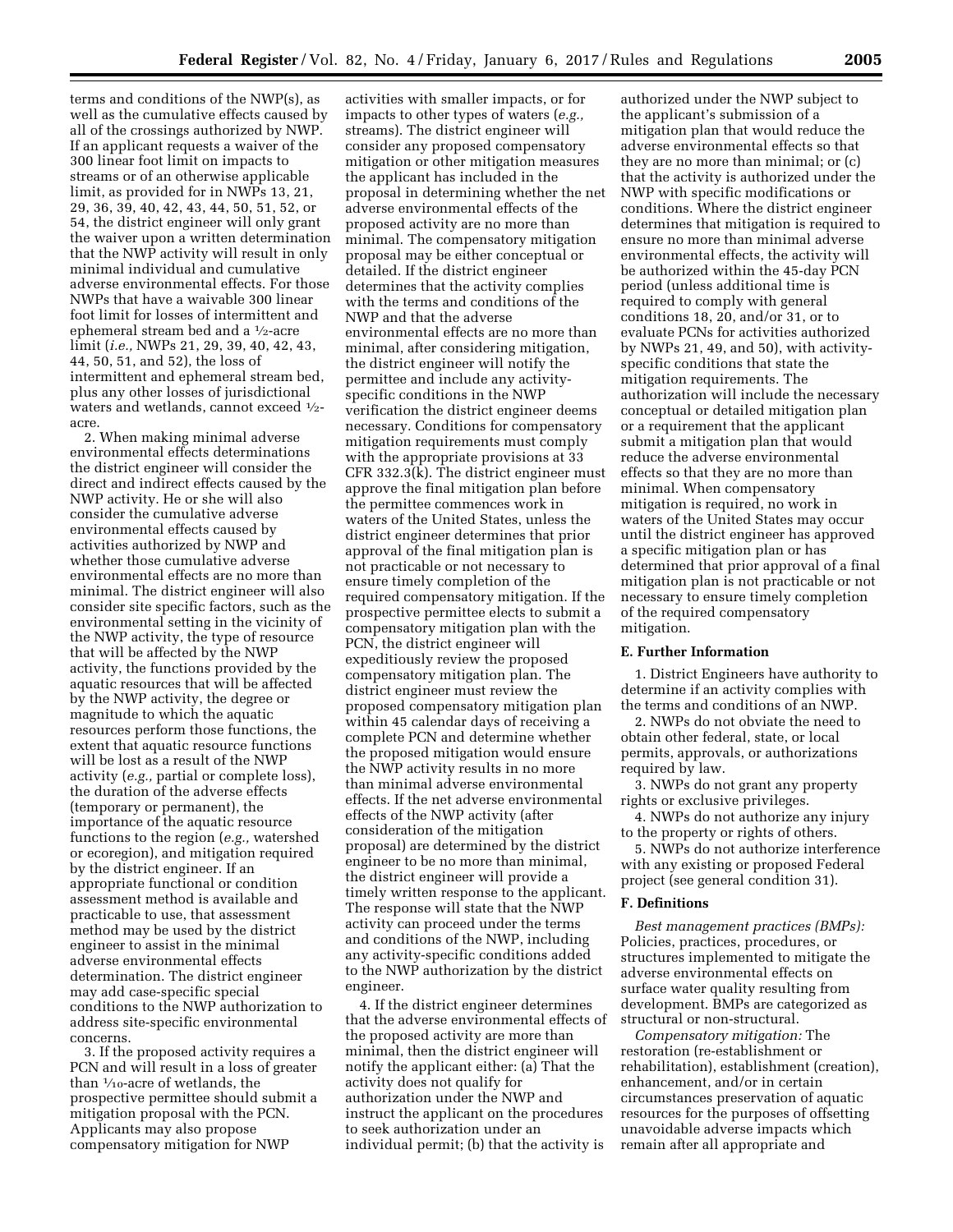practicable avoidance and minimization has been achieved.

*Currently serviceable:* Useable as is or with some maintenance, but not so degraded as to essentially require reconstruction.

*Direct effects:* Effects that are caused by the activity and occur at the same time and place.

*Discharge:* The term ''discharge'' means any discharge of dredged or fill material into waters of the United States.

*Ecological reference:* A model used to plan and design an aquatic habitat and riparian area restoration, enhancement, or establishment activity under NWP 27. An ecological reference may be based on the structure, functions, and dynamics of an aquatic habitat type or a riparian area type that currently exists in the region where the proposed NWP 27 activity is located. Alternatively, an ecological reference may be based on a conceptual model for the aquatic habitat type or riparian area type to be restored, enhanced, or established as a result of the proposed NWP 27 activity. An ecological reference takes into account the range of variation of the aquatic habitat type or riparian area type in the region.

*Enhancement:* The manipulation of the physical, chemical, or biological characteristics of an aquatic resource to heighten, intensify, or improve a specific aquatic resource function(s). Enhancement results in the gain of selected aquatic resource function(s), but may also lead to a decline in other aquatic resource function(s). Enhancement does not result in a gain in aquatic resource area.

*Ephemeral stream:* An ephemeral stream has flowing water only during, and for a short duration after, precipitation events in a typical year. Ephemeral stream beds are located above the water table year-round. Groundwater is not a source of water for the stream. Runoff from rainfall is the primary source of water for stream flow.

*Establishment (creation):* The manipulation of the physical, chemical, or biological characteristics present to develop an aquatic resource that did not previously exist at an upland site. Establishment results in a gain in aquatic resource area.

*High Tide Line:* The line of intersection of the land with the water's surface at the maximum height reached by a rising tide. The high tide line may be determined, in the absence of actual data, by a line of oil or scum along shore objects, a more or less continuous deposit of fine shell or debris on the foreshore or berm, other physical markings or characteristics, vegetation

lines, tidal gages, or other suitable means that delineate the general height reached by a rising tide. The line encompasses spring high tides and other high tides that occur with periodic frequency but does not include storm surges in which there is a departure from the normal or predicted reach of the tide due to the piling up of water against a coast by strong winds such as those accompanying a hurricane or other intense storm.

*Historic Property:* Any prehistoric or historic district, site (including archaeological site), building, structure, or other object included in, or eligible for inclusion in, the National Register of Historic Places maintained by the Secretary of the Interior. This term includes artifacts, records, and remains that are related to and located within such properties. The term includes properties of traditional religious and cultural importance to an Indian tribe or Native Hawaiian organization and that meet the National Register criteria (36 CFR part 60).

*Independent utility:* A test to determine what constitutes a single and complete non-linear project in the Corps Regulatory Program. A project is considered to have independent utility if it would be constructed absent the construction of other projects in the project area. Portions of a multi-phase project that depend upon other phases of the project do not have independent utility. Phases of a project that would be constructed even if the other phases were not built can be considered as separate single and complete projects with independent utility.

*Indirect effects:* Effects that are caused by the activity and are later in time or farther removed in distance, but are still reasonably foreseeable.

*Intermittent stream:* An intermittent stream has flowing water during certain times of the year, when groundwater provides water for stream flow. During dry periods, intermittent streams may not have flowing water. Runoff from rainfall is a supplemental source of water for stream flow.

*Loss of waters of the United States:*  Waters of the United States that are permanently adversely affected by filling, flooding, excavation, or drainage because of the regulated activity. Permanent adverse effects include permanent discharges of dredged or fill material that change an aquatic area to dry land, increase the bottom elevation of a waterbody, or change the use of a waterbody. The acreage of loss of waters of the United States is a threshold measurement of the impact to jurisdictional waters for determining whether a project may qualify for an

NWP; it is not a net threshold that is calculated after considering compensatory mitigation that may be used to offset losses of aquatic functions and services. The loss of stream bed includes the acres or linear feet of stream bed that are filled or excavated as a result of the regulated activity. Waters of the United States temporarily filled, flooded, excavated, or drained, but restored to pre-construction contours and elevations after construction, are not included in the measurement of loss of waters of the United States. Impacts resulting from activities that do not require Department of the Army authorization, such as activities eligible for exemptions under section 404(f) of the Clean Water Act, are not considered when calculating the loss of waters of the United States.

*Navigable waters:* Waters subject to section 10 of the Rivers and Harbors Act of 1899. These waters are defined at 33 CFR part 329.

*Non-tidal wetland:* A non-tidal wetland is a wetland that is not subject to the ebb and flow of tidal waters. Nontidal wetlands contiguous to tidal waters are located landward of the high tide line (*i.e.,* spring high tide line).

*Open water:* For purposes of the NWPs, an open water is any area that in a year with normal patterns of precipitation has water flowing or standing above ground to the extent that an ordinary high water mark can be determined. Aquatic vegetation within the area of flowing or standing water is either non-emergent, sparse, or absent. Vegetated shallows are considered to be open waters. Examples of ''open waters'' include rivers, streams, lakes, and ponds.

*Ordinary High Water Mark:* An ordinary high water mark is a line on the shore established by the fluctuations of water and indicated by physical characteristics, or by other appropriate means that consider the characteristics of the surrounding areas.

*Perennial stream:* A perennial stream has flowing water year-round during a typical year. The water table is located above the stream bed for most of the year. Groundwater is the primary source of water for stream flow. Runoff from rainfall is a supplemental source of water for stream flow.

*Practicable:* Available and capable of being done after taking into consideration cost, existing technology, and logistics in light of overall project purposes.

*Pre-construction notification:* A request submitted by the project proponent to the Corps for confirmation that a particular activity is authorized by nationwide permit. The request may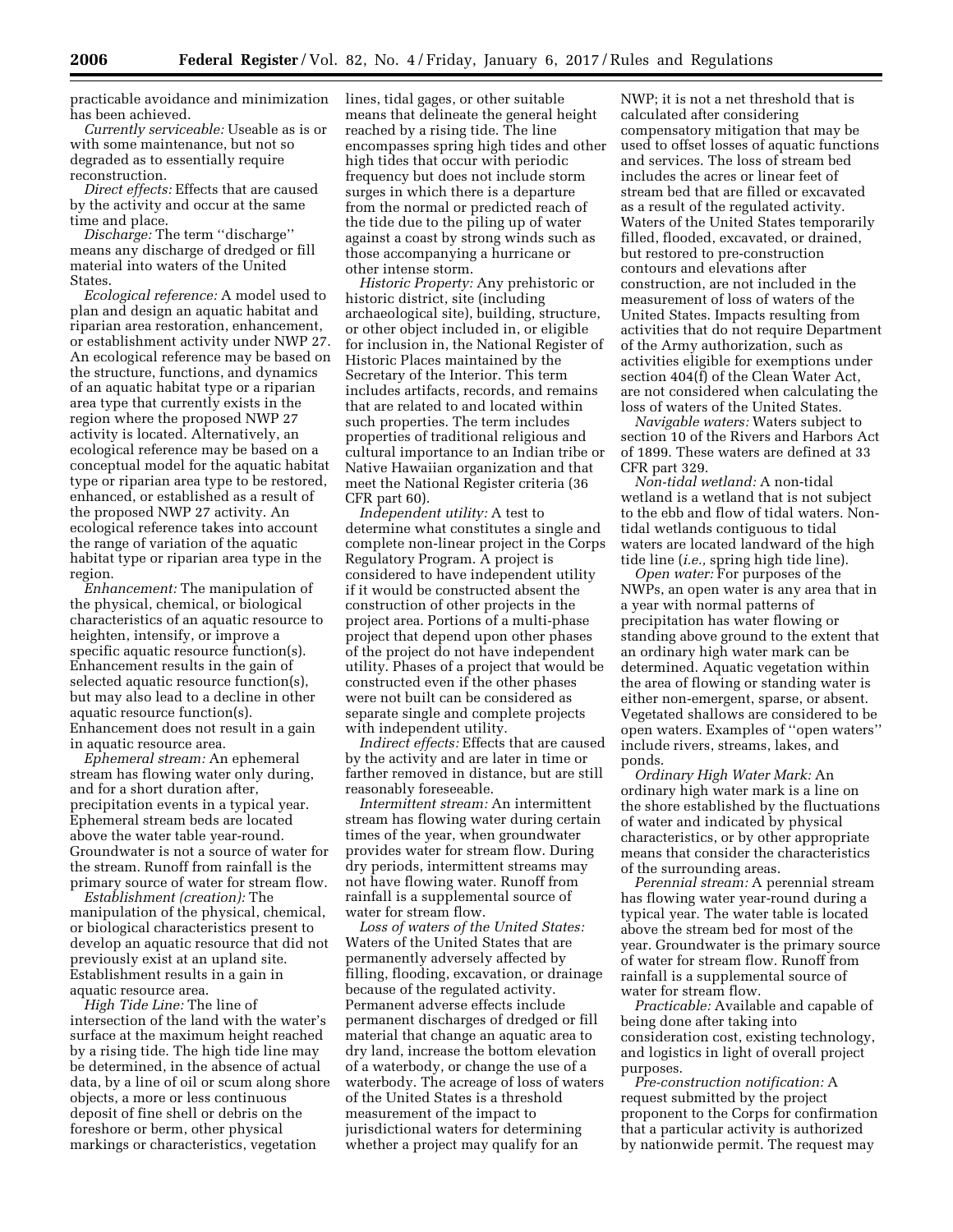be a permit application, letter, or similar document that includes information about the proposed work and its anticipated environmental effects. Preconstruction notification may be required by the terms and conditions of a nationwide permit, or by regional conditions. A pre-construction notification may be voluntarily submitted in cases where preconstruction notification is not required and the project proponent wants confirmation that the activity is authorized by nationwide permit.

*Preservation:* The removal of a threat to, or preventing the decline of, aquatic resources by an action in or near those aquatic resources. This term includes activities commonly associated with the protection and maintenance of aquatic resources through the implementation of appropriate legal and physical mechanisms. Preservation does not result in a gain of aquatic resource area or functions.

*Protected tribal resources:* Those natural resources and properties of traditional or customary religious or cultural importance, either on or off Indian lands, retained by, or reserved by or for, Indian tribes through treaties, statutes, judicial decisions, or executive orders, including tribal trust resources.

*Re-establishment:* The manipulation of the physical, chemical, or biological characteristics of a site with the goal of returning natural/historic functions to a former aquatic resource. Reestablishment results in rebuilding a former aquatic resource and results in a gain in aquatic resource area and functions.

*Rehabilitation:* The manipulation of the physical, chemical, or biological characteristics of a site with the goal of repairing natural/historic functions to a degraded aquatic resource. Rehabilitation results in a gain in aquatic resource function, but does not result in a gain in aquatic resource area.

*Restoration:* The manipulation of the physical, chemical, or biological characteristics of a site with the goal of returning natural/historic functions to a former or degraded aquatic resource. For the purpose of tracking net gains in aquatic resource area, restoration is divided into two categories: Reestablishment and rehabilitation.

*Riffle and pool complex:* Riffle and pool complexes are special aquatic sites under the 404(b)(1) Guidelines. Riffle and pool complexes sometimes characterize steep gradient sections of streams. Such stream sections are recognizable by their hydraulic characteristics. The rapid movement of water over a course substrate in riffles results in a rough flow, a turbulent

surface, and high dissolved oxygen levels in the water. Pools are deeper areas associated with riffles. A slower stream velocity, a streaming flow, a smooth surface, and a finer substrate characterize pools.

*Riparian areas:* Riparian areas are lands next to streams, lakes, and estuarine-marine shorelines. Riparian areas are transitional between terrestrial and aquatic ecosystems, through which surface and subsurface hydrology connects riverine, lacustrine, estuarine, and marine waters with their adjacent wetlands, non-wetland waters, or uplands. Riparian areas provide a variety of ecological functions and services and help improve or maintain local water quality. (See general condition 23.)

*Shellfish seeding:* The placement of shellfish seed and/or suitable substrate to increase shellfish production. Shellfish seed consists of immature individual shellfish or individual shellfish attached to shells or shell fragments (*i.e.,* spat on shell). Suitable substrate may consist of shellfish shells, shell fragments, or other appropriate materials placed into waters for shellfish habitat.

*Single and complete linear project:* A linear project is a project constructed for the purpose of getting people, goods, or services from a point of origin to a terminal point, which often involves multiple crossings of one or more waterbodies at separate and distant locations. The term ''single and complete project'' is defined as that portion of the total linear project proposed or accomplished by one owner/developer or partnership or other association of owners/developers that includes all crossings of a single water of the United States (*i.e.,* a single waterbody) at a specific location. For linear projects crossing a single or multiple waterbodies several times at separate and distant locations, each crossing is considered a single and complete project for purposes of NWP authorization. However, individual channels in a braided stream or river, or individual arms of a large, irregularly shaped wetland or lake, etc., are not separate waterbodies, and crossings of such features cannot be considered separately.

*Single and complete non-linear project:* For non-linear projects, the term 'single and complete project'' is defined at 33 CFR 330.2(i) as the total project proposed or accomplished by one owner/developer or partnership or other association of owners/developers. A single and complete non-linear project must have independent utility (see definition of ''independent utility'').

Single and complete non-linear projects may not be ''piecemealed'' to avoid the limits in an NWP authorization.

*Stormwater management:* Stormwater management is the mechanism for controlling stormwater runoff for the purposes of reducing downstream erosion, water quality degradation, and flooding and mitigating the adverse effects of changes in land use on the aquatic environment.

*Stormwater management facilities:*  Stormwater management facilities are those facilities, including but not limited to, stormwater retention and detention ponds and best management practices, which retain water for a period of time to control runoff and/or improve the quality (*i.e.,* by reducing the concentration of nutrients, sediments, hazardous substances and other pollutants) of stormwater runoff.

*Stream bed:* The substrate of the stream channel between the ordinary high water marks. The substrate may be bedrock or inorganic particles that range in size from clay to boulders. Wetlands contiguous to the stream bed, but outside of the ordinary high water marks, are not considered part of the stream bed.

*Stream channelization:* The manipulation of a stream's course, condition, capacity, or location that causes more than minimal interruption of normal stream processes. A channelized stream remains a water of the United States.

*Structure:* An object that is arranged in a definite pattern of organization. Examples of structures include, without limitation, any pier, boat dock, boat ramp, wharf, dolphin, weir, boom, breakwater, bulkhead, revetment, riprap, jetty, artificial island, artificial reef, permanent mooring structure, power transmission line, permanently moored floating vessel, piling, aid to navigation, or any other manmade obstacle or obstruction.

*Tidal wetland:* A tidal wetland is a jurisdictional wetland that is inundated by tidal waters. Tidal waters rise and fall in a predictable and measurable rhythm or cycle due to the gravitational pulls of the moon and sun. Tidal waters end where the rise and fall of the water surface can no longer be practically measured in a predictable rhythm due to masking by other waters, wind, or other effects. Tidal wetlands are located channelward of the high tide line.

*Tribal lands:* Any lands title to which is either: (1) Held in trust by the United States for the benefit of any Indian tribe or individual; or (2) held by any Indian tribe or individual subject to restrictions by the United States against alienation.